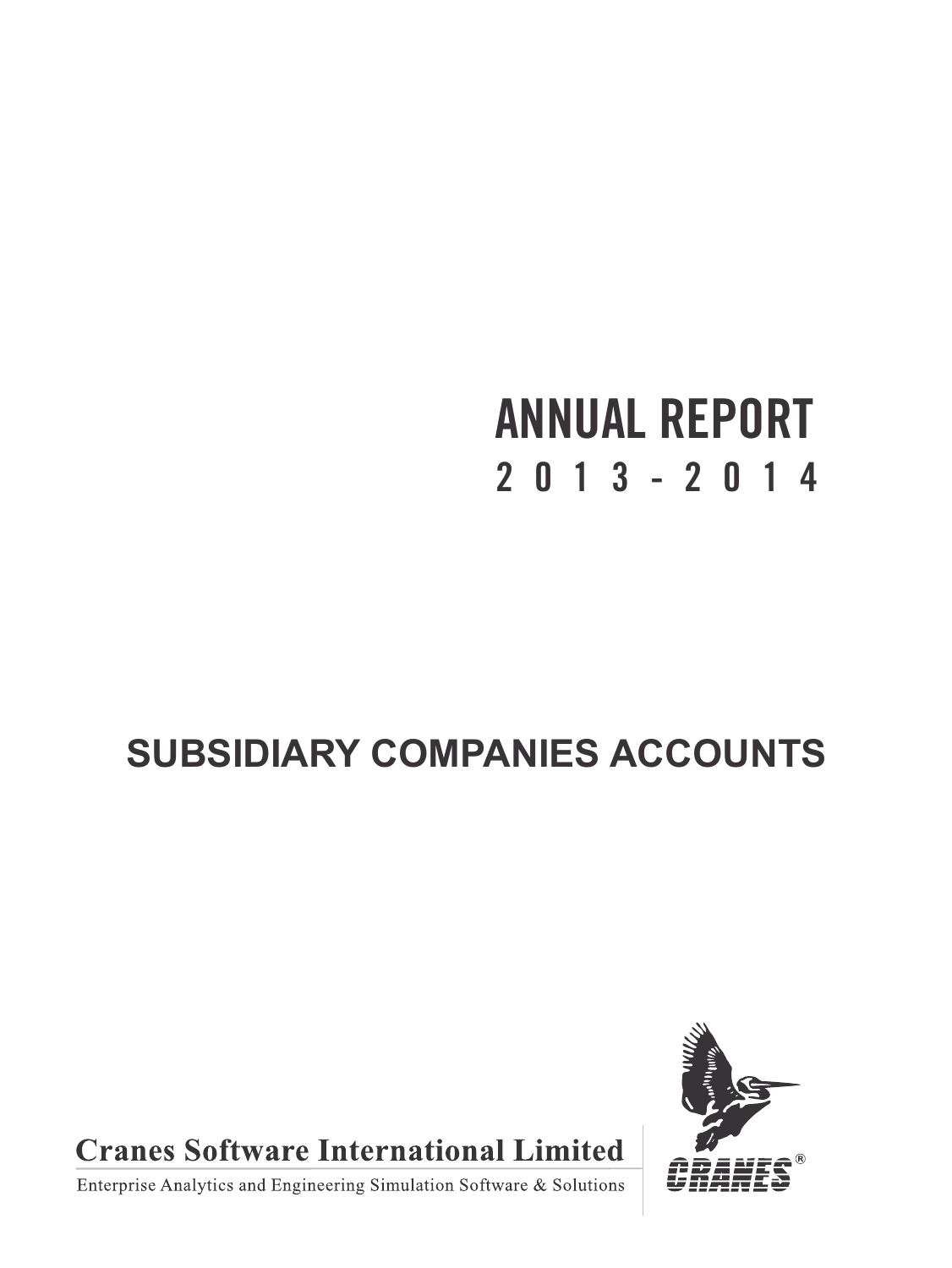*Annual Report 2013-2014*

## CRANES SOFTWARE, INC.

FINANCIAL STATEMENTS 2013 - 2014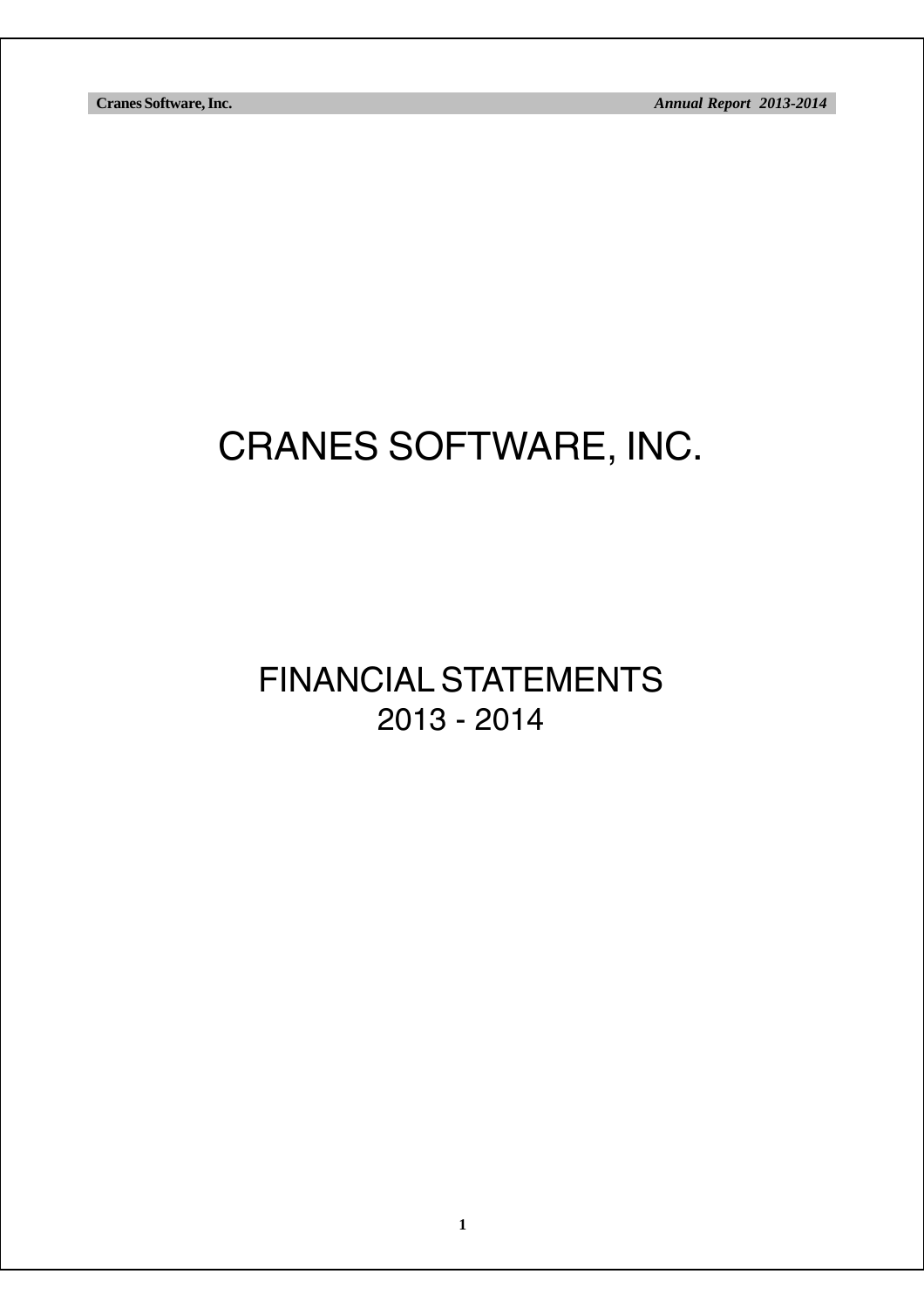## **INDEPENDENT AUDITOR'S REPORT**

To

The Board of Directors **Cranes Software, Inc.**

We have audited the accompanying consolidated financial statements of Cranes Software, Inc., a Nevada corporation, and subsidiaries, which comprise the consolidated balance sheets as of March 31, 2014 and the related consolidated statements of income, retained earnings, and cash flows for the years then ended, and the related notes to the financial statements.

#### **Mangement's Responsibility for the Financial Statements**

Management is responsible for the preparation and fair presentation of these consolidated financial statements in accordance with accounting principles generally accepted in the United States of America; this includes the design, implementation, and maintenance of internal control relevant to the preparation and fair presentation of consolidated financial statements that are free from material misstatement, whether due to fraud or error.

#### **Auditor's Responsibility**

Our responsibility is to express an opinion on these consolidated financial statements based on our audits. We conducted our audit in accordance with auditing standards generally accepted in the United States of America. Those standards require that we plan and perform the audit to obtain reasonable assurance about whether the consolidated financial statements are free from material misstatement.

An audit involves performing procedures to obtain audit evidence about the amounts and disclosures in the consolidated financial statements. The procedures selected depend on the auditor's judgment, including the assessment of the risks of material misstatement of the consolidated financial statements, whether due to fraud or error. In making those risk assessments, the auditor considers internal control relevant to the entity's preparation and fair presentation of the consolidated financial statements in order to design audit procedures that are appropriate in the circumstances, but not for the purpose of expensing an opinion on the effectiveness of the entity's internal control. Accordingly, we express no such opinion. An audit also includes evaluating the appropriateness of accounting policies used and the reasonableness of significant accounting estimates made by management, as well as evaluating the overall presentation of the consolidated financial statements.

We believe that the audit evidence we have obtained is sufficient and appropriate to provide a basis for our audit opinion.

#### **Opinion**

In our opinion, the consolidated financial statements referred to above present fairly, in all material respects, the financial position of Cranes Software, Inc., and subsidiaries as of March 31, 2014 and the results of its operations and its cash flows for the years then ended in accordance with accounting principles generally accepted in the United States of America.

#### **Report on Consolidating Information**

Our audit was conducted for the purpose of forming an opinion on the consolidated financial statements as a whole. The consolidating information on page 23 is presented for purposes of additional analysis of the consolidated financial statements rather than to present the financial position, results of operations, and cash flows of the individual companies, and it is not a required part of the consolidated financial statements. Such information is the responsibility of management and was derived from and relates directly to the underlying accounting and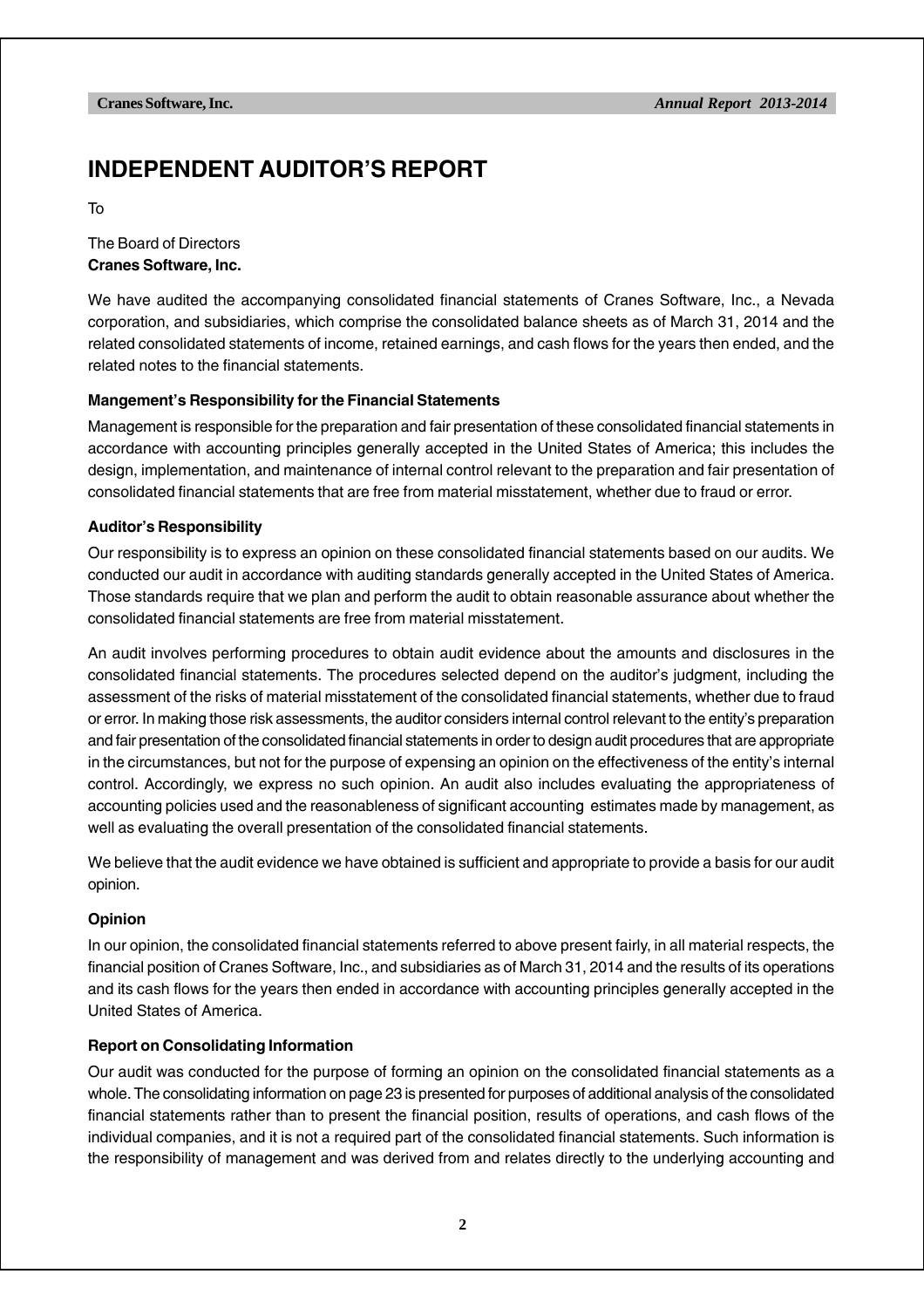other records used to prepare the consolidated financial statements. The consolidating information has been subjected to the auditing procedures applied in the audit of the consolidated financial statements and certain additional procedures, including comparing and reconciling such information directly to the underlying accounting and other records used to prepare the consolidated financial statements or to the consolidated financial statements themselves, and other additional procedures in accordance with auditing standards generally accepted in the United States of America. In our opinion, the consolidating information is fairly stated in all material respects in relation to the consolidated financial statements as whole.

**Premier Accounting Solutions, Inc**

May 23rd 2014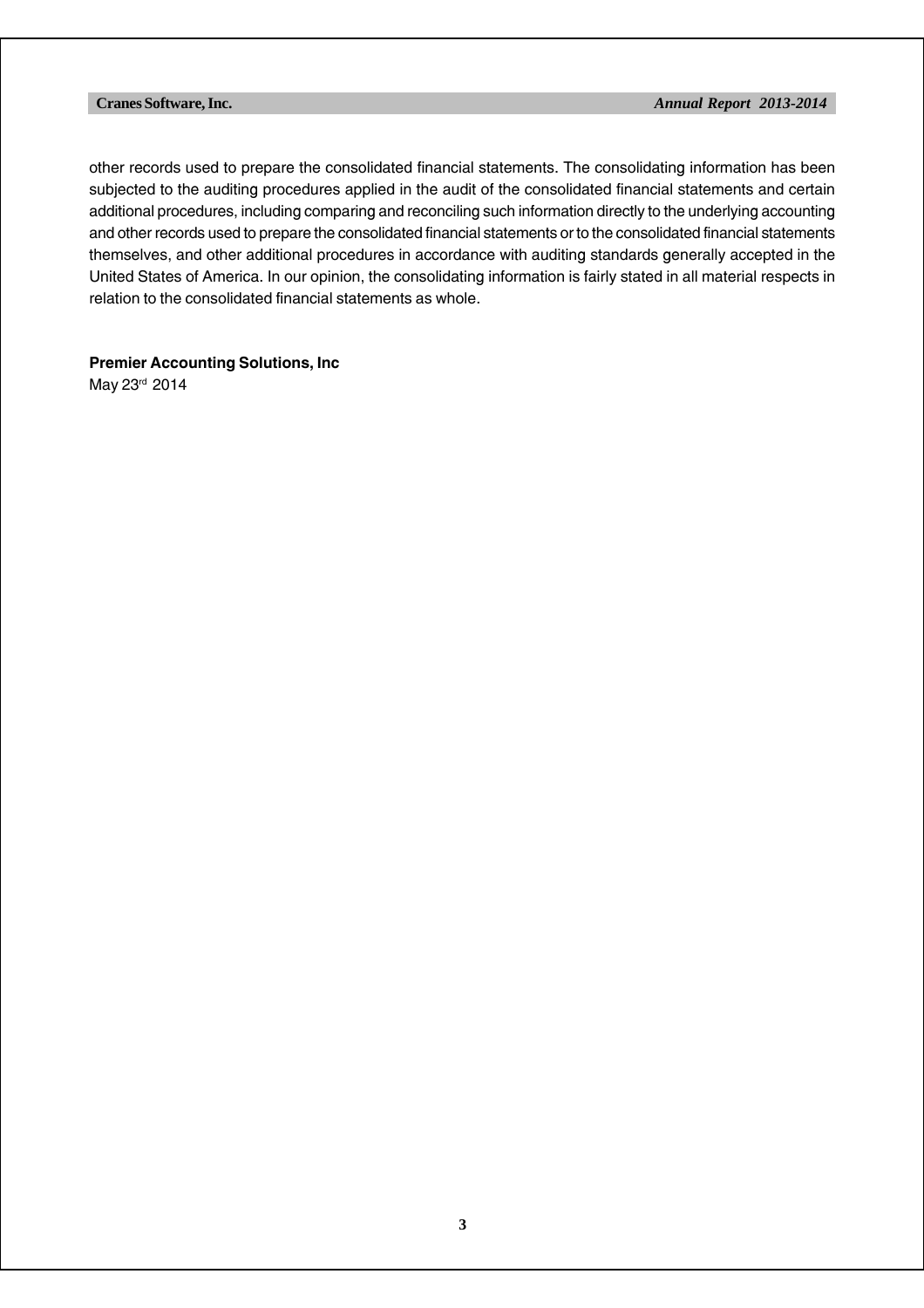*Annual Report 2013-2014*

## **CONSOLIDATED BALANCE SHEET**

**AS AT MARCH 31, 2014**

(Amount in Dollars)

| <b>PARTICULARS</b>                                                                                                          | <b>Note</b><br>No.             |            | March 31, 2014<br>\$<br>S                        |
|-----------------------------------------------------------------------------------------------------------------------------|--------------------------------|------------|--------------------------------------------------|
| <b>ASSETS</b>                                                                                                               |                                |            |                                                  |
| <b>CURRENT ASSETS</b>                                                                                                       |                                |            |                                                  |
| Cash and Cash Equivalents<br><b>Trade Accounts Receivable</b>                                                               |                                | 5,306,702  | 617,533                                          |
| Less: Allowance for Doubtful Accounts                                                                                       |                                | (80, 937)  | 5,225,765                                        |
| Loan to Related Party<br><b>Related Party Advances</b><br><b>Other Advances</b><br>Inventory<br>Prepaid Expenses & Advances |                                |            | 264,000<br>21,499<br>30,000<br>215,227<br>55,143 |
| <b>Total Current Assets</b>                                                                                                 |                                |            | 6,429,167                                        |
| <b>PROPERTY &amp; EQUIPMENT</b>                                                                                             | Note 5                         |            | 262,358                                          |
| <b>INTANGIBLE ASSETS</b>                                                                                                    |                                |            |                                                  |
| Goodwill                                                                                                                    | Note 1                         | 13,692,619 |                                                  |
| Other-Net                                                                                                                   | Note 6                         | 2,308,549  |                                                  |
| <b>OTHER ASSETS</b>                                                                                                         |                                |            | 16,001,168                                       |
| <b>Refundable Deposits</b>                                                                                                  |                                | 44,645     |                                                  |
| Deferred Expenses                                                                                                           |                                | 93,689     |                                                  |
| <b>Deferred Tax Asset</b>                                                                                                   |                                | 1,106,326  |                                                  |
| <b>Total Other Assets</b>                                                                                                   |                                |            | 1,244,660                                        |
| <b>TOTAL ASSETS</b>                                                                                                         |                                |            | 23,937,353                                       |
| Per our report attached                                                                                                     | For and on behalf of the Board |            |                                                  |
| <b>Richard H. Gall</b><br><b>Premier Accounting Solutions, Inc.</b>                                                         | <b>Mueed Khader</b>            |            | <b>Asif Khader</b>                               |

"The accompanying notes are an integral part of these financial statements"

Auditor President Secretary Director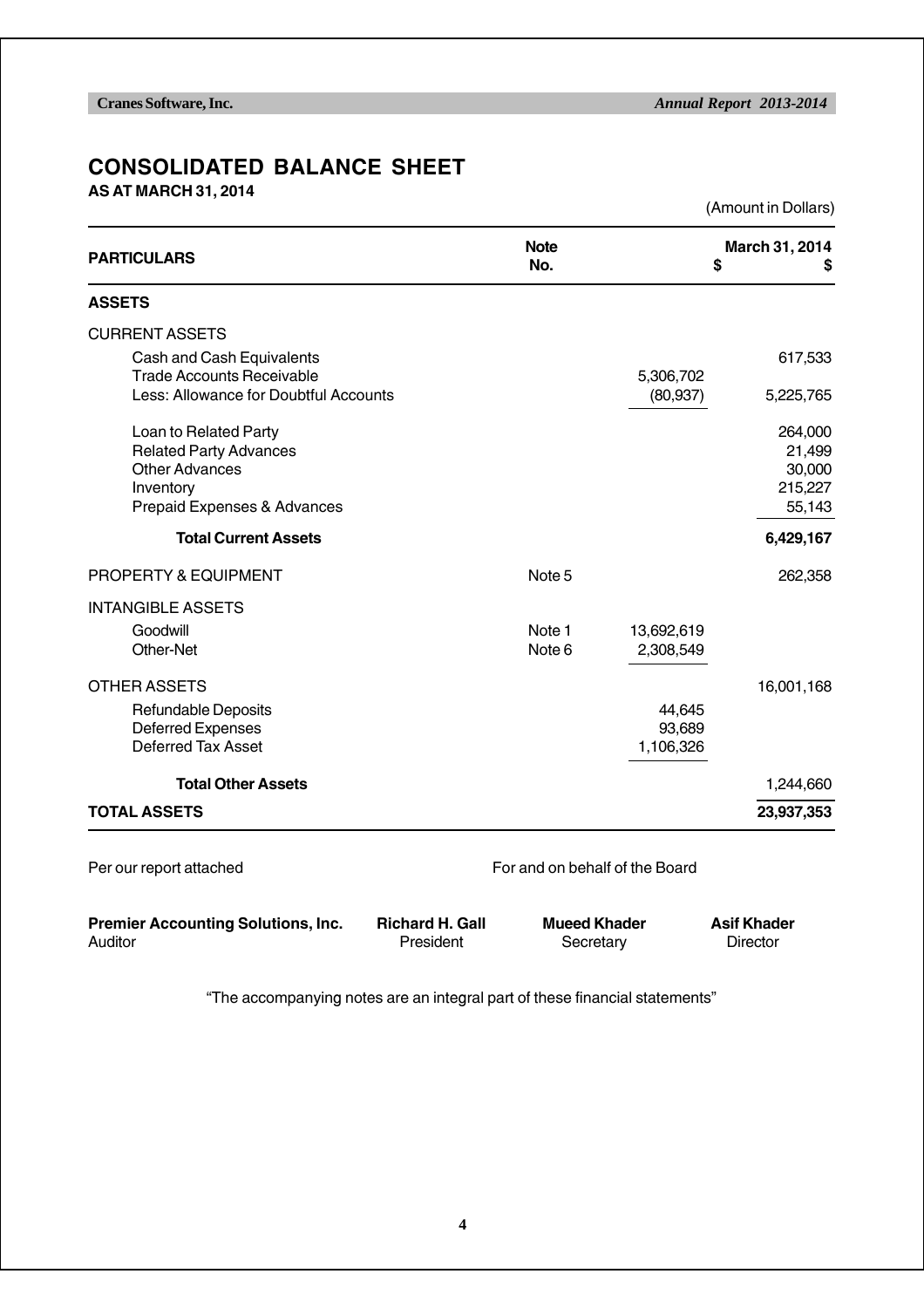*Annual Report 2013-2014*

## **CONSOLIDATED BALANCE SHEET**

**AS AT MARCH 31, 2014**

|                                                                                                                                                                                                                                   |                                     |                                  |                                                              | (Amount in Dollars)            |
|-----------------------------------------------------------------------------------------------------------------------------------------------------------------------------------------------------------------------------------|-------------------------------------|----------------------------------|--------------------------------------------------------------|--------------------------------|
| <b>PARTICULARS</b>                                                                                                                                                                                                                |                                     | <b>Note</b><br>No.               |                                                              | March 31, 2014<br>\$<br>S      |
| <b>LIABILITIES &amp; STOCKHOLDER'S EQUITY</b>                                                                                                                                                                                     |                                     |                                  |                                                              |                                |
| <b>CURRENT LIABILITIES</b>                                                                                                                                                                                                        |                                     |                                  |                                                              |                                |
| <b>Trade Accounts Payable</b><br><b>Accrued Expenses</b><br>Loans Payable - Related Party<br>Deferred Revenue                                                                                                                     |                                     |                                  | 1,536,088<br>1,531,487<br>446,667<br>21,010                  |                                |
| <b>Revolving Line of Credit</b>                                                                                                                                                                                                   |                                     |                                  | 1,000,000                                                    |                                |
| <b>Total Current Liabilities</b>                                                                                                                                                                                                  |                                     |                                  |                                                              | 4,535,252                      |
| <b>LONG TERM LIABILITIES</b>                                                                                                                                                                                                      |                                     |                                  |                                                              |                                |
| Affiliated Co Loans Payable<br>Loans Payable Related Party                                                                                                                                                                        |                                     | Note 9                           | 10,425,533<br>826,498                                        |                                |
| <b>Total Long Term Liabilities</b>                                                                                                                                                                                                |                                     |                                  |                                                              | 11,252,031                     |
| <b>TOTAL LIABILITIES</b>                                                                                                                                                                                                          |                                     |                                  |                                                              | 15,787,283                     |
| STOCKHOLDER'S EQUITY                                                                                                                                                                                                              |                                     |                                  |                                                              |                                |
| Common stock: \$1.00 par; 6,000,000 Shares<br>Authorized: 2,691,855 Shares Issued & Outstanding<br><b>Additional Paid-in Capital</b><br><b>Retained Earnings</b><br>Non Controlling Interest<br>Gain Due to Exchange Fluctuations |                                     |                                  | 2,691,885<br>8,075,115<br>(2,750,121)<br>(1, 417)<br>134,608 |                                |
| <b>Total Stockholder's Equity</b>                                                                                                                                                                                                 |                                     |                                  |                                                              | 8,150,070                      |
| TOTAL LIABILITIES & STOCKHOLDER'S EQUITY                                                                                                                                                                                          |                                     |                                  |                                                              | 23,937,353                     |
| Per our report attached                                                                                                                                                                                                           |                                     | For and on behalf of the Board   |                                                              |                                |
| <b>Premier Accounting Solutions, Inc.</b><br>Auditor                                                                                                                                                                              | <b>Richard H. Gall</b><br>President | <b>Mueed Khader</b><br>Secretary |                                                              | <b>Asif Khader</b><br>Director |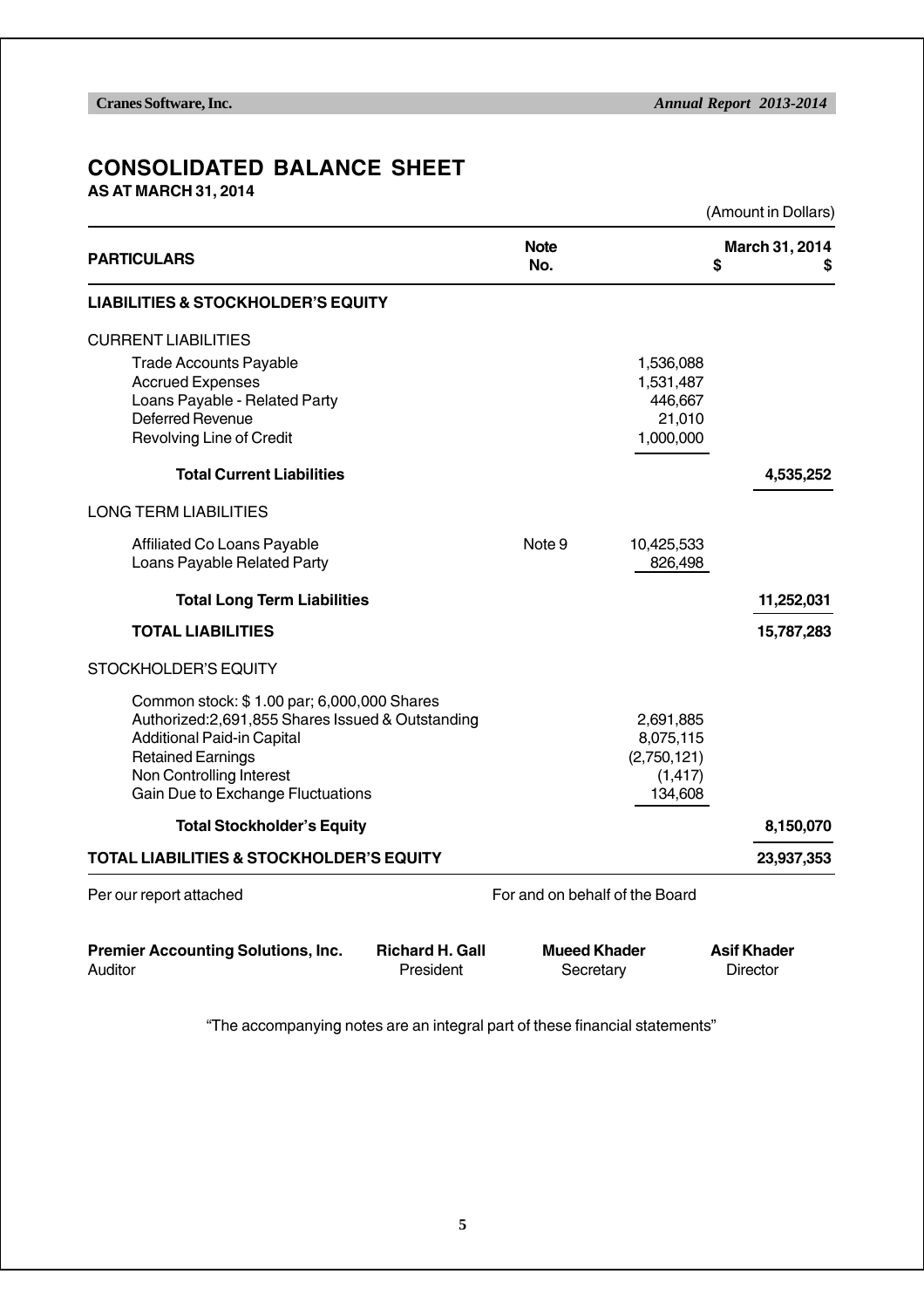### **CONSOLIDATED STATEMENT OF INCOME AND RETAINED EARNINGS FOR THE YEAR ENDED MARCH 31, 2014**

|                                                                                                                                               |                                | (Amount in Dollars)                                 |
|-----------------------------------------------------------------------------------------------------------------------------------------------|--------------------------------|-----------------------------------------------------|
| <b>PARTICULARS</b>                                                                                                                            |                                | March 31, 2014<br>\$                                |
| <b>REVENUE</b>                                                                                                                                |                                | 33, 132, 712                                        |
| <b>COST OF REVENUE</b>                                                                                                                        |                                | 23,923,553                                          |
| <b>GROSS PROFIT</b>                                                                                                                           |                                | 9,209,159                                           |
| <b>OPERATING EXPENSES</b><br><b>Personnel Expenses</b><br>Sales, General & Administrative Expenses                                            |                                | 3,626,499<br>5,199,440                              |
| <b>Total Operating Expenses</b>                                                                                                               |                                | 8,825,939                                           |
| <b>INCOME FROM OPERATIONS</b>                                                                                                                 |                                | 383,220                                             |
| <b>OTHER INCOME / EXPENSES</b><br>Interest Income<br>Interest Expense<br><b>Currency Fluctuation</b><br>Other Income<br><b>Other Expenses</b> |                                | 1,624<br>(181, 160)<br>(6,218)<br>24,506<br>(1,462) |
| <b>Total Other Income / Expenses</b>                                                                                                          |                                | (162, 710)                                          |
| <b>INCOME BEFORE INCOME TAXES</b>                                                                                                             |                                | 220,510                                             |
| <b>INCOME TAXES</b><br>Foreign Income Taxes Paid<br><b>Deferred Tax Benefit</b>                                                               |                                | (38, 228)<br>(83,606)                               |
| <b>NET INCOME</b>                                                                                                                             |                                | 98,676                                              |
| Income Attributable to noncontrolling Interest                                                                                                |                                | (622)                                               |
| NET INCOME ATTRIBUTABLE TO PARENT                                                                                                             |                                | 99,298                                              |
| <b>Retained Earnings-Beginning of the Year</b>                                                                                                |                                | (2,818,334)                                         |
| <b>Prior Period Adjustment</b>                                                                                                                |                                | (31,085)                                            |
| <b>Retained Earnings-End of the Year</b>                                                                                                      |                                | (2,750,121)                                         |
| Per our report attached                                                                                                                       | For and on behalf of the Board |                                                     |

| <b>Premier Accounting Solutions, Inc.</b> | <b>Richard H. Gall</b> | <b>Mueed Khader</b> | <b>Asif Khader</b> |
|-------------------------------------------|------------------------|---------------------|--------------------|
| Auditor                                   | President              | Secretary           | Director           |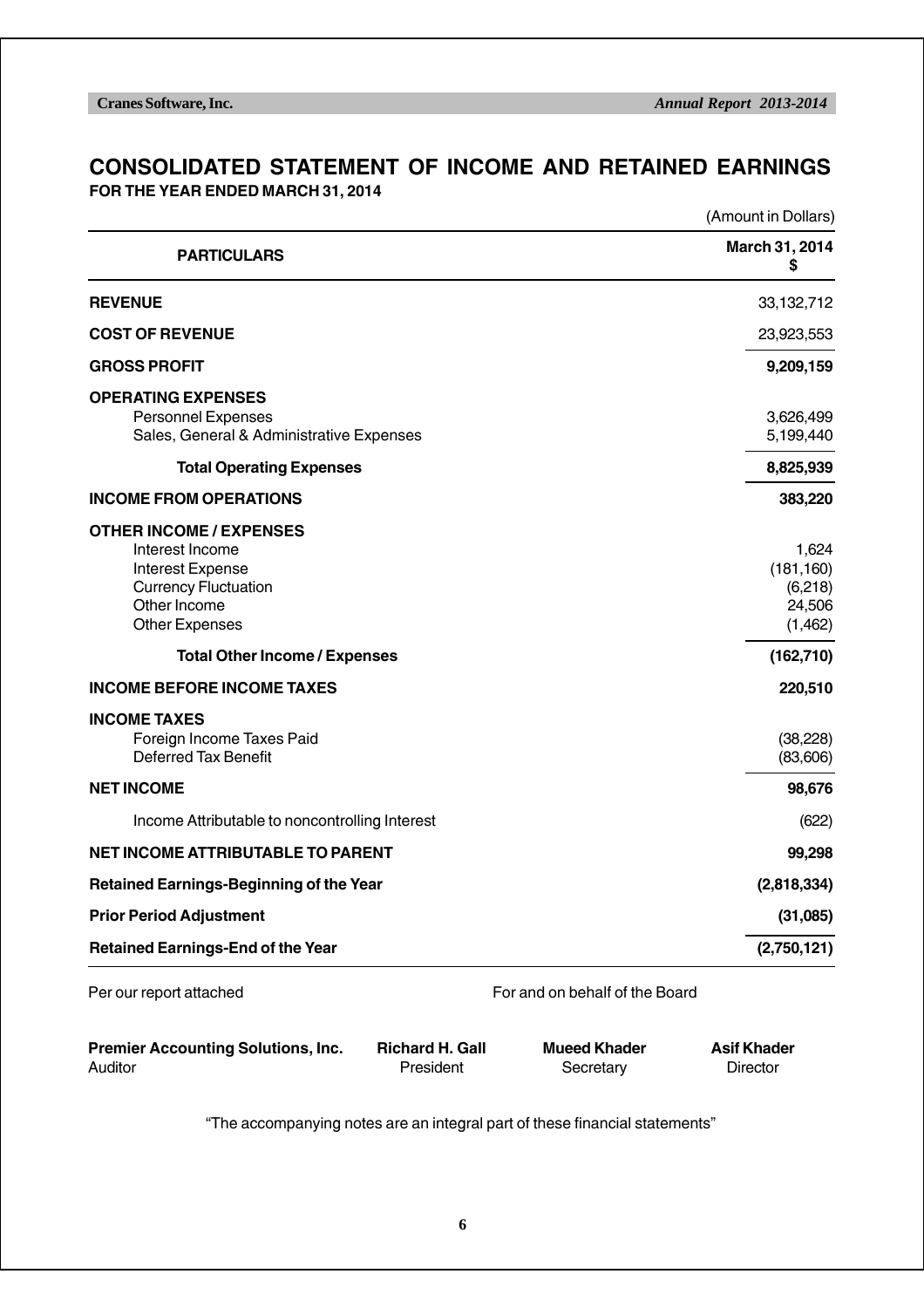#### **CONSOLIDATED STATEMENT OF CASH FLOW AS AT MARCH 31, 2014**

| <b>AS AT MARCH 31, 2014</b>                                                                     |                                     |                                  | (Amount in Dollars)            |
|-------------------------------------------------------------------------------------------------|-------------------------------------|----------------------------------|--------------------------------|
| <b>PARTICULARS</b>                                                                              |                                     |                                  | March 31, 2014<br>\$           |
| CASH FLOW FROM OPERATING ACTIVITIES:                                                            |                                     |                                  |                                |
| Net Income / (Loss)                                                                             |                                     |                                  | 99,298                         |
| Adjustment to Reconcile Net Profit (Loss) to Net Cash<br><b>Used in Operational Activities:</b> |                                     |                                  |                                |
| Depreciation & Amortization                                                                     |                                     |                                  | 277,045                        |
| Non Controlling Interest in Subsidiary<br><b>Exchange Fluctuation</b>                           |                                     |                                  | (622)<br>(62, 269)             |
| Other Non Cash Adjustments                                                                      |                                     |                                  | (6,390)                        |
| <b>Changes in Current Assets and Liabilities:</b>                                               |                                     |                                  |                                |
| <b>Accounts Receivable</b>                                                                      |                                     |                                  | (432, 025)                     |
| <b>Other Receivables</b>                                                                        |                                     |                                  | (30,000)                       |
| <b>Employee Receivables</b>                                                                     |                                     |                                  | (268, 690)                     |
| <b>Prepaid Expenses</b><br><b>Refundable Deposits</b>                                           |                                     |                                  | 80,739<br>(3, 440)             |
| <b>Deferred Expenses</b>                                                                        |                                     |                                  | 114,312                        |
| <b>Deferred Tax Asset</b>                                                                       |                                     |                                  | 82,480                         |
| <b>Trade Accounts Payable</b>                                                                   |                                     |                                  | 689,969                        |
| <b>Accrued Expenses</b>                                                                         |                                     |                                  | 212,143                        |
| Deferred Revenue                                                                                |                                     |                                  | (7,500)                        |
| <b>Affiliated Company Payable</b>                                                               |                                     |                                  | (111, 480)                     |
| <b>Net Cash provided by Operating Activities</b>                                                |                                     |                                  | 633,570                        |
| CASH FLOWS FROM INVESTING ACTIVITIES:                                                           |                                     |                                  |                                |
| Purchase of Equipment                                                                           |                                     |                                  | (108, 382)                     |
| Software Development Costs                                                                      |                                     |                                  | (691, 046)                     |
| <b>Net Cash Used in Investing Activities</b>                                                    |                                     |                                  | (799, 428)                     |
| <b>CASH FLOWS FROM FINANCING ACTIVITIES:</b>                                                    |                                     |                                  |                                |
| Affiliate Co Loans                                                                              |                                     |                                  | 100,000                        |
| <b>Related Party Loans</b><br>Employee Loans                                                    |                                     |                                  | (40,000)<br>160,000            |
| Repayment-Line of Credit                                                                        |                                     |                                  | (150,000)                      |
|                                                                                                 |                                     |                                  |                                |
| <b>Net Cash Provided by Financing Activities</b>                                                |                                     |                                  | 70,000                         |
| Net Decrease In Cash and Cash Equivalents                                                       |                                     |                                  | (95, 858)                      |
| Cash and Cash Equivalents at Beginning of Year                                                  |                                     |                                  | 713,391                        |
| Cash and Cash Equivalents at End of Year                                                        |                                     |                                  | 617,533                        |
| <b>Supplemental Disclosures to Financial Statements</b><br>Interest paid                        |                                     |                                  | 181,160                        |
| Foreign Income Tax Paid                                                                         |                                     |                                  | 38,228                         |
| Per our report attached                                                                         |                                     | For and on behalf of the Board   |                                |
|                                                                                                 |                                     |                                  |                                |
| <b>Premier Accounting Solutions, Inc.</b><br>Auditor                                            | <b>Richard H. Gall</b><br>President | <b>Mueed Khader</b><br>Secretary | <b>Asif Khader</b><br>Director |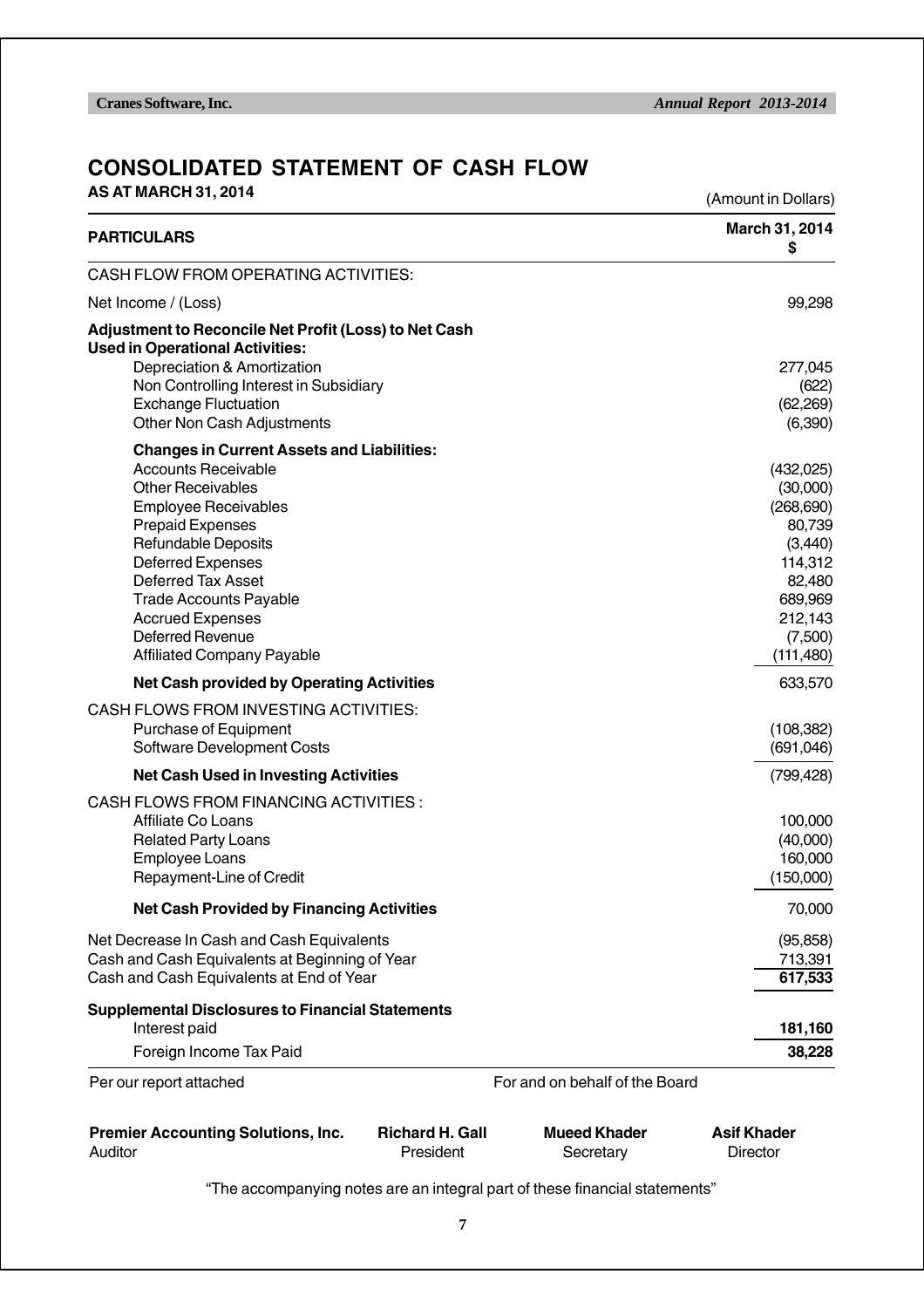### **BALANCE SHEET - PARENT CO**

**AS AT MARCH 31, 2014 AND 2013**

(Amount in Dollars)

| <b>PARTICULARS</b>                                                                     | \$               | March 31, 2014 March 31, 2013<br>\$ |
|----------------------------------------------------------------------------------------|------------------|-------------------------------------|
| <b>ASSETS</b>                                                                          |                  |                                     |
| <b>CURRENT ASSETS</b><br>Cash and Cash Equivalents<br><b>Trade Accounts Receivable</b> | 30,078<br>15,028 | 16,082<br>4,608                     |
| <b>Total Current Assets</b>                                                            | 45,106           | 20,690                              |
| <b>INVESTMENT IN SUBSIDIARIES</b>                                                      | 15,696,351       | 15,696,351                          |
| PROPERTY PLANT & EQUIPMENT - Net                                                       |                  | 418.00                              |
| <b>INTANGIBLE ASSETS - Net</b>                                                         | 1,633,335        | 1,783,335                           |
| OTHER ASSETS<br>Deferred Tax Asset                                                     | 1,223,568        | 1,162,500                           |
| <b>Total Other Assets</b>                                                              | 1,223,568        | 1,162,500                           |
| <b>TOTAL ASSETS</b>                                                                    | 18,598,360       | 18,663,294                          |

| Per our report attached                   |                        | For and on behalf of the Board |             |
|-------------------------------------------|------------------------|--------------------------------|-------------|
| <b>Premier Accounting Solutions, Inc.</b> | <b>Richard H. Gall</b> | <b>Mueed Khader</b>            | Asif Khader |
| Auditor                                   | President              | Secretary                      | Director    |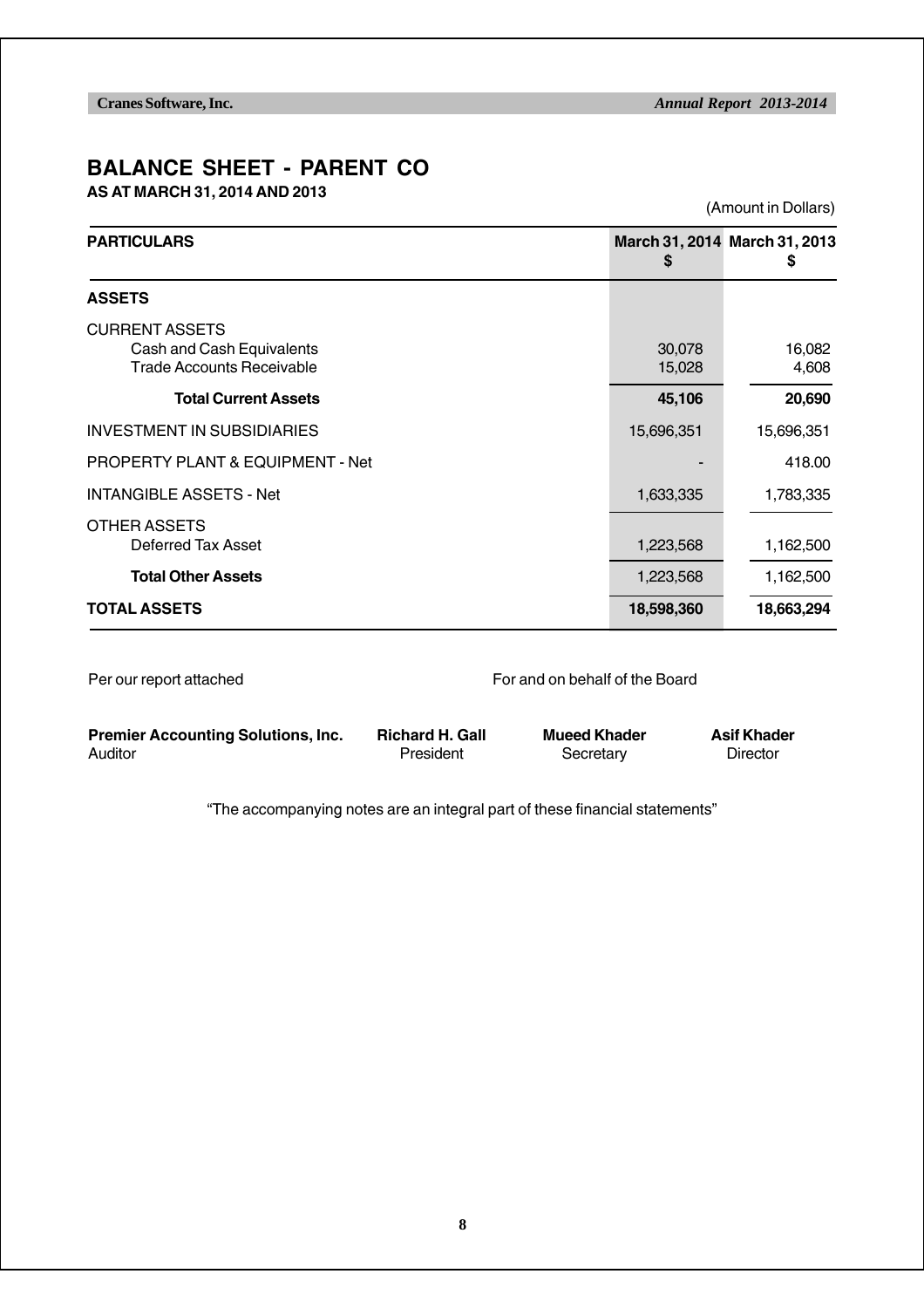### **BALANCE SHEET - PARENT CO**

**AS AT MARCH 31, 2014 And 2013**

(Amount in Dollars)

| <b>PARTICULARS</b>                                                                                                                          | S                                     | March 31, 2014 March 31, 2013<br>S    |
|---------------------------------------------------------------------------------------------------------------------------------------------|---------------------------------------|---------------------------------------|
| <b>LIABILITIES AND STOCKHOLDERS' EQUITY</b>                                                                                                 |                                       |                                       |
| <b>CURRENT LIABILITIES</b>                                                                                                                  |                                       |                                       |
| Trade Accounts Payable<br>Accrued Payroll and Taxes<br>Affiliated Co Loans Payable                                                          | 166,540<br>171,905<br>10,347,907      | 183,734<br>122,290<br>10,302,771      |
| <b>Total Liabilities</b>                                                                                                                    | 10,686,352                            | 10,608,795                            |
| STOCKHOLDER'S EQUITY                                                                                                                        |                                       |                                       |
| Common Stock - \$1 Par 6,000,000 shares authorized<br>and 2,691,855 shares issued<br>Additional Paid in Capital<br><b>Retained Earnings</b> | 2,691,885<br>8,075,115<br>(2,854,992) | 2,691,885<br>8,075,115<br>(2,712,501) |
| <b>Total Stockholders Equity</b>                                                                                                            | 7,912,008                             | 8,054,499                             |
| TOTAL LIABILITIES & STOCKHOLDER'S EQUITY                                                                                                    | 18,598,360                            | 18,663,294                            |

| Per our report attached                   |                        | For and on behalf of the Board |             |
|-------------------------------------------|------------------------|--------------------------------|-------------|
| <b>Premier Accounting Solutions, Inc.</b> | <b>Richard H. Gall</b> | <b>Mueed Khader</b>            | Asif Khader |
| Auditor                                   | President              | Secretary                      | Director    |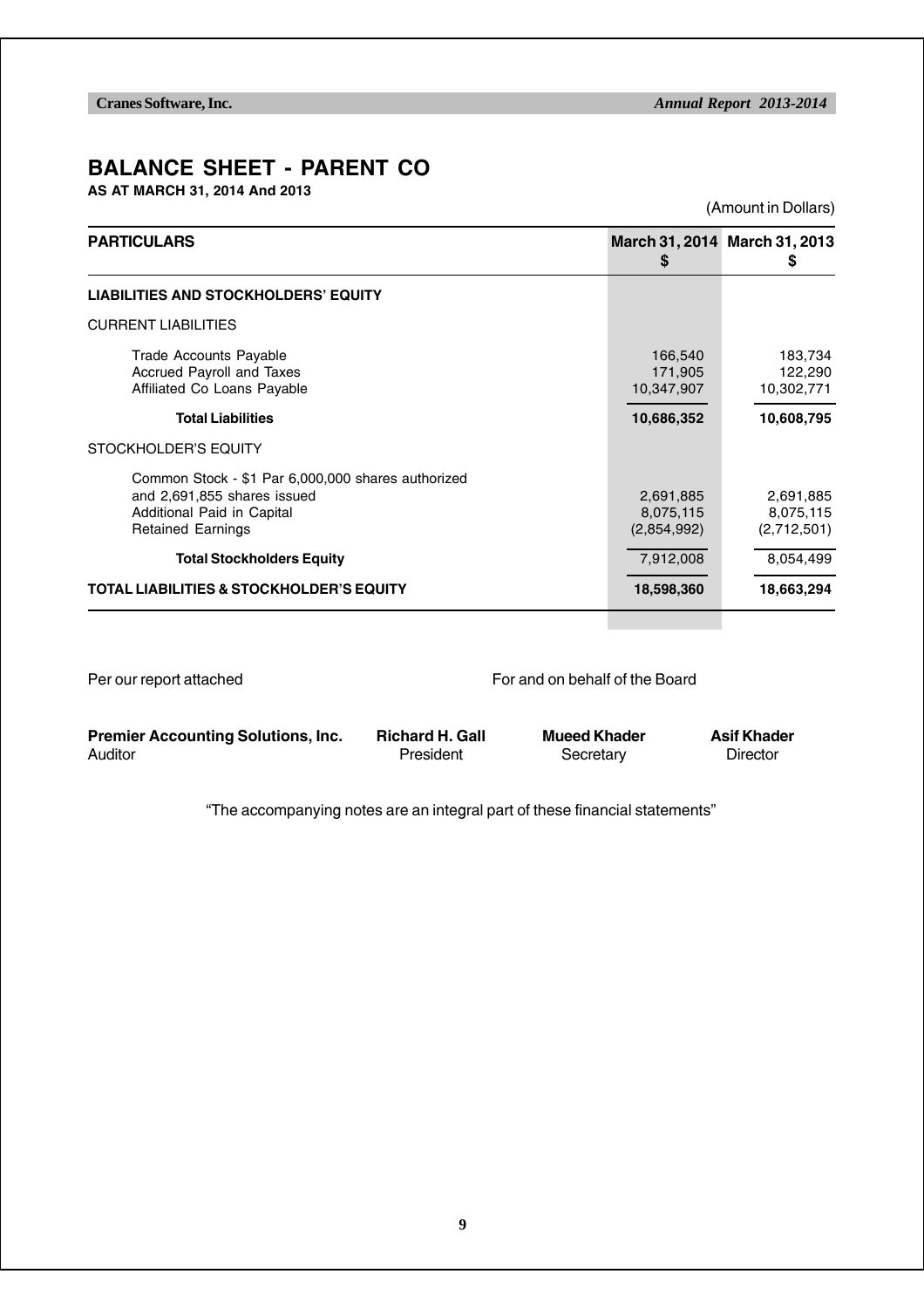|                                                |                      | (Amount in Dollars)  |
|------------------------------------------------|----------------------|----------------------|
| <b>PARTICULARS</b>                             | March 31, 2014<br>\$ | March 31, 2013<br>\$ |
| <b>INCOME</b>                                  |                      |                      |
| Maintenance Income                             | 98,499               | 97,609               |
| Sales - Domestic                               | 8,050                | 6,573                |
| Sales - International                          | 40,271               | 11,533               |
| Service Revenue                                | 99,770               | 34,250               |
| Micellaneous Income                            |                      | 3,235                |
| <b>Total Income</b>                            | 246,590              | 153,200              |
| <b>EXPENSE</b>                                 |                      |                      |
| <b>Bank &amp; Merchant Fees</b>                | 2,429                | 1,542                |
| <b>Royalty Expense</b>                         | 770                  | 861                  |
| Meals & Entertainment                          | 48                   |                      |
| <b>Agent Commission</b>                        | 28,270               | 21,960               |
| <b>Accounting &amp; Audit Fees</b>             | 15,000               | 29,705               |
| Depreciation & Amortization                    | 150,419              | 150,418              |
| Insurance                                      | 396                  | 476                  |
| <b>Outside Services</b>                        |                      | 100,000              |
| <b>Advertising &amp; Promotion</b>             | 184                  | 635                  |
| <b>Licenses &amp; Permits</b>                  | 986                  | 360                  |
| Postage                                        | 111                  | 700                  |
| Rent<br><b>Personnel Costs</b>                 | 12,006<br>205,116    | 12,006<br>203,522    |
| <b>Property Taxes</b>                          | 177                  |                      |
| Telephone                                      | 2,035                | 1,272                |
| <b>Distribution Expenses</b>                   |                      | 418                  |
| <b>Taxes</b>                                   | 3,828                | 4,190                |
| Miscellaneous Expenses                         | 136                  | 1,506                |
| <b>Total Expense</b>                           | 421,911              | 529,571              |
| <b>Loss From Operations</b>                    | (175, 321)           | (376, 371)           |
| OTHER INCOME                                   |                      |                      |
| Other Income                                   |                      | 126                  |
| <b>Interest Expense</b>                        | 1,173<br>(25, 931)   | (256, 777)           |
| <b>Currency Fluctuations</b>                   | (3,480)              | 6,572                |
|                                                |                      |                      |
| LOSS BEFORE INCOME TAX                         | (203, 559)           | (626, 450)           |
| <b>Deferred Tax Benefit</b>                    | 61,068               | 187,935              |
| <b>NET LOSS</b>                                | (142, 491)           | (438, 515)           |
| <b>Retained Earnings-Beginning of the Year</b> | (2,712,501)          | (2,273,986)          |
| <b>Retained Earnings-End of the Year</b>       | (2,854,992)          | (2,712,501)          |
|                                                |                      |                      |

#### **STATEMENT OF INCOME AND RETAINED EARNINGS - PARENT CO FOR THE YEAR ENDED MARCH 31, 2014 AND 2013**

| Per our report attached                   |                        | For and on behalf of the Board |                    |
|-------------------------------------------|------------------------|--------------------------------|--------------------|
| <b>Premier Accounting Solutions, Inc.</b> | <b>Richard H. Gall</b> | <b>Mueed Khader</b>            | <b>Asif Khader</b> |
| Auditor                                   | President              | Secretary                      | Director           |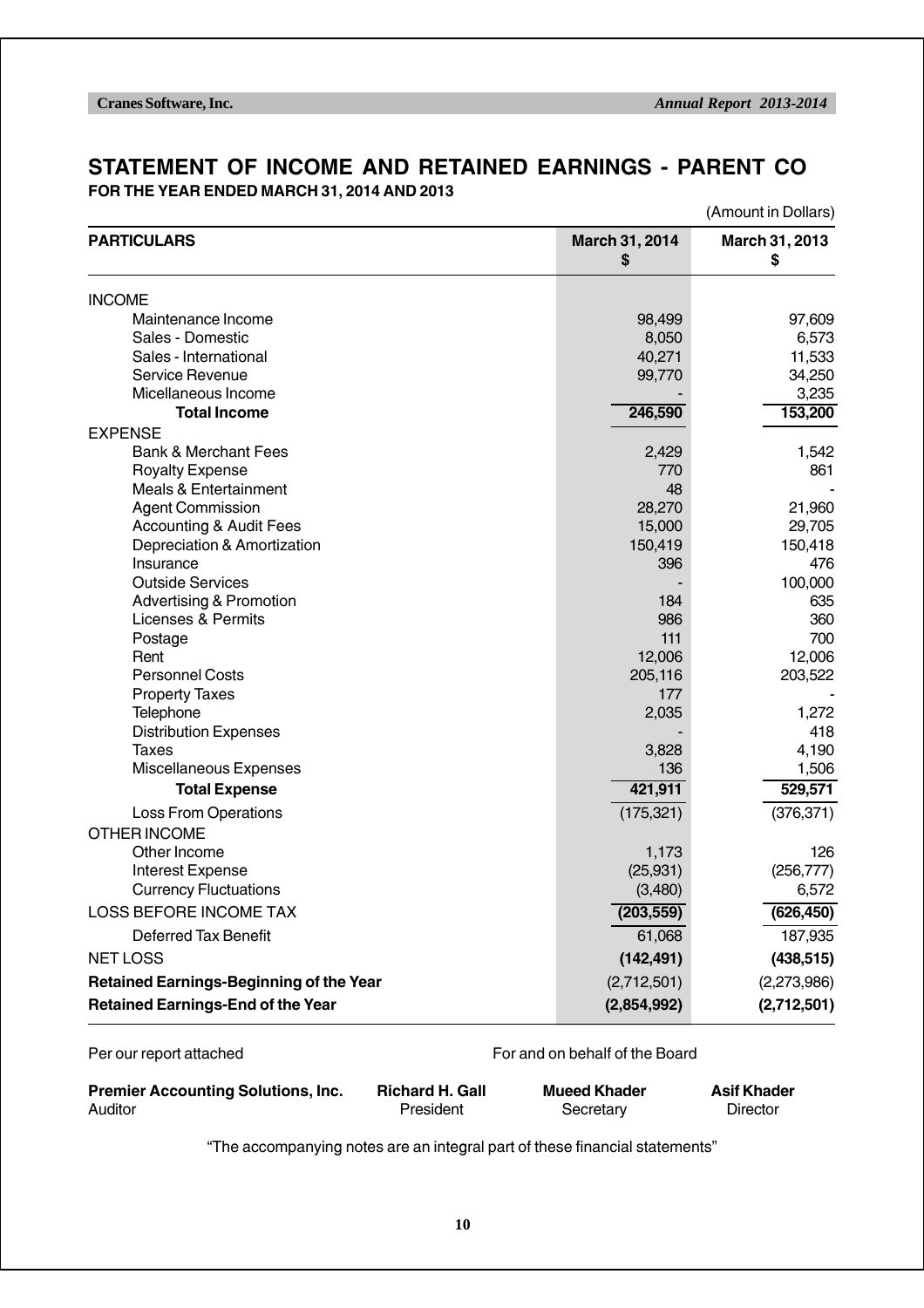### **STATEMENT OF CASH FLOW-PARENT CO**

**FOR THE YEAR ENDED MARCH 31, 2014 AND 2013**

|                                                                                                                                   |                                 | (Amount in Dollars)             |
|-----------------------------------------------------------------------------------------------------------------------------------|---------------------------------|---------------------------------|
| <b>PARTICULARS</b>                                                                                                                | March 31, 2014<br>S             | March 31, 2013<br>\$            |
| <b>OPERATING ACTIVITIES</b><br>Net Loss                                                                                           | (142, 491)                      | (438, 515)                      |
| <b>Adjustments to Reconcile Net Income to</b><br><b>Net Cash Provided by Operating Activities:</b><br>Depreciation & Amortization | 150,419                         | 150,418                         |
| <b>Change in Assets and Liabilities</b><br><b>Trade Accounts Receivable</b><br><b>Affiliated Companies Receivable</b>             | (10, 420)                       | 24,689                          |
| Deferred Tax Asset<br><b>Trade Accounts Payable</b><br><b>Accrued Payroll</b>                                                     | (61,068)<br>(17, 195)<br>49,615 | (187, 935)<br>120,586<br>43,958 |
| Net Cash Provided / (Used) by Operating Activities                                                                                | (31, 140)                       | (286, 799)                      |
| <b>INVESTING ACTIVITIES</b>                                                                                                       |                                 |                                 |
| Paid to ETA Investors                                                                                                             |                                 | (1,934,000)                     |
| Net Cash Provided / (Used) in Investing Activities                                                                                |                                 | (1,934,000)                     |
| <b>FINANCING ACTIVITIES</b>                                                                                                       |                                 |                                 |
| Affiliated Co Loan Payable                                                                                                        | 45,136                          | 2,228,204                       |
| Net Cash Provided / (Used) by Financing Activities                                                                                | 45,136                          | 2,228,204                       |
| Net Increase / (Decrease) in Cash                                                                                                 | 13,996                          | 7,405                           |
| Cash-Beginning of Year                                                                                                            | 16,082                          | 8,677                           |
| Cash-End of Year                                                                                                                  | 30,078                          | 16,082                          |

| Per our report attached                   | For and on behalf of the Board |                     |                    |
|-------------------------------------------|--------------------------------|---------------------|--------------------|
| <b>Premier Accounting Solutions, Inc.</b> | <b>Richard H. Gall</b>         | <b>Mueed Khader</b> | <b>Asif Khader</b> |
| Auditor                                   | President                      | Secretary           | Director           |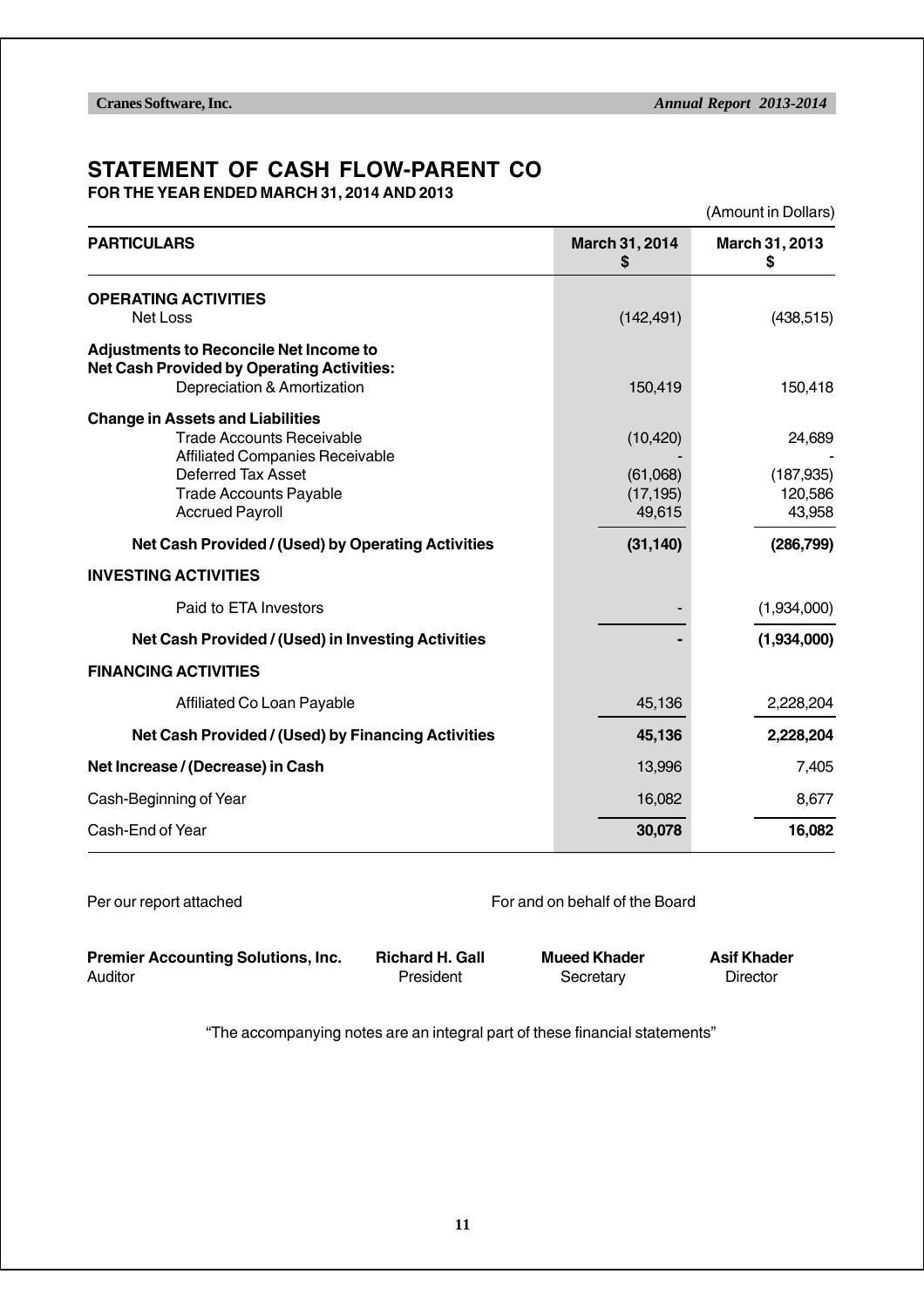### **NOTES TO FINANCIAL STATEMENTS**

#### **1. SUMMARY OF SIGNIFICANT ACCOUNTING POLICIES**

#### **Organization :**

Cranes Software, Inc., (The Company) was incorporated on February 24, 2005 as a Nevada Corporation, and is licensed to do business in the state of Michigan. The Company is a fully owned Subsidiary of Cranes Software International Ltd., Bangalore, India and is a supplier of software products that deals with module based engineering which essentially means finite elementary analysis and mathematical analysis of any product that is built or buildable. On April 1, 2006 the Company acquired 100% of the stock of Dunn Solutions Group Inc. (DSG). DSG was incorporated in September of 1990 in Illinois and provides business intelligence, transactional, and knowledge Solutions to enterprise and mid market businesses in a cross section of industries such as information technology consultancy, government, finance, insurance, health care, manufacturing, media publishing, distribution, telecom and pharmaceuticals. The Subsidiary generates its revenue through consulting services, software product sales application development and training. During April 1, 2011, DSG established a 99% owned subsidiary in India with an initial investment of \$2,235 to extend its name globally for its software development and consulting services.

On April 1, 2007 the Company acquired 100% of the stock of Engineering Technologies Associates, Inc (ETA). ETA was incorporated in February of 1983 in Michigan as a C-corporation and provides innovative Computer Aided Engineering (CAE) solutions to a variety of industries whereby enabling engineers to simulate the behavior of automobiles, trains, aircraft, household appliances, and consumer electronics during manufacture and use, to make these products more safer, more durable and less expensive to develop. ETA is also the developer of the cutting edge software packages namely ETA-DYNAFORM and ETA-VPG. ETA has a branch office in China and also a fully owned subsidiary in China. The fully owned subsidiary was established on July 31, 2006 with initial investment of \$140,000. On April, 2011, ETA established a 50% owned subsidiary in Germany with the total investment of \$ 11,191. During July, 2011, ETA established a 99% owned subsidiary in India with an initial investment of \$2,377. However there has not been any activity in the subsidiaries established in India & Germany from the time o formation up-to the date of this audit report.

#### **Consolidation Policy :**

As required by the Generally Accepted Accounting Principles the method used to account for the investment in subsidiaries is by the way of consolidation of the financial statements of the parent company with the financial statements of the subsidiaries. Consolidated financial statements are based on the assumption that they present the financial position and results of operations of a single entity. Thus, preparing the consolidated financial statements consists of combining all parent and subsidiary accounts and eliminating all inter company balances and transactions, if any.

#### **Management Estimates:**

The preparation of financial statements in conformity with generally accepted accounting principles requires management to make estimates and assumptions that affect the reported amounts of assets and liabilities and disclosure of contingent assets and liabilities at the date of the financial statements, and the reported amounts of revenues and expenses during the reporting period. Actual results could differ from those estimates.

#### **Revenue Recognition:**

The Company recognizes revenue as and when a product is sold or a related service is rendered which is accordance with Generally Accepted Accounting Principles (GAAP).

| Per our report attached                   |                        | For and on behalf of the Board |                 |
|-------------------------------------------|------------------------|--------------------------------|-----------------|
| <b>Premier Accounting Solutions, Inc.</b> | <b>Richard H. Gall</b> | <b>Mueed Khader</b>            | Asif Khader     |
| Auditor                                   | President              | Secretary                      | <b>Director</b> |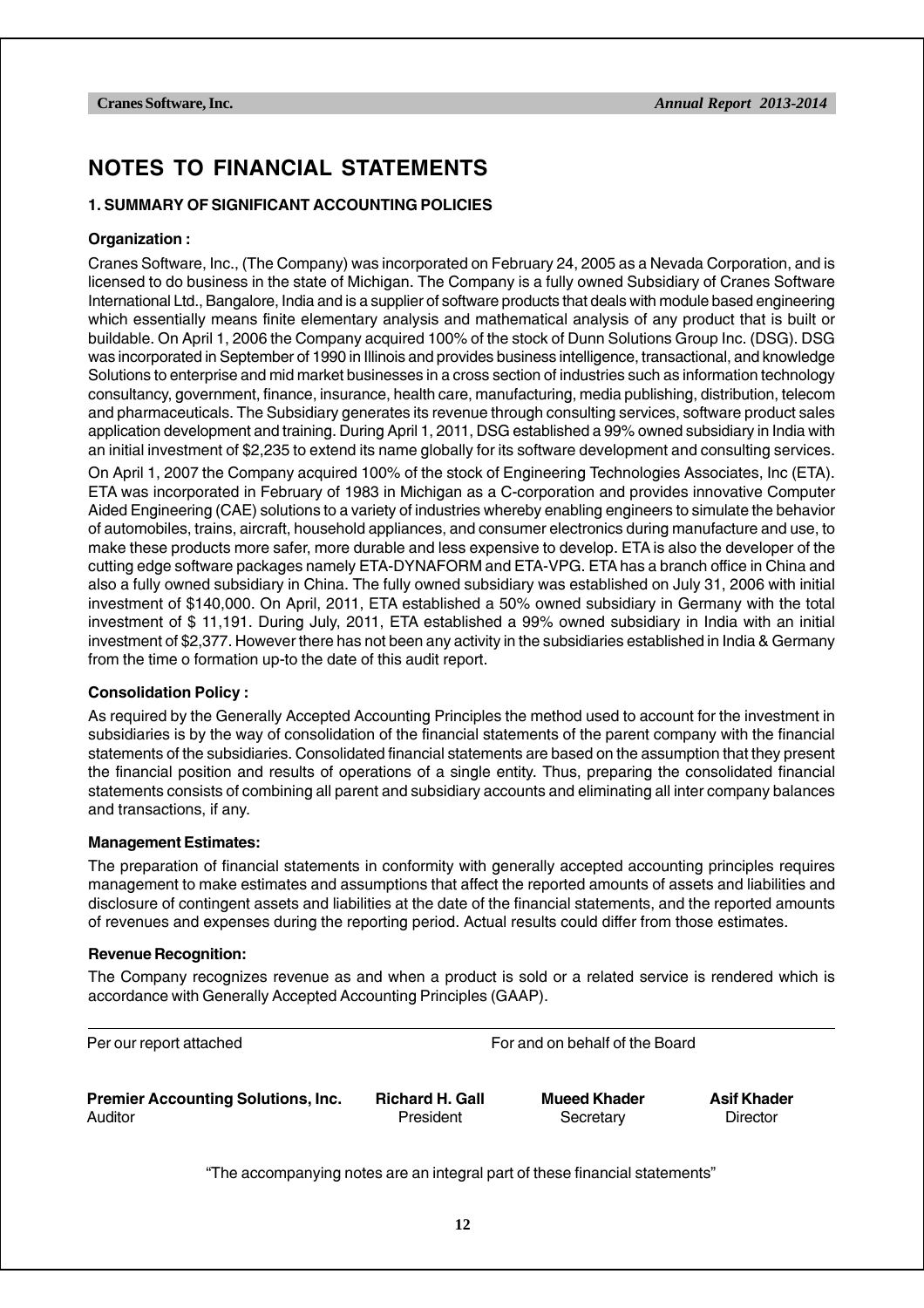#### **Inventory:**

In accordance with GAAP the Company employs the lower of cost or market value in valuing its inventory. Inventory as of March 31, 2014 is stated at cost. Cost of inventory includes the purchasing cost from suppliers plus other relevant costs such as transportation expenses, customs duty, and loading and unloading expenses in bringing the inventory to its current location.

#### **Property and Equipment :**

Property and equipment are reflected at cost. Depreciation on property and equipment for financial reporting purposes is based on estimated useful lives of the related assets using the straight-line method of depreciation. It is the policy of the Company to capitalize any acquired asset with a value of \$ 1,000 or more with the exception of laptops and desktops, which are capitalized even if the cost of such items are less than \$ 1,000, and to provide for a full years of depreciation in the year of purchase and no depreciation in the year of sale.

The Company uses the following lives for the following categories of assets:

| <b>Furniture &amp; Fixtures</b> | 3-7 Years  |
|---------------------------------|------------|
| Software                        | 3 Years    |
| <b>Office Equipment</b>         | 3-7 Years  |
| Leasehold Improvements          | 1-39 Years |
| <b>Computer Equipment</b>       | 3-7 Years  |
| <b>Computer Software</b>        | 3-5 Years  |
| Signage                         | 3-5 Years  |
| Automobile                      | 5 Years    |

The Company provided \$75,522 in depreciation expense for the year ended March 31, 2014.

#### **Intangible Assets:**

#### **Software Development and Acquisition Costs:**

Software development and acquisition costs incurred by the Company in connection with the company's long term development projects are capitalized in accordance with accounting principles generally accepted in the United States of America. In accordance with account principles generally accepted in the United States of America, research and development costs are written off when incurred. Software development and acquisition costs are amortized over 5-15 years. The Company provided \$ 197,852 in amortization expense for the year ended March 31, 2014.

#### **Customer List**

The customer lists are recorded at cost and amortized 15 years. The Company provided \$3,671 in amortization expense for the year ended March 31, 2014.

#### **Income Taxes:**

**Federal Income Taxes**-the Company is a "C" corporation and is taxed under 1361 (a) (2) of the Internal revenue Code. Under this section the company is taxed at graduated rates on its taxable income for federal and state income tax purposes. However there will not be a federal income tax liability for the year ended March 31, 2014 as a result of prior years Net Operating Losses carried forward. The Company can also be subject to enterprise income taxes on its subsidiary in China and India, based on the subsidiary's taxable income in these countries and accordingly paid income taxes for the year ended March 31, 2014 in the amount of \$38,228.

Per our report attached For and on behalf of the Board **Premier Accounting Solutions, Inc.** Richard H. Gall Mueed Khader **Asif Khader** Auditor **Assement** Auditor **Assement** Bresident Secretary **Director** Auditor President Secretary Director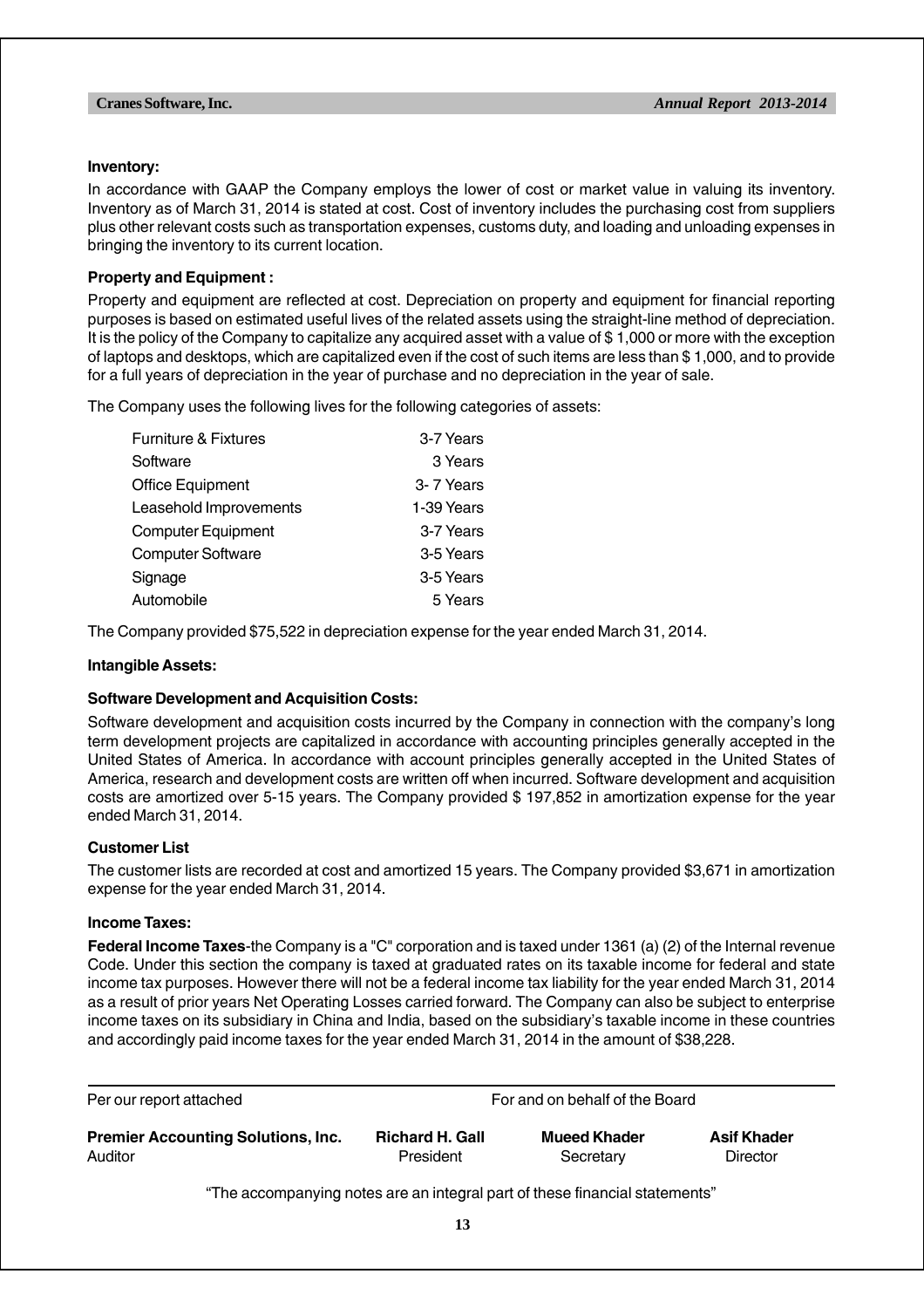#### **Deferred Taxes:**

Generally Accepted Accounting Principles requires recognition of deferred tax liabilities and assets for the expected future tax consequences of temporary differences between the book and tax basis of assets and liabilities. However the Company does not provide for deferred income tax for timing differences resulting from the amounts of assets & liabilities reported for financial reporting purposes and amounts reported for tax purposes as these amounts are immaterial, due to the Company being a accrual basis tax payer. However a deferred tax asset has been provided in the amount of \$ 1,106,326 for the future tax benefit that can arise from the net operating losses of the Company. Furthermore deferred tax benefits in the amount of \$ 82,480 has been written off during the year based upon the Company's utilization of its prior net operating losses against its current taxable income.

#### **Advertising & Promotion:**

It is the policy of the Company to expense all advertising and marketing costs (if any) during the periods to which such advertising costs pertain. The Company does not capitalize any advertising or marketing costs. During the year ended March 31, 2014 the Company incurred \$ 131,416 in advertising and Promotion Costs.

#### **Disclosures Regarding Financial Instruments:**

The carrying value of cash, trade receivables, accounts payable, and accrued expenses are considered to approximate fair value due to the relatively short maturity of these instruments. The Company's borrowings on the revolving line of credit and other borrowings from related parties and affiliated companies are considered to approximate fair value based on the current interest rates and terms.

#### **Concentration of Credit risk:**

The financial instruments that subject the Company to a potential credit risk are cash and accounts receivable.

**Cash:** The Company's cash is held at various financial institutions each of which provides Federal Deposit Insurance coverage up-to \$ 250,000. However as of March 31, 2014 the cash balance at these financial institutions did exceed this amount.

**Trade Accounts Receivable:** The Company provides goods and services to its customers based on the evaluation of the customers' credit worthiness without requiring any collateral. However as of March 31, 2014 a reasonable allowance in the amount of \$ 80,937 is provided on the financial statements mitigate the risk of any unanticipated losses.

#### **Cash & Cash equivalents:**

The Company considers all highly liquid investments with an original maturity date of three months or less to be cash equivalents.

#### **Goodwill:**

Goodwill recorded in the financial statements is the difference between the purchase consideration agreed to be paid to acquire the stock of subsidiaries and the net assets of the subsidiaries as of the date of acquisition of the respective subsidiaries. As stipulated by Generally Accepted Accounting Principles the recorded goodwill will not be amortized but will be tested for impairment. In accordance with Generally Accepted Accounting Principles, testing for impairment will be done at least annually or more frequently if certain indications of impairment are obvious. No goodwill impairment was noted during the year ended March 31, 2014.

| Per our report attached                   |                        | For and on behalf of the Board |                    |
|-------------------------------------------|------------------------|--------------------------------|--------------------|
| <b>Premier Accounting Solutions, Inc.</b> | <b>Richard H. Gall</b> | <b>Mueed Khader</b>            | <b>Asif Khader</b> |
| Auditor                                   | President              | Secretary                      | Director           |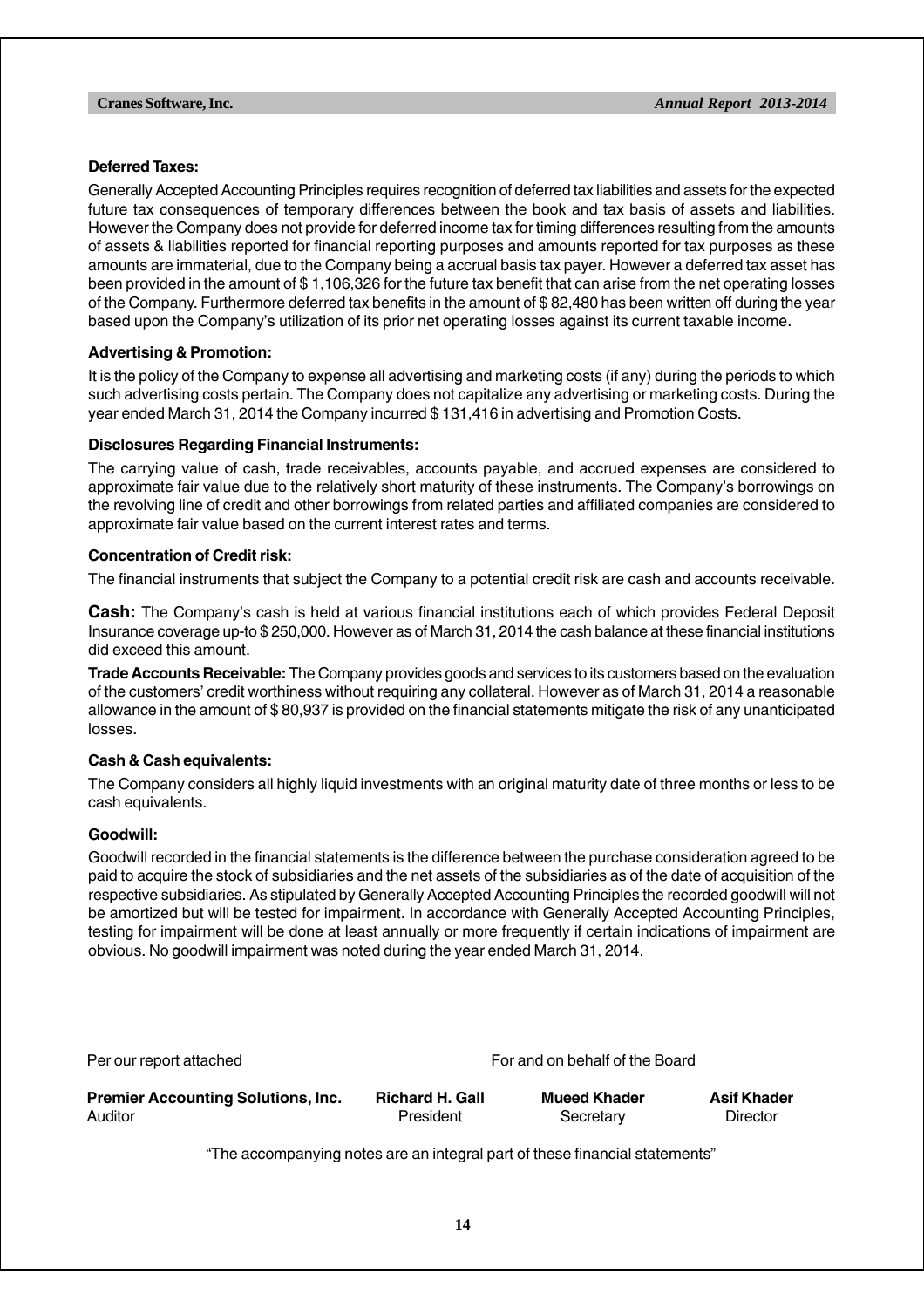#### **2. SOFTWARE PRODUCTS :**

NISA - NISA software product is one of the most comprehensive engineering analysis suites available globally to address the automotive, aerospace, energy and power, civil electronics and the sporting goods industries. NICA has been an engineer's favorite for more than 30 years, and currently Cranes Software scientists, technology architects and software engineers are engaged in the developmwnt of NISA. They work closely with their global customers to provide solutions in the areas of Stress Analysis, Seismic Analysis, Vibration Analysis, Composite Material Analysis, Motion & Linkage Analysis, Fatigue Analysis, and Thermal.

Analysis, PCB Analysis, Computational Fluid Dynamics, Electromagnetic Analysis and Civil Structure Analysis.

InventX is a Strategic Project Portfolio Management (SP<del>?</del>M™) solution for globally dispersed project teams. It is a comprehensive and cost-effective suite of integrated project management applications. It enables total communication, collaboration, and coordination of an organization's diverse personnel and project resources to maximize the potential for project success.

InventX® SP2MTM 4.0 offers a highly customizable solution, which supports end-to-end business planning from strategic to operational with multi-site project management and product development support environment. It addresses the needs of strategic project management, as well as the status and reporting requirements of midto executive-level management, sponsors, customers, and other stakeholders of the projects.

The InventX® SP2 MTM comes with a host of new features like Strategic Planner, XML import/export, Task Manager (with ability for team members to propose new tasks) and the incorporation of Business Activities Module in the main Portfolio Module. The application gives users enhanced usability and project management flexibility to meet the real needs of their portfolios. The application has been built to aid corporate managers, link their portfolios and projects to strategic plans and get a holistic view of the project execution performance.

InventX® chose to drive much of its reputation for competency by basing its projects on the collective wisdom of the most widely recognized industry standards, PMI'S PMBOK, PRINCE2, and SEI's CMMI framework. The use of these highly respected industry standard frameworks assures that competency is a key element in our product structure.

SP<sup>2</sup>M™ supports a highly scalable and open architecture that allows organizations to scale the application to thousands of users. The system is 100% web based, platform idependent (JAVA, J2EE) with a thin client for low cost of ownership, zero client maintenance and flexible accessibility. The NISA software product is amortized over 15 years.

Furthermore one of the subsidiaries of Company has been developing andmarketing a range of software products namely, VPG, PRESYS, DYNAFORM, Cad Translator, Mesh & Geometry, and LSSIA to its customers over a period of time. The product planning takes place in the Troy offices and the actual developments and enhancements to existing products takes place in the Branch office in Nanging, China. During the year the Company incurred \$ 691,046 in enhancing product features and further development of these products based upon customer feedback and competition. These software development costs are considered to be long lived assets and are amortized over 5 years.

Software acquisition and development costs are considered long lived assets and are viewed for impairment whenever events or changes in circumstances indicate that the carrying amount should be evaluated. Factors leading to impairment include a combination of historical losses; anticipated future losses and inadequate cash flow and inadequate product marketability.

Per our report attached For and on behalf of the Board

| <b>Premier Accounting Solutions, Inc.</b> | <b>Richard H. Gall</b> | <b>Mueed Khader</b> | <b>Asif Khader</b> |
|-------------------------------------------|------------------------|---------------------|--------------------|
| Auditor                                   | President              | Secretary           | Director           |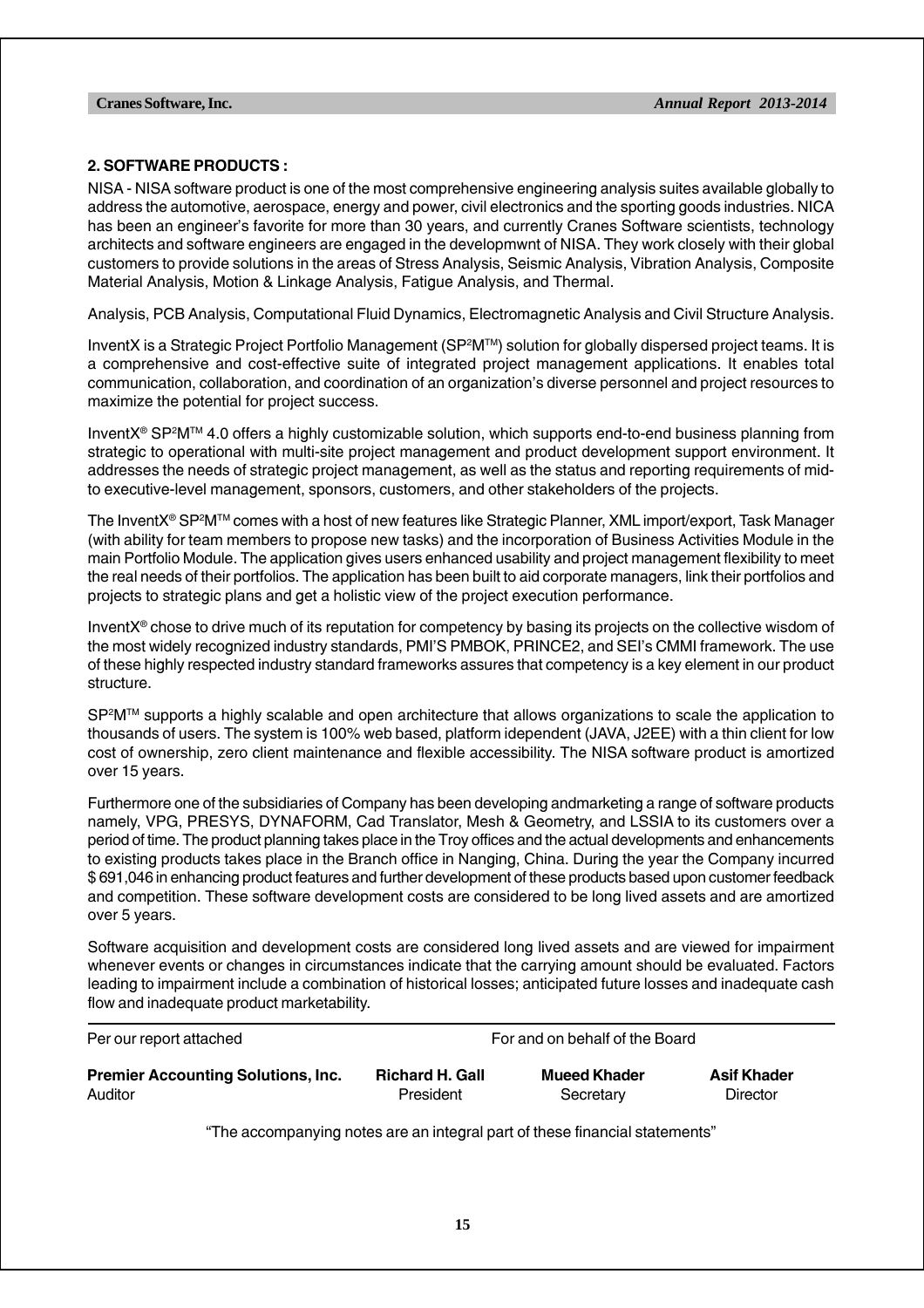#### **3. LEASE COMMITMENTS**

The Company leases office space under various lease agreements in the states of Michigan, Illinois, Minnesota, North Carolina, and Missouri the details of which are enumerated below.

- 1. A five year related party lease agreement to rent office space in Michigan commencing July 1, 2010 that calls for a monthly base rent payment of \$13,717.
- 2. A month to month related party lease agreement to rent office space in Michigan which calls for a monthly payment of \$800.
- 3. A three year related party lease agreement to rent office space in Michigan commencing on July 1, 2013, that calls for a monthly base rent payment of \$ 1,001.
- 4. A 246 month (20 years and 6 months) lease agreement to rent office space in Skokie IL commencing January 1, 1998 that calls for monthly base rent payment of \$ 14,754 from June 1st, 2013.
- 5. A 64 month (5 years 4 months) lease agreement to rent office space in Raleigh, NC commencing July 1, 2012, that calls for a monthly base rent payment of \$ 6,608.
- 6. A two year agreement to rent office space in St. Louis MO commencing January 1, 2013 that calls for a monthly base rent payment of \$ 1,000.
- 7. A 52 month (4 years 4 months) lease agreement to rent office space in Bloomington, MN commencing on February 1, 2013 that calls for a monthly rent of \$ 4,221.

Future minimum lease payments under all operating office leases for the years ended March 31 is as follows:

| Year | Amount  |
|------|---------|
| 2015 | 484.713 |
| 2016 | 365,715 |
| 2017 | 320,126 |
| 2018 | 325.524 |
| 2019 | 246.557 |

#### **Equipment Leases :**

The Company leases a photocopier under a 36 month lease agreement that commenced on May 15, 2012, that calls for a monthly payment of \$ 307. Future minimum lease payments under this lease for the years ended March 31, are as follows.

| Year | Amount  |
|------|---------|
| 2015 | \$3,684 |
| 2016 | \$461   |

#### **4. RELATED PARTY NOTES PAYABLE**

As of March 31, 2014 the Company had fifteen related party demand notes payable amounting to \$ 446,667 which calls for an annual interest rate of 10%. The Company also has one additional related party note payable in the amount of \$ 826,498 with a maturity date of August 31, 2015 and an annual interest rate of Prime plus 3%. This note is secured by all general assets of one of the subsidiaries of the Company.

| Per our report attached                   |                        | For and on behalf of the Board |                    |
|-------------------------------------------|------------------------|--------------------------------|--------------------|
| <b>Premier Accounting Solutions, Inc.</b> | <b>Richard H. Gall</b> | <b>Mueed Khader</b>            | <b>Asif Khader</b> |
| Auditor                                   | President              | Secretary                      | Director           |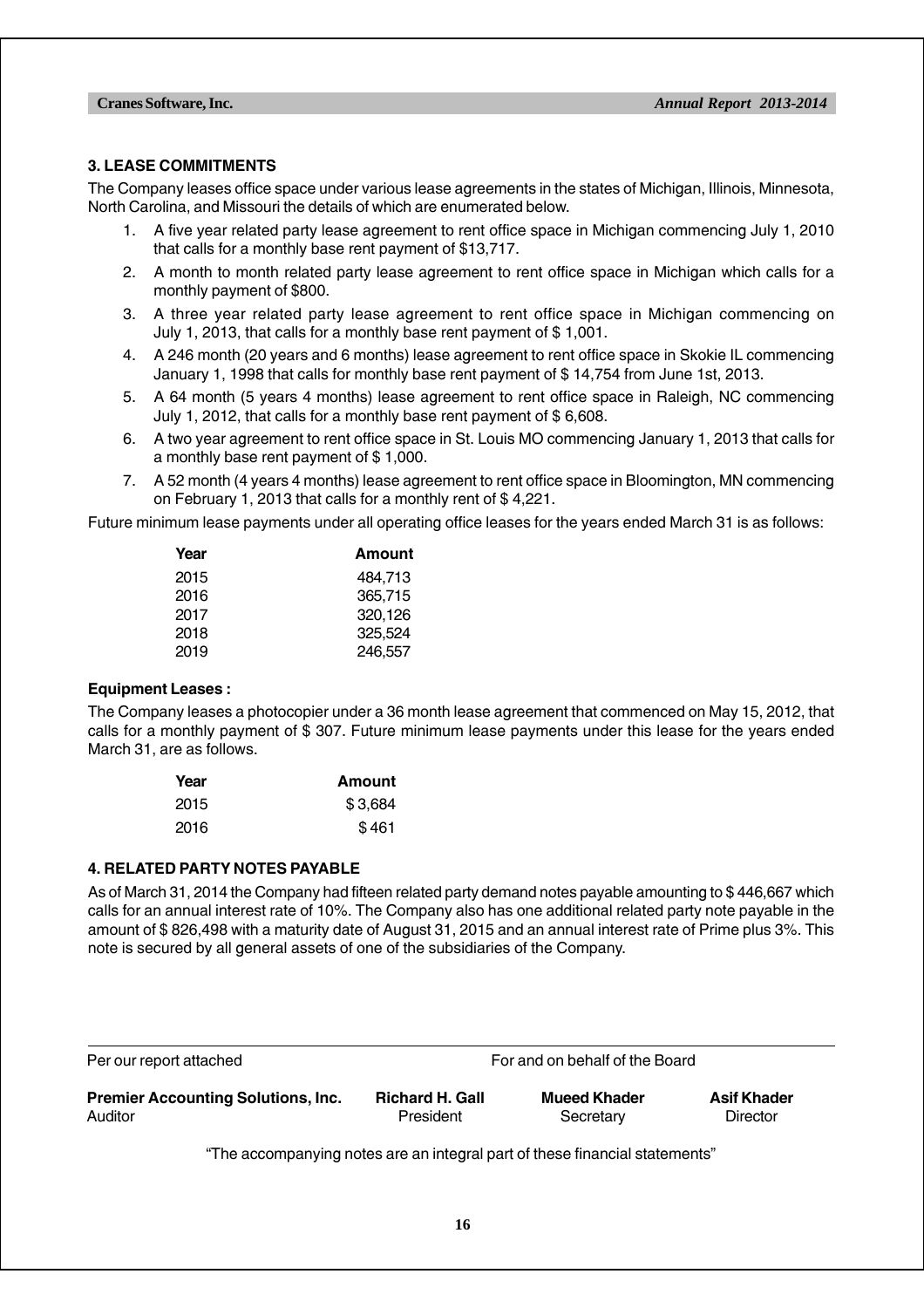|                         | 5. PROPERTY & EQUIPMENT<br>Cost    |                 |                              |                    | Depreciation               |                                  |                               |                    | Net book Value                         |
|-------------------------|------------------------------------|-----------------|------------------------------|--------------------|----------------------------|----------------------------------|-------------------------------|--------------------|----------------------------------------|
|                         | April 1, 2013<br>H)                | ↮<br>Additions  | posals<br>မာ<br>isid         | မာ<br>Mar 31, 2014 | April 1, 2013<br>မာ        | မာ<br>Additions                  | <b>Disposals</b><br>မာ        | မာ<br>Mar 31, 2014 | ↮<br>Mar 31, 2014                      |
| Auto & Sign             | 7,471                              |                 |                              | 7,471              | 7,471                      |                                  |                               | 7,471              |                                        |
| Equipment               | 796,335                            | 46,140          |                              | 842,475            | 654,383                    | 56,655                           |                               | 711,038            | 131,437                                |
| Furn & Fixture          | 200,811                            | 62,242          |                              | 263,053            | 189,772                    | 15,651                           |                               | 205,423            | 57,630                                 |
| Leasehold Impr          | 160,258                            |                 |                              | 160,258            | 83,855                     | 3,112                            |                               | 86,967             | 73,291                                 |
| <b>Total</b>            | 1,164,875                          | 108,382         |                              | 1,273,257          | 935,481                    | 75,418                           |                               | 1,010,899          | 262,358                                |
| 6. INTANGIBLE ASSETS    |                                    |                 |                              |                    |                            |                                  |                               |                    |                                        |
|                         | Cost                               |                 |                              |                    | Amortization               |                                  |                               |                    | Net book Value                         |
| 17                      | April 1, 2013<br>မာ                | Additions<br>မာ | posals<br>မာ<br>isid         | Mar 31, 2014<br>G  | <b>SA</b><br>April 1, 2013 | Additions<br>e,                  | <b>Disposals</b><br><b>SA</b> | မာ<br>Mar 31, 2014 | $\boldsymbol{\varphi}$<br>Mar 31, 2014 |
| Customer List           | 55,000                             |                 |                              | 55,000             | 31,235                     | 3,671                            |                               | 34,906             | 20,094                                 |
| Software                | 2,305,897                          | 691,046         |                              | 2,996,943          | 510,636                    | 197,852                          |                               | 708,488            | 2,288,455                              |
| Total                   | 2,360,897                          | 691,046         |                              | 3,051,943          | 541,871                    | 201,523                          |                               | 743,394            | 2,308,549                              |
| Per our report attached |                                    |                 |                              |                    |                            | For and on behalf of the Board   |                               |                    |                                        |
| <b>Auditor</b>          | Premier Accounting Solutions, Inc. |                 | Richard H. Gall<br>President |                    |                            | <b>Mueed Khader</b><br>Secretary |                               |                    | <b>Asif Khader</b><br>Director         |
|                         |                                    |                 |                              |                    |                            |                                  |                               |                    |                                        |

"The accompanying notes are an integral part of these financial statements"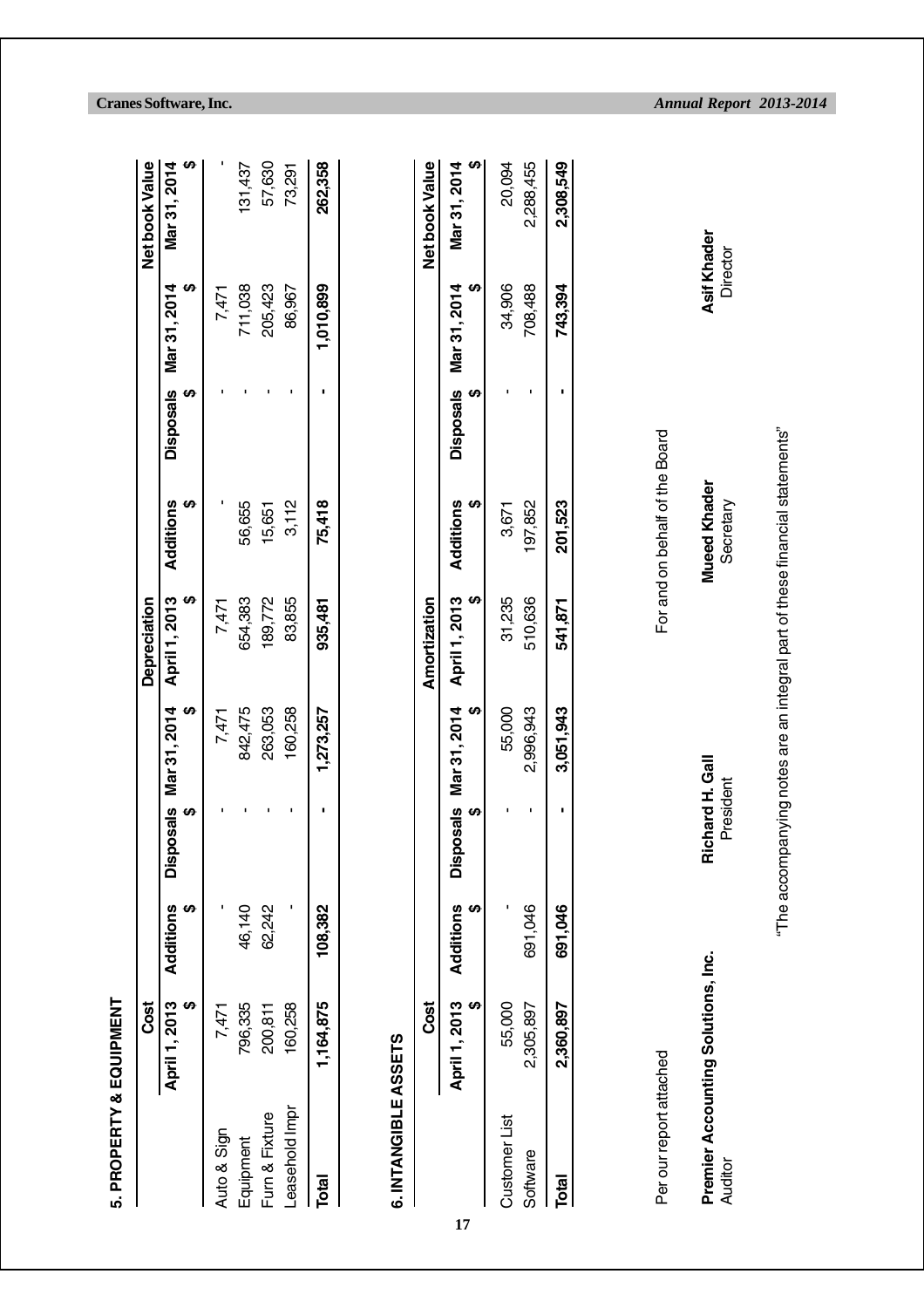#### **7. DEFERRED COMPENSATION PLANS**

Each of the subsidiaries of the Company sponsors its own 401(k) plan whereby all eligible employees can participate.

The plan of one subsidary provides for an employee can contribute up to the maximum statutory limit. The plan also provides for an employer match after the employee has completed a year of service. The match is limited to .50 cents for every a dollar the employee contributes, up-to \$ 2,000, and evests to the employee over four years. The plan also provides for a loan provision.

The plan of the second subsidiary also provides for an employee to contribute up-to the maximum statutory limit. The plan provides a discretionary employer match provision, which vests to the employee over 5 years. The plan also has a loan provision which enables the employee to borrow up-to 50% of the vested amount.

#### **8. REVOLVING LINE OF CREDIT**

One of the Company's subsidiaries currently has a revolving line of credit with a financial institution with a maximum borrowing limit of \$ 2,000,000. The line has an interest rate of 2% above "Prime" Rate, matures on June 30, 2015 and is secured by all of the general assets of the Company. As of March 31, 2014 the outstanding balance on this line amounted \$ 1,000,000. The borrowing base on this line is limited to 80% of eligible trade receivables not to exceed the maximum borrowing limit.

#### **9. AFFILIATED COMPANY LOANS PAYABLE**

Affiliated loans payable represents amounts transferred by affiliated Companies. There is no interest charged on the amount outstanding and there are no definite terms to the repayment of these amounts and there is no interest charged. The following table reflects affiliated company loans payable as of March 31, 2014.

|                                     | March 31, 2014 |
|-------------------------------------|----------------|
| Cranes Software International, Ltd. | 4.798.969      |
| Systat Software, Inc.               | 4.666.277      |
| Cubeware GMBH.                      | 860.287        |
| Cubeware USA, Inc.                  | 100,000        |
| Total                               | 10,425,533     |

#### **10. LOAN TO RELATED PARTY**

Loan to related party in the amount of \$ 264,000 represents an unsecured loan to a employee of one of the Company's subsidiaries. The Loan has an interest rate of 2.5% per annuam and will mature January 1, 2015.

#### **11. RELATED PARTY ADVANCES**

Related party advances in the amount of \$ 21,499 primarily consists of travel advances and other short term unsecured interest free borrowings to employees of one of the subsidiaries of the Company.

#### **12. OTHER ADVANCES**

Other advances in the amount of \$ 30,000 pertain to an unsecured interest free loan to a subcontractor of one of the subsidiaries of the Company. This loan matures on June 30, 2014.

| Per our report attached                   | For and on behalf of the Board |                     |                    |
|-------------------------------------------|--------------------------------|---------------------|--------------------|
| <b>Premier Accounting Solutions, Inc.</b> | <b>Richard H. Gall</b>         | <b>Mueed Khader</b> | <b>Asif Khader</b> |
| Auditor                                   | President                      | Secretary           | Director           |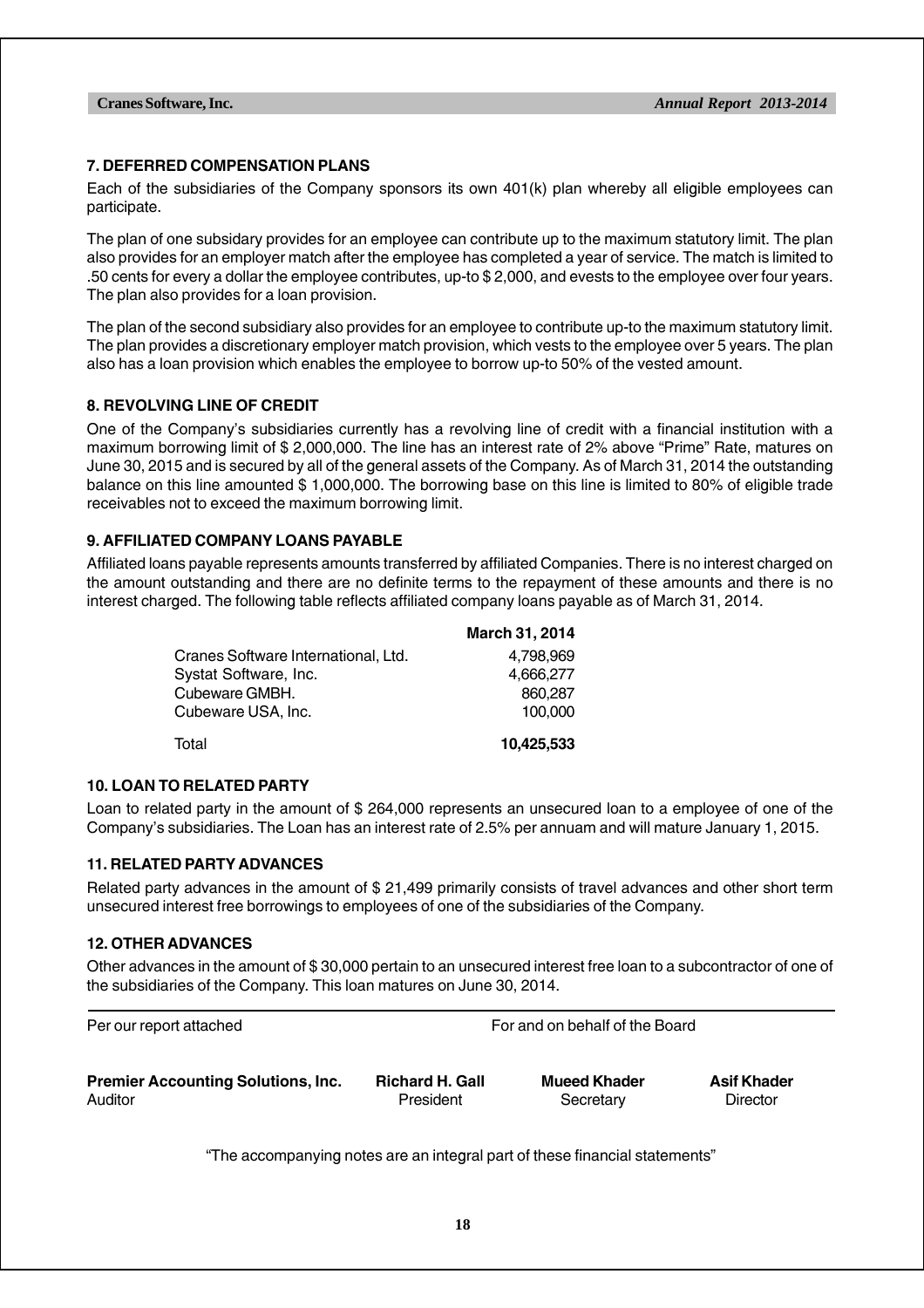#### **13. PRIOR PERIOD ADJUSTMENT**

The prior period adjustment in the amount of \$ 31,085 pertains to prior period rent expenses that were not properly expensed during the period to which they pertained and were reflecting as prepaid expenses as of March 31, 2014. In accordance with accounting principles generally accepted in the United States of America these expenses have been expensed and treated as a prior period adjustment.

#### **14. SUBSEQUENT EVENTS**

Generally Accepted Accounting Principles defines subsequent events as events or transactions that occur after the statement of financial position date, but before the financial statements are issued or are available to be issued. Management has evaluated subsequent events through May 23, 2014, the date on which the financial statements were available to be issued.

| Per our report attached                   |                        | For and on behalf of the Board |             |
|-------------------------------------------|------------------------|--------------------------------|-------------|
| <b>Premier Accounting Solutions, Inc.</b> | <b>Richard H. Gall</b> | Mueed Khader                   | Asif Khader |
| Auditor                                   | President              | Secretary                      | Director    |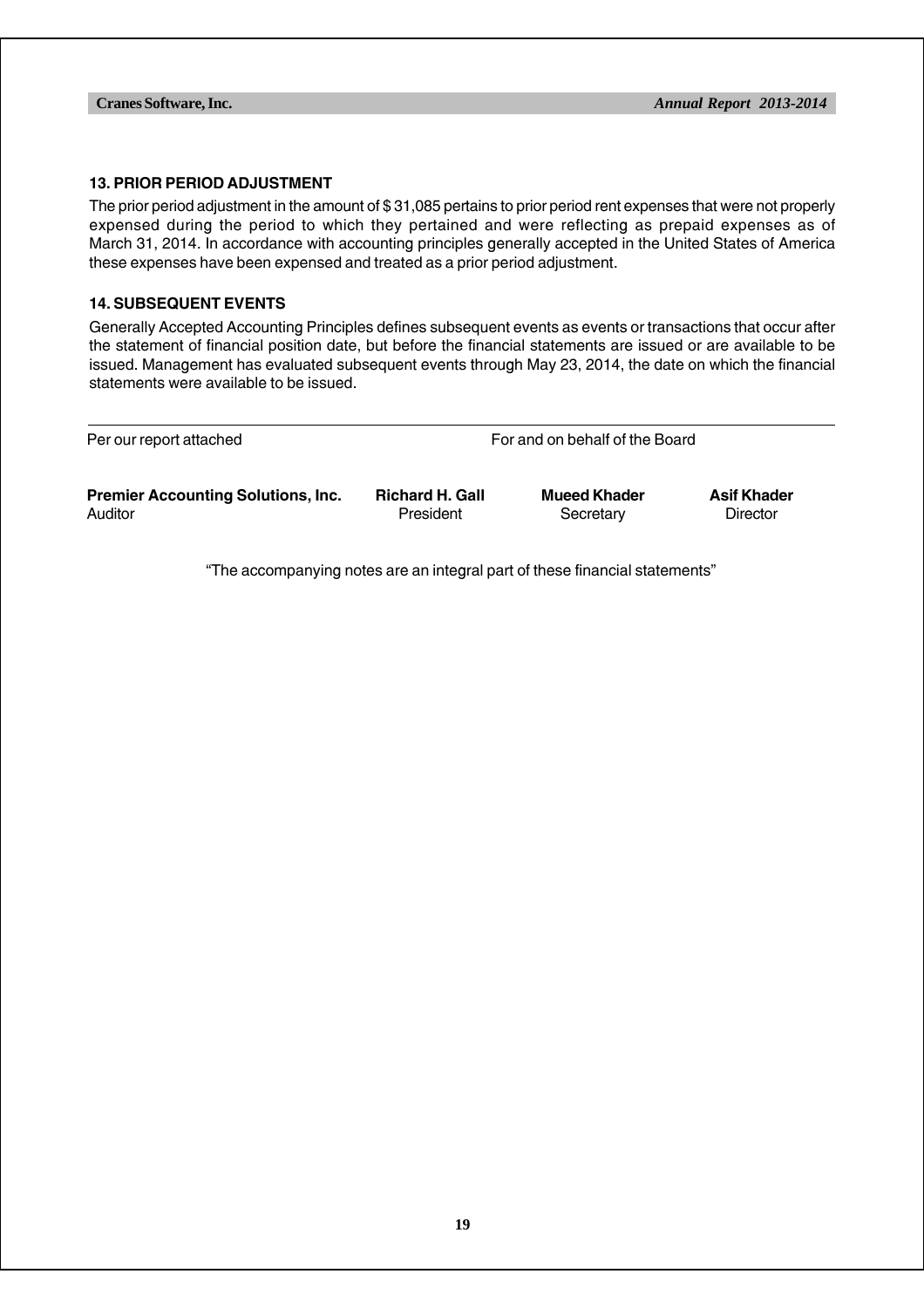|                        | FOE THE YEAR ENDED MARCH 31, 2014  |                 |                               |                    |                     |                                |    |                                           |                     |
|------------------------|------------------------------------|-----------------|-------------------------------|--------------------|---------------------|--------------------------------|----|-------------------------------------------|---------------------|
|                        | 1. PROPERTY AND EQUIPMENT          |                 |                               |                    |                     |                                |    |                                           | (Amount in Dollars) |
|                        | Cost                               |                 |                               |                    | Depreciation        |                                |    |                                           | Net Book Value      |
|                        | မာ<br>April 1, 2013                | ↮<br>Additions  | မာ<br><b>Disposals</b>        | မာ<br>Mar 31, 2014 | ↔<br>April 1, 2013  | Additions<br>မာ                | မာ | Disposals Mar 31, 2014 Mar 31, 2014<br>မာ | ↮                   |
| Furn & Fixtures        | 8,475                              |                 |                               | 8,475              | 8,475               |                                |    | 8,475                                     |                     |
| Computers              | 8,722                              |                 |                               | 8,722              | 8,303               | 419                            |    | 8,722                                     |                     |
| Software               |                                    |                 |                               |                    |                     |                                |    |                                           |                     |
| Total                  | 17,197                             |                 | ٠                             | 17,197             | 16,778              | 419                            | ı  | 17,197                                    |                     |
|                        | Cost                               |                 |                               |                    | Amortization        |                                |    |                                           | Net Book Value      |
|                        | မာ<br>April 1, 2013                | မာ<br>Additions | <b>Disposals</b><br><b>SA</b> | မာ<br>Mar 31, 2014 | April 1, 2013<br>\$ | Additions<br>မာ                | မာ | Disposals Mar 31, 2014 Mar 31, 2014<br>မာ | ↮                   |
| Software               | 2,250,000                          | f,              | f,                            | 2,250,000          | 466,665             | 150,000                        | f, | 616,665                                   | 1,633,335           |
| <b>Total</b>           | 2,250,000                          |                 |                               | 2,250,000          | 466,665             | 150,000                        | п  | 616,665                                   | 1,633,335           |
| Perour report attached |                                    |                 |                               |                    |                     | For and on behalf of the Board |    |                                           |                     |
| Auditor                | Premier Accounting Solutions, Inc. |                 | Richard H. Gall<br>President  |                    |                     | Mueed Khader<br>Secretary      |    | <b>Asif Khader</b><br>Director            |                     |
|                        |                                    |                 |                               |                    |                     |                                |    |                                           |                     |

**NOTES TO FINANCIAL STATEMENTS - PARENT CO.**

NOTES TO FINANCIAL STATEMENTS - PARENT CO.

"The accompanying notes are an integral part of these financial statements"

"The accompanying notes are an integral part of these financial statements"

**20**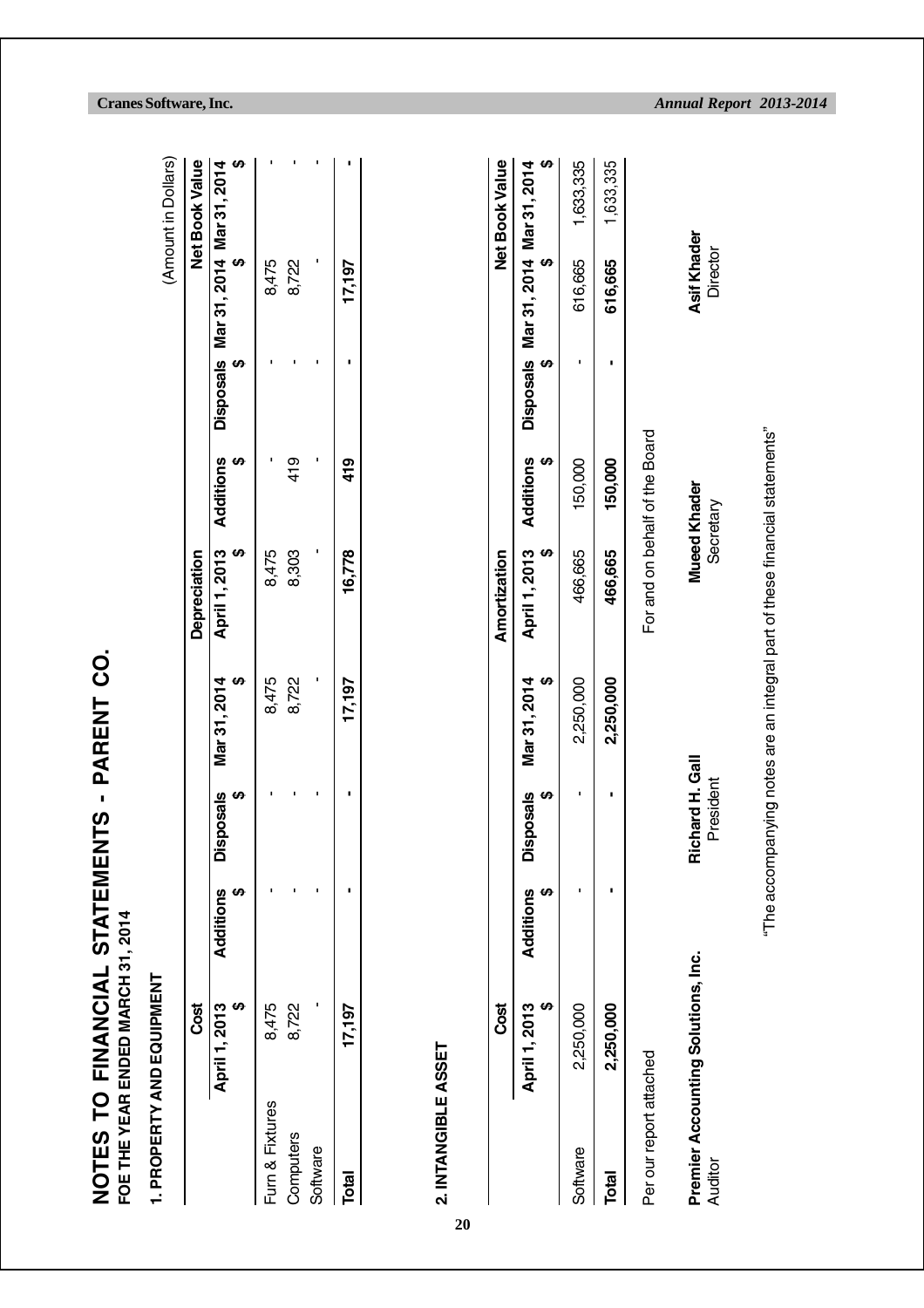## **CONSOLIDATED SCHEDULE OF REVENUE, COST OF REVENUE AND SALES, GENERAL ADMINISTRATIVE EXPENSES**

**FOR THE YEAR ENDED MARCH 31, 2014**

(Amount in Dollars)

| <b>PARTICULARS</b>                                   |                                     |                                  | March 31, 2014<br>\$           |
|------------------------------------------------------|-------------------------------------|----------------------------------|--------------------------------|
| <b>REVENUE</b>                                       |                                     |                                  |                                |
| Maintenance Income                                   |                                     |                                  | 98,499                         |
| Service Revenue                                      |                                     |                                  | 2,876,918                      |
| <b>Product Sales</b>                                 |                                     |                                  | 6,815,993                      |
| <b>Consulting Services</b>                           |                                     |                                  | 22,720,068                     |
| Training                                             |                                     |                                  | 655,075                        |
| <b>Returns &amp; Discounts</b>                       |                                     |                                  | (46, 321)                      |
| Miscellaneous                                        |                                     |                                  | 12,480                         |
|                                                      |                                     |                                  | 33, 132, 712                   |
| <b>COST OF REVENUE</b>                               |                                     |                                  |                                |
| Salaries & Wages                                     |                                     |                                  | 6,062,595                      |
| Contract Labor                                       |                                     |                                  | 12,043,593                     |
| Products                                             |                                     |                                  | 4,752,153                      |
| <b>Occupancy Costs</b>                               |                                     |                                  | 100,891                        |
| <b>Royalty Expenses</b>                              |                                     |                                  | 580,489                        |
| <b>Travel Expenses</b>                               |                                     |                                  | 14,702                         |
| <b>Training Expenses</b>                             |                                     |                                  | 289,747                        |
| <b>Referral Fees</b>                                 |                                     |                                  | 31,331                         |
| Miscellaneous Expenses                               |                                     |                                  | 48,052                         |
|                                                      |                                     |                                  | 23,923,553                     |
| <b>SALES, GENERAL &amp; ADMINISTRATIVE EXPENSES</b>  |                                     |                                  |                                |
| <b>Technology Services Expenses</b>                  |                                     |                                  | 438,509                        |
| Employer Match Deferred Comp Plan                    |                                     |                                  | 43,805                         |
| <b>Royalty Expenses</b>                              |                                     |                                  | 770                            |
| Audit & Legal Fees                                   |                                     |                                  | 163,519                        |
| Permits & Licenses                                   |                                     |                                  | 115,017                        |
| <b>Outside Services</b>                              |                                     |                                  | 94,642                         |
| Freight & Postage                                    |                                     |                                  | 14,072                         |
| Rent                                                 |                                     |                                  | 635,118                        |
| Per our report attached                              |                                     | For and on behalf of the Board   |                                |
| <b>Premier Accounting Solutions, Inc.</b><br>Auditor | <b>Richard H. Gall</b><br>President | <b>Mueed Khader</b><br>Secretary | <b>Asif Khader</b><br>Director |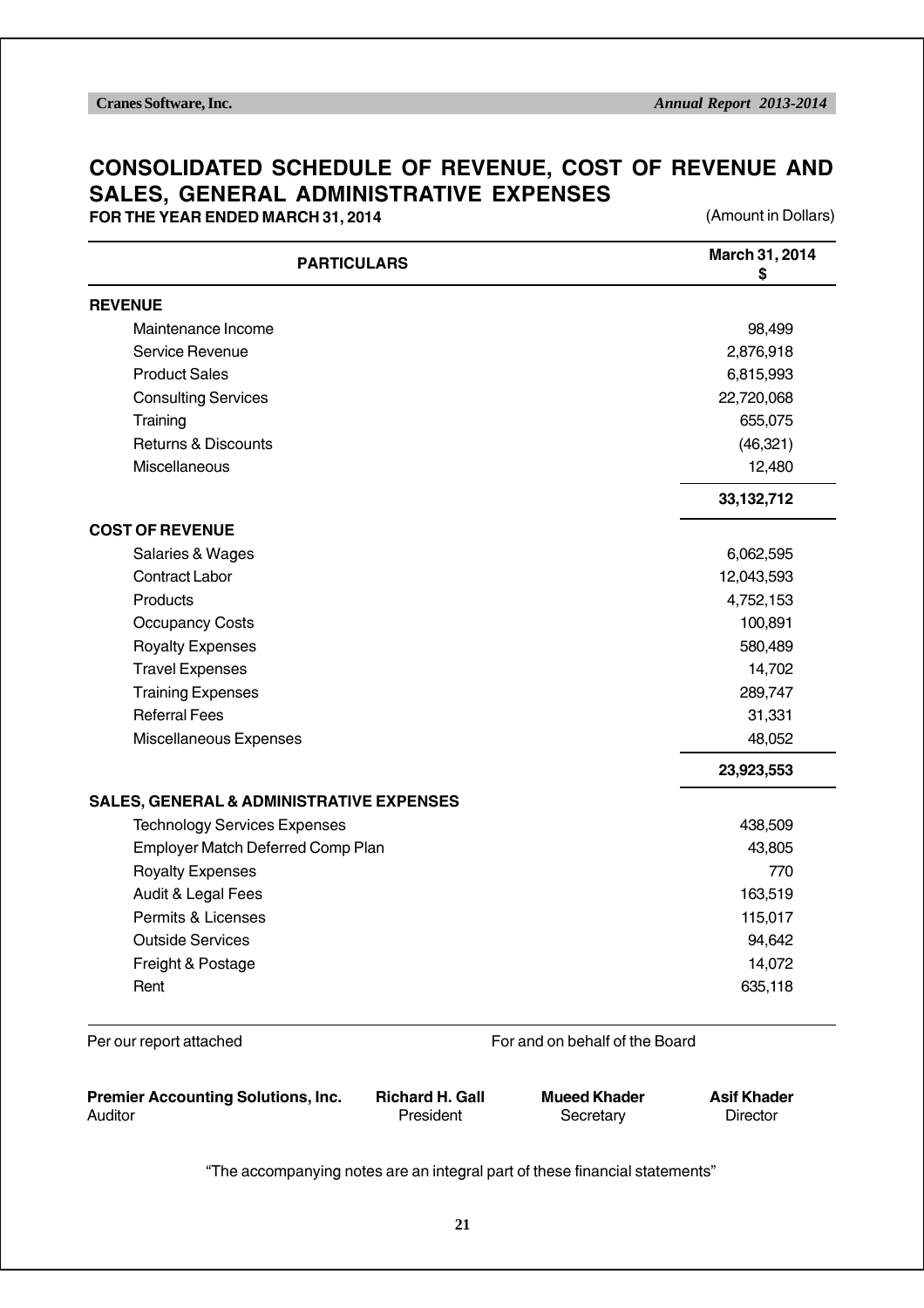## **CONSOLIDATED SCHEDULE OF REVENUE, COST OF REVENUE AND SALES, GENERAL ADMINISTRATIVE EXPENSES**

**FOR THE YEAR ENDED MARCH 31, 2014**

(Amount in Dollars)

| <b>Particulars</b>                 | March 31, 2014<br>\$ |
|------------------------------------|----------------------|
| <b>Utilities</b>                   | 66,678               |
| Telephone                          | 85,662               |
| Printing                           | 1,877                |
| <b>Advertising &amp; Promotion</b> | 131,416              |
| Insurance                          | 280,276              |
| Meals & Entertainment              | 169,735              |
| Travel & Lodging                   | 461,403              |
| <b>Business Taxes</b>              | 20,779               |
| <b>Bank Charges</b>                | 16,954               |
| <b>Sales Commissions</b>           | 174,421              |
| <b>Dealer Commissions</b>          | 1,054,146            |
| Repairs & Maintenance              | 6,593                |
| <b>Office Expenses</b>             | 137,137              |
| Depreciation & Amortization        | 277,045              |
| Dues & Subscriptions               | 50,089               |
| <b>Recruiting Expenses</b>         | 301,396              |
| Payroll & Pension Plan Fees        | 5,639                |
| <b>Auto Expenses</b>               | 86,422               |
| <b>Training Expenses</b>           | 30,844               |
| <b>Computer Supplies</b>           | 11,498               |
| <b>Office Supplies</b>             | 37,859               |
| <b>Charitable Contributions</b>    | 15,831               |
| <b>Credit Card Discounts</b>       | 21,926               |
| <b>Equipment Leases</b>            | 12,427               |
| <b>Bad Debt Expenses</b>           | 54,598               |
| <b>Staff Welfare</b>               | 132,923              |
| <b>Partner Fees</b>                | 26,410               |
| Miscellaneous Expenses             | 22,004               |
|                                    | 5,199,440            |

Per our report attached For and on behalf of the Board

| <b>Premier Accounting Solutions, Inc.</b> | <b>Richard H. Gall</b> | <b>Mueed Khader</b> | <b>Asif Khader</b> |
|-------------------------------------------|------------------------|---------------------|--------------------|
| Auditor                                   | President              | Secretary           | Director           |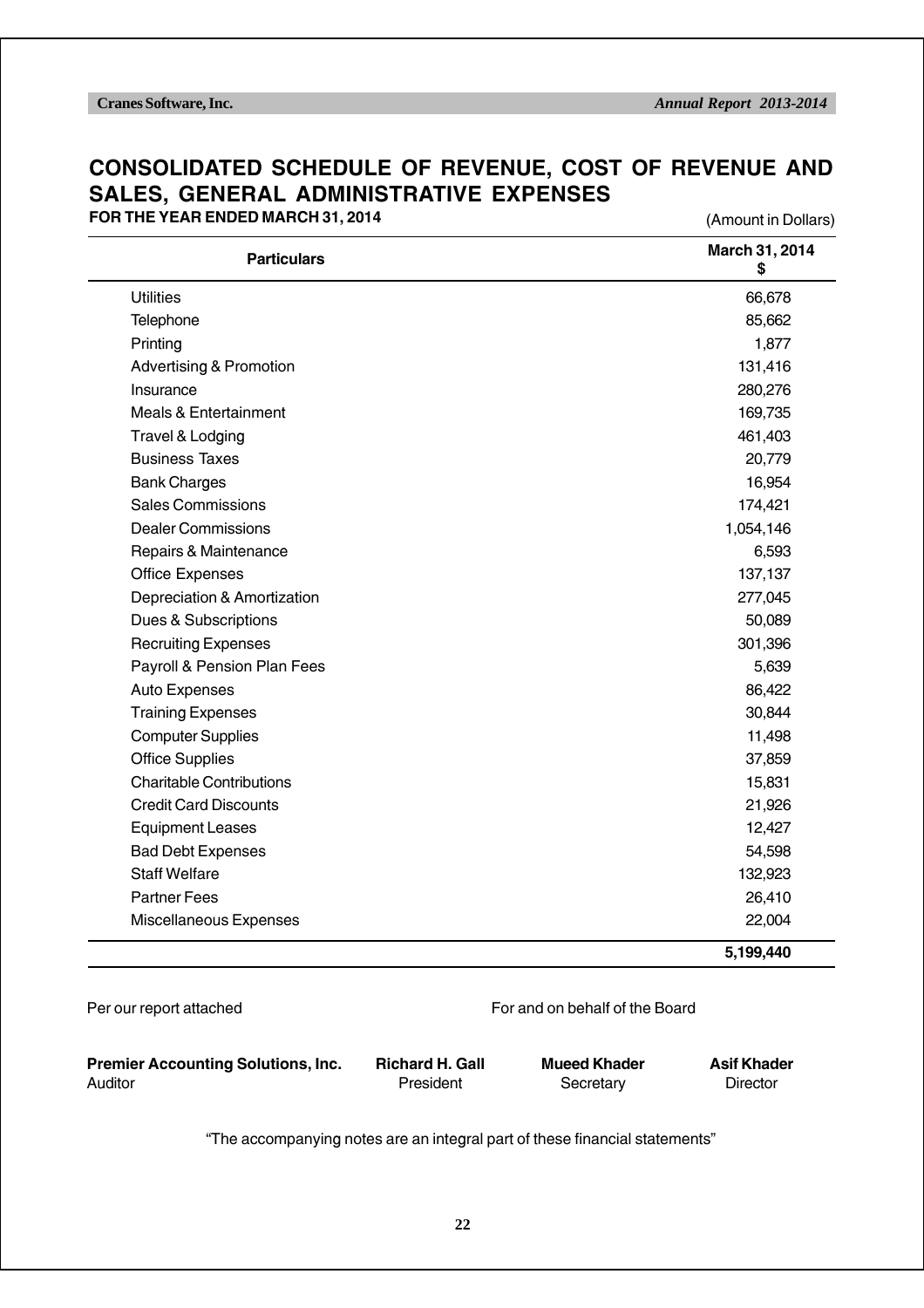**Cubeware GmbH Including its WOS in Austria and Switzerland**

*Annual Report 2013 - 2014*

## CUBEWARE GmbH INCLUDING ITS WOS IN AUSTRIA AND SWITZERLAND

FINANCIAL STATEMENTS 2013 - 2014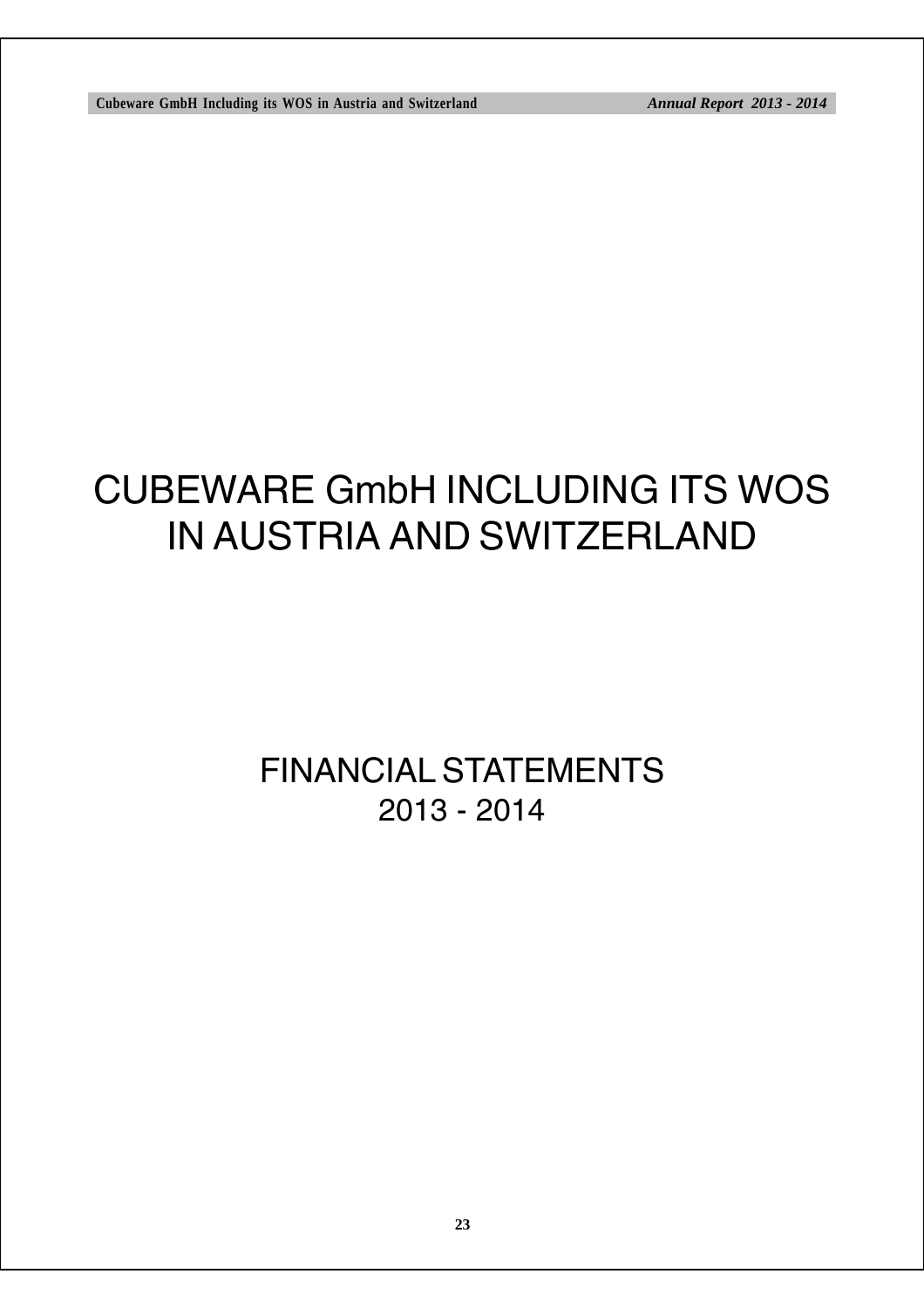#### **A. Assignment and execution**

The general management of **Cubeware GmbH, Rosenheim,** (hereinafter referred to as "Company")

engaged us to compile the annual group consolidation as of March 31, 2014.

We have compiled the consolidated balance sheet and the consolidated statement of income and expenses from the books kept by the group companies and by Cubeware GmbH, Rosenheim.

The performance of our engagement and our liability thereof including our liability in respect to third party claims, is based on the "General Terms of Engagement for Wirtschaftsprüfer and Wirtschaftsprüfungsgesellschaften" dated January 1, 2002.

The company's management and the instructed staff have readily provided us with the necessary information and evidence requested.

A letter of representation referring to the accounting and the annual financial statements has been provided to us.

An audit of the consolidated accounts was not subject of our scope.

#### **B. German Public Auditor's Report on the compilation of group financial information of Cubeware GmbH, Rosenheim**

Pursuant to the terms of the engagement, we have compiled the group financial information - comprising the group balance sheet and the group income statement as well as the description of the process to prepare the group financial information ("process description") - of Cubeware GmbH, Rosenheim, for the period from April 1, 2013, to March 31, 2014, in compliance with the principles for accounting and consolidation as stated in the process description for the group of entities as outlined in the process description.

Basis for the compilation was the books kept by the described group companies and the other documents and registers submitted to us, which, in accordance with the engagement terms, we have not audited, as well as other information provided to us. Keeping the books for the entities as stated in the process description as well as the compilation of the group financial information in accordance with the principles for accounting and consolidation as stated in the process description for the group of entities as outlined in the process description are the responsibility of the management of Cubeware GmbH.

We conducted our engagement in accordance with the IDW Standard: Grundsätze für die Erstellung von Jahresabschlüssen (IDW S7) (IDW Standard: Principles for the Compilation of Annual Financial Statements (IDW S7). This involves drafting the group financial infomation on the basis of the bookkeeping for the group of entities as outlined in the process description, the group accounting for Cubeware GmbH as well a the requirements relating to the applicable accounting and consolidation policies.

We draw attention to the fact that the group information was compiled in order to provide Cranes Software International Ltd., Bangalore, information to prepare the group financial statements.

Besides we draw attention to the fact that the group financial information does not comprise a complete set of financial statements and that not all entities to be consolidated according to § 294 Abs. 1 HGB (par. 294 sec. 1 German Commercial Code) were included in the group financial information. Only a complete set of group financial statements - comprising a balance sheet, income statement, notes, cash flow statement and statement of changes in equity - for all entities to be included according to § 294 Abs. 1 HGB (par, 294 sec. 1 German Commercial Code) can give a true and fair view of the net assets, financial position and results of operations of the subgroup of Cubeware GmbH, Rosenheim, in accordance with German commercial law.

As a result, the group financial information is not intended to give a true and fair view of the net assets, financial position and results of operations of the subgroup of Cubeware GmbH in accordance with German commercial law.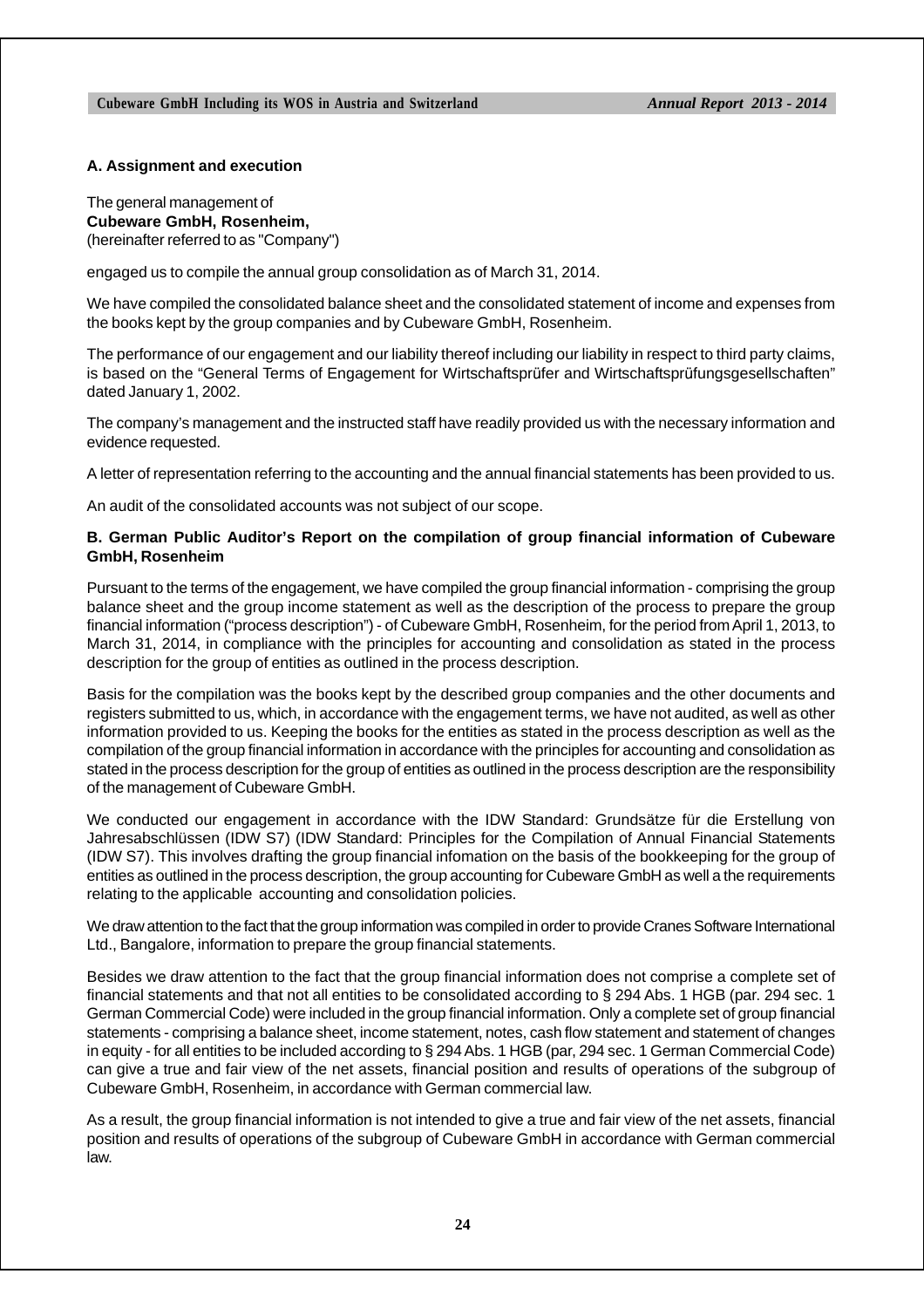#### **Cubeware GmbH Including its WOS in Austria and Switzerland**

*Annual Report 2013 - 2014*

Moreover, we draw attention to the fact that the group of entities as outlined in the process description has not operated as a separate group. The group financial information is, therefore, not necessarily indicative of results that would have occurred if the group has operated as a separate group during the period presented or of future results of the group.

As a result, the group financial information may not be suitable for another purpose except as mentioned above.

We issue this report on the basis of the engagement agreed with Cubeware GmbH, Rosenheim, which comprises the "General Terms of Engagement for Wirtschaftsprüfer and Wirtschaftsprüfungsgesellschaften" as of January 1, 2002. Our responsiblity for the execution of the assignment shall arise solely from our contractual relationship with Cubeware GmbH, Rosenheim, and accordingly exists solely towards this company. Any inclusion of other persons (third parties) in the protective scope of the assignment is not agreed and we shall thus not accept any liability towards third parties.

**Düsseldorf, May 26, 2014**

**PricewaterhouseCoopers Aktiengesellschaft Wirtschaftsprüfungsgesellschaft**

**Carsten Rössel Ingeborg Steinbring Steuerberater Steuerberaterin**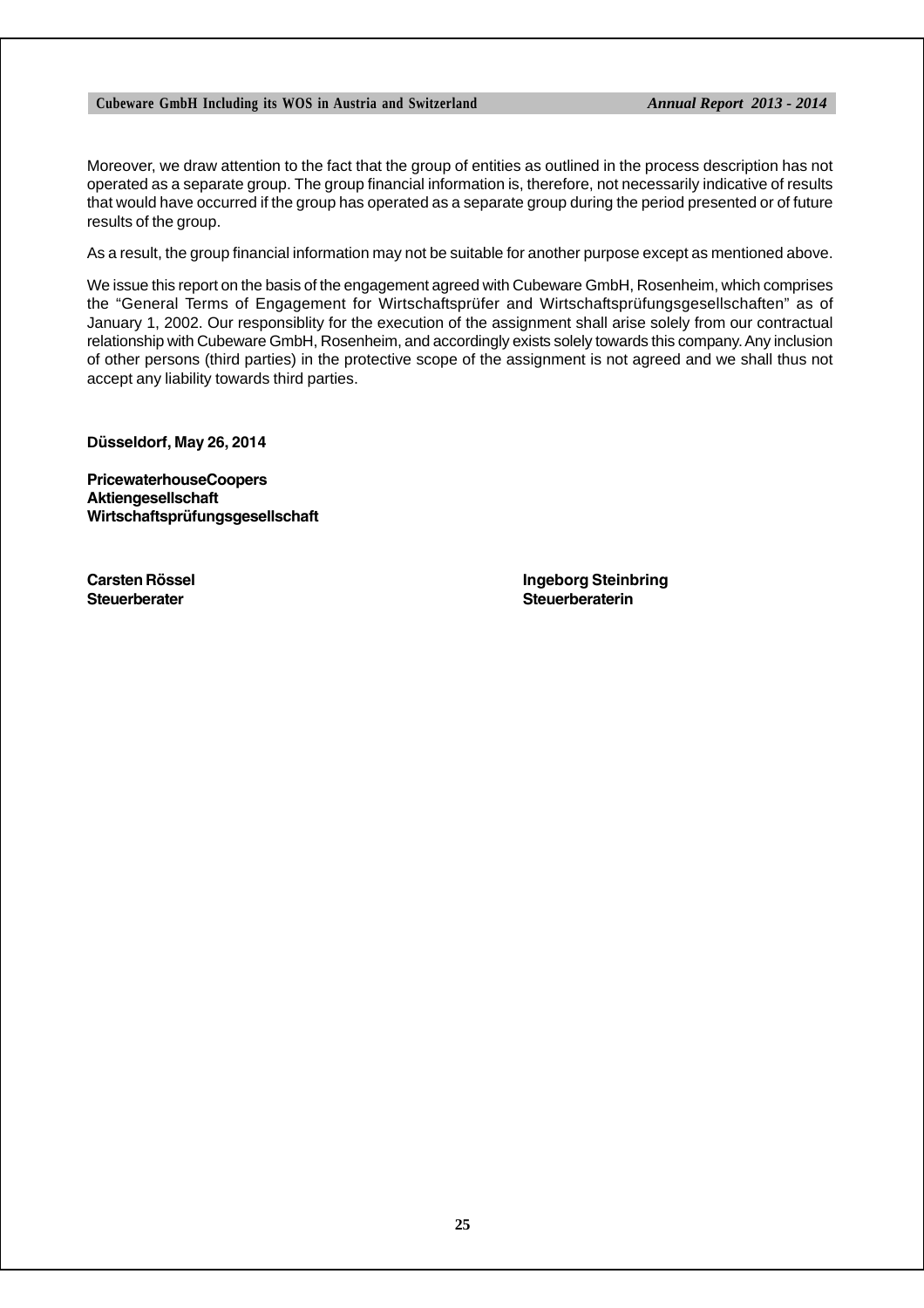### **CONSOLIDATED BALANCE SHEET AS AT MARCH 31, 2014**

|    |                                                                                                                          | (Amount in Euros)         |
|----|--------------------------------------------------------------------------------------------------------------------------|---------------------------|
|    | <b>PARTICULARS</b>                                                                                                       | 31-03-2014 <sup>1)</sup>  |
|    |                                                                                                                          | $\epsilon$                |
|    | <b>ASSETS</b>                                                                                                            |                           |
| А. | <b>Fixed assets</b>                                                                                                      |                           |
|    | Intangible assets<br>L.<br>Concessions, licences and similar rights and values and<br>licences to such rights and values | 49,263.63                 |
|    | II. Tangible assets<br>Other plant, factory and office equipment                                                         | 84,428.86                 |
|    | III. Financial assets<br>1. Participations<br>2. Loans to enterprises in which participations are held                   | 10,126.90<br>2,068,685.64 |
|    |                                                                                                                          | 2,212,505.03              |
| В. | <b>Current assets</b>                                                                                                    |                           |
|    | Receivables and other assets<br>$\mathbf{L}$                                                                             |                           |
|    | 1. Trade receivables                                                                                                     | 1,718,858.12              |
|    | 2. Receivables due from affiliates                                                                                       | 452,651.26                |
|    | 3. Other assets                                                                                                          | 22,626.93                 |
|    |                                                                                                                          | 2,194,136.31              |
|    | II. Cash on hand, cash in banks                                                                                          | 278,350.49                |
|    |                                                                                                                          | 2,472,486.80              |
| C. | <b>Prepaid expenses</b>                                                                                                  | 652,894.02                |
|    | <b>TOTAL</b>                                                                                                             | 5,337,885.85              |

<sup>1)</sup>In comparison to the prior business year Cubeware Inc./US is not included in the group consolidation.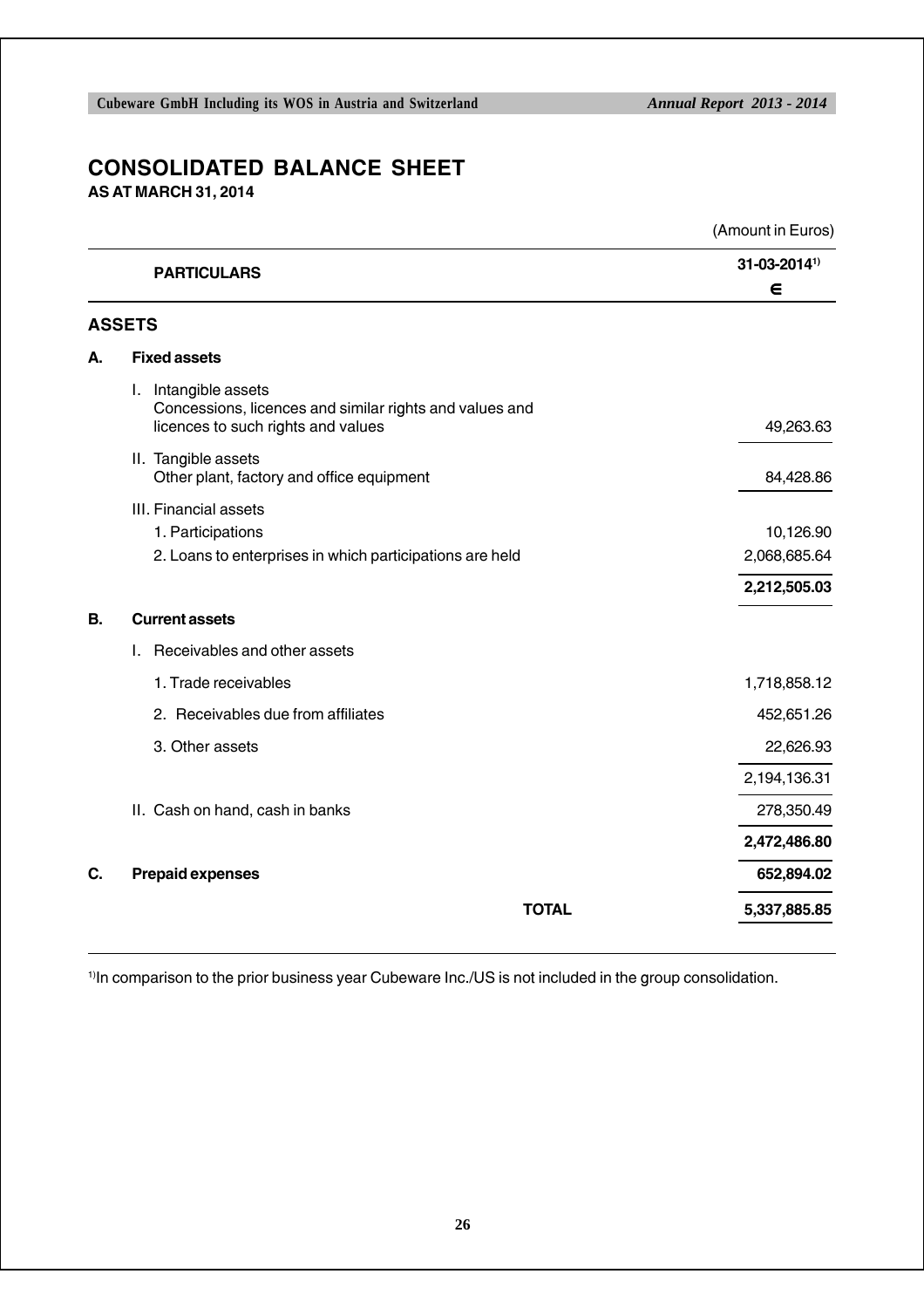*Annual Report 2013 - 2014*

#### **BALANCE SHEET AS AT MARCH 31, 2014**

|                                                                   | (Amount in Euros) |
|-------------------------------------------------------------------|-------------------|
| <b>PARTICULARS</b>                                                | 31-03-20141)      |
|                                                                   | $\epsilon$        |
| <b>EQUITY AND LIABILITIES</b>                                     |                   |
| <b>Equity</b><br>А.                                               |                   |
| I. Subscribed capital                                             | 36,000.00         |
| II. Other profit reserve                                          | 17,928.91         |
| III. Debit difference of the consolidated capital                 | (2,036.86)        |
| IV. Difference due to currency translation                        | 0.00              |
| V. Accumulated Profit brought forward                             | 770,137.75        |
| VI. Group Loss / Group Profit                                     | (375, 334.70)     |
|                                                                   | 446,695.10        |
| Special reserves for investment grants and tax incentives<br>В.   | 0.00              |
| C.<br><b>Accruals</b>                                             |                   |
| 1. Tax accruals                                                   | 124,693.89        |
| 2. Other accruals                                                 | 537,829.72        |
|                                                                   | 662,523.61        |
| D.<br><b>Liabilities</b>                                          |                   |
| 1. Advance payment received on account of orders                  | 141,313.70        |
| (thereof with a residual term of up to one year $\in$ 141,313.70) |                   |
| 2. Trade accounts payable                                         | 404,666.27        |
| (thereof with a residual term of up to one year $\in$ 404,666.27) |                   |
| 3. Other liabilities                                              | 457,146.13        |
| (thereof with a residual term of up to one year $\in$ 457,146.13) |                   |
| (thereof for taxes $\in$ 121,421.79)                              |                   |
| (thereof for social security $\in$ 10,889.77)                     |                   |
|                                                                   | 1,003,126.10      |
| <b>Deferred income</b><br>Е.                                      | 3,225,541.04      |
| <b>TOTAL</b>                                                      | 5,337,885.85      |

1)In comparison to the prior business year Cubeware Inc./US is not included in the group consolidation.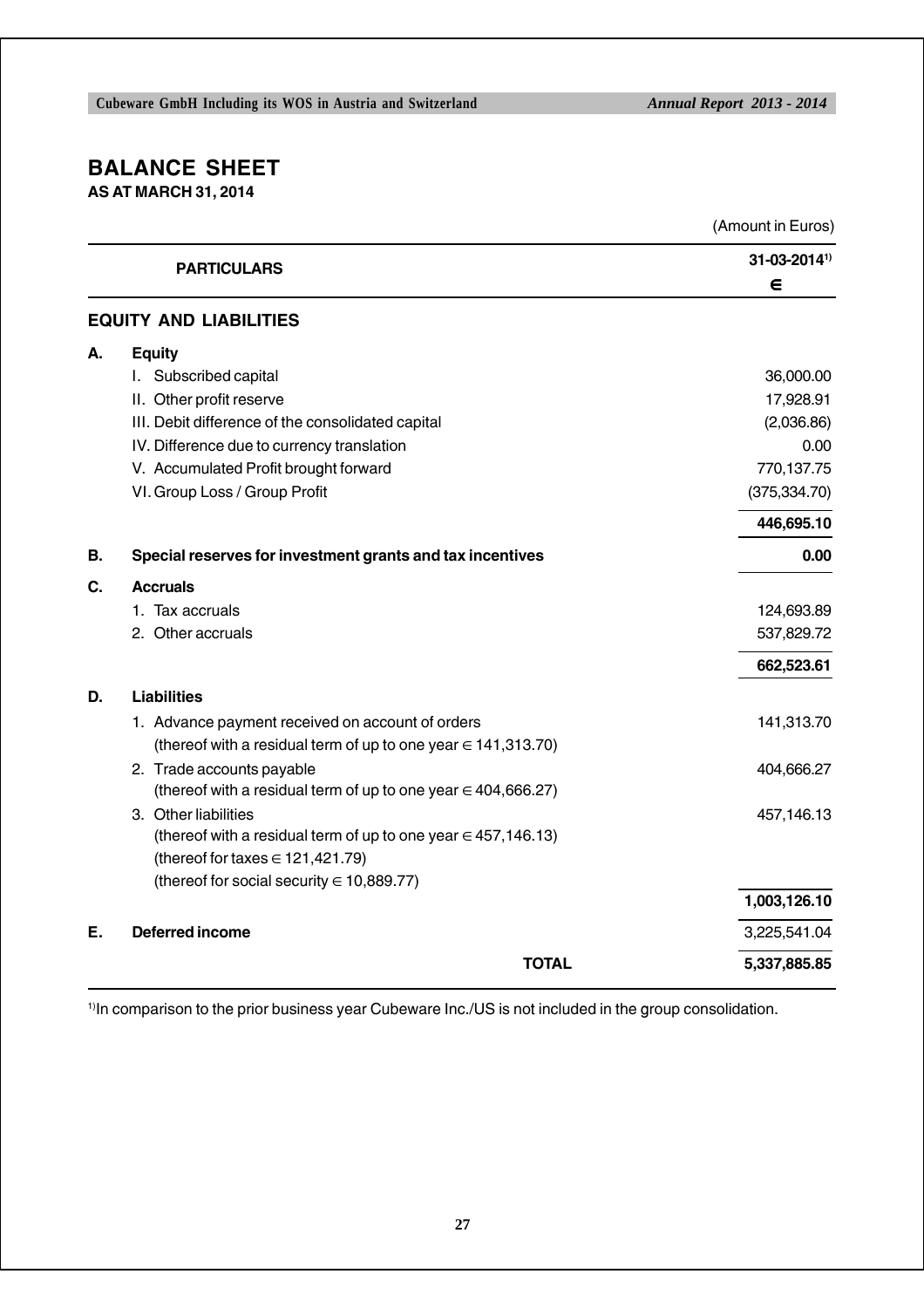*Annual Report 2013 - 2014*

#### **CONSOLIDATED INCOME STATEMENT FOR THE PERIOD APRIL 1, 2013 TO MARCH 31, 2014**

|     | FUN THE FENIUD AFNIL 1, 2013 TO MANUM 31, 2014                                               | (Amount in Euros)         |
|-----|----------------------------------------------------------------------------------------------|---------------------------|
|     | <b>PARTICULARS</b>                                                                           | 2013/20141)<br>$\epsilon$ |
| 1.  | Sales                                                                                        | 11,880,885.61             |
| 2.  | Other operating income<br>(thereof from currency translation gains $\in$ 12,178.27)          | 383,172.10                |
| 3.  | Cost of materials                                                                            | (1,354,155.76)            |
| 4.  | Gross profit                                                                                 | 10,909,901.95             |
| 5.  | Personnel expenses                                                                           | (7,377,307.58)            |
| 6.  | Depreciation on intangible assets and tangible assets                                        | (61,985.29)               |
| 7.  | Other operating expenses<br>(thereof from currency translation losses $\in$ 78,266.21)       | (2,957,016.92)            |
| 8.  | Expenses for research and develpment                                                         | (1,790,000.00)            |
| 9.  | Loss due to profit absorption agreement                                                      | 0.00                      |
| 10. | Other interest and similar income<br>(thereof due from affiliated companies $\in$ 93,277.07) | 93,548.63                 |
| 11. | Profit due to profit absorption agreement                                                    | 817,339.44                |
| 12. | Interest and similar expenses                                                                | (0.04)                    |
| 13. | <b>Result from ordinary activities</b>                                                       | (365, 519.81)             |
| 14. | Taxes on income                                                                              | (1,479.18)                |
| 15. | Other taxes                                                                                  | (8,335.71)                |
| 16. | Group loss / Group profit                                                                    | (375, 334.70)             |

1)In comparison to the prior business year Cubeware Inc./US is not included in the group consolidation.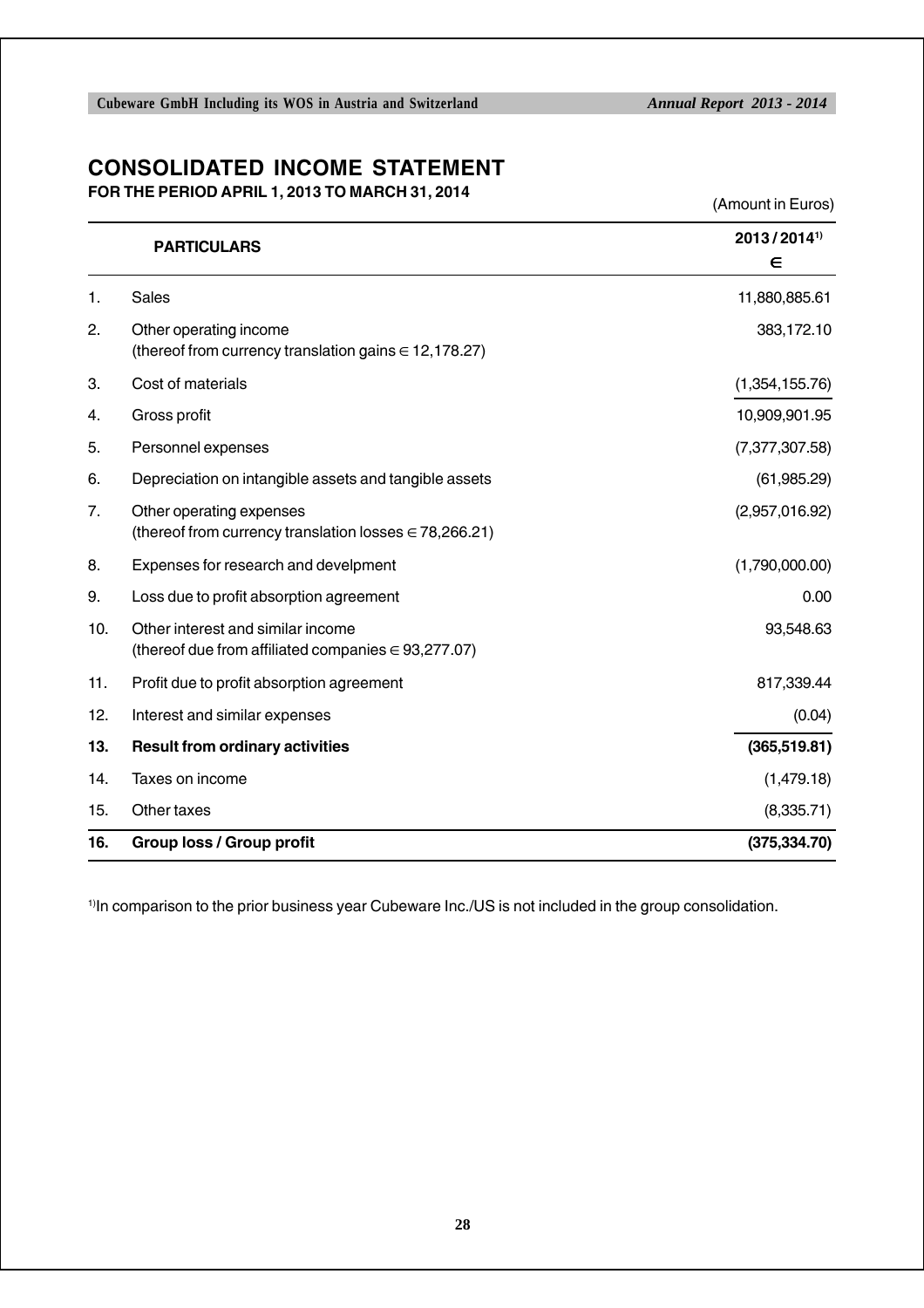*Annual Report 2013-2014*

## DUNN SOLUTIONS GROUP, INC.

## FINANCIAL STATEMENTS 2013 - 2014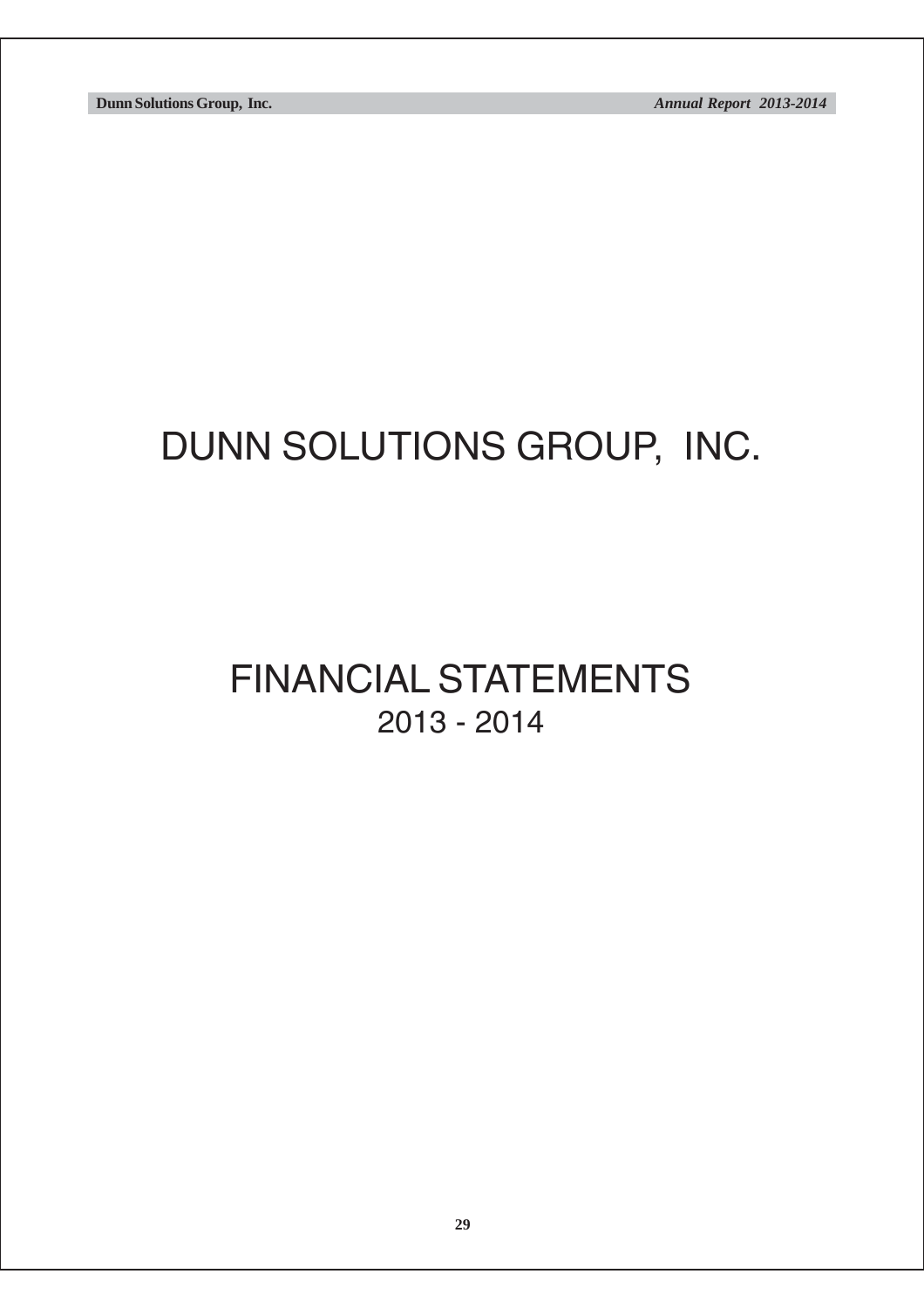### **INDEPENDENT AUDITOR'S REPORT**

To

The Board of Directors and Stockholders **of Dunn Solutions Group, Inc.**

#### **Report on Consolidated Financial Statements**

We have audited the accompanying consolidated financial statements of Dunn Solutions Group, Inc., a Illinois corporation and subsidiaries, which comprise the consolidated balance sheet as of March 31, 2014, and the related consolidated statements of income, retained earnings, and cash flows for the year then ended, and the related notes to the financial statements.

#### **Management's Responsibility for the Financial Statements**

Management is responsible for the preparation and fair presentation of these consolidated financial statements in accordance with accounting principles generally accepted in the United States of America; this includes the design, implementation, and maintenance of internal control relevant to the preparation and fair presentation of consolidated financial statements that are free from material misstatement, whether due to fraud or error.

#### **Auditor's Responsibility**

Our responsibility is to express an opinion on these consolidated financial statements based on our audit. We did not audit the financial statements of Dunn Solutions India Private Limited, a wholly owned subsidiary, which statements reflect total assets of \$17,748 as of March 31, 2014, and total revenues of \$ 61,388 for the year then ended. Those statements were audited by other auditors, whose report has been furnished to us, and our opinion, insofar as it relates to the amounts included for Dunn Solutions India Private Limited., is based solely on the report of other auditors. We conducted our audits in accordance with auditing standards generally accepted in the United States of America. Those standards require that we plan and perform the audit to obtain reasonable assurance about whether the consolidated financial statements are free from material misstatement.

An audit involves performing procedures to obtain audit evidence about the amounts and disclosures in the consolidated financial statements. The procedures selected depend on the auditor's judgement, including the assessment of the risks of material misstatement of the consolidated financial statements, whether due to fraud or error. In making those risk assessments, the auditor considers internal control relevant to the entity's preparation and fair presentation of the consolidated financial statements in order to design audit procedures that are appropriate in the circumstances, but not for the purpose of expensing an opinion on the effectivenes of the entity's internal control. Accordingly, we express no such opinion. An audit also includes evaluating the appropriateness of accounting policies used and the reasonableness of significant accounting estimates made by management, as well as evaluating the overall presentation of the consolidated financial statements.

We believe that the audit evidence we have obtained is sufficient and appropriate to provide a basis for our audit opinion.

#### **Opinion**

In our opinion, based on our audits and the report of the other auditors, the consolidated financial statements referred to above present fairly, in all material respects, the financial position of Dunn Solutions Group, Inc and subsidiaries as of March 31, 2014, and the results of its operations and their cash flows for the year then ended in accordance with accounting principles generally accepted in the United States of America.

#### **Report on Supplementary Information**

Our audit was conducted for the purpose of forming an opinion on the consolidated financial statements as a whole. The consolidating information shown on page 17 is presented for purposes of additional analysis of the consolidated financial statements rather than to present the financial position, results of operations, and cash flows of the individual companies, and it is not a required part of the consolidated financial statements. Such information is the responsibility of management and was derived from and relates directly to the underlying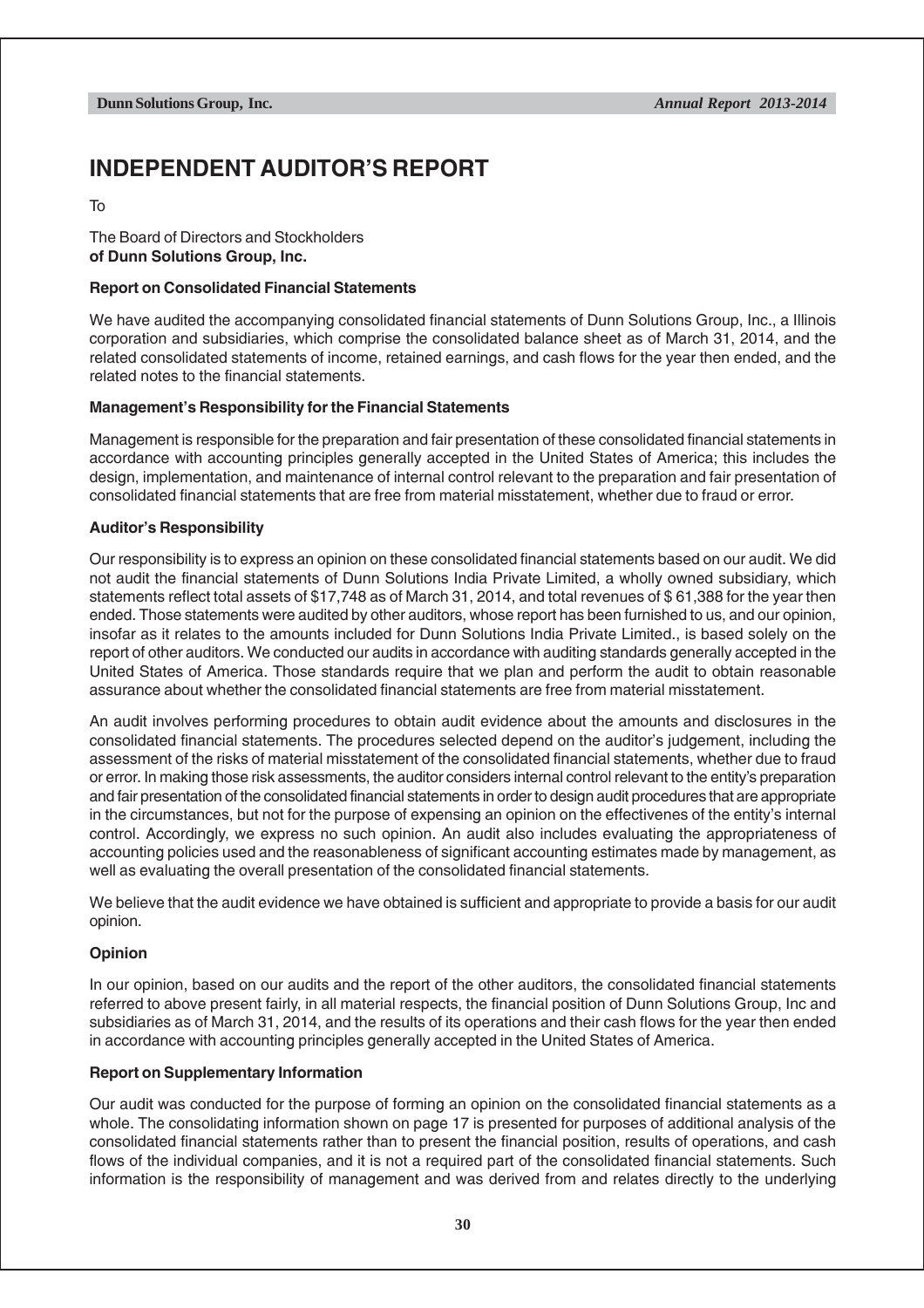#### **Dunn Solutions Group, Inc.**

accounting and other records used to prepare the consolidated financial statements. The consolidating information has been subjected to the auditing procedures applied in the audit of the consolidated financial statements and certain additional procedures, including comparing and reconciling such information directly to the underlying accounting and other records used to prepare the consolidated financial statements or to the consolidated financial statements themselves, and other additional procedures in accordance with auditing standards generally accepted in the United States of America. In our opinion, which insofar as it relates to Dunn Solutions India Private Limited., is based on the report of other auditors, the consolidating informatioin is fairly stated in all material respects in relation to the consolidated financial statements as whole.

**Premier Accounting Solutions, Inc. Dublin OH May 16th, 2014.**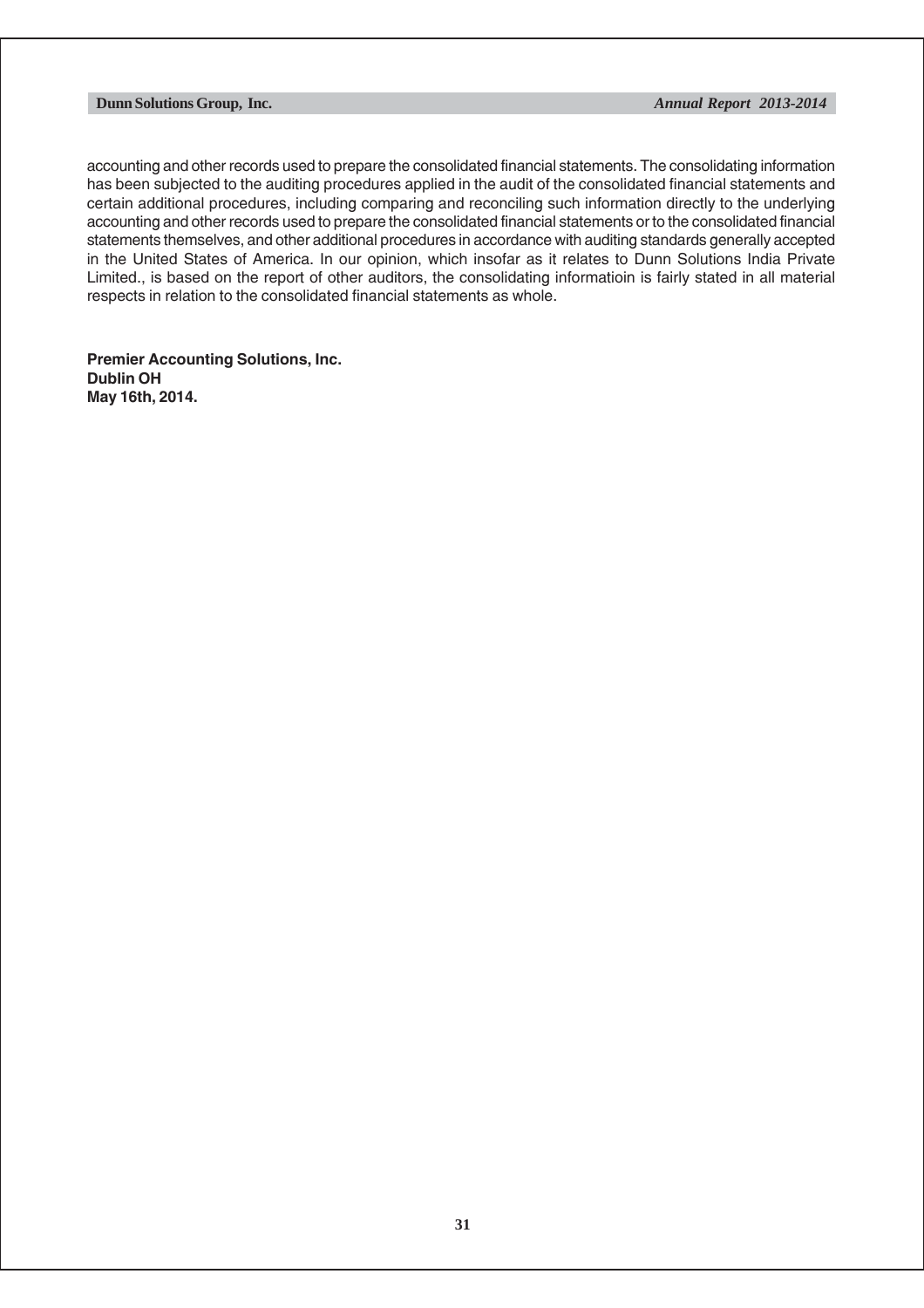*Annual Report 2013-2014*

#### **CONSOLIDATED BALANCE SHEET AS AT MARCH 31, 2014**

|                                                                                                                  |                                           | (Amount in Dollars)  |
|------------------------------------------------------------------------------------------------------------------|-------------------------------------------|----------------------|
| <b>PARTICULARS</b>                                                                                               |                                           | March 31, 2014<br>\$ |
| <b>ASSETS</b>                                                                                                    |                                           |                      |
| <b>CURRENT ASSETS</b>                                                                                            |                                           |                      |
| Cash<br><b>Trade Accounts Receivable</b><br>Less: Allowance for Doubtful Accounts                                | 986,975<br>(22, 937)                      | 129,226              |
| Trade Accounts Receivable - Net<br><b>Prepaid Expenses</b>                                                       |                                           | 964,038<br>41,810    |
| <b>Total Current Assets</b>                                                                                      |                                           | 1,135,074            |
| PROPERTY & EQUIPMENT                                                                                             |                                           |                      |
| <b>Computer Equipment</b><br><b>Office Furniture</b><br>Leasehold Improvements<br>Less: Accumulated Depreciation | 294,541<br>86,394<br>13,252<br>(284, 791) |                      |
| <b>Property &amp; Equipment-Net</b>                                                                              |                                           | 109,396              |
| <b>INTANGIBLE ASSETS</b>                                                                                         |                                           |                      |
| <b>Customer List</b><br>Less: Accumulated Amortization                                                           | 5,000<br>(1,000)                          |                      |
| <b>Intangible Asset-Net</b>                                                                                      |                                           | 4,000                |
| OTHER ASSETS                                                                                                     |                                           |                      |
| <b>Refundable Deposits</b>                                                                                       | 44,645                                    |                      |
| Licenses Held for Future Sale<br>Deferred Tax Asset                                                              | 28,984<br>664,361                         |                      |
| <b>Total Other Assets</b>                                                                                        |                                           | 737,990              |
| <b>TOTAL ASSETS</b>                                                                                              |                                           | 1,986,460            |
|                                                                                                                  |                                           |                      |

Per our report attached For and on behalf of the Board

**Premier Accounting Solutions, Inc.** The Control of the Counting Solutions, Inc. The Counting Solutions, Inc. The Counting Solutions, Inc. The Counting Solutions, Inc. The Counting Solution of the Counting Solution of the Auditor President (1999) and the contract of the contract of the contract of the contract of the contract of the contract of the contract of the contract of the contract of the contract of the contract of the contract of t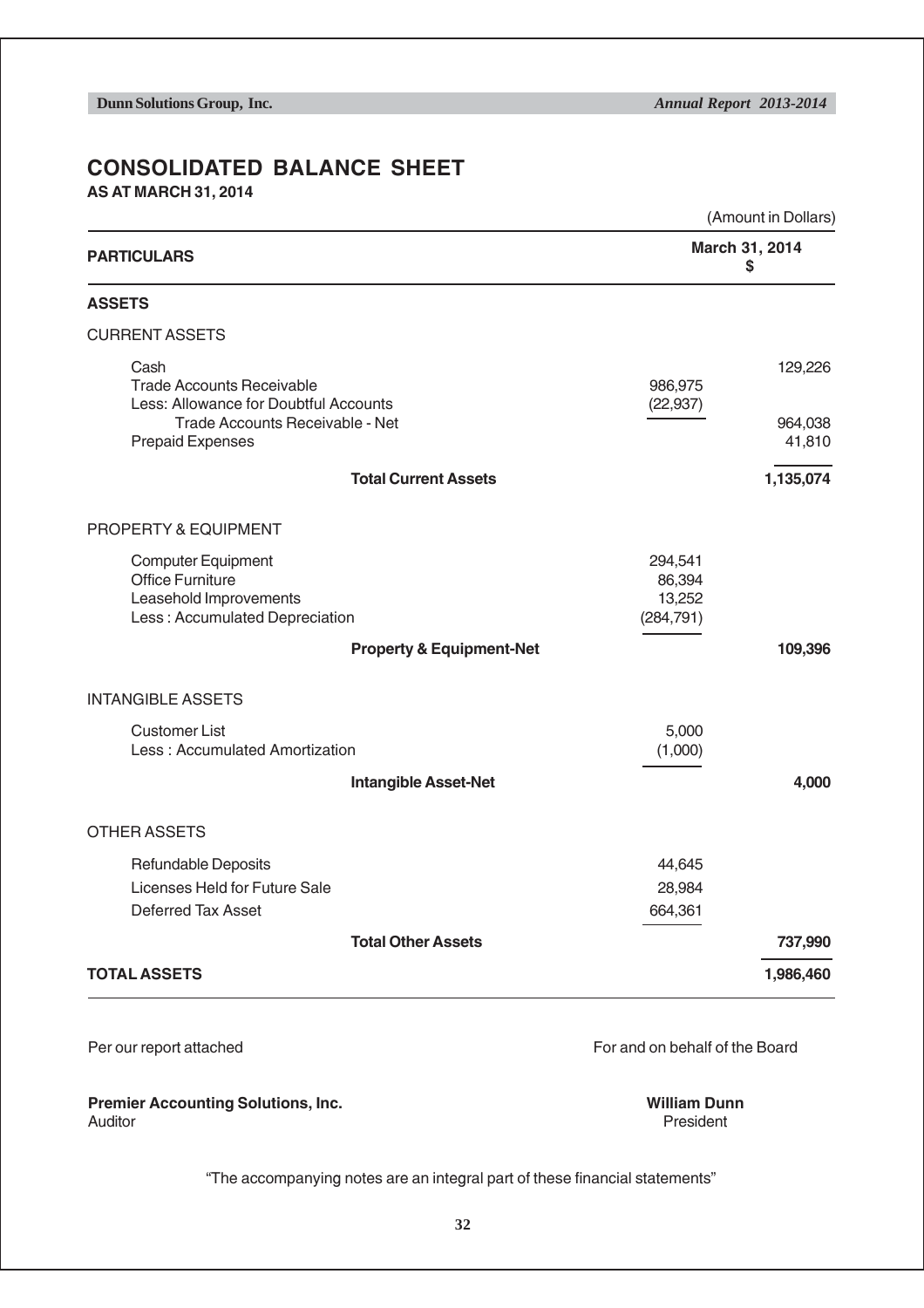#### **CONSOLIDATED BALANCE SHEET AS AT MARCH 31, 2014**

**PARTICULARS March 31, 2014 \$**  $\sim$  **\$ LIABILITIES & STOCKHOLDER'S EQUITY CURRENT LIABILITIES** Trade Accounts Payable 335,731 Affiliated Company Payables 239,557 Accrued Vacation Expense 140,851 Accrued Interest 96,683 Other Accrued Expenses 51,271  **Total Current Liabilities 864,093 LONG TERM LIABILITIES** Employee Loan 826,498 **Total Liabilities 1,690,591 STOCKHOLDER'S EQUITY** Common Stock No Par Value 5263 Shares Authorized, Issued and Outstanding **41,000** Additional Paid in Capital 2,919,428 Retained Earnings (2,661,586) Non Controlling Interest (1,417) Loss Due to Exchange Fluctuation (1,556) **Total Stockholder's Equity 295,869 TOTAL LIABILITIES & STOCKHOLDER'S EQUITY 1,986,460** (Amount in Dollars)

Per our report attached For and on behalf of the Board

**Premier Accounting Solutions, Inc.** The Communication of the United States of the United States and Auditor President Auditor President (1999) - Auditor President (1999) - President (1999) - President (1999) - President (1999) -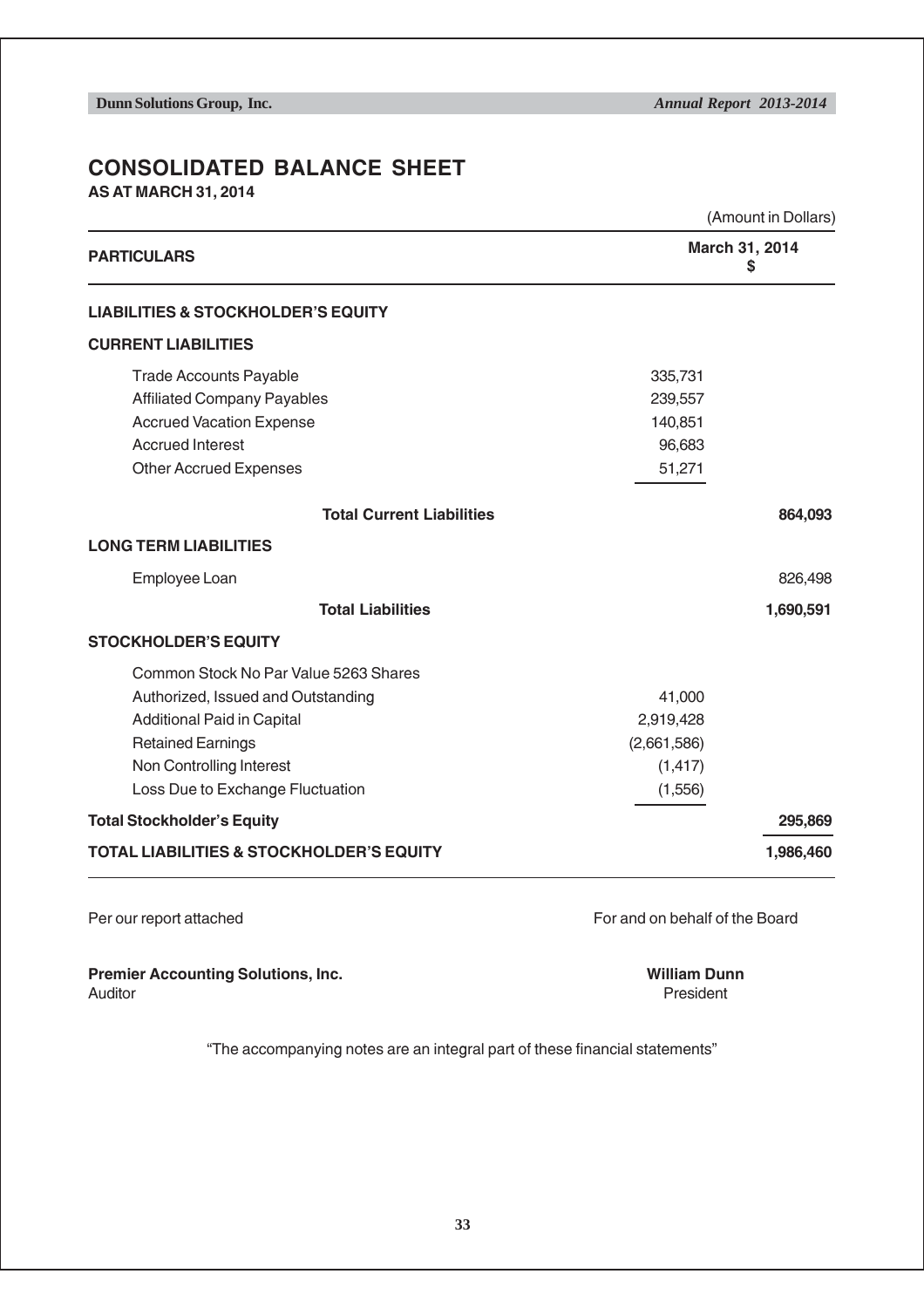| STATEMENT OF CONSOLIDATED INCOME & RETAINED EARNINGS |  |
|------------------------------------------------------|--|
| FOR THE YEAR ENDED MARCH 31, 2014                    |  |

|                                                         | (Amount in Dollars)  |
|---------------------------------------------------------|----------------------|
| <b>PARTICULARS</b>                                      | March 31, 2014<br>\$ |
| <b>REVENUE</b>                                          | 7,938,214            |
| <b>COST OF REVENUE</b>                                  | 5,843,603            |
| <b>GROSS PROFIT</b>                                     | 2,094,611            |
| <b>OPERATING EXPENSES</b>                               |                      |
| Sales, General & Administrative Expenses                | 2,528,145            |
| <b>Total Operating Expenses</b>                         | 2,528,145            |
| <b>OPERATING INCOME</b>                                 | (433,534)            |
| OTHER INCOME / EXPENSES                                 |                      |
| <b>Currency Fluctuation</b><br><b>Interest Expenses</b> | (2,738)<br>(43, 830) |
| <b>INCOME BEFORE INCOME TAXES</b>                       | (480, 102)           |
| <b>INCOME TAX EXPENSE</b>                               |                      |
| Foreign Income Tax<br>Deferred Income Tax Benefit       | (78)<br>142,928      |
| <b>NET INCOME</b>                                       | (337,252)            |
| LOSS ATTRIBUTABLE TO NON CONTROLLING INTEREST           | (622)                |
| NET INCOME ATTRIBUTABLE TO PARENT CO                    | (336, 630)           |
| <b>Prior Period Adjustment</b>                          | (31,085)             |
| RETAINED EARNINGS - Beginning of the Year               | (2,293,871)          |
| <b>RETAINED EARNINGS - End of the Year</b>              | (2,661,586)          |

Per our report attached For and on behalf of the Board

**Premier Accounting Solutions, Inc. William Dunn** Auditor President (1999) and the contract of the contract of the contract of the contract of the contract of the contract of the contract of the contract of the contract of the contract of the contract of the contract of t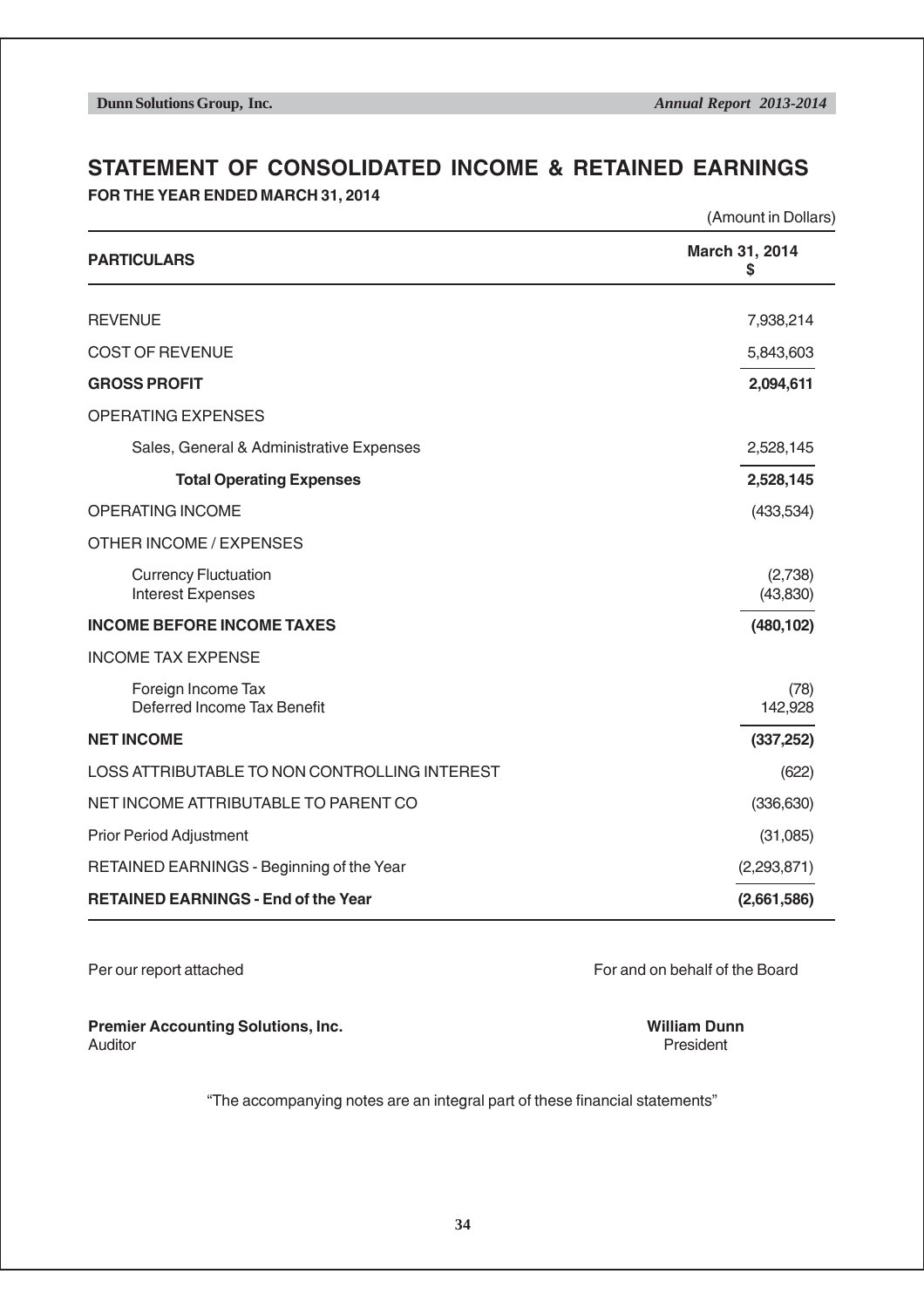## **STATEMENT OF CONSOLIDATED CASH FLOW**

**FOR THE YEAR ENDED MARCH 31, 2014**

|                                                                                                                                                                                                                                                                                                                                                                                                                                                                                                                    | (Amount in Dollars)                                                                                                                    |
|--------------------------------------------------------------------------------------------------------------------------------------------------------------------------------------------------------------------------------------------------------------------------------------------------------------------------------------------------------------------------------------------------------------------------------------------------------------------------------------------------------------------|----------------------------------------------------------------------------------------------------------------------------------------|
| <b>PARTICULARS</b>                                                                                                                                                                                                                                                                                                                                                                                                                                                                                                 | March 31, 2014<br>S                                                                                                                    |
| <b>OPERATING ACTIVITIES:</b>                                                                                                                                                                                                                                                                                                                                                                                                                                                                                       |                                                                                                                                        |
| <b>NET INCOME</b>                                                                                                                                                                                                                                                                                                                                                                                                                                                                                                  | (336, 630)                                                                                                                             |
| <b>Adjustments to reconcile Net Income</b><br>to Net Cash provided by Operating Activities:                                                                                                                                                                                                                                                                                                                                                                                                                        |                                                                                                                                        |
| Depreciation & Amortization<br>Non Controlling Interest in Subsidiary<br>Other Non Cash Adjustments                                                                                                                                                                                                                                                                                                                                                                                                                | 35,846<br>(622)<br>(6,390)                                                                                                             |
| <b>Changes in Assets &amp; Liabilities:</b><br>Decrease in Accounts Receivable<br>Decrease in Employee Advances<br>Increase in Prepaid Expenses<br>Increase in Deposits<br>Increase in Deferred Tax Asset<br>Increase in Trade Accounts Payable<br>Decrease in Deferred Revenue<br>Increase in Accrued Expenses<br>Decrease in Exchange Fluctuation<br><b>Net Cash Used in Operating Activities</b><br><b>INVESTING ACTIVITIES:</b><br><b>Purchase of Fixed Assets</b><br><b>Cash used in Investing Activities</b> | 74,749<br>2,919<br>(7, 777)<br>(3,440)<br>(144, 054)<br>249,540<br>(7,500)<br>(1, 133)<br>(41)<br>(144, 533)<br>(71, 408)<br>(71, 408) |
| <b>FINANCING ACTIVITIES</b>                                                                                                                                                                                                                                                                                                                                                                                                                                                                                        |                                                                                                                                        |
| Employee Loan<br>Loan from Affiliated Co                                                                                                                                                                                                                                                                                                                                                                                                                                                                           | 160,000<br>100,000                                                                                                                     |
| <b>Net Cash Provided by Financing Activities</b>                                                                                                                                                                                                                                                                                                                                                                                                                                                                   | 260,000                                                                                                                                |
| <b>NET INCREASE IN CASH</b>                                                                                                                                                                                                                                                                                                                                                                                                                                                                                        | 44,059                                                                                                                                 |
| CASH-Beginning of the Year<br>CASH-End of the Year                                                                                                                                                                                                                                                                                                                                                                                                                                                                 | 85,167<br>129,226                                                                                                                      |
| SUPPLEMENTAL DISCLOSURES TO CASH FLOW STATEMENT<br><b>Interest Expenses</b>                                                                                                                                                                                                                                                                                                                                                                                                                                        | 43,830                                                                                                                                 |

Per our report attached For and on behalf of the Board

## **Premier Accounting Solutions, Inc.** Number 2012 11:30 William Dunn<br>Auditor President

Auditor President (1999) - Auditor President (1999) - President (1999) - President (1999) - President (1999) -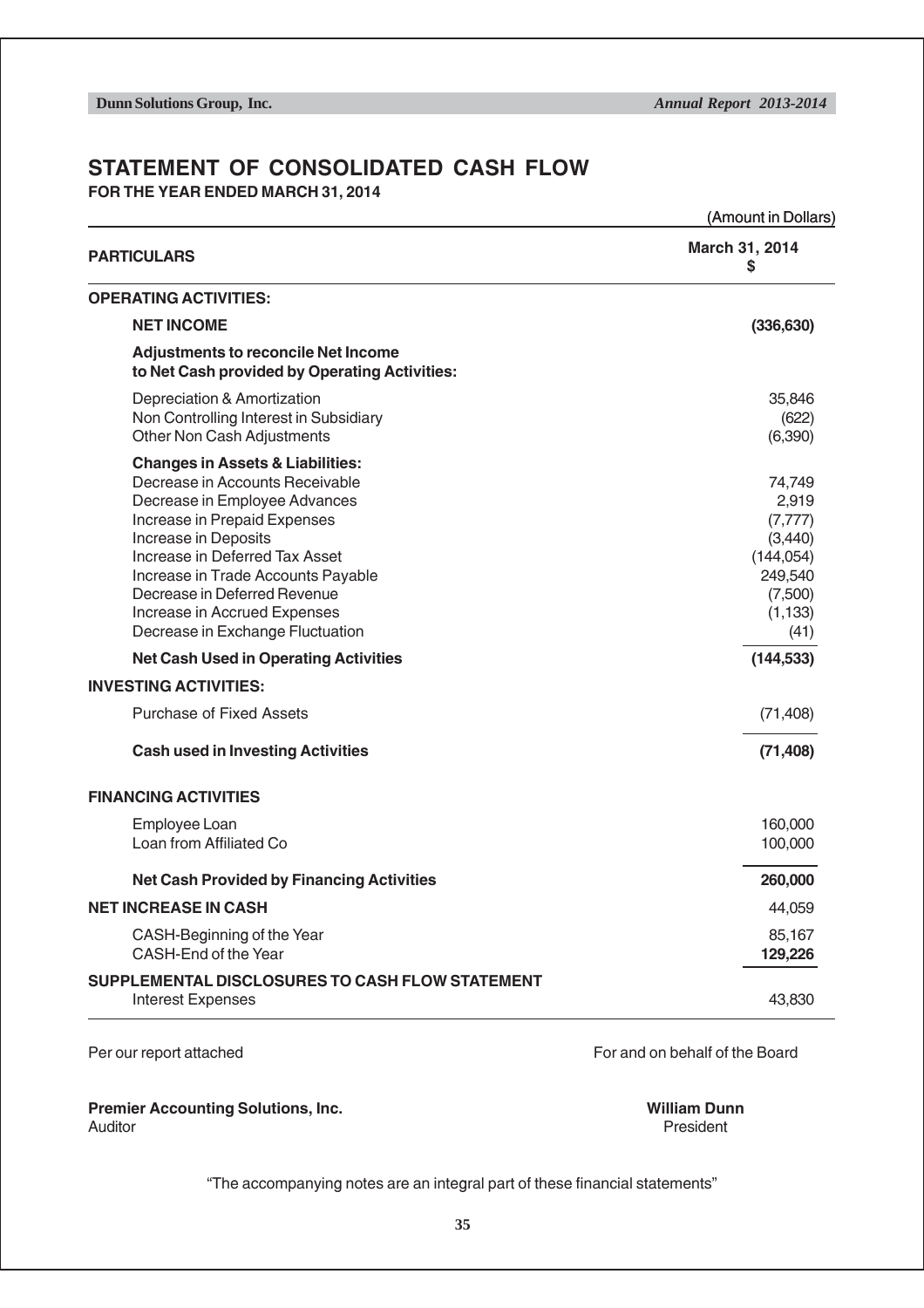# **BALANCE SHEET - PARENT CO.,**

**AS AT MARCH 31, 2014**

|                                                                                                                      |                                           | (Amount in Dollars)  |
|----------------------------------------------------------------------------------------------------------------------|-------------------------------------------|----------------------|
| <b>PARTICULARS</b>                                                                                                   |                                           | March 31, 2014<br>\$ |
| <b>ASSETS</b>                                                                                                        |                                           |                      |
| <b>CURRENT ASSETS</b>                                                                                                |                                           |                      |
| Cash<br><b>Trade Accounts Receivable</b><br>Less: Allowance for Doubtful Accounts<br>Trade Accounts Receivable - Net | 986,976<br>(22, 937)                      | 127,524              |
| <b>Prepaid Expenses</b>                                                                                              |                                           | 964,039<br>41,810    |
| <b>Total Current Assets</b>                                                                                          |                                           | 1,133,373            |
| <b>INVESTMENT IN SUBSIDIARY</b>                                                                                      |                                           | 2,235                |
| <b>PROPERTY &amp; EQUIPMENT</b>                                                                                      |                                           |                      |
| <b>Computer Equipment</b><br><b>Office Furniture</b><br>Leasehold Improvements<br>Less: Accumulated Depreciation     | 276,138<br>86,394<br>13,252<br>(280, 931) |                      |
| <b>Property &amp; Equipment-Net</b>                                                                                  |                                           | 94,853               |
| <b>INTANGIBLE ASSETS</b>                                                                                             |                                           |                      |
| Customer List<br>Less: Accumulated Amortization                                                                      | 5,000<br>(1,000)                          |                      |
| <b>Intangible Asset-Net</b>                                                                                          |                                           | 4,000                |
| <b>OTHER ASSETS</b>                                                                                                  |                                           |                      |
| <b>Refundable Deposits</b>                                                                                           | 44,645                                    |                      |
| Licenses Held for Future Sale                                                                                        | 28,984                                    |                      |
| <b>Deferred Tax Asset</b>                                                                                            | 667,036                                   |                      |
| <b>Total Other Assets</b>                                                                                            |                                           | 740,665              |
| <b>TOTAL ASSETS</b>                                                                                                  |                                           | 1,975,126            |

Per our report attached For and on behalf of the Board

**Premier Accounting Solutions, Inc.** The Control of the Counting Solutions, Inc. The Counting Solutions, Inc. The Counting Solutions, Inc. The Counting Solutions, Inc. The Counting Solution of the Counting Solution of the Auditor President (1999) and the contract of the contract of the contract of the contract of the contract of the contract of the contract of the contract of the contract of the contract of the contract of the contract of t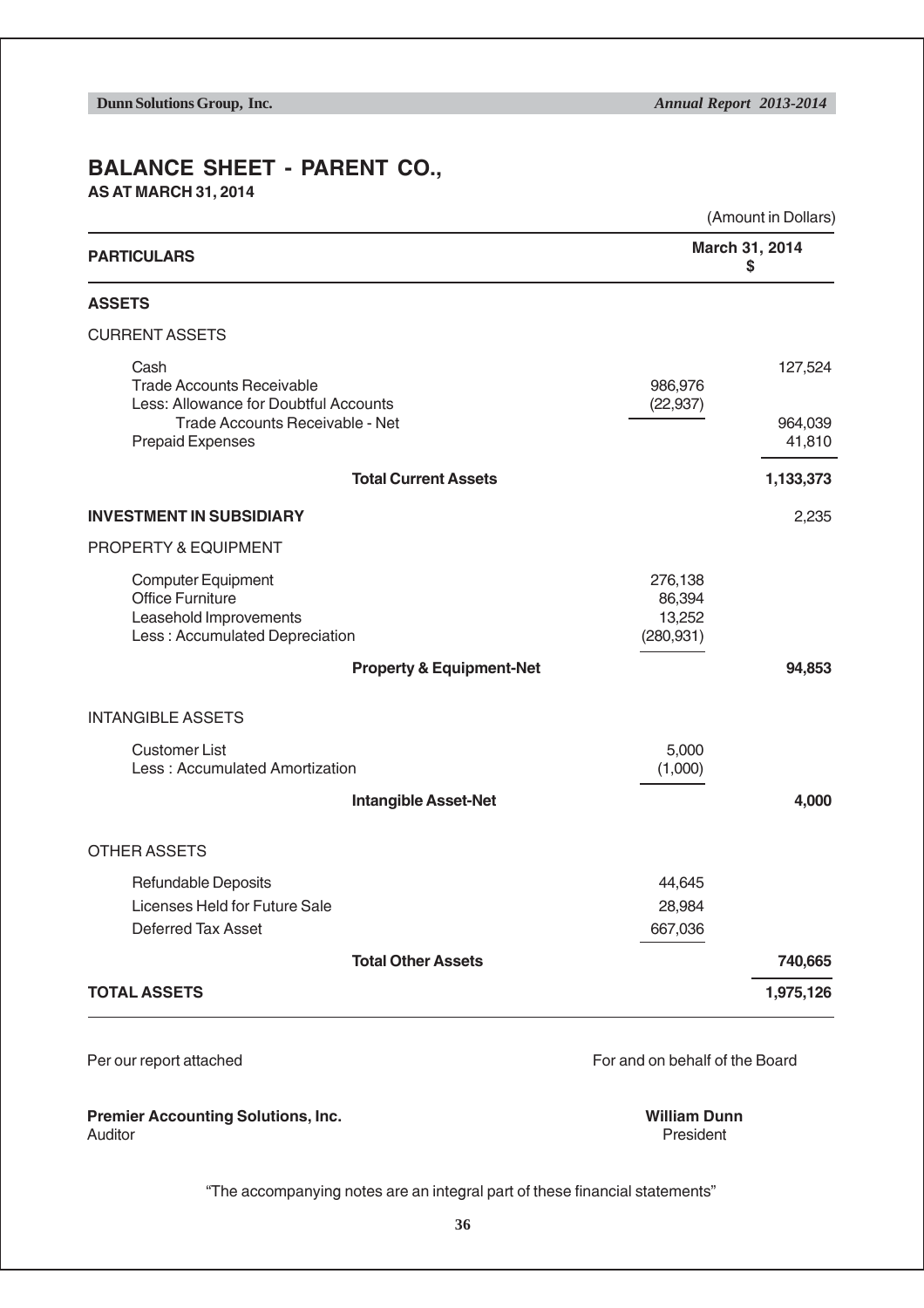## **BALANCE SHEET - PARENT CO.,**

**AS AT MARCH 31, 2014**

|                                                                                                                                                                            |                                                   | (Amount in Dollars) |
|----------------------------------------------------------------------------------------------------------------------------------------------------------------------------|---------------------------------------------------|---------------------|
| <b>PARTICULARS</b>                                                                                                                                                         |                                                   | March 31, 2014<br>S |
| <b>LIABILITIES &amp; STOCKHOLDER'S EQUITY</b>                                                                                                                              |                                                   |                     |
| <b>CURRENT LIABILITIES</b>                                                                                                                                                 |                                                   |                     |
| <b>Trade Accounts Payable</b><br><b>Affiliated Company Payables</b><br><b>Accrued Vacation Expense</b><br><b>Accrued Interest</b><br><b>Other Accrued Expenses</b>         | 336,781<br>239,557<br>137,989<br>96,683<br>45,365 |                     |
| <b>Total Current Liabilities</b>                                                                                                                                           |                                                   | 856,375             |
| <b>LONG TERM LIABILITIES</b>                                                                                                                                               |                                                   |                     |
| Employee Loan                                                                                                                                                              |                                                   | 826,498             |
| <b>TOTAL LIABILITIES</b>                                                                                                                                                   |                                                   | 1,682,873           |
| <b>STOCKHOLDER'S EQUITY</b>                                                                                                                                                |                                                   |                     |
| Common Stock No Par Value 5263 Shares<br>Authorized, Issued and Outstanding<br>Additional Paid in Capital<br><b>Retained Earnings</b><br><b>Total Stockholder's Equity</b> | 41,000<br>2,919,428<br>(2,668,175)                | 292,253             |
| <b>TOTAL LIABILITIES &amp; STOCKHOLDER'S EQUITY</b>                                                                                                                        |                                                   | 1,975,126           |
|                                                                                                                                                                            |                                                   |                     |

Per our report attached For and on behalf of the Board

**Premier Accounting Solutions, Inc.** Number 2012 19:30 19:40 William Dunn<br>Auditor President Auditor President (1999) - Auditor President (1999) - President (1999) - President (1999) - President (1999) -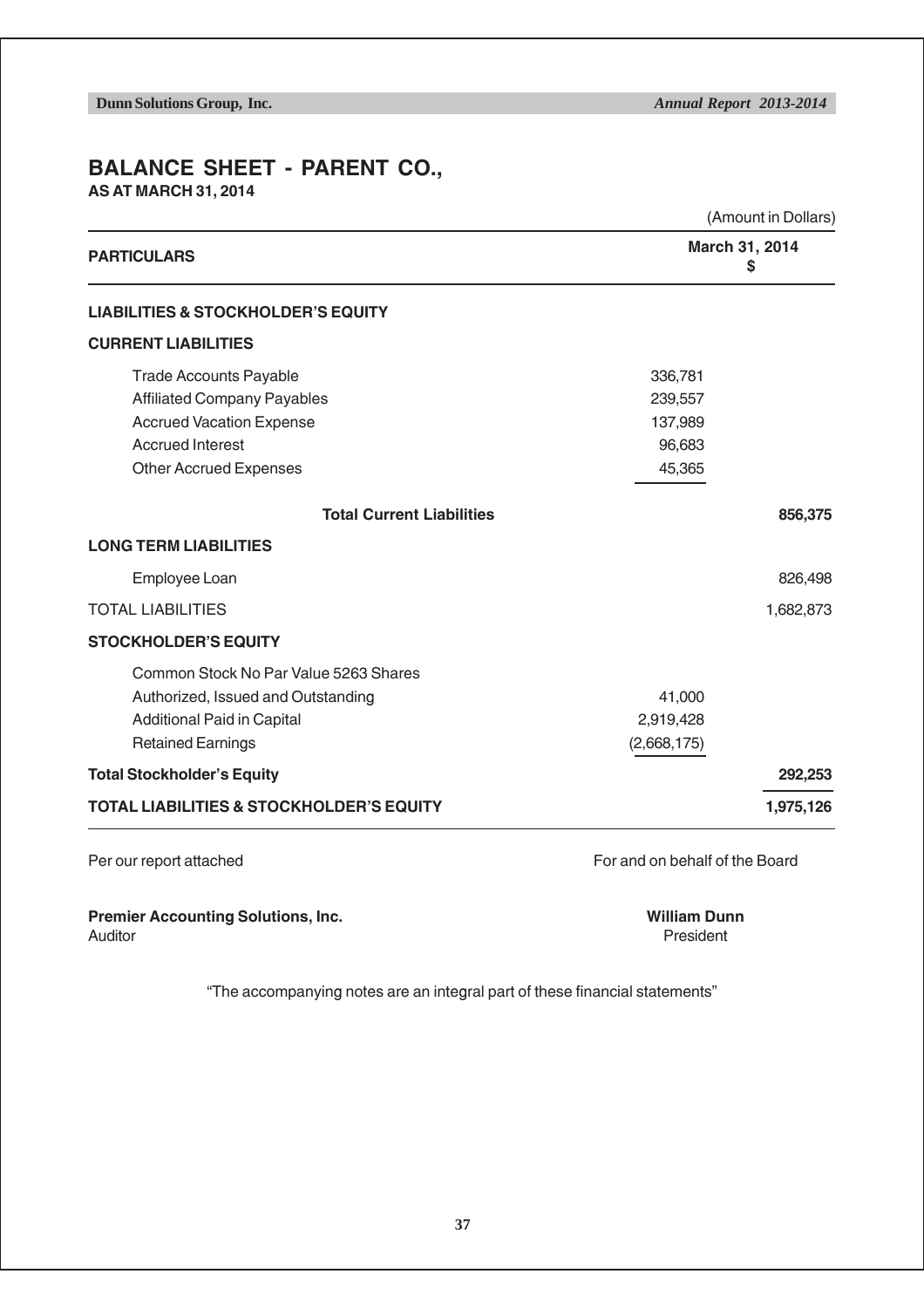|                                            | (Amount in Dollars)  |
|--------------------------------------------|----------------------|
| <b>PARTICULARS</b>                         | March 31, 2014<br>\$ |
| <b>REVENUE</b>                             | 7,936,134            |
| <b>COST OF REVENUE</b>                     | 5,855,710            |
| <b>GROSS PROFIT</b>                        | 2,080,424            |
| <b>OPERATING EXPENSES</b>                  |                      |
| Sales, General & Administrative Expenses   | 2,517,105            |
| <b>Total Operating Expenses</b>            | 2,517,105            |
| <b>OPERATING INCOME</b>                    | (436, 681)           |
| <b>OTHER INCOME / EXPENSES</b>             |                      |
| <b>Interest Expenses</b>                   | (43, 792)            |
| <b>INCOME BEFORE INCOME TAXES</b>          | (480, 473)           |
| <b>INCOME TAX EXPENSE</b>                  |                      |
| Deferred Income Tax Benefit                | 144,142              |
| <b>NET INCOME</b>                          | (336, 331)           |
| RETAINED EARNINGS - Beginning of the Year  | (2,300,759)          |
| <b>Prior Period Adjustment</b>             | (31,085)             |
| <b>RETAINED EARNINGS - End of the Year</b> | (2,668,175)          |

### **STATEMENT OF INCOME & RETAINED EARNINGS** - **PARENT CO., FOR THE YEAR ENDED MARCH 31, 2014**

Per our report attached For and on behalf of the Board

**Premier Accounting Solutions, Inc.** The Control of the Counting Solutions, Inc. The Counting Solutions, Inc. The Counting Solutions, Inc. The Counting Solutions, Inc. The Counting Solution of the Counting Solution of the Auditor President (1999) and the contract of the contract of the contract of the contract of the contract of the contract of the contract of the contract of the contract of the contract of the contract of the contract of t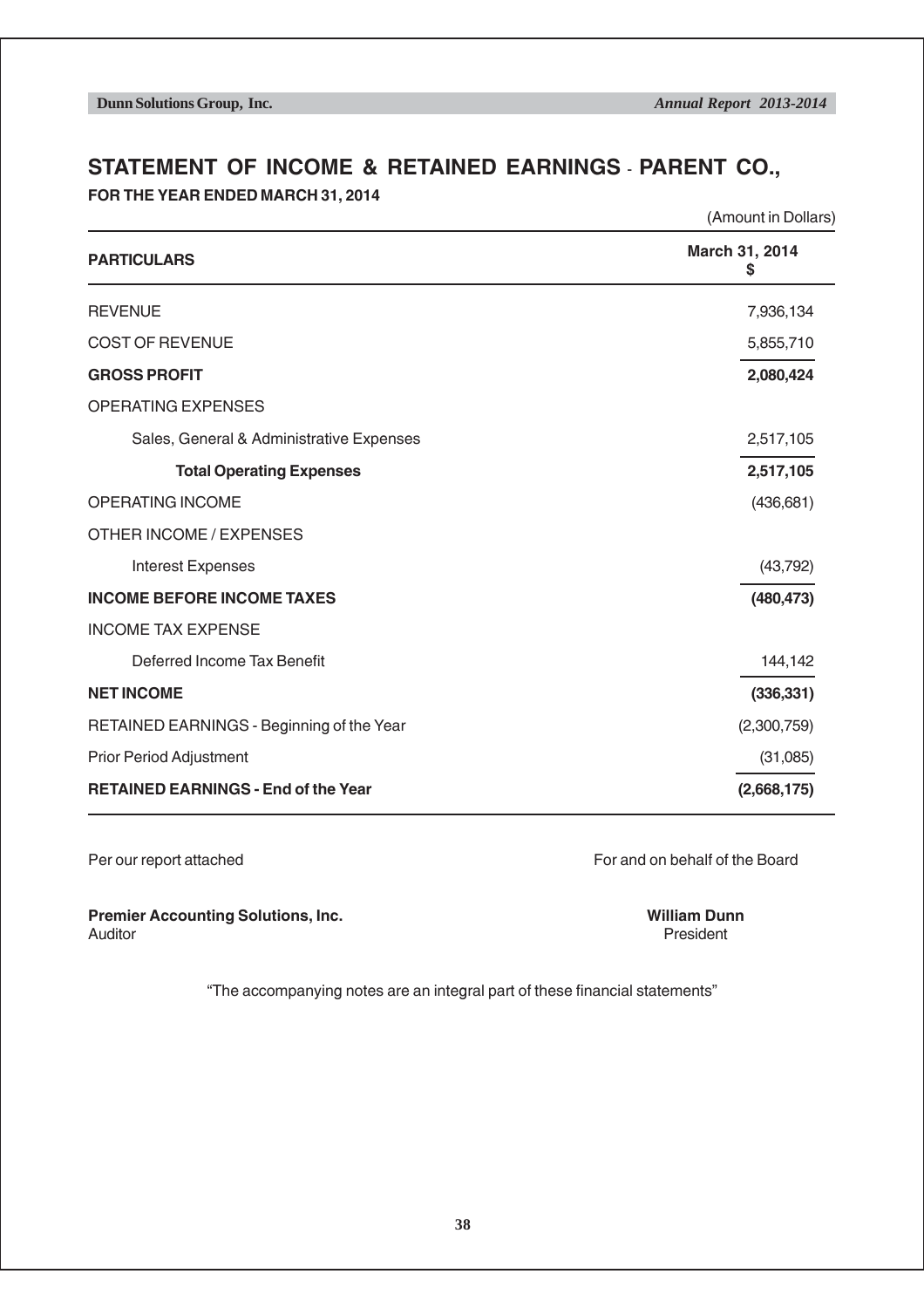### **STATEMENT OF CASH FLOW** - **PARENT CO.,**

**FOR THE YEAR ENDED MARCH 31, 2014**

|                                                                                                                                                                                                                                                                                                                 | (Amount in Dollars)                                                                  |
|-----------------------------------------------------------------------------------------------------------------------------------------------------------------------------------------------------------------------------------------------------------------------------------------------------------------|--------------------------------------------------------------------------------------|
| <b>PARTICULARS</b>                                                                                                                                                                                                                                                                                              | March 31, 2014<br>S                                                                  |
| <b>OPERATING ACTIVITIES:</b>                                                                                                                                                                                                                                                                                    |                                                                                      |
| <b>NET INCOME</b>                                                                                                                                                                                                                                                                                               | (336, 331)                                                                           |
| <b>Adjustments to reconcile Net Income</b><br>to Net Cash provided by Operating Activities:                                                                                                                                                                                                                     |                                                                                      |
| Depreciation & Amortization Expense<br>Other Non Cash Adjustments                                                                                                                                                                                                                                               | 32,983<br>(6,390)                                                                    |
| <b>Changes in Assets &amp; Liabilities:</b><br>Decrease in Accounts Receivable<br>Decrease in Employee Advances<br>Increase in Prepaid Expenses<br>Increase in Deposits<br>Increase in Deferred Tax Asset<br>Increase in Trade Accounts Payable<br>Decrease in Deferred Revenue<br>Increase in Accrued Expenses | 74,748<br>2,000<br>(7, 777)<br>(3,440)<br>(144, 142)<br>250,978<br>(7,500)<br>15,027 |
| <b>Net Cash Used in Operating Activities</b>                                                                                                                                                                                                                                                                    | (129, 844)                                                                           |
| <b>INVESTING ACTIVITIES:</b>                                                                                                                                                                                                                                                                                    |                                                                                      |
| Purchase of Fixed Assets                                                                                                                                                                                                                                                                                        | (70, 492)                                                                            |
| <b>Cash used in Investing Activities</b>                                                                                                                                                                                                                                                                        | (70, 492)                                                                            |
| <b>FINANCING ACTIVITIES</b>                                                                                                                                                                                                                                                                                     |                                                                                      |
| Employee Loan<br>Loan from Affiliated Co                                                                                                                                                                                                                                                                        | 160,000<br>100,000                                                                   |
| <b>Net Cash Provided by Financing Activities</b>                                                                                                                                                                                                                                                                | 260,000                                                                              |
| <b>NET INCREASE IN CASH</b>                                                                                                                                                                                                                                                                                     | 59,664                                                                               |
| CASH-Beginning of the Year<br>CASH-End of the Year                                                                                                                                                                                                                                                              | 67,860<br>127,524                                                                    |
| SUPPLEMENTAL DISCLOSURES TO CASH FLOW STATEMENT<br><b>Interest Expenses</b>                                                                                                                                                                                                                                     | 43,792                                                                               |

Per our report attached For and on behalf of the Board

# **Premier Accounting Solutions, Inc.** William Dunn Auditor President

Auditor President (1999) - Auditor President (1999) - President (1999) - President (1999) - President (1999) -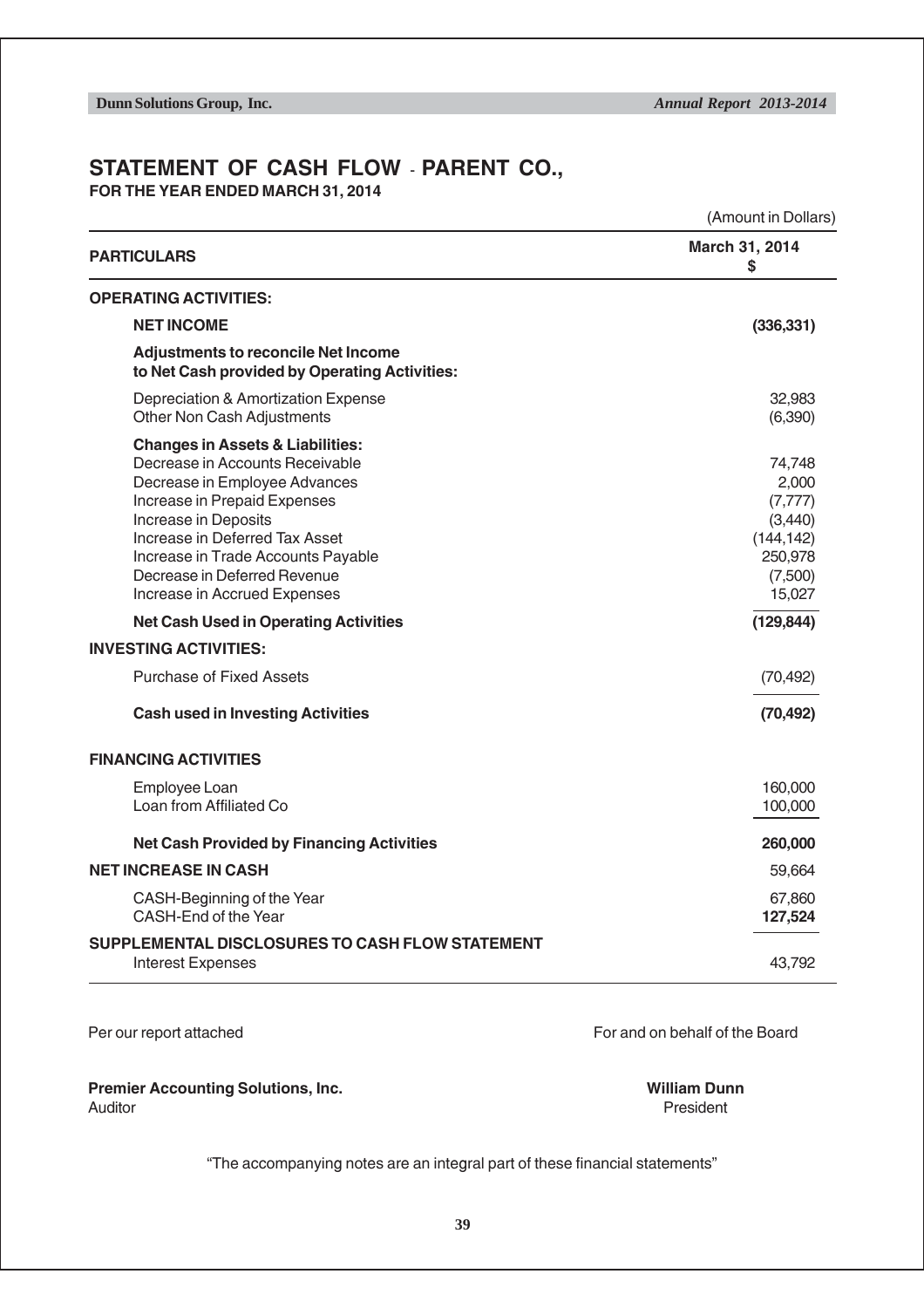## **NOTES TO FINANCIAL STATEMENTS**

### **FOR THE YEAR ENDED MARCH 31, 2014**

### **1. SUMMARY OF SIGNIFICANT ACCOUNTING POLICIES**

#### **Organization :**

Dunn Solutions Group Inc (The Company) was incorporated in September of 1990 in Illinois elected an S-Corporation status and provides business intelligence, transactional, and knowledge solutions to enterprise and mid market businesses in a cross section of industries such as information technology consultancy, government, finance, insurance, health care, manufacturing, media publishing, distribution, telecom and pharmaceuticals. The Company generates its revenue through consulting services, software product sales application development and training. On April 1, 2006 100% of the ownership of the Company was acquired by a Nevada Corporation and as a result of this acquisition the status of the Company changed from an S-Corporation to a C-corporation to be in conformity with the parent Company. During April, 2011, the Company established a 99% owned subsidiary in India with an initial investment of \$2,235 to extend its name globally for its software development and consulting services.

#### **Management Estimates :**

The preparation of financial statements in accordance with generally accepted accounting principles requires management to make estimates and assumptions that affect the reported amounts of assets and liabilities and the disclosure of contingent assets and liabilities at the date of the financial statements, and the reported amounts of revenues and expenses during the reporting period. Actual results could differ from those estimates.

#### **Revenue Recognition :**

In accordance with generally accepted accounting principles the Company recognizes revenue when a particular product is sold or when a particular service is rendered.

#### **Disclosures Regarding Financial Instruments :**

The carrying value of cash, trade accounts receivables, accounts payable and accrued expenses are considered to approximate fair value due to the relatively short maturity of these instruments.

#### **Concentration of Credit risk :**

The financial instruments that subject the Company to a potential credit risk are cash and accounts receivable.

**Cash :** The Company's cash is held at a financial institution which provides Federal Deposit Insurance coverage up-to \$250,000. However as of March 31, 2014 the cash balance at this financial institution did not exceeded this amount.

**Trade Accounts Receivable :** The Company provides goods and services to its customers based on the evaluation of the customers' credit worthiness without requiring any collateral. However a reasonable allowance in the amount of \$ 22,937 is provided on the financial statements mitigate the risk of any unanticipated losses.

Per our report attached For and on behalf of the Board

**Premier Accounting Solutions, Inc.** The Communication of the Milliam Dunn Auditor (State of the Milliam Dunn) Auditor President (1999) and the contract of the contract of the contract of the contract of the contract of the contract of the contract of the contract of the contract of the contract of the contract of the contract of t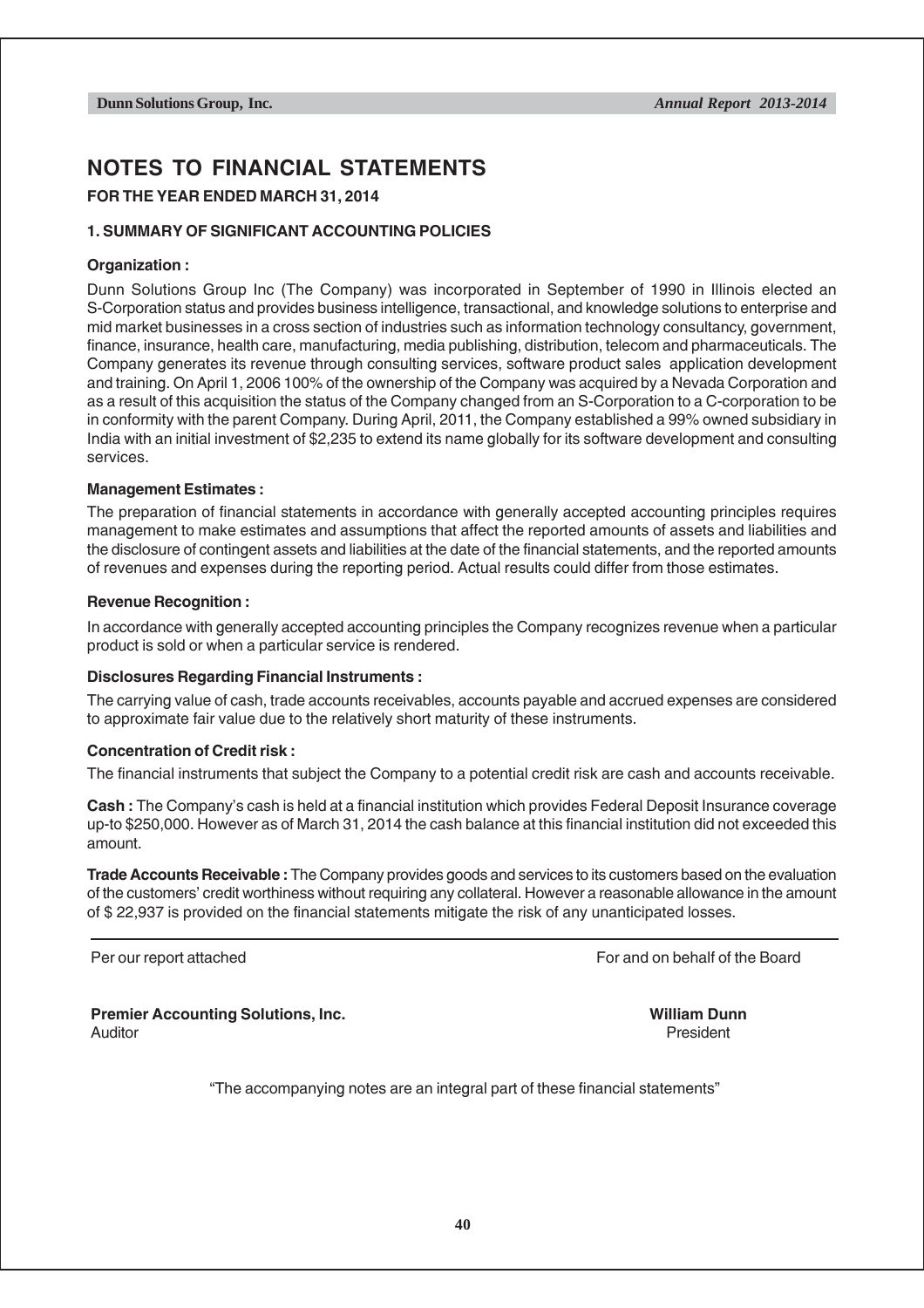#### **Dunn Solutions Group, Inc.**

#### **Advertising & Marketing :**

It is the policy of the Company to expense all advertising and marketing costs (if any) during the periods to which such advertising costs pertain. The Company does not capitalize any advertising or marketing costs. During the year ended March 31, 2014 the company incurred \$ 53,671 in advertising and marketing costs.

#### **Cash & Cash Equivalents :**

For the purpose of the statement of cash flow, the Company considers all securities (if any) with maturity of three months or less to be cash equivalents.

#### **Property Equipment :**

Property & Equipment is recorded at cost. Depreciation on property and equipment is computed using the straight line method of depreciation over the estimated useful life of the asset. Effective April 1, 2007 it is the policy of the Company to capitalize any asset with a cost of \$ 1,000 or more with the exception of laptops and desktops, which are capitalized even if cost of such items are less than \$1,000, and provide for a full year's depreciation in the year of purchase and no depreciation in the year of disposal.

The following class lives are used for the following categories of assets.

| <b>Computer Equipment</b>       | 3 years                                     |
|---------------------------------|---------------------------------------------|
| <b>Furniture &amp; Fixtures</b> | 5 years                                     |
| Leasehold Improvements          | Shorter of estimated useful life of related |
|                                 | asset or remaining term of lease.           |

The Company provided \$ 35,512 in depreciation expense for the year ended March 31, 2014.

#### **Intangible Assets :**

The Intangible asset (customer list) is recorded at cost and is amortized using the straight line method of amortization over 15 years. The Company provided \$ 334 in amortization expense during the year ended March 31, 2014.

#### **Income Taxes :**

The Company is a "C Corporation" and is taxed at graduated rates based on its taxable income for federal and state income tax purposes. However there will not be any federal income tax liability for the year ended March 31, 2014, due to net operating losses carry forward. However income tax in the amount of \$ 78 has been provided based on the Company's taxable income in India, which is payable to the appropriate authorities in India. The Company could stil incur a state tax liability based on it state level taxable income.

#### **Deferred Tax :**

Generally Accepted Accounting Principles requires recognition of deferred tax liabilities and assets for the expected future tax consequences of temporary differences between the book and tax basis of assets and liabilities. However the Company does not provide for deferred income tax for timing differences resulting from the amounts of assets & liabilities reported for financial reporting purposes and amounts reported for tax purposes as these amounts are immaterial mainly due to the Company being an accrual basis tax payer. However a deferred tax asset in the amount of \$ 664,361 has been recorded on the financial statements, calculated based on the Company's net operating losses. This deferred tax asset essentially is an income tax benefit the company would be entitled to receive on all future federal income taxes the Company would incur on future taxable income. Furthermore the management believes the company will begin utilizing its net operating losses and therefore a deferred tax valuation allowance is not appropriate at this time.

Per our report attached For and on behalf of the Board

**Premier Accounting Solutions, Inc.** No. 1996 and the Milliam Dunn of Milliam Dunn and Milliam Dunn and Milliam Dunn Auditor President (1999) - Auditor President (1999) - President (1999) - President (1999) - President (1999) -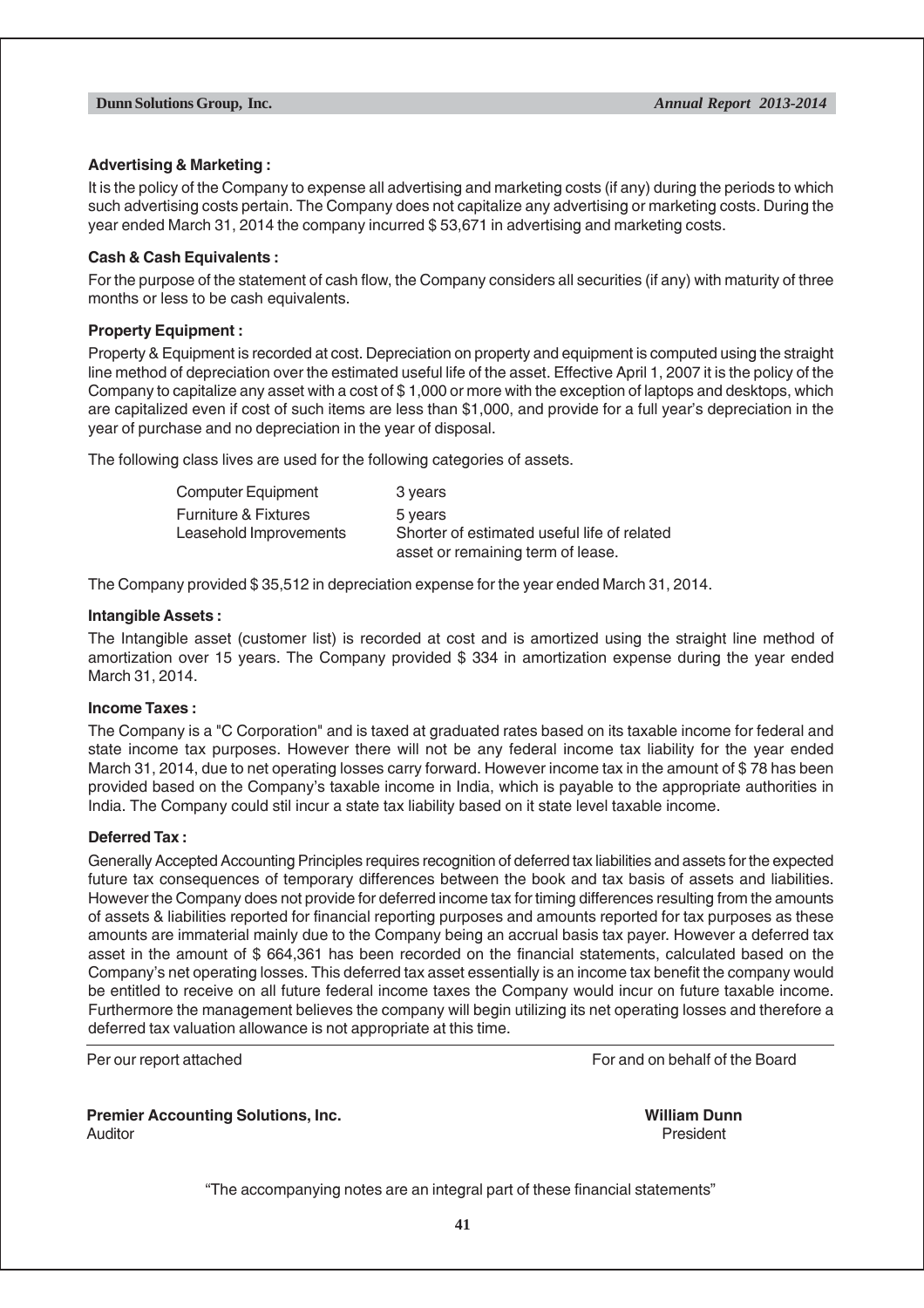#### **2. DEFERRED COMPENSATION PLAN :**

The Company sponsors a 401 (k) plan whereby all eligible employees can participate. The employee can contribute upto the maximum statutory limit. The plan also provides for an employer match after the employee has completed a year of service.

The match is limted to .50 cents for every dollar the employee contributes, up-to \$ 2,000 employer match limit and vests to the employee over four years at the following percentages.

| Year 2            | $20\%$  |
|-------------------|---------|
| Year <sub>3</sub> | 75%     |
| Year 4            | $100\%$ |

For the year ended March 31, 2013, the employer contribution amounted to \$ 38,606.

#### **3. COMMITMENTS**

#### **Operating Leases :**

The Company leases office space in Skokie IL, Raleigh, NC, St. Louis MO & Bloomington, MN.

The lease for office space in Skokie IL commenced on January 1, 1998 for a period of 11 years and 8 months (140) months, and was extended commencing September 1, 2009 for additional term of 5 years and was further extended for additional 5 years and 1 month (61 months) commencing May 1, 2013. This lease currently calls for monthly base rent payment of approximately \$ 14,754.

The lease for office space in Raleigh, NC commenced on July 1, 2012 for a period of 5 years and 4 months (64 months) and calls for a monthly base rent payment of \$ 6,608.

The lease for office space in St. Louis MO commenced is on a month to month basis and for a monthly base rent payment of \$ 1,000.

The lease for office space in Bloomington, MN commenced on February 1, 2013 for a period of 4 years 4 months (52 months) and calls for a base rent of \$ 4,221.

Future minimum lease payments under all operating office leases for the years ended March 31 is as follows :

| Year | Amount  |
|------|---------|
| 2015 | 318,103 |
| 2016 | 312.558 |
| 2017 | 317,124 |
| 2018 | 325.524 |
| 2019 | 246,557 |

#### **4. INCOME TAX BENEFITS DERIVED AS A RESULT OF THE PARENT CO FILING A CONSOLIDATED TAX RETURN**

For the year ended March 31, 2008 the Company had federal and state income tax benefits as a result of the Parent Co filing a consolidated tax return. Therefore the income taxes payable as of March 31, 2007, have been eliminated to the extant of the benefits derived and such benefits have been treated in accordance with the Generally Accepted Accounting Principles, as an equity transaction (additional paid in capital). As a result the additional paid in capital has been increased by the federal and state income tax benefits received which amounted to \$ 247,554.

Per our report attached For and on behalf of the Board

**Premier Accounting Solutions, Inc.** Noting the Multim Dunn Auditor Charles and Multim Dunn Auditor President Auditor President (1999) and the contract of the contract of the contract of the contract of the contract of the contract of the contract of the contract of the contract of the contract of the contract of the contract of t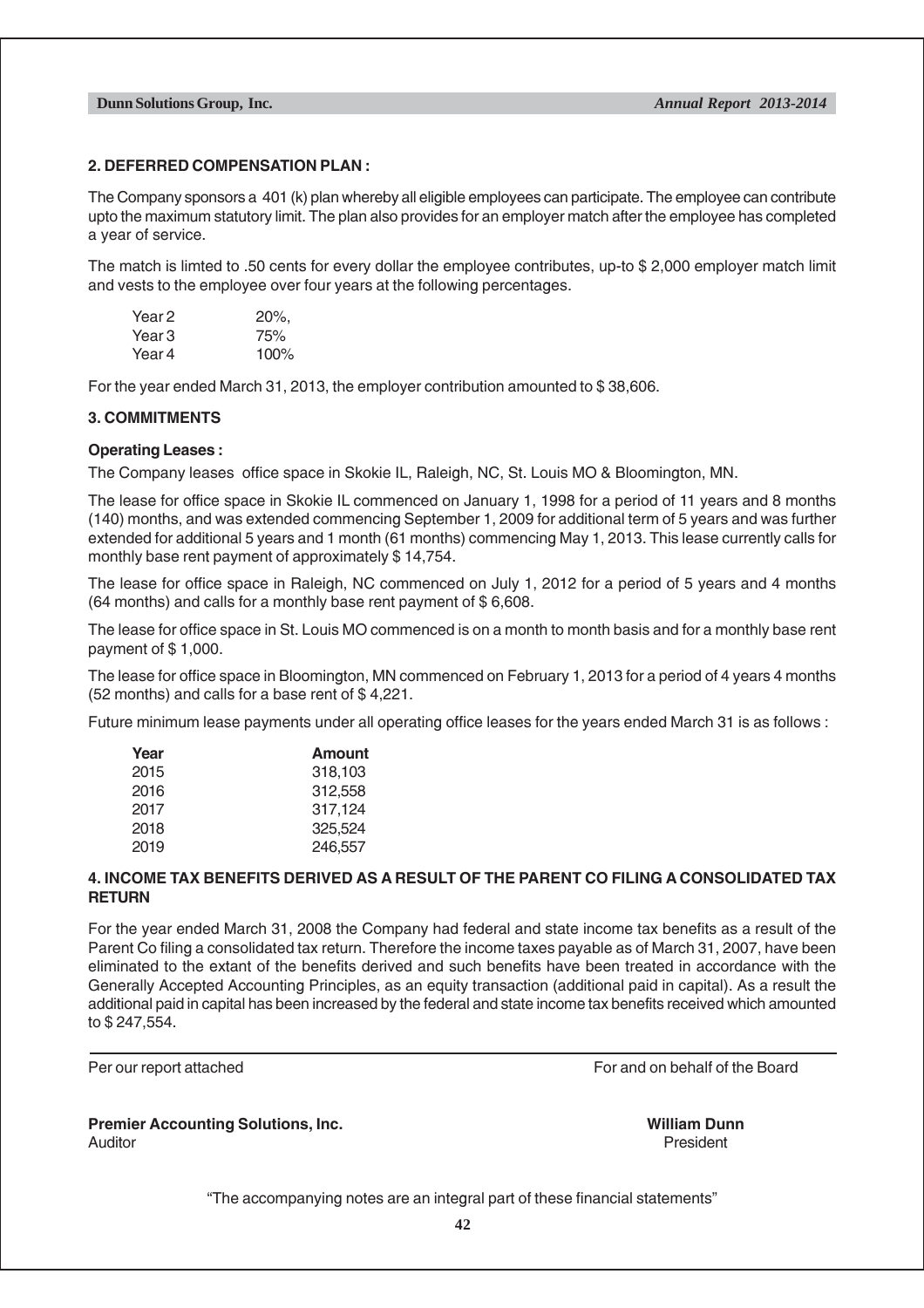| 5. PROPERTY & EQUIPMENT            |                 |                               |                        |                 |                         |                        |                               |                                | (Amount in Dollars)   |
|------------------------------------|-----------------|-------------------------------|------------------------|-----------------|-------------------------|------------------------|-------------------------------|--------------------------------|-----------------------|
|                                    |                 |                               | Cost                   |                 |                         | Depreciation           |                               |                                | <b>Net Book Value</b> |
|                                    | 01-4-2013<br>မာ | <b>Additions</b><br>$\bullet$ | <b>Disposals</b><br>\$ | 31-3-2014<br>မာ | 1-4-2013<br>မာ          | <b>Additions</b><br>\$ | <b>Disposals</b><br>$\bullet$ | 31-3-2014<br>ക                 | $31 - 3 - 2014$<br>↮  |
| Equipment                          | 285,375         | 9,166                         |                        | 294,541         | 220,768                 | 20,882                 |                               | 241,650                        | 52,891                |
| Furn & Fixture                     | 24,152          | 62,242                        | J.                     | 86,394          | 15,361                  | 14,528                 |                               | 29,889                         | 56,505                |
| Leasehold Imp                      | 13,252          |                               | I,                     | 13,252          | 13,252                  |                        |                               | 13,252                         |                       |
| <b>Total</b>                       | 322,779         | 71,408                        | ı                      | 394,187         | 249,381                 | 35,410                 | П                             | 284,791                        | 109,396               |
| 6. INTANGIBLE ASSETS               |                 |                               | Cost                   |                 |                         |                        | Amortization                  |                                | <b>Net Book Value</b> |
|                                    |                 |                               |                        |                 |                         |                        |                               |                                |                       |
|                                    | 01-4-2013<br>ക  | Additions<br>မာ               | <b>Disposals</b><br>\$ | 31-3-2014<br>ക  | $1-4-2013$<br>$\bullet$ | Additions<br>$\bullet$ | <b>Disposals</b><br>Ø         | $31 - 3 - 2014$<br>$\bullet$   | $31 - 3 - 2014$<br>Ø  |
| Customer List                      | 5,000           | $\mathbf{I}$                  | $\blacksquare$         | 5,000           | 667                     | 334                    | $\mathbf{I}$                  | 1,000                          | 4,000                 |
| <b>Total</b>                       | 5,000           | I.                            | $\blacksquare$         | 5,000           | 667                     | 334                    | $\blacksquare$                | 1,000                          | 4,000                 |
|                                    |                 |                               |                        |                 |                         |                        |                               |                                |                       |
| Per our report attached            |                 |                               |                        |                 |                         |                        |                               | For and on behalf of the Board |                       |
| Premier Accounting Solutions, Inc. | Auditor         |                               |                        |                 |                         |                        |                               | William Dunn<br>President      |                       |

**Dunn Solutions Group, Inc.**

"The accompanying notes are an integral part of these financial statements"

"The accompanying notes are an integral part of these financial statements"

**43**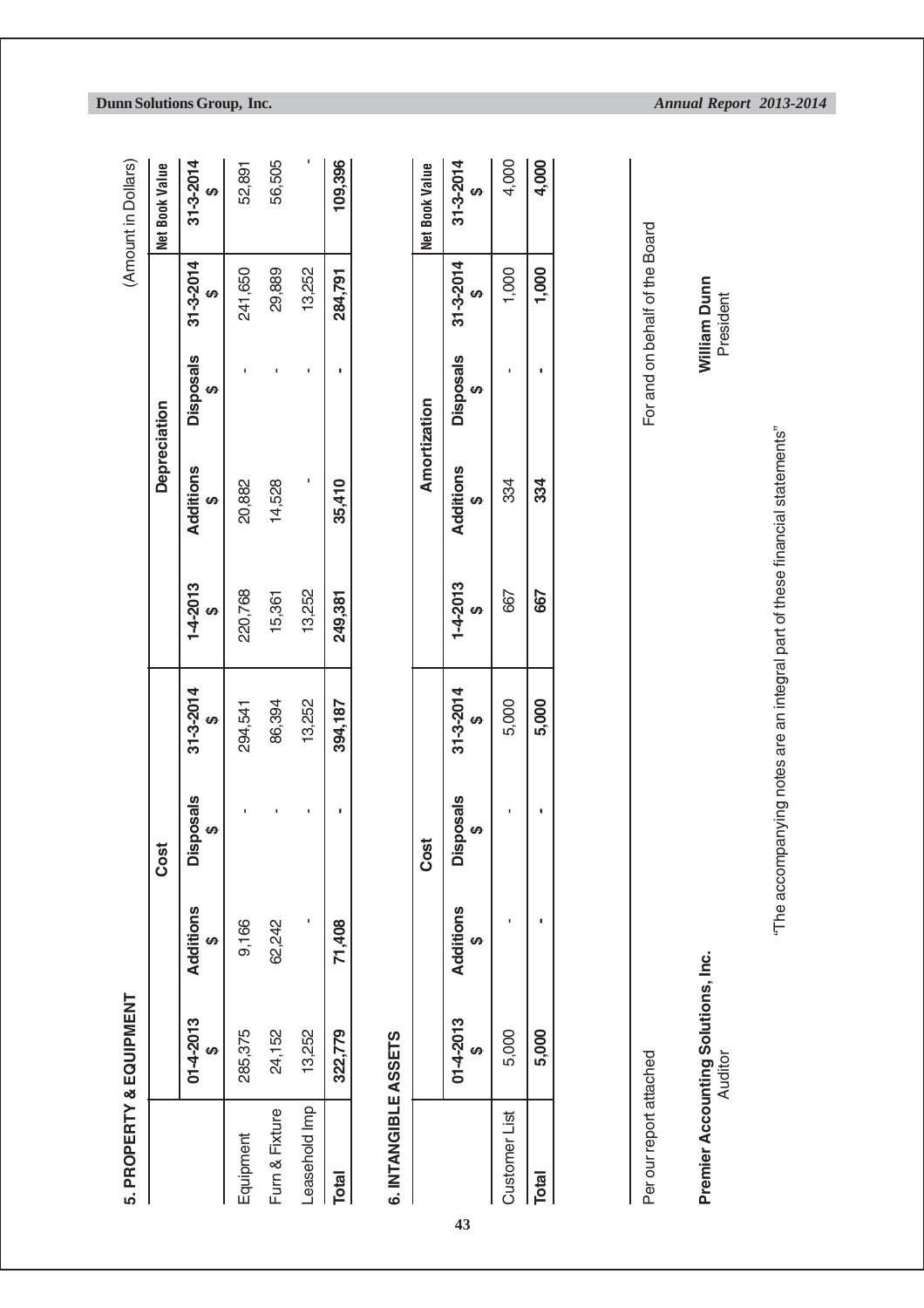#### **7. EMPLOYEE LOANS PAYABLE**

Employee note payable as of March 31, 2014 in the amount of \$ 826,498 represents amounts loaned to the Company by a key employee. The note calls for an annual interest rate of prime plus 3% and is secured by all tangible and intangible assets, of the Company and matures August 31, 2015. Interest on this loan shall be accrued and paid monthly and any unpaid interest wil be due with the principal upon maturity of this loan.

#### **8. PRIOR PERIOD ADJUSTMENT**

The prior period adjustment in the amount of \$ 31,085 pertains to prior period rent expenses that were not properly expensed during the priod to which they pertained and were reflecting as prepaid expenses as of March 31, 2014. In accordance with accounting principles generally accepted in the United States of America these expenses have been expensed and treated as a prior period adjustment.

#### **9. RELATED PARTY TRANSACTIONS**

The Company provided services to an organization owned by the spouse of a key employee of the Company, and the total amount invoiced for services provided amounted \$ 4,302. The Company accordingly billed for these services, but rather than collecting on the amounts billed it decided to offset this receivable against the principal balance of the loans outstanding from this key employee. In accordance with disclosure requirements these related party transactions have been disclosed.

#### **10. SUBSEQUENT EVENTS**

Generally Accepted Accounting Principles defines subsequent events as events or transactions that occur after the statement of financial position date, but before the financial statements are issued or are available to be issued. Management has evaluated subsequent events through May 16th, 2014, the date on which the financial statements were available to be issued.

Per our report attached For and on behalf of the Board

**Premier Accounting Solutions, Inc.** No. 1996 and the method of the Milliam Dunn Auditor (1996) and the Milliam Dunn<br>Auditor President Auditor President (1999) and the contract of the contract of the contract of the contract of the contract of the contract of the contract of the contract of the contract of the contract of the contract of the contract of t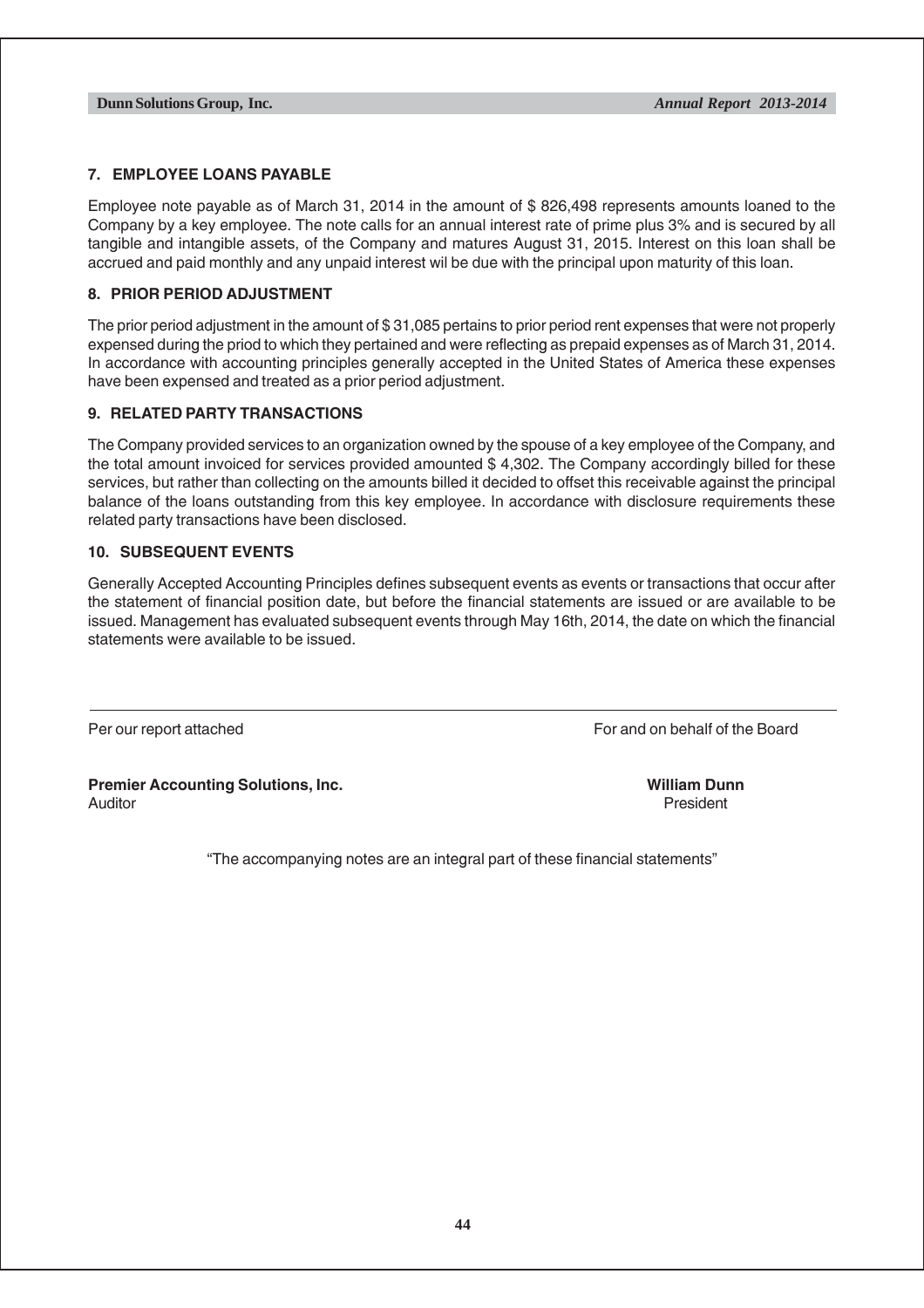#### FOR THE YEAR ENDED MARCH 31, 2014  **PARTICULARS March 31, 2014 \$ REVENUE** Consulting Services 6,185,505<br>Products 5,185,505<br>2.088,776 Products 2,088,776 Training 655,075 Miscellaneous Income 12,480<br>Discounts (3,622) Discounts (3,622) **7,938,214 COST OF REVENUE** Personnel Costs 3,525,474<br>Contract Labor 3,525,474<br>240,771 Contract Labor 240,771<br>
Occupancy Costs 100,891 Occupancy Costs 100,891<br>Products 1.624.497 Products and the contract of the contract of the contract of the contract of the contract of the contract of the contract of the contract of the contract of the contract of the contract of the contract of the contract of t Training 289,747 Travel Expenses 14,702 Webhosting 14,929 Referral Fees 31,331 Miscellaneous Expenses **5,843,603 SALES, GENERAL & ADMINISTRATIVE EXPENSES** Personnel Costs 1,373,636 Recruiting Expenses 58,105<br>Employer Match-Deferred Comp Plan Employer Match-Deferred Comp Plan 43,805<br>Payroll & Deferred Comp Plan Fees 43,805 Payroll & Deferred Comp Plan Fees 5,639 (1998) 1994 - State 1 (1998) 1996<br>Postage 5,639 (1978) 1978 Postage 978 Auto Expenses & Parking 38,197 Rent 351,965 Utilities 6,726 Training Expenses 11,933<br>Insurance 194.477 Insurance 194,477 nounced<br>
Computer Supplies 11,498<br>
Dues & Subscriptions 37.875 Dues & Subscriptions 37,875 Office Supplies 12,231 Bank Charges 3,847<br>Depreciation & Amortization 3,847 (1999) 2008 12:00 12:00 12:00 12:00 12:00 12:00 12:00 12:00 12:00 12:00 12:0 Depreciation & Amortization 35,846 Travel 66,685 Meals & Entertainment 13,914<br>Business Taxes 780 Business Taxes 780 Charitable Contributions 6,100 Credit Card Discounts 21,926 Equipment Leases 10,805<br>Telephone 31,246 Telephone 31,246 Outside Services 34,045 Licenses & Fees 806 and the set of the set of the set of the set of the set of the set of the set of the set o<br>806 and the set of the set of the set of the set of the set of the set of the set of the set of the set of the Partner Fees 26,410<br>Bad Debts 31,598 Bad Debts 54,598 Marketing Expenses 53,671<br>Miscellaneous Expenses 63,671<br>20,401 Miscellaneous Expenses (Amount in Dollars)

### **SCHEDULE OF CONSOLIDATED REVENUE, COST OF REVENUE AND SALES, GENERAL AND ADMINISTRATIVE EXPENSES**

#### Per our report attached For and on behalf of the Board

**2,528,145**

#### **Premier Accounting Solutions, Inc.** No. 1996 and No. 1997 and Number William Dunn<br>Auditor President Auditor President (1999) - Auditor President (1999) - President (1999) - President (1999) - President (1999) -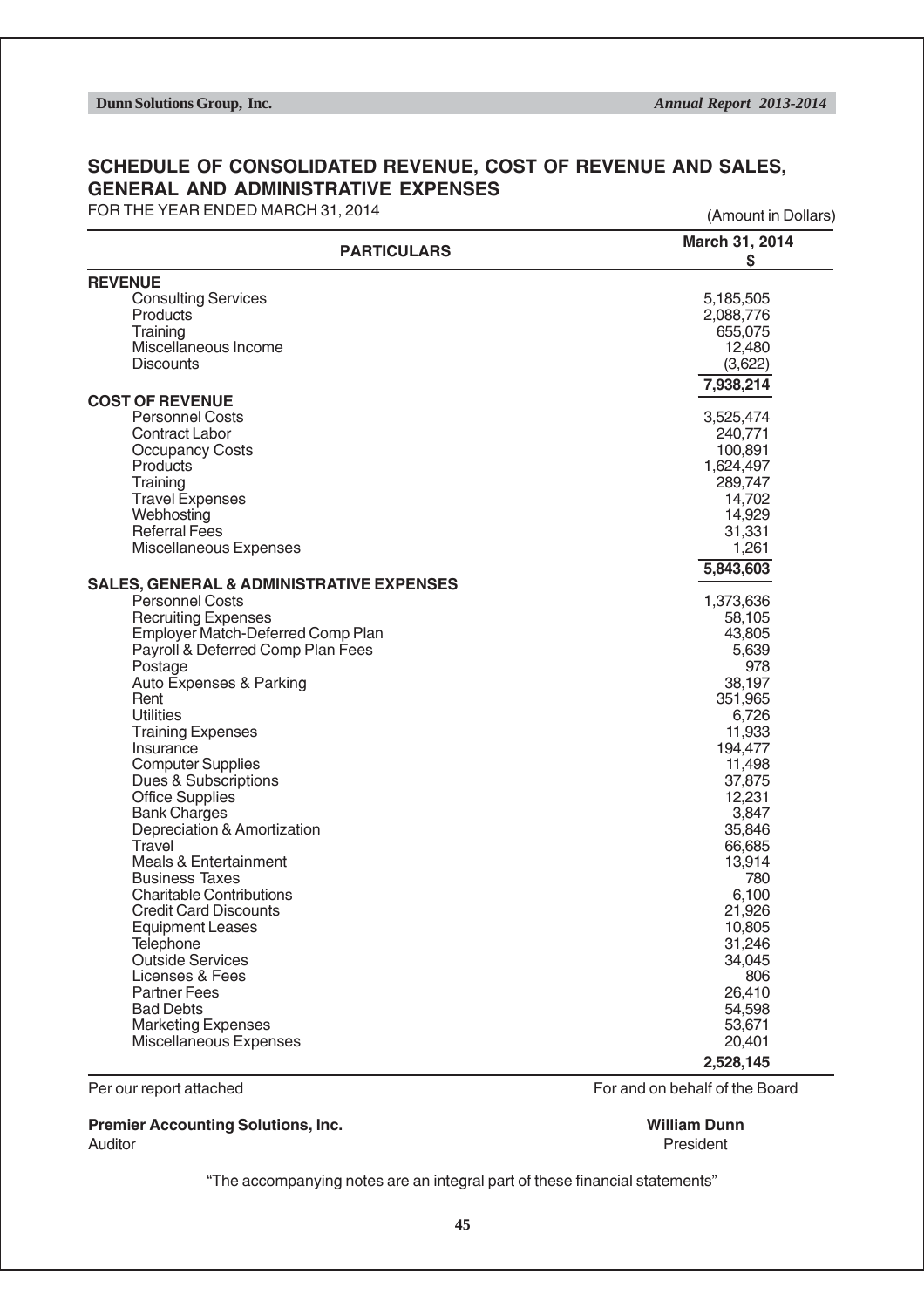### **SCHEDULE OF REVENUE, COST OF REVENUE AND SALES, GENERAL AND ADMINISTRATIVE EXPENSES - PARENT CO**

FOR THE YEAR ENDED MARCH 31, 2014

(Amount in Dollars)

| <b>PARTICULARS</b>                                  | March 31, 2014<br>S |
|-----------------------------------------------------|---------------------|
| <b>REVENUE</b>                                      |                     |
| <b>Consulting Services</b>                          | 5,185,505           |
| Products                                            | 2,088,776           |
| Training                                            | 655,075             |
| Miscellaneous Income                                | 10,400              |
| <b>Discounts</b>                                    | (3,622)             |
|                                                     | 7,936,134           |
| <b>COST OF REVENUE</b>                              |                     |
| <b>Personnel Costs</b>                              | 3,476,193           |
| <b>Contract Labor</b>                               | 302,159             |
| <b>Occupancy Costs</b>                              | 100,891             |
| <b>Products</b>                                     | 1,624,497           |
| Training                                            | 289,747             |
| <b>Travel Expenses</b>                              | 14,702              |
| Webhosting                                          | 14,929              |
| <b>Referral Fees</b>                                | 31,331              |
|                                                     | 1,261               |
| Miscellaneous Expenses                              |                     |
|                                                     | 5,855,710           |
| <b>SALES, GENERAL &amp; ADMINISTRATIVE EXPENSES</b> |                     |
| <b>Personnel Costs</b>                              | 1,373,636           |
| <b>Recruiting Expenses</b>                          | 56,828              |
| Employer Match-Deferred Comp Plan                   | 43,805              |
| Payroll & Deferred Comp Plan Fees                   | 5,639               |
| Postage                                             | 956                 |
| Auto Expenses & Parking                             | 38,197              |
| Rent                                                | 351,965             |
| <b>Utilities</b>                                    | 6,726               |
| <b>Training Expenses</b>                            | 11,541              |
| Insurance                                           | 194,477             |
| <b>Computer Supplies</b>                            | 11,328              |
| Dues & Subscriptions                                | 37,875              |
| <b>Office Supplies</b>                              | 12,184              |
| <b>Bank Charges</b>                                 | 3,708               |
| Depreciation & Amortization                         | 32,983              |
| Travel                                              | 66,685              |
| <b>Meals &amp; Entertainment</b>                    | 13,914              |
| <b>Business Taxes</b>                               | 689                 |
| <b>Charitable Contributions</b>                     | 6,100               |
| <b>Credit Card Discounts</b>                        | 21,926              |
| Equipment Leases                                    | 10,805              |
| Telephone                                           | 31,110              |
| <b>Outside Services</b>                             | 29,234              |
| Licenses & Fees                                     | 806                 |
| <b>Partner Fees</b>                                 | 26,410              |
| <b>Bad Debts</b>                                    | 54,598              |
| <b>Marketing Expenses</b>                           | 53,671              |
| Miscellaneous Expenses                              | 19,309              |
|                                                     | 2,517,105           |

**Premier Accounting Solutions, Inc.** Number 2012 11:30 William Dunn<br>Auditor President Auditor President (1999) and the contract of the contract of the contract of the contract of the contract of the contract of the contract of the contract of the contract of the contract of the contract of the contract of t

Per our report attached For and on behalf of the Board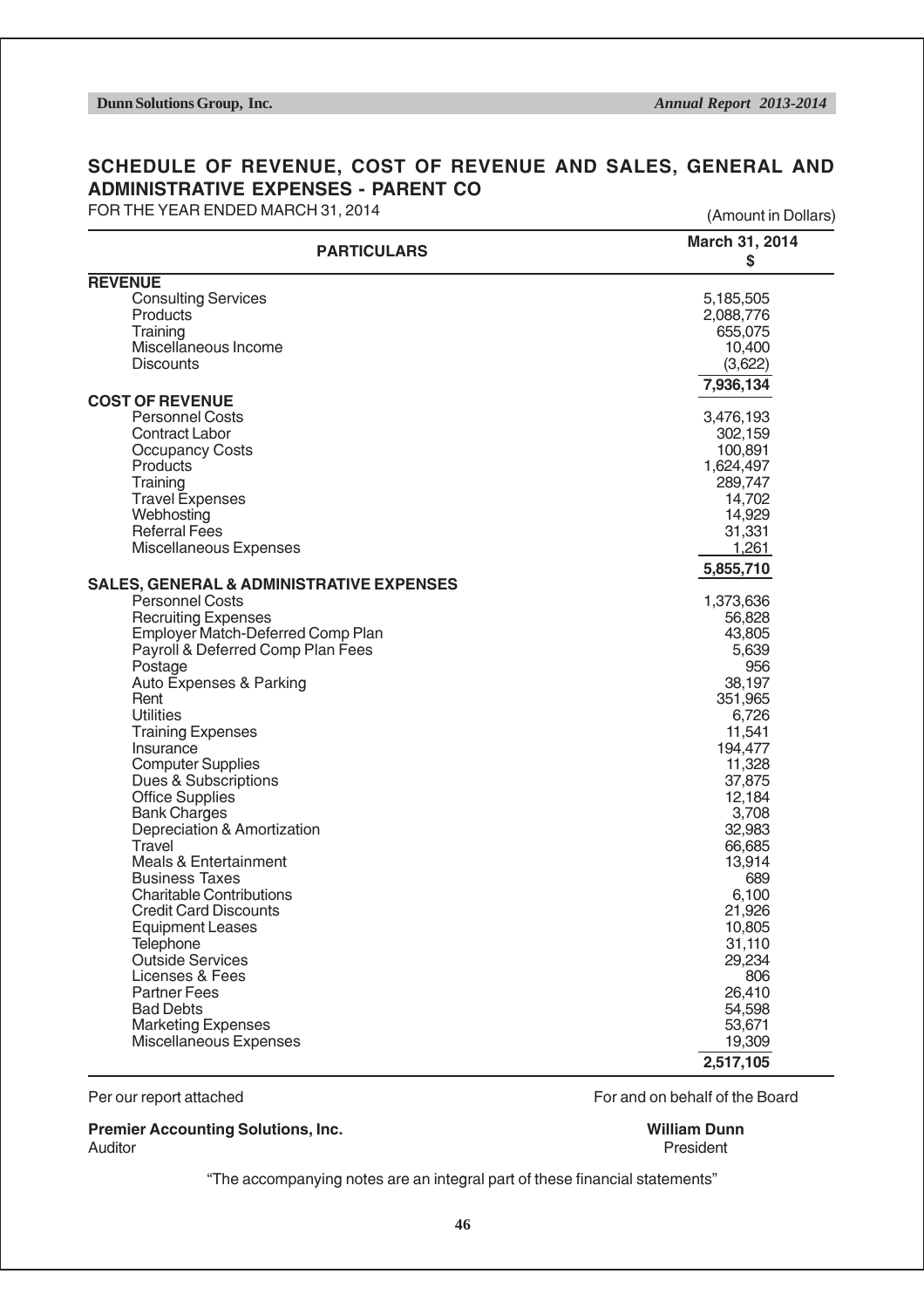*Annual Report 2013 - 2014*

# ENGINEERING TECHNOLOGY ASSOCIATES, INC.

# FINANCIAL STATEMENTS 2013 - 2014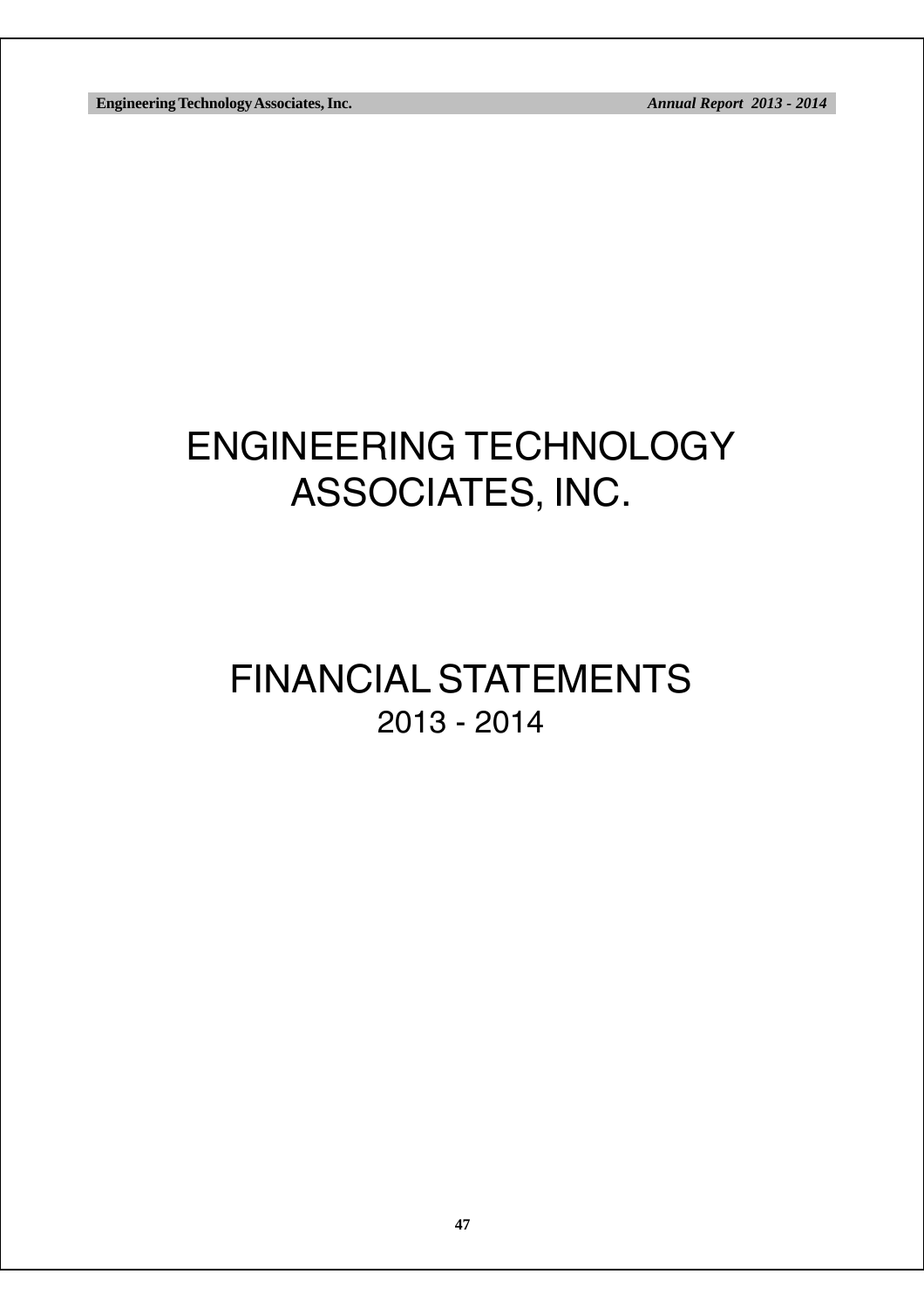### **INDEPENDENT AUDITOR'S REPORT**

#### To

#### The Board of Directors and Stockholders **of Engineering Technology Associates, Inc.**

#### **Report on Consolidated Financial Statements**

We have audited the accompanying consolidated financial statements of Engineering Technology Associates, Inc., a Michigan corporation and subsidiaries, which comprise the consolidated balance sheet as of March 31, 2014, and the related consolidated statements of income, retained earnings, and cash flows for the year then ended, and the related notes to the financial statements.

#### **Management's Responsibility for the Financial Statements**

Management is responsible for the preparation and fair presentation of these consolidated financial statements in accordance with accounting principles generally accepted in the United States of America; this includes the design, implementation, and maintenance of internal control relevant to the preparation and fair presentation of consolidated financial statements that are free from material misstatement, whether due to fraud or error.

#### **Auditor's Responsibility**

Our responsibility is to express an opinion on these consolidated financial statements based on our audit. We did not audit the financial statements of Engineering Technology Associates (Shanghai), Inc, a wholly owned subsidiary, which statements reflect total assets of \$2,204,109 as of March 31, 2014, and total revenues of \$ 5,088,872 for the year then ended. Those statements were audited by other auditors, whose report has been furnished to us, and our opinion, insofar as it relates to the amounts included for Engineering Technology Associates (Shanghai), Inc., is based solely on the report of other auditors. We conducted our audits in accordance with auditing standards generally accepted in the United States of America. Those standards require that we plan and perform the audit to obtain reasonable assurance about whether the consolidated financial statements are free from material misstatement.

An audit involves performing procedures to obtain audit evidence about the amounts and disclosures in the consolidated financial statements. The procedures selected depend on the auditor's judgment, including the assessment of the risks of material misstatement of the consolidated financial statements, whether due to fraud or error. In making those risk assessments, the auditor considers internal control relevant to the entity's preparation and fair presentation of the consolidated financial statements in order to design audit procedures that are appropriate in the circumstances, but not for the purpose of expensing an opinion on the effectivenes of the entity's internal control. Accordingly, we express no such opinion. An audit also includes evaluating the appropriateness of accounting policies used and the reasonableness of significant accounting estimates made by management, as well as evaluating the overall presentation of the consolidated financial statements.

We believe that the audit evidence we have obtained is sufficient and appropriate to provide a basis for our audit opinion.

#### **Opinion**

In our opinion, based on our audits and the report of the other auditors, the consolidated financial statements referred to above present fairly, in all material respects, the financial position of Engineering Technology Associates, Inc and subsidiaries as of March 31, 2014, and the results of its operations and their cash flows for the year then ended in accordance with accounting principles generally accepted in the United States of America.

#### **Report on Supplementary Information**

Our audit was conducted for the purpose of forming an opinion on the consolidated financial statements as a whole. The consolidating information shown on page 20 is presented for purposes of additional analysis of the consolidated financial statements rather than to present the financial position, results of operations, and cash flows of the individual companies, and it is not a required part of the consolidated financial statements. Such information is the responsibility of management and was derived from and relates directly to the underlying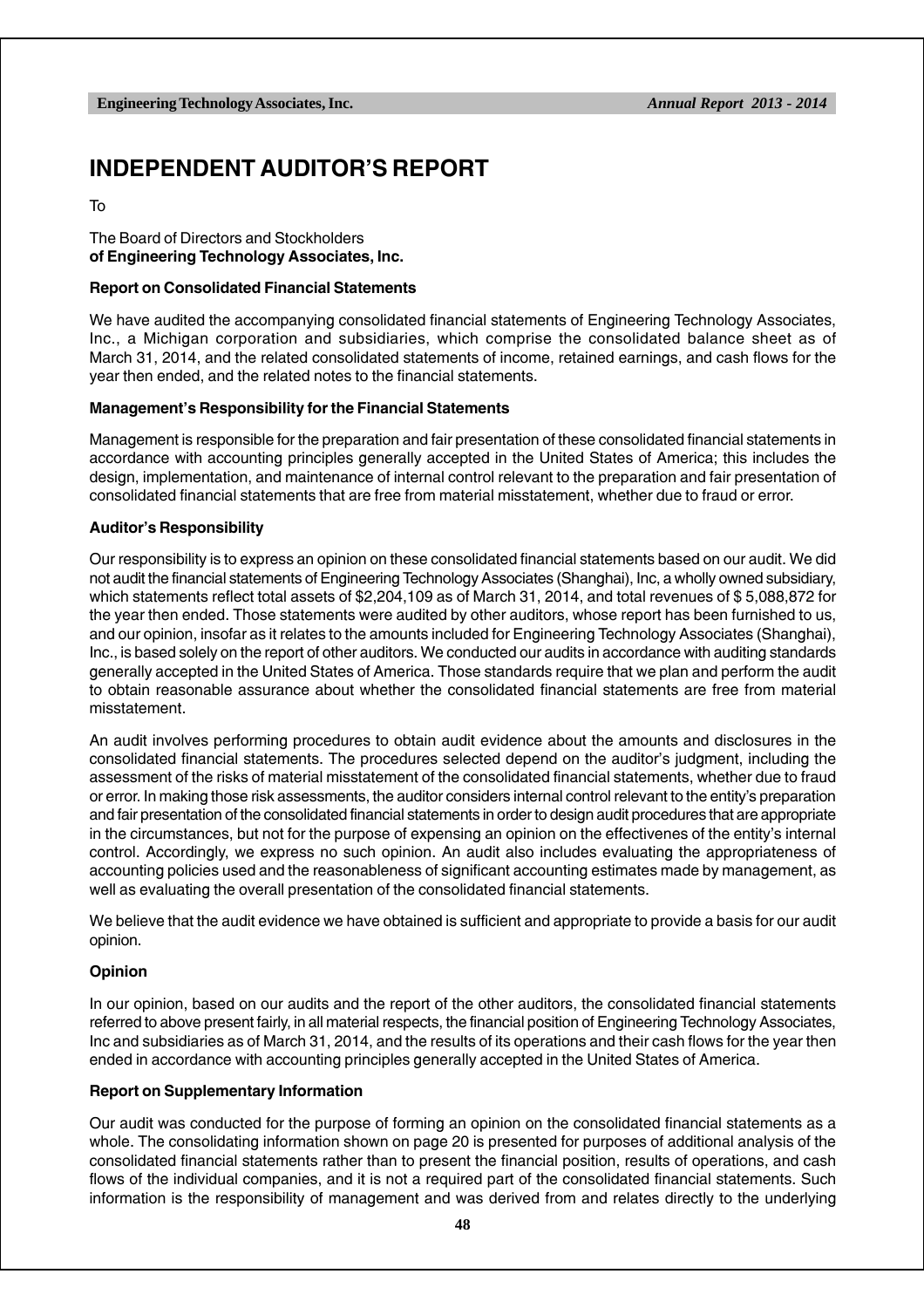accounting and other records used to prepare the consolidated financial statements. The consolidating information has been subjected to the auditing procedures applied in the audit of the consolidated financial statements and certain additional procedures, including comparing and reconciling such information directly to the underlying accounting and other records used to prepare the consolidated financial statements or to the consolidated financial statements themselves, and other additional procedures in accordance with auditing standards generally accepted in the United States of America. In our opinion, which insofar as it relates to Engineering Technology Associates (Shanghai), Inc., is based on the report of other auditors, the consolidating informatioin is fairly stated in all material respects in relation to the consolidated financial statements as whole.

**Premier Accounting Solutions, Inc. May 23, 2014**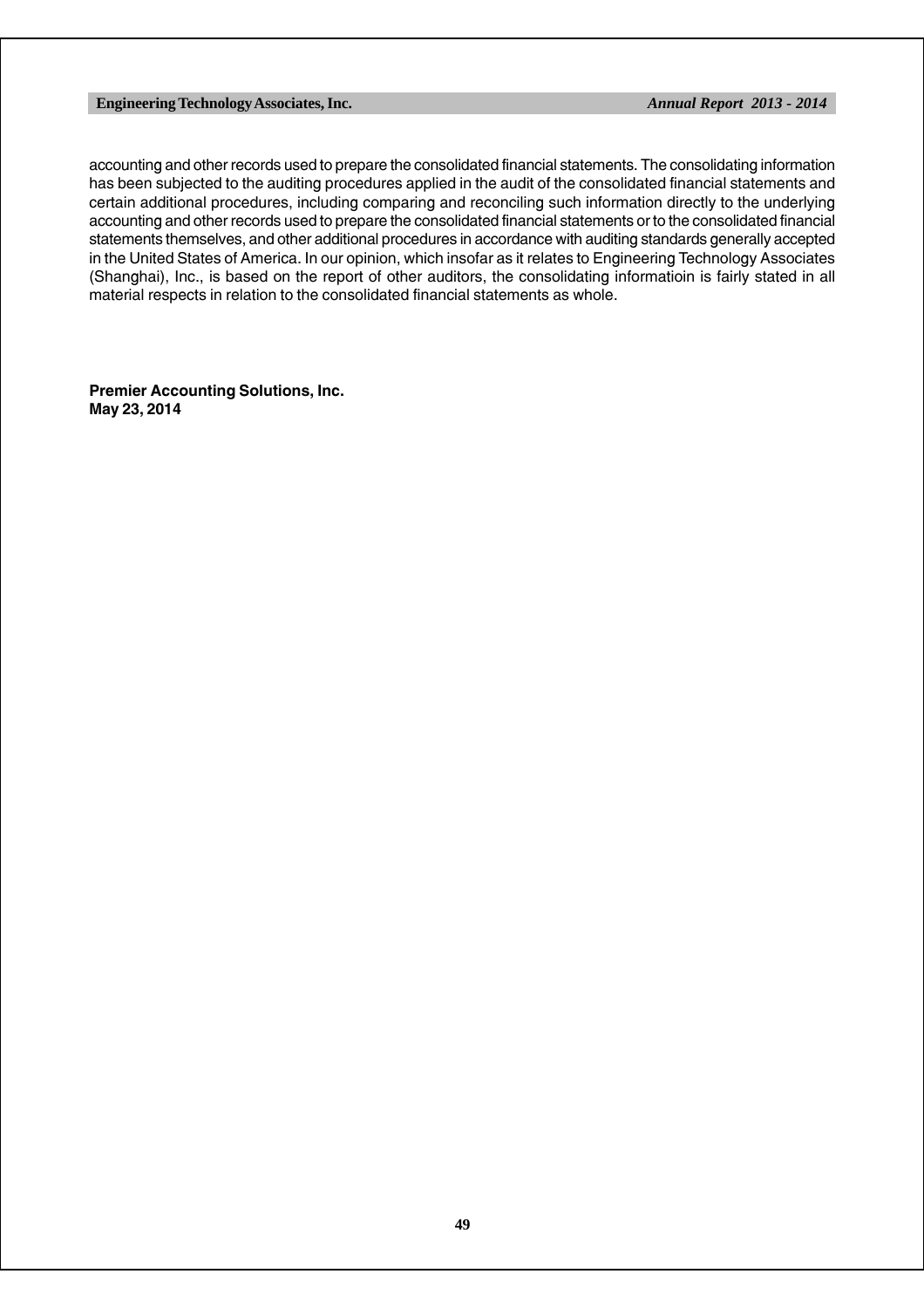*Annual Report 2013 - 2014*

### **CONSOLIDATED BALANCE SHEET AS AT MARCH 31, 2014**

(Amount in Dollars)

| <b>PARTICULARS</b>                                                                                                                                                                                                                                                                |                               | <b>MARCH 31, 2014</b> | S                                                                                   |
|-----------------------------------------------------------------------------------------------------------------------------------------------------------------------------------------------------------------------------------------------------------------------------------|-------------------------------|-----------------------|-------------------------------------------------------------------------------------|
| <b>ASSETS</b>                                                                                                                                                                                                                                                                     |                               |                       |                                                                                     |
| <b>CURRENT ASSETS</b>                                                                                                                                                                                                                                                             |                               |                       |                                                                                     |
| Cash & Cash Equivalents<br><b>Trade Accounts Receivable</b><br>Less: Allowance for Doubtful Accounts<br>Trade Accounts Receivable - Net<br>Receivable Parent Co<br>Inventory<br><b>Prepaid Expenses</b><br>Key Employee Loan<br><b>Employee Advances</b><br><b>Other Advances</b> | Note 12<br>Note 13<br>Note 14 | 4,449,699<br>(58,000) | 458,229<br>4,391,699<br>161,931<br>186,243<br>13,333<br>264,000<br>21,499<br>30,000 |
| <b>Total Current Assets</b>                                                                                                                                                                                                                                                       |                               |                       | 5,526,934                                                                           |
| PROPERTY & EQUIPMENT - Net                                                                                                                                                                                                                                                        | Note 4                        |                       | 152,962                                                                             |
| <b>INTANGIBLE ASSETS Net</b>                                                                                                                                                                                                                                                      | Note 5                        |                       | 671,214                                                                             |
| OTHER ASSETS                                                                                                                                                                                                                                                                      |                               |                       |                                                                                     |
| <b>Deferred Expenses</b>                                                                                                                                                                                                                                                          |                               | 93,689                |                                                                                     |
| <b>Total Other Assets</b>                                                                                                                                                                                                                                                         |                               |                       | 93,689                                                                              |
| <b>TOTAL ASSETS</b>                                                                                                                                                                                                                                                               |                               |                       | 6,444,799                                                                           |
|                                                                                                                                                                                                                                                                                   |                               |                       |                                                                                     |

Per our report attached For and on behalf of the Board

**Premier Accounting Solutions, Inc. Abraham N. Keisoglou Auditor Abraham N. Keisoglou**<br>Auditor **President** Auditor President (1999) and the contract of the contract of the contract of the contract of the contract of the contract of the contract of the contract of the contract of the contract of the contract of the contract of t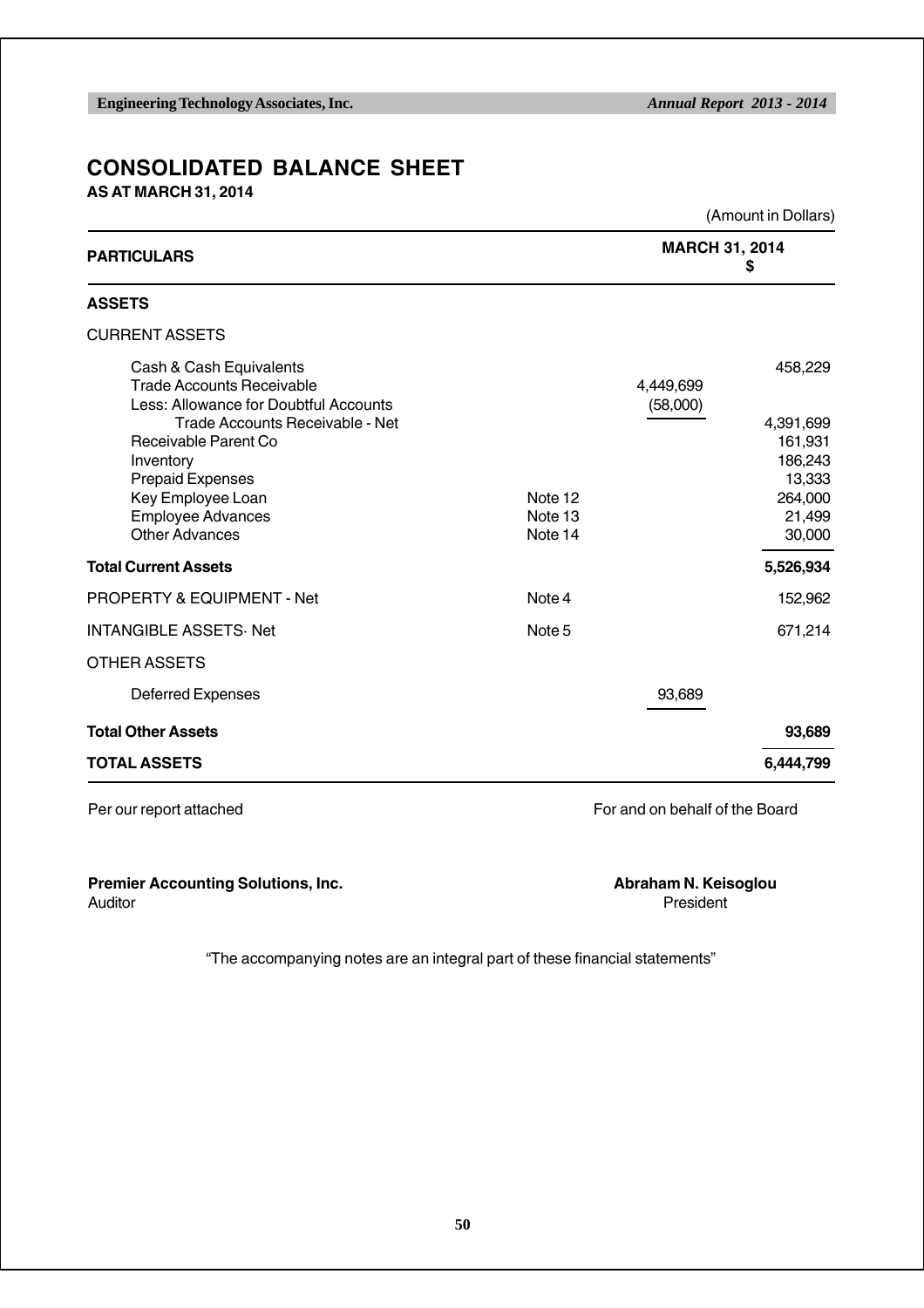*Annual Report 2013 - 2014*

# **CONSOLIDATED BALANCE SHEET**

**AS AT MARCH 31, 2014**

|                                                                                                                                                                                            |                                       |                                                                     | (Amount in Dollars) |
|--------------------------------------------------------------------------------------------------------------------------------------------------------------------------------------------|---------------------------------------|---------------------------------------------------------------------|---------------------|
| <b>PARTICULARS</b>                                                                                                                                                                         |                                       | <b>MARCH 31, 2014</b>                                               | S                   |
| <b>LIABILITIES &amp; STOCKHOLDER'S EQUITY</b>                                                                                                                                              |                                       |                                                                     |                     |
| <b>CURRENT LIABILITIES</b>                                                                                                                                                                 |                                       |                                                                     |                     |
| <b>Trade Accounts Payable</b><br><b>Accrued Expenses</b><br>Loans Payable - Related Party<br>Loans Payable - Employee<br>Deferred Revenue<br>Revolving Line of Credit                      | Note 6<br>Note 7<br>Note 8<br>Note 10 | 1,178,817<br>1,394,295<br>130,000<br>316,667<br>21,010<br>1,000,000 | 4,040,789           |
| <b>Total Current Liabilities</b>                                                                                                                                                           |                                       |                                                                     |                     |
| <b>LONG TERM LIABILITIES</b><br><b>Total Long Term Liabilities</b>                                                                                                                         |                                       |                                                                     |                     |
| <b>TOTAL LIABILITIES</b>                                                                                                                                                                   |                                       |                                                                     | 4,040,789           |
| STOCKHOLDER'S EQUITY                                                                                                                                                                       |                                       |                                                                     |                     |
| Common Stock-\$50,000 No Par shares authorized<br>4,200 shares Issued and Outstanding<br><b>Additional Paid in Capital</b><br><b>Retained Earnings</b><br>Gain Due to Exchange Fluctuation |                                       | 7,200<br>258,162<br>1,983,046<br>155,602                            |                     |
| <b>Total Stockholder's Equity</b>                                                                                                                                                          |                                       |                                                                     | 2,404,010           |
| <b>TOTAL LIABILITIES &amp; STOCKHOLDER'S EQUITY</b>                                                                                                                                        |                                       |                                                                     | 6,444,799           |

Per our report attached For and on behalf of the Board

**Premier Accounting Solutions, Inc. Abraham N. Keisoglou**<br>Auditor **President** Auditor President (1999) and the contract of the contract of the contract of the contract of the contract of the contract of the contract of the contract of the contract of the contract of the contract of the contract of t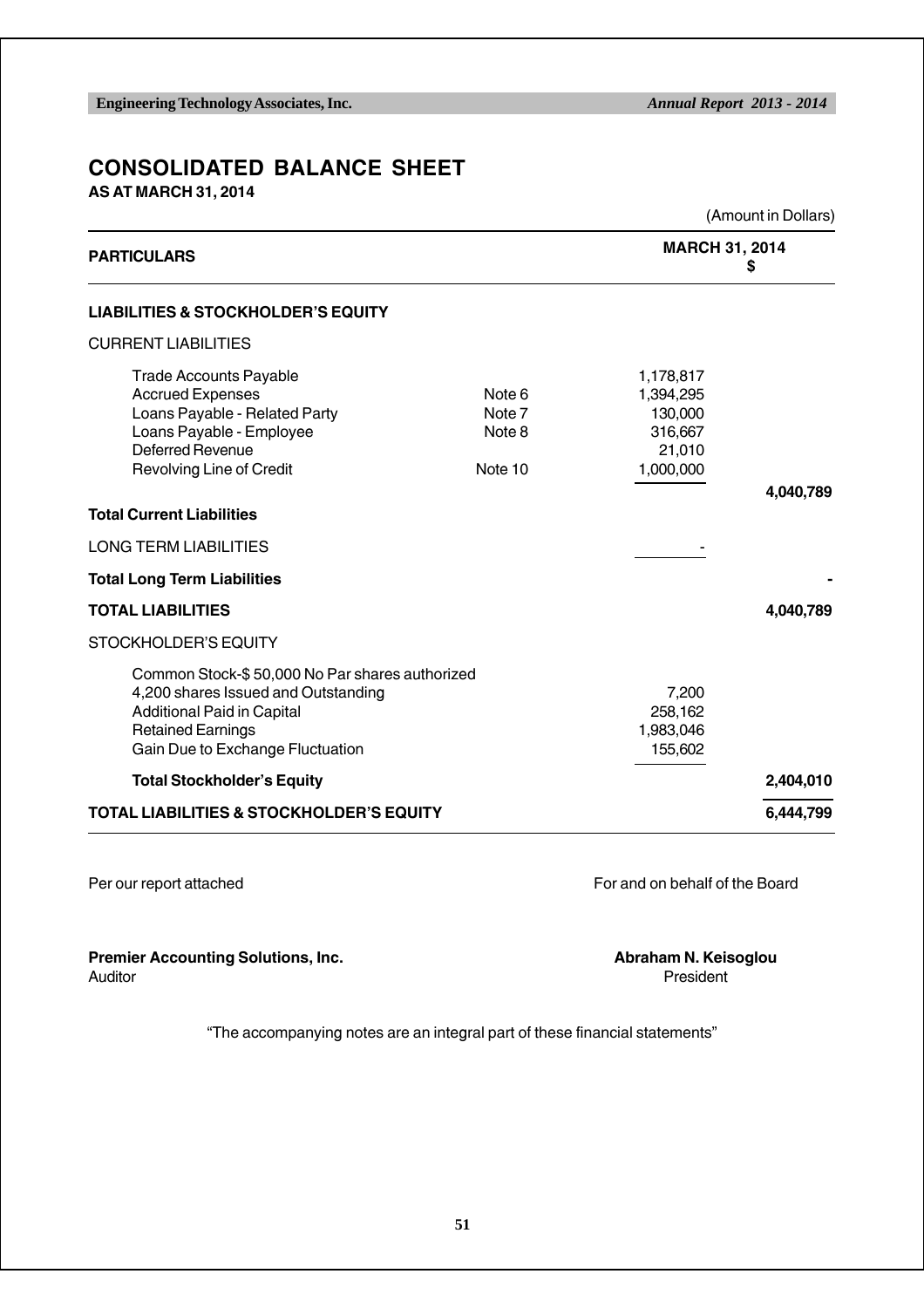|                                                                                     | (Amount in Dollars)                      |
|-------------------------------------------------------------------------------------|------------------------------------------|
| <b>PARTICULARS</b>                                                                  | <b>MARCH 31, 2014</b><br>\$              |
| <b>REVENUE</b>                                                                      | 25,047,678                               |
| <b>COST OF REVENUE</b>                                                              | 18,179,720                               |
| <b>GROSS PROFIT</b>                                                                 | 6,867,958                                |
| <b>OPERATING EXPENSES</b>                                                           |                                          |
| Sales, General & Administrative Expenses                                            | 5,875,883                                |
| <b>Total Operating Expenses</b>                                                     | 5,875,883                                |
| OPERATING INCOME                                                                    | 992,075                                  |
| <b>OTHER INCOME / EXPENSES</b>                                                      |                                          |
| Other Income<br>Interest Income<br><b>Other Expenses</b><br><b>Interest Expense</b> | 23,333<br>1,624<br>(1,462)<br>(111, 399) |
| <b>INCOME BEFORE INCOME TAXES</b>                                                   | 904,171                                  |
| <b>INCOME TAX EXPENSE</b>                                                           |                                          |
| Federal & State Income Tax<br>Foreign Income Tax                                    | (368, 821)<br>(38, 150)                  |
| <b>NET INCOME</b>                                                                   | 497,200                                  |
| RETAINED EARNINGS - Beginning of the Year                                           | 1,485,846                                |
| <b>RETAINED EARNINGS - End of the Year</b>                                          | 1,983,046                                |

### **STATEMENT OF CONSOLIDATED INCOME & RETAINED EARNINGS FOR THE YEAR ENDED MARCH 31, 2014**

Per our report attached For and on behalf of the Board

**Premier Accounting Solutions, Inc. Abraham N. Keisoglou**<br>Auditor **President** Auditor President (1999) and the contract of the contract of the contract of the contract of the contract of the contract of the contract of the contract of the contract of the contract of the contract of the contract of t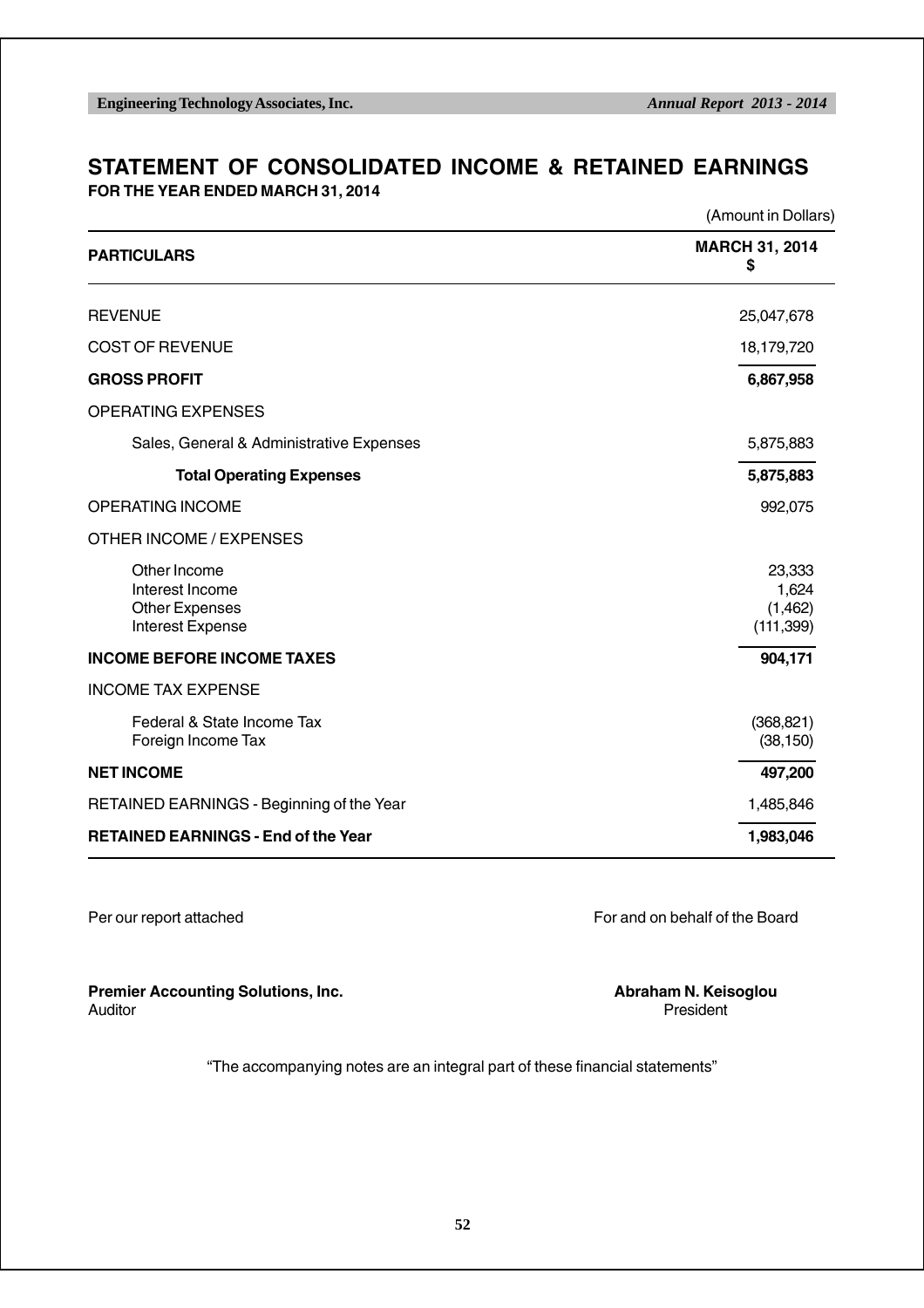# **STATEMENT OF CONSOLIDATED CASH FLOW**

| FOR THE YEAR ENDED MARCH 31, 2014                                                                                                                                                                                                                                                                                                                                                                      | (Amount in Dollars)                                                                                               |
|--------------------------------------------------------------------------------------------------------------------------------------------------------------------------------------------------------------------------------------------------------------------------------------------------------------------------------------------------------------------------------------------------------|-------------------------------------------------------------------------------------------------------------------|
| <b>PARTICULARS</b>                                                                                                                                                                                                                                                                                                                                                                                     | <b>MARCH 31, 2014</b><br>\$                                                                                       |
| <b>OPERATING ACTIVITIES:</b>                                                                                                                                                                                                                                                                                                                                                                           |                                                                                                                   |
| <b>NET INCOME</b>                                                                                                                                                                                                                                                                                                                                                                                      | 497,200                                                                                                           |
| <b>Adjustments to reconcile Net Income</b><br>to Net Cash provided by Operating Activities:                                                                                                                                                                                                                                                                                                            |                                                                                                                   |
| Depreciation & Amortization Expense                                                                                                                                                                                                                                                                                                                                                                    | 90,780                                                                                                            |
| <b>Changes in Assets &amp; Liabilities:</b><br>Increase in Accounts Receivable<br>Increase in Parent Co Receivable<br>Increase in Inventory<br>Decrease in Prepayment & Advances<br>Increase in Receivable From Employees<br>Decrease in Deferred Expenses<br>Decrease in Deferred Tax Asset<br>Decrease in Exchange Fluctuation<br>Increase in Trade Accounts Payable<br>Increase in Accrued Expenses | (496, 354)<br>(786)<br>(108, 148)<br>57,431<br>(300, 930)<br>114,312<br>45,303<br>(62, 310)<br>441,350<br>486,259 |
| <b>Net Cash Provided in Operating Activities</b>                                                                                                                                                                                                                                                                                                                                                       | 764,107                                                                                                           |
| <b>INVESTING ACTIVITIES:</b>                                                                                                                                                                                                                                                                                                                                                                           |                                                                                                                   |
| Purchase of Equipment<br>Software Development Costs                                                                                                                                                                                                                                                                                                                                                    | (36, 974)<br>(691,046)                                                                                            |
| <b>Cash used in Investing Activities</b>                                                                                                                                                                                                                                                                                                                                                               | (728, 020)                                                                                                        |
| <b>FINANCING ACTIVITIES</b>                                                                                                                                                                                                                                                                                                                                                                            |                                                                                                                   |
| <b>Repayment - Related Party Loans</b><br>Repayment - Line of Credit                                                                                                                                                                                                                                                                                                                                   | (40,000)<br>(150,000)                                                                                             |
| <b>Cash used by Financing Activities</b>                                                                                                                                                                                                                                                                                                                                                               | (190,000)                                                                                                         |
| <b>NET DECREASE IN CASH</b>                                                                                                                                                                                                                                                                                                                                                                            | (153, 913)                                                                                                        |
| CASH-Beginning of the Year                                                                                                                                                                                                                                                                                                                                                                             | 612,142                                                                                                           |
| CASH-End of the Year                                                                                                                                                                                                                                                                                                                                                                                   | 458,229                                                                                                           |
| SUPPLEMENTAL DISCLOSURES TO CASH FLOW STATEMENT                                                                                                                                                                                                                                                                                                                                                        |                                                                                                                   |
| <b>Interest Paid</b>                                                                                                                                                                                                                                                                                                                                                                                   | 111,399                                                                                                           |
| Foreign Income Tax Paid                                                                                                                                                                                                                                                                                                                                                                                | 38,150                                                                                                            |

Per our report attached For and on behalf of the Board

**Premier Accounting Solutions, Inc. Abraham N. Keisoglou Auditor Abraham N. Keisoglou**<br>Auditor **President** Auditor President (1999) - Auditor President (1999) - President (1999) - President (1999) - President (1999) -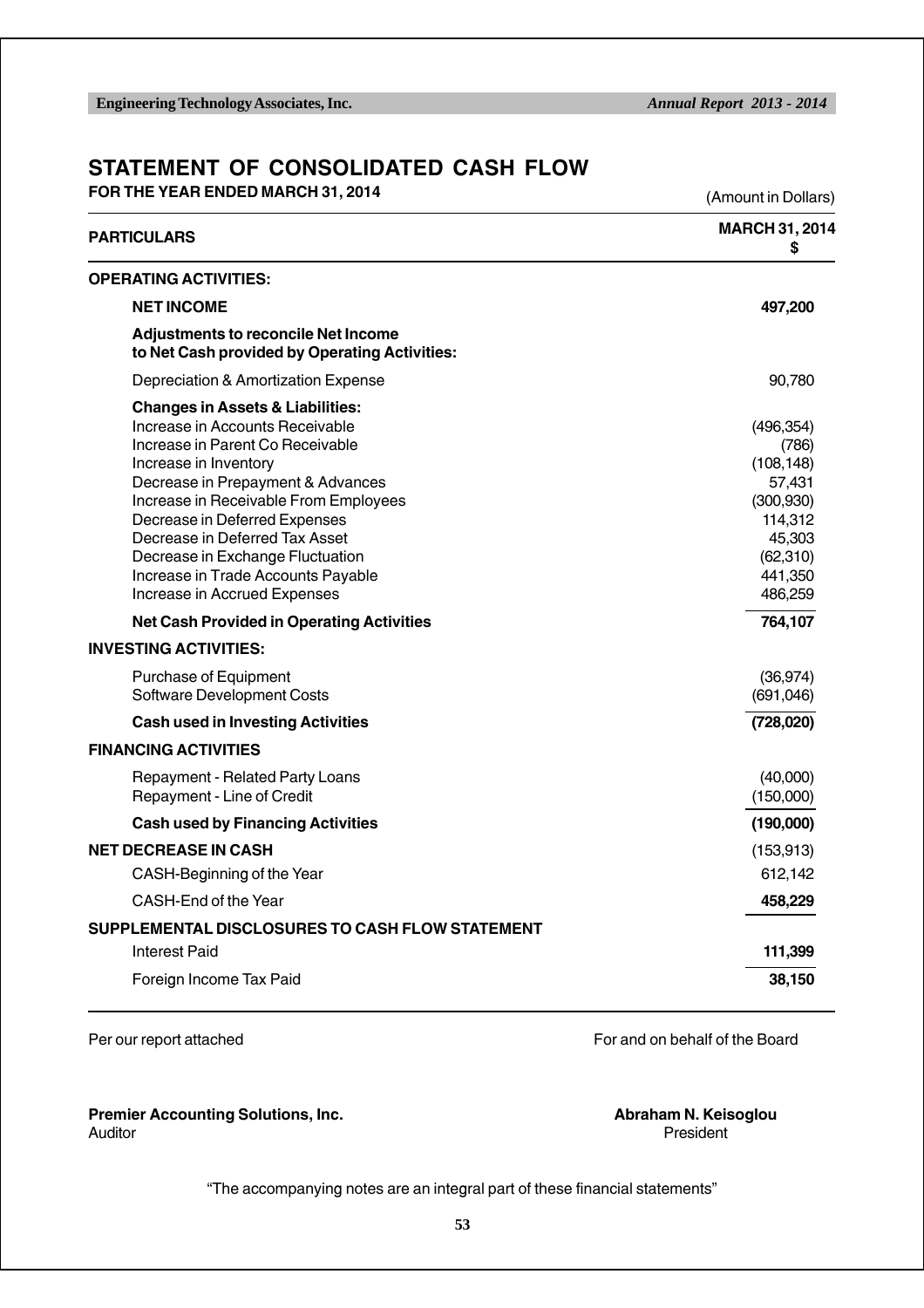### **BALANCE SHEET-PARENT CO AS AT MARCH 31, 2014**

(Amount in Dollars)

| <b>PARTICULARS</b>                                                                                                                         |                   |                       | <b>MARCH 31, 2014</b><br>\$                         |
|--------------------------------------------------------------------------------------------------------------------------------------------|-------------------|-----------------------|-----------------------------------------------------|
| <b>ASSETS</b>                                                                                                                              |                   |                       |                                                     |
| <b>CURRENT ASSETS</b>                                                                                                                      |                   |                       |                                                     |
| Cash & Cash Equivalents<br><b>Trade Accounts Receivable</b><br>Less: Allowance for Doubtful Accounts                                       |                   | 3,280,127<br>(50,000) | 38,859                                              |
| Trade Accounts Receivable - Net<br><b>Receivable From Parent</b><br>Key Employee Loan<br><b>Employee Advances</b><br><b>Other Advances</b> |                   |                       | 3,230,127<br>161,931<br>264,000<br>25,272<br>30,000 |
| <b>Total Current Assets</b>                                                                                                                |                   |                       | 3,750,189                                           |
| <b>INVESTMENT IN SUBSIDIARIES</b>                                                                                                          |                   |                       | 153,568                                             |
| PROPERTY & EQUIPMENT - Net                                                                                                                 | Note 1            |                       | 91,852                                              |
| <b>INTANGIBLE ASSETS - Net</b>                                                                                                             | Note <sub>2</sub> |                       | 661,071                                             |
| <b>OTHER ASSETS</b>                                                                                                                        |                   |                       |                                                     |
| Deferred Expenses                                                                                                                          |                   | 93,689                |                                                     |
| <b>Total Other Assets</b>                                                                                                                  |                   |                       | 93,689                                              |
| <b>TOTAL ASSETS</b>                                                                                                                        |                   |                       | 4,750,369                                           |

Per our report attached For and on behalf of the Board

**Premier Accounting Solutions, Inc. Abraham N. Keisoglou**<br>Auditor **President** Auditor President (1999) and the contract of the contract of the contract of the contract of the contract of the contract of the contract of the contract of the contract of the contract of the contract of the contract of t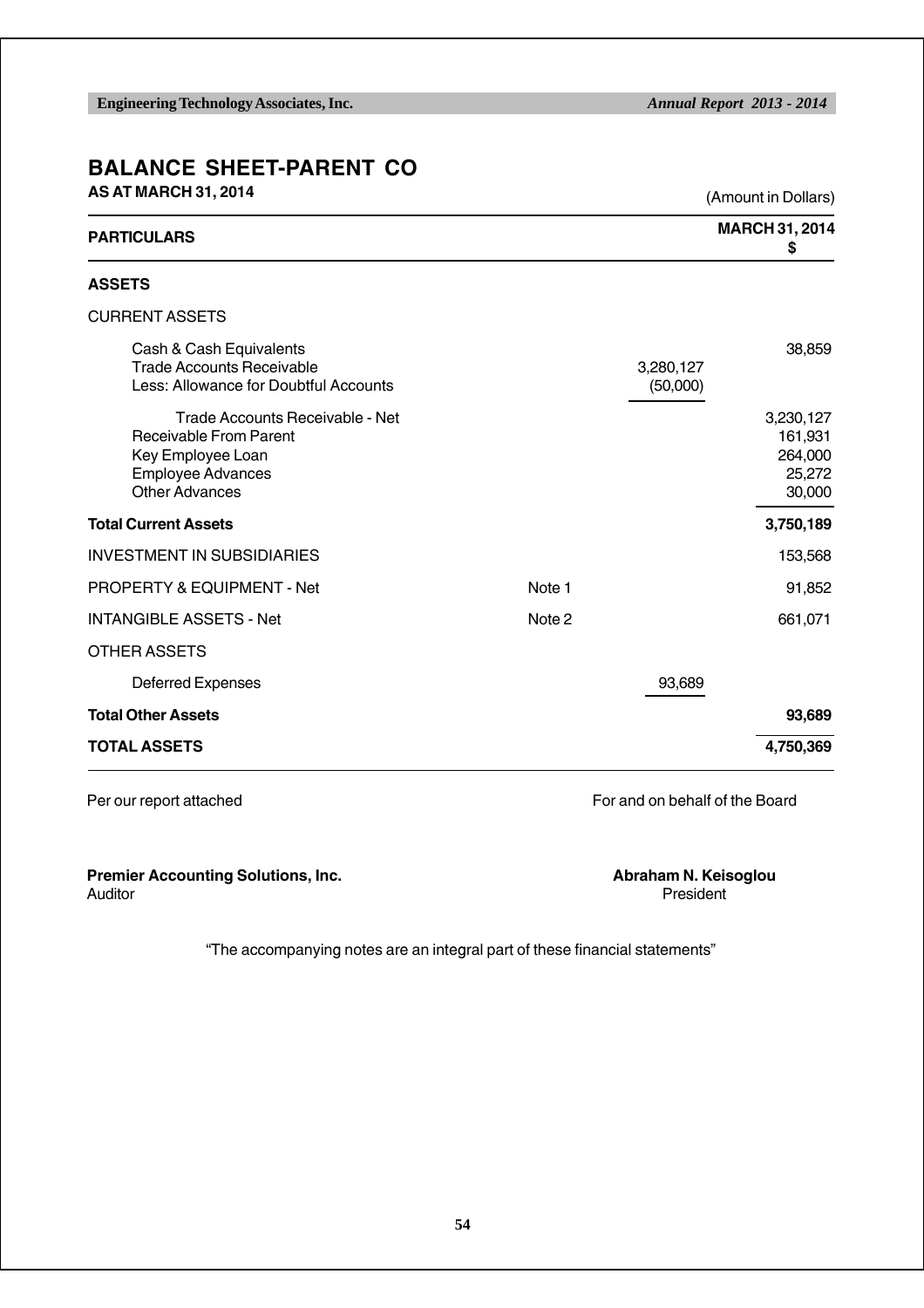### **BALANCE SHEET-PARENT CO AS AT MARCH 31, 2014**

|                                                                                                                                                                       |        |                                                                   | (Amount in Dollars)         |
|-----------------------------------------------------------------------------------------------------------------------------------------------------------------------|--------|-------------------------------------------------------------------|-----------------------------|
| <b>PARTICULARS</b>                                                                                                                                                    |        |                                                                   | <b>MARCH 31, 2014</b><br>\$ |
| <b>LIABILITIES &amp; STOCKHOLDER'S EQUITY</b>                                                                                                                         |        |                                                                   |                             |
| <b>CURRENT LIABILITIES</b>                                                                                                                                            |        |                                                                   |                             |
| <b>Trade Accounts Payable</b><br><b>Accrued Expenses</b><br>Loans Payable - Related Party<br>Loans Payable - Employee<br>Revolving Line of Credit<br>Deferred Revenue | Note 3 | 664,721<br>1,238,082<br>130,000<br>316,667<br>1,000,000<br>21,010 |                             |
| <b>Total Current Liabilities</b>                                                                                                                                      |        |                                                                   | 3,370,480                   |
| <b>LONG TERM LIABILITIES</b>                                                                                                                                          |        |                                                                   |                             |
| <b>Total Long Term Liabilities</b>                                                                                                                                    |        |                                                                   |                             |
| <b>TOTAL LIABILITIES</b>                                                                                                                                              |        |                                                                   | 3,370,480                   |
| STOCKHOLDER'S EQUITY                                                                                                                                                  |        |                                                                   |                             |
| Common Stock - \$50,000 No Par Shares Authorized<br>4,200 Shares Issued and Outstanding<br><b>Additional Paid in Capital</b><br><b>Retained Earnings</b>              |        | 7,200<br>258,162<br>1,114,527                                     |                             |
| <b>Total Stockholder's Equity</b>                                                                                                                                     |        |                                                                   | 1,379,889                   |
| <b>TOTAL LIABILITIES &amp; STOCKHOLDER'S EQUITY</b>                                                                                                                   |        |                                                                   | 4,750,369                   |

Per our report attached For and on behalf of the Board

**Premier Accounting Solutions, Inc. Abraham N. Keisoglou Auditor Abraham N. Keisoglou**<br>Auditor **President** Auditor President (1999) - Auditor President (1999) - President (1999) - President (1999) - President (1999) -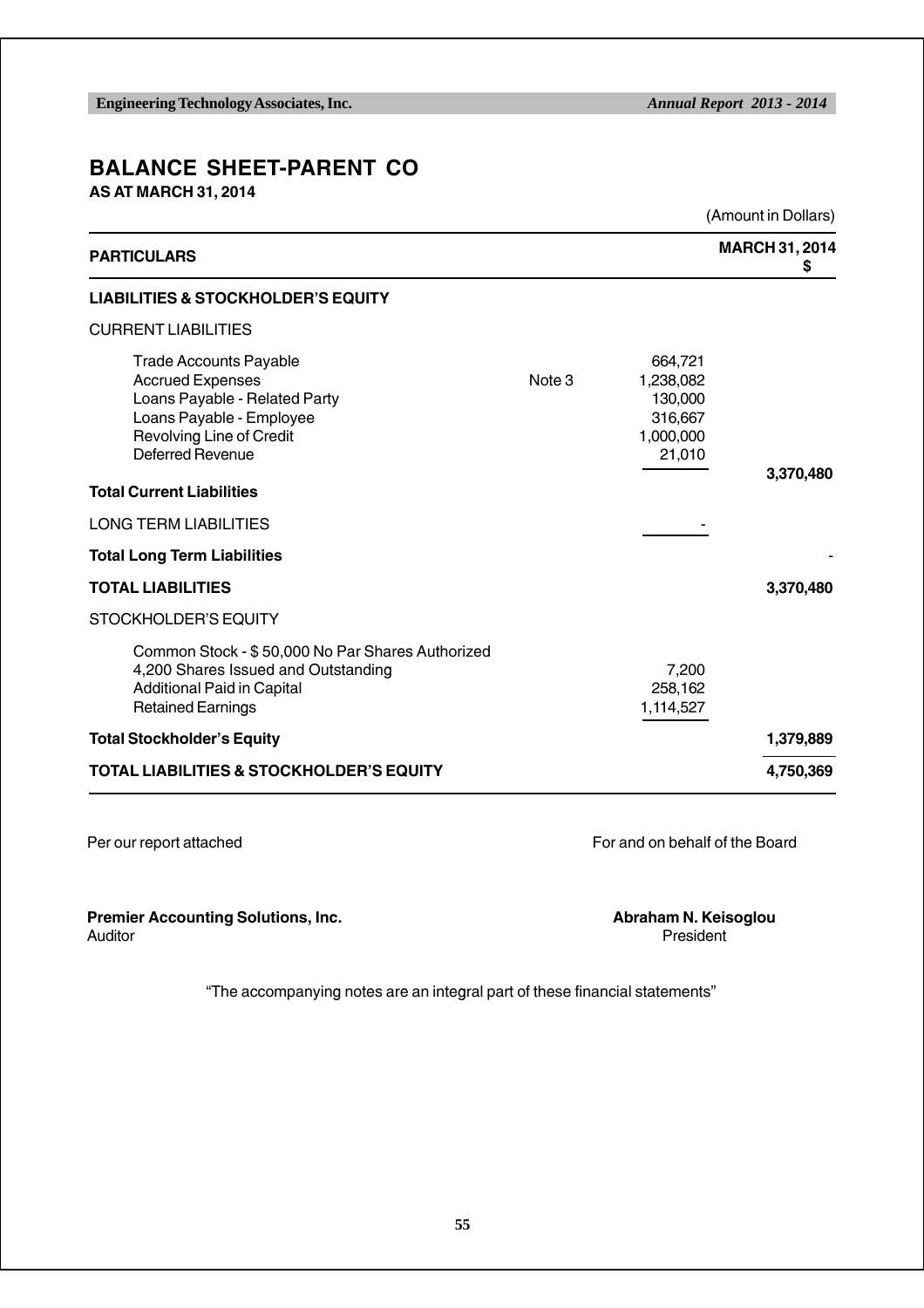|                                                  | (Amount in Dollars)        |
|--------------------------------------------------|----------------------------|
| <b>PARTICULARS</b>                               | <b>MARCH 31, 2014</b><br>S |
| <b>REVENUE</b>                                   | 20,207,574                 |
| <b>COST OF REVENUE</b>                           | 15,334,826                 |
| <b>GROSS PROFIT</b>                              | 4,872,748                  |
| <b>OPERATING EXPENSES</b>                        |                            |
| Sales, General & Administrative Expenses         | 4,059,846                  |
| <b>Total Operating Expenses</b>                  | 4,059,846                  |
| <b>OPERATING INCOME</b>                          | 812,902                    |
| OTHER INCOME / EXPENSES                          |                            |
| Interest Expense                                 | (111, 399)                 |
| <b>INCOME BEFORE INCOME TAXES</b>                | 701,503                    |
| <b>INCOME TAX EXPENSE</b>                        |                            |
| Federal & State Income Tax<br>Foreign Income Tax | (328, 976)<br>(15, 563)    |
| <b>NET INCOME</b>                                | 356,964                    |
| RETAINED EARNINGS-Beginning of the Year          | 757,563                    |
| <b>RETAINED EARNINGS-End of the Year</b>         | 1,114,527                  |

#### **STATEMENT OF INCOME AND RETAINED EARNINGS - PARENT CO FOR THE YEAR ENDED MARCH 31, 2014**

Per our report attached For and on behalf of the Board

**Premier Accounting Solutions, Inc. Abraham N. Keisoglou Auditor Abraham N. Keisoglou**<br>Auditor **President** Auditor President (1999) and the contract of the contract of the contract of the contract of the contract of the contract of the contract of the contract of the contract of the contract of the contract of the contract of t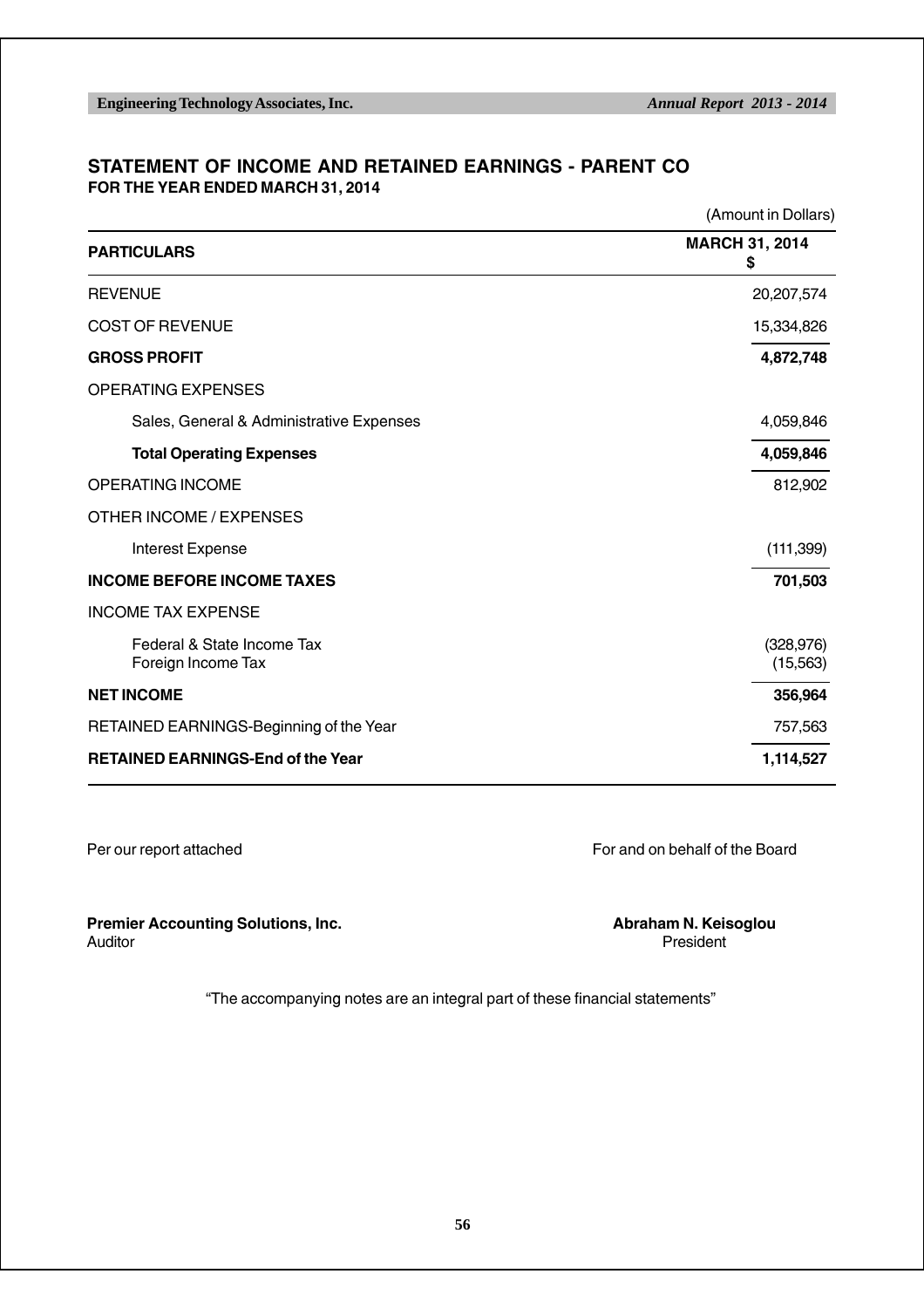### **STATEMENT OF CASH FLOW - PARENT CO**

**FOR THE YEAR ENDED MARCH 31, 2014 PARTICULARS MARCH 31, 2014 \$ OPERATING ACTIVITIES: NET INCOME 356,964 Adjustments to reconcile Net Income to Net Cash provided by Operating Activities:** Depreciation & Amortization Expenses 60,629 **Changes in Assets & Liabilities:** Decrease in Accounts Receivable<br>
Increase in Parent Company Receivable<br>
(786) Increase in Parent Company Receivable<br>
Increase in Receivable From Employees<br>
(304.704) Increase in Receivable From Employees<br>Decrease in Prepayment & Advances (304,704) Decrease in Prepayment & Advances Decrease in Deferred Expenses 114,313<br>Decrease in Deferred Tax Assets 114,313 Decrease in Deferred Tax Assets<br>
Increase in Trade Accounts Pavable<br>
168.101 Increase in Trade Accounts Payable Increase in Accrued Expenses 389,132 **Net Cash Provided in Operating Activities 851,806 INVESTING ACTIVITIES:** Purchase of Equipment (8,594) Software Development Costs (691,046) **Cash used in Investing Activities (699,640) FINANCING ACTIVITIES** Repayment of Related Party Loans<br>
Repayment - Line of Credit<br>
(150,000) Repayment - Line of Credit **Cash used by Financing Activities (190,000) NET DECREASE IN CASH (37,834)** CASH-Beginning of the Year 76,693 CASH-End of the Year **38,859 SUPPLEMENTAL DISCLOSURES TO CASH FLOW STATEMENT** Interest Paid **111,399** Foreign Income Tax Paid **15,563** (Amount in Dollars)

Per our report attached For and on behalf of the Board

**Premier Accounting Solutions, Inc. Abraham N. Keisoglou**<br>Auditor **President** Auditor President (1999) - Auditor President (1999) - President (1999) - President (1999) - President (1999) -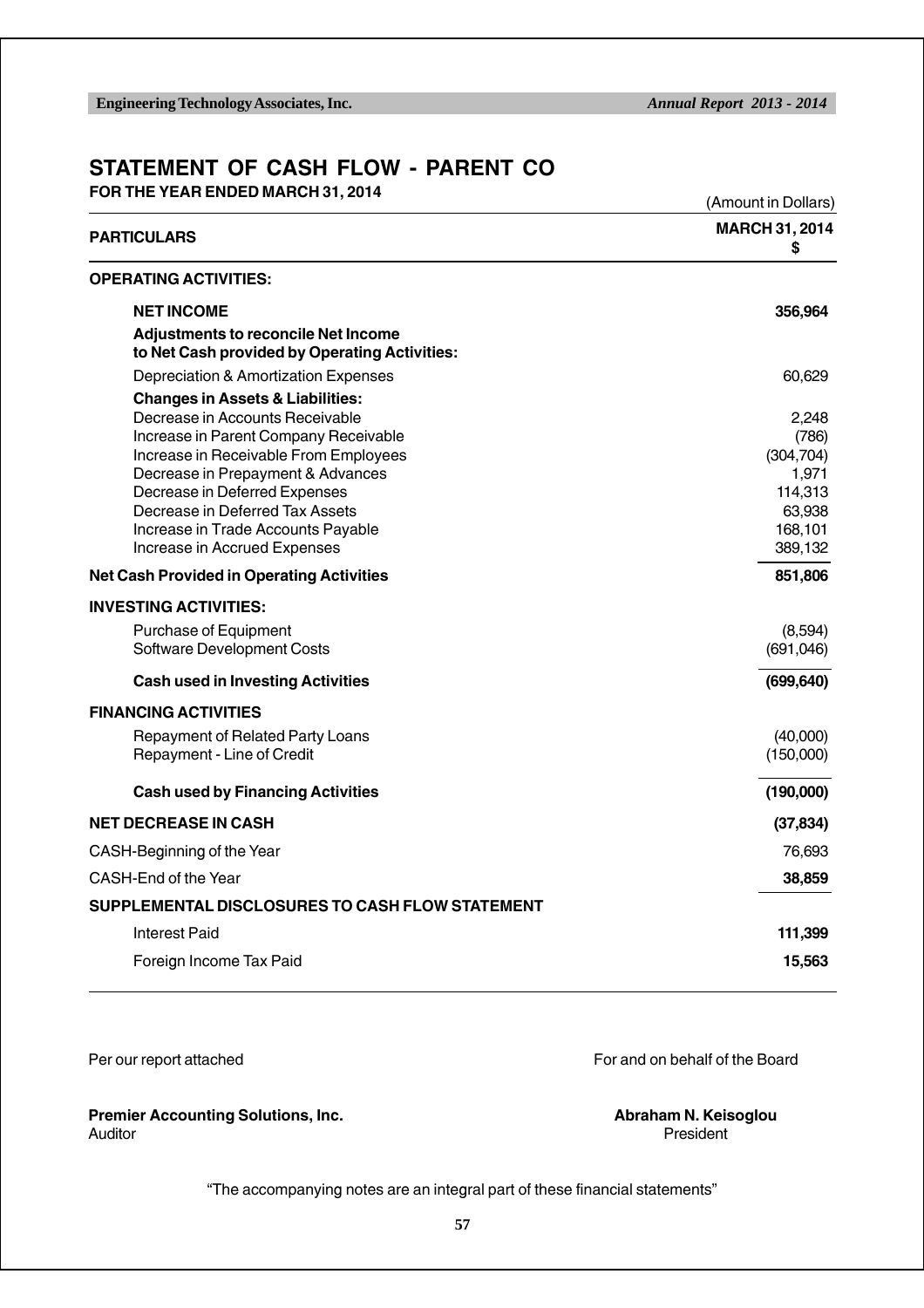### **NOTES TO CONSOLIDATED FINANCIAL STATEMENTS**

#### **FOR THE YEAR ENDED MARCH 31, 2014**

#### **1. SUMMARY OF SIGNIFICANT ACCOUNTING POLICIES**

#### **Organization**

Engineering Technology Associates, Inc. (ETA) (The Company) was incorporated in February of 1983 in Michigan as a C-corporation and provides innovative Computer Aided Engineering (CAE) solutions to a variety of industries whereby enabling engineers to simulate the behavior of automobiles, trains, aircraft, household appliances, and consumer electronics during manufacture and use, to these products more safer, more durable and less expensive to develop. ETA is also the developer of the cutting edge software packages namely ETA-DYNAFORM and ETA-VPG. The Company has a branch office in China and also a fully owned subsidiary in China. The fully owned subsidiary was established on July 31, 2006 with initial investment of \$140,000. on April 1, 2007 100% of the ownership of the Company was acquired by a Nevada Corporation. On April, 2011, the Company established a 50% owned subsidiary in Germany with the total investment of \$11,191. During July, 2011, the Company established a 99% owned subsidiary in India with an initial investment of \$2,377. However there has not been any activity in the subsidiaries during the year ended March 31, 2014.

#### **Management Estimates :**

The preparation of financial statements in accordance with generally accepted accounting principles requires management to make estimates and assumptions that affect the reported amounts of assets and liabilities and the disclosure of contingent assets and liabilities at the date of the financial statements, and the reported amounts of revenues and expenses during the reporting period. Actual results could differ from those estimates.

#### **Revenue Recognition :**

In accordance with generally accepted accounting principles the Company recognizes revenue when a particular product is sold or when a particular service is rendered.

#### **Disclosures Regarding Financial Instruments :**

The carrying value of cash, trade accounts receivables, accounts payable and accrued expenses are considered to approximate fair value due to the relatively short maturity of these instruments. The Company's borrowings are considered to approximate fair value based on current interest rates and terms.

#### **Concentration of Credit risk :**

The financial instruments that subject the Company to a potential credit risk are cash and accounts receivable.

**Cash :** The Company's cash is held at financial institutions, each of which provides Federal Deposit Insurance coverage up-to \$250,000. However as of March 31, 2014 the cash balance at these financial institutions did not exceed this amount.

**Trade Accounts Receivable :** The Company provides goods and services to its customers based on the evaluation of the customers' credit worthiness without requiring any collateral. However a reasonable allowance in the amount of \$ 58,000 is provided on the financial statements to mitigate the risk of any unanticipated losses.

#### **Advertising & Marketing :**

It is the policy of the Company to expense all advertising and marketing costs (if any) during the periods to which such advertising costs pertain. The Company does not capitalize any advertising or marketing costs. During the year ended March 31, 2014 the company incurred \$ 77,561 in advertising and marketing costs.

Per our report attached For and on behalf of the Board

#### **Premier Accounting Solutions, Inc. Abraham N. Keisoglou Auditor Abraham N. Keisoglou**<br>Auditor **President** Auditor President (1999) and the contract of the contract of the contract of the contract of the contract of the contract of the contract of the contract of the contract of the contract of the contract of the contract of t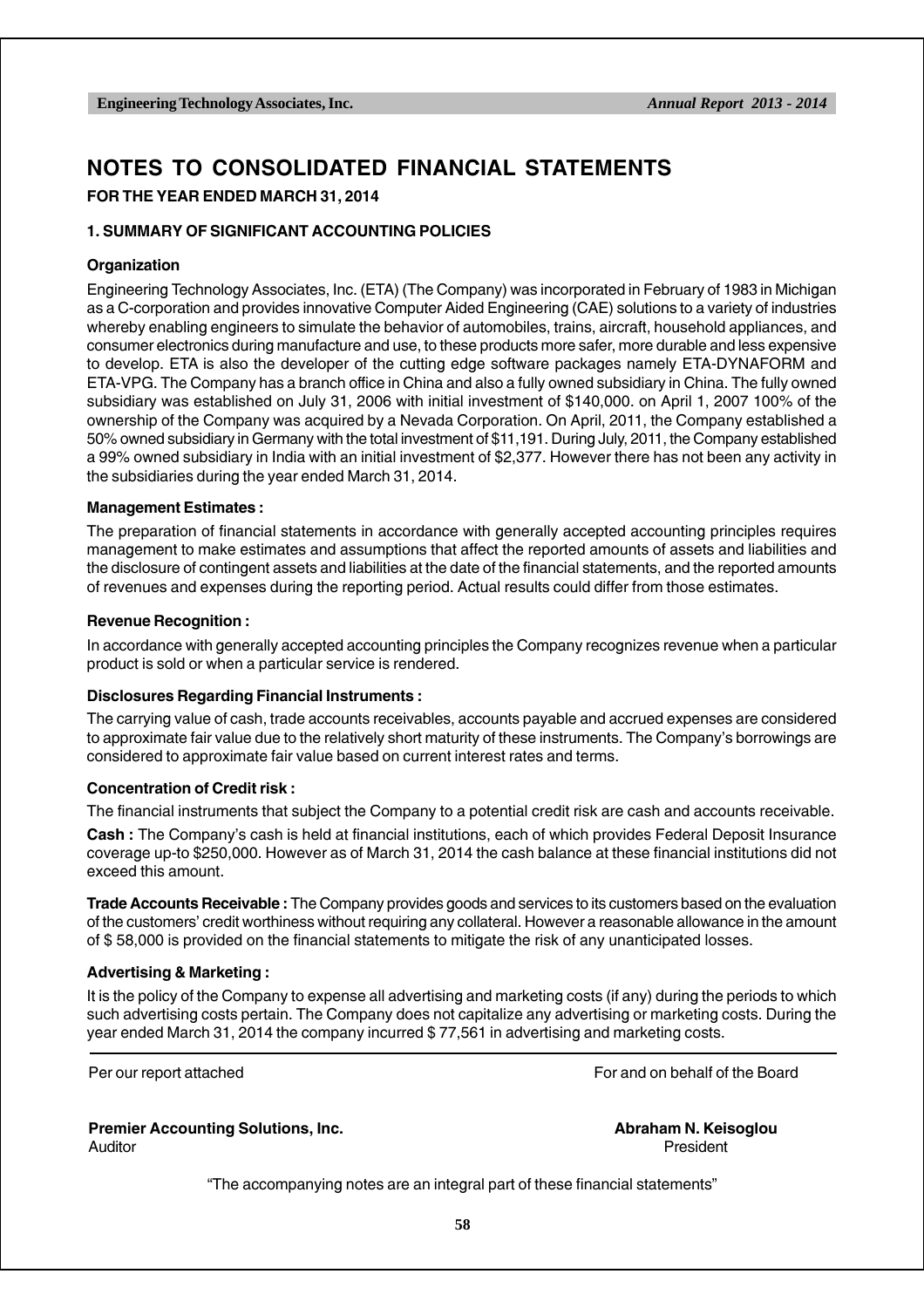#### **Cash & Cash Equivalents :**

For the purpose of the statement of cash flow, the Company considers all securities (if any) with maturity of three months or less to be cash equivalents.

#### **Property Equipment :**

Property & Equipment is recorded at cost. Depreciation on property and equipment is computed using the straight line method of depreciation over the estimated useful life of the asset. Leasehold improvements are depreciated using the straight line method of depreciation. Effective April 1, 2007 it is the policy of the Company to capitalize any asset with a cost of \$ 1,000 or more with the exception of laptops and desktops, which are capitalized even if cost of such items are less than \$1,000, and provide for a full year's depreciation in the year of purchase and no depreciation in the year of disposal. The following class lives are used for the following categories of assets.

| Leasehold Improvements          | 1-39 Years SL |      |
|---------------------------------|---------------|------|
| <b>Office Equipment</b>         | 5-7 Years     | -SL  |
| <b>Computer Equipment</b>       | 5-7 Years     | -SL  |
| <b>Computer Software</b>        | 3-5 Years     | -SL  |
| Signage                         | 3-5 Years     | -SL  |
| Automobile                      | 5 Years       | -SL  |
| <b>Furniture &amp; Fixtures</b> | 5-7 Years     | - SL |
|                                 |               |      |

The Company provided \$ 39,590 in depreciation expense for the year ended March 31, 2014.

#### **Intangible Assets :**

#### **Software Products & Development & Costs:**

Software development costs incurred by the company in connection with its long term development projects ae capitalized in accordance with accounting principles generally accepted in the United States of America. Research costs are written off when incurred. The Company has been developing and marketing a range of software products namely, VPG, PRESYS, DYNAFORM, Cad Translator, Mesh & Geometry, and LSSIA to its customers over a period of time. The product planning take place in the Troy offices and the actual developments and enhancements to existing products takes place in the Branch office in Nanging, China, During the year the Company incurred \$ 691,046 in enhancing product features and further development of these products based upon customer feed back and competition. These software development costs are considered to be long lived assets and are amortized over 5 years. Long lived assets are viewed for impairment whenever events or changes in circumstances indicate that the carrying amount should be evaluated. Factors leading to impairment include a combination of historical losses; anticipated future losses and inadequate cash flow and inadequate product marketability. The Company provided \$ 46,069 in amortization expense for software development costs.

#### **Intangible Assets : Cont**

#### **Customer List**

The customer list is recorded at cost and is amortized over 15 years and provided \$ 3,337 in amortization for the customer list.

#### **Income Taxes**

The Company is a "C Corporation" and is taxed at graduated rates based on its taxable income for federal and state income tax purposes. Accordingly \$ 368,921 has been provided for federal and state income taxes. Furthermore the company provided \$ 38,150 in income taxes based on its taxable income in China and other foreign jurisdictions.

Per our report attached For and on behalf of the Board

#### **Premier Accounting Solutions, Inc. Abraham N. Keisoglou Auditor Abraham N. Keisoglou**<br>Auditor **President** Auditor President (1999) - Auditor President (1999) - President (1999) - President (1999) - President (1999) -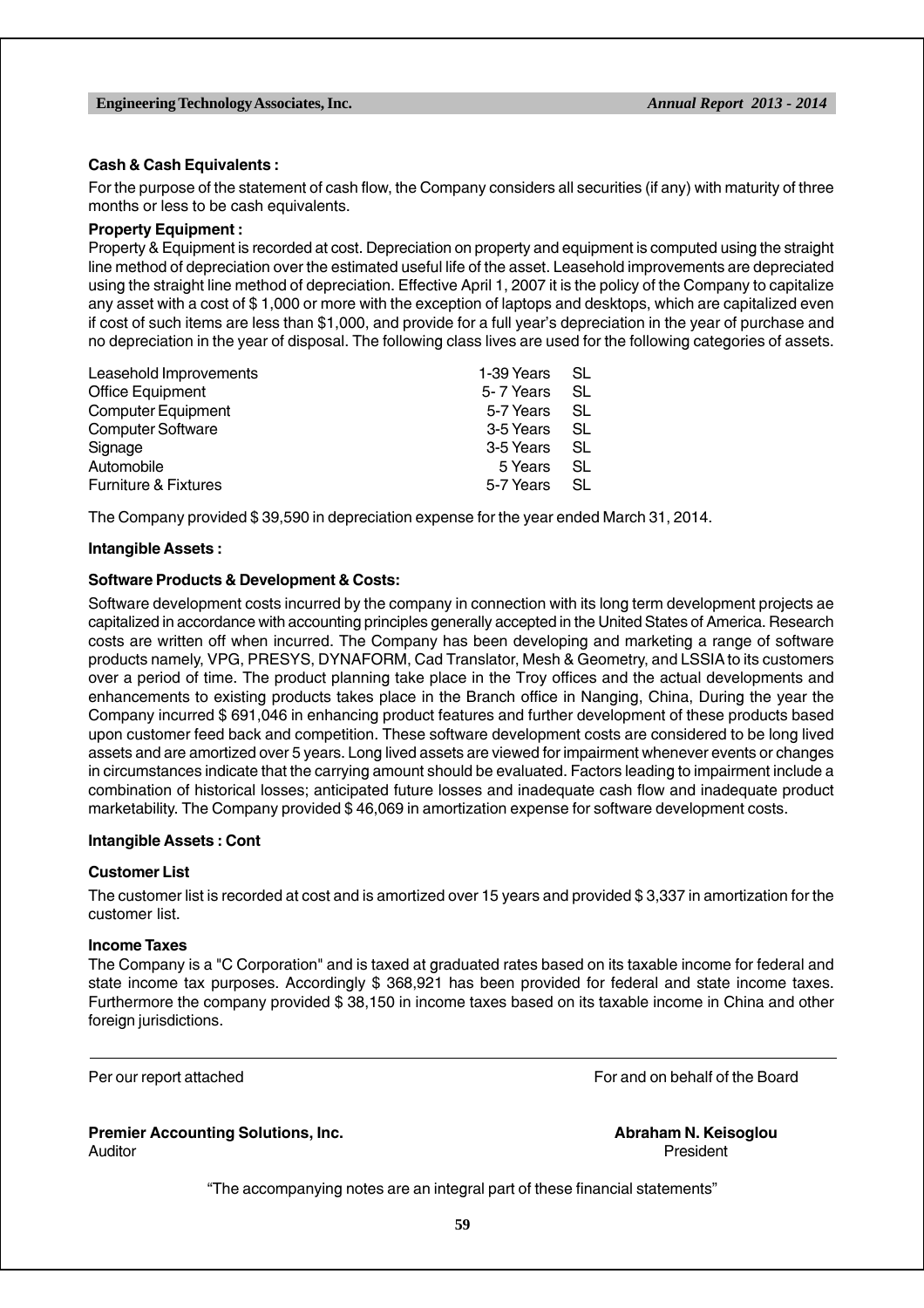#### **Deferred Tax**

Generally Accepted Accounting Principles requires recognition of deferred tax liabilities and assets for the expected future tax consequences of temporary differences between the book and tax basis of assets and liabilities. However the Company does not provide for deferred income tax for timing differences resulting from the amounts of assets & liabilities reported for financial reporting purposes and amounts reported for tax purposes as these amounts are immaterial mainly due to the Company being an accrual basis tax payer. However a deferred tax asset can still arise due to net operating losses of the Company, if any.

#### **Inventory :**

Inventory mainly consists of purchased software. The costs of inventory are stated at purchasing cost from suppliers, plus other pertinent cost such as transportation expenses, loading and unloading expenses, relevant customs duty etc. in bringing the inventory to the present location and condition. The inventory is calculated at lower of cost or market value.

#### **2. DEFERRED COMPENSATION PLAN**

The Company sponsors a deferred compensation plan (401 K plan) whereby all eligible employees can participate. The employee can contribute up-to the maximum statutory limit. The plan provides a discretionary employer match provision, which vests to the employee over 5 years. The plan also has a loan provision which enables the employee to borrow up-to 50% of the vested amount.

#### **3. COMMITMENTS**

#### **Related Party Office Space Leases:**

The Company leases office space from a related party under 2 separate lease agreements which are described below.

- 1. A five year lease agreement which commenced July 1, 2010. This lease calls for a monthly base rent payment of \$ 13,717.
- 2. A month to month lease which calls for a monthly payment of \$ 800.

Future minimum lease payments under all office space leases for the years ended March 31, are as follows.

| 2015 | 164,604 |
|------|---------|
| 2016 | 41,151  |

#### **Equipment leases :**

1. The Company leases a photocopier under a 36 month lease agreement that commenced in May 15, 2012, that calls for a monthly payment of \$307. Future minimum lease payments under this lease for the years ended March 31, are as follows.

| 2015 | \$<br>3,684 |
|------|-------------|
| 2016 | 461         |

Per our report attached For and on behalf of the Board

# **Premier Accounting Solutions, Inc. Abraham N. Keisoglou Auditor Abraham N. Keisoglou**<br>Auditor **President**

"The accompanying notes are an integral part of these financial statements"

Auditor President (1999) and the contract of the contract of the contract of the contract of the contract of the contract of the contract of the contract of the contract of the contract of the contract of the contract of t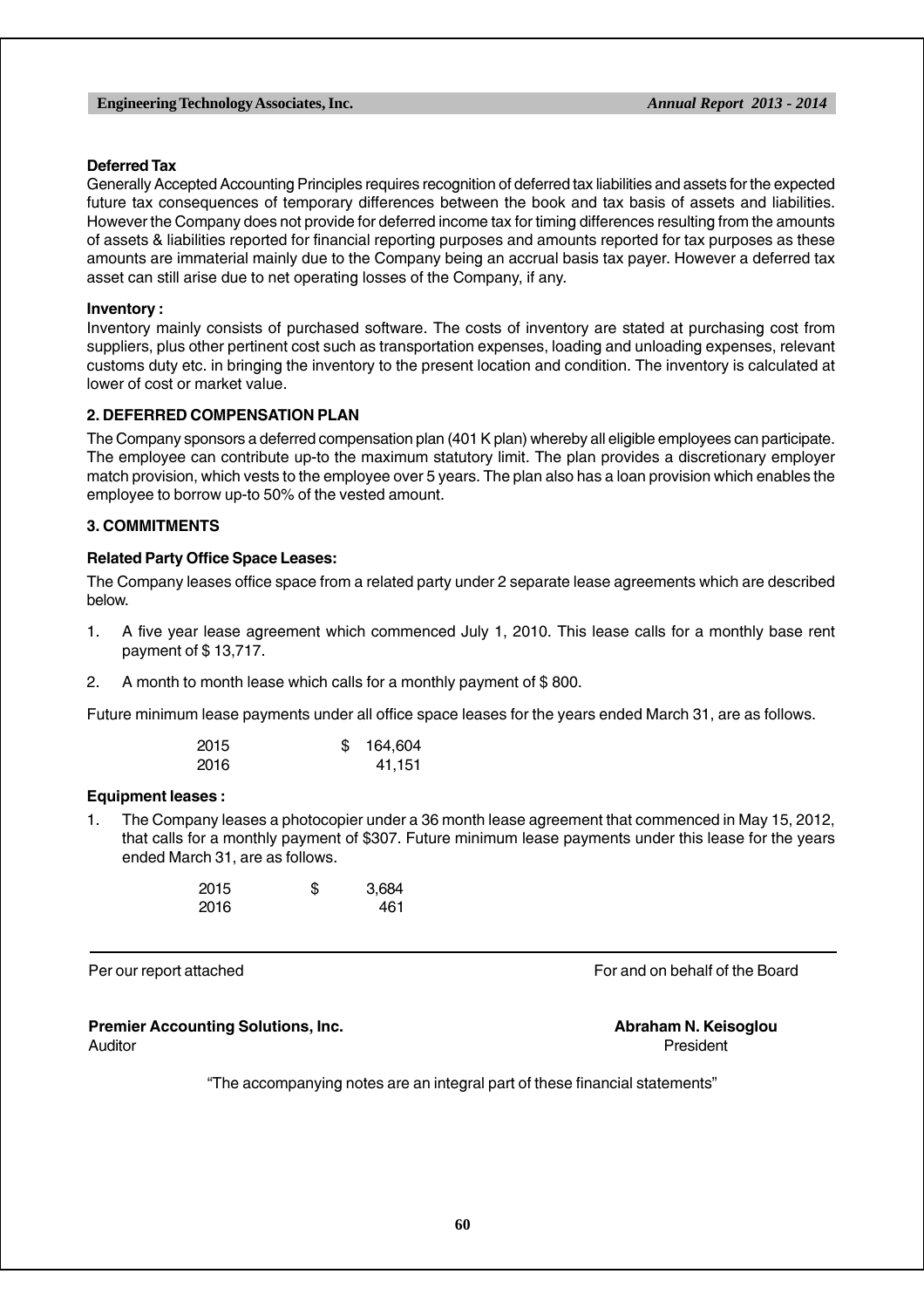| 4. PROPERTY & EQUIPMENT |                                      |                 |                                            |                         |                  |                 |                 |                                | (Amount in Dollars)      |
|-------------------------|--------------------------------------|-----------------|--------------------------------------------|-------------------------|------------------|-----------------|-----------------|--------------------------------|--------------------------|
|                         |                                      |                 | Cost                                       |                         |                  |                 | Depreciation    |                                | <b>Net Book</b><br>Value |
|                         | 01.04.2013<br>ക                      | Additions<br>မာ | <b>Disposals</b><br>\$                     | 31.03.2014<br>မာ        | 01.04.2013       | Additions<br>s, | Disposals<br>\$ | $31.03.2014$<br>\$             | 31.03.2014<br>မာ         |
| Auto & Sign             | 7,471                                |                 |                                            | 7,471                   | 7,471            |                 |                 | 7,471                          | $\blacksquare$           |
| Equipment               | 502,239                              | 36,974          |                                            | 539,213                 | 425,312          | 35,354          |                 | 460,666                        | 78,547                   |
| Furn & Fixture          | 168,184                              |                 |                                            | 168,184                 | 165,936          | 1,123           |                 | 167,059                        | 1,125                    |
| Leasehold Imp           | 147,006                              | ٠               |                                            | 147,006                 | 70,603           | 3,113           |                 | 73,716                         | 73,290                   |
| Total                   | 824,900                              | 36,974          | ٠                                          | 861,874                 | 669,322          | 39,590          | п               | 708,912                        | 152,962                  |
| 5. INTANGIBLE ASSETS    |                                      |                 |                                            |                         |                  |                 |                 |                                | (Amount in Dollars)      |
|                         |                                      |                 | Cost                                       |                         |                  |                 | Amortization    |                                | <b>Net Book</b><br>Value |
|                         | 01.04.2013<br>$\boldsymbol{\varphi}$ | Additions<br>မာ | <b>Disposals</b><br>$\boldsymbol{\varphi}$ | 31.03.2014<br>$\bullet$ | 01.04.2013<br>မာ | Additions<br>မာ | Disposals<br>\$ | 31.03.2014                     | 31.03.2014<br>မာ         |
| Customer List           | 50,000                               |                 |                                            | 50,000                  | 30,568           | 3,337           |                 | 33,905                         | 16,095                   |
| Software                | 61,041                               | 691,046         |                                            | 752,087                 | 49,115           | 47,853          |                 | 96,968                         | 655,119                  |
| Total                   | 111,041                              | 691,046         |                                            | 802,087                 | 79,683           | 51,190          |                 | 130,873                        | 671,214                  |
|                         |                                      |                 |                                            |                         |                  |                 |                 |                                |                          |
| Per our report attached |                                      |                 |                                            |                         |                  |                 |                 | For and on behalf of the Board |                          |

**Premier Accounting Solutions, Inc. Abraham N. Keisoglou** Auditor President Premier Accounting Solutions, Inc.<br><sup>Auditor</sup>

"The accompanying notes are an integral part of these financial statements" "The accompanying notes are an integral part of these financial statements"

**Engineering Technology Associates, Inc.**

*Annual Report 2013 - 2014*

Abraham N. Keisoglou<br>President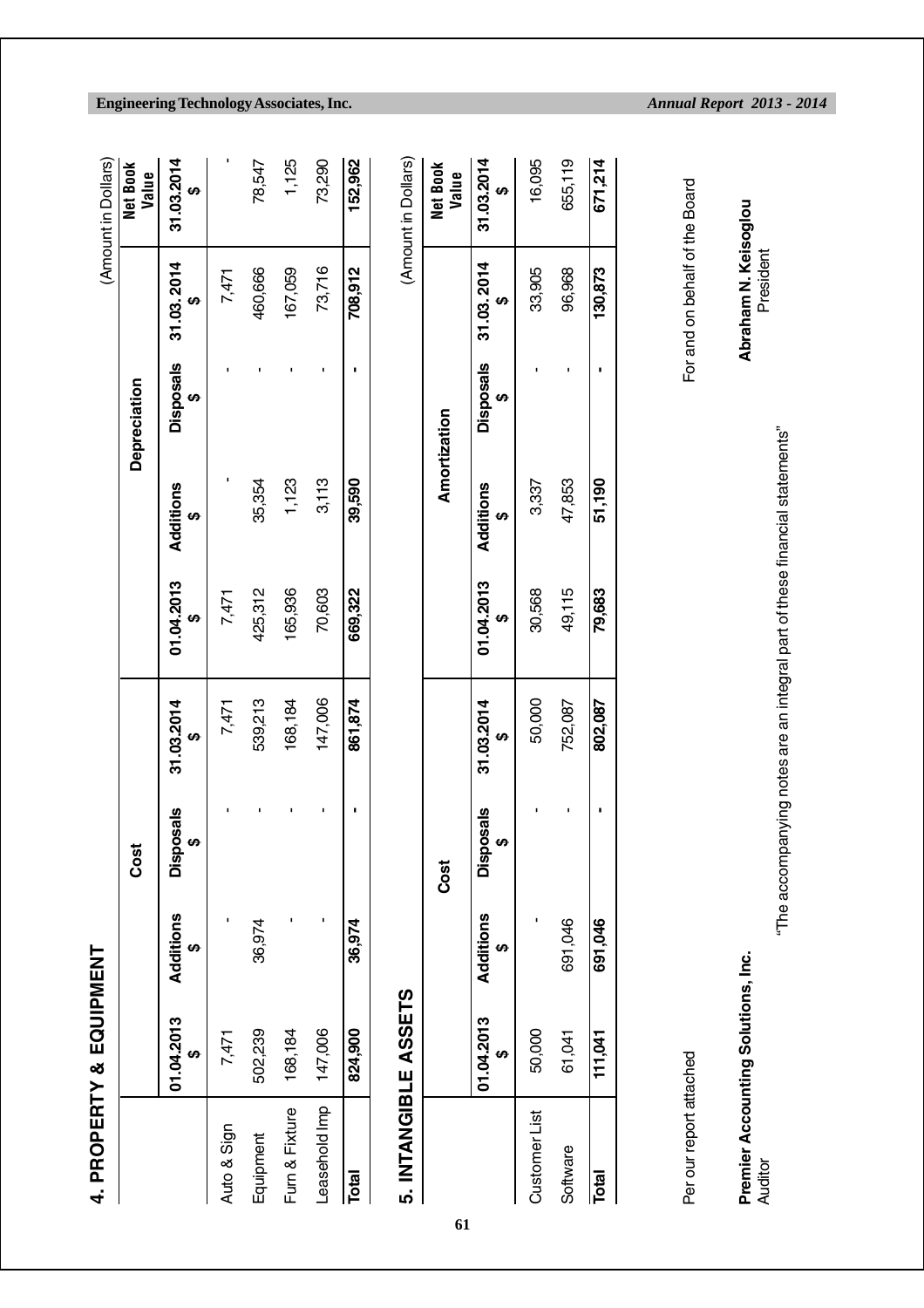*Annual Report 2013 - 2014*

**Engineering Technology Associates, Inc.**

#### **6. ACCRUED EXPENSES**

| Accrued Income Taxes               | S | 323,518   |
|------------------------------------|---|-----------|
| <b>Accrued Payroll</b>             |   | 777,283   |
| Payroll Taxes Payable              |   | 94.735    |
| <b>Accrued Interest Payable</b>    |   | 3,538     |
| <b>Client Pay Remb Expenses</b>    |   | 5,749     |
| <b>Accrued Expenses-Subsidiary</b> |   | 97,733    |
| <b>Royalties Payable</b>           |   | 2,637     |
| <b>Accrued Legal Fees</b>          |   | 89,102    |
| Total                              |   | 1.394.295 |

#### **7. RELATED PARTY NOTES PAYABLE**

As of March 31, 2014 the Company had four related party demand notes payable amounting to \$ 130,000. The amount of the first note is \$ 50,000 and calls for an interest rate of 10% per annum. The amount of the 2nd note is for \$10,000 and calls for an interest rate of 10% per annum. The amount of the third note is for \$70,000 and calls for an interest rate of 10% per annum.

#### **8. EMPLOYEE NOTES PAYABLE**

As of March 31, 2014 the Company had twelve demand notes payable to two employees, totaling \$ 316,667. Each of these notes calls for an interest rate of 10% per annum.

#### **9. REVOLVING LINE OF CREDIT**

The Company currently has a revolving line of credit with a financial institution with a maximum borrowing limit of \$ 2,000,000. The line has an interest rate of 2% above "Prime" rate, matures on June 30, 2015 and is secured by all of the general assets of the Company. As of March 31, 2014 the outstanding balance on this line amounted \$ 1,000,000. The borrowing base on this line is limited to 80 % of eligible trade receivables not to exceed the maximum borrowing limit.

#### **10. INCOME TAX BENEFITS DERIVED AS A RESULT OF THE PARENT CO (CRANES SOFTWARE, INC) FILING A CONSOLIDATED TAX RETURN WITH SUBSIDIARY (ENGINEERING TECHNOLOGY ASSOCIATES, INC).**

For the year ended March 31, 2009 the Company had federal income tax benefit as a result of the Parent Co filing a consolidated tax return with its subsidiary. Therefore federal income taxes payable as of March 31, 2008, have been eliminated to the extant of the benefits derived and such benefits have been treated in accordance with the Generally Accepted Accounting Principles, as an equity transaction (additional paid in capital). As a result the additional paid in capital has been increased by the federal income tax benefits received which amounted to \$ 138,229.

#### **11. LITIGATION**

The Company is a defendant in a patent infringement suit based on two patents owned by the Plaintiff. The Plaintiff asserts allegations of infringement against the Company (defendant) based on one or more claims of these patents for a method and computer software for designing a tool for deep drawing. Factual discovery closed in February 2012. Motions for summary judgments have been filed and are scheduled to be heard by the court on July 29th 2014. A tentative trial date is scheduled for December 8<sup>th</sup> 2014.

Per our report attached For and on behalf of the Board

**Premier Accounting Solutions, Inc. Abraham N. Keisoglou Auditor Abraham N. Keisoglou**<br>Auditor **President** Auditor President (1999) and the contract of the contract of the contract of the contract of the contract of the contract of the contract of the contract of the contract of the contract of the contract of the contract of t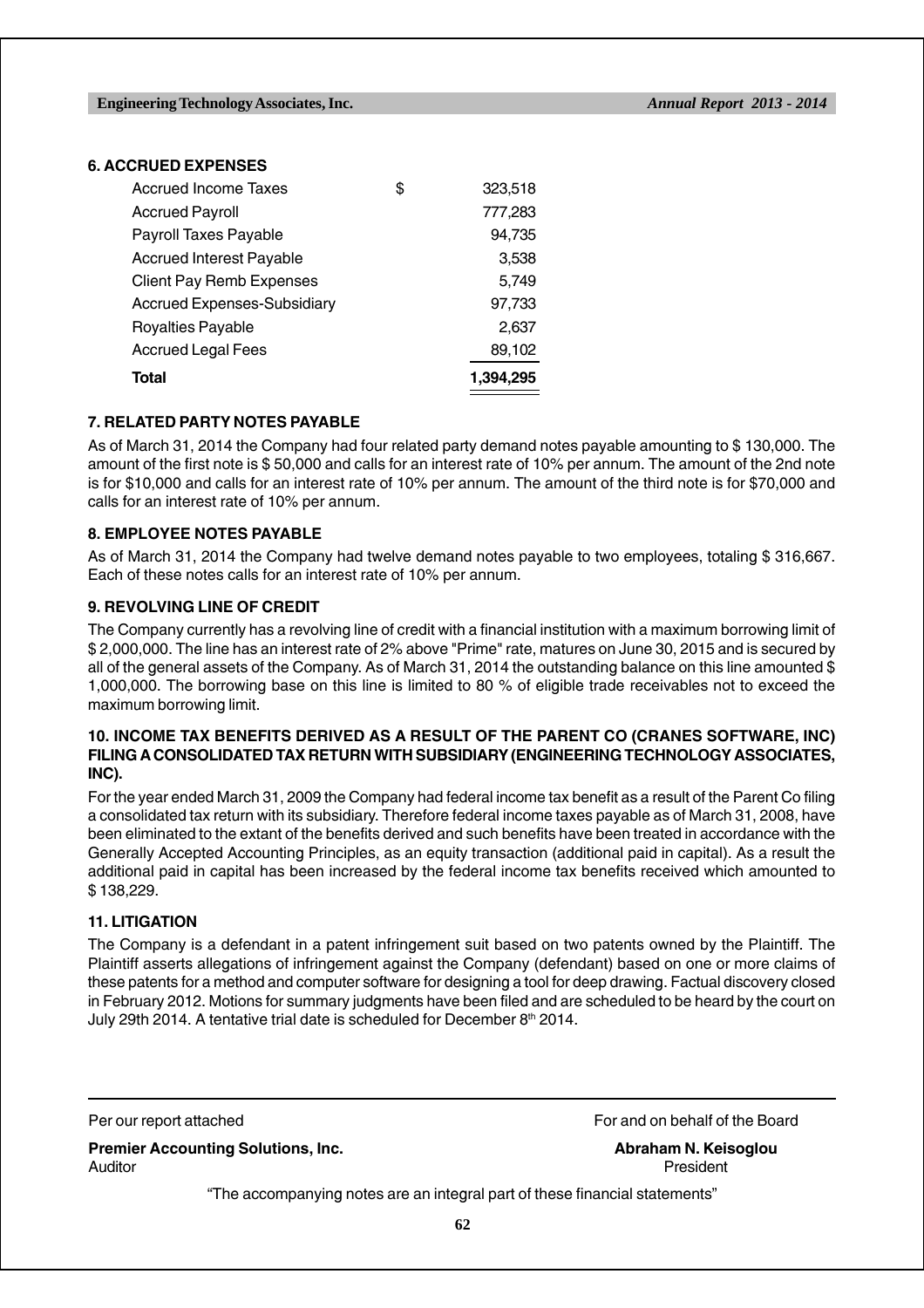#### **12. KEY EMPLOYEE LOAN**

The key employee loan in the amount of \$ 264,000 represents an unsecured loan to a key employee of the Company. The Loan has an interest rate of 2.5% per annum and will mature January 1, 2015.

#### **13. EMPLOYEE ADVANCES**

Employee advances in the amount of \$21,499 primarily consists of travel advances and other short term unsecured interest free borrowings.

#### **14. OTHER ADVANCES**

Other advances in the amount of \$30,000 pertain to an unsecured interest free loan to a subcontractor which matures on June 30, 2014.

#### **15. SUBSEQUENT EVENTS**

Generally Accepted Accounting Principles defines subsequent events as events or transactions that occur after the statement of financial position date, but before the financial statements are issued or are available to be issued. Management has evaluated subsequent events through May 23, 2014, the date on which the financial statements were available to be issued.

**Premier Accounting Solutions, Inc. Abraham N. Keisoglou Auditor Abraham N. Keisoglou**<br>Auditor **President** Auditor President (1999) and the contract of the contract of the contract of the contract of the contract of the contract of the contract of the contract of the contract of the contract of the contract of the contract of t

Per our report attached For and on behalf of the Board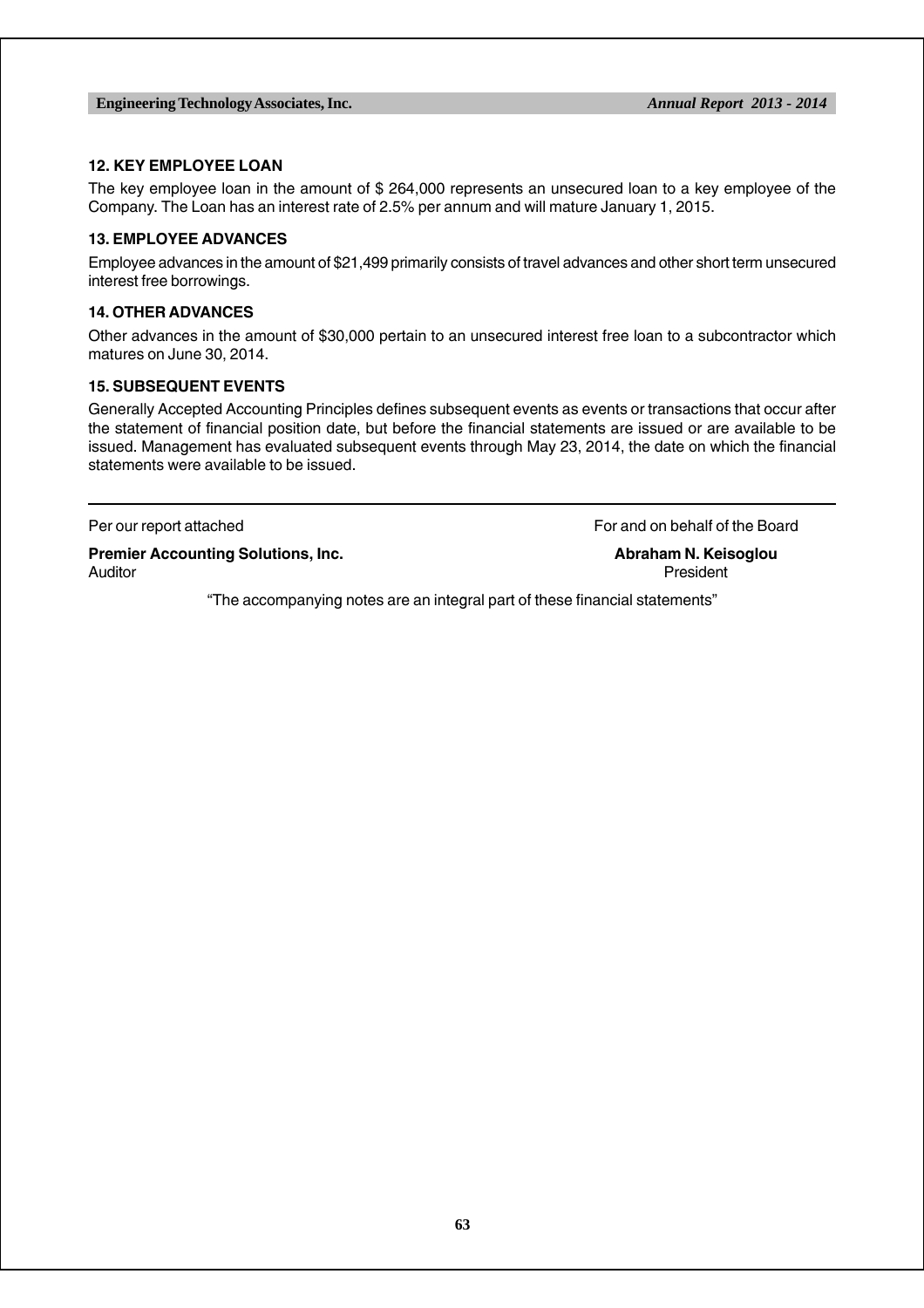| FOR THE YEAR ENDED MARCH 31, 2014 |                  | NOTES TO FINANCIAL STATEME |                                            | NTS PARENT CO    |                  |                 |                        |                  |                          |
|-----------------------------------|------------------|----------------------------|--------------------------------------------|------------------|------------------|-----------------|------------------------|------------------|--------------------------|
| 1. PROPERTY & EQUIPMENT           |                  |                            |                                            |                  |                  |                 |                        |                  | (Amount in Dollars)      |
|                                   |                  |                            | Cost                                       |                  |                  |                 | Depreciation           |                  | <b>Net Book</b><br>Value |
|                                   | 01.04.2013<br>မာ | Additions<br>မာ            | <b>Disposals</b><br>$\boldsymbol{\varphi}$ | 31.03.2014<br>မာ | 01.04.2013<br>Ø  | Additions<br>↔  | <b>Disposals</b><br>မာ | 31.03.2014<br>မာ | 31.03.2014<br>$\bullet$  |
| Auto & Sign                       | 7,471            |                            |                                            | 7,471            | 7,471            |                 |                        | 7,471            |                          |
| Equipment                         | 327,079          | 8,594                      |                                            | 335,673          | 311,250          | 6,986           |                        | 318,236          | 17,437                   |
| Furn & Fixture                    | 168,184          |                            |                                            | 168,184          | 165,936          | 1,123           |                        | 167,059          | 1,125                    |
| Leasehold Imp                     | 121,410          |                            |                                            | 121,410          | 45,007           | 3,113           |                        | 48,120           | 73,290                   |
| <b>Total</b>                      | 624,144          | 8.594                      |                                            | 632,738          | 529,664          | 11,222          |                        | 540,886          | 91,852                   |
| <b>2</b> 2. INTANGIBLE ASSETS     |                  |                            |                                            |                  |                  |                 |                        |                  | (Amount in Dollars)      |
|                                   |                  |                            | Cost                                       |                  |                  |                 | Amortization           |                  | <b>Net Book</b><br>Value |
|                                   | 01.04.2013       | Additions<br>မာ            | <b>Disposals</b><br>\$                     | 31.03.2014<br>မာ | 01.04.2013<br>မာ | Additions<br>မာ | <b>Disposals</b><br>မာ | 31.03.2014<br>မာ | 31.03.2014<br>မာ         |
| Customer List                     | 50,000           |                            |                                            | 50,000           | 30,568           | 3,337           |                        | 33,905           | 16,095                   |
| Software                          | 42,599           | 691,046                    | ı                                          | 733,645          | 42,599           | 46,070          |                        | 88,669           | 644,976                  |
| Total                             | 92,599           | 691,046                    |                                            | 783,645          | 73,167           | 49,407          |                        | 122,574          | 661,071                  |

Per our report attached For and on behalf of the Board Per our report attached

**Premier Accounting Solutions, Inc. Abraham N. Keisoglou** Auditor President Premier Accounting Solutions, Inc.<br>Auditor

For and on behalf of the Board

Abraham N. Keisoglou<br>President

### **Engineering Technology Associates, Inc.**

#### *Annual Report 2013 - 2014*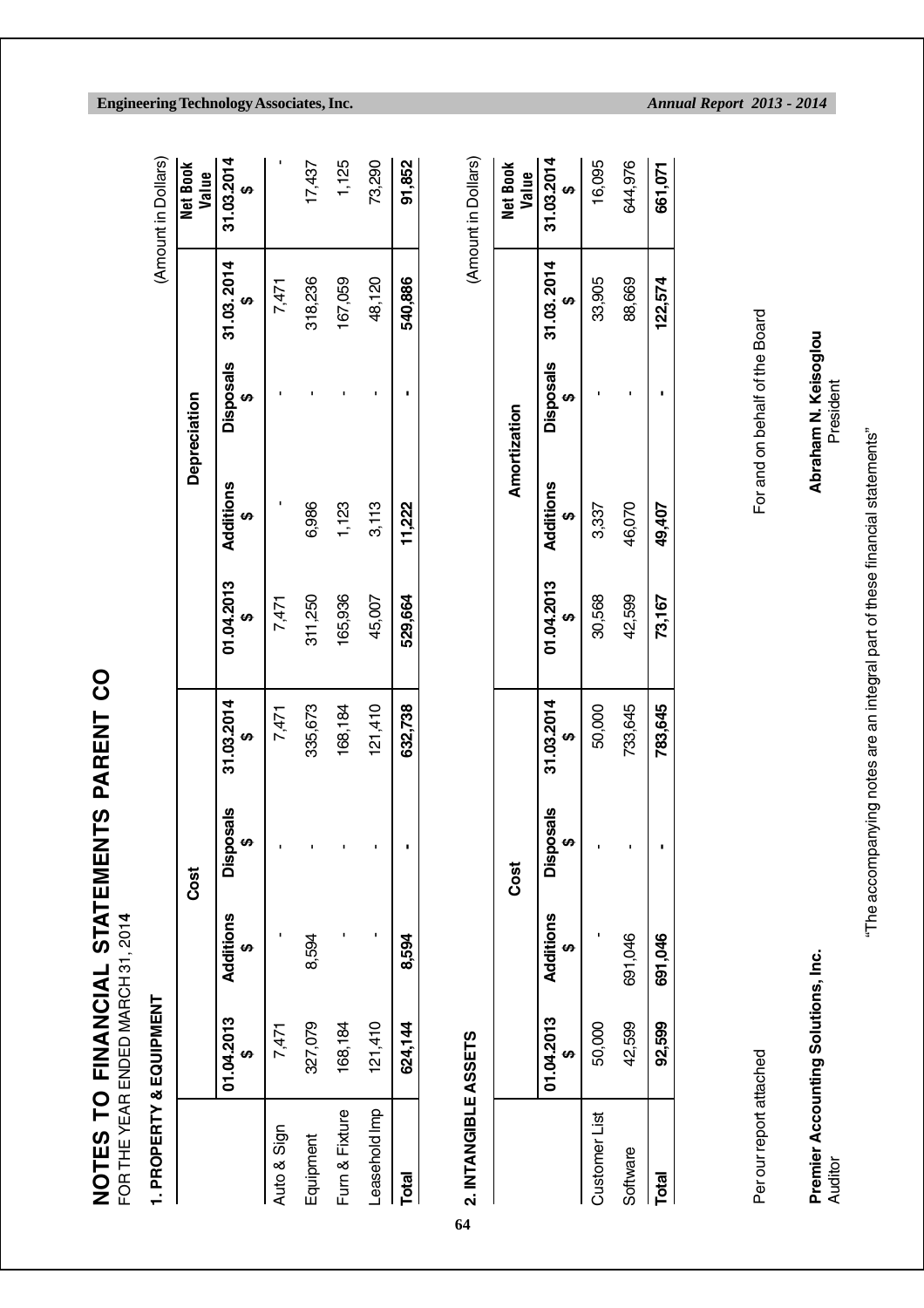#### **3. ACCRUED EXPENSES**

| <b>Accrued Payroll</b>          | \$. | 777.283   |
|---------------------------------|-----|-----------|
| <b>Accrued Legal Fees</b>       |     | 89,102    |
| Accrued Income Taxes            |     | 265,038   |
| Payroll Taxes Payable           |     | 94,735    |
| <b>Accrued Interest Payable</b> |     | 3,538     |
| <b>Royalities Payable</b>       |     | 2,637     |
| Client Pay - Remb Exp           |     | 5,749     |
| Total                           |     | 1,238,082 |
|                                 |     |           |

#### Per our report attached For and on behalf of the Board

# **Premier Accounting Solutions, Inc. Abraham N. Keisoglou**<br>Auditor **President**

## Auditor President (1999) - Auditor President (1999) - President (1999) - President (1999) - President (1999) -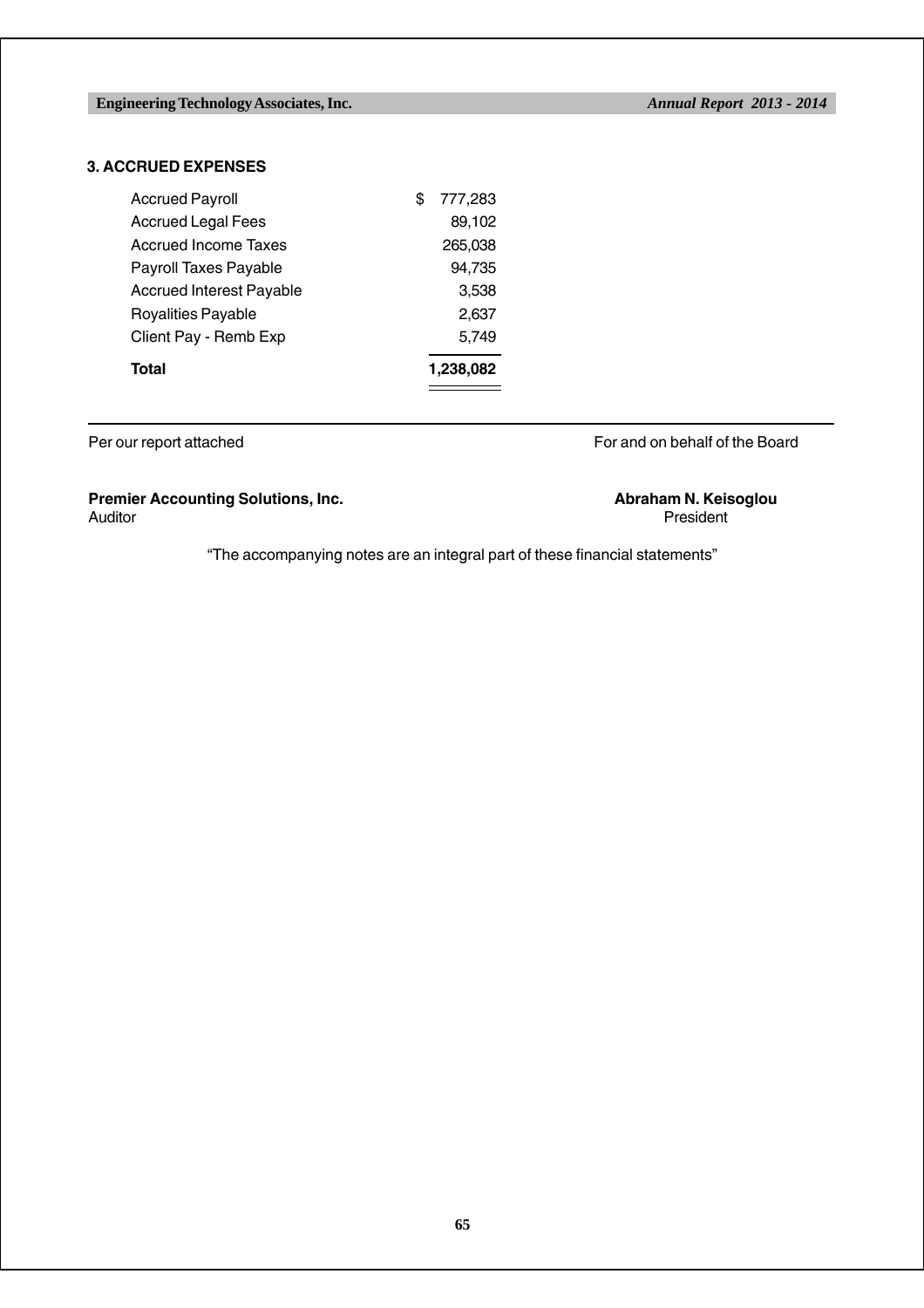## **SCHEDULE OF CONSOLIDATED REVENUE, COST OF REVENUE AND SALES, GENERAL AND ADMINISTRATIVE EXPENSES**

**FOR THE YEAR ENDED MARCH 31, 2014** (Amount in Dollars)

| <b>PARTICULARS</b>                                  | <b>MARCH 31, 2014</b><br>S |
|-----------------------------------------------------|----------------------------|
| <b>REVENUE</b>                                      |                            |
| <b>Engineering Services</b>                         | 2,876,918                  |
| <b>Contract Labor &amp; Subcontractors</b>          | 12,445,691                 |
| Contract Labor - ETA                                | 5,088,872                  |
| S/W Other                                           | 4,678,896                  |
| Sales Returns & Discounts                           | (42, 699)                  |
|                                                     | 25,047,678                 |
| <b>COST OF REVENUE</b>                              |                            |
| <b>Salaries &amp; Related Taxes</b>                 | 2,283,666                  |
| <b>Contract Labor</b>                               | 9,418,960                  |
| Royalties                                           | 580,489                    |
| Products                                            | 2,844,894                  |
| Subcontractors                                      | 2,483,632                  |
| China                                               | 282,762                    |
| <b>Fringe Benefits</b>                              | 253,455                    |
| Miscellaneous Expenses                              | 31,862                     |
|                                                     | 18,179,720                 |
| <b>SALES, GENERAL &amp; ADMINISTRATIVE EXPENSES</b> |                            |
| <b>Salaries &amp; Related Taxes</b>                 | 2,047,747                  |
| <b>Staff Welfare</b>                                | 132,923                    |
| Commissions                                         | 146,151                    |
| Reseller's Commission                               | 1,054,146                  |
| Freight & Postage                                   | 12,983                     |
| <b>Office Expenses</b>                              | 137,137                    |
| Audit & Legal Fees                                  | 135,019                    |
| <b>Technology Service</b>                           | 438,509                    |
| Rent                                                | 271,147                    |
| <b>Utilities</b>                                    | 59,952                     |
| Property & Other Taxes                              | 1,783                      |
| Insurance                                           | 85,403                     |
| <b>Workers' Compensation</b>                        | 14,211                     |
| <b>Office Supplies</b>                              | 25,628                     |
| Printing                                            | 1,877                      |

#### **Premier Accounting Solutions, Inc. Abraham N. Keisoglou Auditor Abraham N. Keisoglou**<br>Auditor **President** Auditor President (1999) and the contract of the contract of the contract of the contract of the contract of the contract of the contract of the contract of the contract of the contract of the contract of the contract of t

Per our report attached For and on behalf of the Board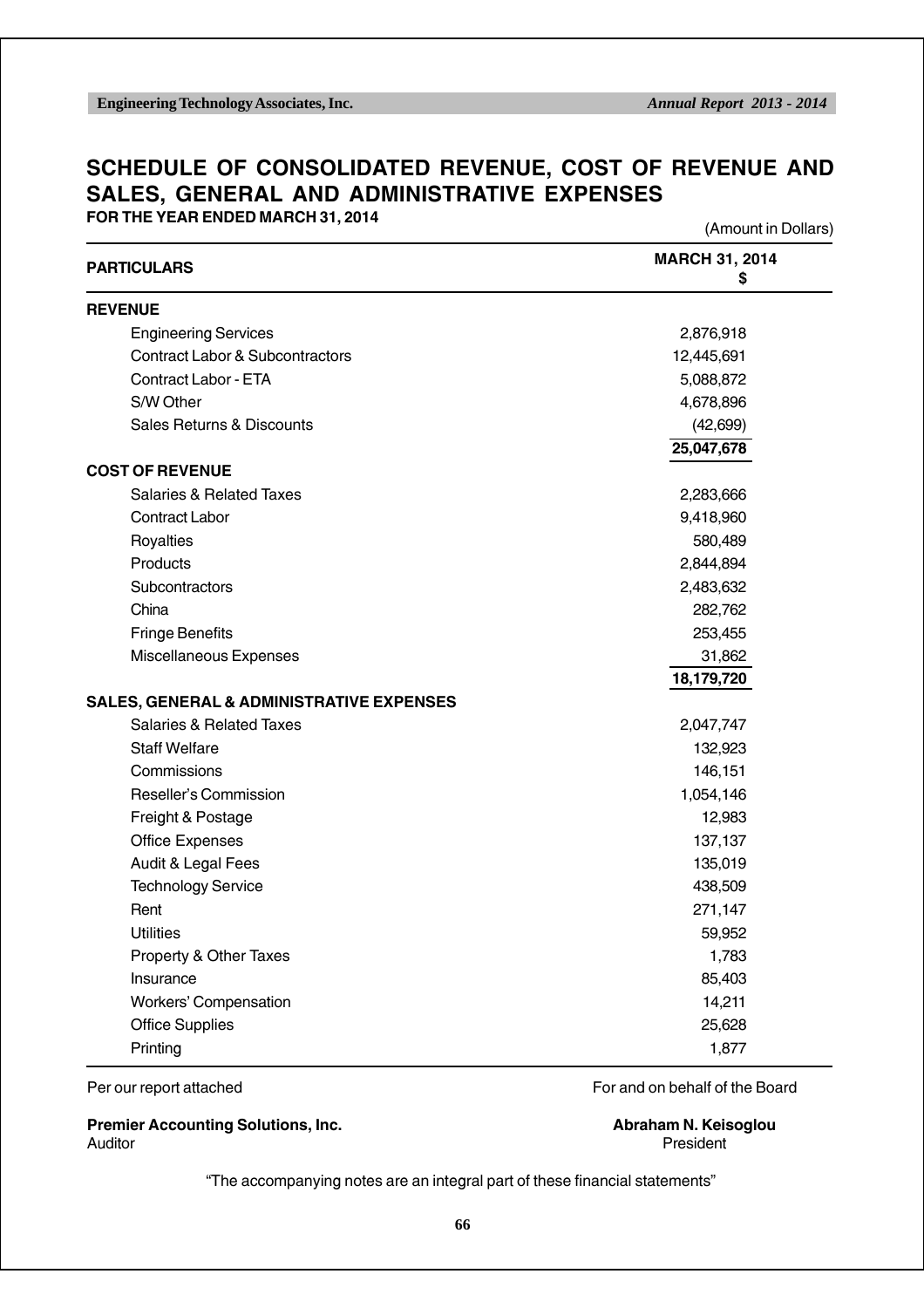| \$      |  |
|---------|--|
| 90,780  |  |
| 394,718 |  |
| 18,911  |  |
| 155,773 |  |
| 1,622   |  |
| 6,593   |  |
| 36,518  |  |
| 11,707  |  |
| 52,381  |  |
| 74,097  |  |
| 77,561  |  |
| 9,731   |  |
| 243,291 |  |
| 12,214  |  |
| 113,225 |  |
| 10,678  |  |
|         |  |

**PPARTICULARS**<br>**PPARTICULARS** 

Miscellaneous Expenses 1,467

Per our report attached For and on behalf of the Board

**5,875,883**

**Premier Accounting Solutions, Inc. Abraham N. Keisoglou Auditor Abraham N. Keisoglou**<br>Auditor **President** Auditor President (1999) - Auditor President (1999) - President (1999) - President (1999) - President (1999) -

"The accompanying notes are an integral part of these financial statements"

#### *Annual Report 2013 - 2014*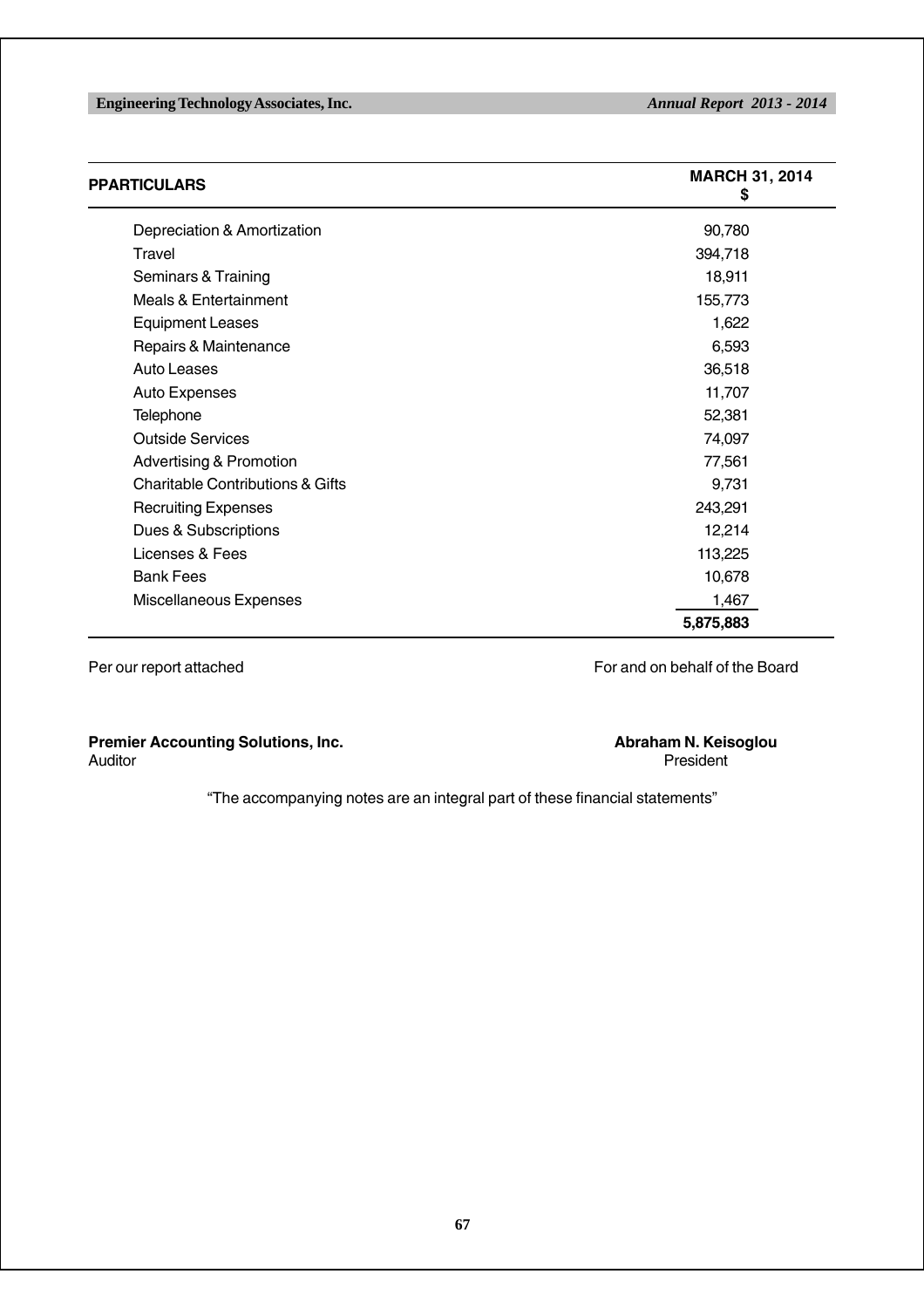### **SCHEDULE OF REVENUE, COST OF REVENUE AND SALES, GENERAL AND ADMINISTRATIVE EXPENSES**

**FOR THE YEAR ENDED MARCH 31, 2014** (Amount in Dollars)

| <b>PARTICULARS</b>                                  | <b>MARCH 31, 2014</b><br>\$ |
|-----------------------------------------------------|-----------------------------|
| <b>REVENUE</b>                                      |                             |
| <b>Engineering Services</b>                         | 2,876,918                   |
| <b>Contract Labor &amp; Subcontractors</b>          | 12,445,691                  |
| S/W Other                                           | 4,927,664                   |
| Sales Returns & Discounts                           | (42, 699)                   |
|                                                     | 20,207,574                  |
| <b>COST OF REVENUE</b>                              |                             |
| <b>Salaries &amp; Related Taxes</b>                 | 2,283,666                   |
| <b>Contract Labor</b>                               | 9,418,960                   |
| Royalties                                           | 580,489                     |
| Subcontractors                                      | 2,483,632                   |
| China                                               | 282,762                     |
| <b>Fringe Benefits</b>                              | 253,455                     |
| Miscellaneous Expenses                              | 31,862                      |
|                                                     | 15,334,826                  |
| <b>SALES, GENERAL &amp; ADMINISTRATIVE EXPENSES</b> |                             |
| <b>Salaries &amp; Related Taxes</b>                 | 1,396,946                   |
| Commissions                                         | 146,151                     |
| Reseller's Commission                               | 1,087,446                   |
| Freight & Postage                                   | 8,816                       |
| Audit & Legal Fees                                  | 135,019                     |
| Rent                                                | 182,459                     |
| <b>Utilities</b>                                    | 39,416                      |
| Property & Business Taxes                           | 1,783                       |
| Insurance                                           | 85,403                      |
| Workers' Compensation                               | 14,211                      |
| <b>Office Supplies</b>                              | 25,628                      |
| Printing                                            | 1,877                       |
| Depreciation & Amortization                         | 60,629                      |
| Travel                                              | 192,813                     |
| Seminars & Training                                 | 944                         |
| <b>Meals &amp; Entertainment</b>                    | 44,410                      |
| <b>Equipment Leases</b>                             | 1,622                       |

#### **Premier Accounting Solutions, Inc. Abraham N. Keisoglou Auditor Abraham N. Keisoglou**<br>Auditor **President** Auditor President (1999) and the contract of the contract of the contract of the contract of the contract of the contract of the contract of the contract of the contract of the contract of the contract of the contract of t

Per our report attached For and on behalf of the Board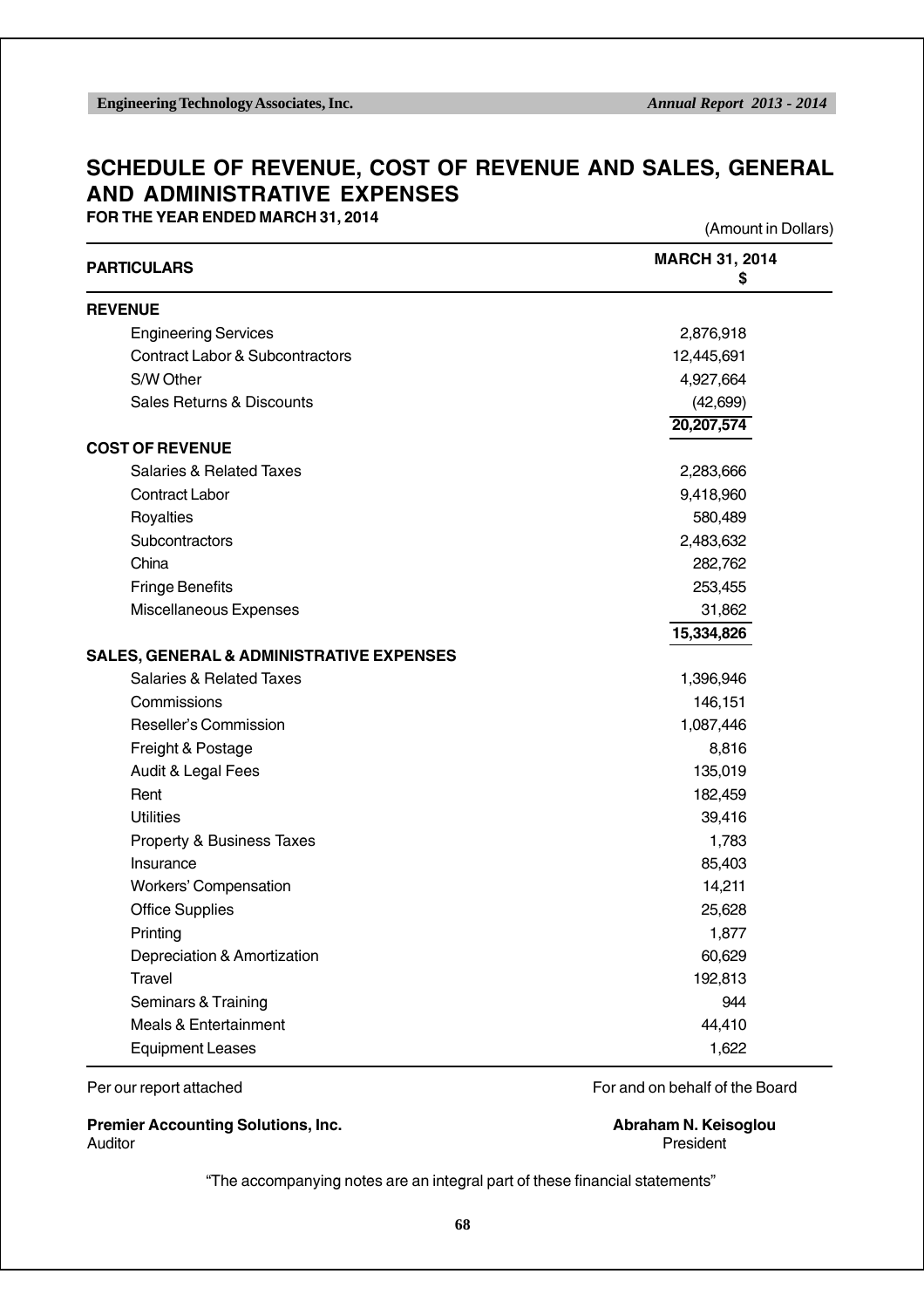*Annual Report 2013 - 2014*

| <b>PPARTICULARS</b>                         | <b>MARCH 31, 2014</b><br>S |
|---------------------------------------------|----------------------------|
| Repairs & Maintenance                       | 6,593                      |
| Auto Leases                                 | 36,518                     |
| Auto Expenses                               | 11,707                     |
| Telephone                                   | 37,359                     |
| <b>Outside Services</b>                     | 74,097                     |
| <b>Advertising &amp; Promotion</b>          | 77,561                     |
| <b>Charitable Contributions &amp; Gifts</b> | 9,731                      |
| <b>Recruiting Expenses</b>                  | 243,291                    |
| Dues & Subscriptions                        | 12,214                     |
| Licenses & Fees                             | 113,225                    |
| <b>Bank Fees</b>                            | 10,665                     |
| Miscellaneous Expenses                      | 1,312                      |
|                                             | 4,059,846                  |

Per our report attached For and on behalf of the Board

# **Premier Accounting Solutions, Inc. Abraham N. Keisoglou**<br>Auditor **President**

Auditor President (1999) and the contract of the contract of the contract of the contract of the contract of the contract of the contract of the contract of the contract of the contract of the contract of the contract of t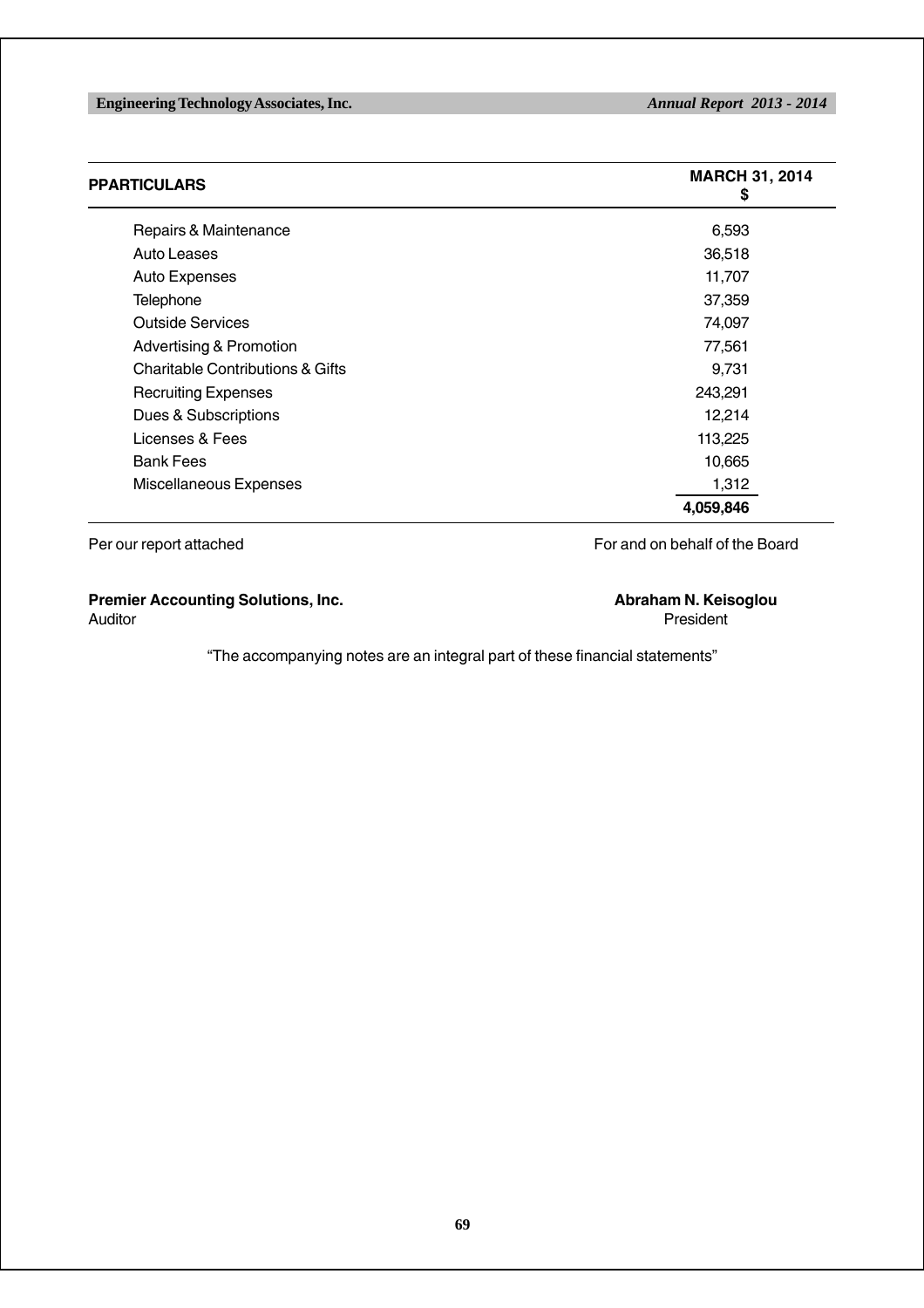*Annual Report 2013 - 2014*

# SYSTAT SOFTWARE, INC.

# FINANCIAL STATEMENTS 2013 - 2014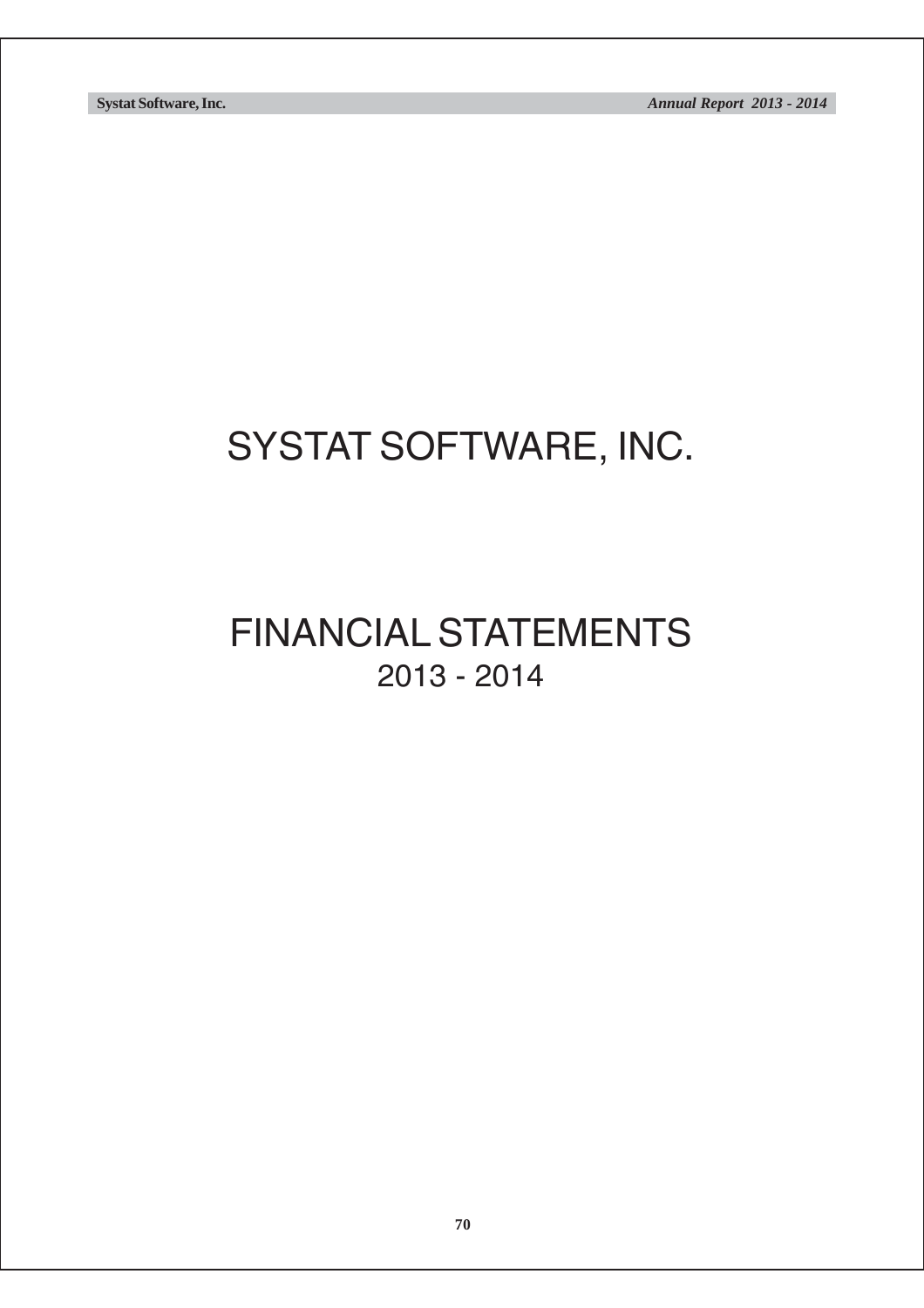**Systat Software, Inc.**

*Annual Report 2013 - 2014*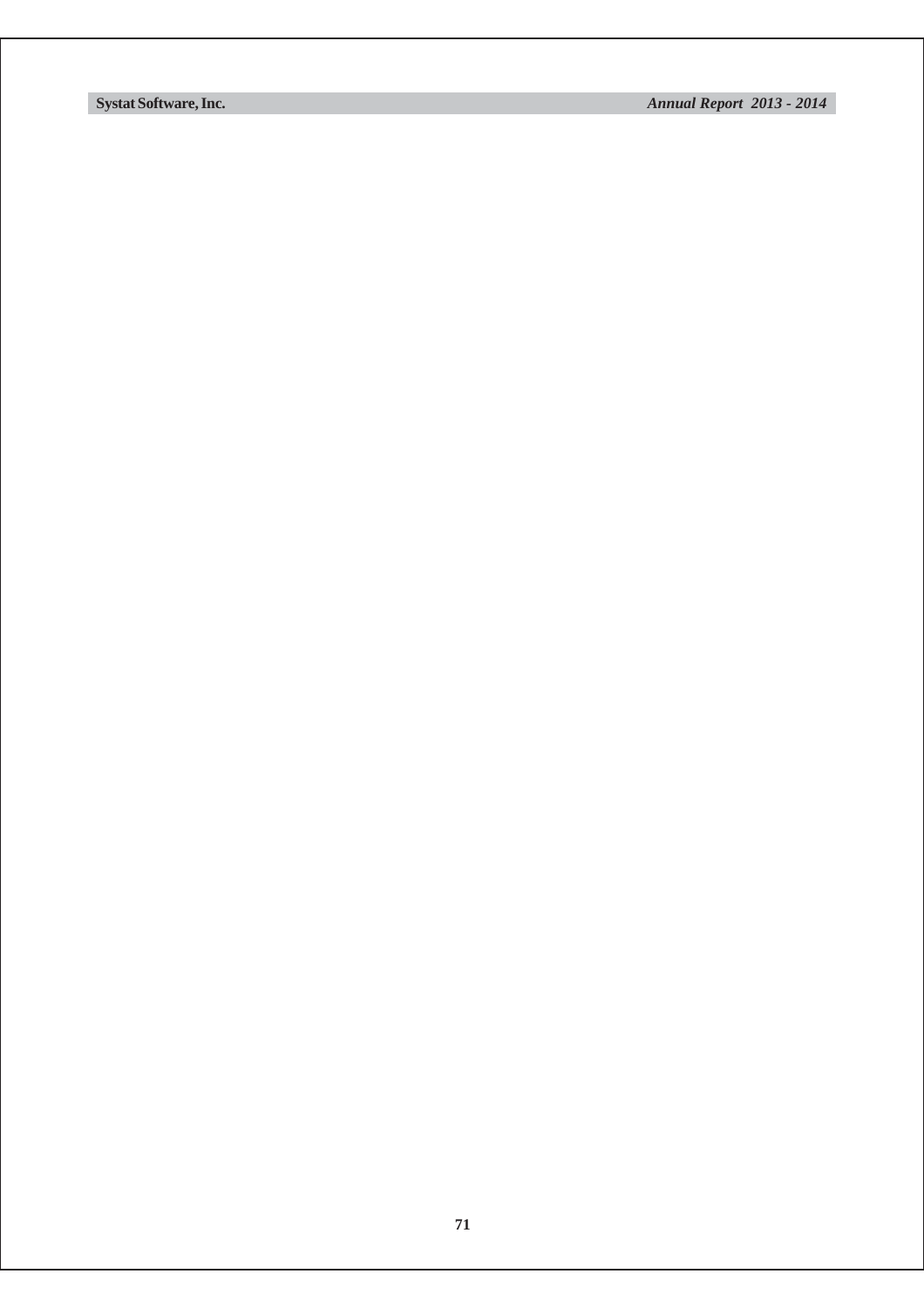# **INDEPENDENT AUDITOR'S REPORT**

To

#### The Board of Directors **Systat Software, Inc.**

We have audited the accompanying financial statements of Systat Software, Inc., a Delaware corporation, which comprise the balance sheets as of March 31, 2014 and 2013, and the related statements of income, retained earnings, and cash flows for the years then ended, and the related notes to the financial statements.

#### **Management's Responsibility for the Financial Statements**

Management is responsible for the preparation and fair presentation of these financial statements in accordance with accounting principles generally accepted in the United States of America; this includes the design, implementation, and maintenance of internal control relevant to the preparation and fair presentation of financial statements that are free from material misstatement, whether due to fraud or error.

#### **Auditor's Responsibility**

Our responsibility is to express an opinion on these financial statements based on our audits. We conducted our audits in accordance with auditing standards generally accepted in the United States of America. Those standards require that we plan and perform the audit to obtain reasonable assurance about whether the financial statements are free from material misstatement.

An audit involves performing procedures to obtain audit evidence about the amounts and disclosures in the financial statements. The procedures selected depend on the auditor's judgment, including the assessment of the risks of material misstatement of the financial statements, whether due to fraud or error. In making those risk assessments, the auditor considers internal control relevant to the entity's preparation and fair presentation of the financial statements in order to design audit procedures that are appropriate in the circumstances, but not for the purpose of expensing an opinion on the effectivenes of the entity's internal control. Accordingly, we express no such opinion. An audit also includes evaluating the appropriateness of accounting policies used and the reasonableness of significant accounting estimates made by management, as well as evaluating the overall presentation of the financial statements.

We believe that the audit evidence we have obtained is sufficient and appropriate to provide a basis for our audit opinion.

### **Opinion**

In our opinion, the financial statements referred to above present fairly, in all material respects, the financial position of Systat Software, Inc as of March 31, 2014 and 2013, and the results of its operations and its cash flows for the years then ended in accordance with accounting principles generally accepted in the United States of America.

**Continental Accounting Solutions, Inc. Playa Del Ray, CA April 22th, 2014**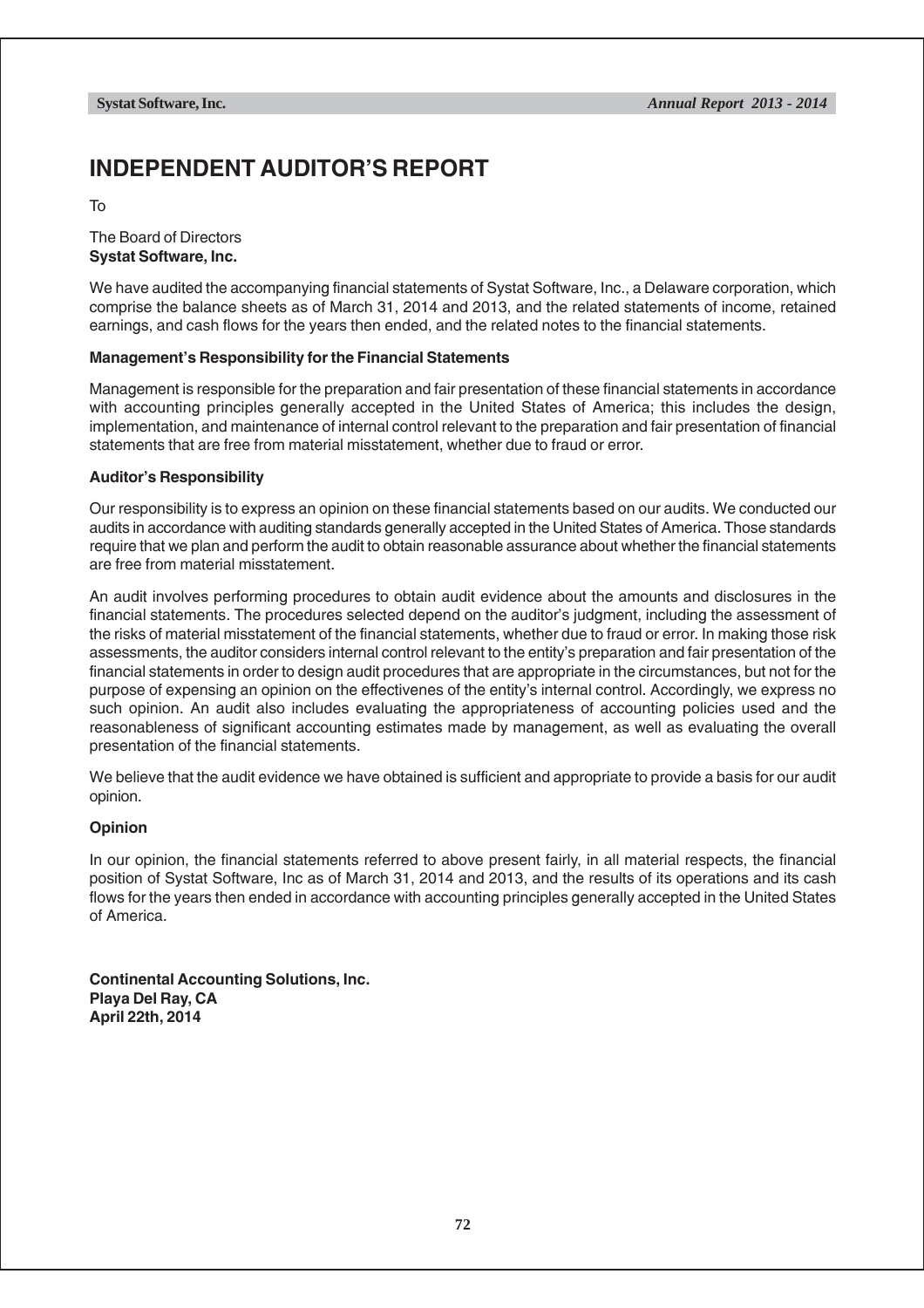# **BALANCE SHEET**

**AS AT MARCH 31, 2014**

(Amount in Dollars)

| <b>ASSETS</b><br><b>CURRENT ASSETS</b><br>Cash and Cash Equivalents<br>148,488<br>85,632<br>Accounts Receivable - Net<br>Note 2<br>342,367<br>309,295<br>Affiliate Company Receivable<br>Note 3<br>4,930,397<br>4,651,277<br>16,470<br>Note 4<br>4,886<br>Inventory<br>195,307<br><b>Employee Advances</b><br>Note 6<br>195,307<br>Prepaid Expenses & Other Current Assets<br>76,583<br>27,934<br>Note 5<br><b>Total Current Assets</b><br>5,698,028<br>5,285,915<br>PROPERTY & EQUIPMENT - Net<br>Note 7<br><b>INTANGIBLE ASSETS - Net</b><br>Note 8<br>12,962,145<br>14,806,253<br><b>OTHER ASSET</b><br>Deferred Tax Asset<br>Note 1<br>3,072,312<br>2,036,988<br><b>TOTAL ASSETS</b><br>21,732,485<br>22,129,156<br><b>LIABILITIES &amp; SHAREHOLDERS' EQUITY</b><br><b>CURRENT LIABILITIES</b><br><b>Accounts Payable</b><br>147,043<br>176,133<br><b>Accrued Liabilities</b><br>Note 9<br>204,768<br>238,425<br>Affiliate Company Payable<br>Note 10<br>21,282,541<br>22,831,712<br><b>Total Current Liabilities</b><br>21,634,352<br>23,246,270<br><b>LONG TERM LIABILITIES</b><br>Note 11<br>Loan Payable to Affiliated Company<br>1,681,586<br>1,599,062<br><b>SHAREHOLDERS' EQUITY</b><br>Common Stock: \$1.00 par value; 1,000,000<br>Shares Authorized: 974,166 shares issued and<br>outstanding as March 31, 2013.<br>974,166<br>974,166<br><b>Additional Paid in Capital</b><br>2,920,830<br>2,920,830<br><b>Retained Earnings</b><br>(5,478,449)<br>(6,611,172)<br><b>Total Shareholders' Equity</b><br>(1,583,453)<br>(2,716,176) | <b>PARTICULARS</b>                       | March 31, 2014<br>S | March 31, 2013<br>S |
|---------------------------------------------------------------------------------------------------------------------------------------------------------------------------------------------------------------------------------------------------------------------------------------------------------------------------------------------------------------------------------------------------------------------------------------------------------------------------------------------------------------------------------------------------------------------------------------------------------------------------------------------------------------------------------------------------------------------------------------------------------------------------------------------------------------------------------------------------------------------------------------------------------------------------------------------------------------------------------------------------------------------------------------------------------------------------------------------------------------------------------------------------------------------------------------------------------------------------------------------------------------------------------------------------------------------------------------------------------------------------------------------------------------------------------------------------------------------------------------------------------------------------------------------------|------------------------------------------|---------------------|---------------------|
|                                                                                                                                                                                                                                                                                                                                                                                                                                                                                                                                                                                                                                                                                                                                                                                                                                                                                                                                                                                                                                                                                                                                                                                                                                                                                                                                                                                                                                                                                                                                                   |                                          |                     |                     |
|                                                                                                                                                                                                                                                                                                                                                                                                                                                                                                                                                                                                                                                                                                                                                                                                                                                                                                                                                                                                                                                                                                                                                                                                                                                                                                                                                                                                                                                                                                                                                   |                                          |                     |                     |
|                                                                                                                                                                                                                                                                                                                                                                                                                                                                                                                                                                                                                                                                                                                                                                                                                                                                                                                                                                                                                                                                                                                                                                                                                                                                                                                                                                                                                                                                                                                                                   |                                          |                     |                     |
|                                                                                                                                                                                                                                                                                                                                                                                                                                                                                                                                                                                                                                                                                                                                                                                                                                                                                                                                                                                                                                                                                                                                                                                                                                                                                                                                                                                                                                                                                                                                                   |                                          |                     |                     |
|                                                                                                                                                                                                                                                                                                                                                                                                                                                                                                                                                                                                                                                                                                                                                                                                                                                                                                                                                                                                                                                                                                                                                                                                                                                                                                                                                                                                                                                                                                                                                   |                                          |                     |                     |
|                                                                                                                                                                                                                                                                                                                                                                                                                                                                                                                                                                                                                                                                                                                                                                                                                                                                                                                                                                                                                                                                                                                                                                                                                                                                                                                                                                                                                                                                                                                                                   |                                          |                     |                     |
|                                                                                                                                                                                                                                                                                                                                                                                                                                                                                                                                                                                                                                                                                                                                                                                                                                                                                                                                                                                                                                                                                                                                                                                                                                                                                                                                                                                                                                                                                                                                                   |                                          |                     |                     |
|                                                                                                                                                                                                                                                                                                                                                                                                                                                                                                                                                                                                                                                                                                                                                                                                                                                                                                                                                                                                                                                                                                                                                                                                                                                                                                                                                                                                                                                                                                                                                   |                                          |                     |                     |
|                                                                                                                                                                                                                                                                                                                                                                                                                                                                                                                                                                                                                                                                                                                                                                                                                                                                                                                                                                                                                                                                                                                                                                                                                                                                                                                                                                                                                                                                                                                                                   |                                          |                     |                     |
|                                                                                                                                                                                                                                                                                                                                                                                                                                                                                                                                                                                                                                                                                                                                                                                                                                                                                                                                                                                                                                                                                                                                                                                                                                                                                                                                                                                                                                                                                                                                                   |                                          |                     |                     |
|                                                                                                                                                                                                                                                                                                                                                                                                                                                                                                                                                                                                                                                                                                                                                                                                                                                                                                                                                                                                                                                                                                                                                                                                                                                                                                                                                                                                                                                                                                                                                   |                                          |                     |                     |
|                                                                                                                                                                                                                                                                                                                                                                                                                                                                                                                                                                                                                                                                                                                                                                                                                                                                                                                                                                                                                                                                                                                                                                                                                                                                                                                                                                                                                                                                                                                                                   | TOTAL LIABILITIES & SHAREHOLDERS' EQUITY | 21,732,485          | 22,129,156          |

#### Per our report attached For and on behalf of the Board

| <b>Continental Accounting Solutions, Inc.</b> | <b>Richard H. Gall</b> | <b>Mueed Khader</b> | <b>Asif Khader</b> |
|-----------------------------------------------|------------------------|---------------------|--------------------|
| Auditor                                       | President              | Director            | Treasurer          |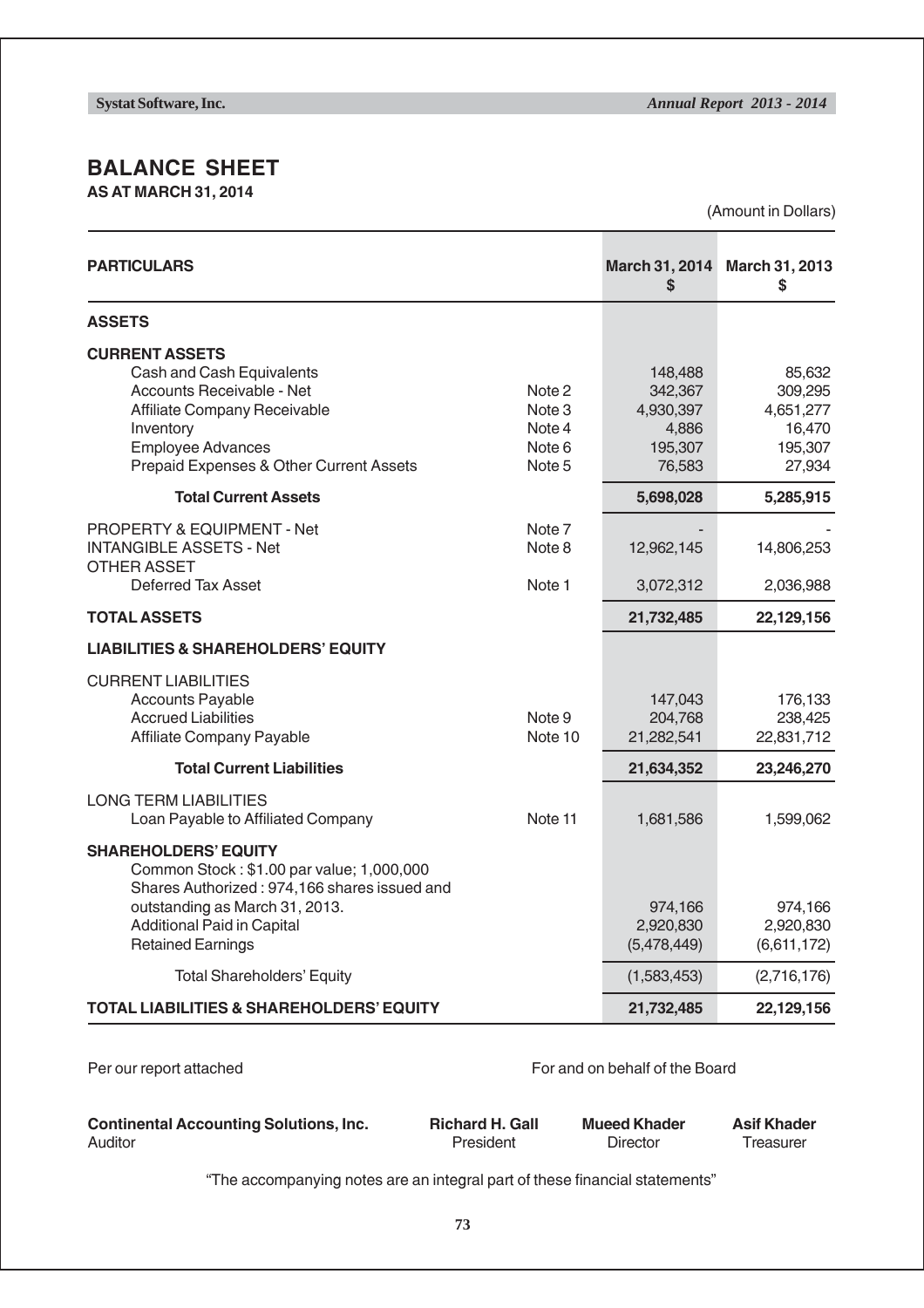# **STATEMENT OF INCOME AND RETAINED EARNINGS**

**FOR THE YEAR ENDED MARCH 31, 2014**

(Amount in Dollars)

| <b>PARTICULARS</b>                                                    |             | March 31, 2014<br>S    | March 31, 2013<br>\$   |
|-----------------------------------------------------------------------|-------------|------------------------|------------------------|
| <b>REVENUE</b>                                                        | Note 12     | 3,559,611              | 4,394,407              |
| <b>COST OF REVENUE</b>                                                |             | 1,146,569              | 1,283,312              |
| <b>GROSS PROFIT</b>                                                   |             | 2,413,042              | 3,111,095              |
| <b>OPERATING EXPENSES</b>                                             |             |                        |                        |
| <b>Personnel Expenses</b><br>Sales, General & Administrative Expenses | Note 13     | 2,207,171<br>2,597,426 | 2,714,407<br>2,987,543 |
| <b>Total Operating Expenses</b>                                       |             | 4,804,597              | 5,701,950              |
| <b>OPERATING INCOME / (LOSS)</b>                                      |             | (2,391,555)            | (2,590,855)            |
| <b>OTHER INCOME / EXPENSES</b>                                        |             |                        |                        |
| Other Income / (Expenses)                                             | Note 14, 17 | 2,489,754              | (59, 480)              |
| <b>INCOME / (LOSS) BEFORE INCOME TAXES</b>                            |             | 98,199                 | (2,650,335)            |
| Income Tax<br><b>Deferred Tax Benefit</b>                             |             | (800)<br>1,035,324     | (1,600)<br>732,532     |
| <b>NET INCOME / (LOSS)</b>                                            |             | 1,132,723              | (1,919,403)            |
| <b>Beginning Retained Earnings</b>                                    |             | (6,611,172)            | (4,691,769)            |
| <b>Ending Retained Earnings</b>                                       |             | (5,478,449)            | (6,611,172)            |

Per our report attached For and on behalf of the Board

| <b>Continental Accounting Solutions, Inc.</b> | <b>Richard H. Gall</b> | <b>Mueed Khader</b> | <b>Asif Khader</b> |
|-----------------------------------------------|------------------------|---------------------|--------------------|
| Auditor                                       | President              | Director            | Treasurer          |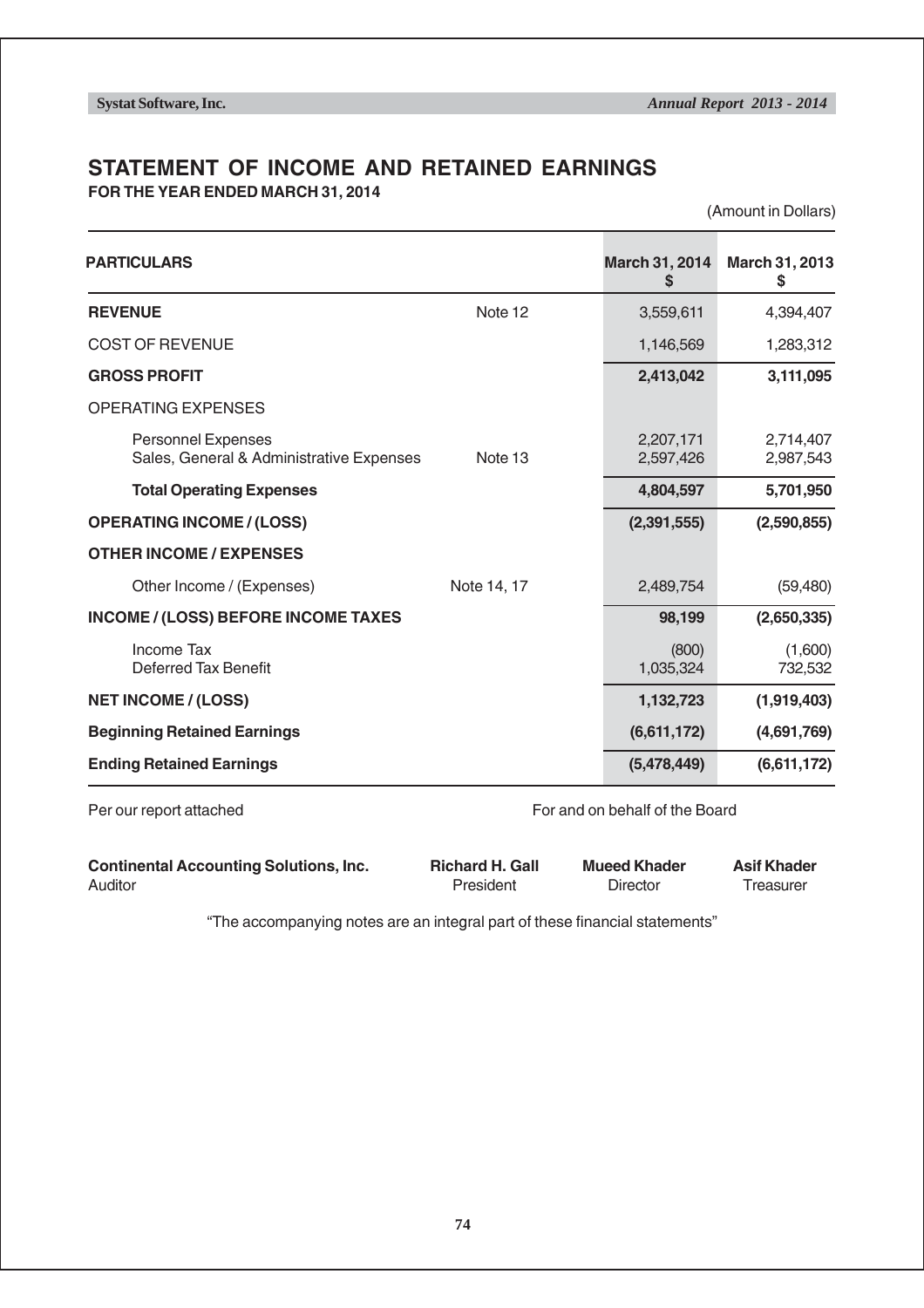## **STATEMENT OF CASH FLOW AS AT MARCH 31, 2014**

(Amount in Dollars)

| <b>PARTICULARS</b>                                                                                                                                                                                                                                                                                                                                                                                                        | \$                                                                                   | March 31, 2014 March 31, 2013<br>S                                           |
|---------------------------------------------------------------------------------------------------------------------------------------------------------------------------------------------------------------------------------------------------------------------------------------------------------------------------------------------------------------------------------------------------------------------------|--------------------------------------------------------------------------------------|------------------------------------------------------------------------------|
| <b>CASH FLOW FROM OPERATING ACTIVITIES:</b>                                                                                                                                                                                                                                                                                                                                                                               |                                                                                      |                                                                              |
| Net income (loss)                                                                                                                                                                                                                                                                                                                                                                                                         | 1,132,723                                                                            | (1,919,403)                                                                  |
| Adjustment to reconcile net Income (loss) to net cash<br>used in operating activities:                                                                                                                                                                                                                                                                                                                                    |                                                                                      |                                                                              |
| Increase in deferred tax asset<br>Amortization                                                                                                                                                                                                                                                                                                                                                                            | (1,035,324)<br>1,844,108                                                             | (732, 532)<br>1,844,108                                                      |
| <b>Changes in current assets and liabilities:</b><br>(Increase) / Decrease in accounts receivable<br>(Increase) / Decrease in affiliate company receivables<br>(Increase) / Decrease in inventory<br>(Increase) / Decrease in prepaid expenses & other current assets<br>Increase / (Decrease) in accounts payable<br>Increase / (Decrease) in accrued liabilities<br>Increase / (Decrease) in affiliate company payables | (33,072)<br>(279, 120)<br>11,584<br>(48, 649)<br>(29,090)<br>(33,657)<br>(1,466,647) | 98,661<br>(990, 106)<br>16,486<br>(122, 497)<br>79,603<br>8,862<br>1,280,431 |
| Net cash (used) / provided in operating activities                                                                                                                                                                                                                                                                                                                                                                        | 62,856                                                                               | (436, 387)                                                                   |
| <b>CASH FLOW FROM INVESTING ACTIVITIES:</b>                                                                                                                                                                                                                                                                                                                                                                               |                                                                                      |                                                                              |
| Net cash used in investing activities                                                                                                                                                                                                                                                                                                                                                                                     |                                                                                      |                                                                              |
| <b>CASH FLOW FROM FINANCING ACTIVITIES:</b>                                                                                                                                                                                                                                                                                                                                                                               |                                                                                      |                                                                              |
| Affiliated company loan                                                                                                                                                                                                                                                                                                                                                                                                   |                                                                                      | 399,772                                                                      |
| Net cash provided in financing activities                                                                                                                                                                                                                                                                                                                                                                                 |                                                                                      | 399,772                                                                      |
| Net increase / (net decrease) in cash and cash equivalents                                                                                                                                                                                                                                                                                                                                                                | 62,856                                                                               | (36, 615)                                                                    |
| Cash and cash equivalents at beginning of year                                                                                                                                                                                                                                                                                                                                                                            | 85,632                                                                               | 122,247                                                                      |
| Cash and cash equivalents at end of year                                                                                                                                                                                                                                                                                                                                                                                  | 148,488                                                                              | 85,632                                                                       |
| SUPPLEMENTAL DISCLOSURES TO CASH FLOW STATEMENT                                                                                                                                                                                                                                                                                                                                                                           |                                                                                      |                                                                              |
| Interest paid<br><b>Taxes Paid</b>                                                                                                                                                                                                                                                                                                                                                                                        | 109,886<br>800                                                                       | 88,306<br>1,600                                                              |

Per our report attached For and on behalf of the Board

| <b>Continental Accounting Solutions, Inc.</b> | <b>Richard H. Gall</b> | <b>Mueed Khader</b> | <b>Asif Khader</b> |
|-----------------------------------------------|------------------------|---------------------|--------------------|
| Auditor                                       | President              | Director            | Treasurer          |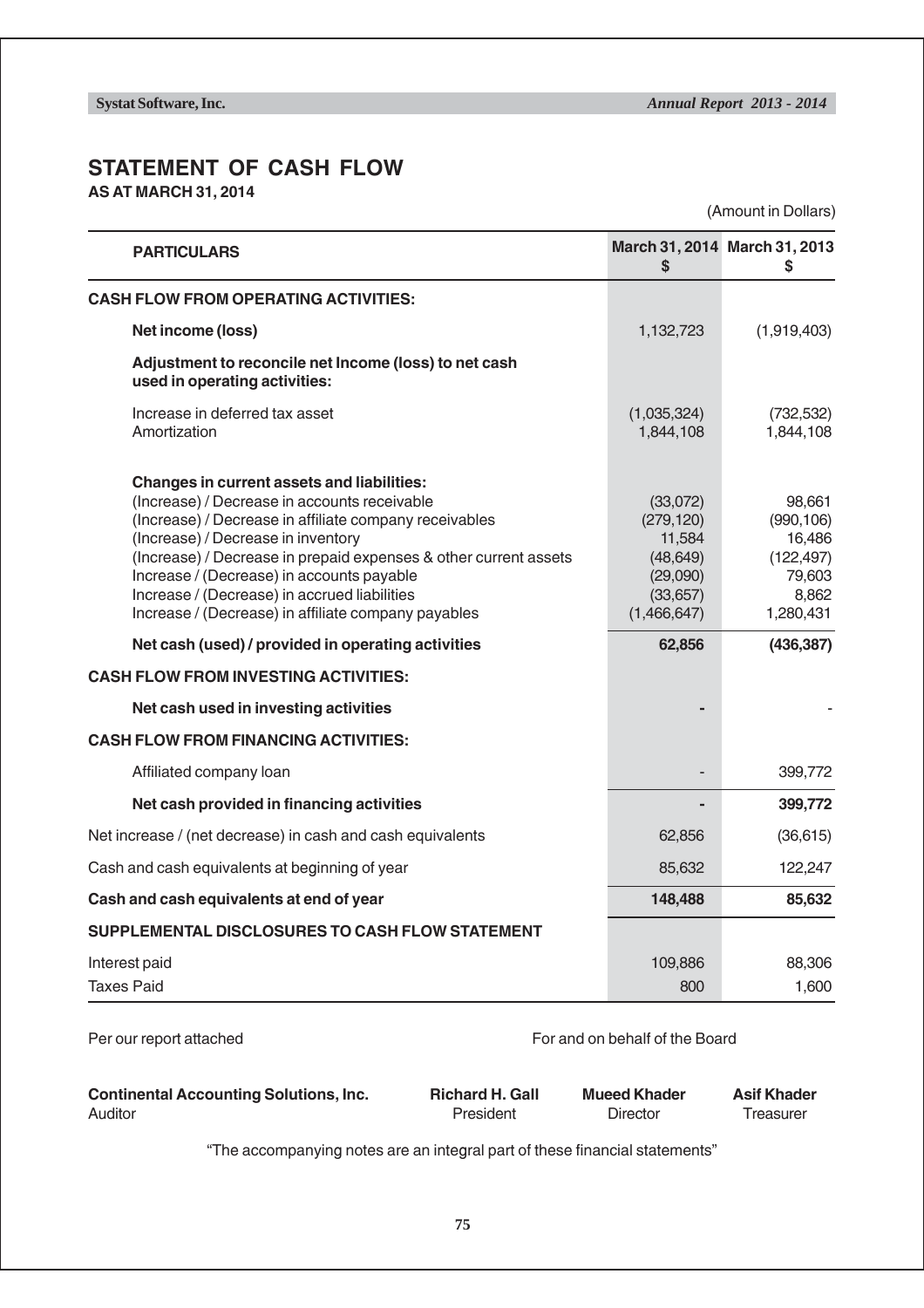# **NOTES TO FINANCIAL STATEMENTS**

### **FOR THE YEAR ENDED MARCH 31, 2014**

#### **1. SUMMARY OF SIGNIFICANT ACCOUNTING POLICIES**

#### **The Company**

Systat Software Inc., ("Systat" or the Company) was incorporated in September 18, 2000 as a Delaware Corporation, and was subsequently qualified and authorized to transact intrastate business in the state of California on October 12, 2001. Systat is a wholly owned subsidiary of Cranes Software International Limited ("CSIL" or Cranes"), located in India. The Company's products are primarily used by organizations to integrate and analyze operational data in the process of formulating strategies more effectively. This process is commonly known as "data mining" or "data analysis using advanced analytical techniques". Analytical solutions include products and services sold for customer relationship management, business intelligence and general purpose statistical analysis.

The Company acquired marketing and other rights under various agreements to own, use modify, enhance and sell certain software products primarily from two companies namely, AISN and SPSS Inc. The Company's research and development activities and core technology are managed by Cranes Software International Ltd, located in India.

The Company is fully owned and managed by Cranes Software International Limited, Bangalore, India. Accordingly, the Company's future success or failure is largely dependant upon the management decisions of, and continued support by the parent company.

On December 18, 2003, CSIL acquired a series of product lines called Sigma Plot from SPSS, Inc. Following the acquisition, the Company commenced the marketing and distribution of these products.

On November 30, 2006, Systat Software, Inc., registered a branch in UK to facilitate its operations and accordingly the operations of the UK branch is combined with the operations of Systat Software, Inc.

#### **Use of Estimates**

The preparation of financial statements inconformity with generally accepted accounting principles in the United States requires management to make estimates and assumptions that affect the reported amounts of assets & liabilities and disclosures of contingent assets & liabilities at the date of the financial statements and the reported amounts of revenue and expenses during the reported period. Actual results could differ from those estimates.

#### **Revenue Recognition**

The Company recognizes revenue when a particular product is sold or a related service is rendered, which is in accordance with generally accepted accounting principles. (GAAP)

#### **Software Development and Acquisitions Costs**

Software development and acquisition costs incurred by Systat in connection with the Company's long-term development projects are capitalized in accordance with Generally Accepted Accounting Principles. In accordance with Generally Accepted Accounting Principles, Research and Development cost are written off when incurred.

#### **Cash & Cash Equivalents**

The Company considers all highly liquid investments with an original maturity of three months or less to be cash equivalents. The Company deposits cash and cash equivalents with high credit quality financial institutions.

#### **Concentration of Credit risk**

The financial instruments that subject the Company to a potential credit risk are cash and accounts receivable.

**Continental Accounting Solutions, Inc.** Richard H. Gall Mueed Khader Auditor Asif Khader Auditor Auditor Auditor<br>President Director Treasurer Auditor **President Director Director** President Director President and Director **Treasurer** 

Per our report attached For and on behalf of the Board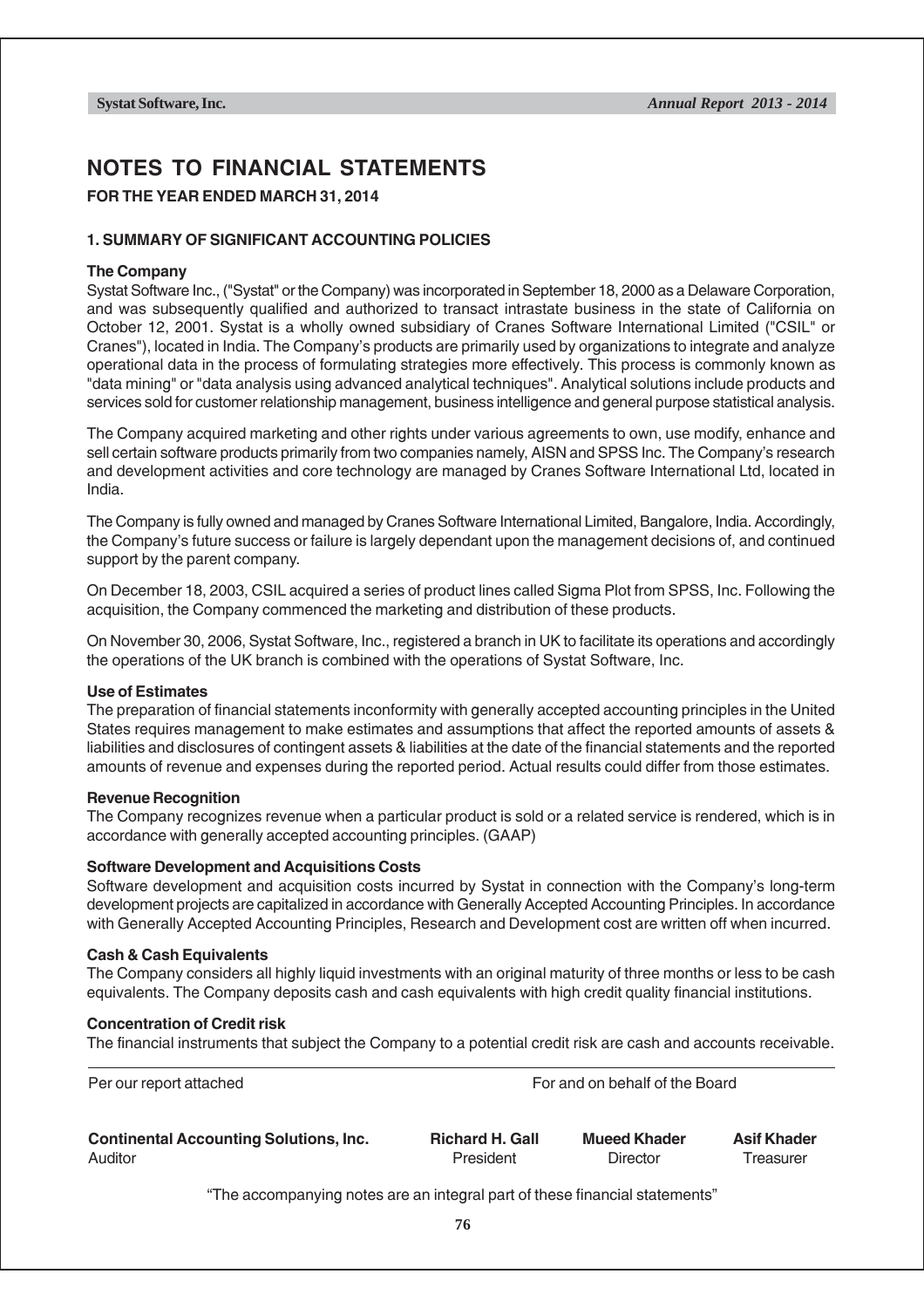**Cash :** The Company's cash is held at financial institutions, each of which provides Federal Deposit Insurance coverage up-to \$ 250,000. However as of March 31, 2014 the cash balance at these financial institutions did not exceed this amount.

**Trade Accounts Receivable :** The Company provides goods and services to its customers based on the evaluation of the customers' credit worthiness without requiring any collateral. However a reasonable allowance in the amount of \$ 15,000 is provided on the financial statements to mitigate the risk of any anticipated losses.

#### **Advertising & Marketing**

It is the policy of the Company to expense all advertising and marketing costs (if any) during the periods to which such advertising costs pertain. The Company does not capitalize any advertising or marketing costs. During the year ended March 31, 2014 the company incurred \$64,765 in advertising and marketing costs.

#### **Property and Equipment**

Property and equipment are carried at cost less accumulated depreciation. Depreciation is provided over the estimated useful lives of the related assets using the Straight Line method of Depreciation. Maintenance and repairs are charged to operations when incurred. Renewals and betterments of a nature considered to materially extend the useful lives, efficiency or value of the assets are capitalized. It is the policy of the Company to capitalize any acquired asset which has cost of \$ 1,000 or more, and provide for a full year's depreciation in the year of purchase and no depreciation in the year of sale. The Company has the following estimated useful lives for the following categories of assets.

| <b>Description</b>                                         | <b>Useful Life</b>                                       | <b>Method</b>                                |
|------------------------------------------------------------|----------------------------------------------------------|----------------------------------------------|
| <b>Computers &amp; Equipment</b><br>Leasehold Improvements | 3 years<br>Shorter of 5 years or remaining<br>Lease term | <b>Straight Line</b><br><b>Straight Line</b> |
| Software<br><b>Furniture &amp; Fittings</b>                | $3 - 15$ years<br>7 years                                | <b>Straight Line</b><br><b>Straight Line</b> |

#### **Income Tax**

The Company is a "C" Corporation under the Internal Revenue Code and is taxed at graduated rates based on its Taxable income for Federal and State Income Tax. However there will not be any federal income tax liability due to the net operating loss sustained in the prior years. The Company will still incur a minimum tax liability in the US at state level.

#### **Deferred Tax**

Generally Accepted Accounting Principles requires recognition of deferred tax liabilities and assets for the expected future tax consequences of temporary differences between the book and tax basis of assets and liabilities. Under this method deferred tax assets and liabilities are determined using the current applicable enacted tax rates and provisions of the enacted tax law. However the Company does not provide for deferred income tax for temporary differences resulting from the amounts of assets & liabilities reported for financial reporting purposes and amounts reported for tax purposes as these amounts are immaterial mainly due to the Company being on accrual basis tax payer. However a deferred tax asset in the amount of \$ 3,072,312 has been recorded on the financial statements, calculated based on the Company's net operating losses. This deferred tax asset essentially is an income tax benefit the Company would be entitled to receive on all future income tax it would incur on future taxable income. Furthermore the management believes the Company will begin utilizing its net operating losses and therefore a deferred tax valuation allowance is not appropriate at this time.

| Per our report attached                                                     | For and on behalf of the Board      |                                 |                                 |
|-----------------------------------------------------------------------------|-------------------------------------|---------------------------------|---------------------------------|
| <b>Continental Accounting Solutions, Inc.</b><br>Auditor                    | <b>Richard H. Gall</b><br>President | <b>Mueed Khader</b><br>Director | <b>Asif Khader</b><br>Treasurer |
| "The accompanying notes are an integral part of these financial statements" |                                     |                                 |                                 |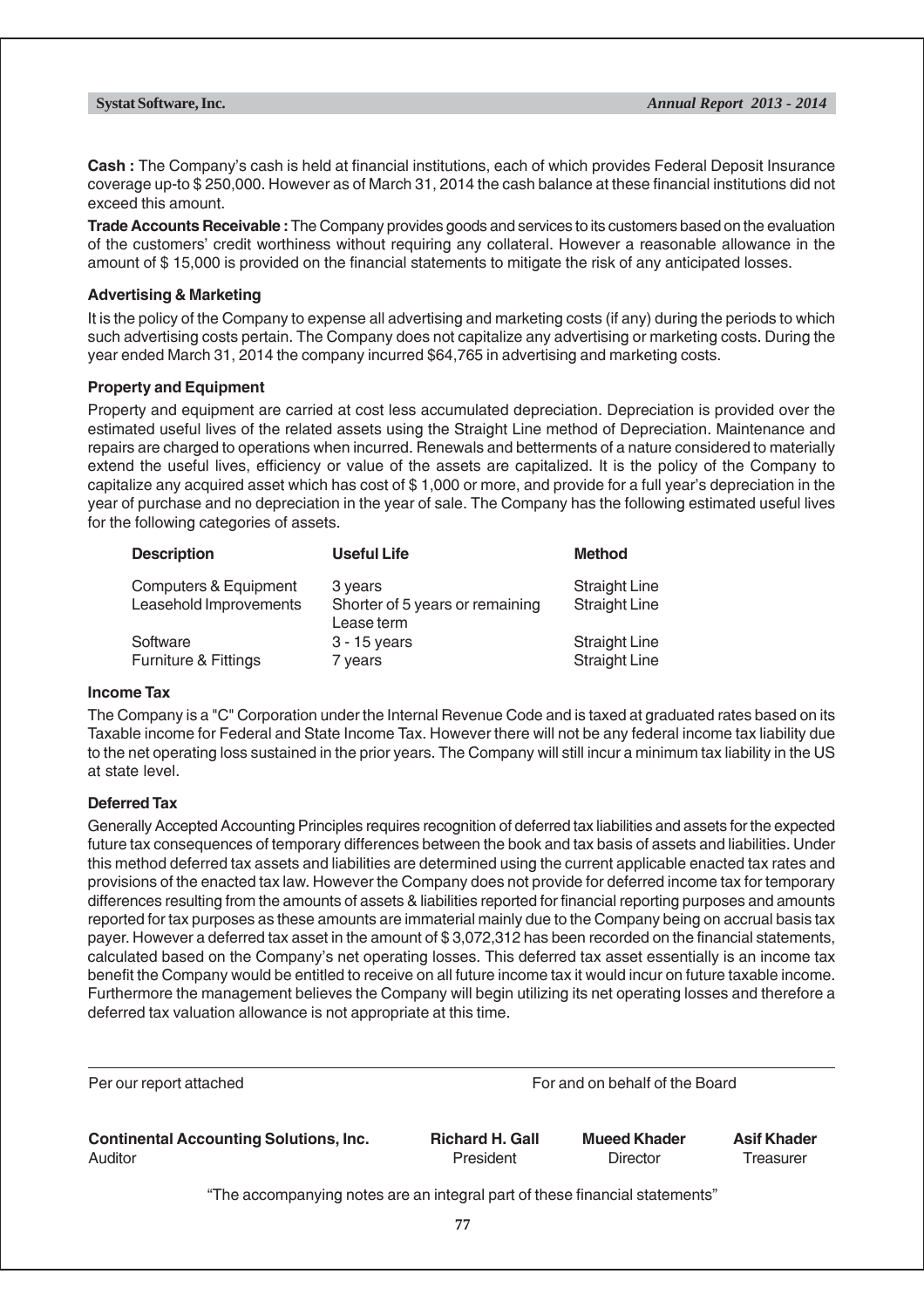#### **Common Stock**

As of March 31, 2014 the Company had issued an aggregate of 974,166 shares of common stock with par value of \$ 1.00 each.

#### **Software Products**

The Company acquired marketing and other rights to own, use, modify, enhance and sell certain product lines primarily for two major software companies, AISN Inc., and SPSS Inc., These product lines, considered to be long-lived assets, amortized to 15 years. Long lived assets are reviewed for impairment whenever events or changes in circumstances indicate that the carrying amount should be evaluated. Factors leading to impairment include a combination of historical losses; anticipated future losses and inadequate cash flow. The assessment of recoverability is based on management's estimate. The management has determined that as of March 31, 2014 there has been no impairment in the carrying values of long-lived assets.

#### **2 ACCOUNTS RECEIVABLE**

Trade accounts receivable consists for balances due from account holders, net of a provision for estimated returns as follows.

|                                                                    | March 31, 2014 March 31, 2013 |                     |
|--------------------------------------------------------------------|-------------------------------|---------------------|
| Trade Accounts Receivable<br>Less: Allowance for Doubtful Accounts | 357.367<br>(15.000)           | 324.295<br>(15,000) |
| <b>Accounts Receivable - Trade (net)</b>                           | 342.367                       | 309,295             |

#### **3. AFFILIATE COMPANY RECEIVABLE**

|                                  | March 31, 2014 March 31, 2013 |           |  |
|----------------------------------|-------------------------------|-----------|--|
|                                  |                               |           |  |
| Due from Mpower Global, Inc.     | 5.000                         | -         |  |
| Due from Cranes Software, Inc-MI | 4,666,277                     | 4,651,277 |  |
| Due From Cubeware Inc USA        | 259.120                       |           |  |
| <b>Net Balance Due</b>           | 4,930,397                     | 4,651,277 |  |

#### **4. INVENTORY**

The inventory as of March 31, 2014 was valued at cost or net realizable value whichever is lower. The inventory cost includes the cost of software replication, manuals and other related costs incurred in the process of making the software available for sale, excluding the amortization of the acquired software product costs. Management has determined that all inventories shown on the balance sheet are recoverable for the value shown. The inventory is held at a third party software replication and fulfillment center.

| Per our report attached                                                     | For and on behalf of the Board      |                                 |                                 |
|-----------------------------------------------------------------------------|-------------------------------------|---------------------------------|---------------------------------|
| <b>Continental Accounting Solutions, Inc.</b><br>Auditor                    | <b>Richard H. Gall</b><br>President | <b>Mueed Khader</b><br>Director | <b>Asif Khader</b><br>Treasurer |
| "The excompany day notes are on integral nod the best financial statements" |                                     |                                 |                                 |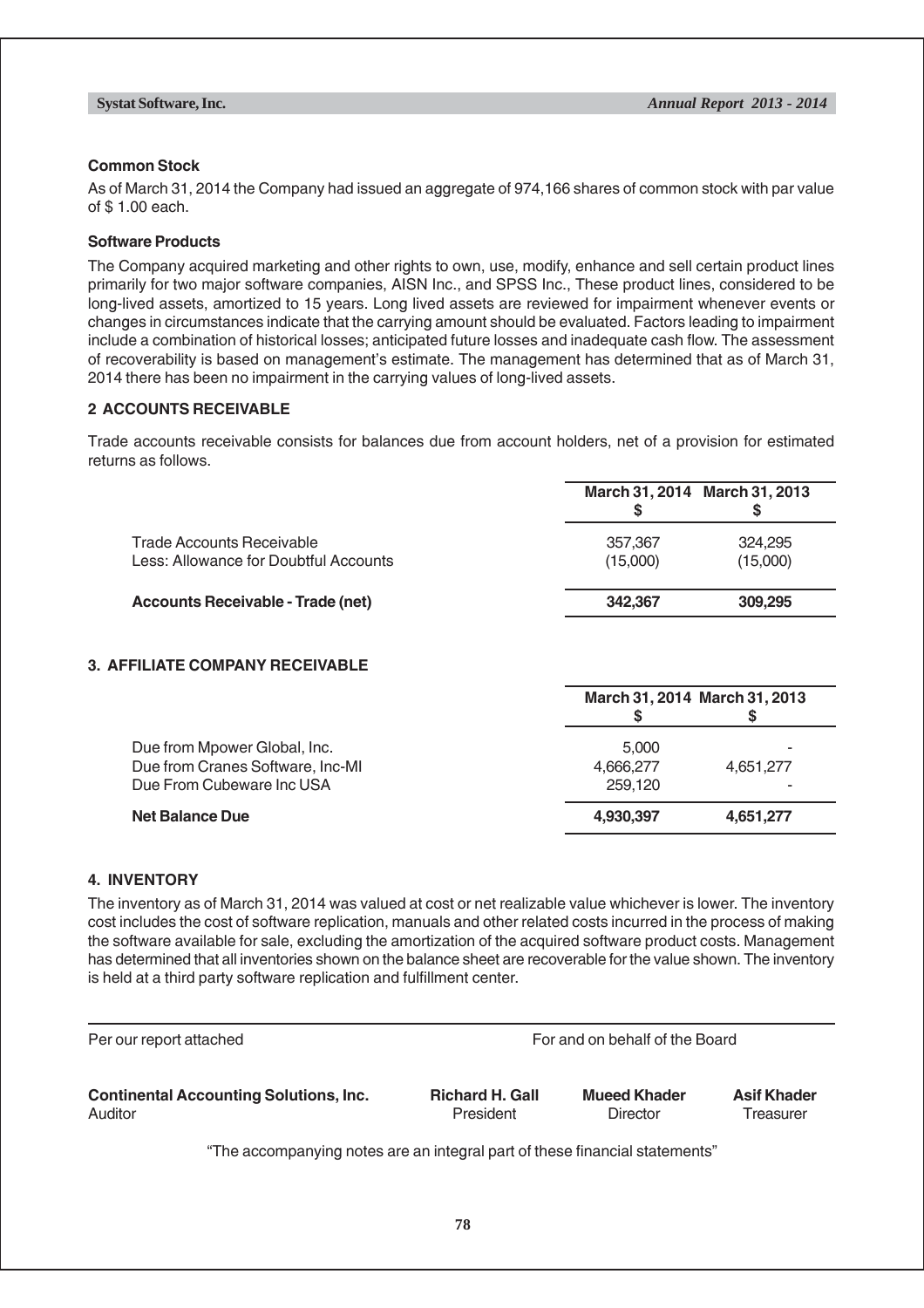#### **5. PREPAID EXPENSES AND OTHER CURRENT ASSETS**

Prepaid expenses and other current assets consist of the following as of March 31, 2014.

|                                                       | March 31, 2014 March 31, 2013 |                 |
|-------------------------------------------------------|-------------------------------|-----------------|
| <b>Prepaid Expenses</b><br><b>Refundable Deposits</b> | 13.032<br>63.551              | 4.383<br>23.551 |
| <b>Total</b>                                          | 76.583                        | 27,934          |

#### **6. EMPLOYEE ADVANCE**

The employee advance in the amount of \$195,307 represents an informal loan given to an employee. The loan is a interest free loan with no specific repayment terms and is due upon demand.

Per our report attached For and on behalf of the Board

| <b>Continental Accounting Solutions, Inc.</b> | <b>Richard H. Gall</b> | <b>Mueed Khader</b> | Asif Khader |
|-----------------------------------------------|------------------------|---------------------|-------------|
| Auditor                                       | President              | Director            | Treasurer   |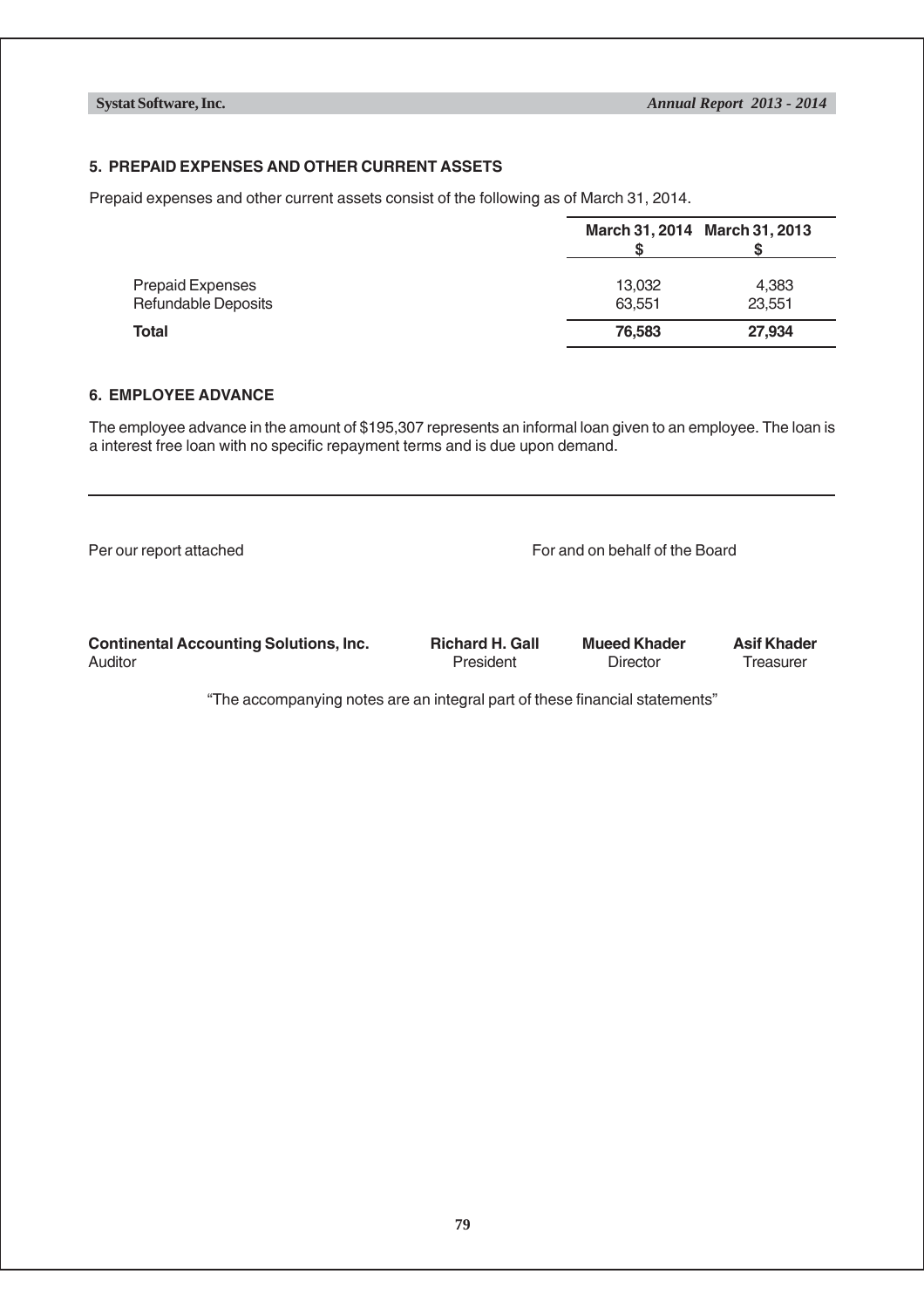|                            | Property and equipment consist of the following as of March 31, 2014                                                                                                                       |                 |                               |                              |                                                                             |                            |                                    |                  |                                 |
|----------------------------|--------------------------------------------------------------------------------------------------------------------------------------------------------------------------------------------|-----------------|-------------------------------|------------------------------|-----------------------------------------------------------------------------|----------------------------|------------------------------------|------------------|---------------------------------|
|                            | 01.04.2013                                                                                                                                                                                 | Additions<br>ക  | <b>Disposals</b><br>$\bullet$ | 31.03.2014<br>ക              | 01.04.2013                                                                  | Dep. For The<br>Year<br>မာ | <b>Disposals</b><br>Acc.Dep.<br>မာ | 31.03.2014       | 31.03.2014<br>ğ<br>မာ           |
| 玉                          | 9,470                                                                                                                                                                                      |                 |                               | 9,470                        | 9,470                                                                       |                            |                                    | 9,470            |                                 |
| Equipment                  | 65,575                                                                                                                                                                                     |                 |                               | 65,575                       | 65,575                                                                      |                            |                                    | 65,575           |                                 |
| Software                   | 87,026                                                                                                                                                                                     | - 1             | J.                            | 87,026                       | 87,026                                                                      |                            |                                    | 87,026           | J.                              |
| Furniture &<br>Fixtures    | 14,103                                                                                                                                                                                     | J.              | J,                            | 14,103                       | 14,103                                                                      |                            |                                    | 14,103           |                                 |
| <b>Total</b>               | 176,174                                                                                                                                                                                    | $\blacksquare$  | ×                             | 176,174                      | 176,174                                                                     | J.                         | f,                                 | 176,174          |                                 |
| 8. INTANGIBLE ASSETS       | As of March 31, 2014, the company had the following intangible assets as a result of various purchases and consulting agreements entered into between<br>Systat, AISN Inc., and SPSS Inc., |                 |                               |                              |                                                                             |                            |                                    |                  |                                 |
| 80                         |                                                                                                                                                                                            |                 |                               |                              | Amortization                                                                | Amortizatiion<br>For The   | Amortization<br>Acc.               |                  | ğ                               |
|                            | 01.04.2013<br>ക                                                                                                                                                                            | Additions<br>မာ | <b>Disposals</b><br>$\bullet$ | 31.03.2014<br>မာ             | 01.04.2013<br>မာ                                                            | <b>Year</b><br>$\bullet$   | <b>Disposals</b><br>မာ             | 31.03.2014<br>မာ | 31.03.2014<br>မာ                |
| Auto Signal<br><b>AISN</b> | 90,000                                                                                                                                                                                     |                 |                               | 90,000                       | 90,000                                                                      |                            |                                    | 90,000           | J.                              |
| 3D - PeakFit<br>TC 2D; TC  | 360,016                                                                                                                                                                                    |                 |                               | 360,016                      | 360,016                                                                     |                            |                                    | 360,016          | ï                               |
| SPSS Systat<br>Software    | 27,661,638                                                                                                                                                                                 | J.              | $\blacksquare$                | 27,661,638                   | 12,855,385                                                                  | 1,844,108                  |                                    | 14,699,493       | 12,962,145                      |
| <b>Total</b>               | 28,111,654                                                                                                                                                                                 | ٠               | ×                             | 28,111,654                   | 13,305,401                                                                  | 1,844,108                  | ٠                                  | 15,149,509       | 12,962,145                      |
| Per our report attached    |                                                                                                                                                                                            |                 |                               |                              |                                                                             |                            | For and on behalf of the Board     |                  |                                 |
| Auditor                    | <b>Continental Accounting Solutions, Inc.</b>                                                                                                                                              |                 |                               | Richard H. Gall<br>President |                                                                             |                            | Mueed Khader<br>Director           |                  | <b>Asif Khader</b><br>Treasurer |
|                            |                                                                                                                                                                                            |                 |                               |                              | "The accompanying notes are an integral part of these financial statements" |                            |                                    |                  |                                 |

**Systat Software, Inc.**

*Annual Report 2013 - 2014*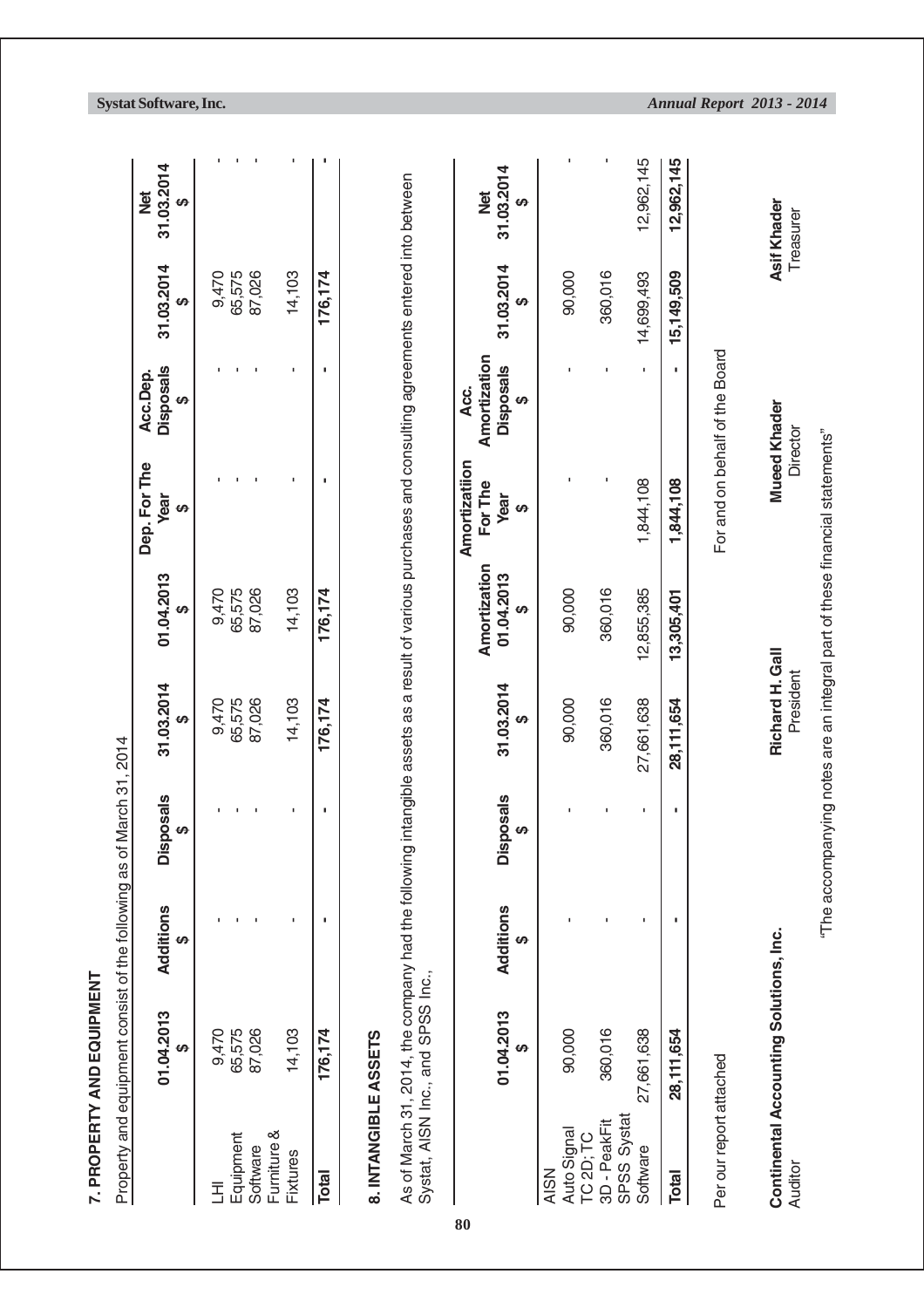#### **Systat Software, Inc.**

### **9. ACCRUED LIABILITIES**

Accrued liabilities consist of the following as of March 31, 2014

|                            | March 31, 2014<br>S | March 31, 2013<br>১ |
|----------------------------|---------------------|---------------------|
| Sales Tax Payable          | 1.482               | 743                 |
| <b>Accrued Vacation</b>    | 163,686             | 201,532             |
| Royalties Payable          | 22.621              | 15,396              |
| <b>Commissions Payable</b> | 1,500               | 2,500               |
| CTA Payable                | 136                 |                     |
| Payroll Tax Payable - UK   | 7,571               | 9,127               |
| Value Added Tax - UK       | 5,995               | 7,634               |
| Accrued Expenses - UK      | 1.777               | 1,493               |
| <b>Total</b>               | 204,768             | 238,425             |

#### **10. AFFILIATE COMPANY PAYABLE**

This represents the balance owed by Systat Software, Inc., to Cranes Software International Limited and Systat Software GmbH for payments made on behalf of the Company.

|                                       | March 31, 2014 | March 31, 2013 |
|---------------------------------------|----------------|----------------|
| Due to Cranes Software Int. Ltd-India | 20,638,055     | 22.047.768     |
| Due to Systat Software-GmbH           | 644.486        | 783.944        |
| <b>Total</b>                          | 21.282.541     | 22,831,712     |

#### **11. LOAN PAYABLE TO AFFILIATED COMPANY**

As of March 31, 2014, the Company had three loans payable to an Affiliated Company, the details of which are as follows.

- 1. A loan in the amount of \$ 1,182,262 obtained during October 2011 with an annual interest rate of 6% on which the principal balance as of March 31, 2014 amounted to \$1,182,262. This loan is unsecured and is due upon demand.
- 2. A loan in the amount of \$ 182,233 obtained during March 2013 with an annual interest rate of 4% on which the principal balance as of March 31, 2014 amounted to \$ 182,233. This loan is unsecured and is due upon demand.
- 3. A loan in the amount of \$ 130,000 obtained during March 2013 with an annual interest rate of 4% on which the principal balance as of March 31, 2014 amounted to \$ 130,000. This loan is unsecured and is due upon demand.

The accrued interest for all three loans as of March 31st, 2014 amounted to \$83,424.

Per our report attached For and on behalf of the Board

| <b>Continental Accounting Solutions, Inc.</b> | <b>Richard H. Gall</b> | <b>Mueed Khader</b> | <b>Asif Khader</b> |
|-----------------------------------------------|------------------------|---------------------|--------------------|
| Auditor                                       | President              | Director            | Treasurer          |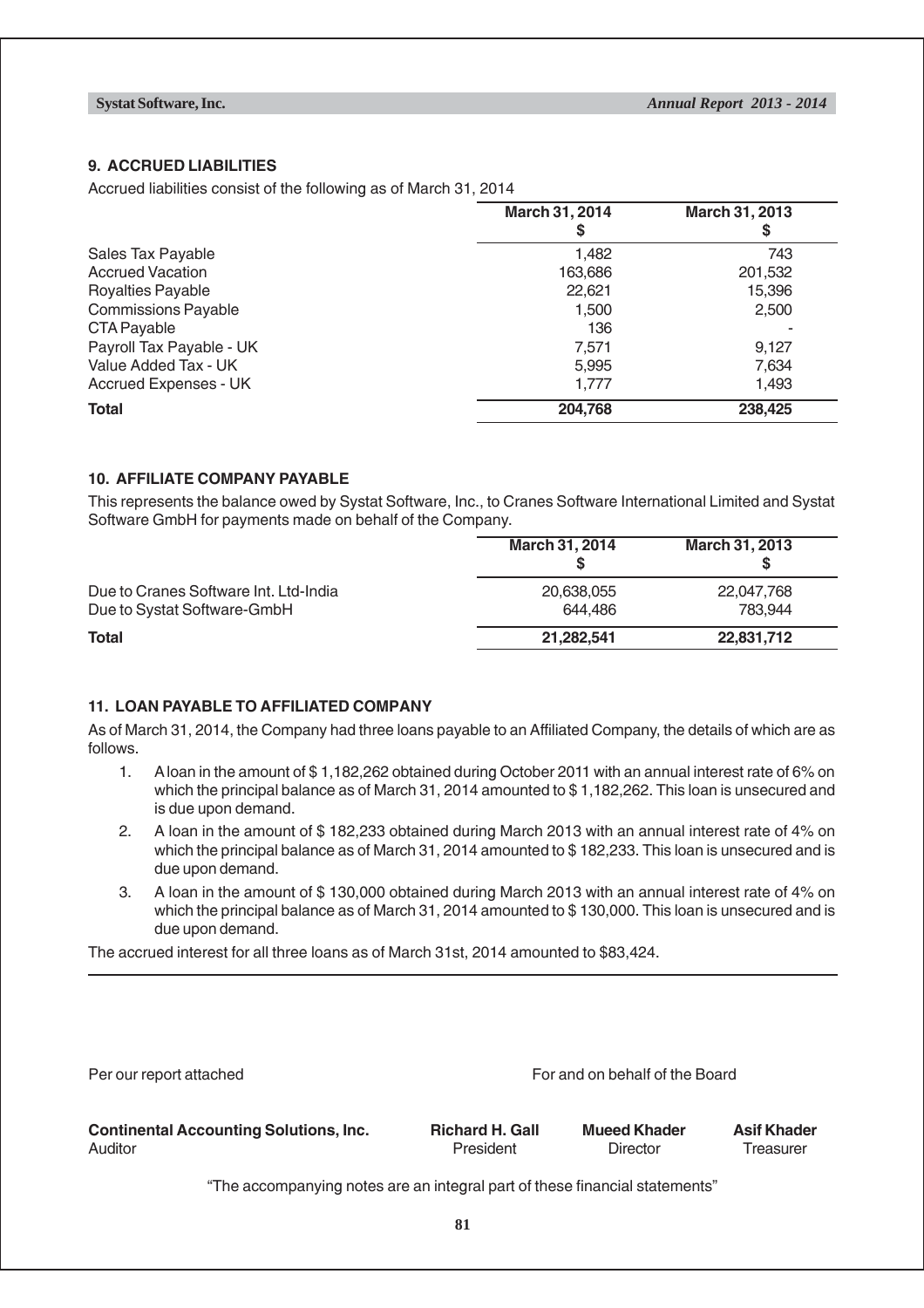### **12. REVENUE**

|                              | March 31, 2014 | March 31, 2013 |
|------------------------------|----------------|----------------|
| Auto signal                  | 7,160          | 6,731          |
| Table Curve 2D & 3D          | 78,038         | 89,947         |
| Peakfit                      | 16,186         | 21,528         |
| <b>Systat Product Line</b>   | 340,715        | 494,584        |
| Sigma Plot                   | 2,413,616      | 2,682,882      |
| Sigma Scan                   | 16,993         | 22,482         |
| Sigma Stat                   | 425            | 240            |
| Genomatix                    |                | 2,980          |
| Inter-Company Sales (GmbH)   | 36,479         | 28,370         |
| Inter Company Sales (Cranes) | 2,460          | 35,935         |
| Inter Company Sales (SS UK)  | 13,010         | 12,183         |
| <b>UK Branch Sales</b>       | 591,835        | 585,432        |
| <b>Freight Recovered</b>     | 42,694         | 51,113         |
| <b>Management Fees</b>       |                | 360,000        |
| <b>Total</b>                 | 3,559,611      | 4,394,407      |

## **13. SALES, GENERAL AND ADMINISTRATIVE EXPENSES**

The following consists of the sales, general and administrative expenses.

|                                    | March 31, 2014 | March 31, 2013 |
|------------------------------------|----------------|----------------|
|                                    | S              | S              |
| Audit & Accounting Fee             | 15,500         | 15,500         |
| Freight, Postage & Delivery        | 2,667          | 2,630          |
| Internet / Website Expenses        | 20,887         | 24,580         |
| Rent                               | 262,677        | 258,882        |
| <b>Utilities</b>                   | 2,017          | 2,206          |
| <b>Telephone</b>                   | 90,329         | 105,825        |
| Repairs and Maintenance            | 4,840          | 5,605          |
| <b>Advertising &amp; Promotion</b> | 64,765         | 332,637        |
| Insurance                          | 4,454          | 10,056         |
| Travel & Lodging                   | 97,651         | 145,599        |
| Property & Other Taxes             | 7,137          | 10,772         |
| <b>Permits and Licenses</b>        | 14,327         | 11,945         |
| <b>Credit Card Merchant Fees</b>   | 63,884         | 89,098         |
| <b>Outside Services</b>            | 3,000          |                |
| <b>Bank Charges</b>                | 10,443         | 15,126         |
| Legal & Professional fees          | 10,684         | 5,110          |
| <b>Sales Commissions</b>           | 10,138         | 27,189         |
| <b>Office Expenses</b>             | 52,346         | 67,391         |
| Amortization                       | 1,844,108      | 1,844,108      |
| Payroll Expenses                   | 10,204         | 13,224         |
| Miscellaneous Expenses             | 5,368          | 60             |
| <b>Total</b>                       | 2,597,426      | 2,987,543      |

Per our report attached For and on behalf of the Board

| <b>Continental Accounting Solutions, Inc.</b>                               | <b>Richard H. Gall</b> | <b>Mueed Khader</b> | <b>Asif Khader</b> |
|-----------------------------------------------------------------------------|------------------------|---------------------|--------------------|
| Auditor                                                                     | President              | Director            | Treasurer          |
| "The accompanying notes are an integral part of these financial statements" |                        |                     |                    |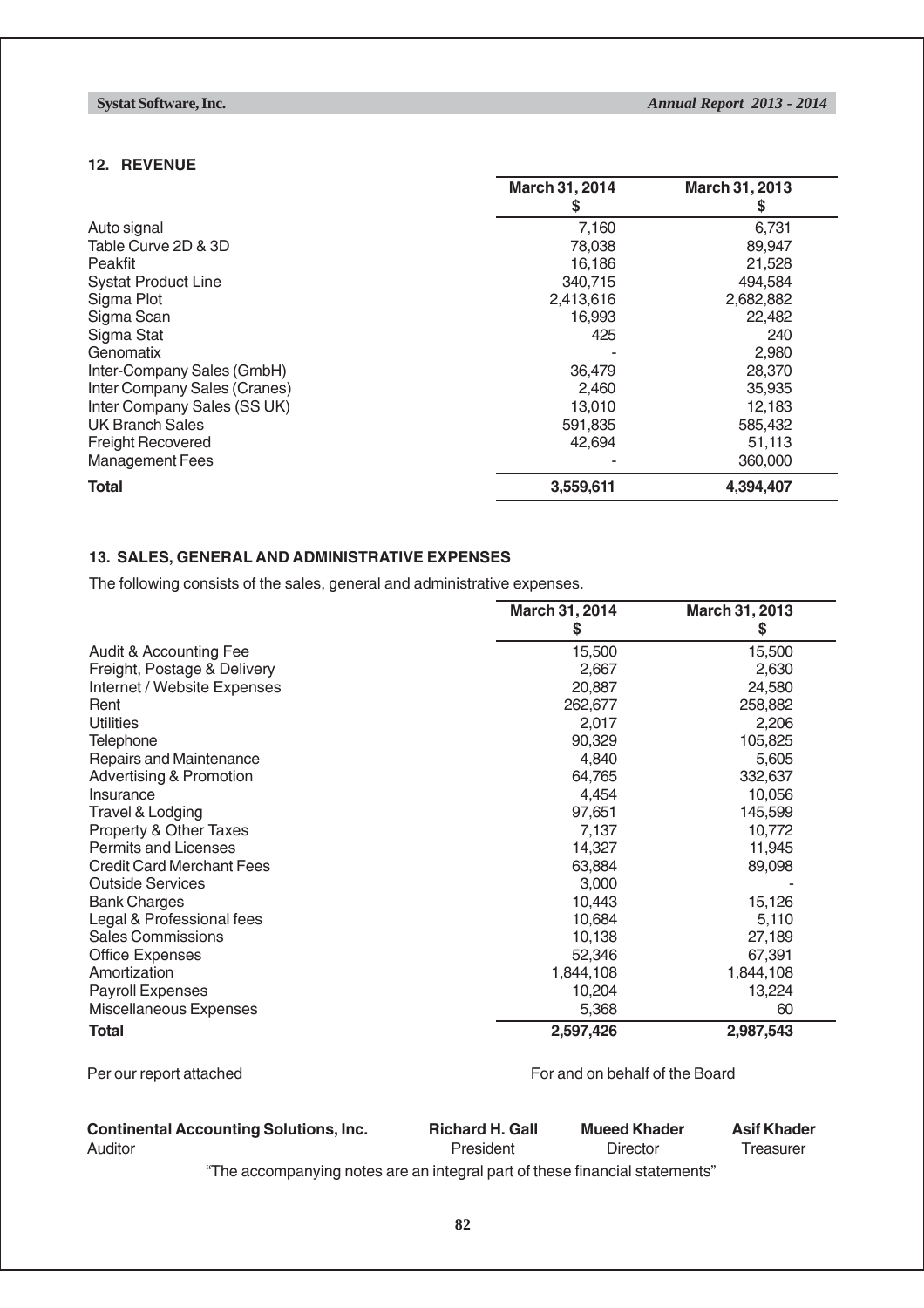#### **14. OTHER INCOME / EXPENSES**

|                              | March 31, 2014 | March 31, 2013 |
|------------------------------|----------------|----------------|
| <b>Exchange Fluctuations</b> | (14, 707)      | 30,599         |
| Other Income / Expenses      | 13,800         | (1,850)        |
| Interest Income              | 547            | 77             |
| Interest Expense             | (109, 886)     | (88,306)       |
| Write-off Parent Co Payable  | 2,600,000      |                |
| <b>Total</b>                 | 2,489,754      | (59, 480)      |

#### **15. LEASE COMMITMENTS**

The Company currently leases office space under three separate lease agreements in San Jose and Chicago, IL.

The San Jose office commenced on October 1, 2013 for a period of one year and calls for a minimum monthly base rent of \$ 10,314.

The Chicago office lease commenced on July 1, 2012 for a period of five years and calls for a minimum monthly base payment of \$ 3,592.

Future minimum lease payments under all office space leases for the year ended March 31, is as follows.

| Year | Amount    |
|------|-----------|
| 2013 | \$201,972 |

#### **16. 401(K) PROFIT SHARING PLAN**

The Company has a 401 (K) plan to which eligible employees can contribute. The plan also provides for discretionary match by the employer. During the year ended March 31, 2013 the company contributed \$ 51,767 to the 401 (K) plan.

#### **17. WRITE OFF OF PARTIAL AMOUNT PAYABLE TO PARENT CO**

During the year the management of the Company decided to write off \$ 2,600,000 out of the \$ 23,238,055 due to its Parent Co in India. Accordingly the amount written off reflects as other income as stipulated by accounting principles generally accepted in the United States of America.

#### **18. SUBSEQUENT EVENTS**

Generally accepted accounting principles defines subsequent events as events or transactions that occur after the statement of financial positiion date, but before the financial statements are issued or are available to be issued. Management has evaluated subsequent events through April 22, 2014, the date on which the financial statements were available to be issued.

| Per our report attached                                                     |                                     | For and on behalf of the Board  |                                 |
|-----------------------------------------------------------------------------|-------------------------------------|---------------------------------|---------------------------------|
| <b>Continental Accounting Solutions, Inc.</b><br>Auditor                    | <b>Richard H. Gall</b><br>President | <b>Mueed Khader</b><br>Director | <b>Asif Khader</b><br>Treasurer |
| "The accompanying notes are an integral part of these financial statements" |                                     |                                 |                                 |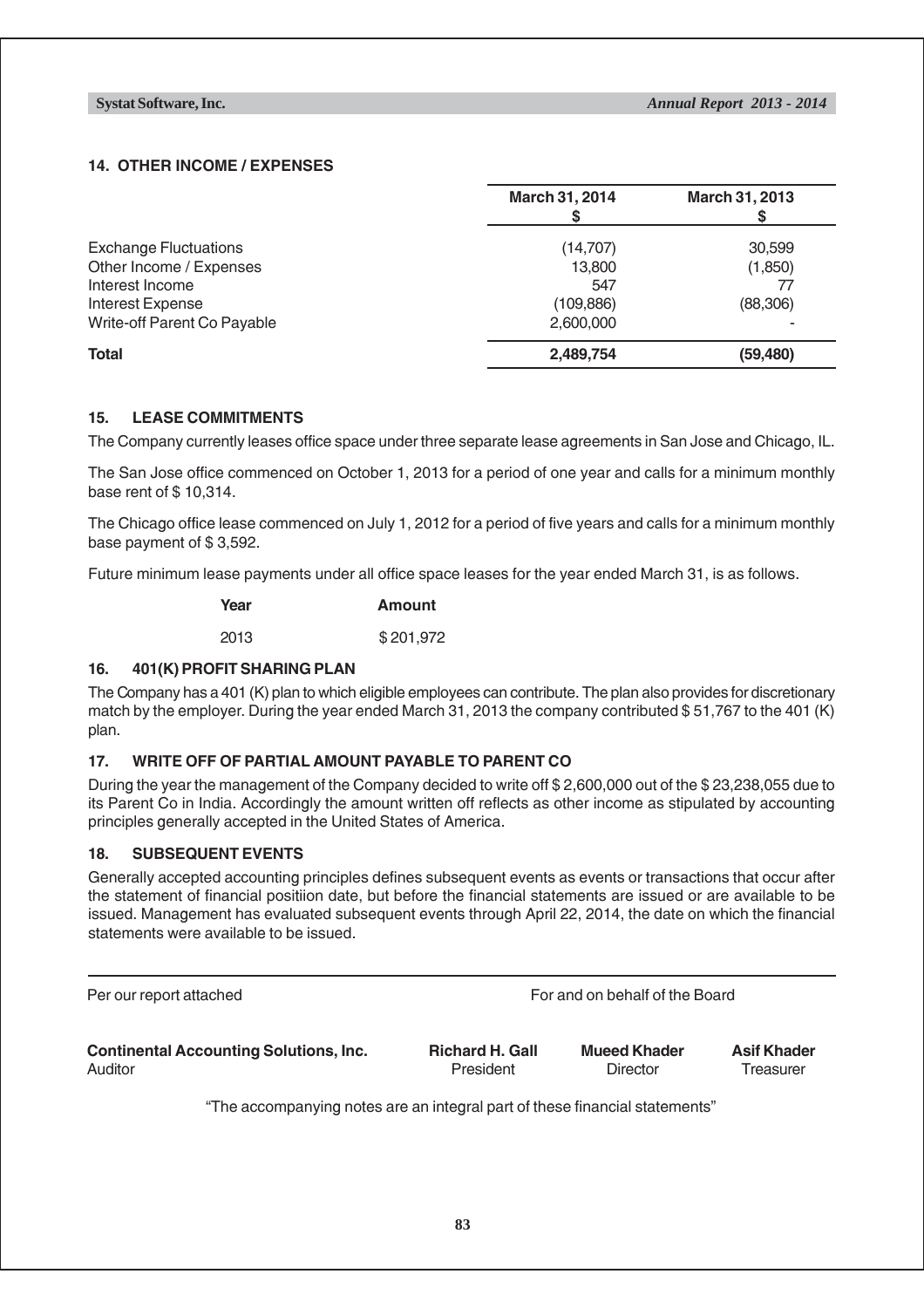*Annual Report 2013-2014*

# SYSTAT SOFTWARE GmbH

# FINANCIAL STATEMENTS 2013 - 2014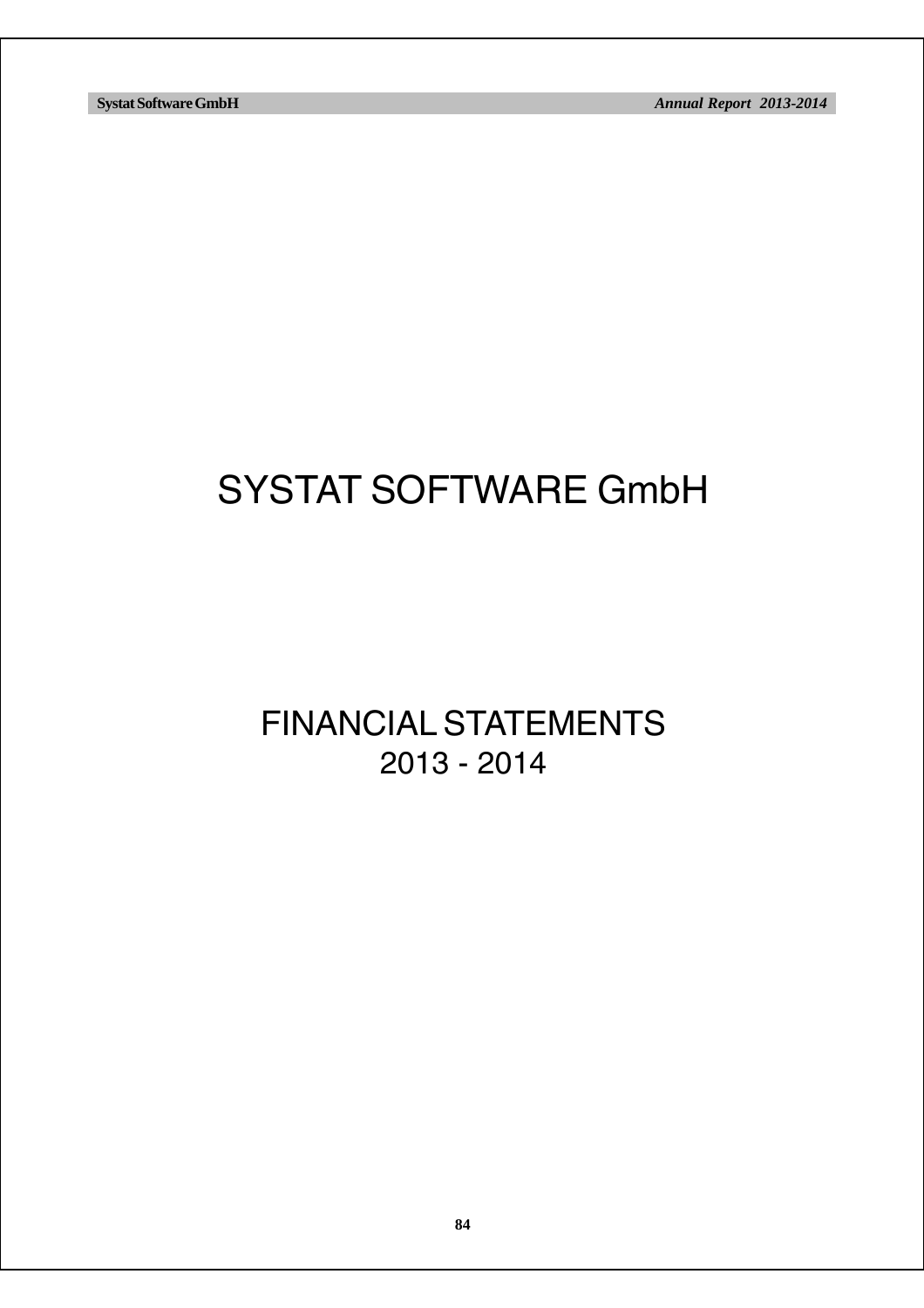#### **A. Assignment and execution**

The general management of **Systat Software GmbH, Erkrath,** (hereinafter referred to as "Company")

engaged us to compile the financial statements as of March 31, 2014.

We have compiled the balance sheet and the statement of income and expenses from the books kept by us and prepared the notes to the financial statements.

The performance of our engagement and our liability thereof including our liability in respect to third party claims, is based on the "General Terms of Engagement for Wirtschaftsprüfer and Wirtschaftsprüfungsgesellschaften" dated January 1, 2002 and our special conditions dated January 1, 2001.

The company's management and the instructed staff have readily provided us with the necessary information and evidence requested.

A letter of representation referring to the accounting and the financial statements has been provided to us.

An audit of the financial statements was not within the scope of our engagement.

#### **B. Certificate to the shareholder of Systat Software GmbH, Erkrath**

We issue to the financial statements as of March 31, 2014 of Systat Software GmbH, Erkrath, with a balance sheet total of ∈19,185,228.52 according to appendices I to III following report:

Pursuant to the terms of the engagement, we have compiled the financial statements below - comprising the balance sheet, income statement and notes - of Systat Software GmbH, Erkrath, for the fiscal year from April 1, 2013 to March 31, 2014 in compliance with German commercial law. Basis for the compilation was the books kept by us, the other documents submitted to us, which, in accordance with the engagement terms, we have not audited, as well as other information provided to us. Keeping the books and preparing the list of assets and liabilities and the annual financial statements in accordance with German commercial law are the responsibility of the Company's management.

We conducted our engagement in accordance with the IDW Standard: Grundsätze für die Erstellung von Jahresabschlüssen (IDW S7) (IDW Standard: Principles for the Compilation of Annual Financial Statements (IDW S7). This involves drafting the balance sheet and income statement and notes on the basis of the bookkeeping, the list of assets and liabilities, and the instructions relating to the applicable accounting policies.

We ascertain that - except for the profit and loss absorption - no intercompany transactions from trading between the company and Cubeware GmbH, Rosenheim, occurred.

**Düsseldorf, April 23, 2014**

**PricewaterhouseCoopers Aktiengesellschaft Wirtschaftsprüfungsgesellschaft**

**Carsten Rössel Ingeborg Steinbring Steuerberater Steuerberaterin**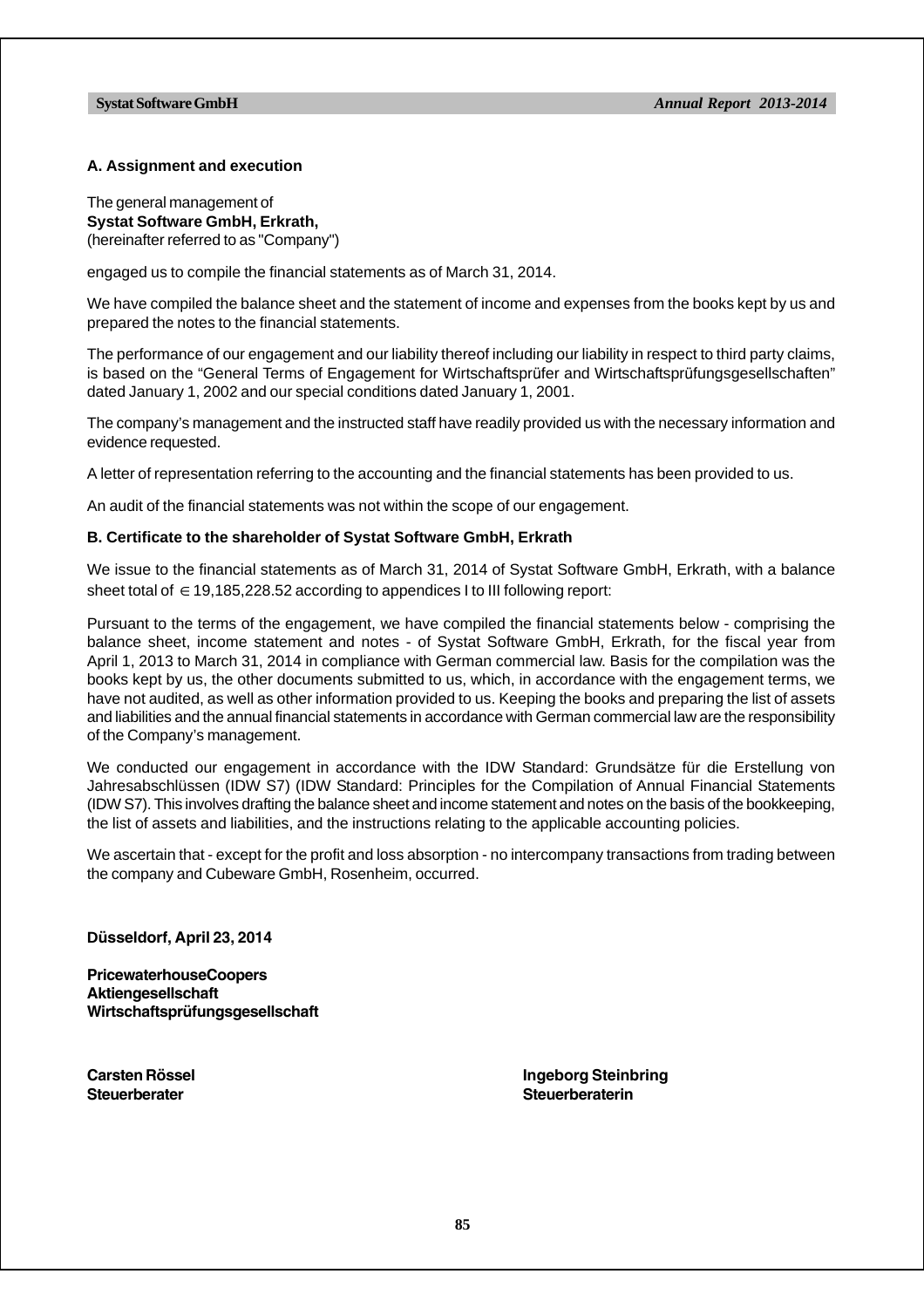# **BALANCE SHEET**

**AS AT MARCH 31, 2014**

|    | <b>PARTICULARS</b>                                                                                                    | 31.03.2014    | 31.03.2013    |
|----|-----------------------------------------------------------------------------------------------------------------------|---------------|---------------|
|    |                                                                                                                       | E             | $\epsilon$    |
|    | <b>ASSETS</b>                                                                                                         |               |               |
| Α. | <b>Fixed assets</b>                                                                                                   |               |               |
|    | I. Intangible assets<br>Concessions, licences and similar rights and values and<br>licences to such rights and values | 6.00          | 6.00          |
|    | II. Tangible assets<br>Other plant, factory and office equipment                                                      | 987.00        | 744.00        |
|    | III. Financial assets<br>Participations                                                                               | 18,433,137.39 | 18,433,137.39 |
|    |                                                                                                                       | 18,434,130.39 | 18,433,887.39 |
| В. | <b>Current assets</b>                                                                                                 |               |               |
|    | Receivables and other assets<br>L                                                                                     |               |               |
|    | 1. Trade receivables                                                                                                  | 72,142.86     | 186,741.58    |
|    | 2. Receivables from affiliates                                                                                        | 570,759.00    | 1,162,786.05  |
|    | 3. Other assets                                                                                                       | 78,624.37     | 14,920.00     |
|    |                                                                                                                       | 721,526.23    | 1,364,447.63  |
|    | II. Cash on hand, cash in banks                                                                                       | 23,257.57     | 48,714.58     |
|    |                                                                                                                       | 744,783.80    | 1,413,162.21  |
| C. | <b>Prepaid expenses</b>                                                                                               | 6,314.33      | 3,056.60      |
|    | <b>TOTAL</b>                                                                                                          | 19,185,228.52 | 19,850,106.20 |

(Amount in Euros)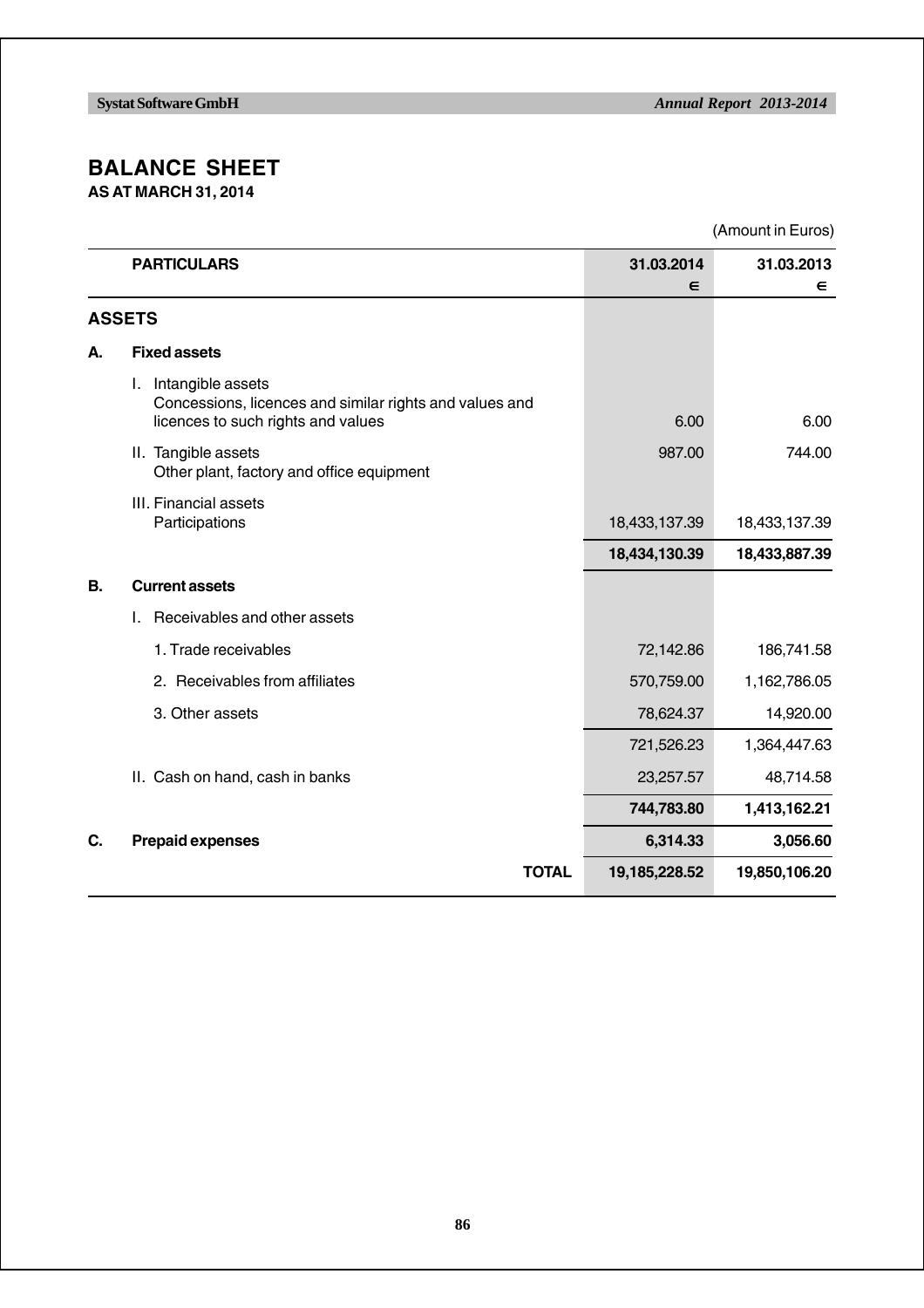# **BALANCE SHEET**

**AS AT MARCH 31, 2014**

|    |                                                                                                                                                                                        |               | (Amount in Euros) |
|----|----------------------------------------------------------------------------------------------------------------------------------------------------------------------------------------|---------------|-------------------|
|    | <b>PARTICULARS</b>                                                                                                                                                                     | 31.03.2014    | 31.03.2013        |
|    |                                                                                                                                                                                        | E             | $\epsilon$        |
|    | <b>EQUITY AND LIABILITIES</b>                                                                                                                                                          |               |                   |
| А. | <b>Equity</b>                                                                                                                                                                          |               |                   |
|    | I. Subscribed capital                                                                                                                                                                  | 25,000.00     | 25,000.00         |
|    | II. Capital reserve                                                                                                                                                                    | 8,559,870.50  | 8,559,870.50      |
|    | III. Profit brought forward/accumulated loss brought forward                                                                                                                           | 243,041.18    | (34,524.32)       |
|    | IV. Net loss for the year / Net income for the year                                                                                                                                    | (753, 690.39) | 277,565.50        |
|    |                                                                                                                                                                                        | 8,074,221.29  | 8,827,911.68      |
| В. | <b>Accruals</b>                                                                                                                                                                        |               |                   |
|    | 1. Tax accruals                                                                                                                                                                        | 176,133.19    | 176,133.19        |
|    | 2. Other accruals                                                                                                                                                                      | 51,621.00     | 29,608.00         |
|    |                                                                                                                                                                                        | 227,754.19    | 205,741.19        |
| C. | <b>Liabilities</b>                                                                                                                                                                     |               |                   |
|    | 1. Trade accounts payable<br>(thereof with a residual term of up to one year<br>$\in$ 4,114.25; prior year $\in$ 142,863.38)                                                           | 4,114.25      | 142,863.38        |
|    | 2. Payables to affiliated companies<br>(thereof with a residual term of up to one year<br>$\in$ 143,863.39; prior year $\in$ 0.00)                                                     | 143,863.39    | 0.00              |
|    | 3. Liabilities against shareholder<br>(thereof with a residual term of up to one year<br>$\in$ 10,569,043.72; prior year $\in$ 10,503,822.69)                                          | 10,569,043.72 | 10,503,822.69     |
|    | 4. Other liabilities<br>(thereof with a residual term of up to one year<br>$\in$ 9,851,62; prior year $\in$ 9,526.21)<br>(thereof for taxes $\in$ 9,112.63; prior year $\in$ 9,216.21) | 9,851,62      | 9,526.21          |
|    |                                                                                                                                                                                        | 10,726,872.98 | 10,656,212.28     |
| D. | <b>Deferred income</b>                                                                                                                                                                 | 156,380.06    | 160,241.05        |
|    | <b>TOTAL</b>                                                                                                                                                                           | 19,185,228.52 | 19,850,106.20     |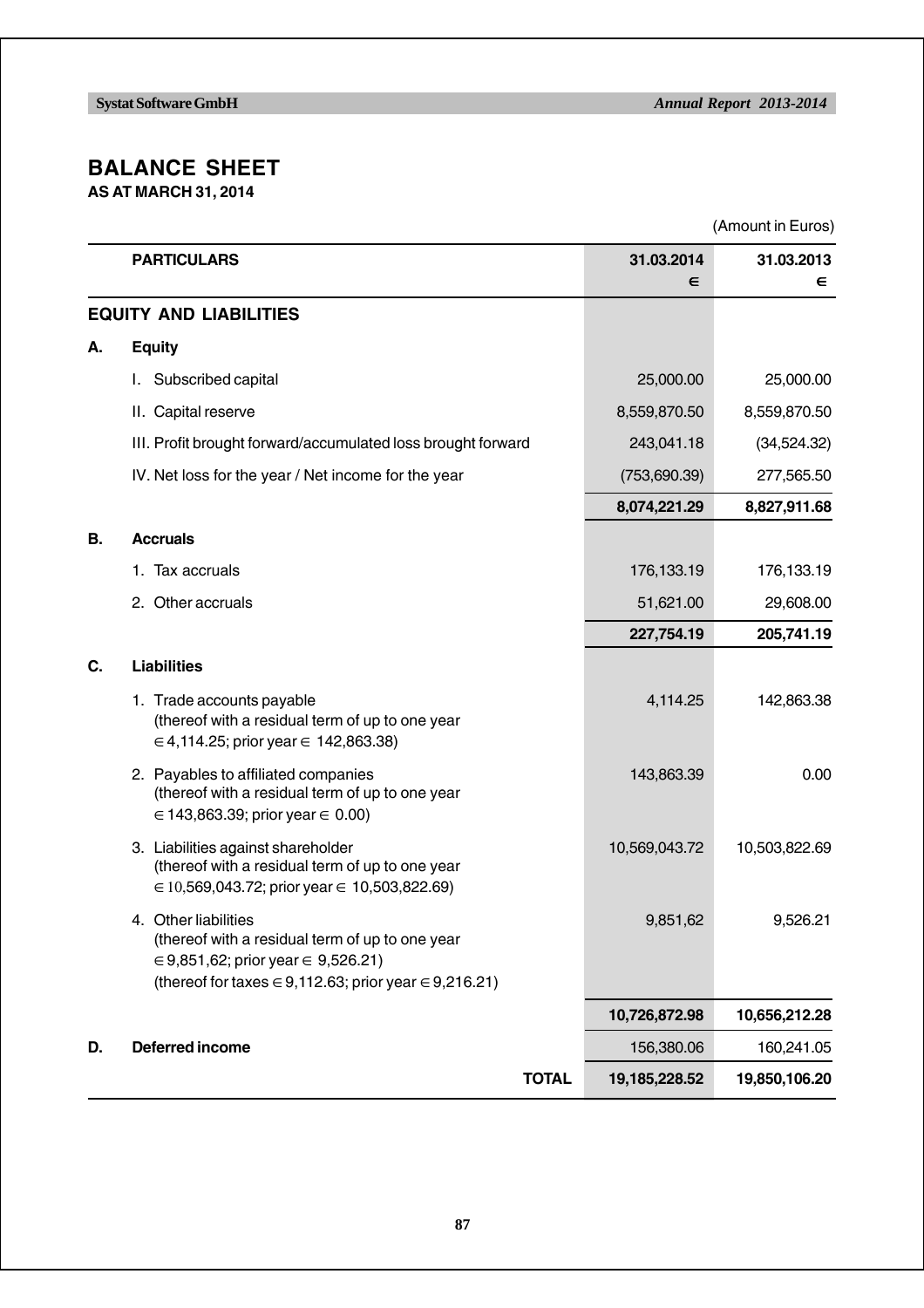# **INCOME STATEMENT**

**FOR THE PERIOD APRIL 1, 2013 TO MARCH 31, 2014**

| <b>ON THE FEMOD AFMIL 1, 2013 TO MANGHOL, 2014</b>                                                                      |               | (Amount in Euros) |
|-------------------------------------------------------------------------------------------------------------------------|---------------|-------------------|
| <b>PARTICULARS</b>                                                                                                      | 2013/2014     | 2012/2013         |
|                                                                                                                         | Е             | Е                 |
| 1. Sales                                                                                                                | 704,819.57    | 748,377.83        |
| 2. Other operating income                                                                                               | 10,716.50     | 264.00            |
| 3. Cost of materials                                                                                                    |               |                   |
| a) Cost of raw materials, consumables and supplies and<br>of purchased merchandise                                      | (240, 854.76) | (251, 074.75)     |
| b) Cost of services                                                                                                     | (1,916.00)    | (198.35)          |
| 4. Personnel expenses                                                                                                   |               |                   |
| a) Wages and salaries                                                                                                   | (223, 207.31) | (211,700.97)      |
| b) Social security and pension cost<br>(thereof for old-age-pensions<br>$\in$ 2,100.00; prior year $\in$ 2,100.00)      | (44, 558.03)  | (47,920.20)       |
| 5. Depreciation on intangible assets and tangible assets                                                                | (1,022.14)    | (519.00)          |
| 6. Other operating expenses<br>(thereof from currency translation $\in$ 0.00;<br>prior year $\in$ 1,925.24)             | (158, 367.88) | (219, 665.46)     |
| 7. Other interest and similar income<br>(thereof to affiliated companies $\in$ 19,571.76;<br>prior year $\in$ 3,294.00) | 19,571.76     | 3,294.00          |
| 8. Income due to profit and loss absorption agreement                                                                   | 0.00          | 443,371.82        |
| 9. Interest and similar expenses<br>(thereof to affiliated companies $\in$ 65,221.03;<br>prior year $\in 62,647.05$ )   | (65, 221.03)  | (62, 672.05)      |
| 10. Loss due to profit and loss absorption agreement                                                                    | (817, 339.44) | 0.00              |
| 11. Result from ordinary activities                                                                                     | (817, 378.76) | 401,556.87        |
| 12. Taxes on income                                                                                                     | 63,688.37     | (123, 991.37)     |
| 13. Net loss / Net income for the year                                                                                  | (753, 690.39) | 277,565.50        |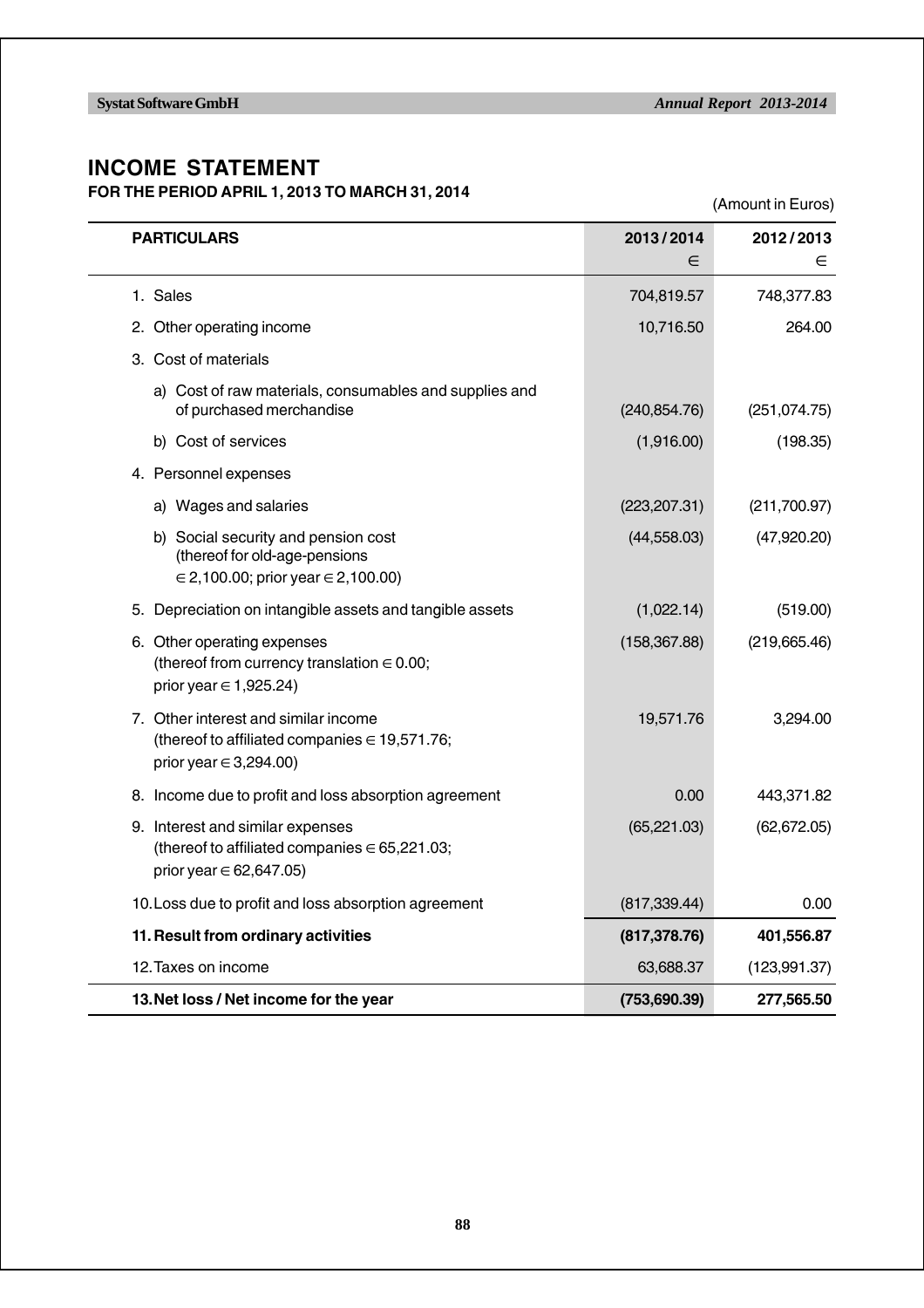## **NOTES AS OF MARCH 31, 2014**

#### **I. General Information**

As of the balance sheet date March 31, 2014 the company is classified as small-sized corporation for the purposes of Sections 267 of the German Commercial Code (HGB).

The annual financial statements are prepared in accordance with the accounting regulations applicable for corporation of the German Commercial Code (HGB), with due consideration being given to the law relating to limited liability companies (GmbHG) and also in accordance with the rules of the articles of incorporation of the company.

The company takes advantage of the size-related exemptions set out in Sections 274a and 288 (1) Commercial Code (HGB) partially.

The income statement has been prepared using the type of expenditure format.

The financial year starts on April 1 and ends as of March 31.

The financial statements are prepared under the assumption of the Going-Concern principle.

#### **II. Accounting and valuation methods**

The following explained accounting and valuation methods have been applied:

**Intangible assets** acquired from third parties for a monetary consideration are capitalized at cost of purchase, and are depreciated using the straight-line method over their probable useful life; depreciation is recognized on a pro-rata basis in the year of acquisition. EDP programs acquired for a monetary consideration are written down over a standard useful life between three and four years.

**Factory and office equipment** is measured with cost of purchase or cost of production less straight-line depreciation. Depreciation in relation to additions to factory and office equipment is recognized on a pro-rata basis. The applied life-time for depreciation purposes is between three and five years.

With regard to the recognition of **minor-value assets**, the tax law regulation of Section 6 (2) and (2a) EStG has been used. The costs of purchase or production of depreciable moveable fixed assets which have been acquired before January 1, 2010 and which are capable of being used independently are recognized in full as business expenses in the financial year in which the assets are purchased, produced or contributed if the costs of purchase or production, less any amount of VAT included in the amount, of the individual asset do not exceed ∈ 150.00. In the case of minor-value assets for which the costs of purchase or production, less the amount of VAT included in the costs, amount to more than ∈150.00 and up to ∈1,000.00 an annual collective item is created in accordance with Section 6 (2a) EStG. The annual collective item is reversed over a period of five years, with the effect of reducting profit. If an asset is taken out of operating assets ahead of schedule, the collective item is not reduced.

The costs of purchase or production of depreciable moveable fixed assets which are capable of being used independently are recognized in full as business expenses in the financial year in which the assets are purchased, produced or contributed if the costs of purchase or production, less any amount of VAT included in the amount, of the individual asset do not exceed  $∈$  410.00.

**Participations** have been evaluated at acquisition costs.

**Trade receivables** and **other assets** are evaluated at nominal value. The lower of cost-or-market principle has been observed.

**Cash on hand, cash in bank** are valued at nominal value.

**Prepaid expenses** cover expenses for a certain time after the balance sheet date, which have already been paid before the balance sheet date.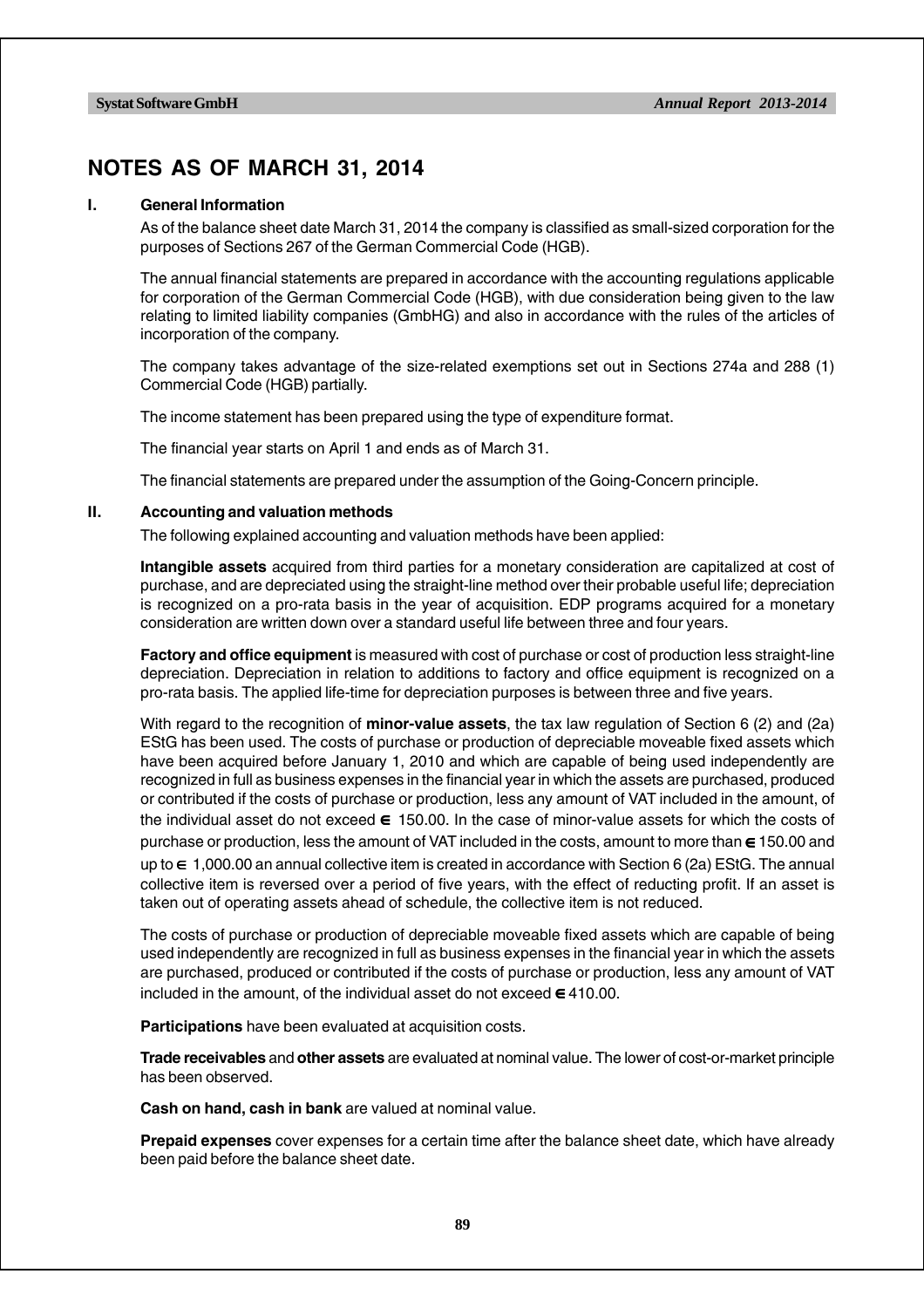**Accruals** were established under consideration of recognisable risk and were calculated in accordance with reasonable business principles at their redemption values.

The **liabilities** are valued based upon their redemption amounts.

**Deferred income** has been posted for revenues concerning a certain period after the balance sheet date.

#### **III. Other information**

#### **1. Participations**

As of March 31, 2014 the company held participations as follows :

|                                                             | <b>Shares</b> | <b>Equity</b> | Net income<br>of 2014 |
|-------------------------------------------------------------|---------------|---------------|-----------------------|
|                                                             | %             | Te            | T∈                    |
| Cubeware GmbH, Rosenheim<br>(Balance Sheet date 31.03.2014) | 100           | 36            |                       |

According to the shareholder's resolution dated March 16, 2012 and notarial deed as of March 19, 2012 a profit and loss agreement has been enforced which was registered with the Commercial Register of Traunstein on March 21, 2012.

#### **2. Shareholder**

The company is a wholly-owned subsidiary of Cranes Software International Limited, Bangalore/ India.

#### **3. General Managers**

During the financial year 2013 / 2014 the general management was performed by Mr. Saligram Rajashekar Suresh, Munich.

#### **4. Consolidated Accounts**

The company is included into the consolidated accounts of Cranes Software International Limited, Bangalore/India. The parent company, which prepares the consolidated accounts for the greatest group of companies is Cranes Software International Limited, Bangalore/India. The consolidated accounts are available at the seat of Cranes Software International Limited, Bangalore / India.

#### **5. Appropriation of Result**

It will be recommended to the shareholder to carry forward the net loss for the year 2014 to new account.

**Erkrath, April 22, 2014**

**Saligram Rajashekar Suresh**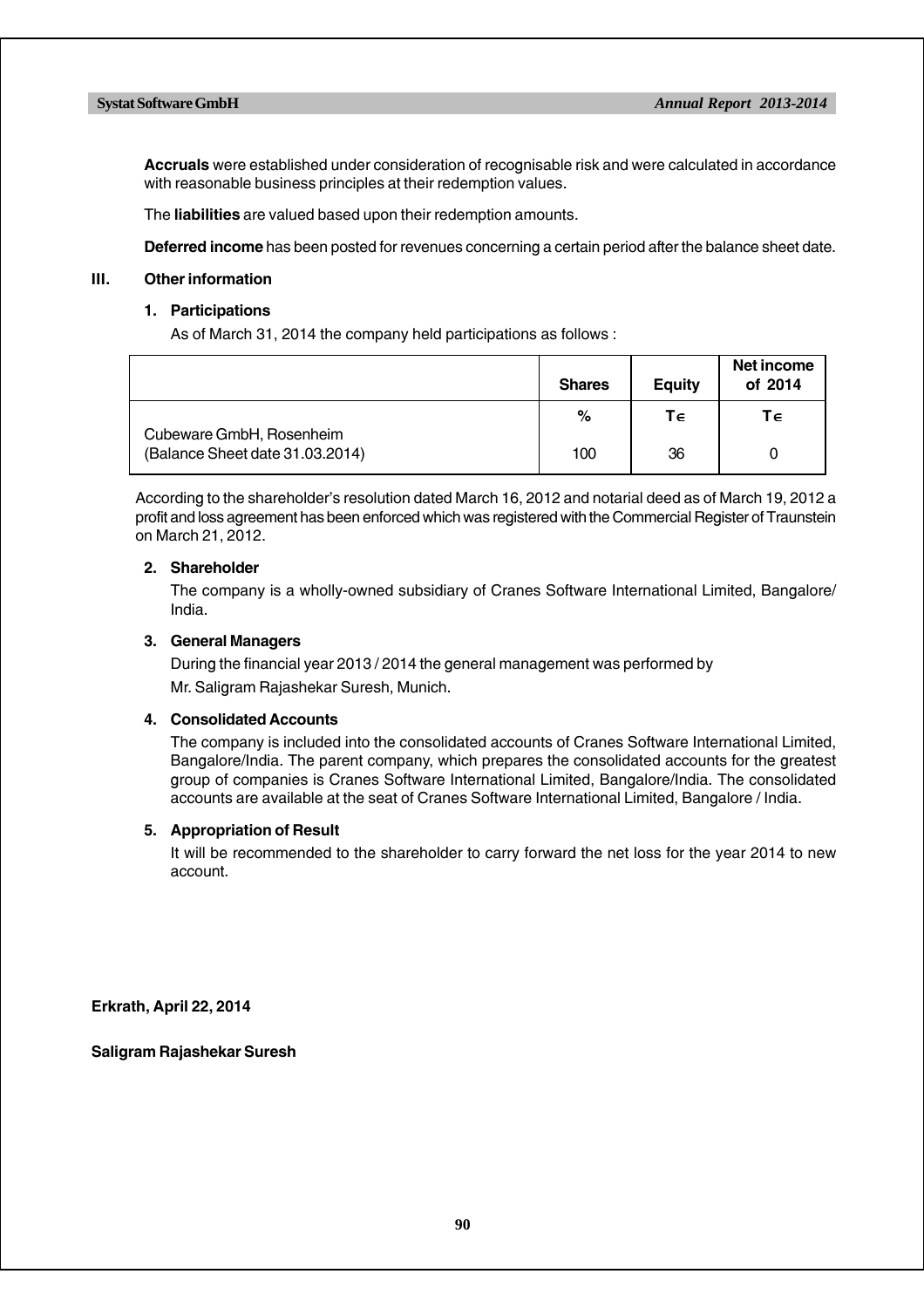# ANALYTIX SYSTEMS PRIVATE LIMITED

FINANCIAL STATEMENTS 2013 - 2014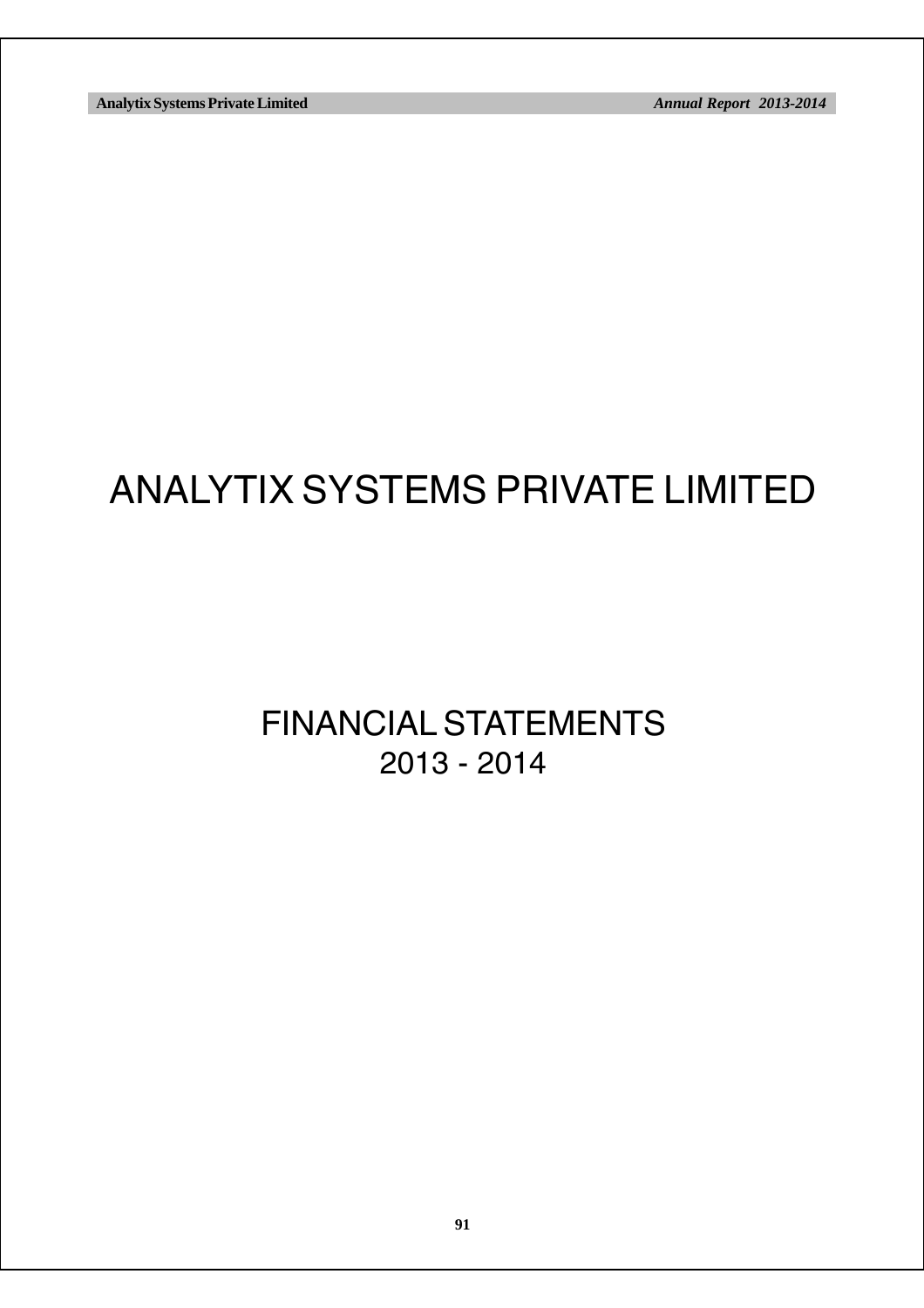# **REPORT OF THE BOARD OF DIRECTORS**

#### To, The Members of **Analytix Systems Private Limited,**

Your Directors are pleased to present their 17th Annual Report together with the accounts for the year ended March 31, 2014.

#### **Review of Operations**

During the year your Company has not undergone any operation and hence not recorded any turnover, under review compared to Rs. Nil during the previous year. The Net loss for the year was Rs. 40,791/- compared to a loss of Rs. 32,136/- during the previous year.

#### **Deposits**

Your Company has not accepted deposits from the public during the current year.

#### **Conservation of Energy**

There were no operations in the Company in the year.

#### **Research & Development Activities**

No technology indigenous or imported has yet been acquired at any point of time by the Company. Hence disclosure of particulars with regard to this does not arise.

#### **Foreign Exchange Earnings & Outgo**

There were no foreign exchange earnings during the year and there was no foreign exchange outgo also during the year.

#### **Employees**

There were no employees in the Company; also, hence Section 217 (2A) of the Companies Act, 1956, read with the Companies (Particulars of Employees), Rules 1975 are not applicable and hence no particulars attached.

#### **Directors' Responsibility Statement**

Pursuant to Section 217(2AA) of the Companies Act, 1956, the directors hereby confirm that they have:

- i. Followed the applicable Accounting Standards in the preparation of the annual accounts;
- ii. Selected such accounting policies and applied them consistently and made judgments and estimates that were reasonable and prudent so as to give a true and fair view of the state of affairs of the Company at the end of the financial year and of the profits of the Company for the year under review;
- iii. Taken proper and sufficient care for the maintenance of adequate accounting records in accordance with the provisions of the Companies Act, 1956, for safeguarding the assets of the Company and detecting fraud and other irregularities;
- iv. Prepared the accounts for the financial year on a 'Going Concern' basis.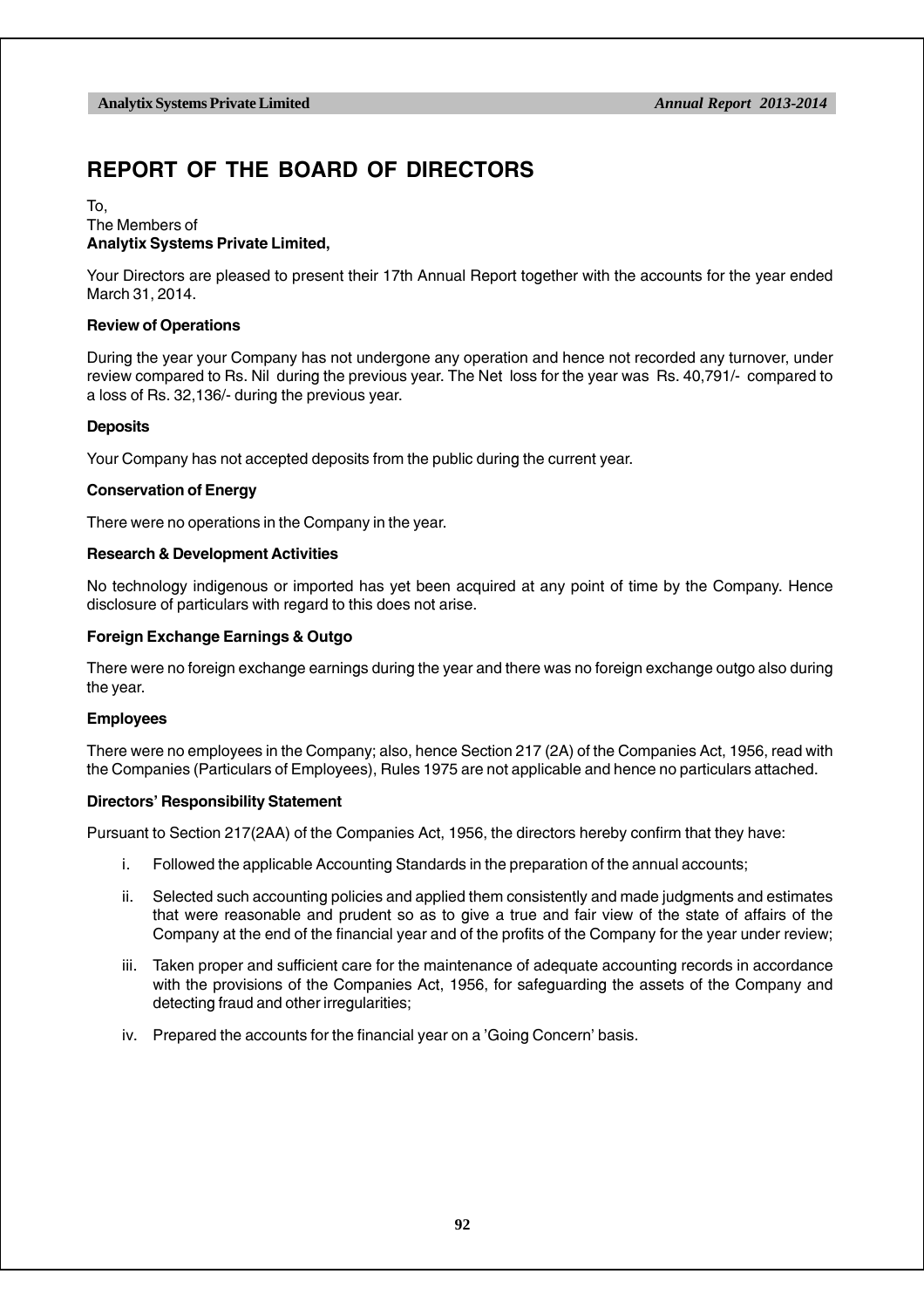#### **Analytix Systems Private Limited** *Annual Report 2013-2014*

### **Auditors**

The Company's Auditors, M/s Sethia Prabhad Hegde & Co, Chartered Accountants, retire at the ensuing annual general meeting and are eligible for re-appointment. The declaration under Section 224(1)(B) of the Companies Act, 1956, has been received from them.

#### **For and on behalf of the Board**

Bangalore **Asif Khader August 29, 2014 Asif Khader Asif Khader August 29, 2014 August 29, 2014 August 29, 2014** August 29, 2014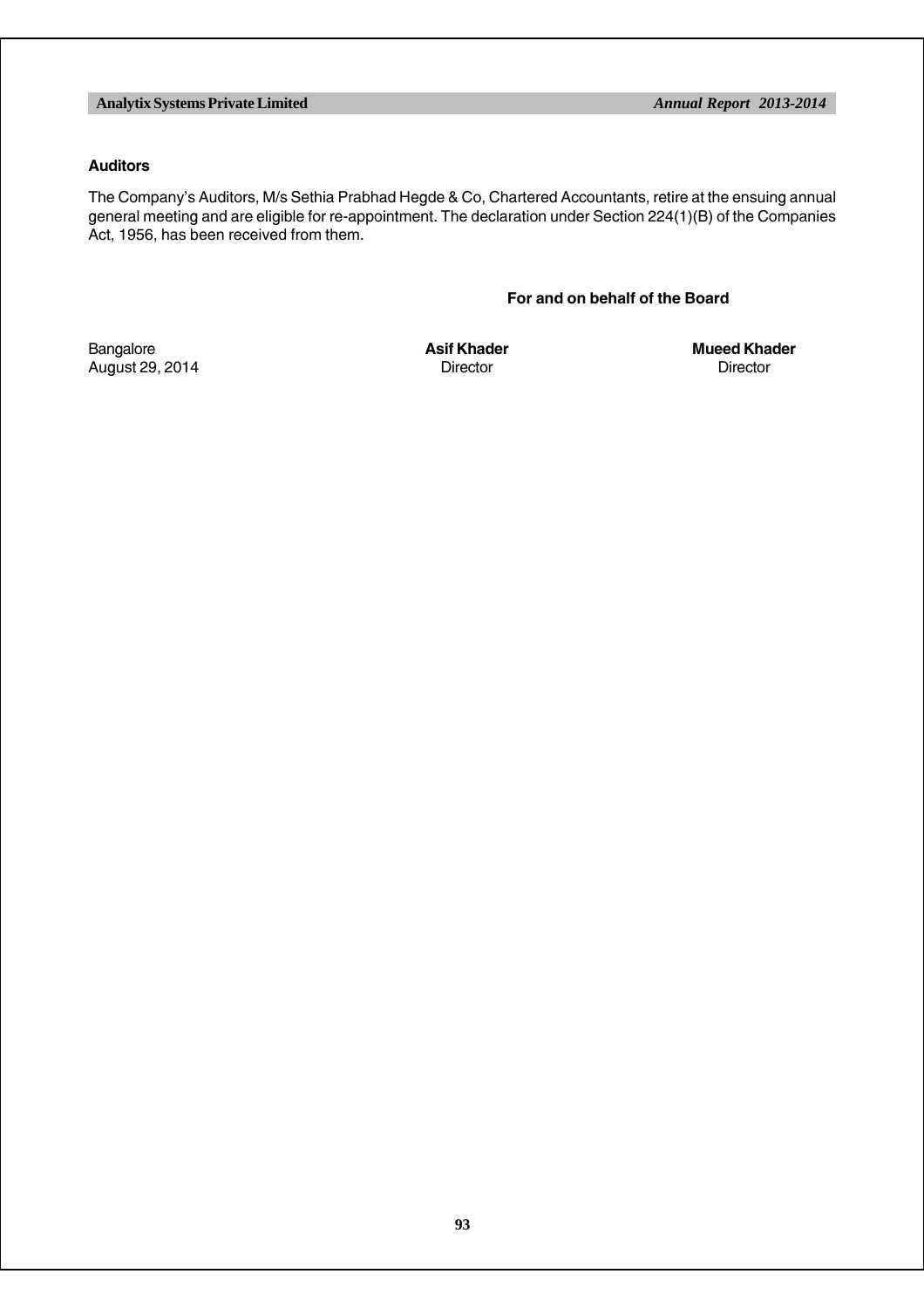# **INDEPENDENT AUDITORS' REPORT**

#### To, The Members of **Analytix Systems Private Limited,**

We have audited the accompanying financial statements of **Analytix Systems Private Limited,** which comprise the Balance Sheet as at March 31st, 2014, and the Statement of Profit and Loss for the year then ended, and a summary of significant accounting policies and other explanatory information.

Management is responsible for the preparation of these financial statements that give a true and fair view of the financial position, financial performance of the Company in accordance with the Accounting Standards referred to in sub-section (3C) of section 211 of the Companies Act, 1956 read with the General Circular 15/2013 dated 13th September, 2013 of the Ministry of Corporate Affairs in respect of Section 133 of the Companies Act, 2013 and in accordance with the accounting principles generally accepted in India. This responsibility includes the design, implementation and maintenance of internal control relevant to the preparation and presentation of the financial statements that give a true and fair view and are free from material misstatement, whether due to fraud or error.

Our responsibility is to express an opinion on these financial statements based on our audit. We conducted our audit in accordance with the Standards on Auditing issued by the Institute of Chartered Accountants of India. Those Standards require that we comply with ethical requirements and plan and perform the audit to obtain reasonable assurance about whether the financial statements are free from material misstatement.

An audit involves performing procedures to obtain audit evidence about the amounts and disclosures in the financial statements. The procedures selected depend on the auditor's judgment, including the assessment of the risks of material misstatement of the financial statements, whether due to fraud or error. In making those risk assessments, the auditor considers internal control relevant to the Company's preparation and fair presentation of the financial statements in order to design audit procedures that are appropriate in the circumstances. An audit also includes evaluating the appropriateness of accounting policies used and the reasonableness of the accounting estimates made by management, as well as evaluating the overall presentation of the financial statements.

We believe that the audit evidence we have obtained is sufficient and appropriate to provide a basis for our audit opinion.

In our opinion and to the best of our information and according to the explanations given to us, the financial statements give the information required by the Act in the manner so required and give a true and fair view in conformity with the accounting principles generally accepted in India:

- a) in the case of the Balance Sheet, of the state of affairs of the Company as at March 31, 2014;
- b) in the case of the Statement of Profit and Loss, of the loss for the year ended on that date; and
	- 1. As required by the Companies (Auditor's Report) Order, 2003 issued by the Central Government of India in terms of sub-section (4A) of section 227 of the Act, we give in the Annexure a statement on the matters specified in paragraphs 4 and 5 of the Order.
	- 2. As required by section 227(3) of the Act, we report that:
		- a) we have obtained all the information and explanations which to the best of our knowledge and belief were necessary for the purpose of our audit;
		- b) in our opinion proper books of account as required by law have been kept by the Company so far as appears from our examination of those books
		- c) the Balance Sheet and Statement of Profit and Loss, dealt with by this Report are in agreement with the books of account.
		- d) in our opinion, the Balance Sheet and Statement of Profit and Loss, comply with the Accounting Standards referred to in sub section (3C) of section 211 of the Companies Act, 1956;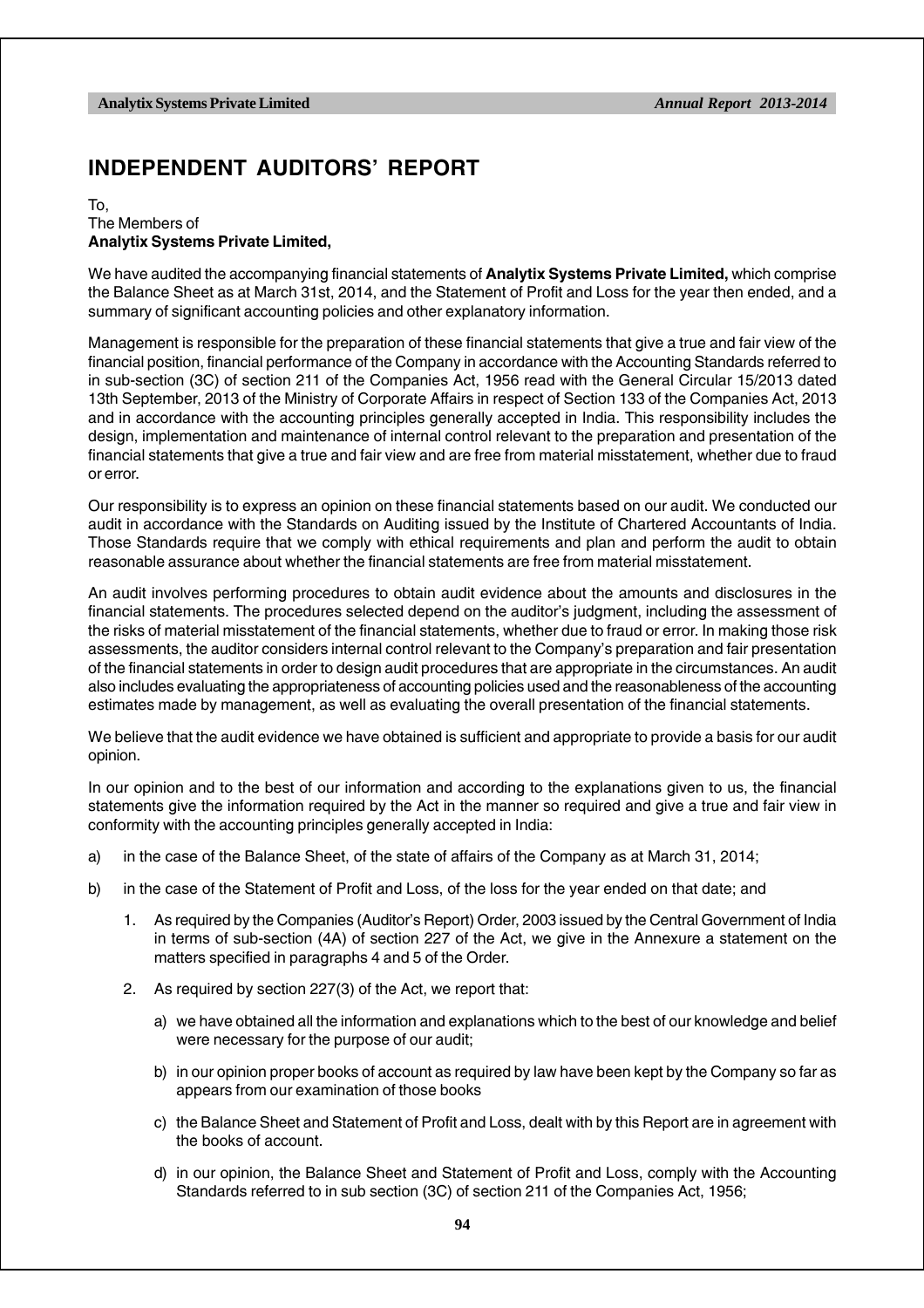#### **Analytix Systems Private Limited** *Annual Report 2013-2014*

e) On the basis of the written representations received from the directors as on 31st March 2014, taken on record by the Board of Directors, none of the directors is disqualified as on March 31, 2014, from being re-appointed as a director in terms of clause (g) of sub section (1) of section 274 of the Companies Act, 1956;

#### For **SETHIA PRABHAD HEGDE & CO**

Chartered Accountants Firm Registration No.013367S

**Timmayya Hegde Bangalore** Partner **Partner** Partner **Partner** Partner **Partner 28<sup>th</sup> May, 2014** Membership No.226267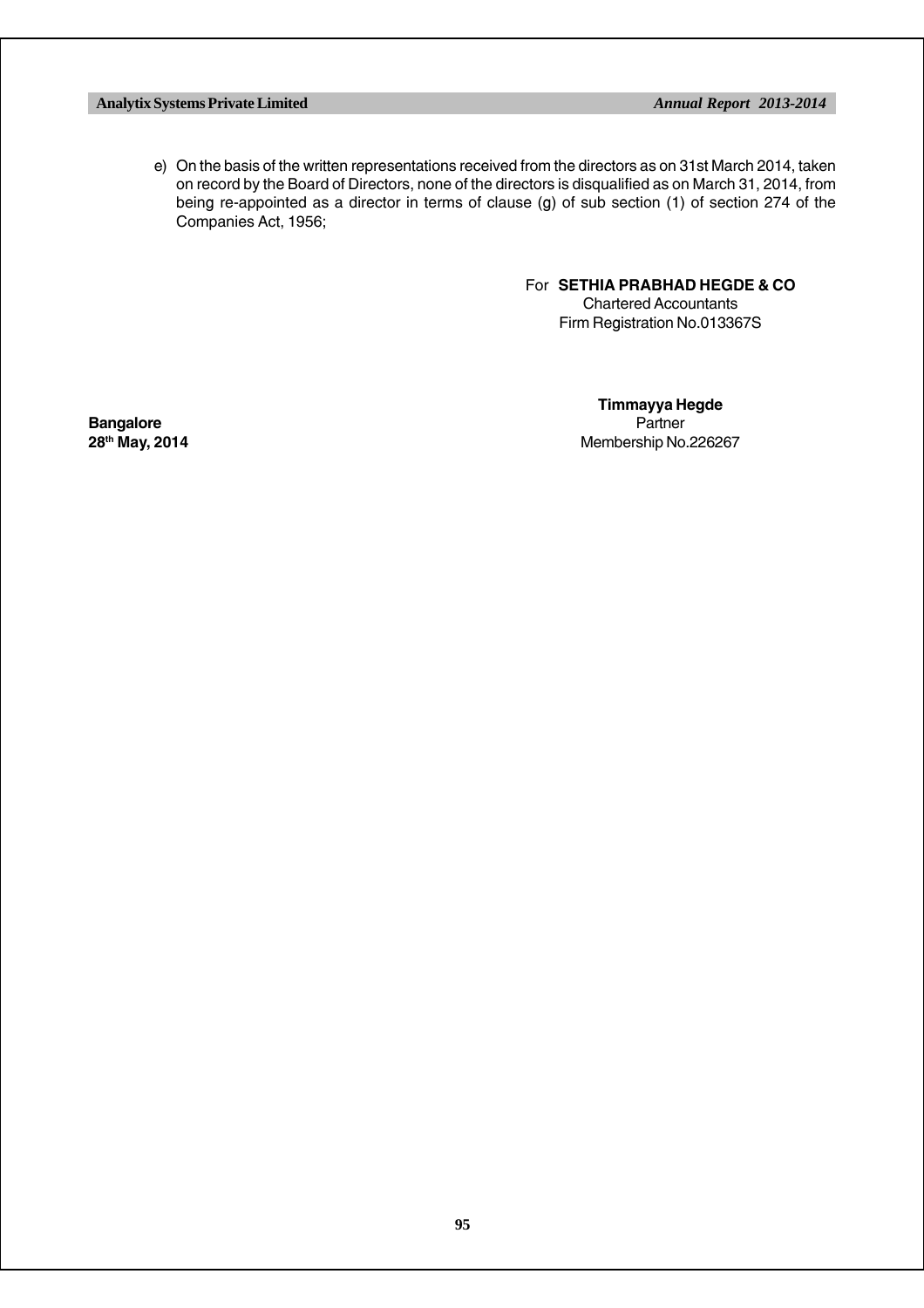#### **ANNEXURE TO THE AUDITORS' REPORT**

(Referred to in paragraph 3 of our report of even date)

- (i) (a) The Company has no fixed assets during the year and hence provisions of clause (i) of Para  $(4)$  of Companies (Auditor's Report) Order, 2003 (as amended) are not applicable.
- (ii) (a) The Company has no inventory during the year and hence provisions of clause (ii) of Para (4) of Companies (Auditor's Report) Order, 2003 (as amended) are not applicable.
- (iii) The Company has not granted/taken any loans, secured or unsecured, to/from Companies, firms or other parties covered in the register maintained under section 301 of the Companies Act, 1956. In view of the above, clause 4 (iii) (b),(c),(d),(e),(f) and (g) are not applicable.
- (iv) In our opinion and according to the information and explanations given to us, there is an adequate internal control system commensurate with the size of the Company and the nature of its business with regard to purchases of inventory, fixed assets and with regard to the sale of goods and services. During the course of our audit, we have not observed any continuing failure to correct major weakness in the internal control system.
- (v) (a) According to the information and explanations given to us, we are of the opinion that the particulars of all contracts and arrangements referred to in section 301 of the Companies Act, 1956, have been entered into the register required to be maintained under that section.
	- (b) In our opinion and according to the information and explanations given to us, the contracts and arrangements entered in the register maintained under section 301 of the Companies Act, 1956, have been made at prices which are reasonable having regard to the prevailing market prices at the relevant time.
- (vi) The Company has not accepted any deposit from the public and as such the provisions of clause 4(vi) of the said Order are not applicable.
- (vii) In our opinion, the Company has an in house internal audit system commensurate with the size and nature of its business.
- (viii) The Central Government has not prescribed the maintenance of cost records as required under clause (d) of sub-section (1) of section 209 of the Companies Act, 1956.
- $(ix)$  (a) According to the information and explanations given to us, undisputed statutory dues including Provident Fund, Employees' State Insurance, Income-tax, Sales-tax, Service tax, Wealth-tax, Custom duty and Cess have generally been regularly deposited during the year by the Company with the appropriate authorities.
	- (b) According to the information and explanations given to us, no undisputed amounts payable in respect of Provident Fund, Investor Education and Protection Fund, Employees' State Insurance, Income-tax, Sales-tax, Service Tax, Wealth Tax, Customs Duty and Cess were in arrears as at 31st March 2014 for a period of more than six months from the date they became payable.
	- (c) According to the information and explanations given to us, there are no dues of Sales tax, Service tax, Income tax, Customs duty, Wealth-tax and Cess with the appropriate authorities which have not been deposited on account of any dispute.
- (x) The Company does not have any accumulated losses, as at March 31, 2014. The Company has incurred cash losses in the financial year ended on that date and in the immediately preceeding the financial year.
- (xi) The Company has not defaulted in repayment of dues to any financial institution and banks and there are no dues to debenture holders as at the balance sheet date.
- (xii) According to information and explanations given to us, the Company has not granted loans and advances on the basis of security by way of pledge of shares, debentures and other securities.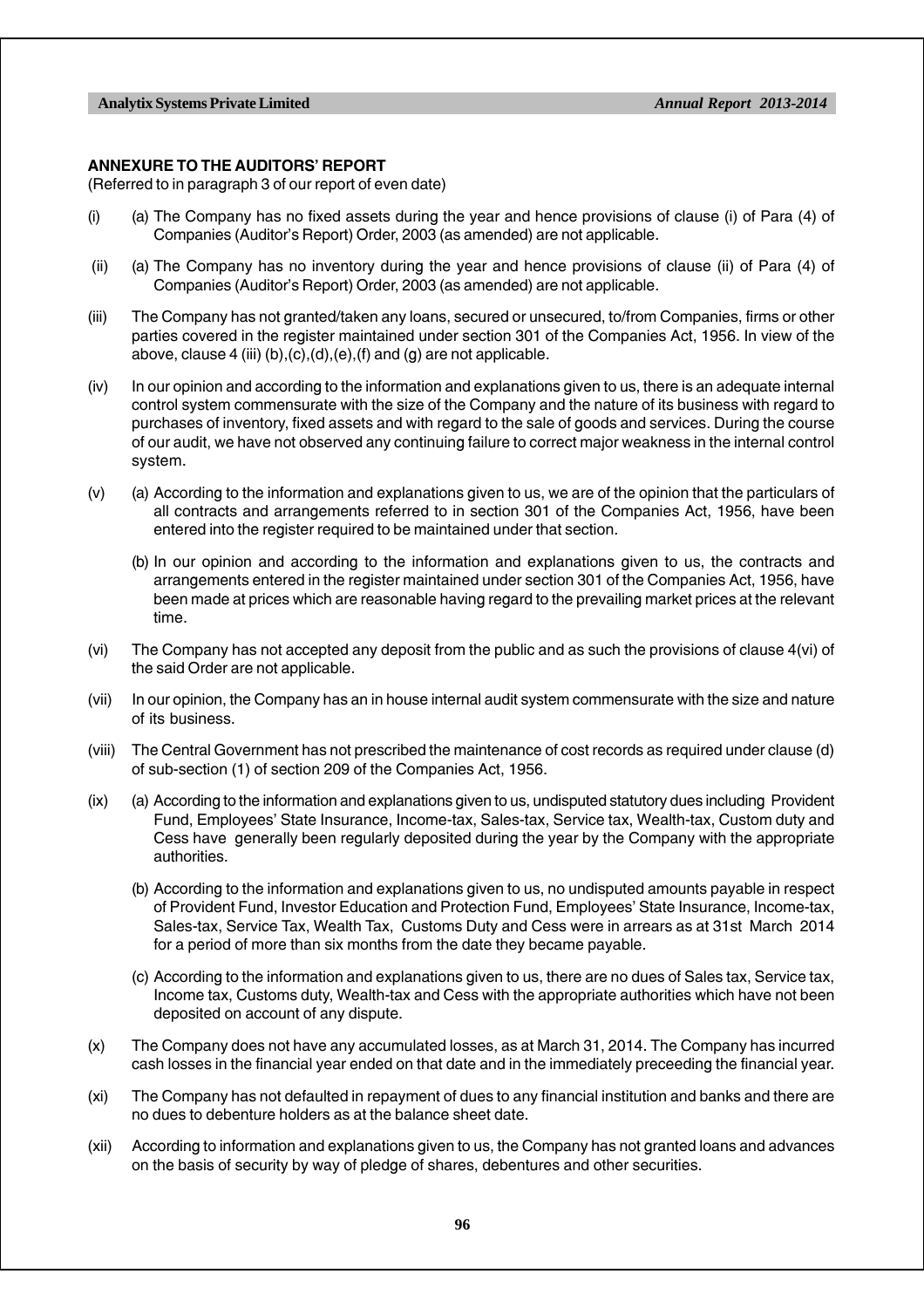#### **Analytix Systems Private Limited** *Annual Report 2013-2014*

- (xiii) In our opinion, and according to the information and explanations given to us, the Company is not a chit fund or a nidhi /mutual benefit fund/society.
- (xiv) In our opinion, and according to the information and explanations given to us, the Company is not dealing or trading in shares, securities, debentures and other investments.
- (xv) In our opinion and according to information and explanations given to us, and as per our examination of relevant records, the Company has not given any guarantee for loans taken by others from banks or financial institutions.
- (xvi) The Company has not borrowed any term loan during the year and hence the provisions of clause 4 (xvi) of the said Order are not applicable.
- (xvii) According to the information and explanations given to us and on an overall examination of the balance sheet of the Company, we report that no funds raised on short-term basis have been used for long-term investment.
- (xviii) During the year the Company has not made any preferential allotment of shares to a Companies/firms/ parties covered in the register maintained under section 301 of the Companies Act, 1956.
- (xix) During the period, the Company has not raised any funds by issue of debentures during the year.
- (xx) The Company has not raised any monies by way of public issue during the year.
- (xxi) During the course of our examination of the books of accounts carried out in accordance with the generally accepted auditing practices in India and according to the information and explanations given to us, no fraud on or by the Company has been noticed or reported during the course of our audit.

For **SETHIA PRABHAD HEGDE & CO**

Chartered Accountants Firm Registration No.013367S

**Bangalore** Partner **Partner** Partner **Partner** Partner **Partner** 

**Timmayya Hegde 28<sup>th</sup> May, 2014** Membership No.226267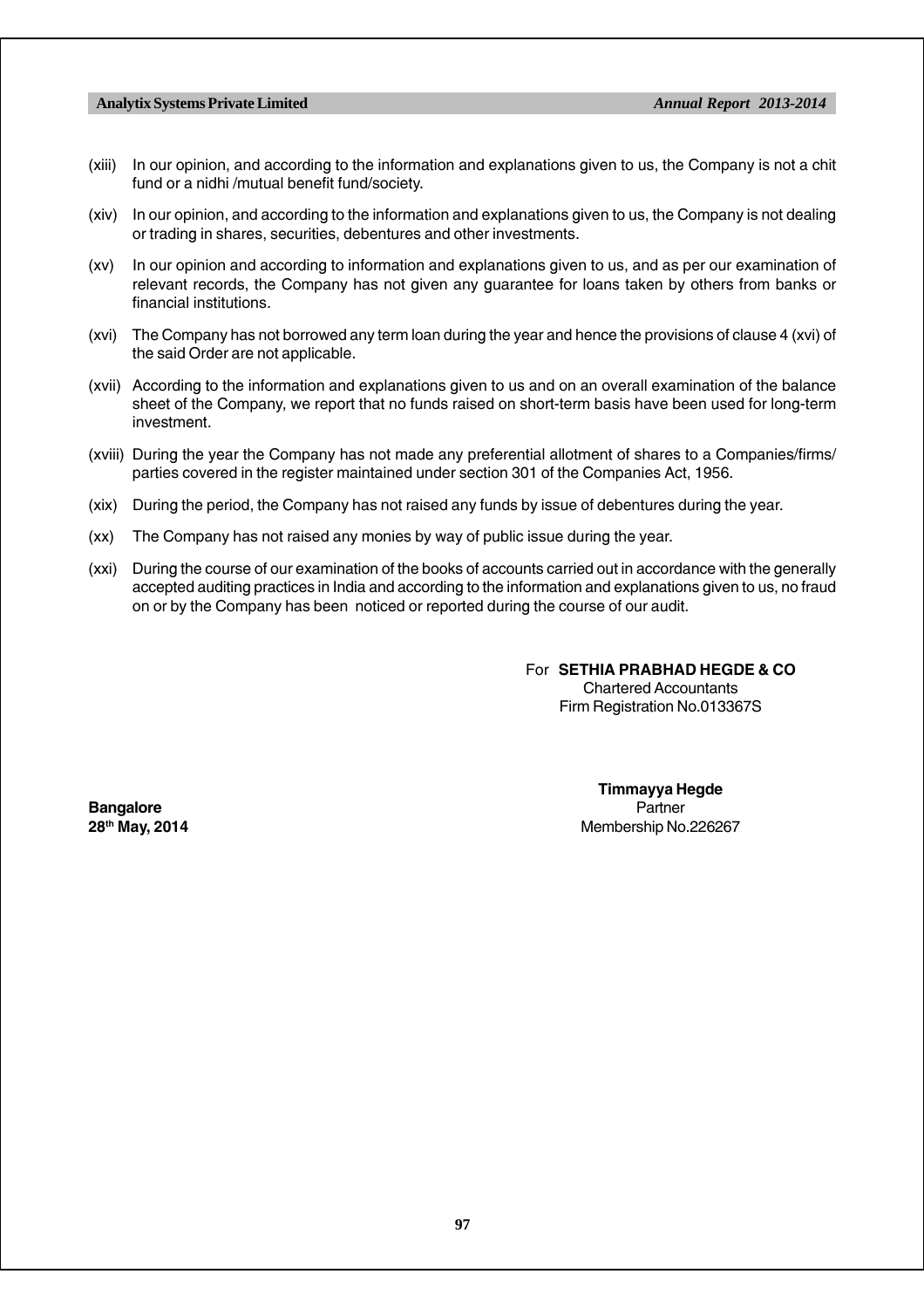*Annual Report 2013-2014*

## **BALANCE SHEET**

AS AT MARCH 31, 2014 **(Amount In Rupees)** 

|   | <b>PARTICULARS</b>                                                                                                                                                             | Note No.   | March 31, 2014     | March 31, 2013      |
|---|--------------------------------------------------------------------------------------------------------------------------------------------------------------------------------|------------|--------------------|---------------------|
|   | <b>EQUITY AND LIABILITIES</b>                                                                                                                                                  |            |                    |                     |
|   | Shareholders' funds<br>(a) Share capital<br>(b) Reserves and surplus                                                                                                           | 2.1<br>2.2 | 200,000<br>861,510 | 200,000<br>902,301  |
|   | <b>Non-current liabilities</b><br>$\mathbf 2$<br>(a) Long-term borrowings<br>(b) Deferred tax liabilities (net)<br>(c) Other long term liabilities<br>(d) Long-term provisions |            |                    |                     |
|   | <b>Current liabilities</b><br>3<br>(a) Trade payables<br>(b) Other current liabilities                                                                                         | 2.3        | 15,000             | 30,000              |
|   | <b>TOTAL</b>                                                                                                                                                                   |            | 1,076,510          | 1,132,301           |
| Ш | <b>ASSETS</b>                                                                                                                                                                  |            |                    |                     |
|   | <b>Non-current assets</b>                                                                                                                                                      |            |                    |                     |
|   | <b>Current assets</b><br>2<br>(a) Cash and cash equivalents<br>(b) Short-term loans and advances                                                                               | 2.4<br>2.5 | 114,730<br>961,780 | 86,862<br>1,045,438 |
|   | <b>TOTAL</b>                                                                                                                                                                   |            | 1,076,510          | 1,132,301           |
|   | Significant accounting policies and notes to accounts                                                                                                                          | 1 & 2      |                    |                     |

As per our report of even date For Sethia Prabhad Hegde & Co **For and on behalf of the Board** Chartered Accountants Firm Registration No. 013367S

**Timmayya Hegde Asif Khader Asif Khader Asif Khader** Mueed Khader Partner Asid Reported Asid Reported Asid Director Director Director Partner Director Director Director Director Director Director Director Director Membership No. 226267

Bangalore Bangalore Bangalore<br>
May 28, 2014 May 28, 201

May 28, 2014 May 28, 2014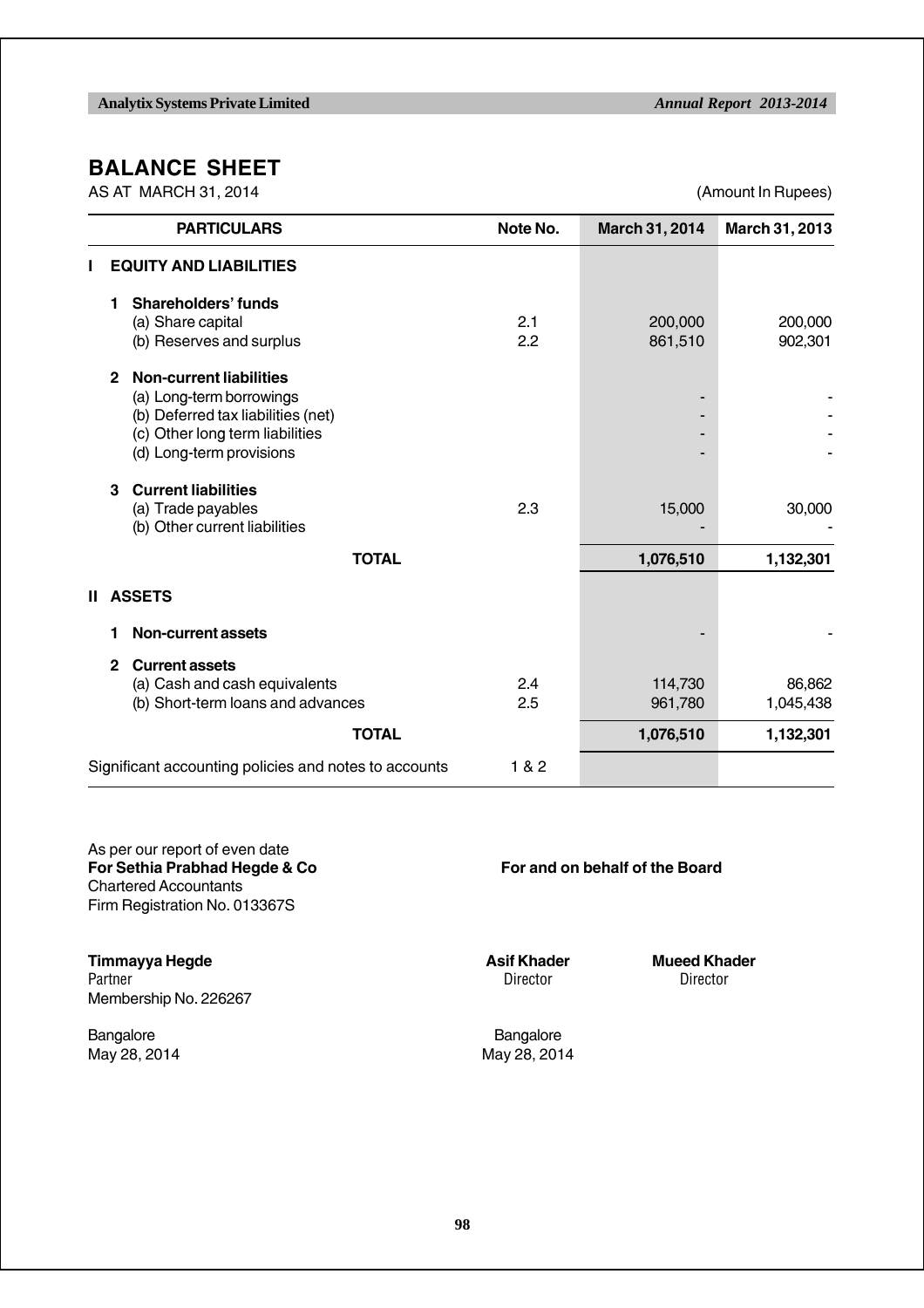# **STATEMENT OF PROFIT AND LOSS**

FOR THE YEAR ENDED MARCH 31, 2014 (Amount In Rupees)

| <b>PARTICULARS</b>                                                  | Note No. | March 31, 2014   | March 31, 2013   |
|---------------------------------------------------------------------|----------|------------------|------------------|
| Income                                                              |          |                  |                  |
| <b>Total Revenue</b>                                                |          |                  |                  |
| <b>Expenses:</b>                                                    |          |                  |                  |
| Cost of software licence and subscriptions                          |          |                  |                  |
| Employee benefits expense                                           |          |                  |                  |
| Finance costs                                                       |          |                  |                  |
| Depreciation and amortisation expense                               |          |                  |                  |
| Other expenses                                                      | 2.6      | 40,791           | 32,136           |
| <b>Total Expenses</b>                                               |          | 40,791           | 32,136           |
| Profit/(Loss) before exceptional and extraordinary<br>items and tax |          | (40, 791)        | (32, 136)        |
| <b>Exceptional items</b>                                            |          |                  |                  |
| Profit / (Loss) before extraordinary items and tax                  |          | (40, 791)        | (32, 136)        |
| <b>Extraordinary items</b>                                          |          |                  |                  |
| Profit / (Loss) before tax                                          |          | (40, 791)        | (32, 136)        |
| Tax expense:                                                        |          |                  |                  |
| Profit / (Loss) for the period                                      |          | (40, 791)        | (32, 136)        |
| Earnings per share:<br>(1) Basic<br>(2) Diluted                     |          | (2.04)<br>(2.04) | (1.61)<br>(1.61) |
| Significant accounting policies and notes to the accounts           | 1 & 2    |                  |                  |

As per our report of even date For Sethia Prabhad Hegde & Co **For and on behalf of the Board** Chartered Accountants Firm Registration No. 013367S

**Timmayya Hegde Asif Khader Asif Khader Mueed Khader Partner Asif Khader** Partner Asid Reported Asif Partner Asia Partner Director Director Director Director Director Director Director Director Membership No. 226267

Bangalore Bangalore Bangalore Bangalore Bangalore Bangalore Bangalore Bangalore Bangalore Bangalore Bangalore Bangalore Bangalore Bangalore Bangalore Bangalore Bangalore Bangalore Bangalore Bangalore Bangalore Bangalore Ba May 28, 2014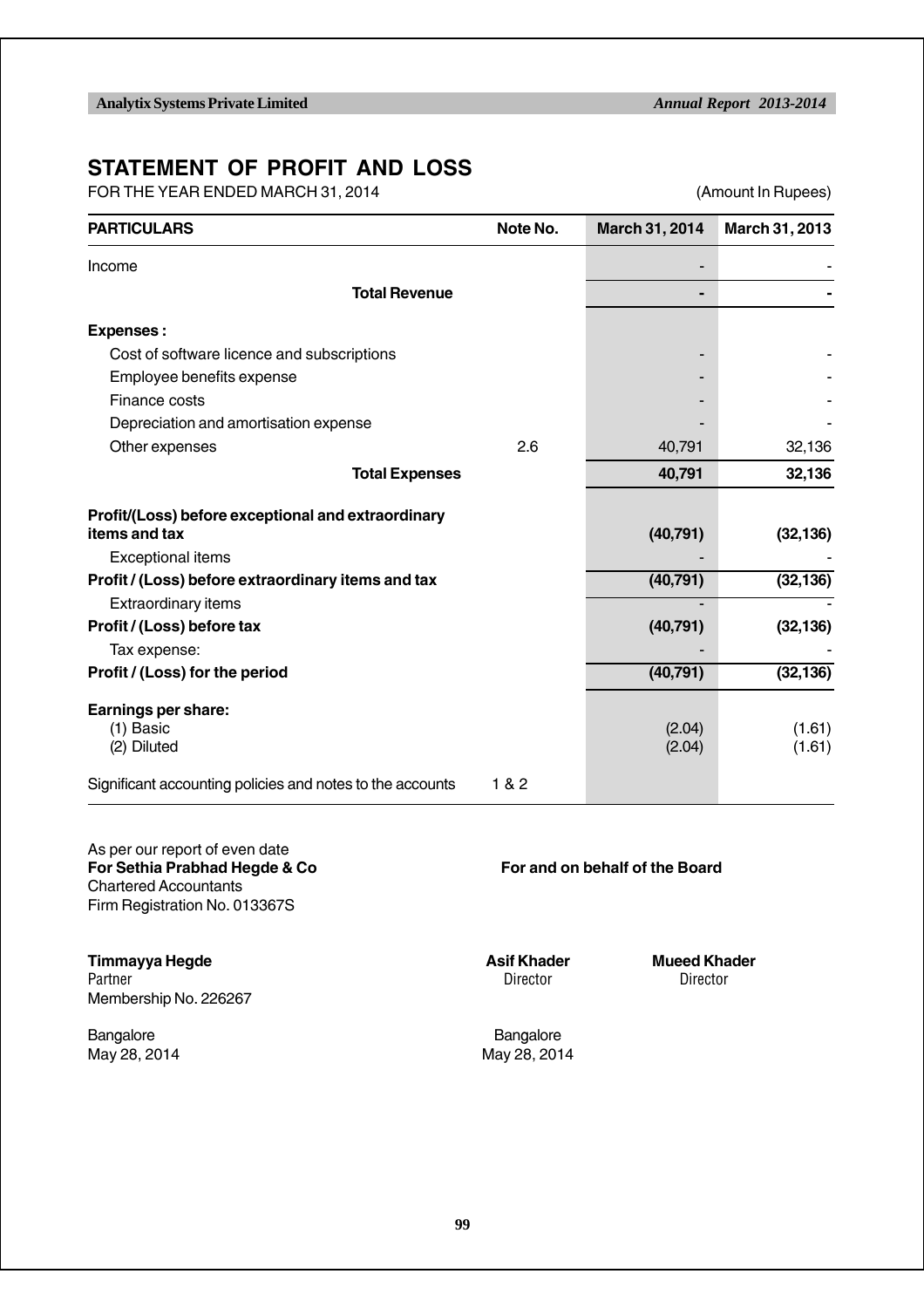#### **Analytix Systems Private Limited**

#### **SIGNIFICANT ACCOUNTING POLICIES AND NOTES TO ACCOUNTS**

#### **SIGNIFICANT ACCOUNTING POLICIES**

#### **1 Basis of preparation of financial statements**

The financial statements are prepared and presented in accordance with the Indian Generally Accepted Accounting Principles ("GAAP") under the historical cost convention on the accrual basis. GAAP comprises mandatory accounting standards issued by the Institute of Chartered Accountants of India (ICAI), Companies (Accounting Standards) Rules, 2006 and guidelines issued by the Securities and Exchange Board of India.

Preparation of financial statements in conformity with generally accepted accounting principles requires management to make estimates & assumptions that affect the reported balance of assets & liabilities and disclosures relating to contingent assets & liabilities as on the date of financial statement and reported amounts of income & expenditure during the period. Actual results could differ from these estimates, differences if any between the actual results and estimates are recognized in the period in which the results are known or materialized.

Presentation and disclosure of financial statements during the year ended March 31, 2014 the revised Schedule VI notified under the Companies Act, 1956, has become applicable to the Company, for preparation and presentation of its financial statements. The adoption of revised Schedule VI does not impact recognition and measurement principles followed by the Company for preparation of financial statements. However, it has significant impact on presentation and disclosures made in the financial statements. The Company has also reclassified the previous year figures in accordance with the requirements applicable in the current year.

All the assets and liabilities have been classified as current or non-current as per Company's normal operating cycle and other criteria set out in the Schedule VI to the Companies Act, 1956.

#### **2 Use of estimates**

The preparation of financial statements in conformity with generally accepted accounting principles requires management to make estimates and assumptions that affect the reported amounts of assets and liabilities and disclosure of contingent liabilities at the date of the financial statements and the results of operations during the reporting period. Although these estimates are based upon management's best knowledge of current events and actions, actual results could differ from these estimates. Significant estimates used by the management in the preparation of these financial statements include classification of assets and liabilities into current and non-current, estimates of the economic useful lives of fixed assets, provisions for bad and doubtful debts. Any revision to accounting estimates is recognized prospectively.

#### **3 Revenue recognition**

- Revenue from sale of products is recognized, in accordance with the sales contract, on delivery of goods to the customer. Revenue from product sales are shown net of taxes.
- (ii) Revenue on software development services comprises revenue priced on a time and material and fixed-price contracts. Revenue priced on a time and material contracts are recognized as related services are performed. Revenue from fixed-price, fixed time-frame contracts is recognized in accordance with the percentage of completion method.
- (iii) Revenue from technical service, training, support and other services is recognized as the related services are performed over the duration of the contract/course.
- (iv) Dividend is recognized when the right to receive the dividend is established at the balance sheet date.

#### **4 Fixed assets and capital work-in-progress**

(i) The Company does not possess any fixed assets as on the balance sheet date.

#### **5 Intangible assets**

- (i) All intangible assets are stated at cost less accumulated amortization.
- (ii) The cost of acquired intangible assets is the consideration paid for acquisition and other incidental costs incurred to bring the intangible asset for its intended use.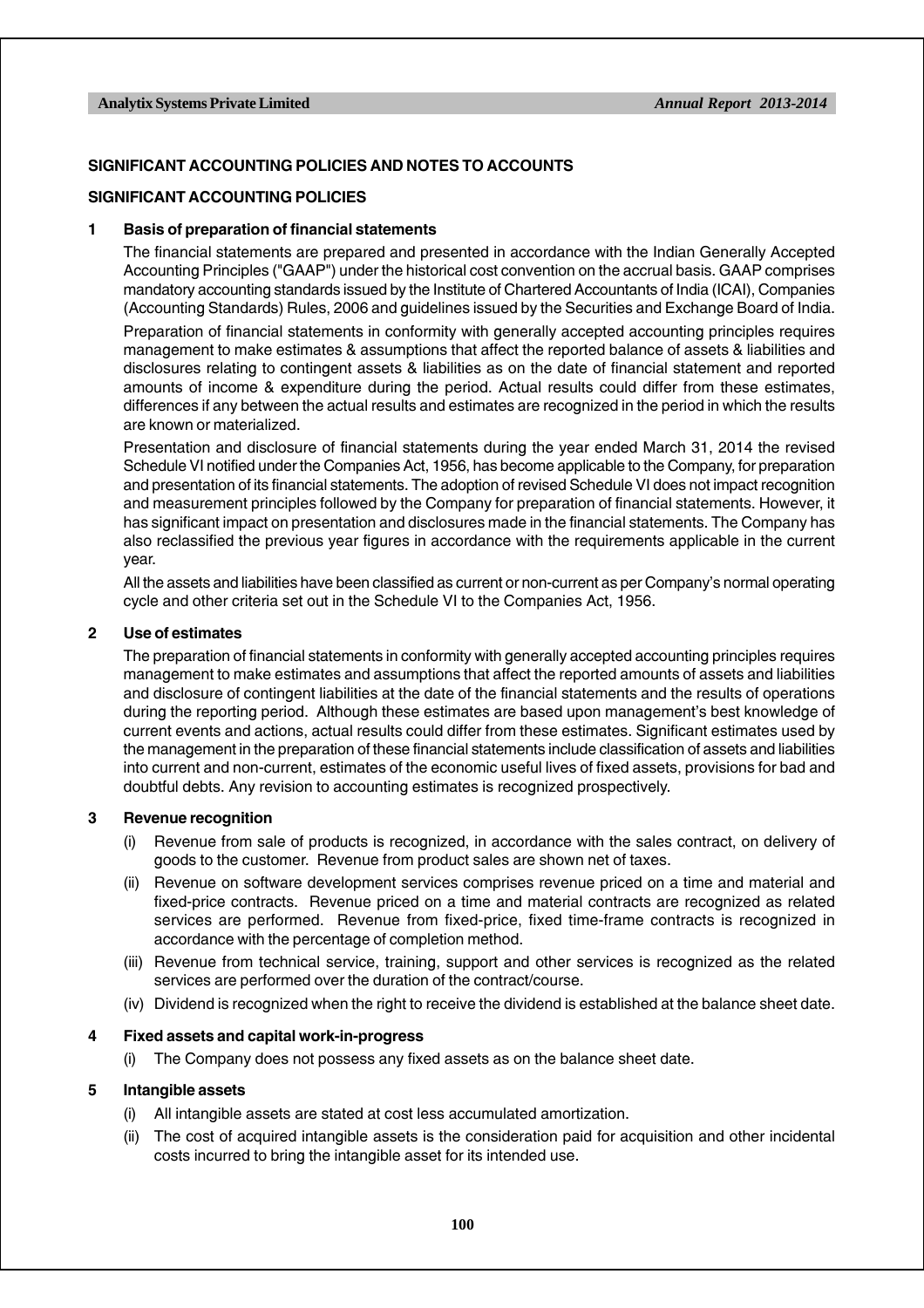#### **Analytix Systems Private Limited** *Annual Report 2013-2014*

- (iii) Internally generated intangible assets are valued at cost which were incurred during the development phase of intangibles which comprises of expenditure on materials and services used or consumed, salaries and other employment related cost of personnel engaged in development of intangible asset, other direct expenditures and overheads that are necessary for the generation of the intangible asset and that can be allocated on a reasonable basis.
- (iv) Interest on borrowed money allocated to and utilized for intangible assets, pertaining to the period up to the date the intangible asset is ready for its intended use, is capitalized in accordance with Accounting Standard-16.
- (v) Amount paid towards the acquisition of intangible assets, which is not put to use as at reporting date and the cost of intangible assets not ready for its intended use before such date is disclosed under capital work-in-progress.

#### **6 Depreciation and amortization**

- (i) Depreciation has been provided on straight line method at the rates prescribed under Schedule XIV of the Companies Act, 1956. In respect of assets purchased / sold during the year, depreciation is charged on a pro-rata basis.
- (ii) The management estimates the useful life of customized software/commercial rights procured for specific application as 3 years and accordingly amortizes over their estimated useful life on a straight line basis.
- (iii) Depreciation on individual low cost assets (costing less than Rs. 5,000) is provided for in full in the year of purchase irrespective of date of installation.
- (iv) Other Intangible assets are amortized over their respective individual estimated useful life on a straight-line basis, commencing from the date the asset is available to the Company for its use.
- (v) After recognition of impairment loss, the depreciation charge for the asset is on the revalued amount prospectively over the remaining useful life of the asset.

#### **7 Impairment of assets**

The Company assesses at each balance sheet date using internal and external sources, whether there is any indication that an asset (both tangible and intangible) may be impaired more than of a temporary nature. If any such indications exist, the Company estimates the recoverable amount of the asset. If such recoverable amount of the asset or the recoverable amount of the cash generating unit to which the asset belongs to is less than its carrying amount, the carrying amount is reduced to its recoverable amount. The reduction is treated as an impairment loss and is recognized in the statement of profit and loss. If at the balance sheet date there is an indication that a previously assessed impairment loss no longer exists, the recoverable amount is reassessed and the asset is reflected at the recoverable amount subject to a maximum of depreciated historical cost.

#### **8 Inventories**

The Companies inventories comprises of raw material, work in progress and finished hardware products which are valued at cost or net realizable value, whichever is lower. The cost formula used is specific identification basis. Net realizable value is the estimated selling price in ordinary course of business, less estimated cost of completion and estimated cost necessary to make the sale. The cost of inventories is net of VAT credit.

#### **9 Effect of exchange fluctuation on foreign currency transactions**

- (i) Foreign currency transactions are recorded at the exchange rate prevailing on the date of the transaction.
- (ii) Exchange differences are recorded when the amount actually received on sales or actually paid when the expenditure is incurred, is converted into Indian rupees.
- (iii) Exchange differences arising on foreign currency transactions are recognized as income or expense in the period in which they arise.
- (iv) Period-end balances of monetary foreign currency assets and liabilities are translated at the closing rate. The resulting exchange difference is recognized in the statement of profit and loss.
- (v) Non monetary assets & liabilities are translated at the rate prevailing on the date of transaction.
- (vi) Foreign currency translation differences relating to liabilities incurred for acquiring fixed assets are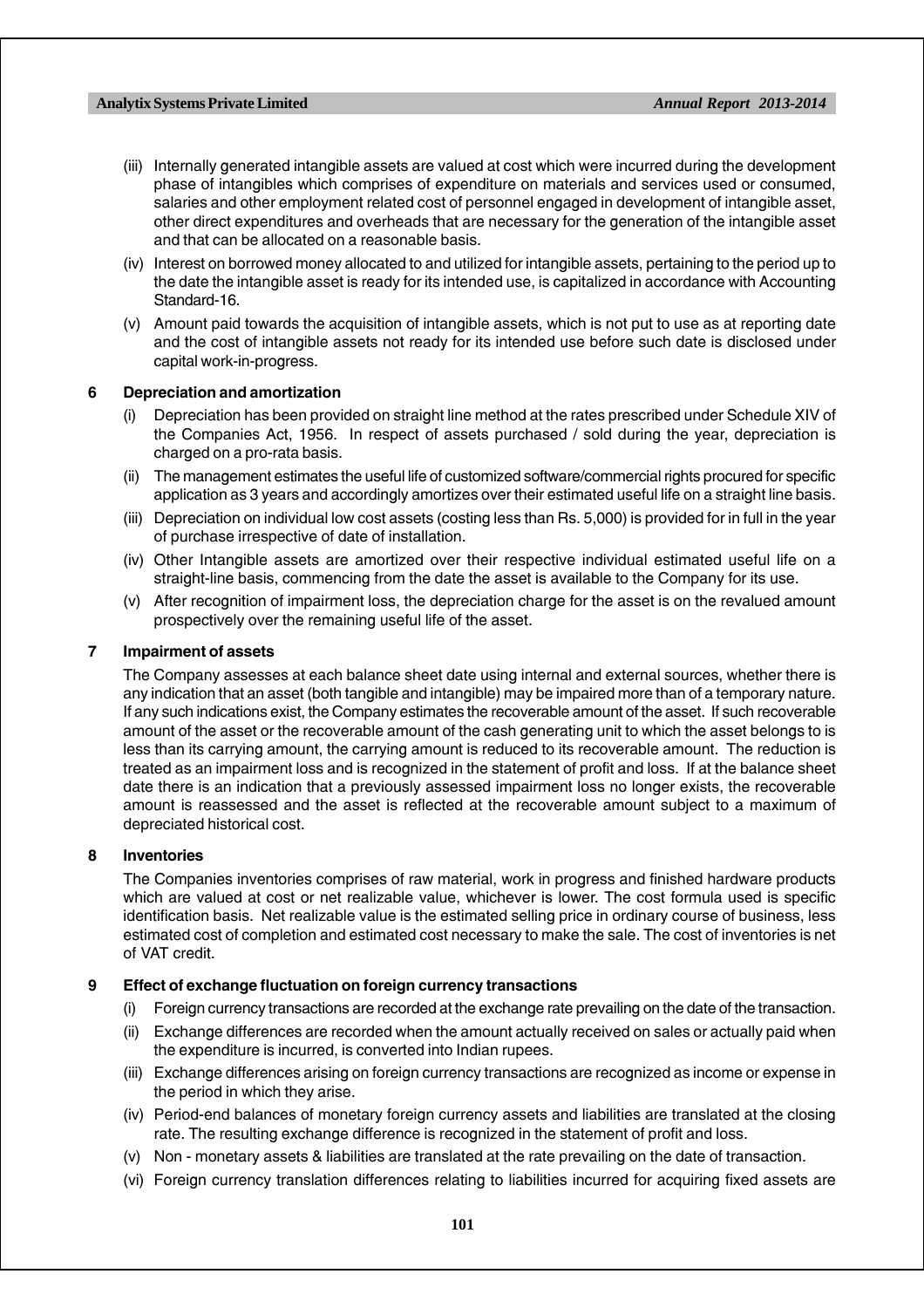#### **Analytix Systems Private Limited**

recognized in statement of profit and loss.

#### **10 Employee benefits**

(i) The short-term employee benefits such as salaries and paid leave is debited to expense as and when an employee has rendered services in exchange for these benefits.

#### **11 Income tax/ deferred tax**

- (i) Current tax is calculated in accordance with the relevant tax regulations.
- (ii) Deferred tax assets and liabilities are recognized for the future tax consequences attributable to timing differences that result between the profit offered for income taxes and the profit as per the financial statements. Deferred tax in respect of timing difference which originate during the tax holiday period but reverse after the tax holiday period is recognized in the year in which the timing difference originate. For this purpose the timing difference which originates first is considered to reverse first. Deferred tax assets and liabilities are measured using the tax rates and tax laws that have been enacted or substantively enacted by the balance sheet date. The effect on deferred tax assets and liabilities of a change in tax rates is recognized in the statement of profit and loss in the year of charge. Deferred tax assets on timing differences are recognized only if there is a reasonable certainty that sufficient future taxable income will be available against which such deferred tax assets can be realized. Deferred tax assets are reassessed for the appropriateness of their respective carrying values at each balance sheet dates.
- (iii) Minimum Alternative Tax (MAT) paid in accordance to the tax laws, which gives rise to future economic benefits in the form of adjustment of future income tax liability, is considered as an asset if there is convincing evidence that the Company will pay normal income tax after the tax holiday period. Accordingly, MAT is recognized as an asset in the balance sheet when it is probable that the future economic benefit associated with it will flow to the Company and the asset can be measured reliably.
- (iv) Advance taxes and provisions for current income taxes are presented in the balance sheet after off-setting advance taxes paid and income tax provisions arising in the same tax jurisdiction.
- (v) The Company offsets deferred tax assets and deferred tax liabilities relating to taxes on income levied by the same governing taxation laws.

#### **12 Provisions and contingent liabilities**

The Company creates a provision when there is a present obligation as a result of an obligating event that probably requires an outflow of resources and a reliable estimate can be made of the amount of the obligation. A disclosure for a contingent liability is made when there is a possible obligation or a present obligation that may, but probably will not, require an outflow of resources. Where there is a possible obligation or a present obligation in respect of which the likelihood of outflow of resources is remote, no provision or disclosure is made.

#### **13 Earnings per share**

- (i) Basic earnings per share is calculated by dividing the net earnings available to the equity shareholders by the weighted average number of equity shares outstanding during the year.
- (ii) Diluted earnings per share is calculated by dividing the net earnings available to existing and potential equity shareholders by aggregate of the weighted average number of equity shares considered for deriving basic earnings per share. Dilutive potential equity shares are deemed converted as of the beginning of the period, unless issued at a later date.

#### **14 Leases**

- (i) Lease arrangements where substantial risk and rewards incidental to ownership vests with the lessor, such leases are recognized as operating leases.
- (ii) Lease payments under operating lease are recognized as an expense in the statement of profit and loss.

#### **15 Derivative instruments and hedge accounting**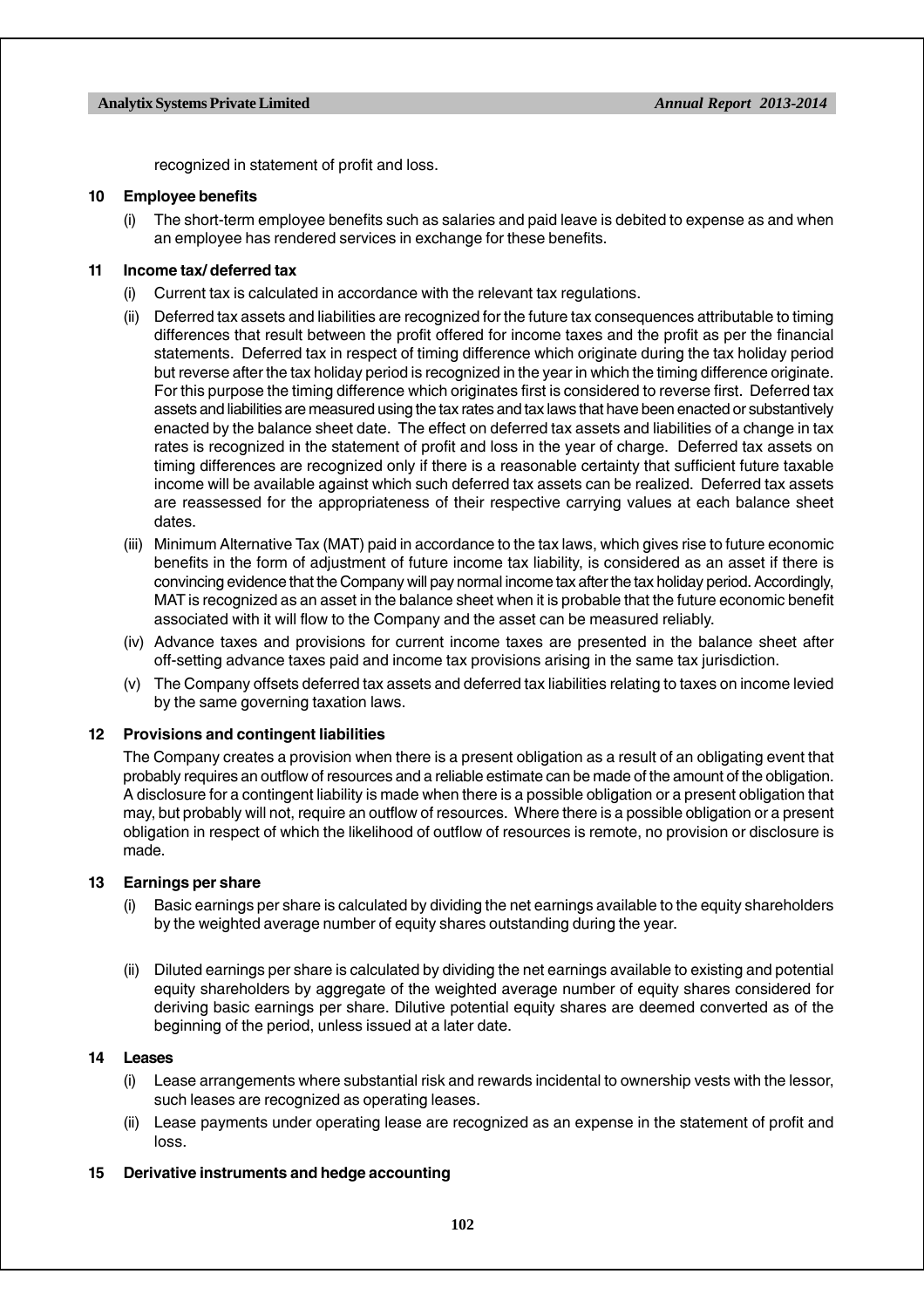#### **Analytix Systems Private Limited** *Annual Report 2013-2014*

The Company uses foreign currency forward contracts and currency options to hedge its risks associated with foreign currency fluctuations relating to certain firm commitments and forecasted transactions. The Company designates these hedging instruments as cash flow hedges applying the recognition and measurement principles set out in the Accounting Standard 30 "Financial Instruments: Recognition and Measurement" (AS-30).

The use of hedging instruments is governed by the Company's policies approved by the board of directors, which provide written principles on the use of such financial derivatives consistent with the Company's risk management strategy.

Hedging instruments are initially measured at fair value, and are remeasured at subsequent reporting dates. Changes in the fair value of these derivatives that are designated and effective as hedges of future cash flows are recognized directly in shareholders' funds and the ineffective portion is recognized immediately in the statement of profit and loss.

Changes in the fair value of derivative financial instruments that do not qualify for hedge accounting are recognized in the statement of profit and loss as they arise.

Hedge accounting is discontinued when the hedging instrument expires or is sold, terminated, or exercised, or no longer qualifies for hedge accounting. At that time for forecasted transactions, any cumulative gain or loss on the hedging instrument recognized in shareholders' funds is retained there until the forecasted transaction occurs. If a hedged transaction is no longer expected to occur, the net cumulative gain or loss recognized in shareholders' funds is transferred to the statement of profit and loss for the period.

However, the Company has no outstanding hedged transaction nor entered into any hedging transaction during the year.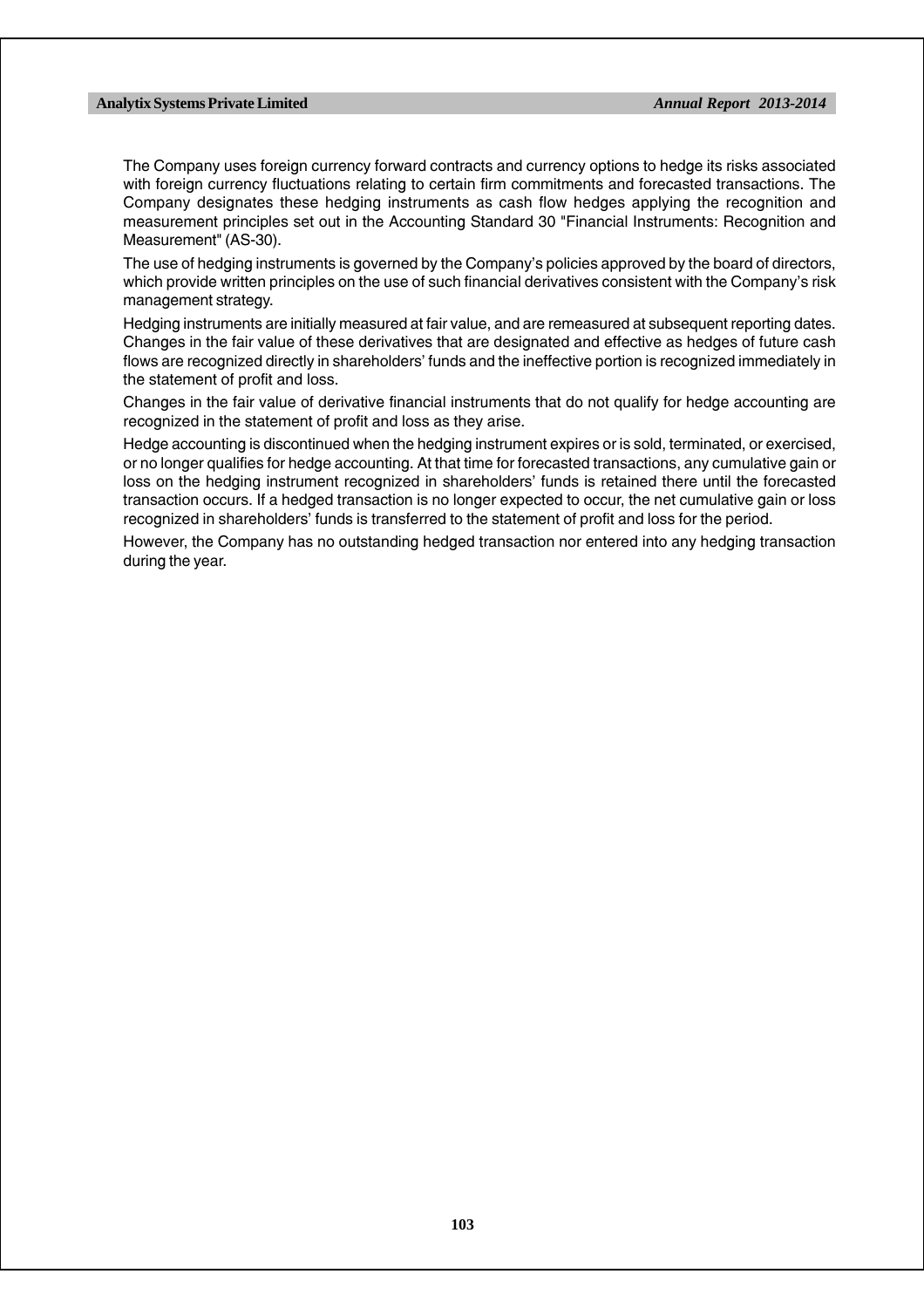## **NOTES ON ACCOUNTS**

FOR THE YEAR ENDED MARCH 31, 2014

The previous year figures have been regrouped / reclassified, wherever necessary to conform to the current year presentation.

#### **2.1 SHARE CAPITAL**

#### **a) Break-up of shares** (Amount in Rupees)

**PARTICULARS As at At at 31.3.2014 31.3.2013 AUTHORISED** 20,000 Equity Shares of Rs. 10/- each 200,000 200,000 **ISSUED, SUBSCRIBED AND FULLY PAID-UP** 20,000 Equity Shares of Rs. 10/- each fully paid up 200,000 200,000 **TOTAL 200,000 200,000**

The Company has only one class of shares referred to as equity shares having a par value of Rs.10/-. Each holder of equity shares is entitled to one vote per share held.

The Company declares and pays dividend in Indian rupees. The Board of Directors have not proposed any dividend during the year. Dividend declared if any, if approved by the Shareholders, is payable to the shareholders in proportion to their shareholding. In the event of liquidation of the Company, the holders of equity shares will be entitled to receive any of the remaining assets of the Company. The distribution will be in proportion to the number of equity shares held by the shareholders.

#### **b) Reconciliation of number of shares**

| <b>Equity Shares</b>                                | As at 31.3.2014            |                    | As at 31.3.2013            |                    |
|-----------------------------------------------------|----------------------------|--------------------|----------------------------|--------------------|
|                                                     | Number of<br><b>Shares</b> | Amount<br>(in Rs.) | Number of<br><b>Shares</b> | Amount<br>(in Rs.) |
| Balance as at the beginning of the<br>previous year | 20,000                     | 200,000            | 20,000                     | 200,000            |
| Balance as at the end of the year                   | 20,000                     | 200,000            | 20,000                     | 200,000            |

Neither shares are reserved for issue under options nor securities have been issued, which are convertible into equity / preference shares in future as on the date of balance sheet.

#### **c) Details of shares held by shareholders, holding more than 5% of the aggregate shares in the Company**

|                                       | As at 31-3-2014         |                       | As at 31-3-2013         |                       |
|---------------------------------------|-------------------------|-----------------------|-------------------------|-----------------------|
| Name of the share holder              | No. of<br><b>Shares</b> | % of Share<br>holding | No. of<br><b>Shares</b> | % of Share<br>holding |
| Cranes Software International Limited | 20,000                  | 100%                  | 20,000                  | 100%                  |

No shares have been allotted as fully paid up, by way of bonus shares during 5 years immediately preceeding March 31, 2013.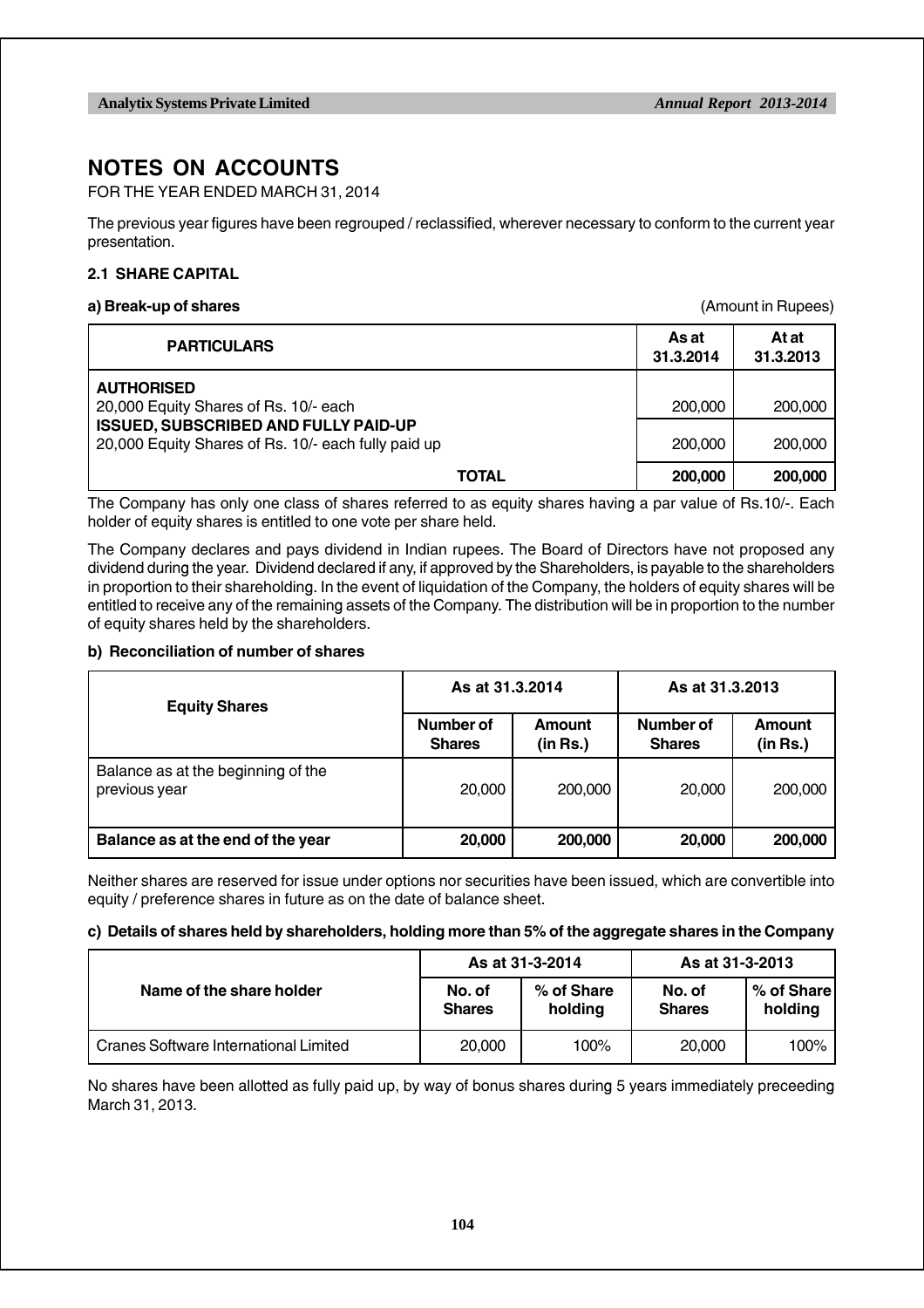### **Analytix Systems Private Limited** *Annual Report 2013-2014*

#### **2.2 RESERVES AND SURPLUS** (Amount in Rupees)

| <b>PARTICULARS</b>                                                 | As at 31.3.2014      | As at 31.3.2013      |
|--------------------------------------------------------------------|----------------------|----------------------|
| Surplus in statement of profit and loss                            |                      |                      |
| Balance as at the beginning of the year<br>Less: loss for the year | 902,301<br>(40, 791) | 934,437<br>(32, 136) |
| Balance as at the end of the year                                  | 861,510              | 902,301              |

#### **2.3 TRADE PAYABLES** (Amount in Rupees)

| <b>PARTICULARS</b>                                                             | As at 31.3.2014 | At at 31.3.2013 |
|--------------------------------------------------------------------------------|-----------------|-----------------|
| Trades payables<br>Refer note: 2.10 (reg. micro, small and medium enterprises) | 15.000          | 30,000          |
| <b>TOTAL</b>                                                                   | 15,000          | 30,000          |

### **2.4 CASH AND BANK BALANCES** (Amount in Rupees)

| <b>PARTICULARS</b>                           |              | As at 31.3.2014 | At at 31.3.2013 |
|----------------------------------------------|--------------|-----------------|-----------------|
| <b>Bank Balances:</b><br>In current accounts |              | 114.730         | 86.862          |
|                                              | <b>TOTAL</b> | 114,730         | 86,862          |

#### **2.5 SHORT TERM LOANS AND ADVANCES** (Amount in Rupees)

| <b>PARTICULARS</b>                                                 |       | As at 31.3.2014 | At at 31.3.2013 |
|--------------------------------------------------------------------|-------|-----------------|-----------------|
| Unsecured, considered good<br><b>Balances with group Companies</b> |       | 961.780         | 1.045.438       |
|                                                                    | TOTAL | 961.780         | 1,045,438       |

### **2.6 OTHER EXPENSES** (Amount in Rupees)

| <b>PARTICULARS</b>                                                                |              | For the year<br>31.3.2014 | For the year<br>31.3.2013 |
|-----------------------------------------------------------------------------------|--------------|---------------------------|---------------------------|
| Statutory auditors : Audit fees<br>Professional charges<br>Miscellaneous expenses |              | 15,000<br>25,791          | 15,000<br>17,136          |
|                                                                                   | <b>TOTAL</b> | 40,791                    | 32,136                    |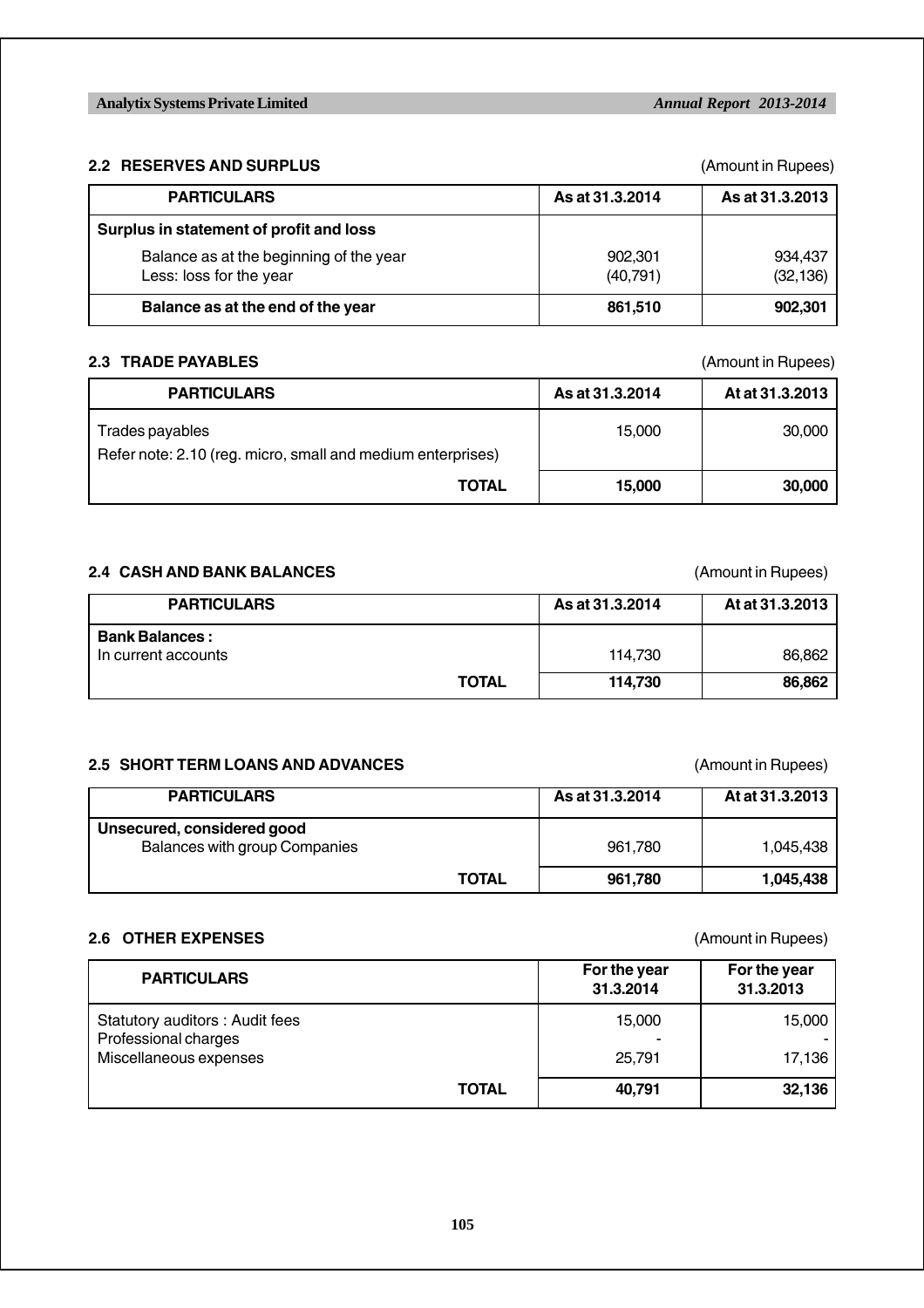#### **Analytix Systems Private Limited**

*Annual Report 2013-2014*

### **2.7 EARNINGS PER SHARE**

|                                                                                                                | For the year 31.3.2014                        |                                               | For the year 31.3.2013                                |                                        |
|----------------------------------------------------------------------------------------------------------------|-----------------------------------------------|-----------------------------------------------|-------------------------------------------------------|----------------------------------------|
| <b>PARTICULARS</b>                                                                                             | <b>Before</b><br>Extraordinary<br><b>Item</b> | After<br><b>Extraordinary</b><br><b>Items</b> | <b>Before</b><br><b>Extraordinary</b><br><b>Items</b> | After<br>Extraordinary<br><b>Items</b> |
| <b>Basic/Diluted</b><br>Profit / (loss) after tax (in Rs.)<br>Weighted average number of shares<br>outstanding | (40, 791)<br>20,000                           | (40, 791)<br>20,000                           | (32, 136)<br>20,000                                   | (32, 136)<br>20,000                    |
| Basic / Diluted EPS                                                                                            | (2.04)                                        | (2.04)                                        | (1.61)                                                | (1.61)                                 |

#### **OTHER DISCLOSURES**

#### **2.8 RELATED PARTY TRANSACTIONS** (Amount in Rupees)

|                                   | For the year 31.3.2014    |                                           | For the year 31.3.2013    |                                           |
|-----------------------------------|---------------------------|-------------------------------------------|---------------------------|-------------------------------------------|
| <b>PARTICULARS</b>                | <b>Holding</b><br>Company | <b>Other</b><br>Related<br><b>Parties</b> | <b>Holding</b><br>Company | Other<br><b>Related</b><br><b>Parties</b> |
| Balance as on 31.03.14 receivable | 961.779                   |                                           | 1,045,438                 |                                           |

#### **NAME OF THE RELATED PARTIES AND DESCRIPTION OF RELATIONSHIP**

Key Management Personnel

Holding Company<br>
Key Management Personnel<br>
Key Management Personnel<br>
Cranes Software International Limited Mr. Mueed Khader

#### **2.9 DUES TO MICRO AND SMALL ENTERPRISES**

| Principal amount due to suppliers registered under the<br>MSMED Act and remaining unpaid as at year end                                              | Nil | Nil |
|------------------------------------------------------------------------------------------------------------------------------------------------------|-----|-----|
| Interest due to suppliers registered under the MSMED<br>Act and remaining unpaid as at year end                                                      | Nil | Nil |
| Principal amounts paid to suppliers registered under the<br>MSMED Act, beyond the appointed day during the year                                      | Nil | Nil |
| Interest paid, other than under Section 16 of MSMED Act,<br>to suppliers registered under the MSMED Act, beyond the<br>appointed day during the year | Nil | Nil |
| Interest paid, under Section 16 of MSMED Act,<br>to suppliers registered under the MSMED Act, beyond the<br>appointed day during the year            | Nil | Nil |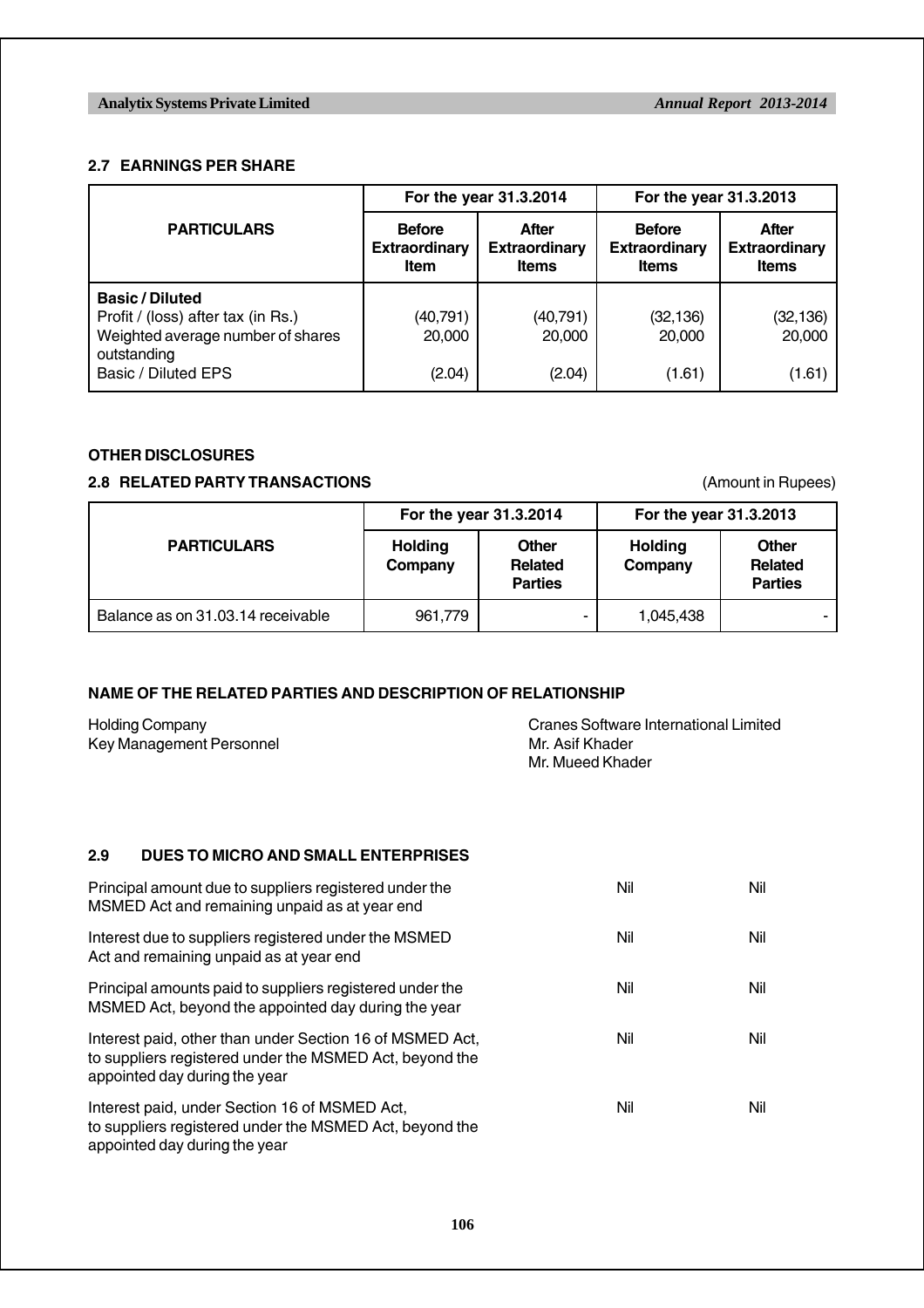| <b>Analytix Systems Private Limited</b><br><b>Annual Report 2013-2014</b>                            |     |     |
|------------------------------------------------------------------------------------------------------|-----|-----|
|                                                                                                      |     |     |
| Interest due and payable towards suppliers registered<br>under MSMED Act, for payments already made. | Nil | Nil |
| Further Interest remaining due and payable for<br>earlier years.                                     | Nil | Nil |

As per our report of even date **For Sethia Prabhad Hegde & Co For and on behalf of the Board** Chartered Accountants Firm Registration No. 013367S

May 28, 2014 May 28, 2014

**Timmayya Hegde Asif Khader Asif Khader Asif Khader** Mueed Khader Partner Asid Reported Asif Reported Asif Reported Asif Reported Asif Reported Asif Reported Asif Reported Asif Reported Asif Reported Asif Reported Asif Rep Partner Director Director Director Director Director Director Director Director Membership No. 226267

Bangalore Bangalore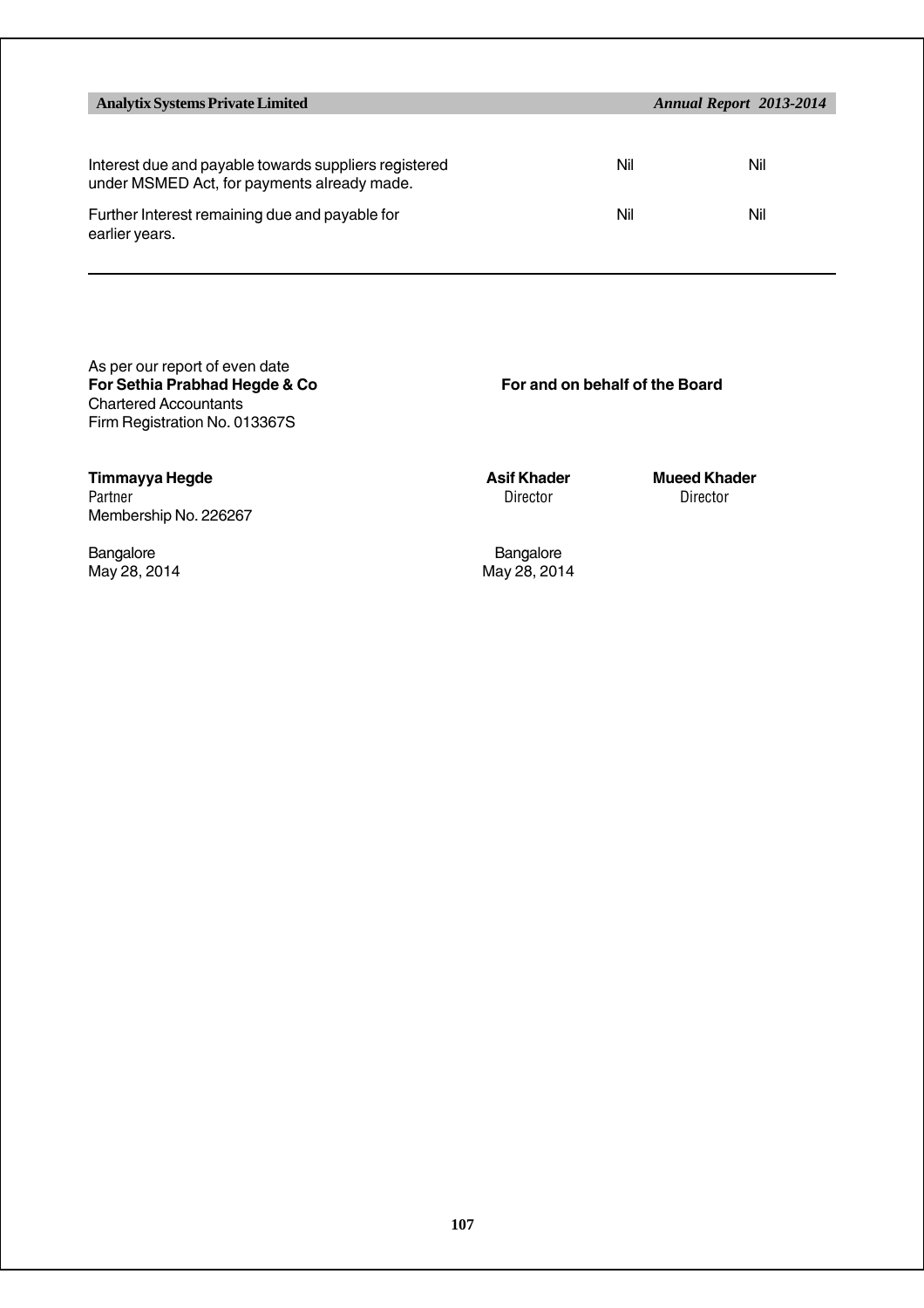# CARAVEL INFO SYSTEMS PRIVATE LIMITED

# FINANCIAL STATEMENTS 2013 - 2014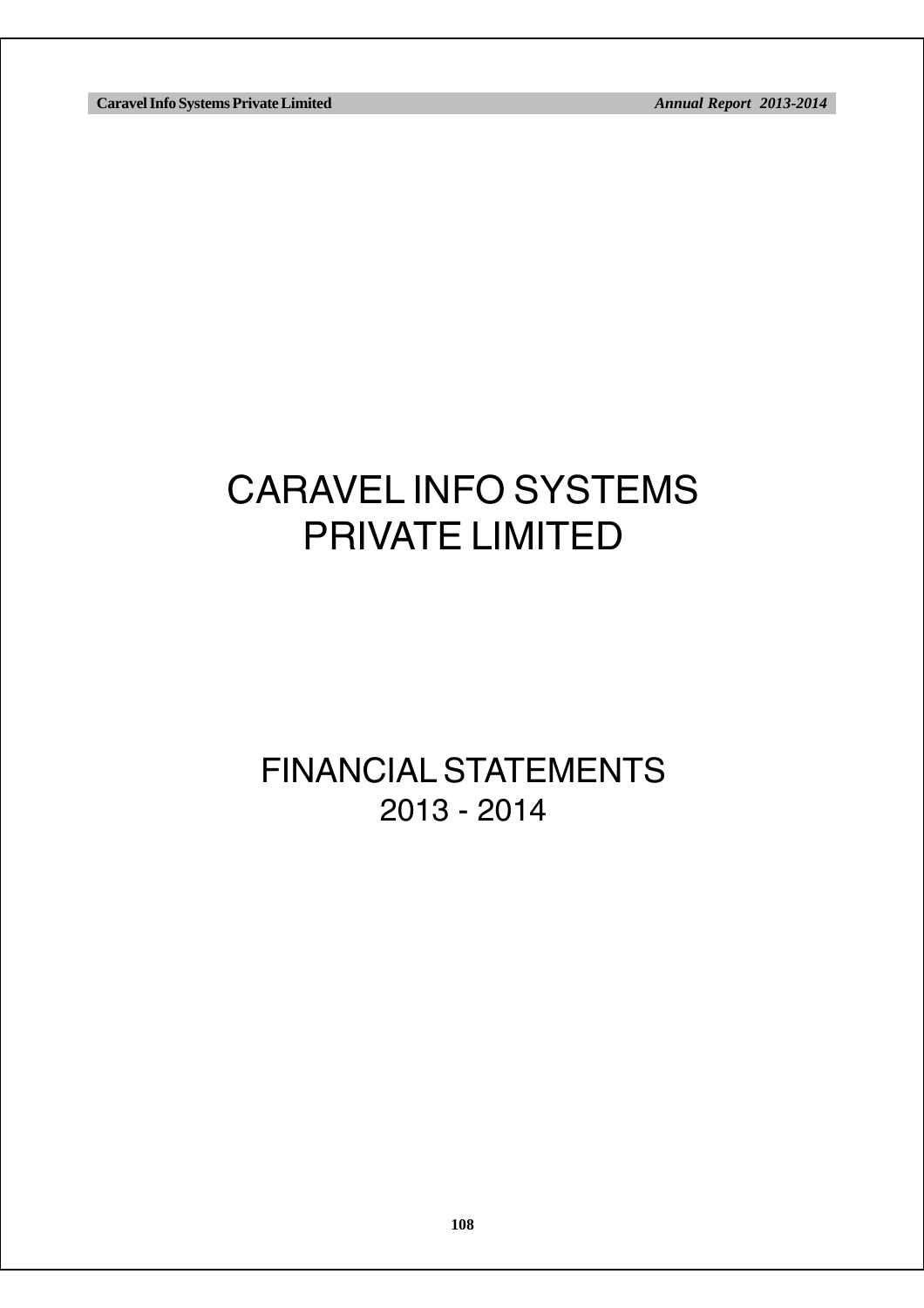# **REPORT OF THE BOARD OF DIRECTORS**

#### To, The Members of **Caravel Info Systems Private Limited,**

Your Directors are pleased to present their 16th Annual Report together with the accounts for the year ended March 31, 2014.

# **Review of Operations**

The Company was able to record a turnover of Rs. 273.14 lakhs during the year under review compared to Rs. 185.29 lakhs during the previous year. The Net Profit /( Loss) for the year was Rs. 13.02 lakhs, compared to a profit / (loss) of Rs. 42.12 lakhs during the previous year.

# **Deposits**

Your Company has not accepted deposits from the public during the current year

# **Conservation of Energy**

The operations of the Company are not energy intensive.

# **Research & Development Activities**

No technology indigenous or imported has yet been acquired at any point of time by the Company. Hence disclosure of particulars with regard to this does not arise.

# **Foreign Exchange Earnings & Outgo**

The foreign exchange earnings during the year amounted to Rs. 15.03 lakhs and there was Rs. 38.91 lakhs foreign exchange outgo during the year.

# **Employees**

Your Directors wish to register their deep & sincere appreciation for the services rendered by the employees of your Company.

The particulars of employees as per Section 217 (2A) of the Companies Act 1956, read with the Companies (Particulars of Employees), Rules 1975 are not applicable since none of the employees earn remuneration exceeding the amounts specified therein.

# **Directors' Responsibility Statement**

Pursuant to Section 217(2AA) of the Companies Act, 1956, the directors hereby confirm that they have:

- i. Followed the applicable Accounting Standards in the preparation of the annual accounts;
- ii. Selected such accounting policies and applied them consistently and made judgments and estimates that were reasonable and prudent so as to give a true and fair view of the state of affairs of the Company at the end of the financial year and of the profits of the Company for the year under review;
- iii. Taken proper and sufficient care for the maintenance of adequate accounting records in accordance with the provisions of the Companies Act, 1956, for safeguarding the assets of the Company and detecting fraud and other irregularities;
- iv. Prepared the accounts for the financial year on a 'Going Concern' basis.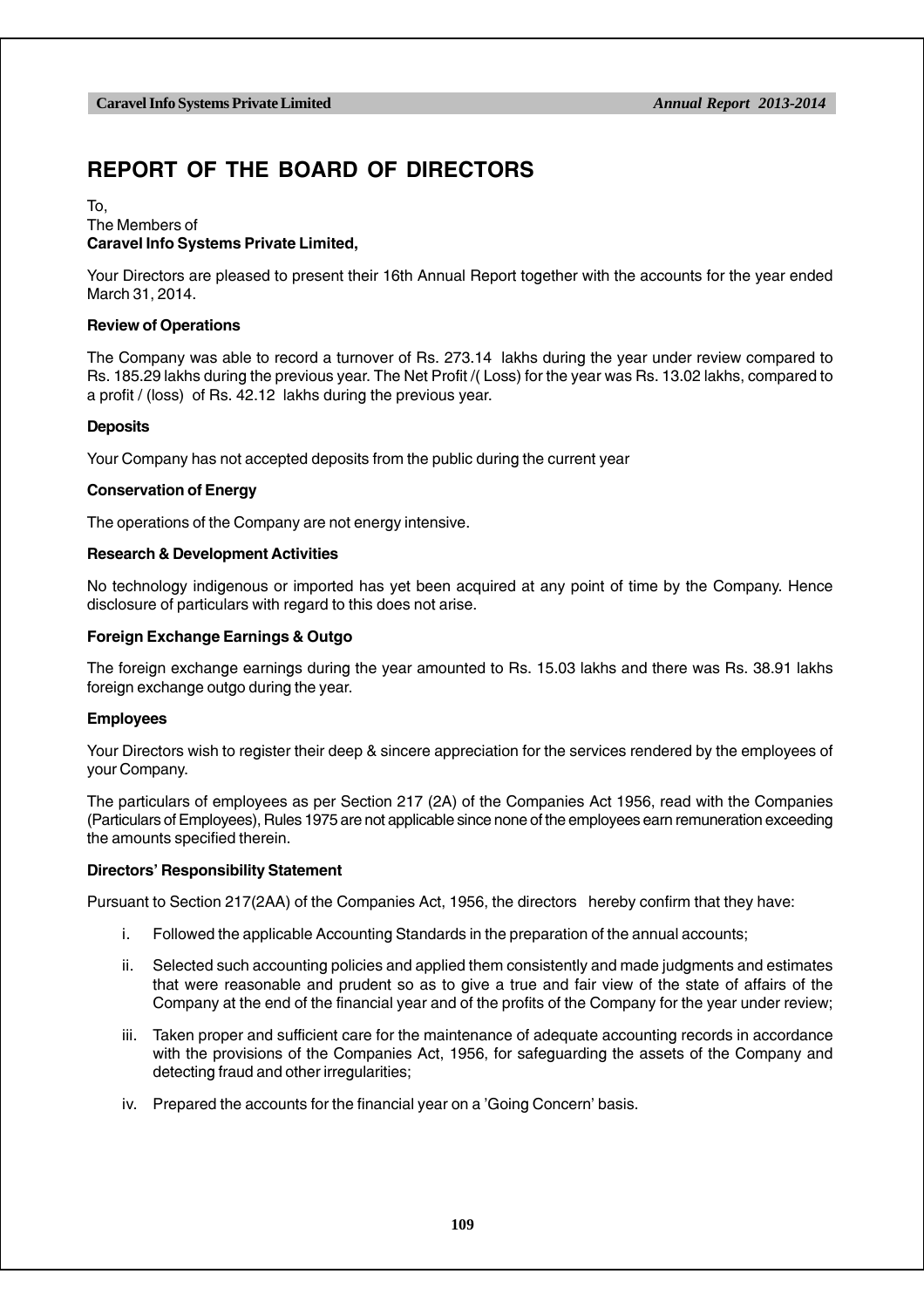# **AUDITORS**

The Company's Auditors, M/s Sethia Prabhad Hegde and Co., Chartered Accountants, retire at the ensuing annual general meeting and are eligible for re-appointment. The declaration under Section 224(1)(B) of the Companies Act, 1956, has been received from them.

# **For and on behalf of the Board**

Bangalore **Asif Khader Asif Khader Asif Khader Mueed Khader August 29, 2014** August 29, 2014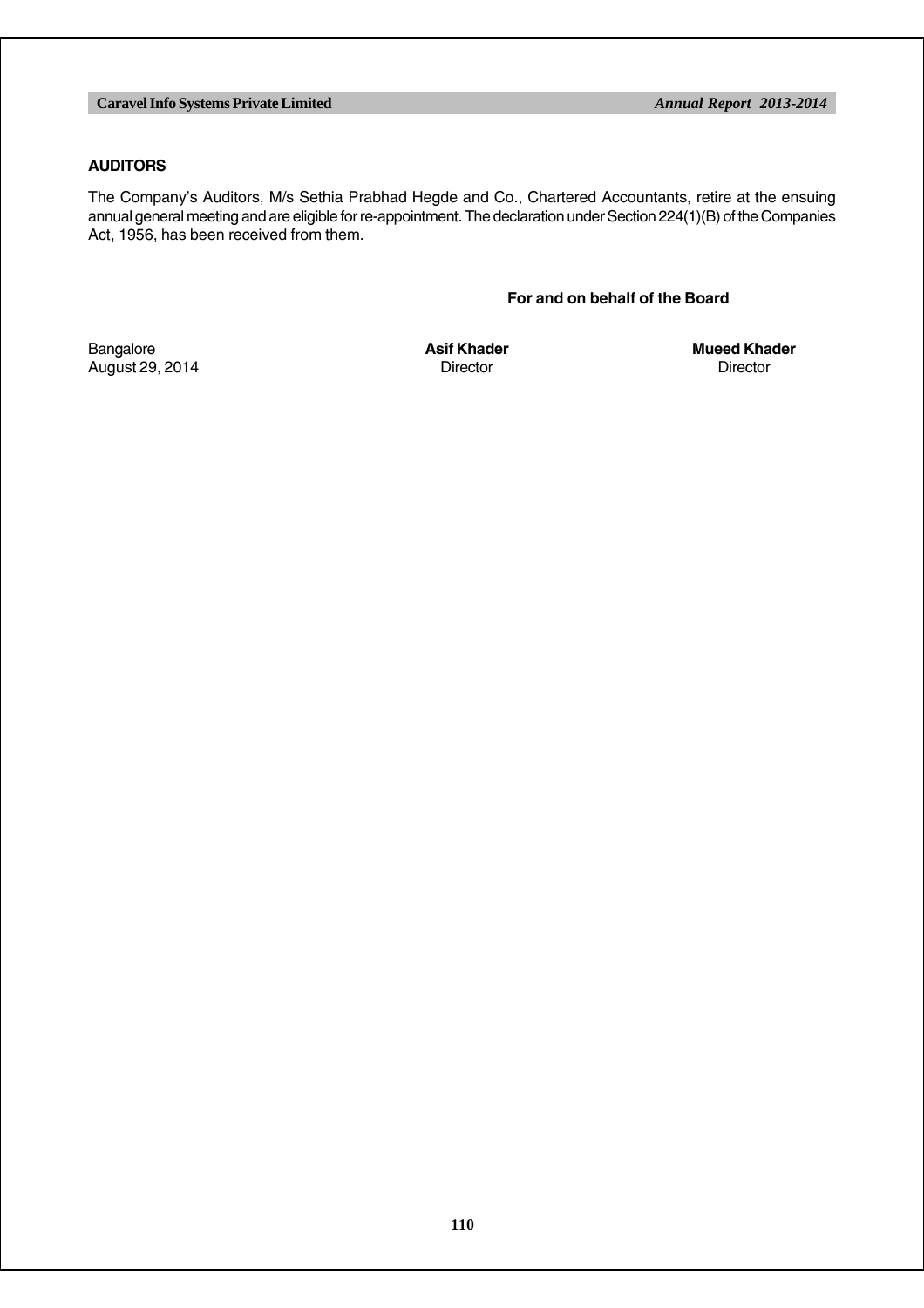# **INDEPENDENT AUDITORS' REPORT**

# To The Members of **Caravel Info Systems Private Limited,**

We have audited the accompanying financial statements of **Caravel Info Systems Private Limited,** which comprise the Balance Sheet as at March 31st, 2014, and the Statement of Profit and Loss for the year then ended, and a summary of significant accounting policies and other explanatory information.

Management is responsible for the preparation of these financial statements that give a true and fair view of the financial position, financial performance of the Company in accordance with the Accounting Standards referred to in sub-section (3C) of section 211 of the Companies Act, 1956, read with the General Circular 15/2013 dated 13th September, 2013 of the Ministry of Corporate Affairs in respect of Section 133 of the Companies Act, 2013 and in accordance with the accounting principles generally accepted in India.This responsibility includes the design, implementation and maintenance of internal control relevant to the preparation and presentation of the financial statements that give a true and fair view and are free from material misstatement, whether due to fraud or error.

Our responsibility is to express an opinion on these financial statements based on our audit. We conducted our audit in accordance with the Standards on Auditing issued by the Institute of Chartered Accountants of India. Those Standards require that we comply with ethical requirements and plan and perform the audit to obtain reasonable assurance about whether the financial statements are free from material misstatement.

An audit involves performing procedures to obtain audit evidence about the amounts and disclosures in the financial statements. The procedures selected depend on the auditor's judgment, including the assessment of the risks of material misstatement of the financial statements, whether due to fraud or error. In making those risk assessments, the auditor considers internal control relevant to the Company's preparation and fair presentation of the financial statements in order to design audit procedures that are appropriate in the circumstances. An audit also includes evaluating the appropriateness of accounting policies used and the reasonableness of the accounting estimates made by management, as well as evaluating the overall presentation of the financial statements.

We believe that the audit evidence we have obtained is sufficient and appropriate to provide a basis for our audit opinion.

In our opinion and to the best of our information and according to the explanations given to us, the financial statements give the information required by the Act in the manner so required and give a true and fair view in conformity with the accounting principles generally accepted in India:

- a) in the case of the Balance Sheet, of the state of affairs of the Company as at March 31, 2014;
- b) in the case of the Statement of Profit and Loss, of the profit for the year ended on that date; and
	- 1. As required by the Companies (Auditor's Report) Order, 2003 issued by the Central Government of India in terms of sub-section (4A) of section 227 of the Act, we give in the Annexure a statement on the matters specified in paragraphs 4 and 5 of the Order.
	- 2. As required by section 227(3) of the Act, we report that:
		- a) we have obtained all the information and explanations which to the best of our knowledge and belief were necessary for the purpose of our audit;
		- b) in our opinion proper books of account as required by law have been kept by the Company so far as appears from our examination of those books
		- c) the Balance Sheet and Statement of Profit and Loss, dealt with by this Report are in agreement with the books of account.
		- d) in our opinion, the Balance Sheet and Statement of Profit and Loss, comply with the Accounting Standards referred to in sub section (3C) of section 211 of the Companies Act, 1956;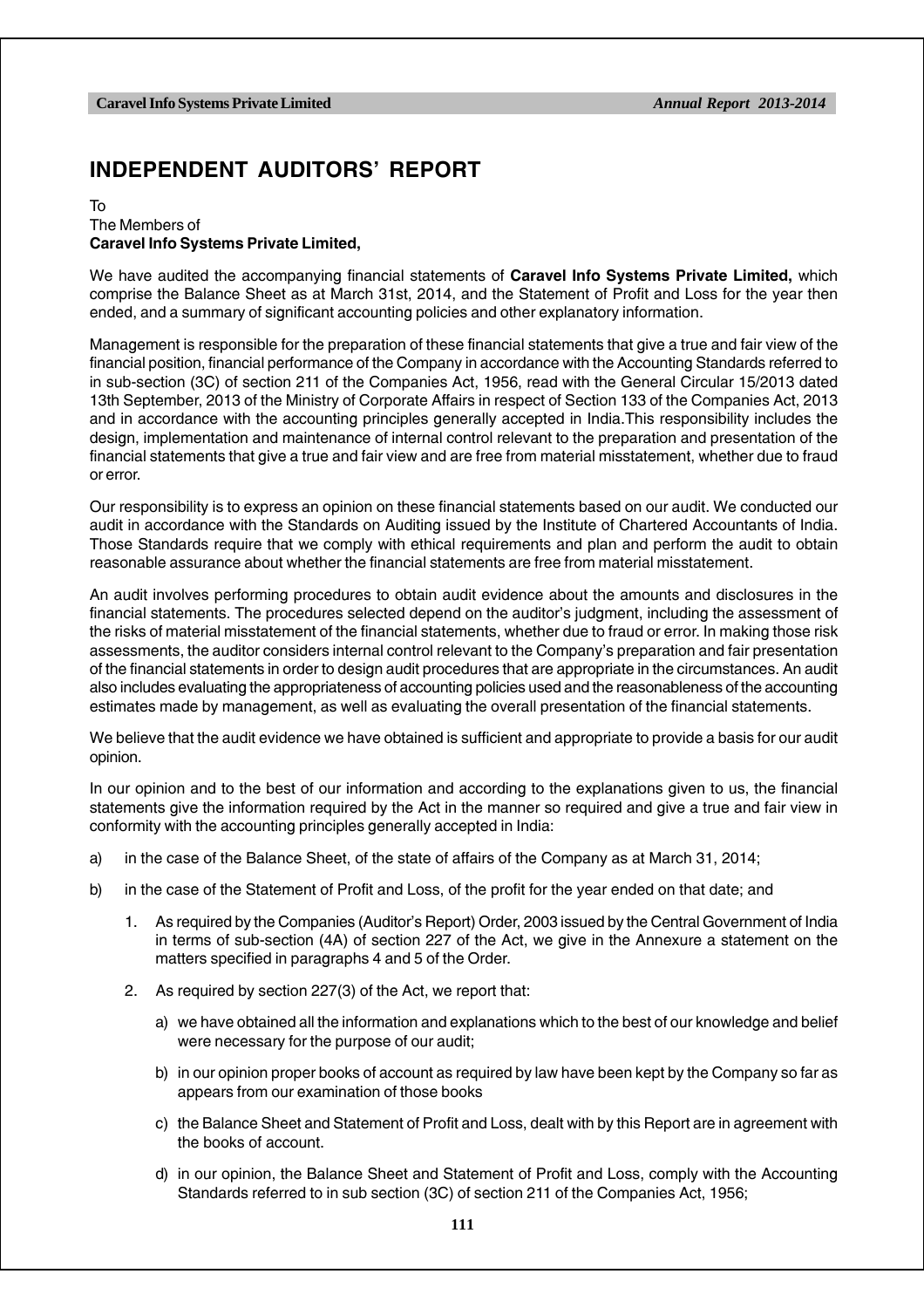e) On the basis of the written representations received from the directors as on 31st March 2014, taken on record by the Board of Directors, none of the directors is disqualified as on March 31, 2014, from being re-appointed as a director in terms of clause (g) of sub section (1) of section 274 of the Companies Act, 1956;

# For **SETHIA PRABHAD HEGDE & CO**

Chartered Accountants Firm Registration No. 013367S

**Timmayya Hegde** Bangalore **Partner** Partner Partner Partner Partner Partner Partner Partner Partner Partner Partner Partner Partner 28<sup>th</sup> May, 2014 Membership No.226267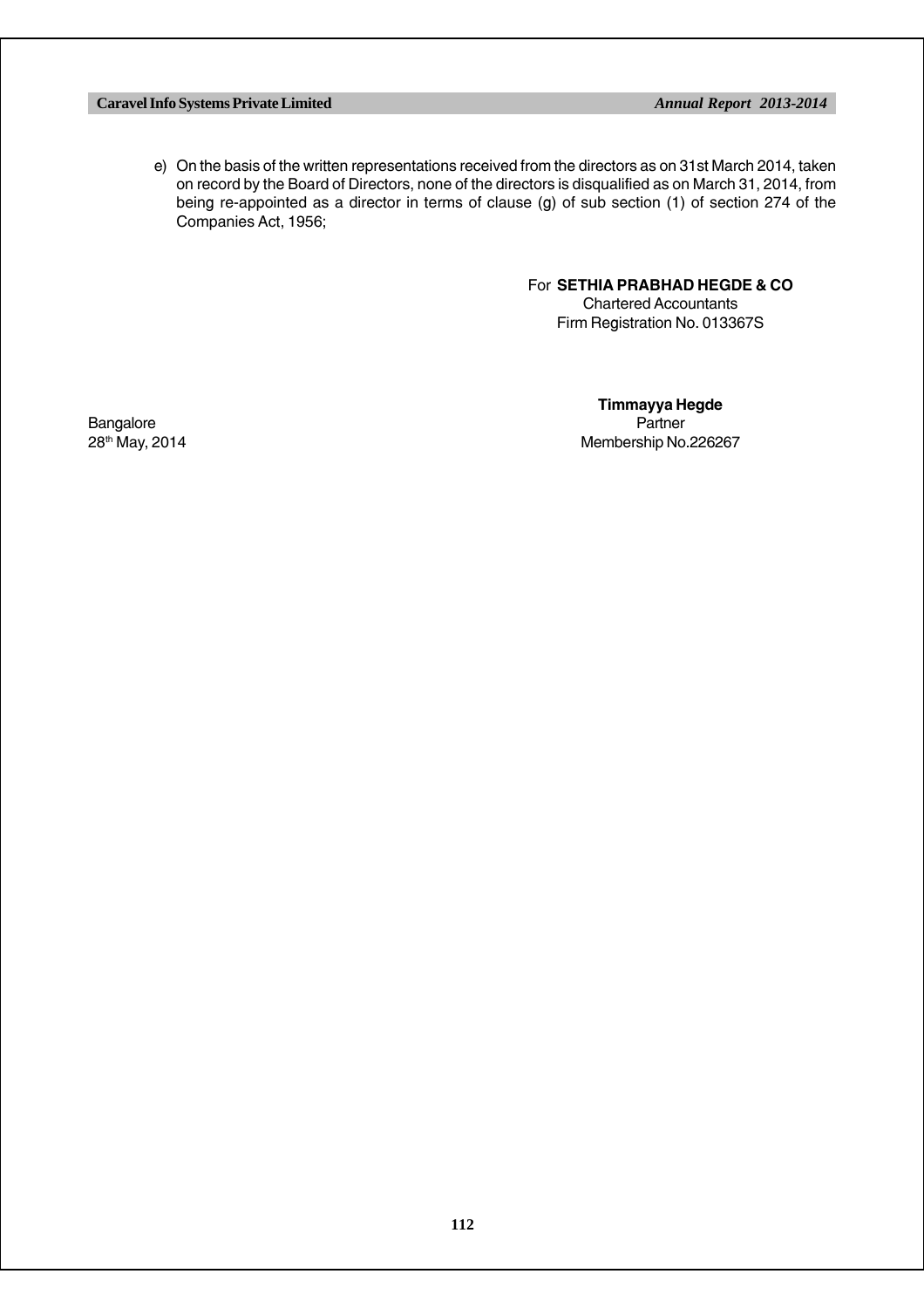# **ANNEXURE TO THE AUDITORS' REPORT**

(Referred to in paragraph 3 of our report of even date)

- (i) (a) The Company has maintained proper records showing full particulars, including quantitative details and situation of fixed assets.
	- (b) All the Fixed Assets have not been physically verified by the management during the year but there is a regular program of verification which, in our opinion, is reasonable having regard to the size of the Company and the nature of its assets. No Material discrepancies were noticed on such verification.
	- (c) The Company has not disposed off substantial part of fixed assets during the year, and therefore, do not affect the going concern assumption.
- (ii) (a) The Company has no inventory during the year and hence provisions of clause (ii) of Para (4) of Companies (Auditor's Report) Order, 2003(as amended) are not applicable.
- (iii) The Company has not granted/taken any loans, secured or unsecured, to/from Companies, firms or other parties covered in the register maintained under section 301 of the Companies Act, 1956. In view of the above, clause 4 (iii)  $(b)$ , $(c)$ , $(d)$ , $(e)$ , $(f)$  and  $(g)$  are not applicable.
- (iv) In our opinion and according to the information and explanations given to us, there is an adequate internal control system commensurate with the size of the Company and the nature of its business with regard to purchases of inventory, fixed assets and with regard to the sale of goods and services. During the course of our audit, we have not observed any continuing failure to correct major weakness in the internal control system.
- (v) (a) According to the information and explanations given to us, we are of the opinion that the particulars of all contracts and arrangements referred to in section 301 of the Companies Act, 1956, have been entered into the register required to be maintained under that section.
	- (b) In our opinion and according to the information and explanations given to us, the contracts and arrangements entered in the register maintained under section 301 of the Companies Act, 1956, have been made at prices which are reasonable having regard to the prevailing market prices at the relevant time.
- (vi) The Company has not accepted any deposit from the public and as such the provisions of clause 4(vi) of the said Order are not applicable.
- (vii) In our opinion, the Company has an in house internal audit system commensurate with the size and nature of its business.
- (viii) The Central Government has not prescribed the maintenance of cost records as required under clause (d) of sub-section (1) of section 209 of the Companies Act, 1956.
- $f(x)$  (a) According to the information and explanations given to us, undisputed statutory dues including Provident Fund, Employees' State Insurance, Service tax, Wealth-tax, Custom duty and Cess have generally been regularly deposited during the year by the Company with the appropriate authorities except in the below cases.

| Name of the Statute         | Nature of dues           | Amount to<br>be deposited |
|-----------------------------|--------------------------|---------------------------|
| Income Tax Act              | <b>Withholding Taxes</b> | 16,01,885                 |
| Sales Tax / Value Added Tax | Value Added Tax          | 42,43,077                 |
| <b>Commercial Tax</b>       | <b>Professional Tax</b>  | 39,750                    |

(b) According to the information and explanations given to us, no undisputed amounts payable in respect of Provident fund, Employees State Insurance, Wealth Tax, Service Tax, Customs Duty and Cess were in arrears as at 31st March 2014 for a period of more than six months from the date they became payable except in the below case which is still due for payment: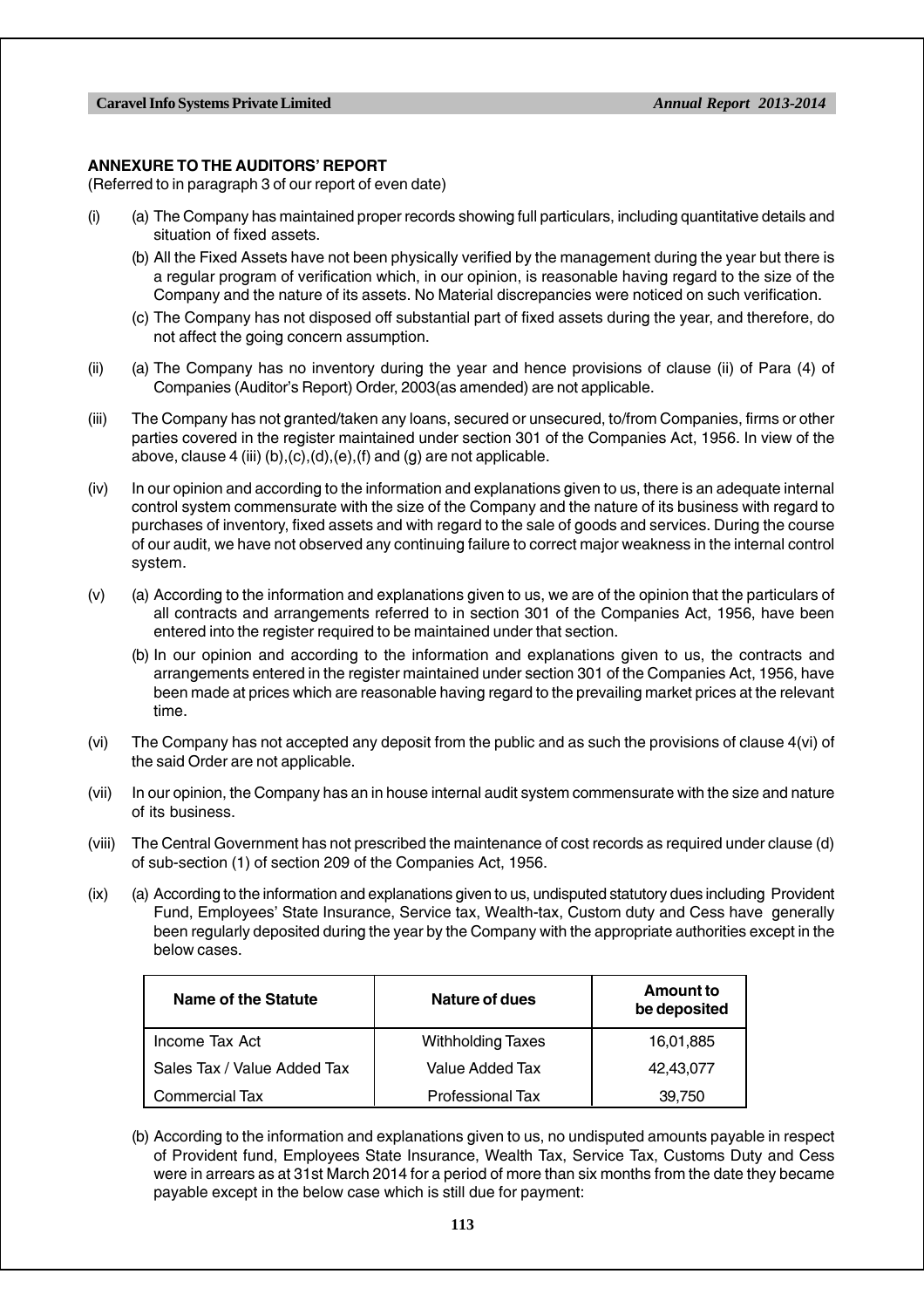| Name of the Statute         | Nature of dues           | Amount to<br>be deposited |
|-----------------------------|--------------------------|---------------------------|
| Income Tax Act              | <b>Withholding Taxes</b> | 12,08,681                 |
| Sales Tax / Value Added Tax | Value Added Tax          | 26,05,071                 |
| Commercial Tax              | <b>Professional Tax</b>  | 21,350                    |

(c) According to the information and explanations given to us, there are no dues of Sales tax, Service tax, Income tax, Customs duty, Wealth-tax and Cess with the appropriate authorities which have not been deposited on account of any dispute.

- (x) The Company has not incurred any cash losses during the financial year and its accumulated losses are more than 50% of its net worth at the end of the financial year.
- (xi) The Company has not defaulted in repayment of dues to any financial institution and banks and there are no dues to debenture holders as at the balance sheet date.
- (xii) According to information and explanations given to us, the Company has not granted loans and advances on the basis of security by way of pledge of shares, debentures and other securities.
- (xiii) In our opinion, and according to the information and explanations given to us, the Company is not a chit fund or a nidhi /mutual benefit fund/society.
- (xiv) In our opinion, and according to the information and explanations given to us, the Company is not dealing or trading in shares, securities, debentures and other investments.
- (xv) In our opinion and according to information and explanations given to us, and as per our examination of relevant records, the Company has not given any guarantee for loans taken by others from banks or financial institutions.
- (xvi) The Company has not borrowed any term loan during the year and hence the provisions of clause 4 (xvi) of the said Order are not applicable.
- (xvii) According to the information and explanations given to us and on an overall examination of the balance sheet of the Company, we report that no funds raised on short-term basis have been used for long-term investment.
- (xviii) During the year the Company has not made any preferential allotment of shares to a Companies/firms/ parties covered in the register maintained under section 301 of the Companies Act, 1956.
- (xix) During the period, the Company has not raised any funds by issue of debentures during the year.
- (xx) The Company has not raised any monies by way of public issue during the year.
- (xxi) During the course of our examination of the books of accounts carried out in accordance with the generally accepted auditing practices in India and according to the information and explanations given to us, no fraud on or by the Company has been noticed or reported during the course of our audit.

For **SETHIA PRABHAD HEGDE & CO**

Chartered Accountants Firm Registration No. 013367S

**Timmayya Hegde** Bangalore **Partner** Partner Partner Partner Partner Partner Partner Partner Partner Partner Partner Partner Partner 28<sup>th</sup> May, 2014 Membership No.226267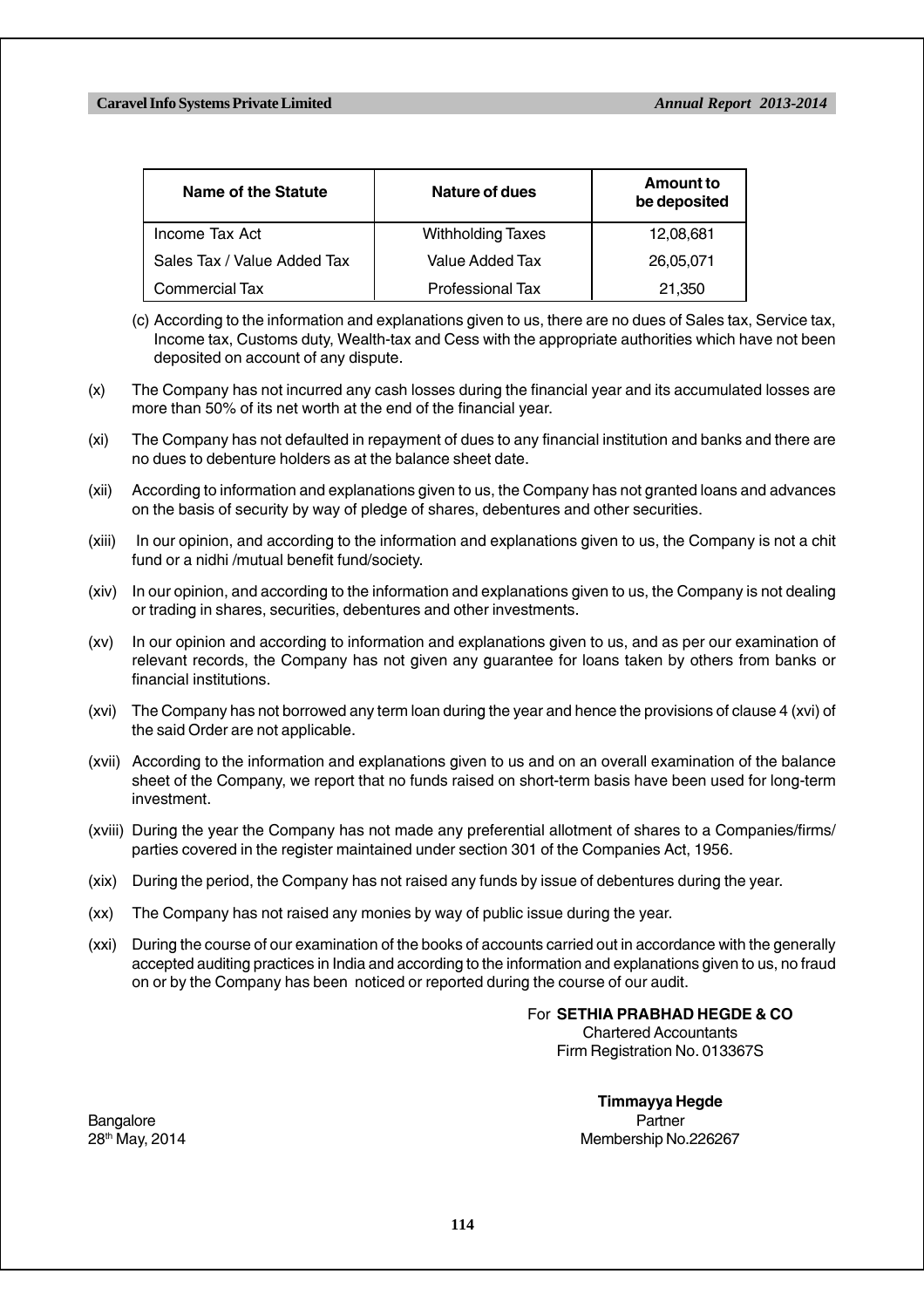# **BALANCE SHEET**

AS AT MARCH 31, 2014 (Amount In Rupees)

|                | <b>PARTICULARS</b>                                                | Note No. | March 31, 2014 | March 31, 2013 |
|----------------|-------------------------------------------------------------------|----------|----------------|----------------|
|                | <b>EQUITY AND LIABILITIES</b>                                     |          |                |                |
| 1              | <b>Shareholders' funds</b>                                        |          |                |                |
|                | (a) Share capital                                                 | 2.1      | 1,200,000      | 1,200,000      |
|                | (b) Reserves and surplus                                          | 2.2      | (4,646,333)    | (5,948,695)    |
| $\overline{2}$ | <b>Non-current liabilities</b>                                    |          |                |                |
|                | (a) Long-term provisions                                          | 2.4      | 1,602,592      | 1,602,592      |
|                |                                                                   |          |                |                |
| 3              | <b>Current liabilities</b><br>(a) Short-term borrowings           | 2.5      | 2,201,854      | 7,463,448      |
|                | (b) Trade payables                                                | 2.5      | 820,723        | 665,670        |
|                | (c) Other current liabilities                                     | 2.6      | 13,278,073     | 11,001,258     |
|                |                                                                   |          |                |                |
|                | <b>TOTAL</b>                                                      |          | 14,456,909     | 15,984,273     |
| Ш              | <b>ASSETS</b>                                                     |          |                |                |
| 1              | <b>Non-current assets</b>                                         |          |                |                |
|                | (a) Fixed assets                                                  |          |                |                |
|                | (i) Tangible assets                                               | 2.23     | 1,271,136      | 1,515,131      |
|                | (b) Deferred tax assets (net)                                     | 2.3      | 3,564,454      | 3,564,454      |
|                | (c) Long-term loans and advances                                  | 2.7      | 7,495          | 7,495          |
| $\mathbf{2}$   | <b>Current assets</b>                                             |          |                |                |
|                | (a) Trade receivables                                             | 2.8      | 3,936,996      | 7,197,771      |
|                | (b) Cash and cash equivalents                                     | 2.9      | 5,142,513      | 3,067,762      |
|                | (c) Short-term loans and advances                                 | 2.10     | 534,315        | 631,660        |
|                | <b>TOTAL</b>                                                      |          | 14,456,909     | 15,984,273     |
|                | Notes 2.1 to 2.10 and 2.23 form an integral part of Balance Sheet |          |                |                |

As per our report of even date For Sethia Prabhad Hegde & Co For and on behalf of the Board Chartered Accountants Firm Registration No. 013367S

**Timmayya Hegde Asif Khader Mueed Khader** Partner Director Director Director Director Director Director Director Director Membership No. 226267

Bangalore Bangalore Bangalore Bangalore Bangalore Bangalore Bangalore Bangalore Bangalore Bangalore Bangalore Bangalore Bangalore Bangalore Bangalore Bangalore Bangalore Bangalore Bangalore Bangalore Bangalore Bangalore Ba May 28, 2014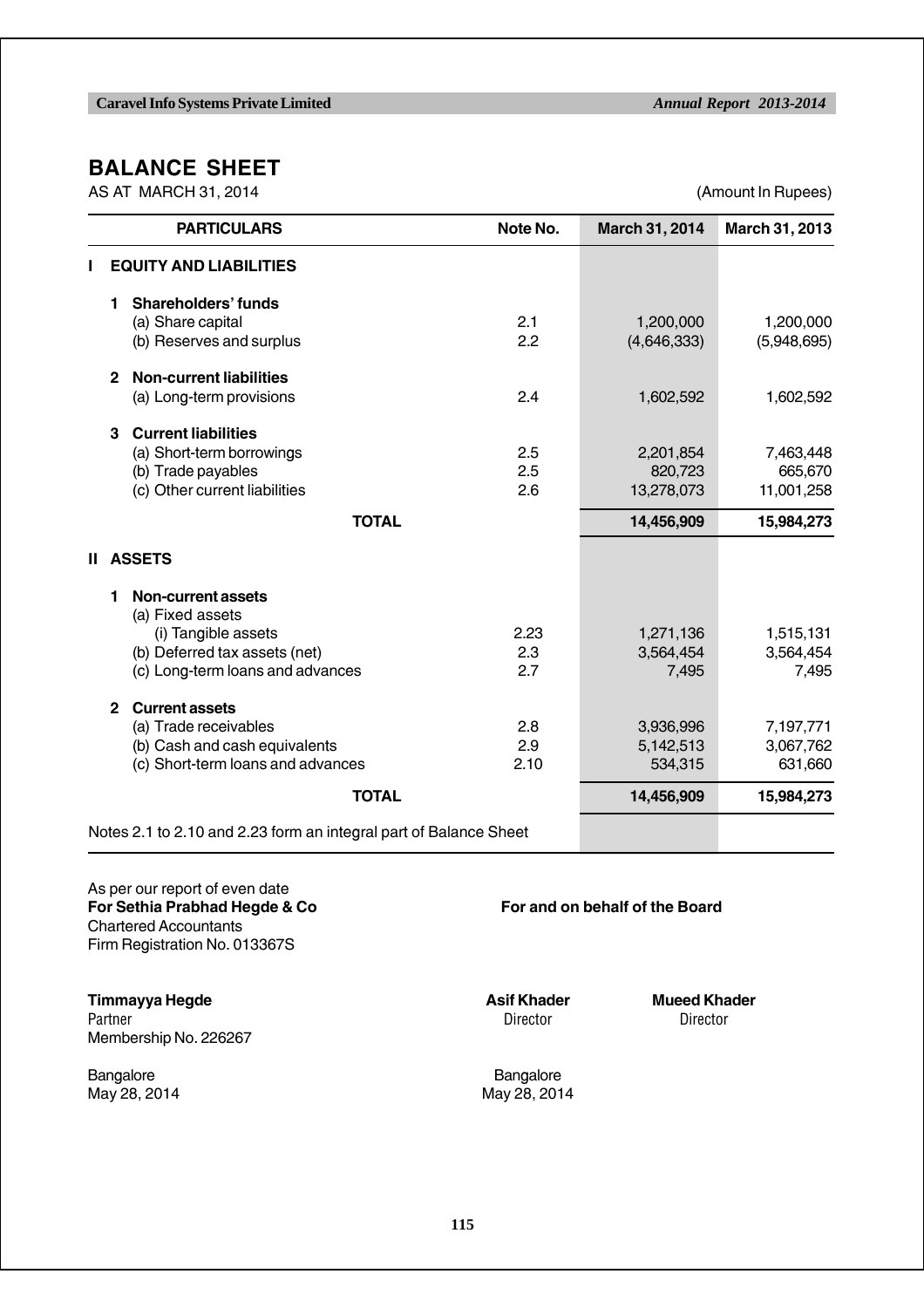# **STATEMENT OF PROFIT AND LOSS**

FOR THE YEAR ENDED MARCH 31, 2014 (Amount In Rupees)

| <b>PARTICULARS</b>                                                  | Note No. | March 31, 2014 | March 31, 2013 |
|---------------------------------------------------------------------|----------|----------------|----------------|
| Income from operations                                              | 2.11     | 26,844,456     | 18,281,153     |
| Other income                                                        | 2.12     | 469,891        | 221,816        |
| <b>Total Revenue</b>                                                |          | 27,314,347     | 18,502,969     |
| <b>Expenses:</b>                                                    |          |                |                |
| Cost of components, licence and software                            | 2.13     | 8,605,002      | 5,675,821      |
| Employee benefits expense                                           | 2.14     | 10,257,456     | 10,109,633     |
| Finance costs                                                       |          | 698,427        | 108,813        |
| Depreciation and amortisation expense                               | 2.15     | 243,995        | 243,995        |
| Other expenses                                                      | 2.16     | 6,207,105      | 1,217,876      |
| <b>Total Expenses</b>                                               |          | 26,011,985     | 17,356,138     |
| Profit/(loss) before exceptional and extraordinary items and tax    |          | 1,302,362      | 1,146,831      |
| <b>Exceptional items</b>                                            |          |                |                |
| Profit/(Loss) before extraordinary items and tax                    |          | 1,302,362      | 1,146,831      |
| <b>Extraordinary items</b>                                          |          |                |                |
| <b>Profit before Tax</b>                                            |          | 1,302,362      | 1,146,831      |
| Tax expense:                                                        |          |                |                |
| (1) Current tax                                                     |          |                |                |
| (2) Deferred tax                                                    |          |                | (3,343,454)    |
| Income tax relating to earlier year                                 |          |                | 279,514        |
| Profit/(Loss) for the year from continuing operations               |          | 1,302,362      | 4,210,771      |
| Profit/(Loss) for the period                                        |          | 1,302,362      | 4,210,771      |
| Earnings per share:<br>(1) Basic<br>(2) Diluted                     |          | 11<br>11       | 10<br>10       |
| Notes 2.11 to 2.16 form an integral part of Profit and Loss Account |          |                |                |

As per our report of even date For Sethia Prabhad Hegde & Co **For and on behalf of the Board** Chartered Accountants Firm Registration No. 013367S

**Timmayya Hegde Asif Khader Mueed Khader** Partner Director Director Director Director Director Director Director Director Membership No. 226267

May 28, 2014

Bangalore Bangalore Bangalore Bangalore Bangalore Bangalore Bangalore Bangalore Bangalore Bangalore Bangalore Bangalore Bangalore Bangalore Bangalore Bangalore Bangalore Bangalore Bangalore Bangalore Bangalore Bangalore Ba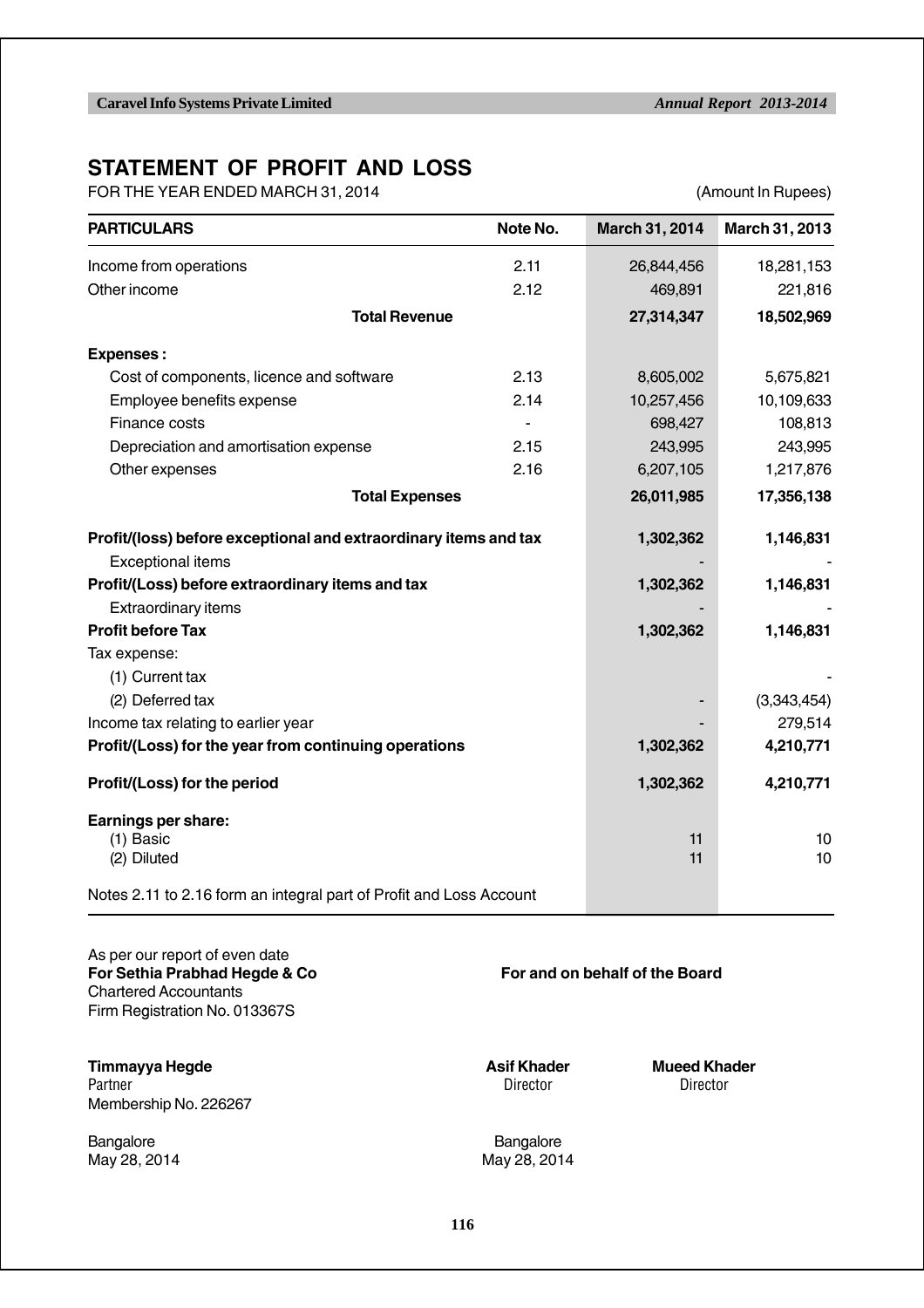# **SIGNIFICANT ACCOUNTING POLICIES AND NOTES TO ACCOUNTS**

# **SIGNIFICANT ACCOUNTING POLICIES**

# **1 Basis of preparation of financial statements**

The financial statements are prepared and presented in accordance with the Indian Generally Accepted Accounting Principles ("GAAP") under the historical cost convention on the accrual basis. GAAP comprises mandatory accounting standards issued by the Institute of Chartered Accountants of India (ICAI), Companies (Accounting Standards) Rules, 2006 and guidelines issued by the Securities and Exchange Board of India.

Preparation of financial statements in conformity with generally accepted accounting principles requires management to make estimates & assumptions that affect the reported balance of assets & liabilities and disclosures relating to contingent assets & liabilities as on the date of financial statement and reported amounts of income & expenditure during the period. Actual results could differ from these estimates, differences if any between the actual results and estimates are recognized in the period in which the results are known or materialized.

Presentation and disclosure of financial statements during the year ended March 31, 2014 the revised Schedule VI notified under the Companies Act, 1956, has become applicable to the Company, for preparation and presentation of its financial statements. The adoption of revised Schedule VI does not impact recognition and measurement principles followed by the Company for preparation of financial statements. However, it has significant impact on presentation and disclosures made in the financial statements. The Company has also reclassified the previous year figures in accordance with the requirements applicable in the current year.

All the assets and liabilities have been classified as current or non-current as per Company's normal operating cycle and other criteria set out in the Schedule VI to the Companies Act, 1956.

# **2 Use of estimates**

The preparation of financial statements in conformity with generally accepted accounting principles requires management to make estimates and assumptions that affect the reported amounts of assets and liabilities and disclosure of contingent liabilities at the date of the financial statements and the results of operations during the reporting period. Although these estimates are based upon management's best knowledge of current events and actions, actual results could differ from these estimates. Significant estimates used by the management in the preparation of these financial statements include classification of assets and liabilities into current and non-current, estimates of the economic useful lives of fixed assets, provisions for bad and doubtful debts. Any revision to accounting estimates is recognized prospectively.

# **3 Revenue recognition**

- Revenue from sale of products is recognized, in accordance with the sales contract, on delivery of goods to the customer. Revenue from product sales are shown net of taxes.
- (ii) Revenue on software development services comprises revenue priced on a time and material and fixed-price contracts. Revenue priced on a time and material contracts are recognized as related services are performed. Revenue from fixed-price, fixed time-frame contracts is recognized in accordance with the percentage of completion method.
- (iii) Revenue from technical service, training, support and other services is recognized as the related services are performed over the duration of the contract/course.
- (iv) Dividend is recognized when the right to receive the dividend is established at the balance sheet date.

# **4 Fixed assets and capital work-in-progress**

- Fixed Assets are stated at historical cost less accumulated depreciation. Cost includes all expenses incurred to bring the assets to its present location and condition.
- (ii) Interest on borrowed money allocated to and utilized for fixed assets, pertaining to the period up to the date the fixed asset is ready for its intended use, is capitalized.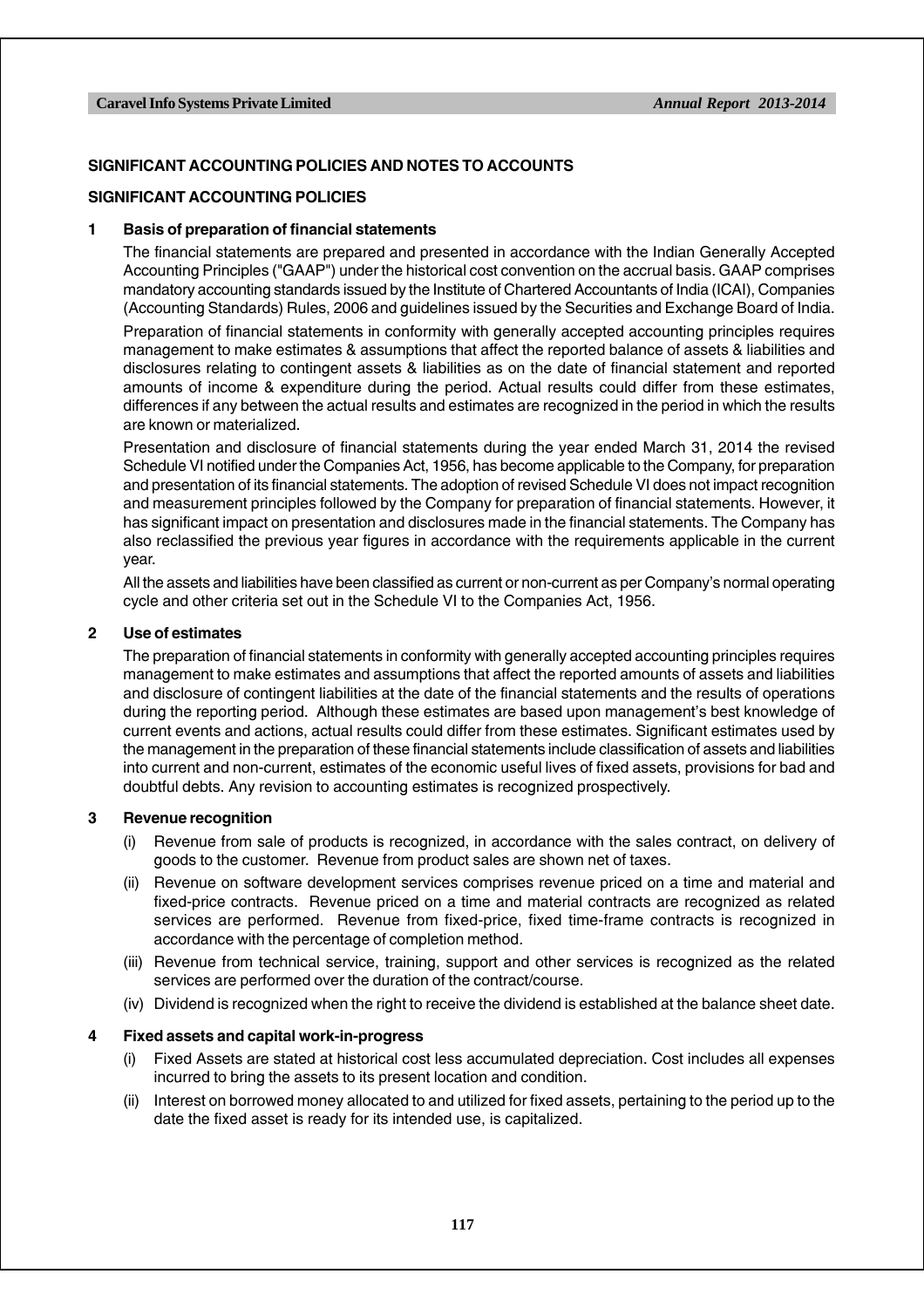# **5 Intangible assets**

- (i) All intangible assets are stated at cost less accumulated amortization.
- (ii) The cost of acquired intangible assets is the consideration paid for acquisition and other incidental costs incurred to bring the intangible asset for its intended use.
- (iii) Internally generated intangible assets are valued at cost which were incurred during the development phase of intangibles which comprises of expenditure on materials and services used or consumed, salaries and other employment related cost of personnel engaged in development of intangible asset, other direct expenditures and overheads that are necessary for the generation of the intangible asset and that can be allocated on a reasonable basis.
- (iv) Interest on borrowed money allocated to and utilized for intangible assets, pertaining to the period up to the date the intangible asset is ready for its intended use, is capitalized in accordance with Accounting Standard-16.
- (v) Amount paid towards the acquisition of intangible assets, which is not put to use as at reporting date and the cost of intangible assets not ready for its intended use before such date is disclosed under capital work-in-progress.

# **6 Depreciation and amortization**

- Depreciation has been provided on straight line method at the rates prescribed under Schedule XIV of the Companies Act, 1956. In respect of assets purchased / sold during the year, depreciation is charged on a pro-rata basis.
- (ii) The management estimates the useful life of customized software/commercial rights procured for specific application as three years and accordingly amortizes over their estimated useful life on a straight line basis.
- (iii) Depreciation on individual low cost assets (costing less than Rs. 5,000) is provided for in full in the year of purchase irrespective of date of installation.
- (iv) Other Intangible assets are amortized over their respective individual estimated useful life on a straight-line basis, commencing from the date the asset is available to the Company for its use.
- (v) After recognition of impairment loss, the depreciation charge for the asset is on the revalued amount prospectively over the remaining useful life of the asset.

# **7 Impairment of assets**

The Company assesses at each balance sheet date using internal and external sources, whether there is any indication that an asset (both tangible and intangible) may be impaired more than of a temporary nature. If any such indications exist, the Company estimates the recoverable amount of the asset. If such recoverable amount of the asset or the recoverable amount of the cash generating unit to which the asset belongs to is less than its carrying amount, the carrying amount is reduced to its recoverable amount. The reduction is treated as an impairment loss and is recognized in the statement of profit and loss. If at the balance sheet date there is an indication that a previously assessed impairment loss no longer exists, the recoverable amount is reassessed and the asset is reflected at the recoverable amount subject to a maximum of depreciated historical cost.

# **8 Inventories**

The Companies inventories comprises of raw material, work in progress and finished hardware products which are valued at cost or net realizable value, whichever is lower. The cost formula used is specific identification basis. Net realizable value is the estimated selling price in ordinary course of business, less estimated cost of completion and estimated cost necessary to make the sale. The cost of inventories is net of VAT credit.

# **9 Effect of exchange fluctuation on foreign currency transactions**

- (i) Foreign currency transactions are recorded at the exchange rate prevailing on the date of the transaction.
- (ii) Exchange differences are recorded when the amount actually received on sales or actually paid when the expenditure is incurred, is converted into Indian rupees.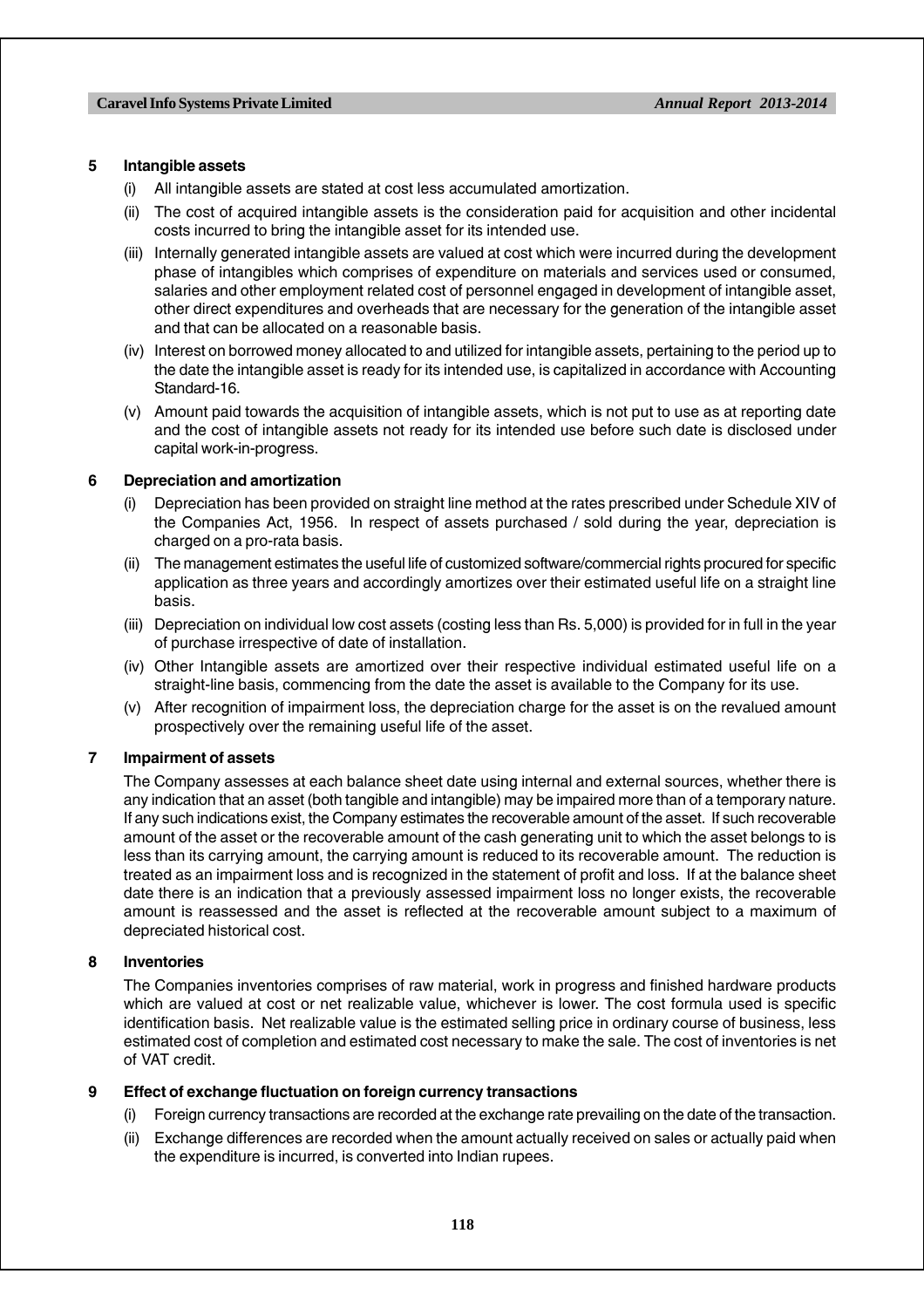- (iii) Exchange differences arising on foreign currency transactions are recognized as income or expense in the period in which they arise.
- (iv) Period-end balances of monetary foreign currency assets and liabilities are translated at the closing rate. The resulting exchange difference is recognized in the statement of profit and loss.
- (v) Non monetary assets & liabilities are translated at the rate prevailing on the date of transaction.
- (vi) Foreign currency translation differences relating to liabilities incurred for acquiring fixed assets are recognized in statement of profit and loss.

# **10 Employee benefits**

(i) The short-term employee benefits such as salaries and paid leave is debited to expense as and when an employee has rendered services in exchange for these benefits.

# **11 Income tax/ deferred tax**

- (i) Current tax is calculated in accordance with the relevant tax regulations.
- (ii) Deferred tax assets and liabilities are recognized for the future tax consequences attributable to timing differences that result between the profit offered for income taxes and the profit as per the financial statements. Deferred tax in respect of timing difference which originate during the tax holiday period but reverse after the tax holiday period is recognized in the year in which the timing difference originate. For this purpose the timing difference which originates first is considered to reverse first. Deferred tax assets and liabilities are measured using the tax rates and tax laws that have been enacted or substantively enacted by the balance sheet date. The effect on deferred tax assets and liabilities of a change in tax rates is recognized in the statement of profit and loss in the year of charge. Deferred tax assets on timing differences are recognized only if there is a reasonable certainty that sufficient future taxable income will be available against which such deferred tax assets can be realized. Deferred tax assets are reassessed for the appropriateness of their respective carrying values at each balance sheet dates.
- (iii) Minimum Alternative Tax (MAT) paid in accordance to the tax laws, which gives rise to future economic benefits in the form of adjustment of future income tax liability, is considered as an asset if there is convincing evidence that the Company will pay normal income tax after the tax holiday period. Accordingly, MAT is recognized as an asset in the balance sheet when it is probable that the future economic benefit associated with it will flow to the Company and the asset can be measured reliably.
- (iv) Advance taxes and provisions for current income taxes are presented in the balance sheet after off-setting advance taxes paid and income tax provisions arising in the same tax jurisdiction.
- (v) The Company offsets deferred tax assets and deferred tax liabilities relating to taxes on income levied by the same governing taxation laws.

# **12 Provisions and contingent liabilities**

The Company creates a provision when there is a present obligation as a result of an obligating event that probably requires an outflow of resources and a reliable estimate can be made of the amount of the obligation. A disclosure for a contingent liability is made when there is a possible obligation or a present obligation that may, but probably will not, require an outflow of resources. Where there is a possible obligation or a present obligation in respect of which the likelihood of outflow of resources is remote, no provision or disclosure is made.

# **13 Earnings per Share**

- Basic earnings per share is calculated by dividing the net earnings available to the equity shareholders by the weighted average number of equity shares outstanding during the year.
- (ii) Diluted earnings per share is calculated by dividing the net earnings available to existing and potential equity shareholders by aggregate of the weighted average number of equity shares considered for deriving basic earnings per share. Dilutive potential equity shares are deemed converted as of the beginning of the period, unless issued at a later date.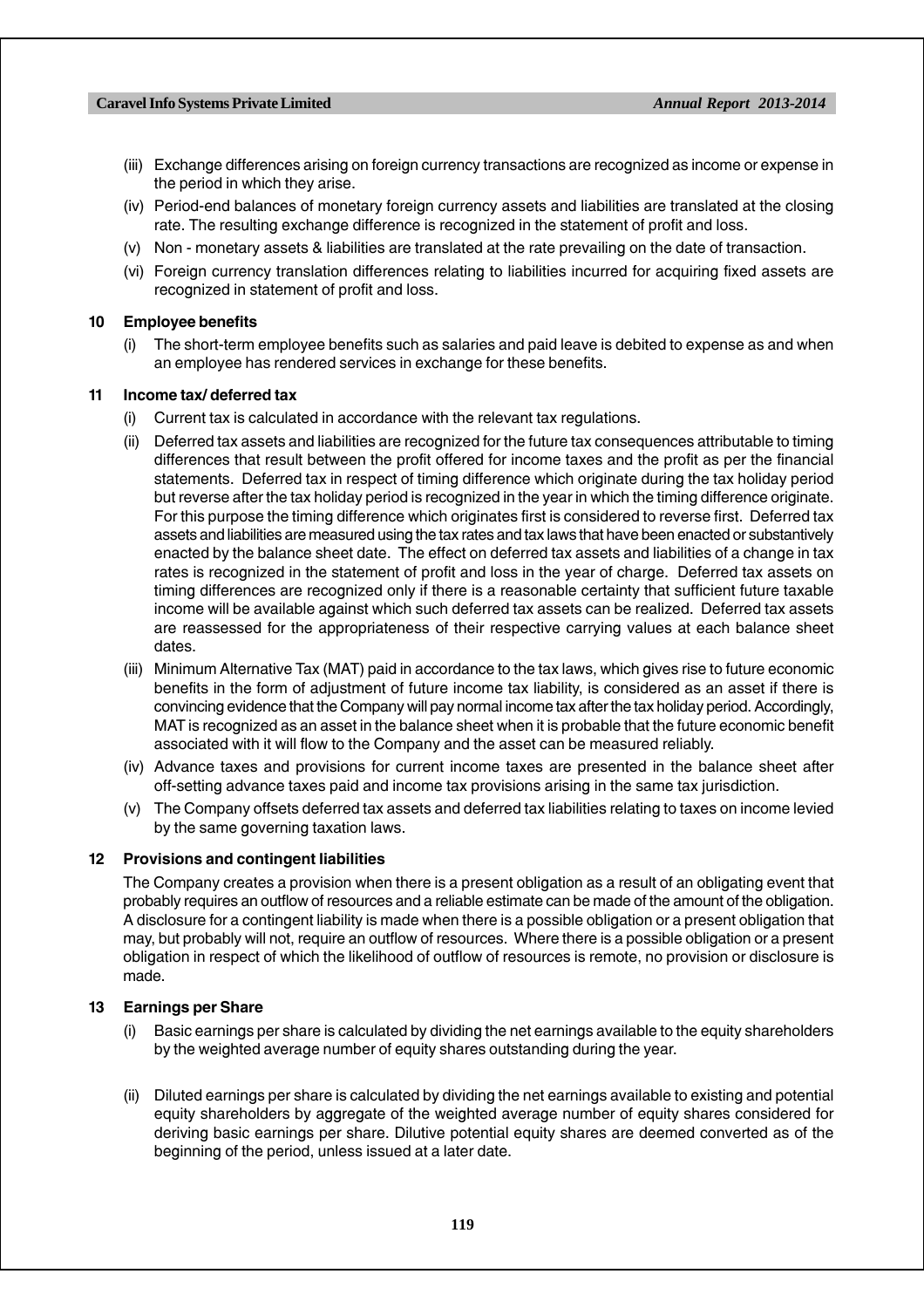# **14 Leases**

- (i) Lease arrangements where substantial risk and rewards incidental to ownership vests with the lessor, such leases are recognized as operating leases.
- (ii) Lease payments under operating lease are recognized as an expense in the statement of profit and loss.

# **15 Derivative instruments and hedge accounting**

The Company uses foreign currency forward contracts and currency options to hedge its risks associated with foreign currency fluctuations relating to certain firm commitments and forecasted transactions. The Company designates these hedging instruments as cash flow hedges applying the recognition and measurement principles set out in the Accounting Standard 30 "Financial Instruments: Recognition and Measurement" (AS-30).

The use of hedging instruments is governed by the Company's policies approved by the board of directors, which provide written principles on the use of such financial derivatives consistent with the Company's risk management strategy.

Hedging instruments are initially measured at fair value, and are remeasured at subsequent reporting dates. Changes in the fair value of these derivatives that are designated and effective as hedges of future cash flows are recognized directly in shareholders' funds and the ineffective portion is recognized immediately in the statement of profit and loss.

Changes in the fair value of derivative financial instruments that do not qualify for hedge accounting are recognized in the statement of profit and loss as they arise.

Hedge accounting is discontinued when the hedging instrument expires or is sold, terminated, or exercised, or no longer qualifies for hedge accounting. At that time for forecasted transactions, any cumulative gain or loss on the hedging instrument recognized in shareholders' funds is retained there until the forecasted transaction occurs. If a hedged transaction is no longer expected to occur, the net cumulative gain or loss recognized in shareholders' funds is transferred to the statement of profit and loss for the period.

However, the Company has no outstanding hedged transaction nor entered into any hedging transaction during the year.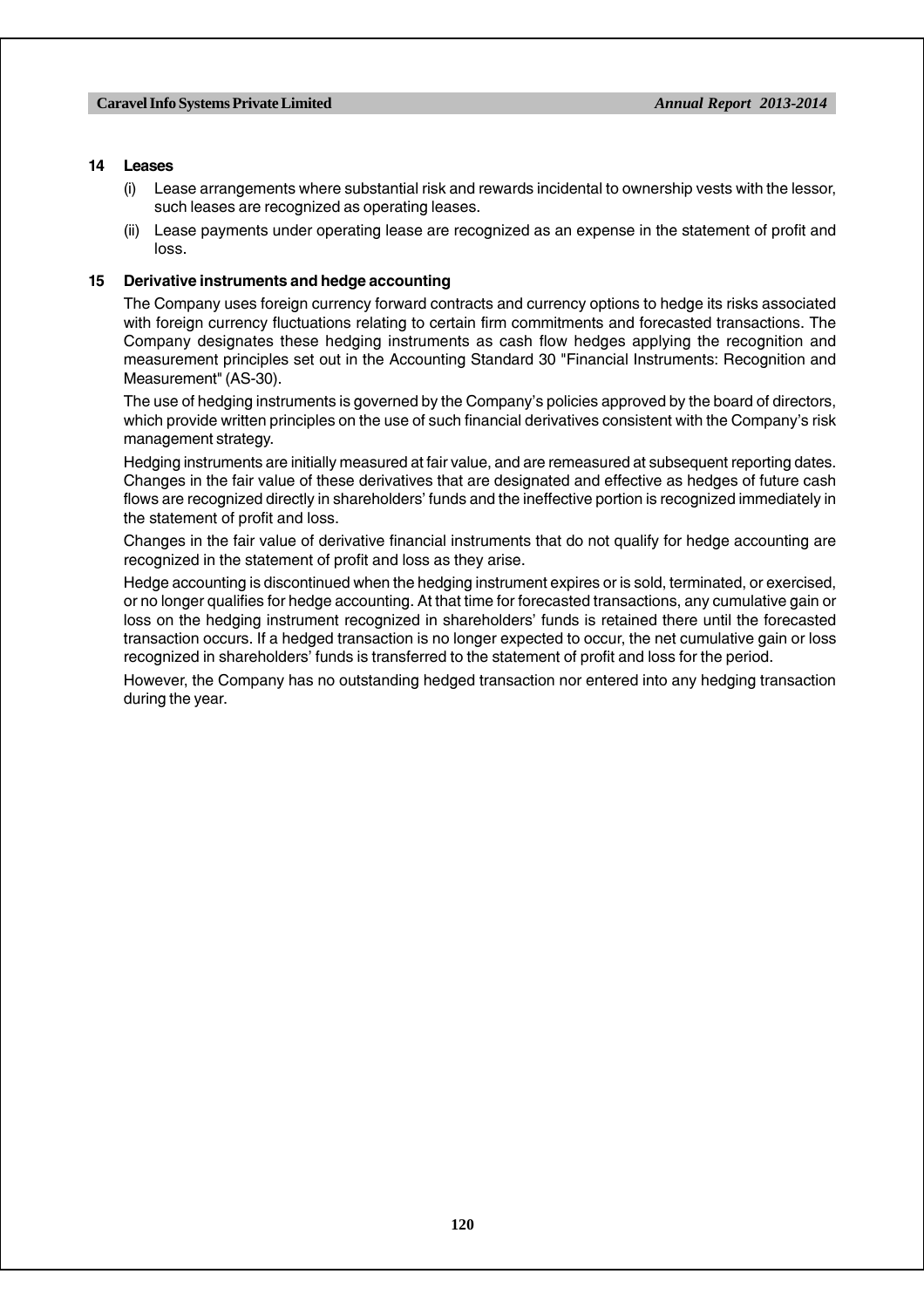# **NOTES ON ACCOUNTS**

FOR THE YEAR ENDED MARCH 31, 2014

The previous year figures have been regrouped / reclassified, wherever necessary to conform to the current year presentation.

# **2.1 SHARE CAPITAL**

# **a) Break-up of shares** (Amount in Rupees)

**PARTICULARS As at At at 31.3.2014 31.3.2013 AUTHORISED** 2,00,000 Equity Shares of Rs. 10/- each 2,000,000 2,000,000 **ISSUED, SUBSCRIBED AND FULLY PAID-UP** 1,20,000 Equity Shares of Rs. 10/- each fully paid up 1,200,000 1,200,000 1,200,000 **1,200,000 1,200,000**

The Company has only one class of shares referred to as equity shares having a par value of Rs.10/-. Each holder of equity shares is entitled to one vote per share held.

The Company declares and pays dividend in Indian rupees. The Board of Directors have not proposed any dividend during the year. Dividend declared if any, if approved by the Shareholders, is payable to the shareholders in proportion to their shareholding. In the event of liquidation of the Company, the holders of equity shares will be entitled to receive any of the remaining assets of the Company. The distribution will be in proportion to the number of equity shares held by the shareholders.

# **b) Reconciliation of number of shares**

| <b>Equity Shares</b>                                                                      | As at 31.3.2014            | As at 31.3.2013    |                            |                    |
|-------------------------------------------------------------------------------------------|----------------------------|--------------------|----------------------------|--------------------|
|                                                                                           | Number of<br><b>Shares</b> | Amount<br>(in Rs.) | Number of<br><b>Shares</b> | Amount<br>(in Rs.) |
| Balance as at the beginning of the<br>previous year<br>Add: Shares issued during the year | 1,20,000                   | 1,200,000          | 1,20,000                   | 1,200,000          |
| Balance as at the end of the year                                                         | 1,20,000                   | 1,200,000          | 1,20,000                   | 1,200,000          |

Neither shares are reserved for issue under options nor securities have been issued, which are convertible into equity / preference shares in future as on the date of balance sheet.

# **c) Details of Shares held by shareholders, holding more than 5% of the aggregate shares in the Company**

|                                       | As at 31-3-2014         |                       | As at 31-3-2013         |                       |
|---------------------------------------|-------------------------|-----------------------|-------------------------|-----------------------|
| Name of the Share Holder              | No. of<br><b>Shares</b> | % of Share<br>holding | No. of<br><b>Shares</b> | % of Share<br>holding |
| Cranes Software International Limited | 1.20.000                | 100%                  | 1,20,000                | 100%                  |

No shares have been allotted as fully paid up, by way of bonus shares during 5 years immediately preceeding March 31, 2012.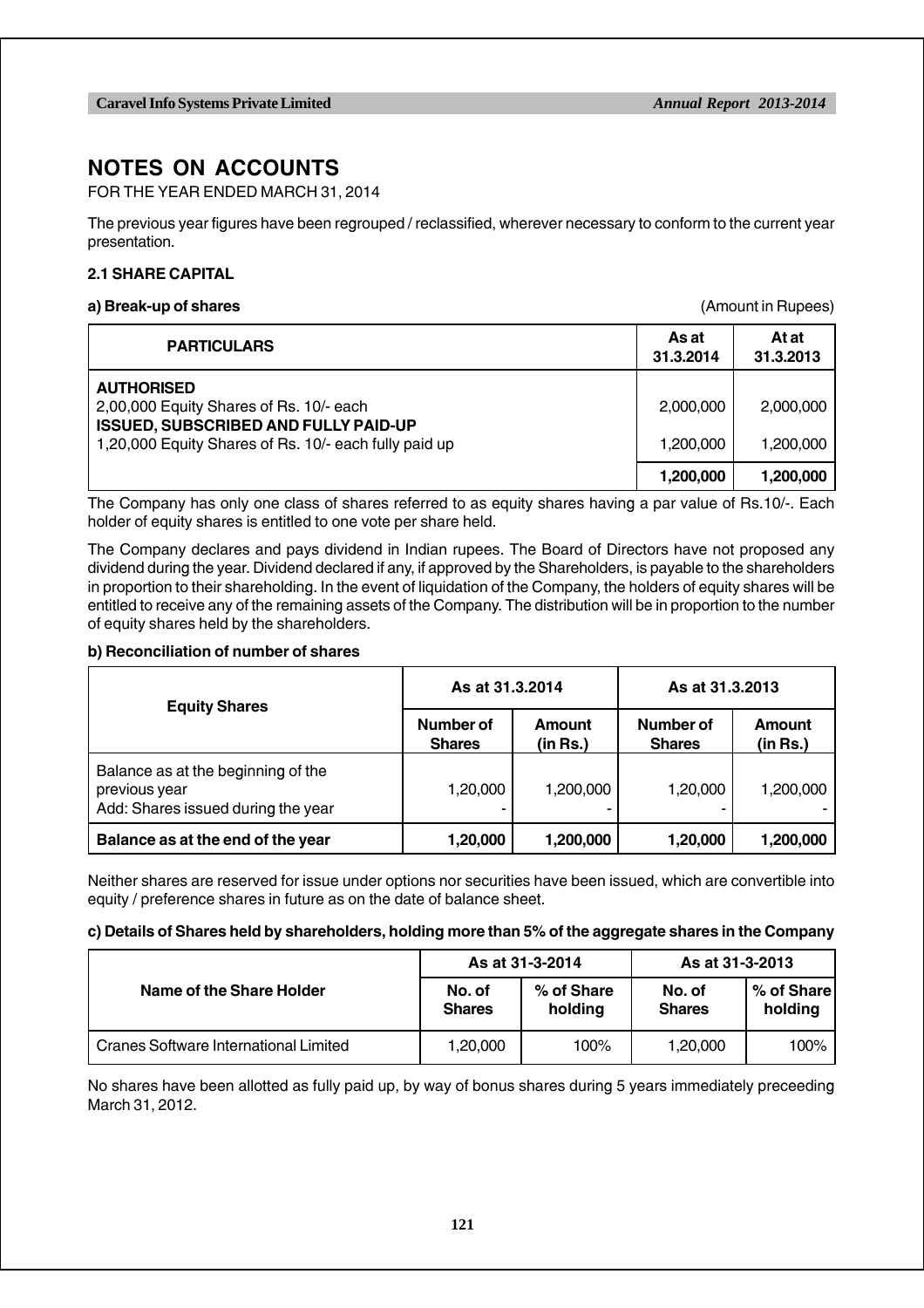**2.2 RESERVES AND SURPLUS** (Amount in Rupees)

| <b>PARTICULARS</b>                      | As at 31.3.2014 | As at 31.3.2013 |
|-----------------------------------------|-----------------|-----------------|
| Surplus in statement of profit and loss |                 |                 |
| Opening balance                         | (5,948,695)     | (10,159,467)    |
| Profit for the year                     | 1,302,362       | 4,210,772       |
| Amount available for appropriation      | (4,646,333)     | (5,948,695)     |
| Balance as at the end of the year       | (4,646,333)     | (5,948,695)     |

# **2.3 DEFERRED TAXES ASSET (NET)** (Amount in Rupees)

| <b>PARTICULARS</b>                                                                                           |              | As at 31.3.2014 | At at 31.3.2013 |
|--------------------------------------------------------------------------------------------------------------|--------------|-----------------|-----------------|
| Deferred tax asset<br>Attributable to carried forward losses<br>Attributable to expenses allowable when paid |              | 3.564.454       | 3.564.454       |
|                                                                                                              | <b>TOTAL</b> | 3,564,454       | 3,564,454       |

# **2.4 LONG TERM PROVISIONS** (Amount in Rupees)

| <b>PARTICULARS</b>                             |              | As at 31.3.2014      | At at 31.3.2013      |
|------------------------------------------------|--------------|----------------------|----------------------|
| Gratuity obligation<br>Accrued leave liability |              | 1,170,684<br>431.908 | 1,170,684<br>431,908 |
|                                                | <b>TOTAL</b> | 1,602,592            | 1,602,592            |

# **2.5 SHORT TERM BORROWINGS** (Amount in Rupees)

| <b>PARTICULARS</b>                                                       | As at 31.3.2014 | At at 31.3.2013 |
|--------------------------------------------------------------------------|-----------------|-----------------|
| <b>Unsecured Loan</b>                                                    |                 |                 |
| From related parties                                                     | 2,201,854       | 7,463,448       |
| <b>TOTAL</b>                                                             | 2,201,854       | 7,463,448       |
| Trade payables<br>Refer note: (reg. micro, small and medium enterprises) | 820,723         | 665,670         |
| <b>TOTAL</b>                                                             | 820,723         | 665,670         |

# **2.6 OTHER CURRENT LIABILITIES** (Amount in Rupees)

| <b>PARTICULARS</b>                        | As at 31.3.2014 | At at 31.3.2013 |
|-------------------------------------------|-----------------|-----------------|
| Current maturities of long term debt :    |                 |                 |
| Statutory dues (including provident fund, |                 |                 |
| withholding and other taxes payable)      | 6,449,479       | 3,745,779       |
| Employee related liabilities              | 6,534,277       | 6,741,912       |
| Advance received from customers           | 294,317         | 513,567         |
| <b>TOTAL</b>                              | 13,278,073      | 11,001,258      |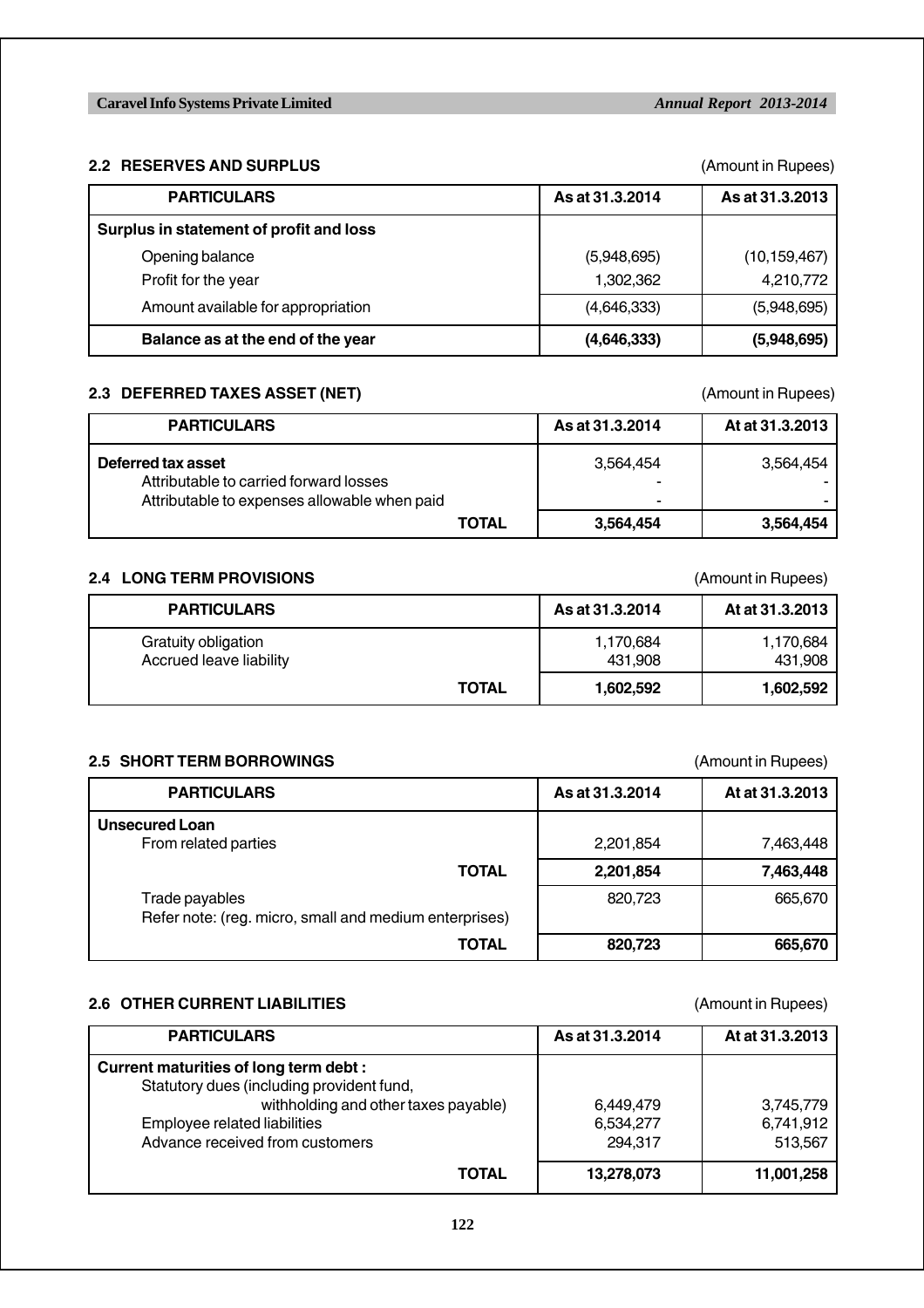# **123**

**Caravel Info Systems Private Limited** *Annual Report 2013-2014*

# **2.7 LONG TERM LOANS AND ADVANCES** (Amount in Rupees)

| <b>PARTICULARS</b>                              |              | As at 31.3.2014 | At at 31.3.2013 |
|-------------------------------------------------|--------------|-----------------|-----------------|
| Unsecured, considered good<br>Security deposits |              | 7.495           | 7.495           |
|                                                 | <b>TOTAL</b> | 7,495           | 7,495           |

# **2.8 TRADE RECEIVABLES** (Amount in Rupees)

| <b>PARTICULARS</b>                                                                                                                          | As at 31.3.2014        | At at 31.3.2013        |
|---------------------------------------------------------------------------------------------------------------------------------------------|------------------------|------------------------|
| Unsecured, considered good<br>Outstanding for a period exceeding six months from<br>the date they are due for payment<br>From related party | 1,475,246<br>2,461,750 | 4,736,021<br>2,461,750 |
| <b>TOTAL</b>                                                                                                                                | 3,936,996              | 7,197,771              |

# **2.9 CASH AND BANK BALANCES** (Amount in Rupees)

| <b>PARTICULARS</b>                | As at 31.3.2014 | At at 31.3.2013 |
|-----------------------------------|-----------------|-----------------|
| Cash and cash equivalents         |                 |                 |
| Cash on hand                      | 834             | 16,048          |
| <b>Bank balances:</b>             |                 |                 |
| In current account                | 78.139          | 705,489         |
| In deposit account (margin money) | 5,063,540       | 2,346,225       |
|                                   |                 |                 |
| <b>TOTAL</b>                      | 5,142,513       | 3,067,762       |

# **2.10 SHORT TERM LOANS AND ADVANCES** (Amount in Rupees)

| <b>PARTICULARS</b>                                                                    |              | As at 31.3.2014 | At at 31.3.2013 |
|---------------------------------------------------------------------------------------|--------------|-----------------|-----------------|
| Unsecured, considered good<br>Advance income tax (net of provision)<br>Other advances |              | 534,315         | 631,660         |
|                                                                                       | <b>TOTAL</b> | 534,315         | 631,660         |

# **2.11 INCOME FROM OPERATION** (Amount in Rupees)

| <b>PARTICULARS</b>                                                              |              | For the year<br>31.3.2014            | For the year<br>31.3.2013            |
|---------------------------------------------------------------------------------|--------------|--------------------------------------|--------------------------------------|
| (a) Sale of hardware (domestic)<br>(b) Export sales<br>(c) Software consultancy |              | 22,099,339<br>1,503,117<br>3,242,000 | 14,001,835<br>1,256,806<br>3,022,512 |
|                                                                                 | <b>TOTAL</b> | 26,844,456                           | 18,281,153                           |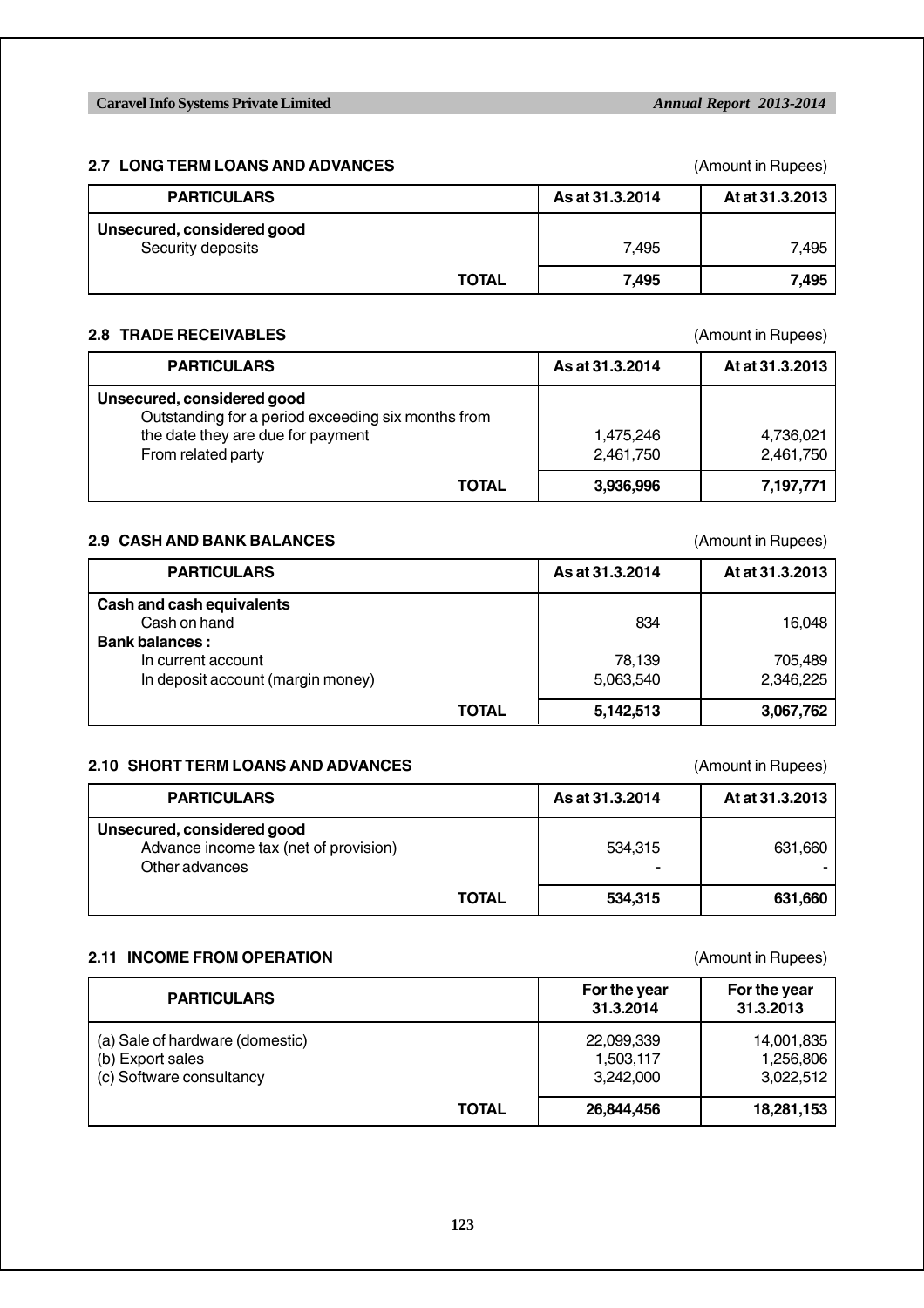# **2.12 OTHER INCOME** (Amount in Rupees)

**PARTICULARS For the year For the year For the year For the year For the year 31.3.2014 31.3.2014** (a) Interest received from FD<br>
(b) Miscellaneous income<br>
218.180 218.180 77.387 (b) Miscellaneous income **TOTAL 469,891 221,816**

# **2.13 COST OF COMPONENTS, LICENCE AND SOFTWARE** (Amount in Rupees)

**PARTICULARS For the year For the year For the year For the year For the year For the year For the year For the year For the year For the year For the year For the year For the year For the year 31.3.2014 31.3.2013** Components for projects<br>
Assembling charges<br>
Assembling charges<br>
T53.274 Assembling charges 1,530,684 753,274<br>Design charges 1,530,684 753,274 Design charges **1988**<br>Customs and freight **1988**<br>Customs and freight **1988**<br>Customs and freight **1988** Customs and freight **TOTAL 8,605,002 5,675,821**

# **2.14 EMPLOYEE BENEFIT EXPENSES** (Amount in Rupees)

**PARTICULARS PARTICULARS For the year For the year For the year For the year For the year For the year 31.3.2014 31.3.2013** Salaries, wages and bonus 10,083,508 9,754,099<br>Contribution to provident and other funds 141.669 9,754,099 Contribution to provident and other funds<br>
Staff welfare expenses<br>
32.105 Staff welfare expenses **TOTAL 10,257,456 10,109,633** 

# **2.15 DEPRECIATION AND AMORTISATION EXPENSES** (Amount in Rupees)

| <b>PARTICULARS</b>                                                   |              | For the year<br>31.3.2014 | For the year<br>31.3.2013 |
|----------------------------------------------------------------------|--------------|---------------------------|---------------------------|
| Depreciation on tangible assets<br>Amortisation on intangible assets |              | 243,995                   | 243,995                   |
|                                                                      | <b>TOTAL</b> | 243,995                   | 243,995                   |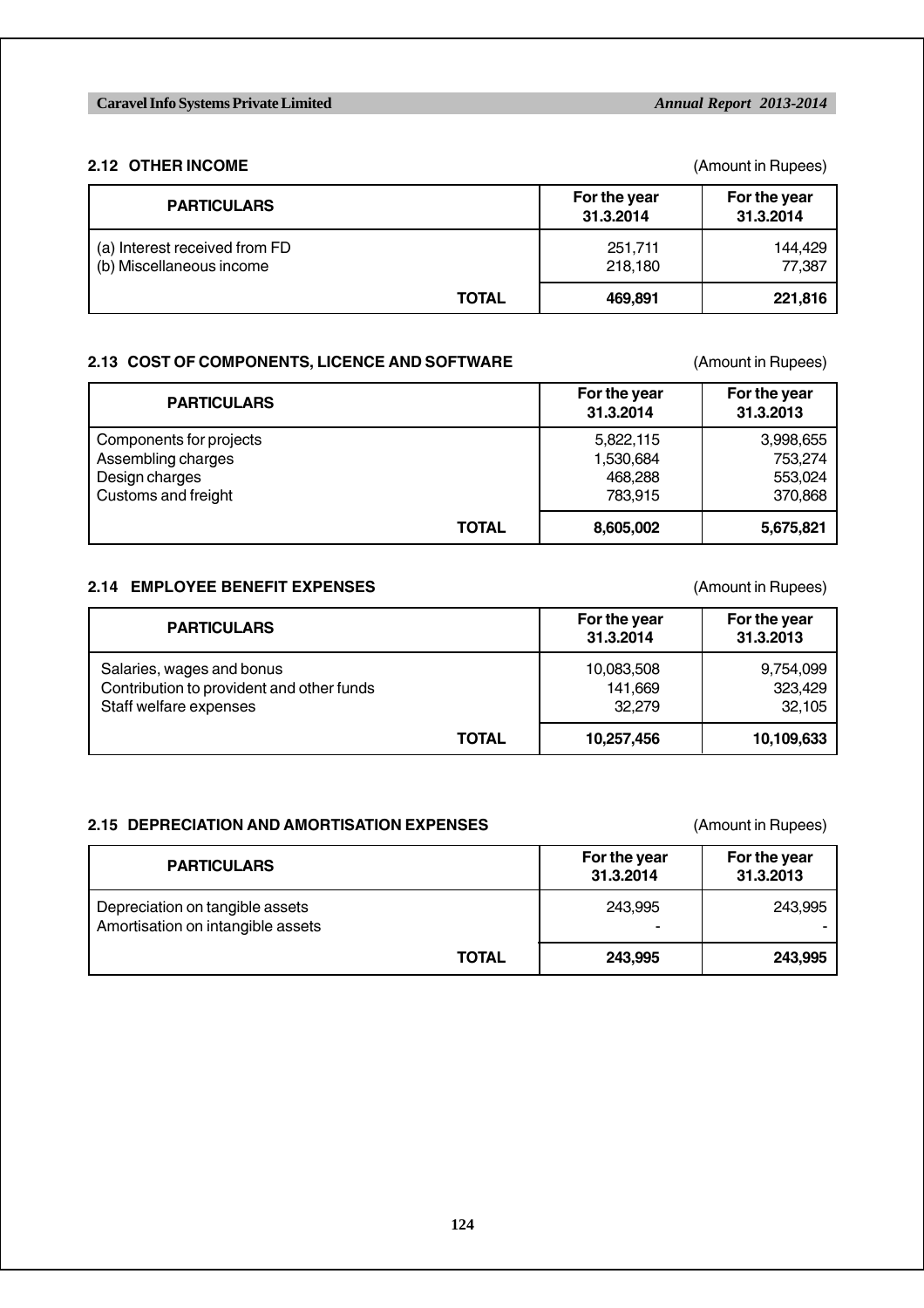# **2.16 OTHER EXPENSES** (Amount in Rupees)

| <b>PARTICULARS</b>               | For the year<br>31.3.2014 | For the year<br>31.3.2013 |
|----------------------------------|---------------------------|---------------------------|
| Repairs and maintenance - others | 318,369                   | 1,100                     |
| Rates and taxes                  | 13,866                    | 48,021                    |
| Travelling and conveyance        | 1,205,375                 | 222,273                   |
| Statutory auditors : Audit fees  | 33,708                    | 39,326                    |
| Professional charges             | 2,194,208                 | 55,000                    |
| Postage and courier              | 13,719                    | 6,087                     |
| Exchange loss                    | (64, 671)                 | 3,437                     |
| Printing and stationary          | 277,300                   | 20,074                    |
| Telephone expenses               | 583,220                   | 44,065                    |
| Marketing expenses               | 187,321                   | 13,575                    |
| Bad debts written off            |                           |                           |
| Miscellaneous expenses           | 1,444,690                 | 764,918                   |
| <b>TOTAL</b>                     | 6,207,105                 | 1,217,876                 |

# **2.17 CONTINGENT LIABILITIES AND COMMITMENTS**

 **(to the extent not provided for)** (Amount in Rupees) **PARTICULARS For the year For the year For the year For the year For the year For the year For the year For the year For the year For the year For the year For the year For the year For the year 31.3.2014 31.3.2013** Claims against the Company not acknowledged as debts (a) Guarantees and counter guarantee 5,063,540 1,635,100 **TOTAL 5,063,540 1,635,100**

# **2.18 CIF VALUE OF IMPORTS** (Amount in Rupees)

| <b>PARTICULARS</b>         |              | For the year<br>31.3.2014 | For the year<br>31.3.2013 |
|----------------------------|--------------|---------------------------|---------------------------|
| Components and spare parts |              | 3,890,842                 | 685,661                   |
|                            | <b>TOTAL</b> | 3,890,842                 | 685,661                   |

# **2.19 EARNINGS IN FOREIGN CURRENCY** (Amount in Rupees)

| <b>PARTICULARS</b>                |              | For the year<br>31.3.2014 | For the year<br>31.3.2013 |
|-----------------------------------|--------------|---------------------------|---------------------------|
| Revenue from exports on FOB basis |              | 1,503,117                 | 2,857,608                 |
|                                   | <b>TOTAL</b> | 1,503,117                 | 2,857,608                 |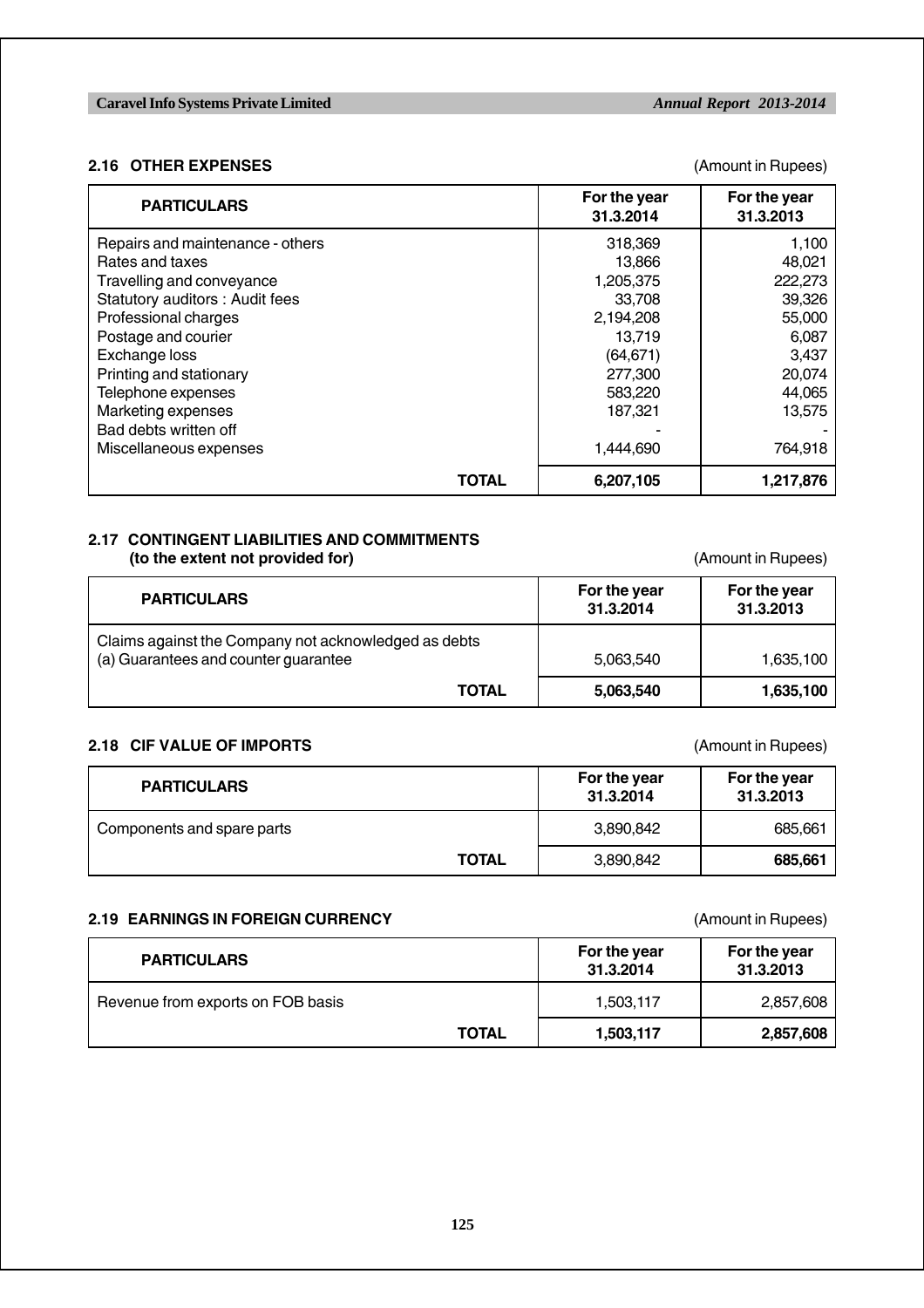# **2.20 EARNINGS PER SHARE**

|                                                                                                |                      | For the year 31.3.2014 | For the year 31.3.2013 |                      |
|------------------------------------------------------------------------------------------------|----------------------|------------------------|------------------------|----------------------|
| <b>PARTICULARS</b>                                                                             | <b>Before</b>        | After                  | <b>Before</b>          | After                |
|                                                                                                | <b>Extraordinary</b> | <b>Extraordinary</b>   | <b>Extraordinary</b>   | <b>Extraordinary</b> |
|                                                                                                | <b>Items</b>         | <b>Items</b>           | <b>Items</b>           | <b>Items</b>         |
| (a) Basic / Diluted<br>Profit / (loss) after tax (in Rs.)<br>Weighted average number of shares | 1,302,362            | 1,302,362              | 1,146,832              | 1,146,832            |
| outstanding                                                                                    | 120,000              | 120,000                | 120,000                | 120,000              |
| Basic EPS (in Rs.)                                                                             | 10.85                | 10.85                  | 9.56                   | 9.56                 |
| Face value per share (in Rs.)                                                                  | 10                   | 10                     | 10                     | 10                   |

# **OTHER DISCLOSURES**

# **2.21 RELATED PARTY TRANSACTIONS** (Amount in Rupees)

|                                                         |                           | For the year 31.3.2014                           |                           | For the year 31.3.2013                    |  |
|---------------------------------------------------------|---------------------------|--------------------------------------------------|---------------------------|-------------------------------------------|--|
| <b>PARTICULARS</b>                                      | <b>Holding</b><br>Company | <b>Other</b><br><b>Related</b><br><b>Parties</b> | <b>Holding</b><br>Company | Other<br><b>Related</b><br><b>Parties</b> |  |
| Receivables as on 31-3-2014<br>Payables as on 31-3-2014 | 2,461,750<br>2,201,854    |                                                  | 2,461,750<br>7,463,448    | 420,650<br>32,067                         |  |

# **NAME OF THE RELATED PARTIES AND DESCRIPTION OF RELATIONSHIP**

Key Management Personnel

Holding Company<br>
Key Management Personnel<br>
Cranes Software International Limited<br>
Mr. Asif Khader Mr. Mueed Khader

**Other Related Parties** 

# **2.22 DUES TO MICRO AND SMALL ENTERPRISES**

| Principal amount due to suppliers registered under the<br>MSMED Act and remaining unpaid as at year end                                             | Nil | Nil |
|-----------------------------------------------------------------------------------------------------------------------------------------------------|-----|-----|
| Interest due to suppliers registered under the MSMED<br>Act and remaining unpaid as at year end                                                     | Nil | Nil |
| Principal amounts paid to suppliers registered under the<br>MSMED Act, beyond the appointed day during the year                                     | Nil | Nil |
| Interst paid, other than under Section 16 of MSMED Act,<br>to suppliers registered under the MSMED Act, beyond the<br>appointed day during the year | Nil | Nil |
| Interest paid, under Section 16 of MSMED Act,<br>to suppliers registered under the MSMED Act, beyond the<br>appointed day during the year           | Nil | Nil |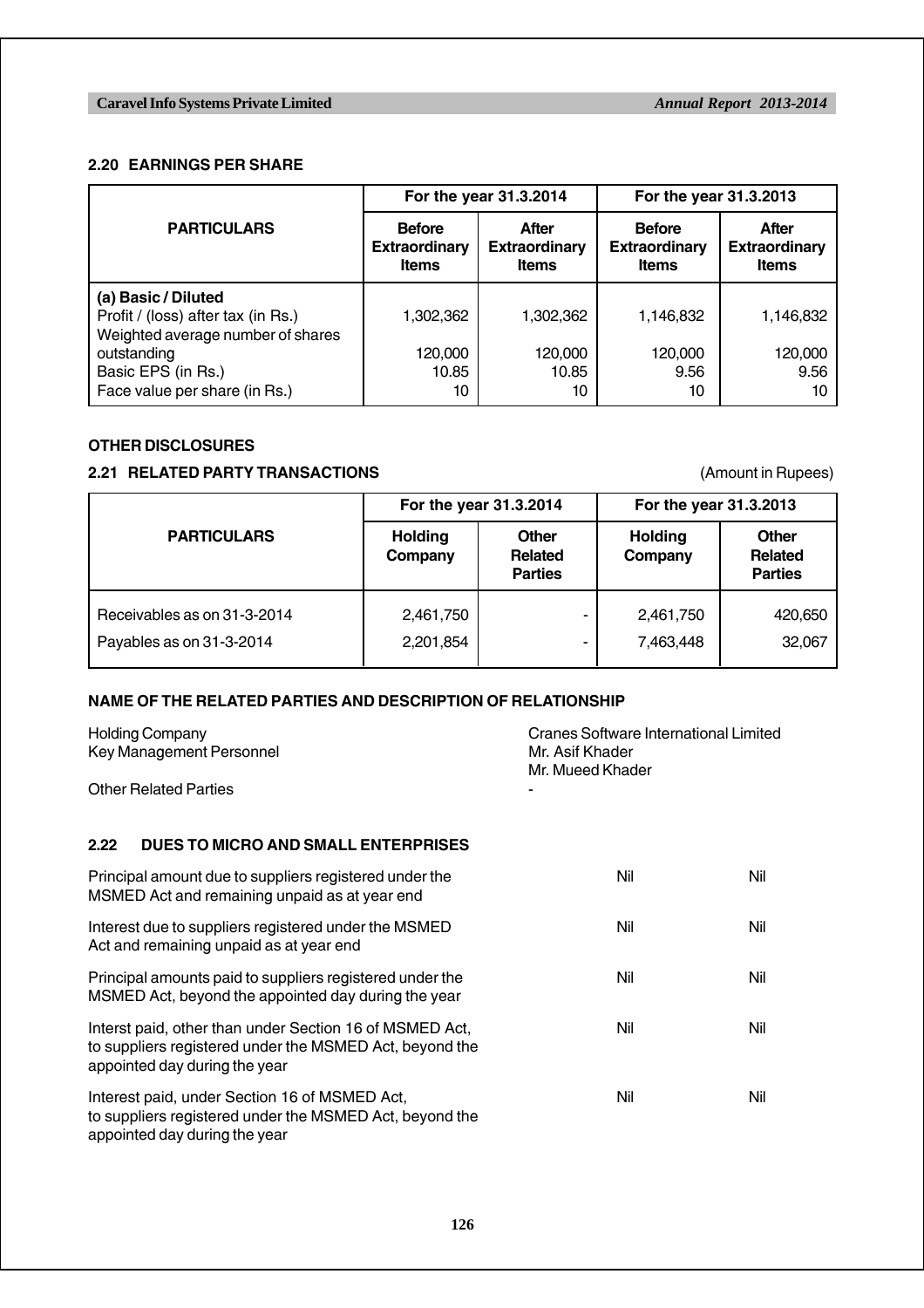| <b>Caravel Info Systems Private Limited</b><br><b>Annual Report 2013-2014</b>                        |     |     |
|------------------------------------------------------------------------------------------------------|-----|-----|
|                                                                                                      |     |     |
| Interest due and payable towards suppliers registered<br>under MSMED Act, for payments already made. | Nil | Nil |
| Further Interest remaining due and payable for<br>earlier years.                                     | Nil | Nil |

As per our report of even date **For Sethia Prabhad Hegde & Co For and on behalf of the Board** Chartered Accountants Firm Registration No. 013367S

**Timmayya Hegde Asif Khader Asif Khader Asif Khader** Mueed Khader Partner Asimum Director Asif Reported Asif Reported Asif Reported Asif Reported Asif Reported Asif Reported Asif Reported Asif Reported Asif Reported Asif R Partner Director Director Director Director Director Director Director Director Membership No. 226267

Bengaluru **Bengaluru** Bengaluru Bengaluru

May 28, 2014 May 28, 2014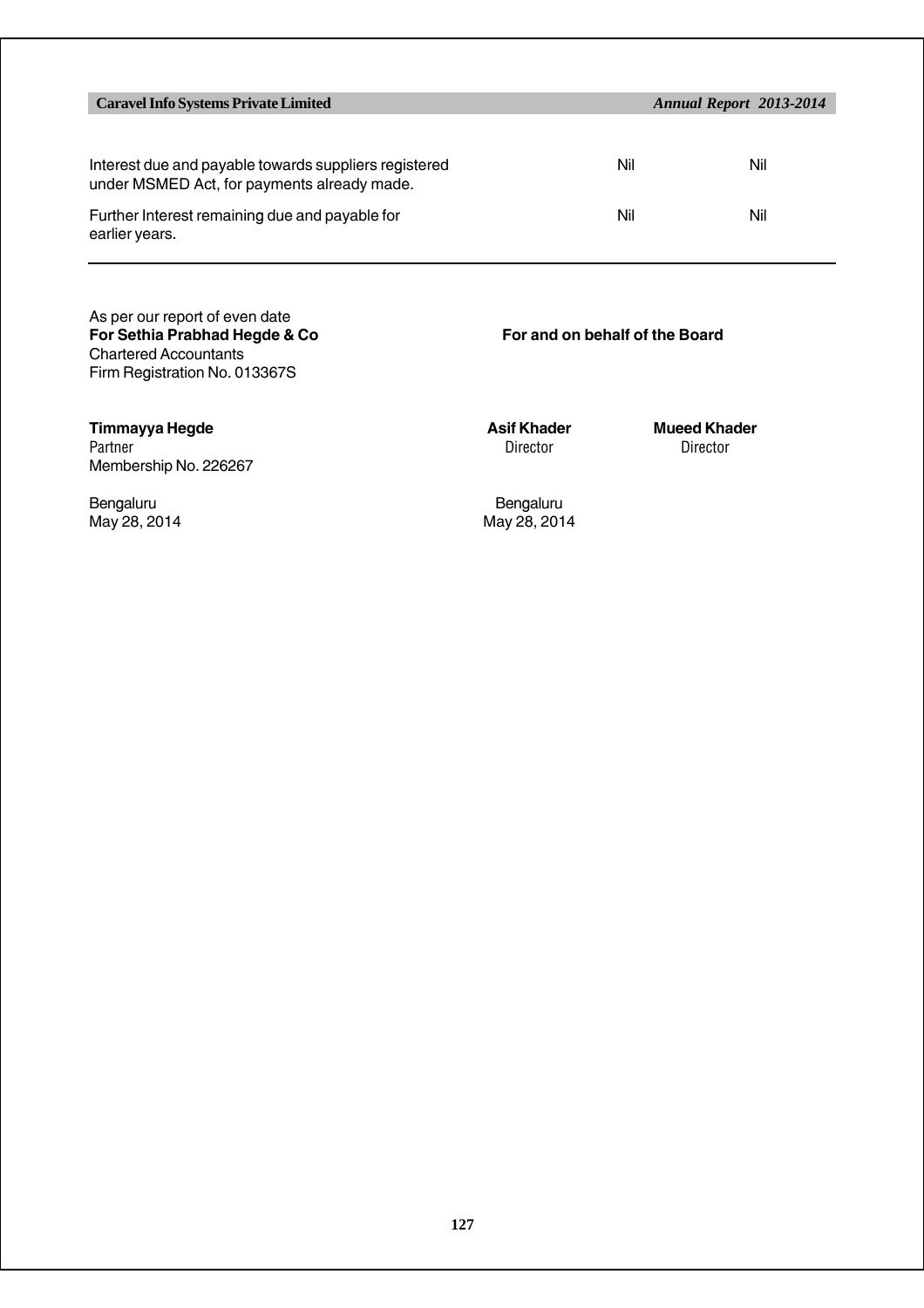|                      |                                     | <b>ILOCK</b><br><b>GROSS</b>    |                          |        | DEPRECIATION       |                        |                            |                     | <b>NET BLOCK</b>    |
|----------------------|-------------------------------------|---------------------------------|--------------------------|--------|--------------------|------------------------|----------------------------|---------------------|---------------------|
| <b>PARTICULARS</b>   | Assets as on<br>1-4-2013<br>Cost of | Additions/<br>tions)<br>(Deleti | Total as on<br>31-3-2014 | Rate   | 01-04-2013<br>Upto | For the<br><b>Year</b> | 31-03-2014<br><b>Total</b> | 31-03-2014<br>As on | 31-03-2013<br>As on |
| Furniture & Fixtures | 2,345,325                           |                                 | 2,345,325                | 6.33%  | 1,514,868          | 148,459                | 1,663,327                  | 681,998             | 830,457             |
| Plant and Machinery  | 1,014,314                           |                                 | 1,014,314                | 4.75%  | 583,462            | 48,180                 | 631,642                    | 382,672             | 430,852             |
| Computers            | 3,803,533                           |                                 | 3,803,533                | 16.21% | 3,803,533          |                        | 3,803,533                  |                     |                     |
| Electrical Fittings  | 264,196                             |                                 | 264,196                  | 4.75%  | 264,196            |                        | 264,196                    |                     |                     |
| Software and Manual  | 2,011,289                           |                                 | 2,011,289                | 16.21% | 2,011,289          |                        | 2,011,289                  |                     |                     |
| Motor Car            | 431,800                             |                                 | 431,800                  | 9.50%  | 218,779            | 41,021                 | 259,800                    | 172,000             | 213,021             |
| Office Equipments    | 133,373                             |                                 | 133,373                  | 4.75%  | 92,572             | 6,335                  | 98,907                     | 34,466              | 40,801              |
| <b>TOTAL</b>         | 10,003,830                          |                                 | 10,003,830               |        | 8,488,699          | 243,995                | 8,732,694                  | 1,271,136           | 1,515,131           |
| Previous Year        | 10,003,830                          |                                 | 10,003,830               |        | 8,244,704          | 243,995                | 8,488,699                  | 1,515,131           | 1,759,126           |
|                      |                                     |                                 |                          |        |                    |                        |                            |                     |                     |

(Amount in Rupees) **2.23 FIXED ASSETS** (Amount in Rupees)

2.23 FIXED ASSETS

# **Caravel Info Systems Private Limited** *Annual Report 2013-2014*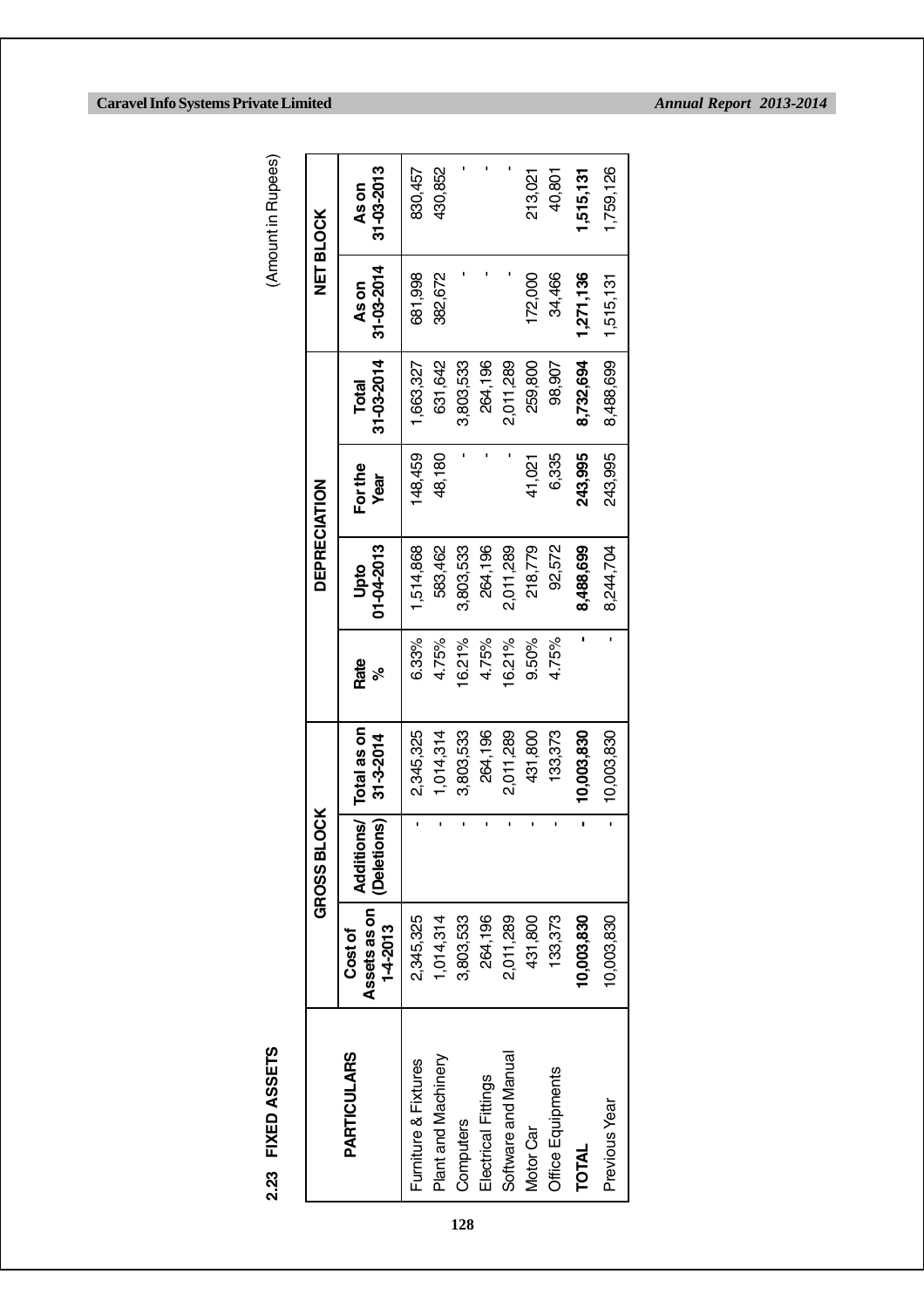# ESQUBE COMMUNICATION SOLUTIONS PRIVATE LIMITED

# FINANCIAL STATEMENTS 2013 - 2014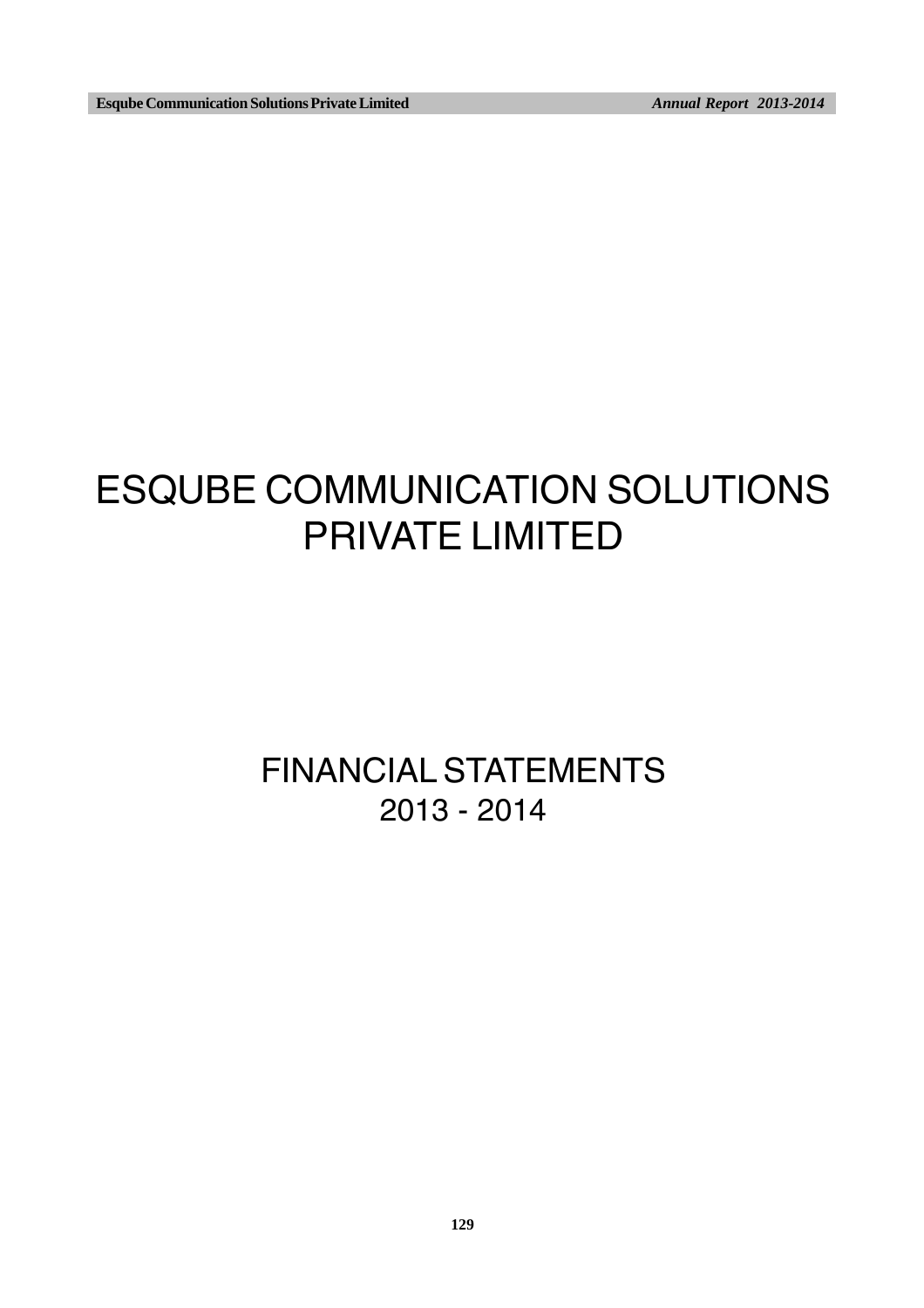# **REPORT OF THE BOARD OF DIRECTORS**

# To, The Members of **Esqube Communication Solutions Private Limited,**

Your Directors are pleased to present their 11th Annual Report together with the accounts for the year ended March 31, 2014.

# **Review of Operations**

The Company was able to record a turnover of Rs. 5.68 lakhs during the year under review compared to Rs. 13.26 lakhs during the previous year. The Net Profit /( Loss) for the year was Rs. (4.09) lakhs, compared to a profit / (loss) of Rs. (2.55) lakhs during the previous year.

# **Deposits**

Your Company has not accepted deposits from the public during the current year

# **Conservation of Energy**

The operations of the Company are not energy intensive.

# **Research & Development Activities**

No technology indigenous or imported has yet been acquired at any point of time by the Company. Hence disclosure of particulars with regard to this does not arise.

# **Foreign Exchange Earnings & Outgo**

The foreign exchange earnings during the year amounted to Rs. Nil and foreign exchange outgo during the year amounted to Rs. Nil.

# **Employees**

Your Directors wish to register their deep & sincere appreciation for the services rendered by the employees of your Company.

The particulars of employees as per Section 217 (2A) of the Companies Act, 1956, read with the Companies (Particulars of Employees), Rules 1975 are not applicable since none of the employees earn remuneration exceeding the amounts specified therein.

# **Directors' Responsibility Statement**

Pursuant to Section 217(2AA) of the Companies Act, 1956, the directors hereby confirm that they have:

- i. Followed the applicable Accounting Standards in the preparation of the annual accounts;
- ii. Selected such accounting policies and applied them consistently and made judgments and estimates that were reasonable and prudent so as to give a true and fair view of the state of affairs of the Company at the end of the financial year and of the profits of the Company for the year under review;
- iii. Taken proper and sufficient care for the maintenance of adequate accounting records in accordance with the provisions of the Companies Act, 1956, for safeguarding the assets of the Company and detecting fraud and other irregularities;
- iv. Prepared the accounts for the financial year on a 'Going Concern' basis.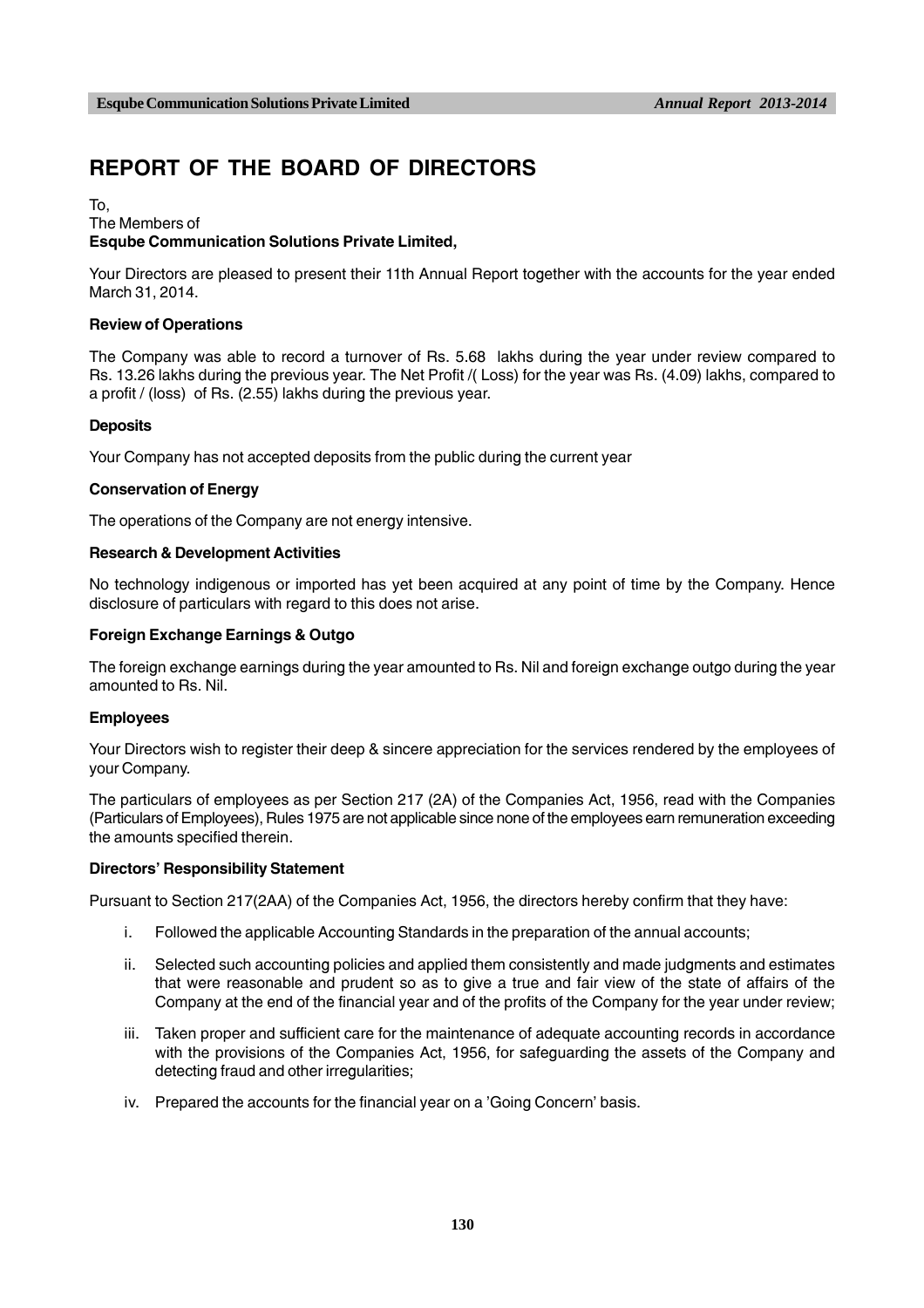# **Esqube Communication Solutions Private Limited** *Annual Report 2013-2014*

# **AUDITORS**

The Company's Auditors, M/s Sethia Prabhad Hegde and Co., Chartered Accountants, retire at the ensuing annual general meeting and are eligible for re-appointment. The declaration under Section 224(1)(B) of the Companies Act, 1956, has been received from them.

# **For and on behalf of the Board**

Bangalore **Asif Khader August 29, 2014 Asif Khader Asif Khader August 29, 2014 August 29, 2014 August 29, 2014** August 29, 2014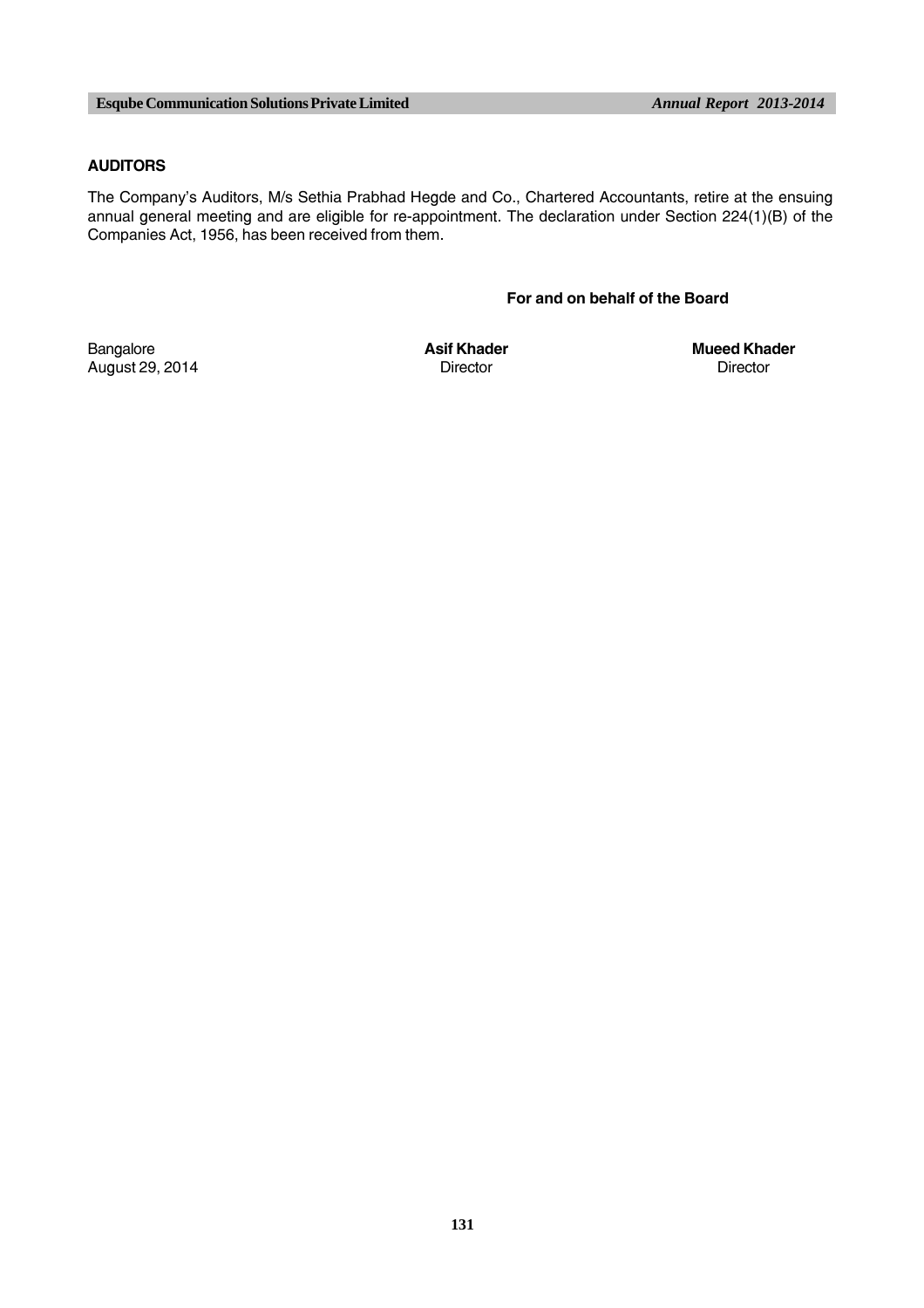# **INDEPENDENT AUDITORS' REPORT**

#### To The Members of **Esqube Communication Solutions Private Limited,**

We have audited the accompanying financial statements of **Esqube Communication Solutions Private Limited,** which comprise the Balance Sheet as at March 31<sup>st</sup>, 2014, and the Statement of Profit and Loss for the year then ended, and a summary of significant accounting policies and other explanatory information.

Management is responsible for the preparation of these financial statements that give a true and fair view of the financial position, financial performance of the Company in accordance with the Accounting Standards referred to in sub-section (3C) of section 211 of the Companies Act, 1956, read with the General Circular 15/2013 dated 13th September, 2013 of the Ministry of Corporate Affairs in respect of Section 133 of the Companies Act, 2013 and in accordance with the accounting principles generally accepted in India.This responsibility includes the design, implementation and maintenance of internal control relevant to the preparation and presentation of the financial statements that give a true and fair view and are free from material misstatement, whether due to fraud or error.

Our responsibility is to express an opinion on these financial statements based on our audit. We conducted our audit in accordance with the Standards on Auditing issued by the Institute of Chartered Accountants of India. Those Standards require that we comply with ethical requirements and plan and perform the audit to obtain reasonable assurance about whether the financial statements are free from material misstatement.

An audit involves performing procedures to obtain audit evidence about the amounts and disclosures in the financial statements. The procedures selected depend on the auditor's judgment, including the assessment of the risks of material misstatement of the financial statements, whether due to fraud or error. In making those risk assessments, the auditor considers internal control relevant to the Company's preparation and fair presentation of the financial statements in order to design audit procedures that are appropriate in the circumstances. An audit also includes evaluating the appropriateness of accounting policies used and the reasonableness of the accounting estimates made by management, as well as evaluating the overall presentation of the financial statements.

We believe that the audit evidence we have obtained is sufficient and appropriate to provide a basis for our audit opinion.

In our opinion and to the best of our information and according to the explanations given to us, the financial statements give the information required by the Act in the manner so required and give a true and fair view in conformity with the accounting principles generally accepted in India:

- a) in the case of the Balance Sheet, of the state of affairs of the Company as at March 31, 2014;
- b) in the case of the Statement of Profit and Loss, of the loss for the year ended on that date; and
	- 1. As required by the Companies (Auditor's Report) Order, 2003 issued by the Central Government of India in terms of sub-section (4A) of section 227 of the Act, we give in the Annexure a statement on the matters specified in paragraphs 4 and 5 of the Order.
	- 2. As required by section 227(3) of the Act, we report that:
		- a) we have obtained all the information and explanations which to the best of our knowledge and belief were necessary for the purpose of our audit;
		- b) in our opinion proper books of account as required by law have been kept by the Company so far as appears from our examination of those books
		- c) the Balance Sheet and Statement of Profit and Loss, dealt with by this Report are in agreement with the books of account.
		- d) in our opinion, the Balance Sheet and Statement of Profit and Loss, comply with the Accounting Standards referred to in sub section (3C) of section 211 of the Companies Act, 1956;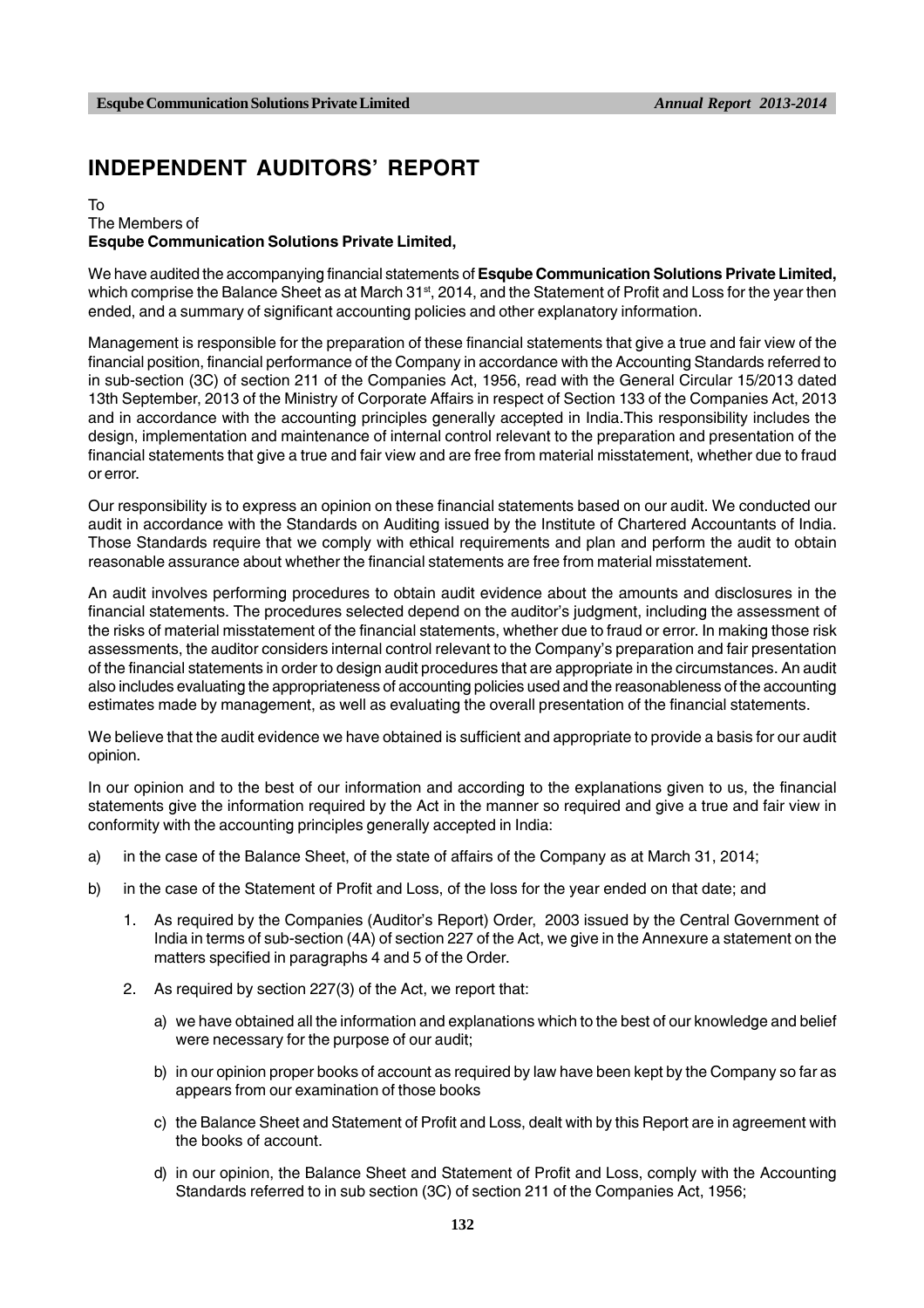### **Esqube Communication Solutions Private Limited** *Annual Report 2013-2014*

e) On the basis of the written representations received from the directors as on 31st March 2014, taken on record by the Board of Directors, none of the directors is disqualified as on March 31, 2014, from being re-appointed as a director in terms of clause (g) of sub section (1) of section 274 of the Companies Act, 1956;

> For **SETHIA PRABHAD HEGDE & CO** Chartered Accountants Firm Registration No. 013367S

Bangalore<br>28<sup>th</sup> May, 2014

**Timmayya Hegde** Membership No.226267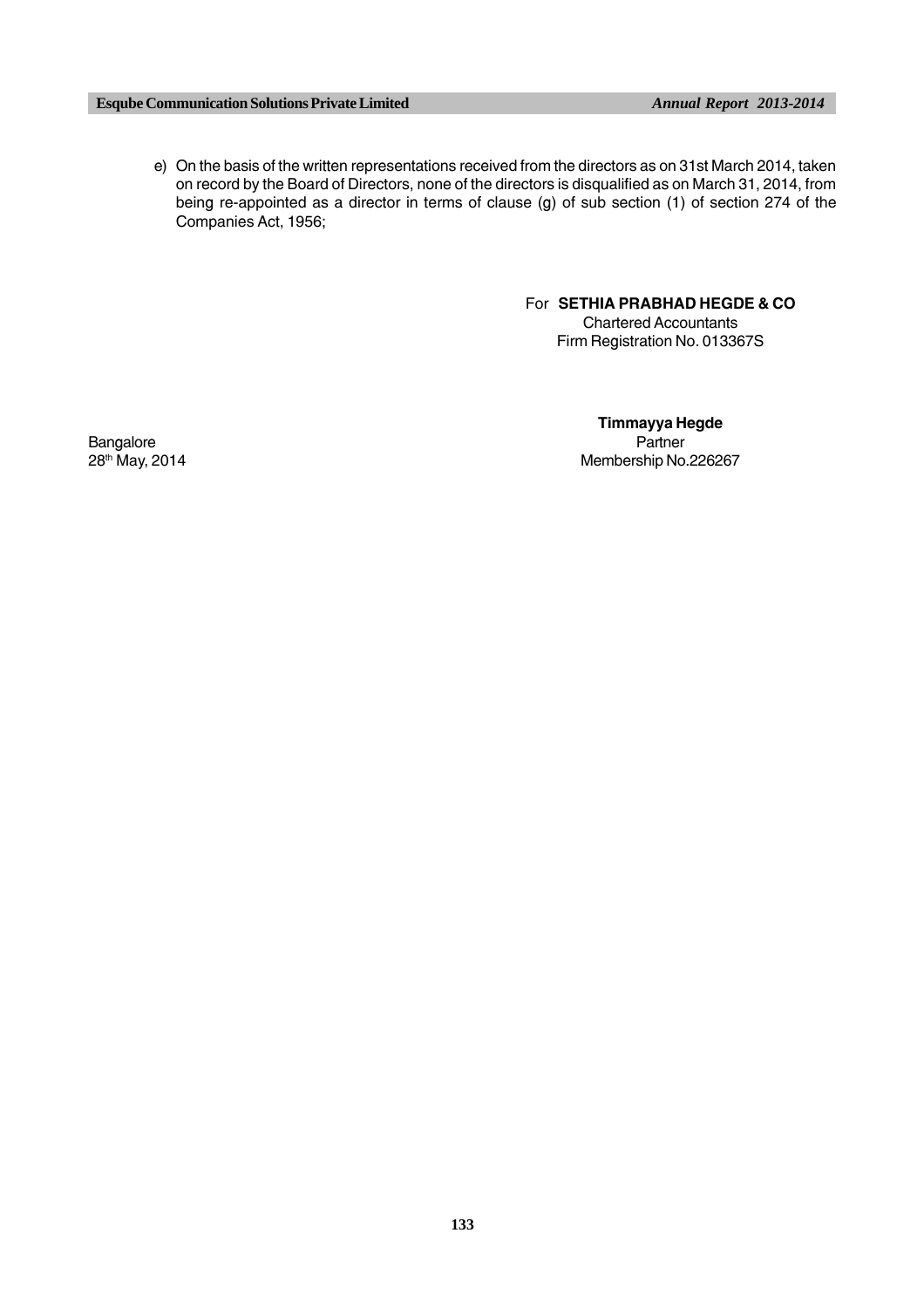### **ANNEXURE TO THE AUDITORS' REPORT**

(Referred to in paragraph 3 of our report of even date)

- (i) (a) The Company has maintained proper records showing full particulars, including quantitative details and situation of fixed assets.
	- (b) All the Fixed Assets have not been physically verified by the management during the year but there is a regular program of verification which, in our opinion, is reasonable having regard to the size of the Company and the nature of its assets. No Material discrepancies were noticed on such verification.
	- (c) The Company has not disposed off substantial part of fixed assets during the year, and therefore, do not affect the going concern assumption.
- (ii) (a) The Company has no inventory during the year and hence provisions of clause (ii) of Para (4) of Companies (Auditor's Report) Order, 2003(as amended) are not applicable.
- (iii) The Company has not granted/taken any loans, secured or unsecured, to/from Companies, firms or other parties covered in the register maintained under section 301 of the Companies Act, 1956. In view of the above, clause 4 (iii) (b),(c),(d),(e),(f) and (g) are not applicable.
- (iv) In our opinion and according to the information and explanations given to us, there is an adequate internal control system commensurate with the size of the Company and the nature of its business with regard to purchases of inventory, fixed assets and with regard to the sale of goods and services. During the course of our audit, we have not observed any continuing failure to correct major weakness in the internal control system.
- (v) (a) According to the information and explanations given to us, we are of the opinion that the particulars of all contracts and arrangements referred to in section 301 of the Companies Act, 1956, have been entered into the register required to be maintained under that section.
	- (b) In our opinion and according to the information and explanations given to us, the contracts and arrangements entered in the register maintained under section 301 of the Companies Act, 1956, have been made at prices which are reasonable having regard to the prevailing market prices at the relevant time.
- (vi) The Company has not accepted any deposit from the public and as such the provisions of clause 4(vi) of the said Order are not applicable.
- (vii) In our opinion the Company has an in house internal audit system commensurate with the size and nature of the Business.
- (viii) The Central Government has not prescribed the maintenance of cost records as required under clause (d) of sub-section (1) of section 209 of the Companies Act, 1956.
- (ix) (a) According to the information and explanations given to us, undisputed statutory dues including Provident Fund, Employees' State Insurance, Sales-tax, Wealth-tax, Custom duty and Cess have generally been regularly deposited during the year by the Company with the appropriate authorities, except in the below cases which is still due for payment

| Name of the Statute | Nature of dues           | Amount of<br>be deposited |
|---------------------|--------------------------|---------------------------|
| Income Tax Act      | <b>Withholding Taxes</b> | 1.09.316                  |
| Service Tax         | Service Tax              | 6.18.740                  |

(b) According to the information and explanations given to us, no undisputed amounts payable in respect of Provident Fund, Employees State Insurance, Wealth Tax, Customs duty, Sales tax and Cess were in arrears as at 31st March 2014 for a period of more than six months from the date they became payable except in the below cases which is still due for payment: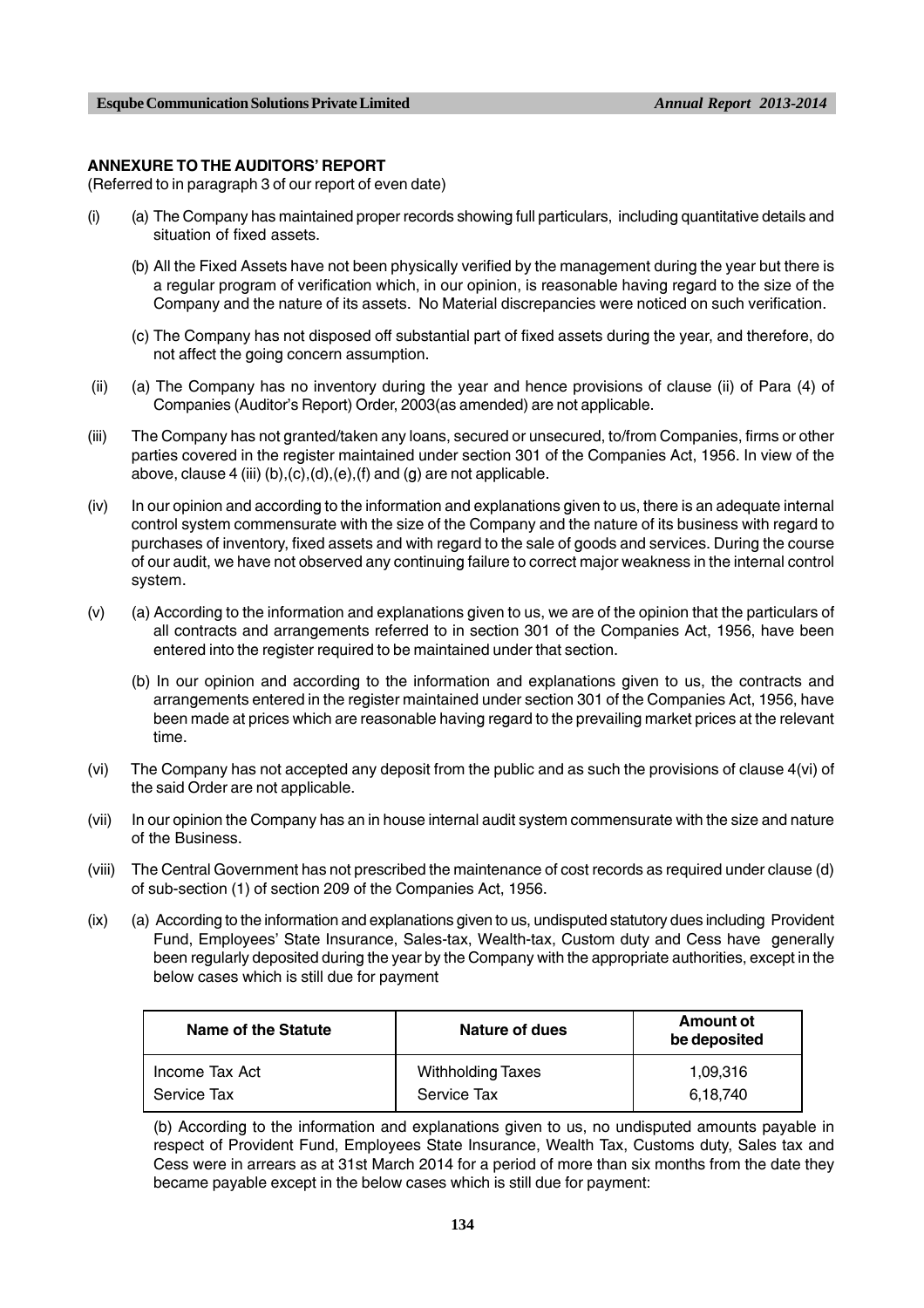| Name of the Statute | Nature of dues           | Amount of<br>be deposited |
|---------------------|--------------------------|---------------------------|
| Income Tax Act      | <b>Withholding Taxes</b> | 1,09,316                  |
| Service Tax         | Service Tax              | 5,76,781                  |

- (c) According to the information and explanations given to us, there are no dues of Sales tax, Service tax, Income tax, Customs duty, Wealth-tax and Cess with the appropriate authorities which have not been deposited on account of any dispute.
- (x) The Company has incurred cash losses in the financial year and its accumulated losses are more than 50% of its net worth at the end of the financial year.
- (xi) The Company has not defaulted in repayment of dues to any financial institution and banks and there are no dues to debenture holders as at the balance sheet date.
- (xii) According to information and explanations given to us, the Company has not granted loans and advances on the basis of security by way of pledge of shares, debentures and other securities.
- (xiii) In our opinion, and according to the information and explanations given to us, the Company is not a chit fund or a nidhi /mutual benefit fund/society.
- (xiv) In our opinion, and according to the information and explanations given to us, the Company is not dealing or trading in shares, securities, debentures and other investments.
- (xv) In our opinion and according to information and explanations given to us, and as per our examination of relevant records, the Company has not given any guarantee for loans taken by others from banks or financial institutions.
- (xvi) The Company has not borrowed any term loan during the year and hence the provisions of clause 4 (xvi) of the said Order are not applicable.
- (xvii) According to the information and explanations given to us and on an overall examination of the balance sheet of the Company, we report that no funds raised on short-term basis have been used for long-term investment.
- (xviii) During the year the Company has not made any preferential allotment of shares to a Companies/firms/ parties covered in the register maintained under section 301 of the Companies Act, 1956.
- (xix) During the period, the Company has not raised any funds by issue of debentures during the year.
- (xx) The Company has not raised any monies by way of public issue during the year.
- (xxi) During the course of our examination of the books of accounts carried out in accordance with the generally accepted auditing practices in India and according to the information and explanations given to us, no fraud on or by the Company has been noticed or reported during the course of our audit.

# For **SETHIA PRABHAD HEGDE & CO** Chartered Accountants

Firm Registration No. 013367S

**Timmayya Hegde**<br>Partner Bangalore **Partner** Partner Partner Partner Partner Partner Partner Partner Partner Partner Partner Partner Partner 28<sup>th</sup> May, 2014 Membership No.226267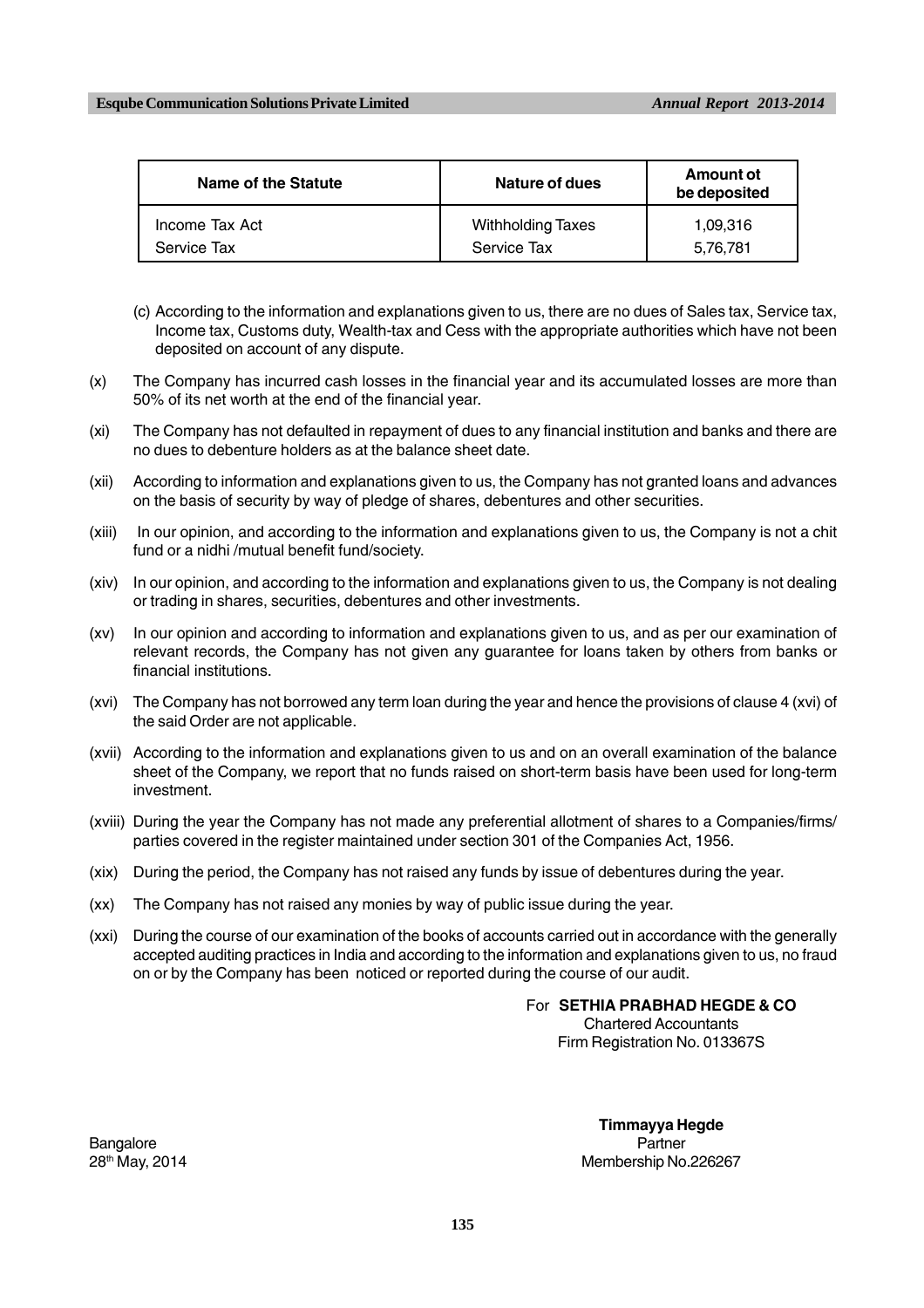# **BALANCE SHEET**

AS AT MARCH 31, 2014 **(Amount In Rupees)** 

|              | <b>PARTICULARS</b>                                                                                                                                                                                                                    | Note No.             | March 31, 2014                     | March 31, 2013                     |
|--------------|---------------------------------------------------------------------------------------------------------------------------------------------------------------------------------------------------------------------------------------|----------------------|------------------------------------|------------------------------------|
|              | <b>EQUITY AND LIABILITIES</b>                                                                                                                                                                                                         |                      |                                    |                                    |
| 1.           | <b>Shareholders' funds</b><br>(a) Share capital<br>(b) Reserves and surplus                                                                                                                                                           | 2.1<br>2.2           | 117,650<br>(5,994,392)             | 117,650<br>(5,584,762)             |
| $\mathbf{2}$ | <b>Non-current liabilities</b><br>(a) Long-term provisions                                                                                                                                                                            | 2.3                  | 208,898                            | 225,861                            |
| 3            | <b>Current liabilities</b><br>(a) Short-term borrowings<br>(b) Trade payables<br>(c) Other current liabilities                                                                                                                        | 2.4<br>2.5<br>2.6    | 24,204,658<br>780,463<br>2,482,877 | 24,029,980<br>805,351<br>2,451,920 |
|              | <b>TOTAL</b>                                                                                                                                                                                                                          |                      | 21,800,155                         | 22,046,001                         |
|              | <b>II ASSETS</b>                                                                                                                                                                                                                      |                      |                                    |                                    |
| 1            | <b>Non-current assets</b><br>(a) Fixed assets<br>(i) Tangible assets<br>(ii) Intangible assets<br>(iii) Capital work-in-progress<br>(b) Deferred tax assets (net)<br>(c) Long-term loans and advances<br>(d) Other non-current assets | 2.7<br>2.8<br>2.9    | 95,000<br>10,000<br>19,230,680     | 95,000<br>10,000<br>19,230,680     |
| $\mathbf{2}$ | <b>Current assets</b><br>(a) Trade receivables<br>(b) Cash and cash equivalents<br>(c) Short-term loans and advances                                                                                                                  | 2.10<br>2.11<br>2.12 | 2,129,005<br>6,260<br>329,210      | 2,267,023<br>66,445<br>376,853     |
|              | <b>TOTAL</b>                                                                                                                                                                                                                          |                      | 21,800,155                         | 22,046,001                         |
|              | Notes 2.1 to 2.12 form an integral part of Balance Sheet                                                                                                                                                                              |                      |                                    |                                    |

As per our report of even date For Sethia Prabhad Hegde & Co **For and on behalf of the Board** Chartered Accountants Firm Registration No. 013367S

# **Timmayya Hegde Asif Khader Mueed Khader** Partner Director Director Director Director Director Director Director Director Membership No. 226267

Bangalore Bangalore Bangalore<br>
May 28, 2014 May 28, 201

May 28, 2014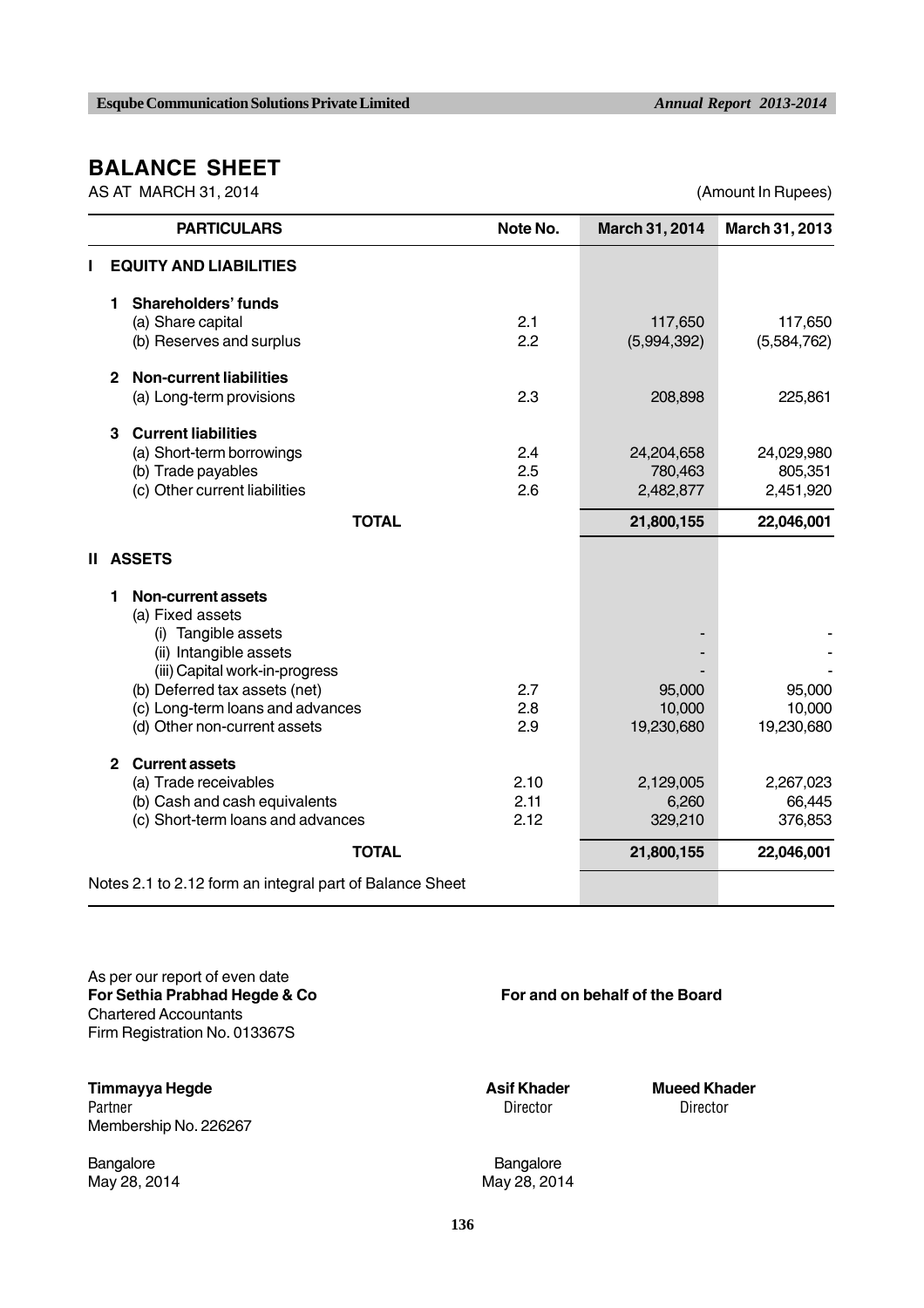# **STATEMENT OF PROFIT AND LOSS**

FOR THE YEAR ENDED MARCH 31, 2014 (Amount In Rupees)

| <b>PARTICULARS</b>                                                                           | Note No. | March 31, 2014 | March 31, 2013 |
|----------------------------------------------------------------------------------------------|----------|----------------|----------------|
| Income - software consultancy                                                                |          | 565,303        | 1,323,155      |
| Other income                                                                                 | 2.13     | 3,239          | 2,666          |
| <b>Total Revenue</b>                                                                         |          | 568,542        | 1,325,821      |
| <b>Expenses:</b>                                                                             |          |                |                |
| Cost of interest subscription                                                                | 2.14     | 233,251        | 362,809        |
| Employee benefits expense                                                                    | 2.15     | 703,001        | 665,629        |
| Depreciation and amortisation expense                                                        | 2.16     |                | 270,591        |
| Other expenses                                                                               | 2.17     | 41,920         | 290,880        |
| <b>Total Expenses</b>                                                                        |          | 978,172        | 1,589,909      |
| Profit/(Loss) before exceptional and extraordinary items and tax<br><b>Exceptional items</b> |          | (409, 630)     | (264, 088)     |
| Profit/(Loss) before extraordinary items and tax<br><b>Extraordinary Items</b>               |          | (409, 630)     | (264, 088)     |
| Profit / (Loss) before tax                                                                   |          | (409, 630)     | (264, 088)     |
| Tax expense:                                                                                 |          |                |                |
| (1) Current tax                                                                              |          |                |                |
| (2) Deferred tax                                                                             |          |                |                |
| (3) Mat Tax Credit                                                                           |          |                |                |
| Profit/(Loss) for the year from continuing operations                                        |          | (409, 630)     | (264, 088)     |
| Income tax relating to earlier year                                                          |          |                | (9,340)        |
| Profit / (Loss) from discontinuing operations                                                |          |                |                |
| Tax expense of discontinuing operations                                                      |          |                |                |
| Profit / (Loss) from discontinuing operations (after tax)                                    |          |                |                |
| Add: MAT credit entitlement                                                                  |          |                |                |
| Profit/(Loss) for the period                                                                 |          | (409, 630)     | (254, 748)     |
| Earnings per share:                                                                          |          |                |                |
| $(1)$ Basic                                                                                  |          | (34.82)        | (22)           |
| (2) Diluted                                                                                  |          | (34.82)        | (22)           |
| Notes 2.13 to 2.16 form an integral part of Profit and Loss Account                          |          |                |                |

As per our report of even date For Sethia Prabhad Hegde & Co For and on behalf of the Board Chartered Accountants Firm Registration No. 013367S

# **Timmayya Hegde Asif Khader Asif Khader Asif Khader** Mueed Khader Partner Asid Reported Asif Asif Khader Partner Asia Director Burector Burector Burector Burector Asia Director Burector Burector Asia Director Asia Director

Partner Director Director Director Director Director Director Director Director Membership No. 226267

Bangalore Bangalore

May 28, 2014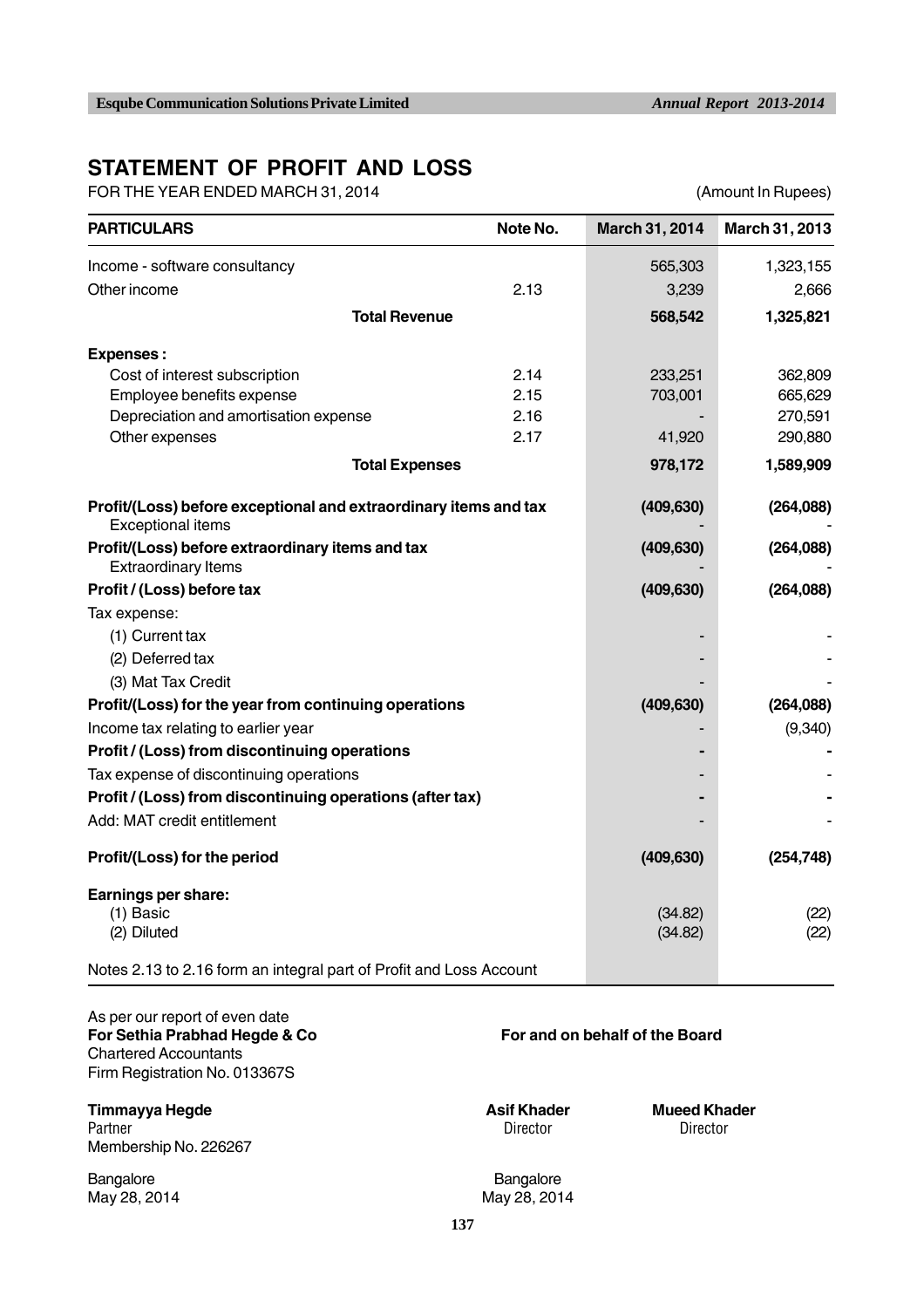# **SIGNIFICANT ACCOUNTING POLICIES AND NOTES TO ACCOUNTS**

# **SIGNIFICANT ACCOUNTING POLICIES**

# **1 Basis of preparation of financial statements**

The financial statements are prepared and presented in accordance with the Indian Generally Accepted Accounting Principles ("GAAP") under the historical cost convention on the accrual basis. GAAP comprises mandatory accounting standards issued by the Institute of Chartered Accountants of India (ICAI), Companies (Accounting Standards) Rules, 2006 and guidelines issued by the Securities and Exchange Board of India.

Preparation of financial statements in conformity with generally accepted accounting principles requires management to make estimates & assumptions that affect the reported balance of assets & liabilities and disclosures relating to contingent assets & liabilities as on the date of financial statement and reported amounts of income & expenditure during the period. Actual results could differ from these estimates, differences if any between the actual results and estimates are recognized in the period in which the results are known or materialized.

Presentation and disclosure of financial statements during the year ended March 31, 2014 the revised Schedule VI notified under the Companies Act, 1956, has become applicable to the Company, for preparation and presentation of its financial statements. The adoption of revised Schedule VI does not impact recognition and measurement principles followed by the Company for preparation of financial statements. However, it has significant impact on presentation and disclosures made in the financial statements. The Company has also reclassified the previous year figures in accordance with the requirements applicable in the current year.

All the assets and liabilities have been classified as current or non-current as per Company's normal operating cycle and other criteria set out in the Schedule VI to the Companies Act, 1956.

# **2 Use of estimates**

The preparation of financial statements in conformity with generally accepted accounting principles requires management to make estimates and assumptions that affect the reported amounts of assets and liabilities and disclosure of contingent liabilities at the date of the financial statements and the results of operations during the reporting period. Although these estimates are based upon management's best knowledge of current events and actions, actual results could differ from these estimates. Significant estimates used by the management in the preparation of these financial statements include classification of assets and liabilities into current and non-current, estimates of the economic useful lives of fixed assets, provisions for bad and doubtful debts. Any revision to accounting estimates is recognized prospectively.

# **3 Revenue recognition**

- (i) Revenue from sale of products is recognized, in accordance with the sales contract, on delivery of goods to the customer. Revenue from product sales are shown net of taxes.
- (ii) Revenue on software development services comprises revenue priced on a time and material and fixed-price contracts. Revenue priced on a time and material contracts are recognized as related services are performed. Revenue from fixed-price, fixed time-frame contracts is recognized in accordance with the percentage of completion method.
- (iii) Revenue from technical service, training, support and other services is recognized as the related services are performed over the duration of the contract/course.
- (iv) Dividend is recognized when the right to receive the dividend is established at the balance sheet date.

# **4 Fixed assets and capital work-in-progress**

- (i) Fixed Assets are stated at historical cost less accumulated depreciation. Cost includes all expenses incurred to bring the assets to its present location and condition.
- (ii) Interest on borrowed money allocated to and utilized for fixed assets, pertaining to the period up to the date the fixed asset is ready for its intended use, is capitalized.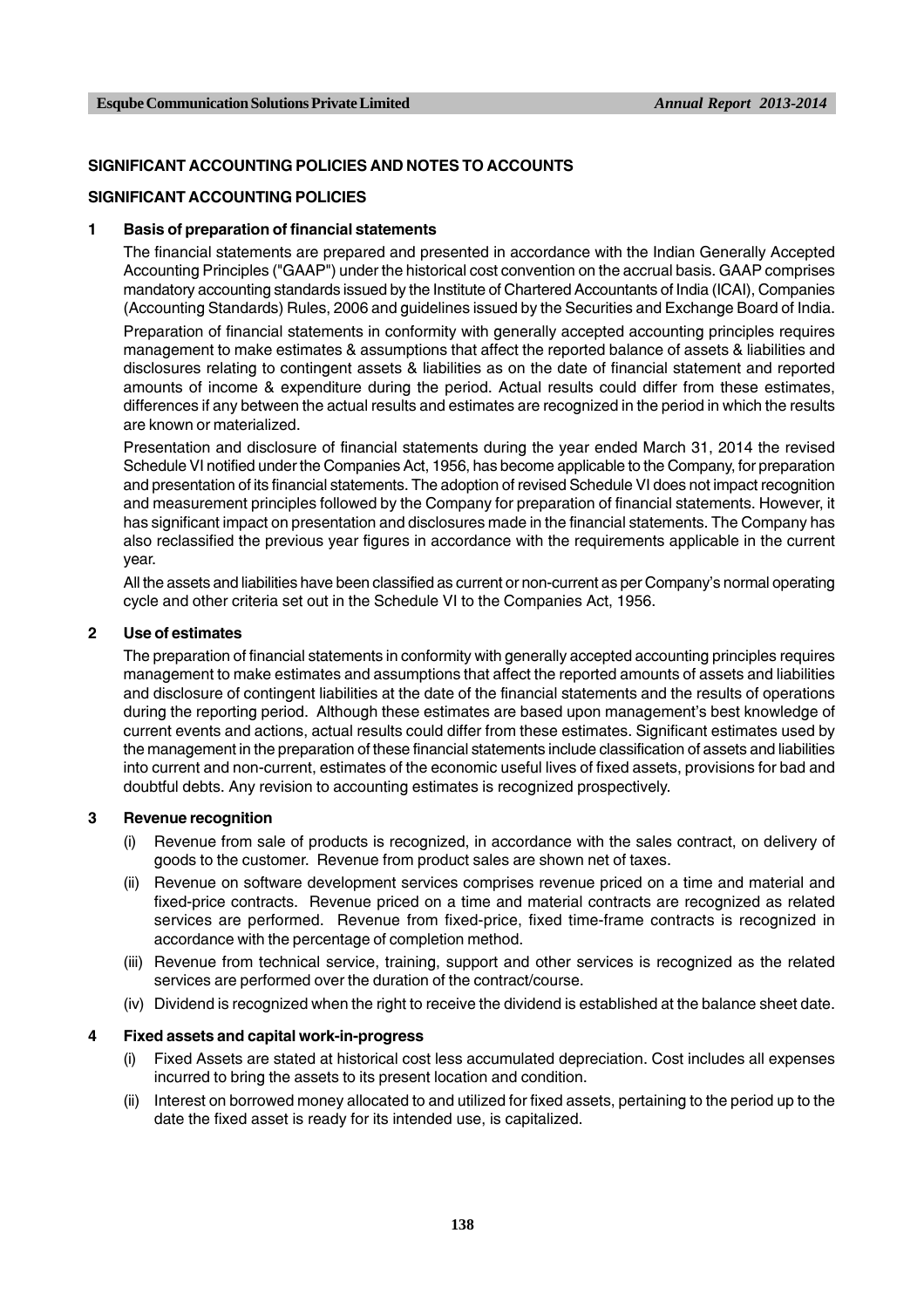# **5 Intangible assets**

- All intangible assets are stated at cost less accumulated amortization.
- (ii) The cost of acquired intangible assets is the consideration paid for acquisition and other incidental costs incurred to bring the intangible asset for its intended use.
- (iii) Internally generated intangible assets are valued at cost which were incurred during the development phase of intangibles which comprises of expenditure on materials and services used or consumed, salaries and other employment related cost of personnel engaged in development of intangible asset, other direct expenditures and overheads that are necessary for the generation of the intangible asset and that can be allocated on a reasonable basis.
- (iv) Interest on borrowed money allocated to and utilized for intangible assets, pertaining to the period up to the date the intangible asset is ready for its intended use, is capitalized in accordance with Accounting Standard-16.
- (v) Amount paid towards the acquisition of intangible assets, which is not put to use as at reporting date and the cost of intangible assets not ready for its intended use before such date is disclosed under capital work-in-progress.

# **6 Depreciation and amortization**

- Depreciation has been provided on straight line method at the rates prescribed under Schedule XIV of the Companies Act, 1956. In respect of assets purchased / sold during the year, depreciation is charged on a pro-rata basis.
- (ii) The management estimates the useful life of customized software/commercial rights procured for specific application as three years and accordingly amortizes over their estimated useful life on a straight line basis.
- (iii) Depreciation on individual low cost assets (costing less than Rs. 5,000) is provided for in full in the year of purchase irrespective of date of installation.
- (iv) Other Intangible assets are amortized over their respective individual estimated useful life on a straight-line basis, commencing from the date the asset is available to the Company for its use.
- (v) After recognition of impairment loss, the depreciation charge for the asset is on the revalued amount prospectively over the remaining useful life of the asset.

# **7 Impairment of assets**

The Company assesses at each balance sheet date using internal and external sources, whether there is any indication that an asset (both tangible and intangible) may be impaired more than of a temporary nature. If any such indications exist, the Company estimates the recoverable amount of the asset. If such recoverable amount of the asset or the recoverable amount of the cash generating unit to which the asset belongs to is less than its carrying amount, the carrying amount is reduced to its recoverable amount. The reduction is treated as an impairment loss and is recognized in the statement of profit and loss. If at the balance sheet date there is an indication that a previously assessed impairment loss no longer exists, the recoverable amount is reassessed and the asset is reflected at the recoverable amount subject to a maximum of depreciated historical cost.

# **8 Inventories**

The Companies inventories comprises of raw material, work in progress and finished hardware products which are valued at cost or net realizable value, whichever is lower. The cost formula used is specific identification basis. Net realizable value is the estimated selling price in ordinary course of business, less estimated cost of completion and estimated cost necessary to make the sale. The cost of inventories is net of VAT credit.

# **9 Effect of exchange fluctuation on foreign currency transactions**

- (i) Foreign currency transactions are recorded at the exchange rate prevailing on the date of the transaction.
- (ii) Exchange differences are recorded when the amount actually received on sales or actually paid when the expenditure is incurred, is converted into Indian rupees.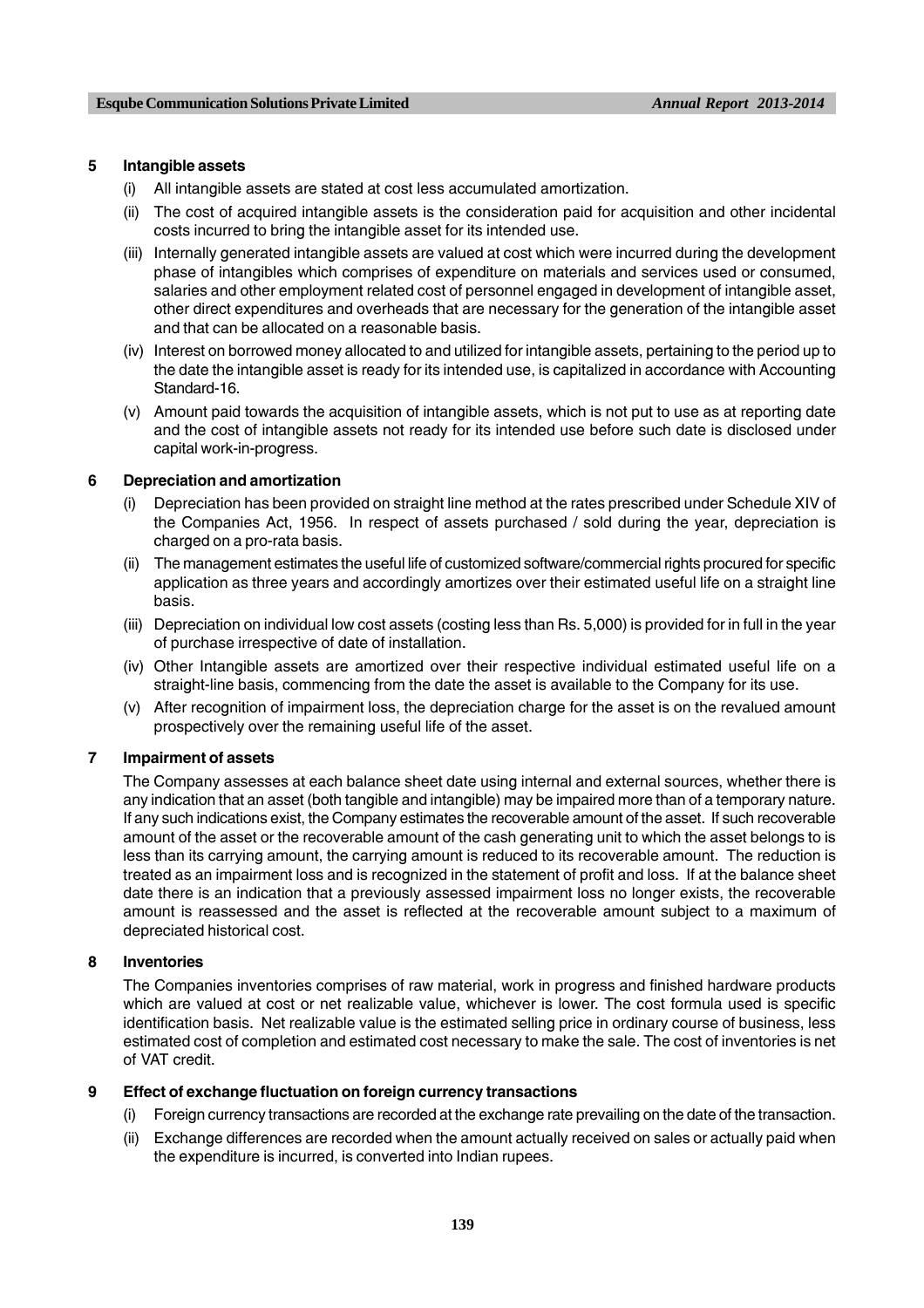- (iii) Exchange differences arising on foreign currency transactions are recognized as income or expense in the period in which they arise.
- (iv) Period-end balances of monetary foreign currency assets and liabilities are translated at the closing rate. The resulting exchange difference is recognized in the statement of profit and loss.
- (v) Non monetary assets & liabilities are translated at the rate prevailing on the date of transaction.
- (vi) Foreign currency translation differences relating to liabilities incurred for acquiring fixed assets are recognized in statement of profit and loss.

# **10 Employee benefits**

(i) The short-term employee benefits such as salaries and paid leave is debited to expense as and when an employee has rendered services in exchange for these benefits.

# **11 Income tax/ deferred tax**

- (i) Current tax is calculated in accordance with the relevant tax regulations.
- (ii) Deferred tax assets and liabilities are recognized for the future tax consequences attributable to timing differences that result between the profit offered for income taxes and the profit as per the financial statements. Deferred tax in respect of timing difference which originate during the tax holiday period but reverse after the tax holiday period is recognized in the year in which the timing difference originate. For this purpose the timing difference which originates first is considered to reverse first. Deferred tax assets and liabilities are measured using the tax rates and tax laws that have been enacted or substantively enacted by the balance sheet date. The effect on deferred tax assets and liabilities of a change in tax rates is recognized in the statement of profit and loss in the year of charge. Deferred tax assets on timing differences are recognized only if there is a reasonable certainty that sufficient future taxable income will be available against which such deferred tax assets can be realized. Deferred tax assets are reassessed for the appropriateness of their respective carrying values at each balance sheet dates.
- (iii) Minimum Alternative Tax (MAT) paid in accordance to the tax laws, which gives rise to future economic benefits in the form of adjustment of future income tax liability, is considered as an asset if there is convincing evidence that the Company will pay normal income tax after the tax holiday period. Accordingly, MAT is recognized as an asset in the balance sheet when it is probable that the future economic benefit associated with it will flow to the Company and the asset can be measured reliably.
- (iv) Advance taxes and provisions for current income taxes are presented in the balance sheet after off-setting advance taxes paid and income tax provisions arising in the same tax jurisdiction.
- (v) The Company offsets deferred tax assets and deferred tax liabilities relating to taxes on income levied by the same governing taxation laws.

# **12 Provisions and contingent liabilities**

The Company creates a provision when there is a present obligation as a result of an obligating event that probably requires an outflow of resources and a reliable estimate can be made of the amount of the obligation. A disclosure for a contingent liability is made when there is a possible obligation or a present obligation that may, but probably will not, require an outflow of resources. Where there is a possible obligation or a present obligation in respect of which the likelihood of outflow of resources is remote, no provision or disclosure is made.

# **13 Earnings per Share**

- (i) Basic earnings per share is calculated by dividing the net earnings available to the equity shareholders by the weighted average number of equity shares outstanding during the year.
- (ii) Diluted earnings per share is calculated by dividing the net earnings available to existing and potential equity shareholders by aggregate of the weighted average number of equity shares considered for deriving basic earnings per share. Dilutive potential equity shares are deemed converted as of the beginning of the period, unless issued at a later date.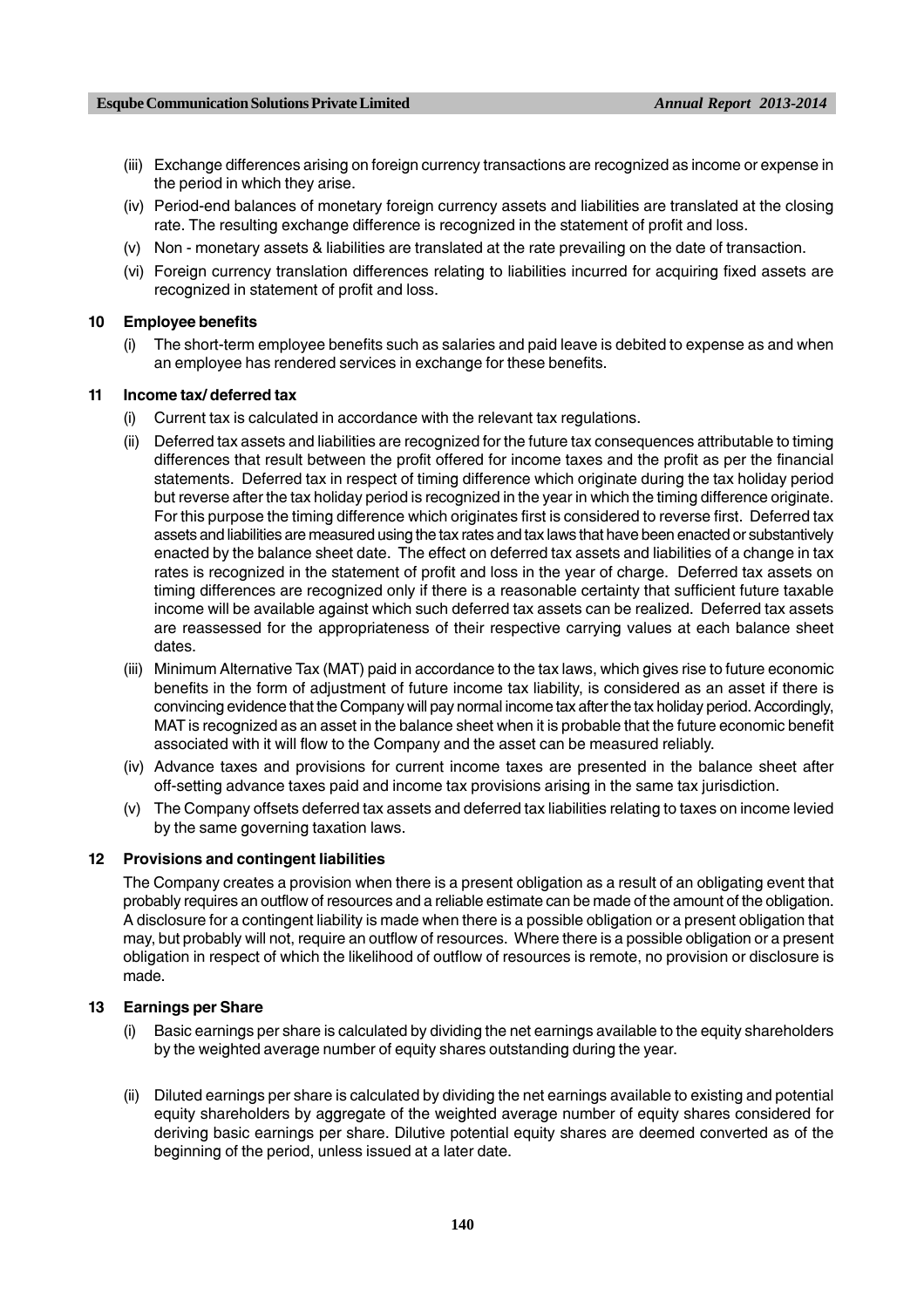# **14 Leases**

- (i) Lease arrangements where substantial risk and rewards incidental to ownership vests with the lessor, such leases are recognized as operating leases.
- (ii) Lease payments under operating lease are recognized as an expense in the statement of profit and loss.

# **15 Derivative instruments and hedge accounting**

The Company uses foreign currency forward contracts and currency options to hedge its risks associated with foreign currency fluctuations relating to certain firm commitments and forecasted transactions. The Company designates these hedging instruments as cash flow hedges applying the recognition and measurement principles set out in the Accounting Standard 30 "Financial Instruments: Recognition and Measurement" (AS-30).

The use of hedging instruments is governed by the Company's policies approved by the board of directors, which provide written principles on the use of such financial derivatives consistent with the Company's risk management strategy.

Hedging instruments are initially measured at fair value, and are remeasured at subsequent reporting dates. Changes in the fair value of these derivatives that are designated and effective as hedges of future cash flows are recognized directly in shareholders' funds and the ineffective portion is recognized immediately in the statement of profit and loss.

Changes in the fair value of derivative financial instruments that do not qualify for hedge accounting are recognized in the statement of profit and loss as they arise.

Hedge accounting is discontinued when the hedging instrument expires or is sold, terminated, or exercised, or no longer qualifies for hedge accounting. At that time for forecasted transactions, any cumulative gain or loss on the hedging instrument recognized in shareholders' funds is retained there until the forecasted transaction occurs. If a hedged transaction is no longer expected to occur, the net cumulative gain or loss recognized in shareholders' funds is transferred to the statement of profit and loss for the period.

However, the Company has no outstanding hedged transaction nor entered into any hedging transaction during the year.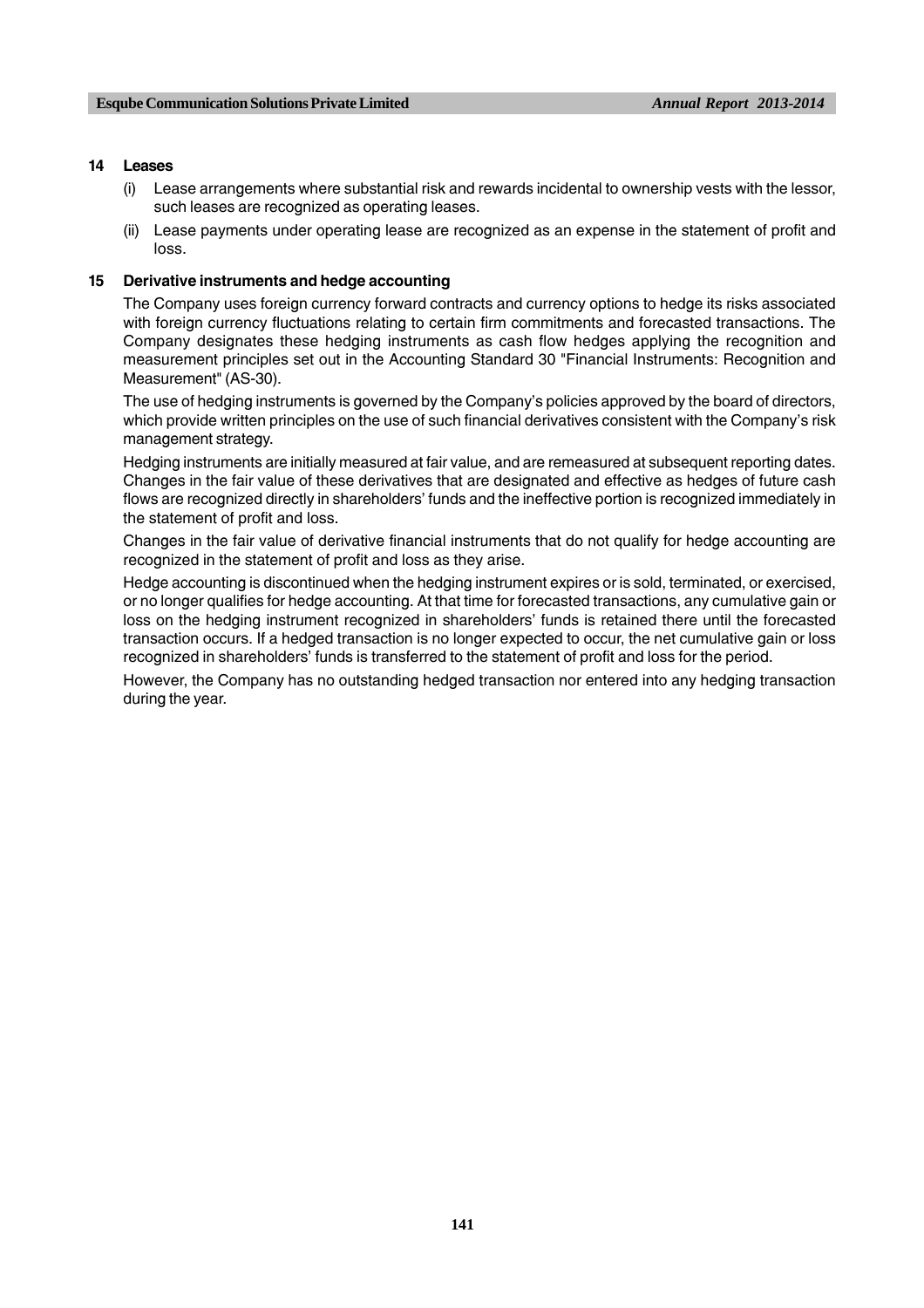# **NOTES ON ACCOUNTS**

FOR THE YEAR ENDED MARCH 31, 2014

The previous year figures have been regrouped / reclassified, wherever necessary to conform to the current year presentation.

# **2.1 SHARE CAPITAL**

# **a) Break-up of shares** (Amount in Rupees)

**PARTICULARS As at**  $\begin{array}{|c|c|c|c|}\n\hline\n\text{A} & \text{A} & \text{A} \text{t} \text{a} \\
\hline\n\text{A} & 31.3.2014 & 31.3.2014 & \text{A} \text{t} \text{b} \\
\end{array}$ **31.3.2014 31.3.2013 AUTHORISED** 50,000 Equity Shares of Rs. 100/- each 500,000 500,000 **ISSUED, SUBSCRIBED AND FULLY PAID-UP** 11,765 Equity Shares of Rs. 10/- each fully paid up 117,650 117,650 117,650 117,650 **117,650 117,650**

The Company has only one class of shares referred to as equity shares having a par value of Rs.10/-. Each holder of equity shares is entitled to one vote per share held.

The Company declares and pays dividend in Indian rupees. The Board of Directors have not proposed any dividend during the year. Dividend declared if any, if approved by the Shareholders, is payable to the shareholders in proportion to their shareholding. In the event of liquidation of the Company, the holders of equity shares will be entitled to receive any of the remaining assets of the Company. The distribution will be in proportion to the number of equity shares held by the shareholders.

# **b) Reconciliation of number of shares**

|                                                                                           | As at 31.3.2014            |                    | As at 31.3.2013            |                    |
|-------------------------------------------------------------------------------------------|----------------------------|--------------------|----------------------------|--------------------|
| <b>EQUITY SHARES</b>                                                                      | Number of<br><b>Shares</b> | Amount<br>(in Rs.) | Number of<br><b>Shares</b> | Amount<br>(in Rs.) |
| Balance as at the beginning of the<br>previous year<br>Add: Shares issued during the year | 11.765                     | 117,650<br>۰       | 11,765                     | 117,650            |
| Balance as at the end of the year                                                         | 11,765                     | 117,650            | 11,765                     | 117,650            |

Neither shares are reserved for issue under options nor securities have been issued, which are convertible into equity / preference shares in future as on the date of balance sheet.

# **c) Details of Shares held by shareholders, holding more than 5% of the aggregate shares in the Company**

|                                       |                         | As at 31-3-2014       | As at 31-3-2013         |                       |
|---------------------------------------|-------------------------|-----------------------|-------------------------|-----------------------|
| <b>NAME OF THE SHARE HOLDERS</b>      | No. of<br><b>Shares</b> | % of Share<br>holding | No. of<br><b>Shares</b> | % of Share<br>holding |
| Cranes Software International Limited | 8.941                   | 76%                   | 8.941                   | 76%                   |
| K V S Hari                            | 1,767                   | 15%                   | 1,767                   | 15%                   |
| H S Jamadagni                         | 717                     | 6%                    | 717                     | 6%                    |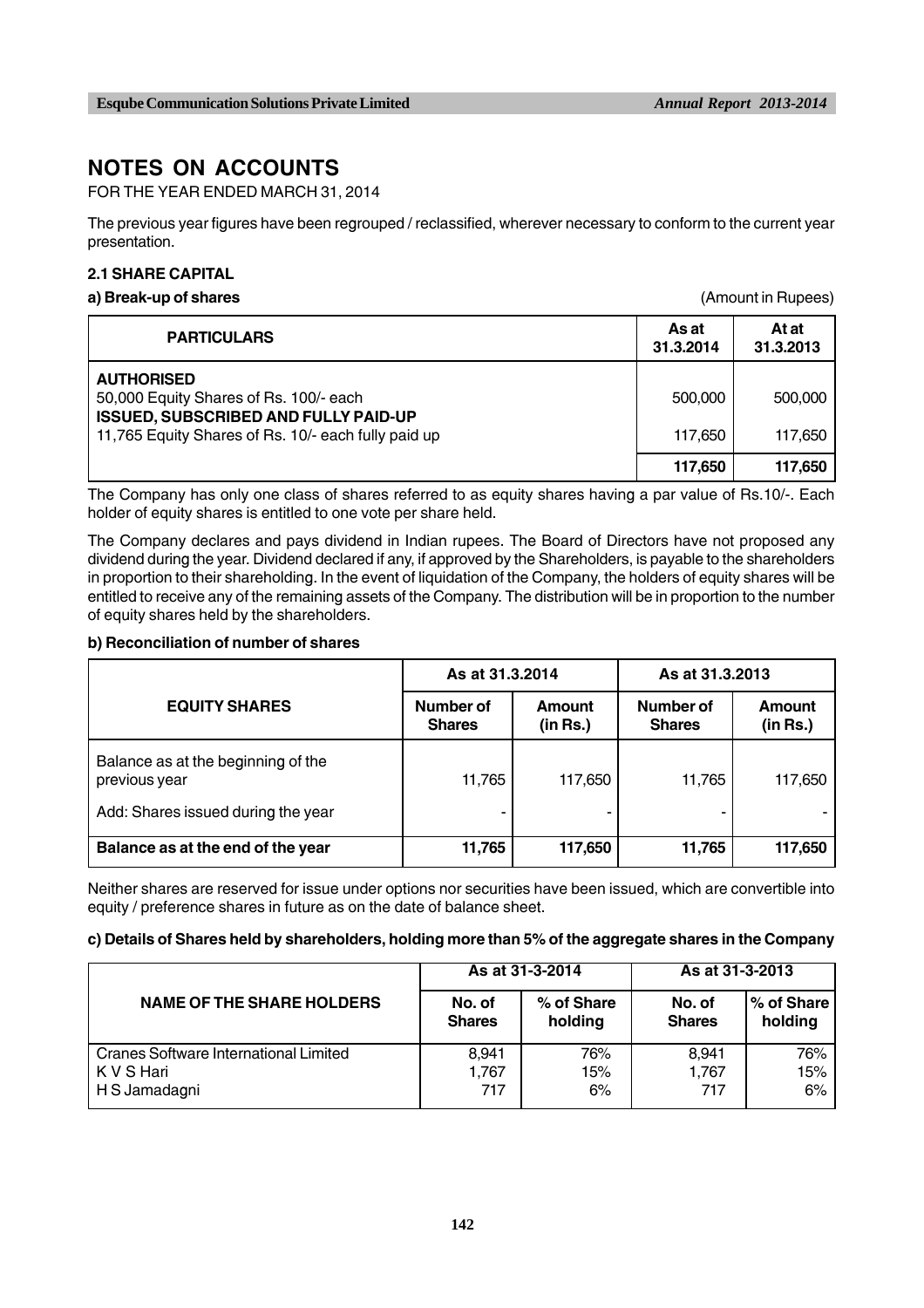# **Esqube Communication Solutions Private Limited** *Annual Report 2013-2014*

# **2.2 RESERVES AND SURPLUS** (Amount in Rupees)

|     | <b>PARTICULARS</b>                                                         |             | As at 31.3.2014                              | As at 31.3.2013                              |
|-----|----------------------------------------------------------------------------|-------------|----------------------------------------------|----------------------------------------------|
| (a) | Securities premium account                                                 |             |                                              |                                              |
|     | Opening balance<br>Add: Receipt on issue of securities                     |             | 9,982,350                                    | 9,982,350                                    |
|     | Balance as at the end of the year                                          | A           | 9,982,350                                    | 9,982,350                                    |
| (b) | Surplus in statement of profit and loss                                    |             |                                              |                                              |
|     | Opening balance<br>Loss for the year<br>Amount available for appropriation |             | (15, 567, 112)<br>(409, 630)<br>(15,976,742) | (15,312,364)<br>(254, 748)<br>(15, 567, 112) |
|     | Balance as at the end of the year                                          | в           | (15, 976, 742)                               | (15, 567, 112)                               |
|     |                                                                            | TOTAL (A+B) | (5,994,392)                                  | (5,584,762)                                  |

# **2.3 LONG TERM PROVISIONS** (Amount in Rupees)

| <b>PARTICULARS</b>                                   |              | As at 31.3.2014   | At at 31.3.2013   |
|------------------------------------------------------|--------------|-------------------|-------------------|
| Gratuity obligation (refer note)<br>Leave encashment |              | 176.883<br>32.015 | 195.611<br>30,250 |
|                                                      | <b>TOTAL</b> | 208,898           | 225,861           |

# **2.4 SHORT TERM BORROWINGS** (Amount in Rupees)

| <b>PARTICULARS</b>                       |              | As at 31.3.2014 | At at 31.3.2013 |
|------------------------------------------|--------------|-----------------|-----------------|
| <b>Unsecured</b><br>From related parties |              | 24,204,658      | 24,029,980      |
|                                          | <b>TOTAL</b> | 24,204,658      | 24,029,980      |

# **2.5 TRADE PAYABLES** (Amount in Rupees)

| <b>PARTICULARS</b>                                                       | As at 31.3.2014 | At at 31.3.2013 |
|--------------------------------------------------------------------------|-----------------|-----------------|
| Trade payables<br>Refer note: (reg. micro, small and medium enterprises) | 780.463         | 805,351         |
| <b>TOTAL</b>                                                             | 780,463         | 805,351         |

|  | <b>Annual Report 2013-2014</b> |
|--|--------------------------------|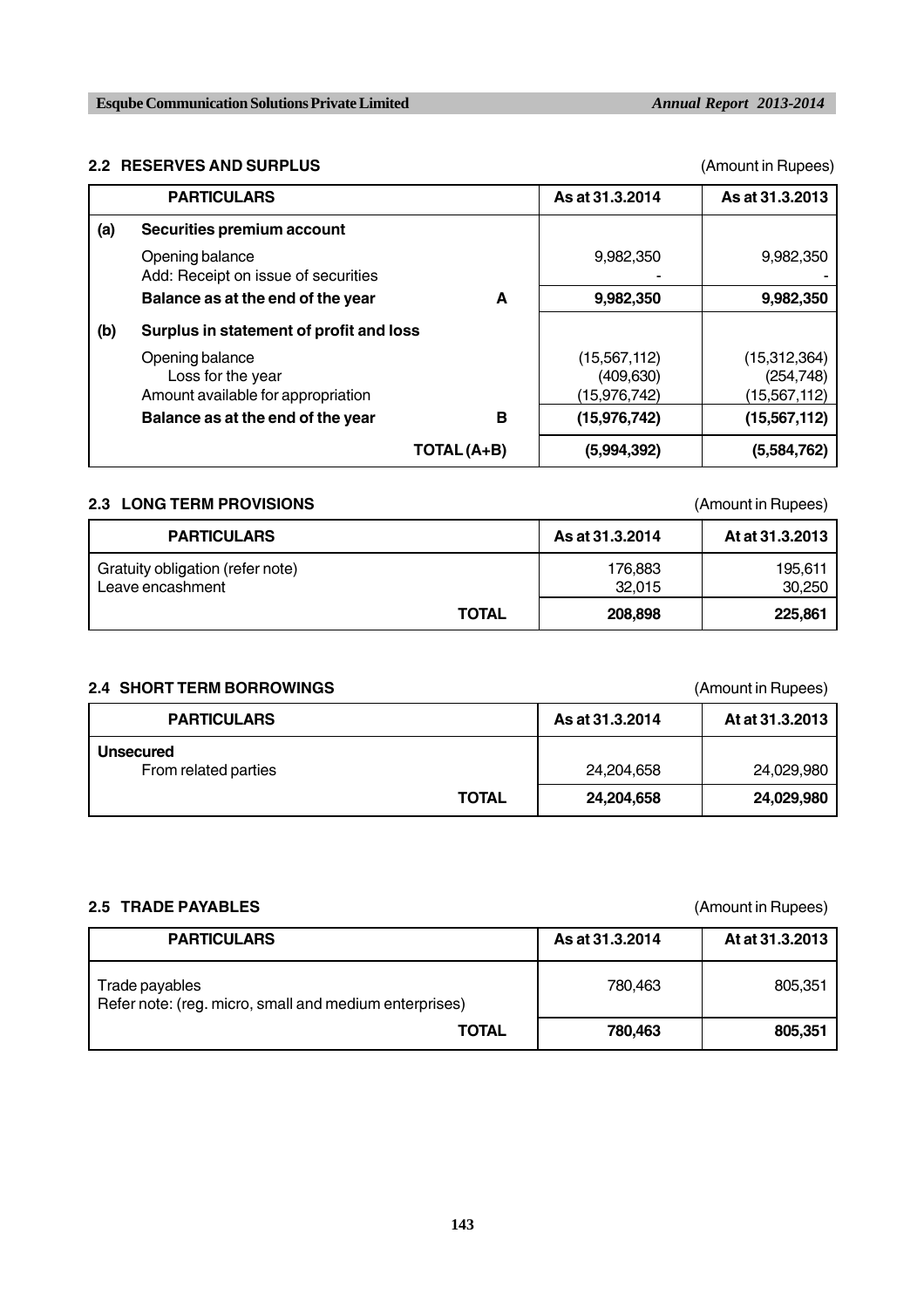### **2.6 OTHER CURRENT LIABILITIES** (Amount in Rupees)

| <b>PARTICULARS</b>                                                                                                                                                            |              | As at 31.3.2014               | At at 31.3.2013               |
|-------------------------------------------------------------------------------------------------------------------------------------------------------------------------------|--------------|-------------------------------|-------------------------------|
| Current maturities of long term debt :<br>Statutory dues (including provident fund,<br>withholding and other taxes payable)<br>Other payables<br>Employee related liabilities |              | 898,753<br>8.810<br>1,575,314 | 861,188<br>2,099<br>1,588,633 |
|                                                                                                                                                                               | <b>TOTAL</b> | 2,482,877                     | 2,451,920                     |

### **2.7 DEFERRED TAX ASSETS (NET)** (Amount in Rupees)

| <b>PARTICULARS</b> |              | As at 31.3.2014 | At at 31.3.2013 |
|--------------------|--------------|-----------------|-----------------|
| Deferred Tax Asset |              | 95,000          | 95,000          |
|                    | <b>TOTAL</b> | 95,000          | 95,000          |

### **2.8 LONG TERM LOANS AND ADVANCES** (Amount in Rupees)

| <b>PARTICULARS</b>                              |              | As at 31.3.2014 | At at 31.3.2013 |
|-------------------------------------------------|--------------|-----------------|-----------------|
| Unsecured, considered good<br>Security deposits |              | 10.000          | 10,000          |
|                                                 | <b>TOTAL</b> | 10,000          | 10,000          |

### **2.9 OTHER NON CURRENT ASSETS** (Amount in Rupees)

| <b>PARTICULARS</b>   |              | As at 31.3.2014 | At at 31.3.2013 |
|----------------------|--------------|-----------------|-----------------|
| Unamortized expenses |              | 19,230,680      | 19,230,680      |
|                      | <b>TOTAL</b> | 19,230,680      | 19,230,680      |

### **2.10 TRADE RECEIVABLES** (Amount in Rupees)

| <b>PARTICULARS</b>                                                                                                                     | As at 31.3.2014      | At at 31.3.2013      |
|----------------------------------------------------------------------------------------------------------------------------------------|----------------------|----------------------|
| Unsecured, considered good<br>Outstanding for a period exceeding six months from<br>the date they are due for payment<br><b>Others</b> | 1,792,967<br>336,038 | 1,792,967<br>474,056 |
| <b>TOTAL</b>                                                                                                                           | 2,129,005            | 2,267,023            |

### **2.11 CASH AND BANK BALANCES** (Amount in Rupees)

| <b>PARTICULARS</b>                          |              | As at 31.3.2014 | At at 31.3.2013 |
|---------------------------------------------|--------------|-----------------|-----------------|
| <b>Bank balances:</b><br>In current account |              | 6.260           | 66.445          |
|                                             | <b>TOTAL</b> | 6,260           | 66,445          |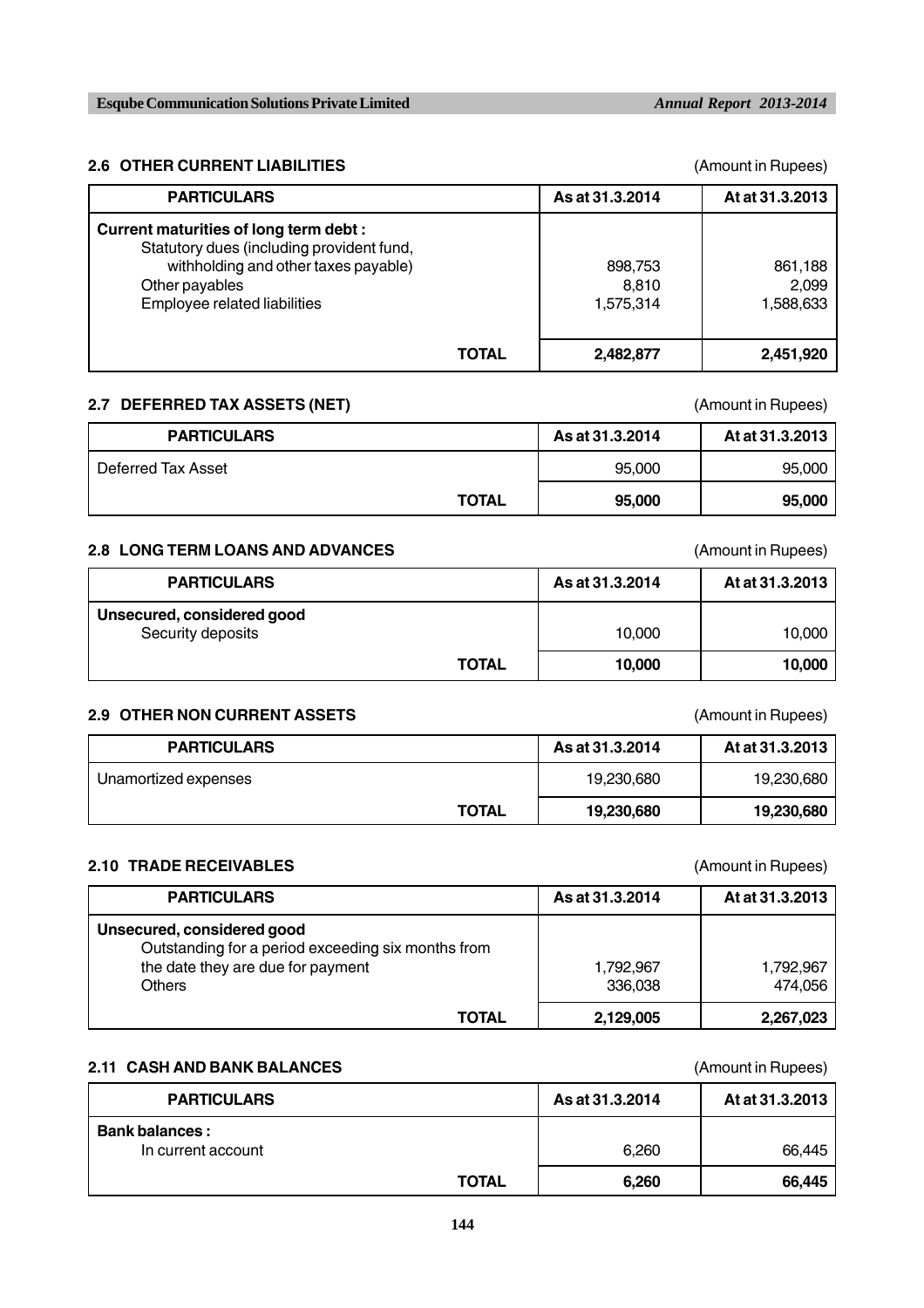### **Esqube Communication Solutions Private Limited** *Annual Report 2013-2014*

### **2.12 SHORT TERM LOANS AND ADVANCES** (Amount in Rupees)

| <b>PARTICULARS</b>                                                                                                              |              | As at 31.3.2014 | At at 31.3.2013 |
|---------------------------------------------------------------------------------------------------------------------------------|--------------|-----------------|-----------------|
| Unsecured, considered good<br><b>Balances with group Companies</b><br>Advance income tax (net of provision)<br>Prepaid expenses |              | 329,210         | 376,853         |
|                                                                                                                                 | <b>TOTAL</b> | 329,210         | 376,853         |

### **2.13 OTHER INCOME** (Amount in Rupees)

| <b>PARTICULARS</b>   |              | For the year<br>31.3.2014 | For the year<br>31.3.2013 |
|----------------------|--------------|---------------------------|---------------------------|
| Miscellaneous income |              | 3.239                     | 2,666                     |
|                      | <b>TOTAL</b> | 3,239                     | 2,666                     |

### **2.14 COST OF INTERNET SUBSCRIPTION** (Amount in Rupees)

| <b>PARTICULARS</b>          | For the year<br>31.3.2014 | For the year<br>31.3.2013 |
|-----------------------------|---------------------------|---------------------------|
| Internet and e-mail charges | 233,251                   | 362,809                   |
| <b>TOTAL</b>                | 233,251                   | 362,809                   |

### **2.15 EMPLOYEE BENEFIT EXPENSES** (Amount in Rupees)

| <b>PARTICULARS</b>                                                                            | For the year<br>31.3.2014 | For the year<br>31.3.2013 |
|-----------------------------------------------------------------------------------------------|---------------------------|---------------------------|
| Salaries, wages and bonus<br>Contribution to provident and other funds                        | 625.564<br>77,437         | 625,131<br>40,498         |
| <b>TOTAL</b>                                                                                  | 703,001                   | 665,629                   |
| (Refer note: on disclosure requirement as per Accounting<br>Standard 15 on employee benefits) |                           |                           |

### **2.16 DEPRECIATION AND AMORTISATION EXPENSES** (Amount in Rupees)

| <b>PARTICULARS</b>                                                   |              | For the year<br>31.3.2014 | For the year<br>31.3.2013 |
|----------------------------------------------------------------------|--------------|---------------------------|---------------------------|
| Depreciation on tangible assets<br>Amortisation on intangible assets |              | ۰                         | 223,231<br>47,360         |
|                                                                      | <b>TOTAL</b> |                           | 270,591                   |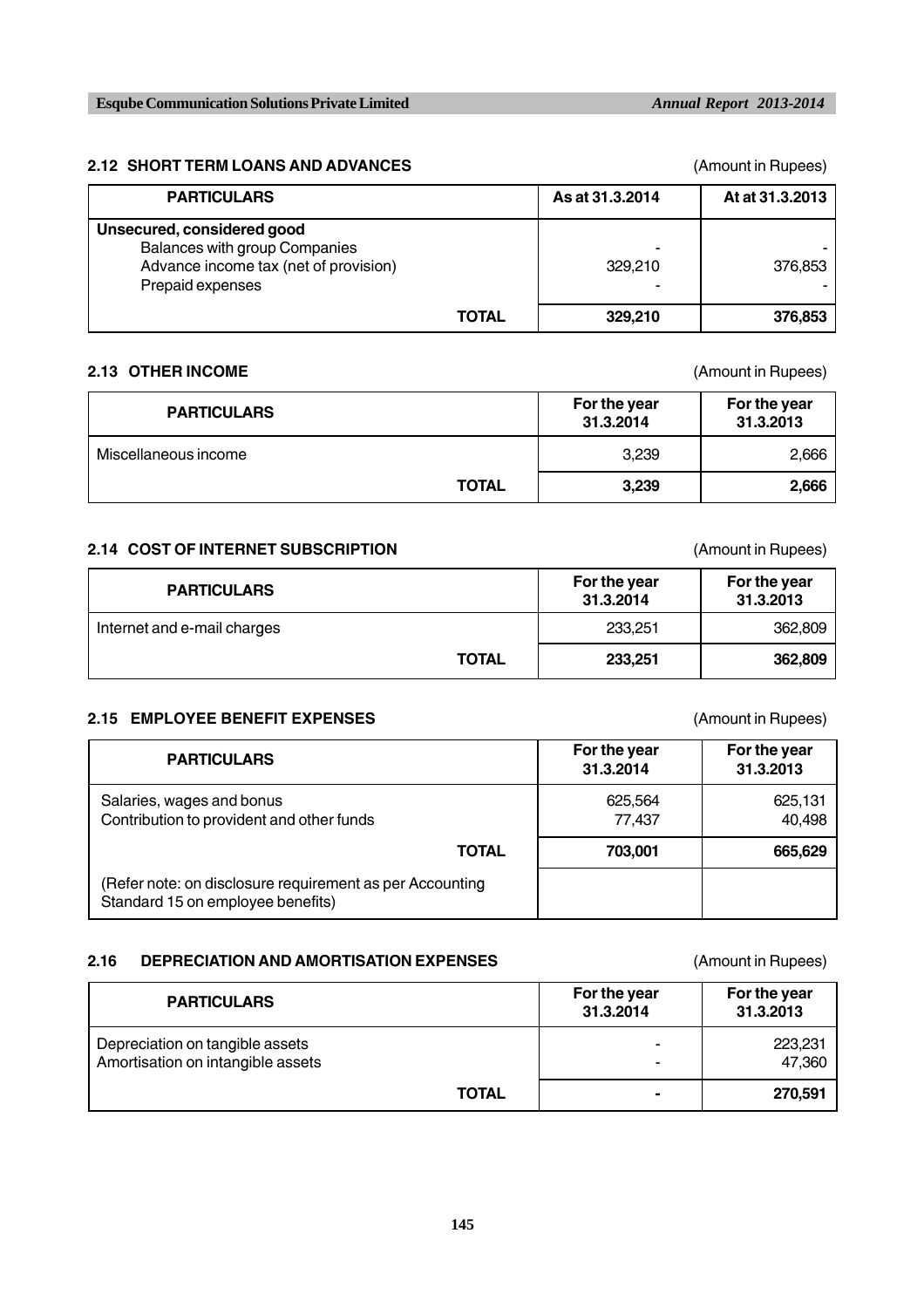### **Esqube Communication Solutions Private Limited** *Annual Report 2013-2014*

### **2.17 OTHER EXPENSES** (Amount in Rupees)

| <b>PARTICULARS</b>               | For the year<br>31.3.2014 | For the year<br>31.3.2013 |
|----------------------------------|---------------------------|---------------------------|
| Repairs and maintenance - others | 22,566                    |                           |
| Rates and taxes                  | 2,500                     | 2,800                     |
| Statutory auditors : Audit fees  | 16,854                    | 15,000                    |
| Professional charges             |                           | 15,000                    |
| Miscellaneous expenses           |                           | 15,188                    |
| Sundry balances written off      |                           | 242,892                   |
| TOTAL                            | 41,920                    | 290,880                   |

### **2.18 EARNINGS PER SHARE**

|                                                                                                   |               | For the year 31.3.2014 | For the year 31.3.2013 |               |
|---------------------------------------------------------------------------------------------------|---------------|------------------------|------------------------|---------------|
| <b>PARTICULARS</b>                                                                                | <b>Before</b> | After                  | <b>Before</b>          | After         |
|                                                                                                   | Extraordinary | Extraordinary          | <b>Extraordinary</b>   | Extraordinary |
|                                                                                                   | <b>Item</b>   | <b>Items</b>           | <b>Items</b>           | <b>Items</b>  |
| <b>Basic / Diluted</b><br>Profit / (loss) after tax (in Rs.)<br>Weighted average number of shares | (409, 630)    | (409, 630)             | (264,088)              | (264, 088)    |
| outstanding                                                                                       | 11,765        | 11,765                 | 11,765                 | 11,765        |
| Basic EPS (in Rs.)                                                                                | (35)          | (35)                   | (22)                   | (22)          |
| Nominal value per share (in Rs.)                                                                  | 10            | 10                     | 10                     | 10            |

### **OTHER DISCLOSURES**

### **2.19 RELATED PARTY TRANSACTIONS**

|                                                                     |                           | For the year 31.3.2014<br>For the year 31.3.2013 |                           |                                                  |
|---------------------------------------------------------------------|---------------------------|--------------------------------------------------|---------------------------|--------------------------------------------------|
| <b>PARTICULARS</b>                                                  | <b>Holding</b><br>Company | <b>Other</b><br><b>Related</b><br><b>Parties</b> | <b>Holding</b><br>Company | <b>Other</b><br><b>Related</b><br><b>Parties</b> |
| Balance as on 31.03.14 receivable<br>Balance as on 31.03.14 payable | 23,653,178                |                                                  | -<br>23,478,500           |                                                  |

# **NAME OF THE RELATED PARTIES AND DESCRIPTION OF RELATIONSHIP**

Key Management Personnel

Holding Company<br>
Key Management Personnel<br>
Key Management Personnel<br>
Cranes Software International Limited Mr. Mueed Khader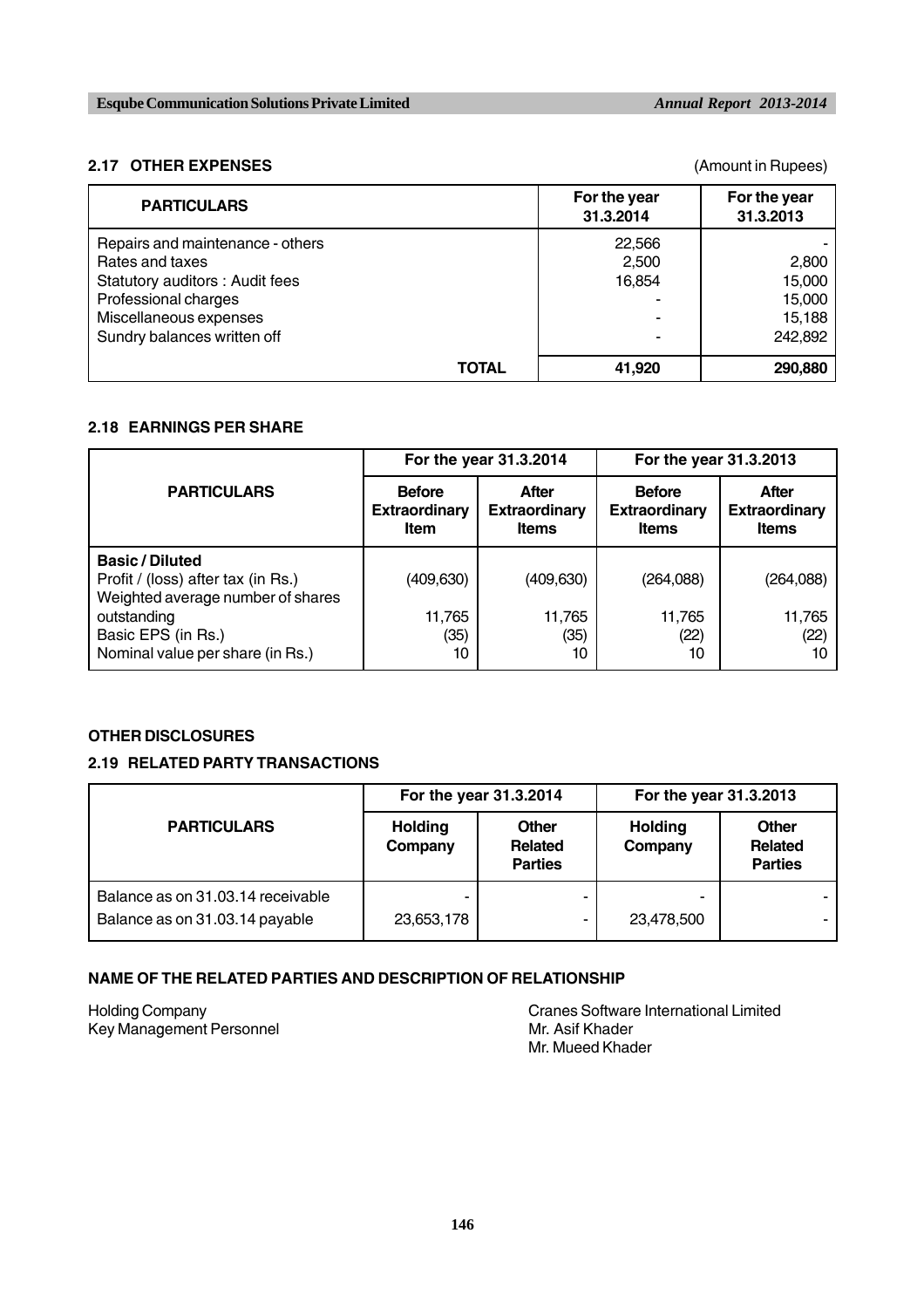### **2.20 DUES TO MICRO AND SMALL ENTERPRISES**

| Principal amount due to suppliers registered under the<br>MSMED Act and remaining unpaid as at year end                                             | Nil | Nil |
|-----------------------------------------------------------------------------------------------------------------------------------------------------|-----|-----|
| Interest due to suppliers registered under the MSMED<br>Act and remaining unpaid as at year end                                                     | Nil | Nil |
| Principal amounts paid to suppliers registered under the<br>MSMED Act, beyond the appointed day during the year                                     | Nil | Nil |
| Interst paid, other than under Section 16 of MSMED Act,<br>to suppliers registered under the MSMED Act, beyond the<br>appointed day during the year | Nil | Nil |
| Interest paid, under Section 16 of MSMED Act,<br>to suppliers registered under the MSMED Act, beyond the<br>appointed day during the year           | Nil | Nil |
| Interest due and payable towards suppliers registered<br>under MSMED Act, for payments already made.                                                | Nil | Nil |
| Further interest remaining due and payable for<br>earlier years.                                                                                    | Nil | Nil |

As per our report of even date For Sethia Prabhad Hegde & Co **For and on behalf of the Board** Chartered Accountants Firm Registration No. 013367S

Membership No. 226267

**Timmayya Hegde Asif Khader Asif Khader Asif Khader** Mueed Khader Partner Asid Reporting Museum Director Partner<br>Partner Asia Director Director Director Director Partner Director Director Director Director Director Director Director Director

Bangalore Bangalore May 28, 2014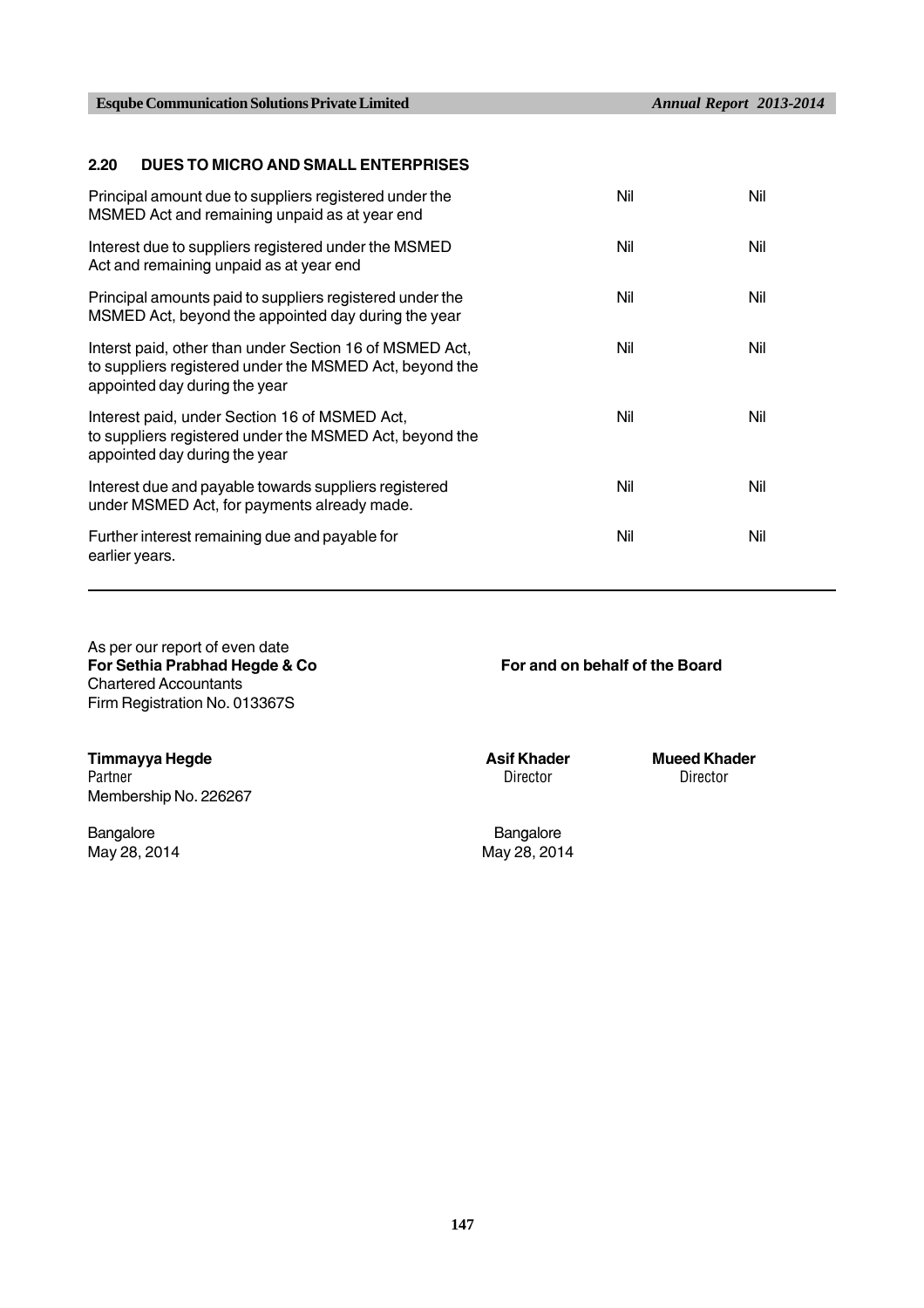*Annual Report 2013-2014*

# PROLAND SOFTWARE PRIVATE LIMITED

FINANCIAL STATEMENTS 2013 - 2014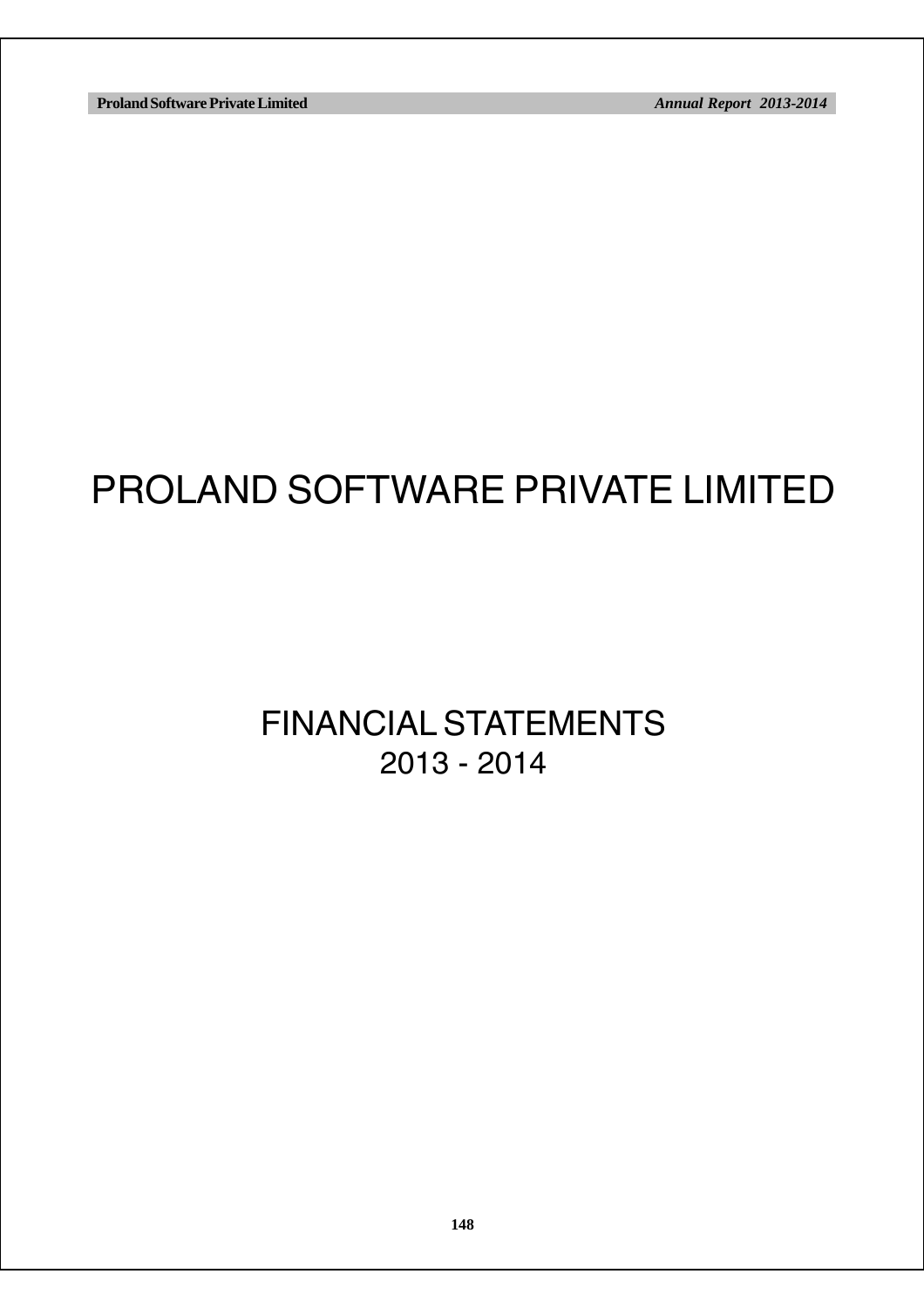# **REPORT OF THE BOARD OF DIRECTORS**

### To, The Members of **Proland Software Private Limited,**

Your Directors are pleased to present their 23rd Annual Report together with the accounts for the year ended March 31, 2014.

### **Review of operations**

The Company was able to record a turnover of Rs. 7.86 lakhs during the year under review compared to Rs. 25.63 lakhs during the previous year. The Net Loss for the year was Rs. 36.62 lakhs, compared to a loss of Rs. 9.47 lakhs during the previous year.

### **Deposits**

Your Company has not accepted deposits from the public during the current year

### **Conservation of energy**

The operations of the Company are not energy intensive.

### **Research & development activities**

No technology indigenous or imported has yet been acquired at any point of time by the Company. Hence disclosure of particulars with regard to this does not arise.

### **Foreign exchange earnings & outgo**

The foreign exchange earnings during the year amounted to Rs. 10.33 lakhs and foreign exchange outgo during the year amounted to Rs. NIL.

### **Employees**

Your Directors wish to register their deep & sincere appreciation for the services rendered by the employees of your Company.

The particulars of employees as per Section 217 (2A) of the Companies Act, 1956, read with the Companies (Particulars of Employees), Rules 1975 are not applicable since none of the employees earn remuneration exceeding the amounts specified therein.

### **Directors' responsibility statement**

Pursuant to Section 217(2AA) of the Companies Act, 1956, the directors hereby confirm that they have:

- i Followed the applicable Accounting Standards in the preparation of the annual accounts;
- ii Selected such accounting policies and applied them consistently and made judgments and estimates that were reasonable and prudent so as to give a true and fair view of the state of affairs of the Company at the end of the financial year and of the profits of the Company for the year under review;
- iii Taken proper and sufficient care for the maintenance of adequate accounting records in accordance with the provisions of the Companies Act, 1956, for safeguarding the assets of the Company and detecting fraud and other irregularities;
- iv Prepared the accounts for the financial year on a 'Going Concern' basis.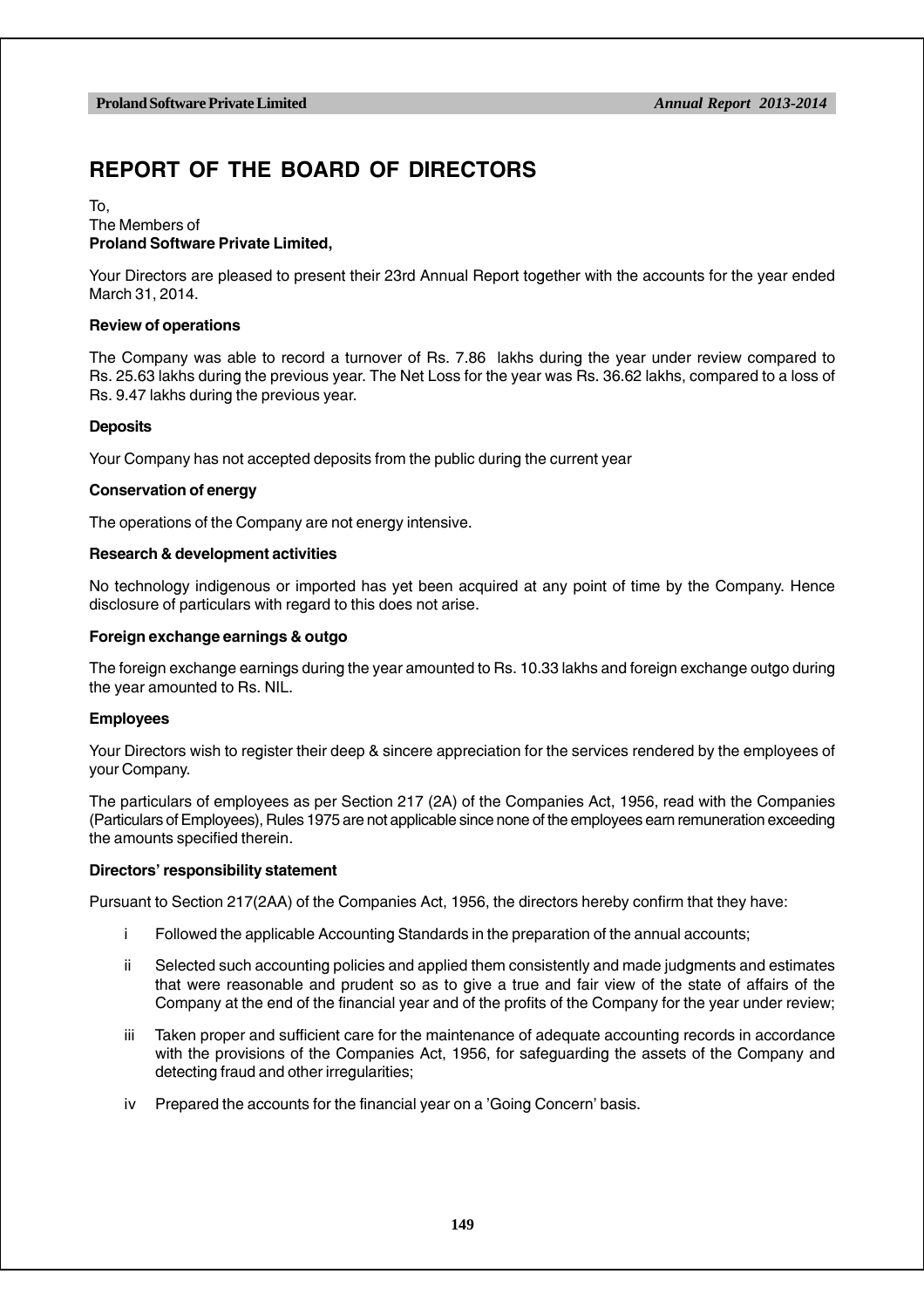### **Proland Software Private Limited**

*Annual Report 2013-2014*

### **AUDITORS**

The Company's Auditors, M/s Sethia Prabhad Hegde and Co., Chartered Accountants, retire at the ensuing annual general meeting and are eligible for re-appointment. The declaration under Section 224(1)(B) of the Companies Act, 1956, has been received from them.

### **For and on behalf of the Board**

Bangalore **Asif Khader Asif Khader Asif Khader Mueed Khader August 29, 2014** August 29, 2014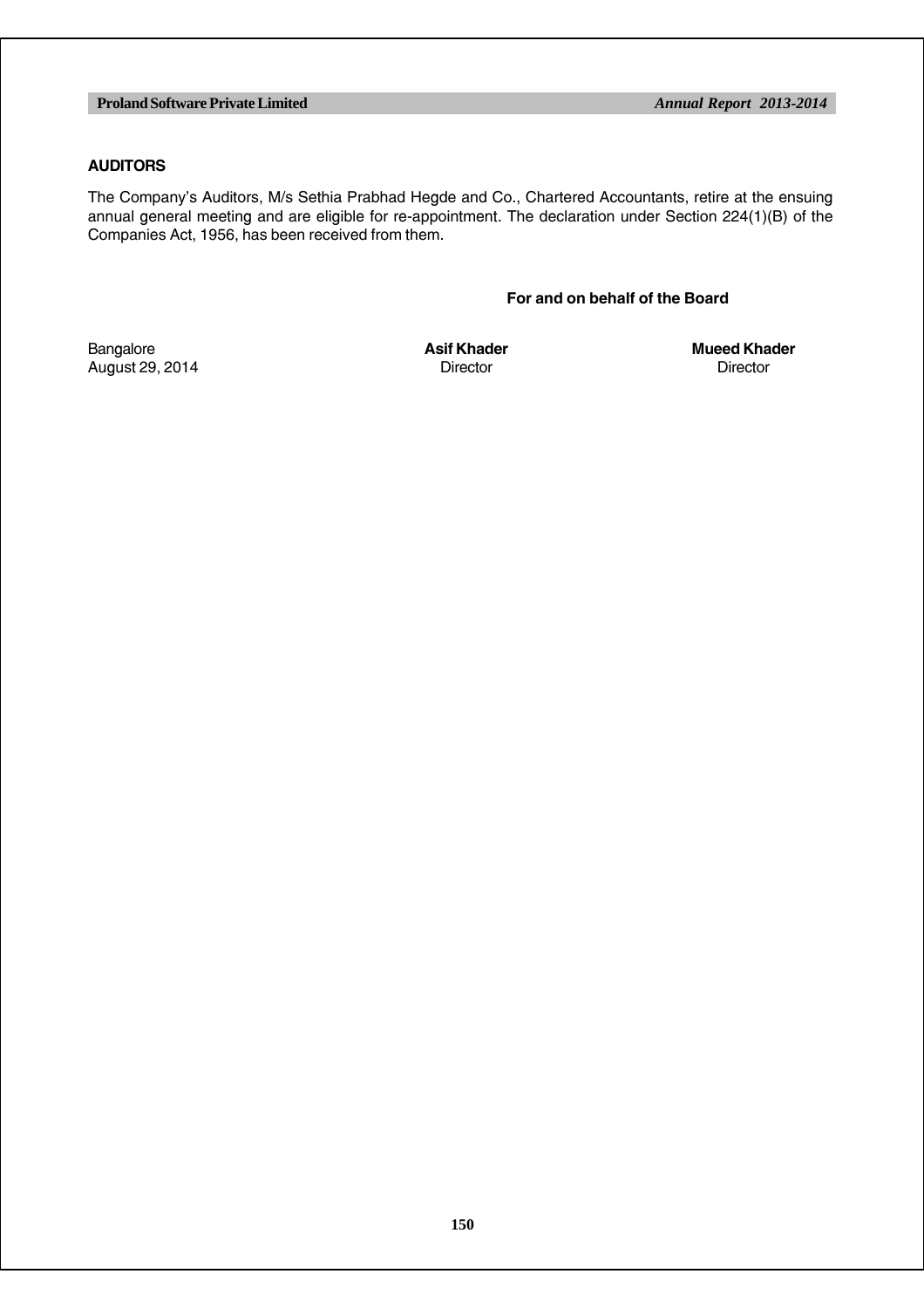# **INDEPENDENT AUDITORS' REPORT**

### To The Members of **Proland Software Private Limited,**

We have audited the accompanying financial statements of **Proland Software Private Limited,** which comprise the Balance Sheet as at March 31st, 2014, and the Statement of Profit and Loss for the year then ended, and a summary of significant accounting policies and other explanatory information.

Management is responsible for the preparation of these financial statements that give a true and fair view of the financial position, financial performance of the Company in accordance with the Accounting Standards referred to in sub-section (3C) of section 211 of the Companies Act, 1956, read with the General Circular 15/2013 dated 13th September, 2013 of the Ministry of Corporate Affairs in respect of Section 133 of the Companies Act, 2013 and in accordance with the accounting principles generally accepted in India. This responsibility includes the design, implementation and maintenance of internal control relevant to the preparation and presentation of the financial statements that give a true and fair view and are free from material misstatement, whether due to fraud or error.

Our responsibility is to express an opinion on these financial statements based on our audit. We conducted our audit in accordance with the Standards on Auditing issued by the Institute of Chartered Accountants of India. Those Standards require that we comply with ethical requirements and plan and perform the audit to obtain reasonable assurance about whether the financial statements are free from material misstatement.

An audit involves performing procedures to obtain audit evidence about the amounts and disclosures in the financial statements. The procedures selected depend on the auditor's judgment, including the assessment of the risks of material misstatement of the financial statements, whether due to fraud or error. In making those risk assessments, the auditor considers internal control relevant to the Company's preparation and fair presentation of the financial statements in order to design audit procedures that are appropriate in the circumstances. An audit also includes evaluating the appropriateness of accounting policies used and the reasonableness of the accounting estimates made by management, as well as evaluating the overall presentation of the financial statements.

We believe that the audit evidence we have obtained is sufficient and appropriate to provide a basis for our audit opinion.

In our opinion and to the best of our information and according to the explanations given to us, the financial statements give the information required by the Act in the manner so required and give a true and fair view in conformity with the accounting principles generally accepted in India:

- a) in the case of the Balance Sheet, of the state of affairs of the Company as at March 31, 2014;
- b) in the case of the Statement of Profit and Loss, of the loss for the year ended on that date; and
	- 1. As required by the Companies (Auditor's Report) Order, 2003 issued by the Central Government of India in terms of sub-section (4A) of section 227 of the Act, we give in the Annexure a statement on the matters specified in paragraphs 4 and 5 of the Order.
	- 2. As required by section 227(3) of the Act, we report that:
		- a) we have obtained all the information and explanations which to the best of our knowledge and belief were necessary for the purpose of our audit;
		- b) in our opinion proper books of account as required by law have been kept by the Company so far as appears from our examination of those books
		- c) the Balance Sheet and Statement of Profit and Loss, dealt with by this Report are in agreement with the books of account.
		- d) in our opinion, the Balance Sheet and Statement of Profit and Loss, comply with the Accounting Standards referred to in sub-section (3C) of section 211 of the Companies Act, 1956;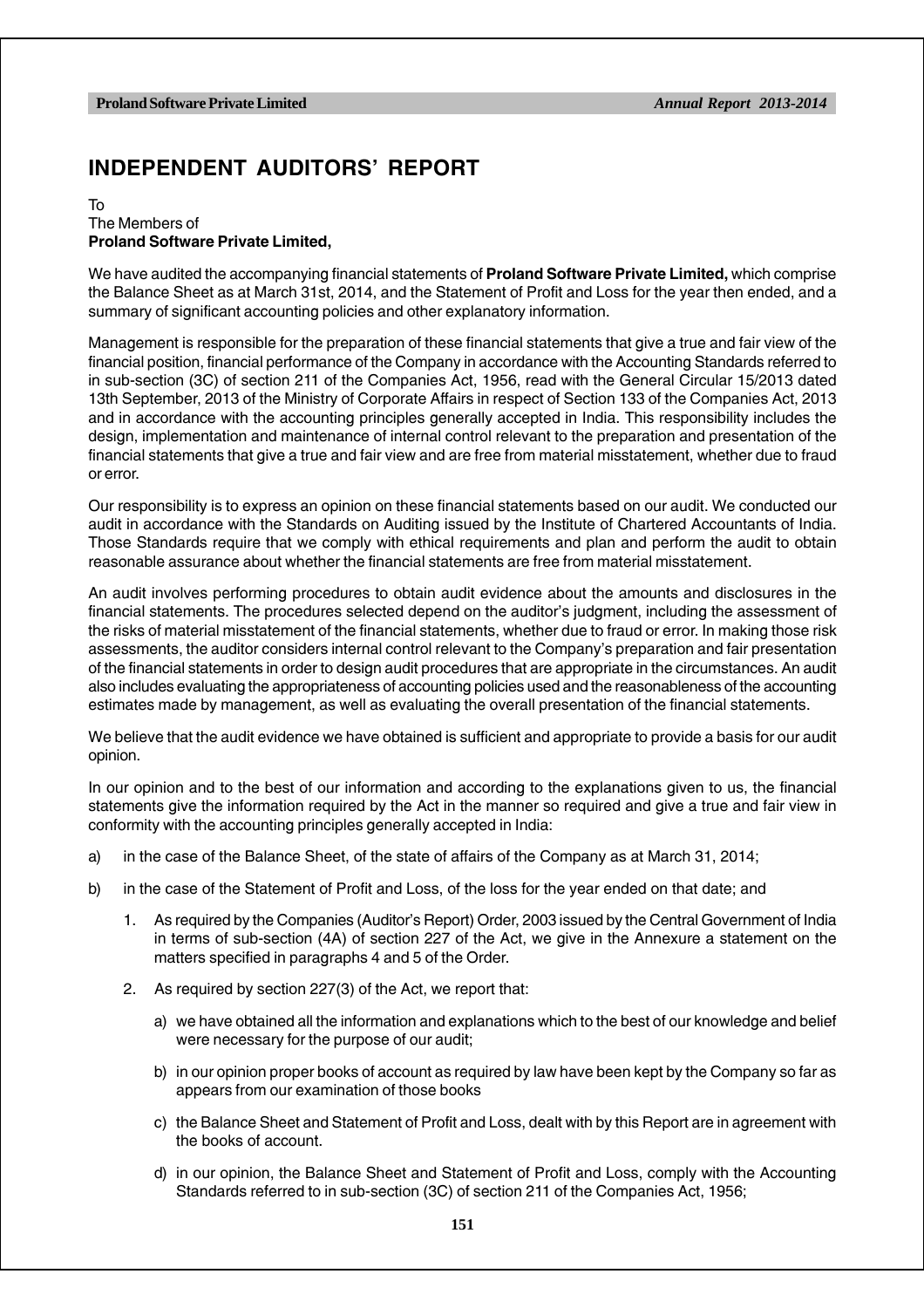### **Proland Software Private Limited**

e) On the basis of the written representations received from the directors as on 31st March 2014, taken on record by the Board of Directors, none of the directors is disqualified as on March 31, 2014, from being re-appointed as a director in terms of clause (g) of sub section (1) of section 274 of the Companies Act, 1956;

### For **SETHIA PRABHAD HEGDE & CO**

Chartered Accountants Firm Registration No. 013367S

**Timmayya Hegde** Bangalore **Partner** Partner Partner Partner Partner Partner Partner Partner Partner Partner Partner Partner Partner 28<sup>th</sup> May, 2014 Membership No.226267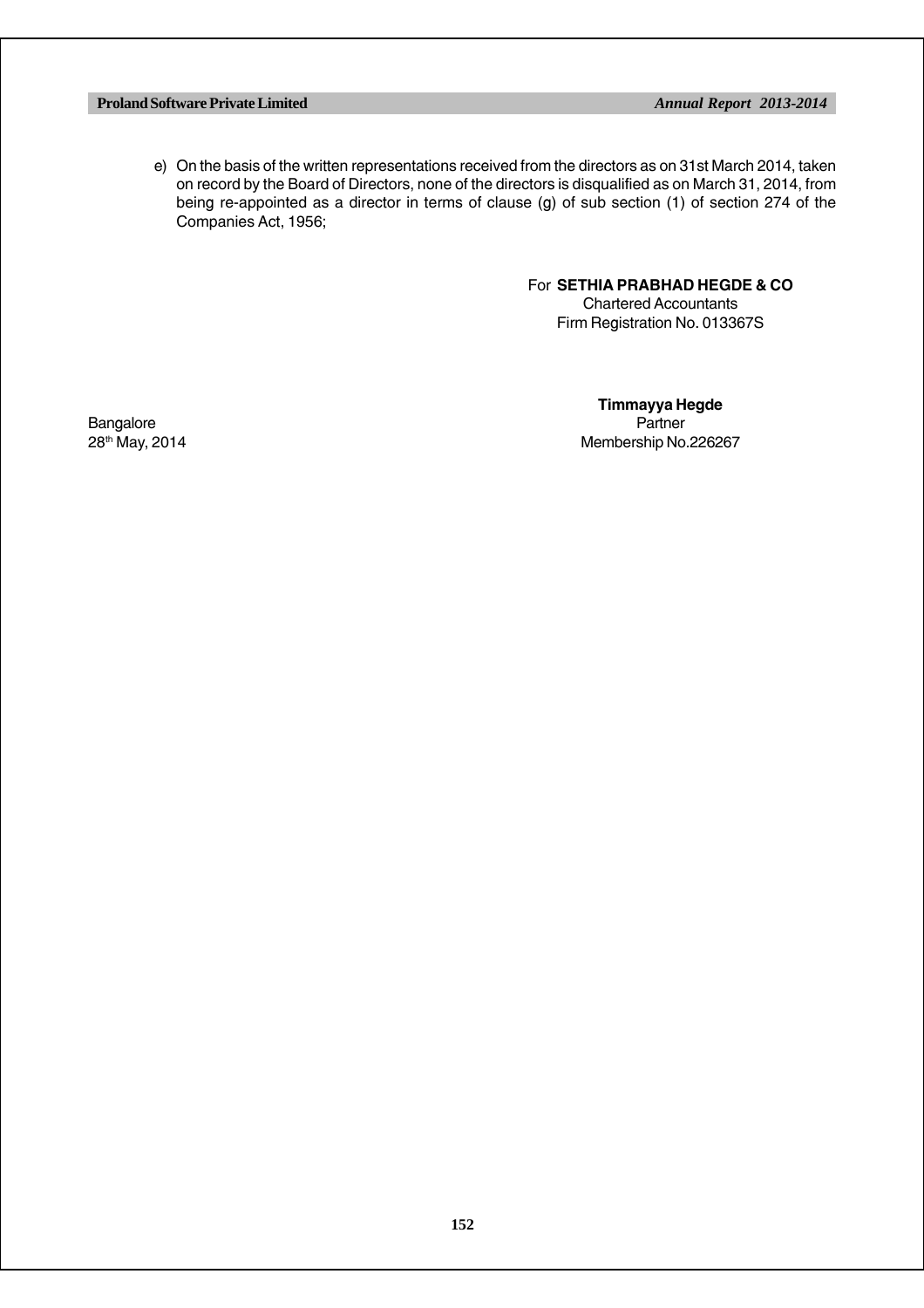### **ANNEXURE TO THE AUDITORS' REPORT**

(Referred to in paragraph 3 of our report of even date)

- (i) (a) The Company has maintained proper records showing full particulars, including quantitative details and situation of fixed assets.
	- (b) All the Fixed Assets have not been physically verified by the management during the year but there is a regular program of verification which, in our opinion, is reasonable having regard to the size of the Company and the nature of its assets. No Material discrepancies were noticed on such verification.
	- (c) The Company has not disposed off substantial part of fixed assets during the year, and therefore, do not affect the going concern assumption.
- (ii) (a) The Company has no inventory during the year and hence provisions of clause (ii) of Para (4) of Companies (Auditor's Report) Order, 2003(as amended) are not applicable.
- (iii) The Company has not granted/taken any loans, secured or unsecured, to/from Companies, firms or other parties covered in the register maintained under section 301 of the Companies Act, 1956. In view of the above, clause 4 (iii) (b),(c),(d),(e),(f) and (g) are not applicable.
- (iv) In our opinion and according to the information and explanations given to us, there is an adequate internal control system commensurate with the size of the Company and the nature of its business with regard to purchases of inventory, fixed assets and with regard to the sale of goods and services. During the course of our audit, we have not observed any continuing failure to correct major weakness in the internal control system.
- (v) (a) According to the information and explanations given to us, we are of the opinion that the particulars of all contracts and arrangements referred to in section 301 of the Companies Act, 1956, have been entered into the register required to be maintained under that section.
	- (b) In our opinion and according to the information and explanations given to us, the contracts and arrangements entered in the register maintained under section 301 of the Companies Act, 1956, have been made at prices which are reasonable having regard to the prevailing market prices at the relevant time.
- (vi) The Company has not accepted any deposit from the public and as such the provisions of clause 4(vi) of the said Order are not applicable.
- (vii) In our opinion, the Company has an in house internal audit system commensurate with the size and nature of its business.
- (viii) The Central Government has not prescribed the maintenance of cost records as required under clause (d) of sub-section (1) of section 209 of the Companies Act, 1956.
- (ix). (a) According to the information and explanations given to us, there have been delays and defaults in depositing of undisputed statutory dues including, Employees' State Insurance, Income Tax, Sales Tax and Profession Tax with the appropriate authorities. As of 31st March, 2014, the following amounts are still to be deposited on account of statutory liabilities:

| Name of the Statute          | Nature of dues           | Amount to<br>be deposited |
|------------------------------|--------------------------|---------------------------|
| <b>Commercial Taxes Act</b>  | Professional Tax         | 91,150                    |
| Employee State Insurance Act | ESI                      | 64.991                    |
| Income Tax Act               | <b>Withholding Taxes</b> | 1,98,484                  |
| Sales Tax / Value Added Tax  | Value Added Tax          | 21,538                    |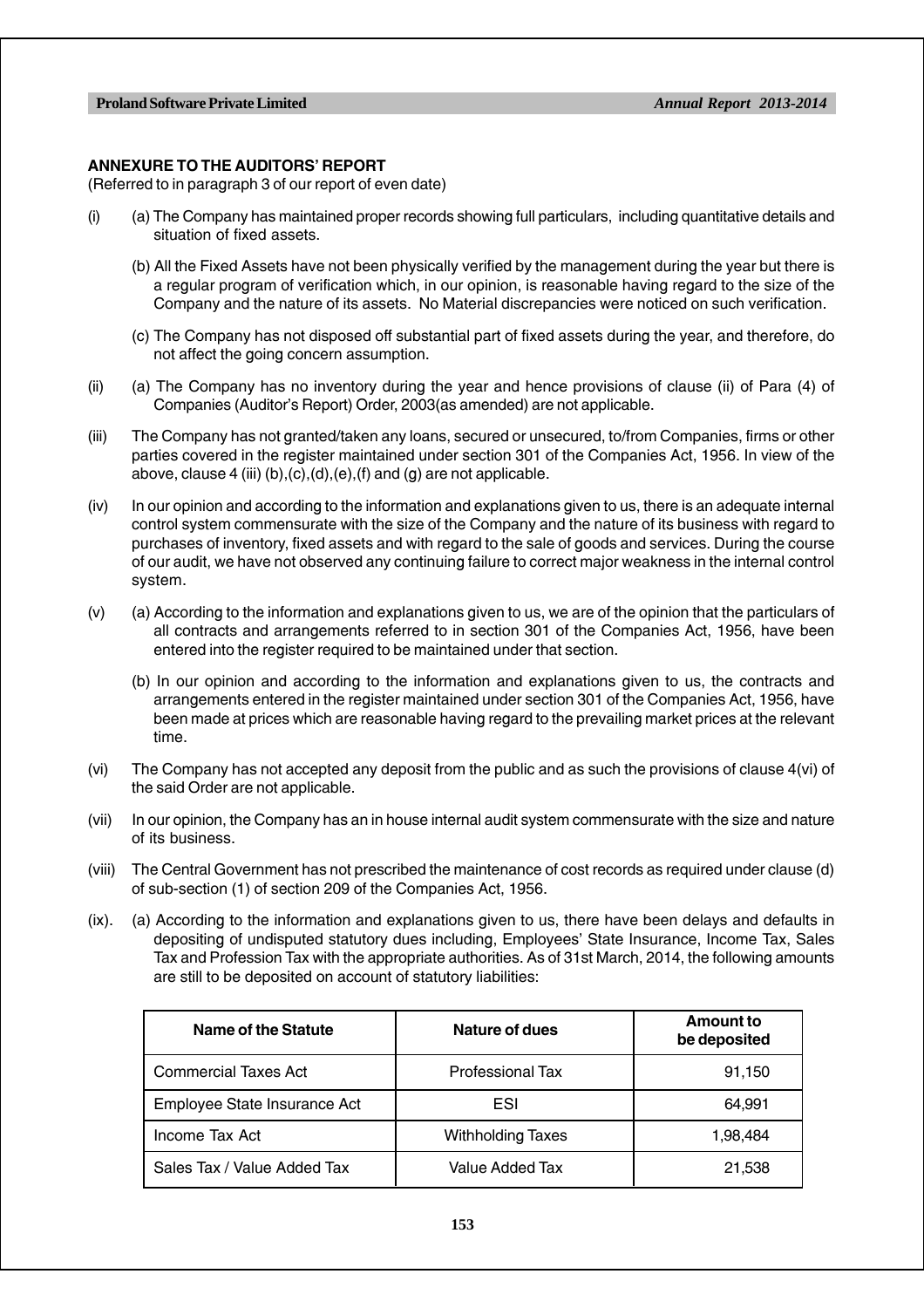### **Proland Software Private Limited**

(b) According to the information and explanations given to us, no undisputed amounts payable in respect of Provident fund, Employees State Insurance, Income Tax, Wealth Tax, Service Tax, Customs Duty, Sales Tax and Cess were in arrears as at 31st March 2014 for a period of more than six months from the date they became payable except in the below case which is still due for payment:

| Name of the Statute          | Nature of dues           | Amount to<br>be deposited |
|------------------------------|--------------------------|---------------------------|
| Commercial Taxes Act         | Professional Tax         | 86,350                    |
| Income Tax Act               | <b>Withholding Taxes</b> | 1,86,031                  |
| Sales Tax / Value Added Tax  | Value Added Tax          | 37,138                    |
| Employee State Insurance Act | ESI                      | 62,915                    |

(c) According to the information and explanations given to us, there are no dues of Sales tax, Service tax, Income tax, Customs duty, Wealth-tax and Cess with the appropriate authorities which have not been deposited on account of any dispute.

- (x) The Company has incurred cash losses during the financial year and in the immediately preceeding financial year. It's accumulated losses are more than 50% of its net worth at the end of the financial year.
- (xi) The Company has not defaulted in repayment of dues to any financial institution and banks and there are no dues to debenture holders as at the balance sheet date.
- (xii) According to information and explanations given to us, the Company has not granted loans and advances on the basis of security by way of pledge of shares, debentures and other securities.
- (xiii) In our opinion, and according to the information and explanations given to us, the Company is not a chit fund or a nidhi /mutual benefit fund/society.
- (xiv) In our opinion, and according to the information and explanations given to us, the Company is not dealing or trading in shares, securities, debentures and other investments.
- (xv) In our opinion and according to information and explanations given to us, and as per our examination of relevant records, the Company has not given any guarantee for loans taken by others from banks or financial institutions.
- (xvi) The Company has not borrowed any term loan during the year and hence the provisions of clause 4 (xvi) of the said Order are not applicable.
- (xvii) According to the information and explanations given to us and on an overall examination of the balance sheet of the Company, we report that no funds raised on short-term basis have been used for long-term investment.
- (xviii) During the year the Company has not made any preferential allotment of shares to a Companies/firms/ parties covered in the register maintained under section 301 of the Companies Act, 1956.
- (xix) During the period, the Company has not raised any funds by issue of debentures during the year.
- (xx) The Company has not raised any monies by way of public issue during the year.
- (xxi) During the course of our examination of the books of accounts carried out in accordance with the generally accepted auditing practices in India and according to the information and explanations given to us, no fraud on or by the Company has been noticed or reported during the course of our audit.

For **SETHIA PRABHAD HEGDE & CO** Chartered Accountants Firm Registration No. 013367S

**Timmayya Hegde** Bangalore **Partner** Partner Partner Partner Partner Partner Partner Partner Partner Partner 28<sup>th</sup> May, 2014 Membership No.226267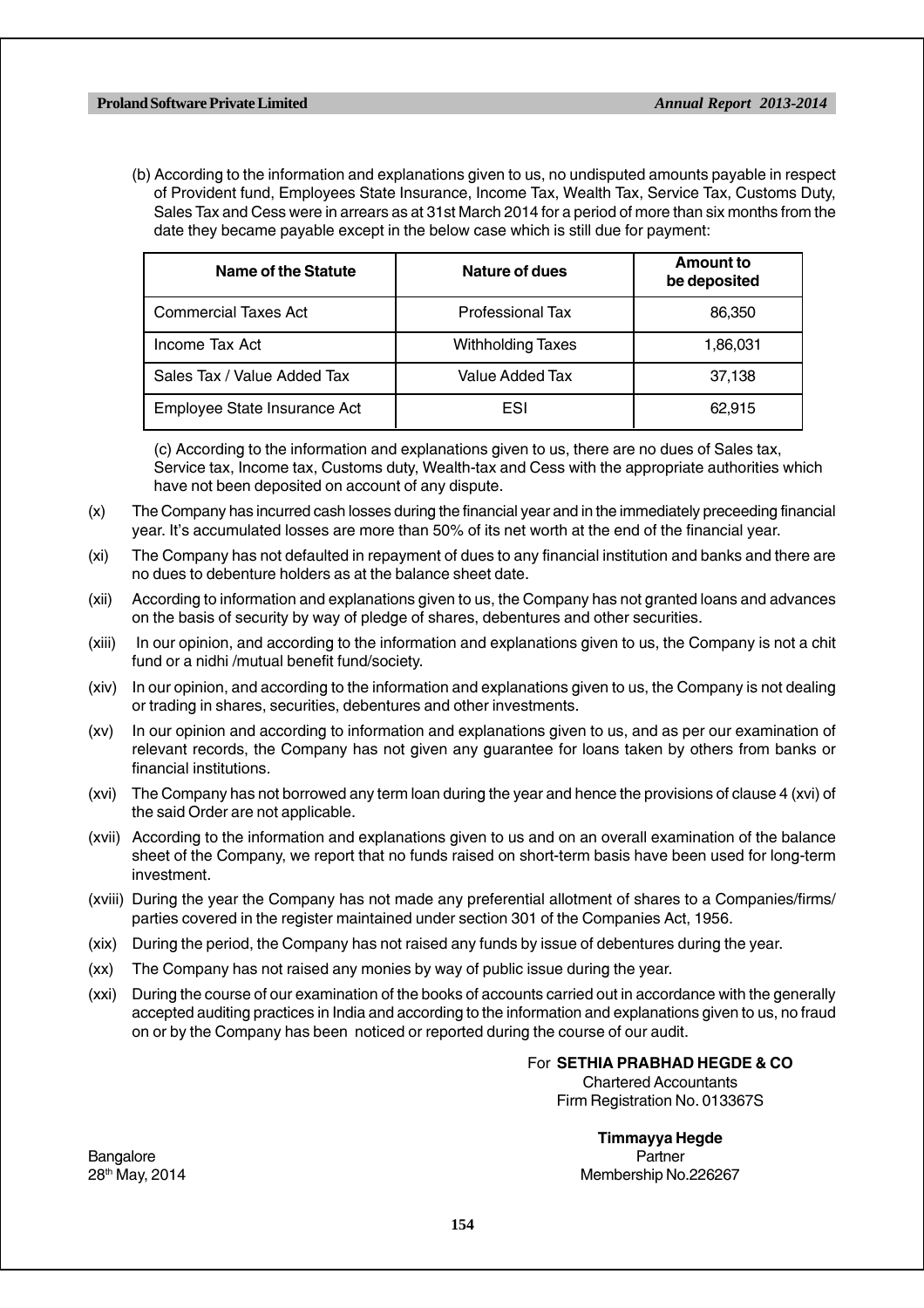*Annual Report 2013-2014*

# **BALANCE SHEET**

AS AT MARCH 31, 2014 **(Amount In Rupees)** 

|    | <b>PARTICULARS</b>                                               | Note No. | March 31, 2014 | March 31, 2013 |
|----|------------------------------------------------------------------|----------|----------------|----------------|
|    | <b>EQUITY AND LIABILITIES</b>                                    |          |                |                |
|    | <b>Shareholders' funds</b><br>1                                  |          |                |                |
|    | (a) Share capital                                                | 2.1      | 484,000        | 484,000        |
|    | (b) Reserves and surplus                                         | 2.2      | (10, 355, 446) | (6,693,541)    |
|    | <b>Non-current liabilities</b><br>2<br>(a) Long-term borrowings  |          |                |                |
|    | (b) Deferred tax liabilities (net)                               | 2.3      | 165,906        | 165,906        |
|    | <b>Current liabilities</b><br>3                                  |          |                |                |
|    | (a) Short-term borrowings                                        | 2.4      | 62,449,236     | 4,141,218      |
|    | (b) Trade payables                                               | 2.5      | 2,160,526      | 1,905,590      |
|    | (c) Other current liabilities                                    | 2.6      | 1,374,267      | 1,326,635      |
|    | <b>TOTAL</b>                                                     |          | 56,278,489     | 1,329,808      |
| н. | <b>ASSETS</b>                                                    |          |                |                |
|    | Non-current assets<br>1                                          |          |                |                |
|    | (a) Fixed assets                                                 |          |                |                |
|    | (i) Tangible assets                                              | 2.7      | 431,134        | 709,782        |
|    | (ii) Intangible assets                                           | 2.7      | 379,984        | 410,289        |
|    | (iii) Capital work-in-progress                                   |          | 55,189,631     |                |
|    | $\mathbf{2}$<br><b>Current assets</b>                            |          |                |                |
|    | (a) Trade receivables                                            | 2.8      | 237,649        | 130,000        |
|    | (b) Cash and cash equivalents                                    | 2.9      | 40,091         | 79,737         |
|    | <b>TOTAL</b>                                                     |          | 56,278,489     | 1,329,808      |
|    | Notes 2.1 to 2.8 and 2.18 form an integral part of Balance Sheet |          |                |                |

As per our report of even date For Sethia Prabhad Hegde & Co For and on behalf of the Board Chartered Accountants Firm Registration No. 013367S

**Timmayya Hegde Asif Khader Asif Khader Asif Khader** Mueed Khader Partner Asid Reported Asif Asif Khader Partner Asia Director Birector Business Asif Asif Khader Business Asif Khader Business Asif Asif Asif Asif Asif Asif Partner Director Director Director Director Director Director Director Director Membership No. 226267

May 28, 2014

Bangalore Bangalore Bangalore Bangalore Bangalore Bangalore Bangalore Bangalore Bangalore Bangalore Bangalore Bangalore Bangalore Bangalore Bangalore Bangalore Bangalore Bangalore Bangalore Bangalore Bangalore Bangalore Ba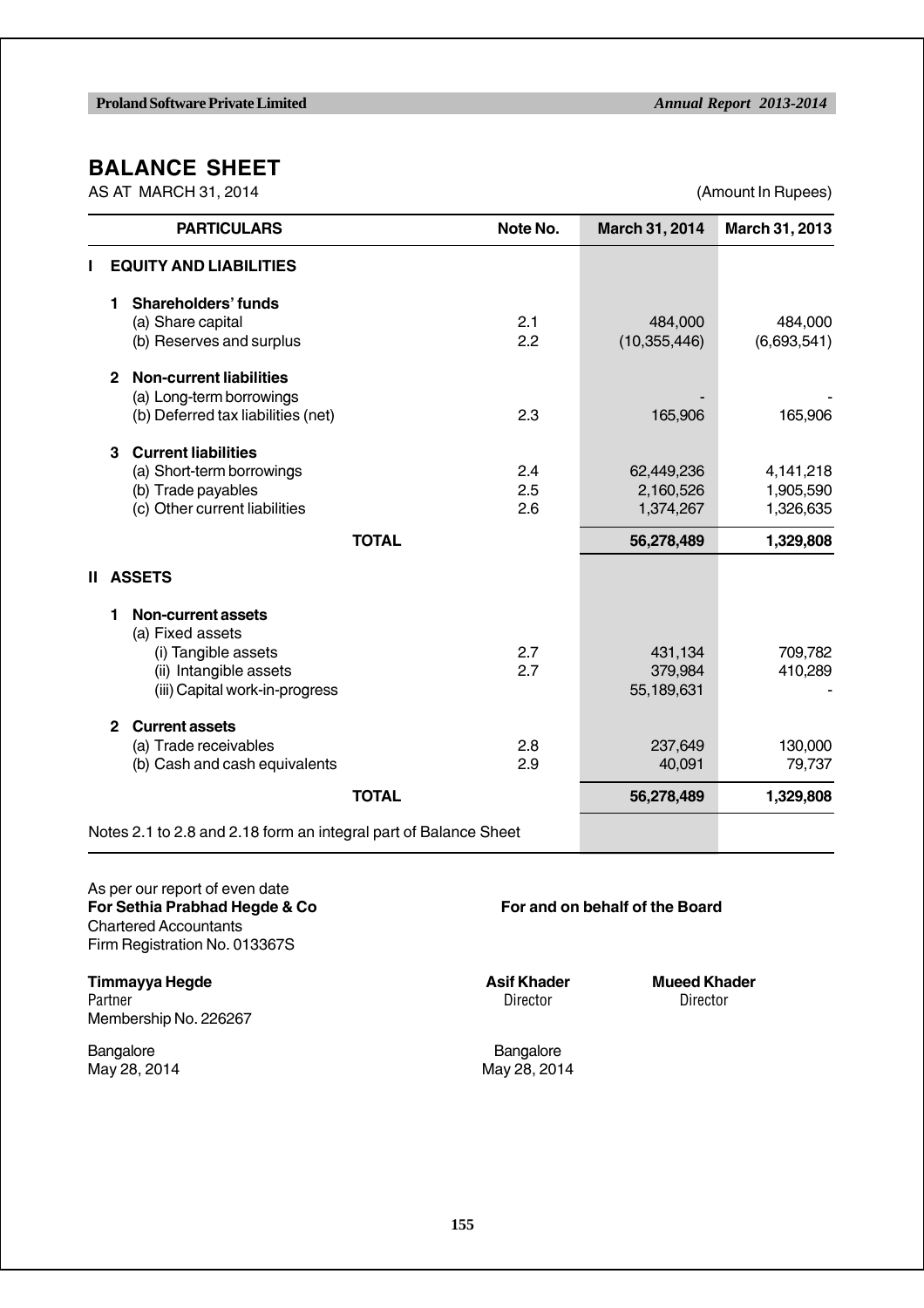# **STATEMENT OF PROFIT AND LOSS**

FOR THE YEAR ENDED MARCH 31, 2014 (Amount In Rupees)

| <b>PARTICULARS</b>                                                 | Note No. | March 31, 2014 | March 31, 2013 |
|--------------------------------------------------------------------|----------|----------------|----------------|
| Income from sale of software product                               |          | 756,910        | 2,550,007      |
| Other income                                                       |          | 28,982         | 12,500         |
| <b>Total Revenue</b>                                               |          | 785,893        | 2,562,507      |
| <b>Expenses:</b>                                                   |          |                |                |
| Cost of software licence and subscriptions & purchase              | 2.10     | 3,135,042      | 2,080,832      |
| Employee benefits expense                                          | 2.11     | 824,590        | 999,589        |
| Depreciation and amortisation expense                              | 2.12     | 308,953        | 308,953        |
| Other expenses                                                     | 2.13     | 179,212        | 120,320        |
| <b>Total Expenses</b>                                              |          | 4,447,797      | 3,509,694      |
| Profit before exceptional and extraordinary items and tax          |          | (3,661,905)    | (947, 186)     |
| <b>Exceptional items</b>                                           |          |                |                |
| Profit before extraordinary items and tax                          |          | (3,661,905)    | (947, 186)     |
| <b>Extraordinary Items</b>                                         |          |                |                |
| <b>Profit before Tax</b>                                           |          | (3,661,905)    | (947, 186)     |
| Tax expense:                                                       |          |                |                |
| (1) Current tax                                                    |          |                |                |
| (2) Deferred tax                                                   |          |                |                |
| Profit for the year from continuing operations                     |          | (3,661,905)    | (947, 186)     |
| <b>Profit for the period</b>                                       |          | (3,661,905)    | (947, 186)     |
| Earnings per share:                                                |          |                |                |
| (1) Basic                                                          |          | (757)          | (196)          |
| (2) Diluted                                                        |          | (757)          | (196)          |
| Notes 2.9 to 2.12 form an integral part of Profit and Loss Account |          |                |                |

As per our report of even date For Sethia Prabhad Hegde & Co **For and on behalf of the Board** Chartered Accountants Firm Registration No. 013367S

**Timmayya Hegde Asif Khader Asif Khader Asif Khader** Mueed Khader Partner Asid Reported Asid Reported Asid Director Director Director Partner Director Director Director Director Director Director Director Director Membership No. 226267

Bangalore Bangalore Bangalore Bangalore Bangalore Bangalore Bangalore Bangalore Bangalore Bangalore Bangalore B

May 28, 2014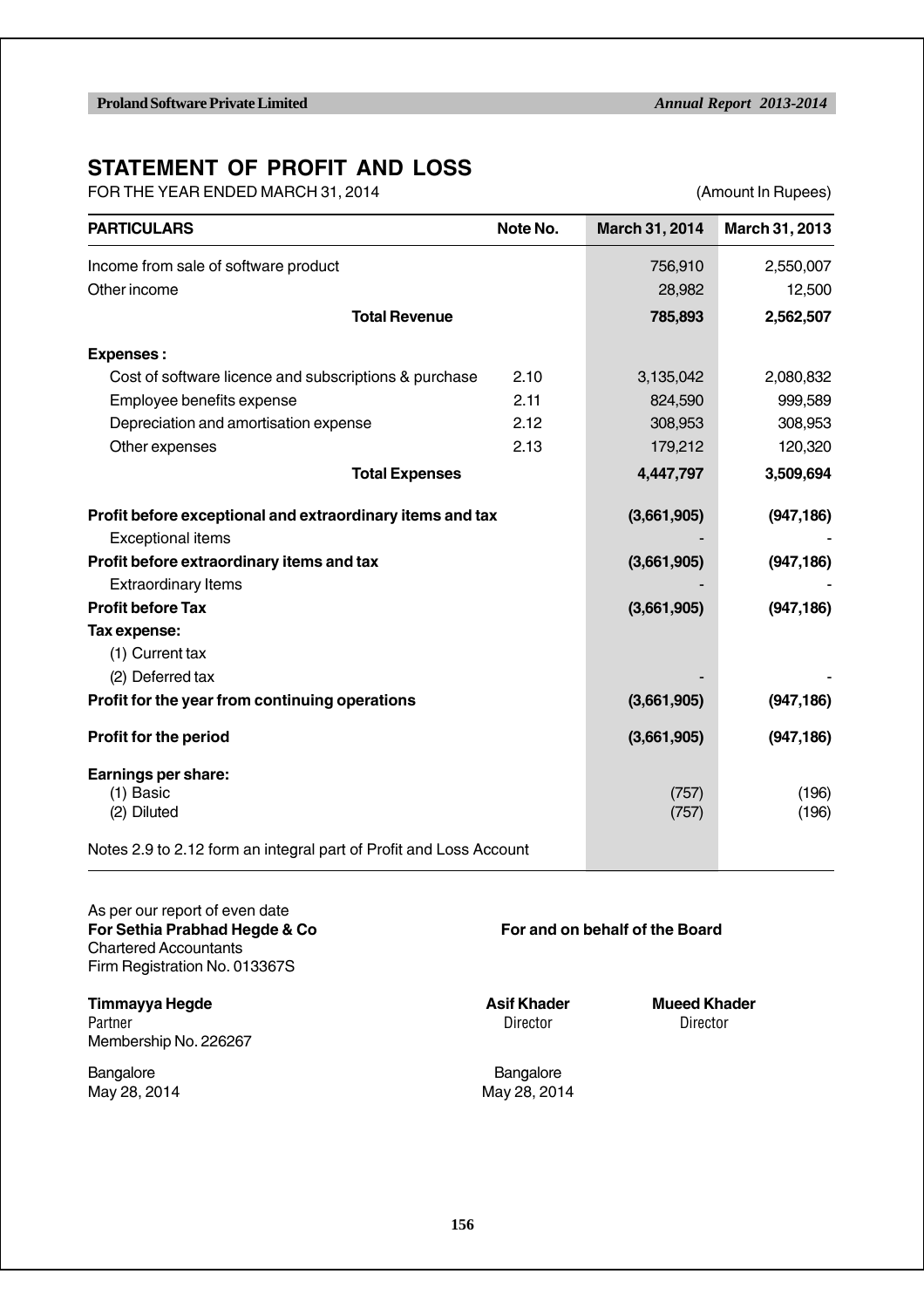### **Proland Software Private Limited**

### **SIGNIFICANT ACCOUNTING POLICIES AND NOTES TO ACCOUNTS**

### **SIGNIFICANT ACCOUNTING POLICIES**

### **1 Basis of preparation of financial statements**

The financial statements are prepared and presented in accordance with the Indian Generally Accepted Accounting Principles ("GAAP") under the historical cost convention on the accrual basis. GAAP comprises mandatory accounting standards issued by the Institute of Chartered Accountants of India (ICAI), Companies (Accounting Standards) Rules, 2006 and guidelines issued by the Securities and Exchange Board of India.

Preparation of financial statements in conformity with generally accepted accounting principles requires management to make estimates & assumptions that affect the reported balance of assets & liabilities and disclosures relating to contingent assets & liabilities as on the date of financial statement and reported amounts of income & expenditure during the period. Actual results could differ from these estimates, differences if any between the actual results and estimates are recognized in the period in which the results are known or materialized.

Presentation and disclosure of financial statements during the year ended March 31, 2014 the revised Schedule VI notified under the Companies Act, 1956, has become applicable to the Company, for preparation and presentation of its financial statements. The adoption of revised Schedule VI does not impact recognition and measurement principles followed by the Company for preparation of financial statements. However, it has significant impact on presentation and disclosures made in the financial statements. The Company has also reclassified the previous year figures in accordance with the requirements applicable in the current year.

All the assets and liabilities have been classified as current or non-current as per Company's normal operating cycle and other criteria set out in the Schedule VI to the Companies Act, 1956.

### **2 Use of estimates**

The preparation of financial statements in conformity with generally accepted accounting principles requires management to make estimates and assumptions that affect the reported amounts of assets and liabilities and disclosure of contingent liabilities at the date of the financial statements and the results of operations during the reporting period. Although these estimates are based upon management's best knowledge of current events and actions, actual results could differ from these estimates. Significant estimates used by the management in the preparation of these financial statements include classification of assets and liabilities into current and non-current, estimates of the economic useful lives of fixed assets, provisions for bad and doubtful debts. Any revision to accounting estimates is recognized prospectively.

### **3 Revenue recognition**

- Revenue from sale of products is recognized, in accordance with the sales contract, on delivery of goods to the customer. Revenue from product sales are shown net of taxes.
- (ii) Revenue on software development services comprises revenue priced on a time and material and fixed-price contracts. Revenue priced on a time and material contracts are recognized as related services are performed. Revenue from fixed-price, fixed time-frame contracts is recognized in accordance with the percentage of completion method.
- (iii) Revenue from technical service, training, support and other services is recognized as the related services are performed over the duration of the contract/course.
- (iv) Dividend is recognized when the right to receive the dividend is established at the balance sheet date.

### **4 Fixed assets and capital work-in-progress**

- Fixed Assets are stated at historical cost less accumulated depreciation. Cost includes all expenses incurred to bring the assets to its present location and condition.
- (ii) Interest on borrowed money allocated to and utilized for fixed assets, pertaining to the period up to the date the fixed asset is ready for its intended use, is capitalized.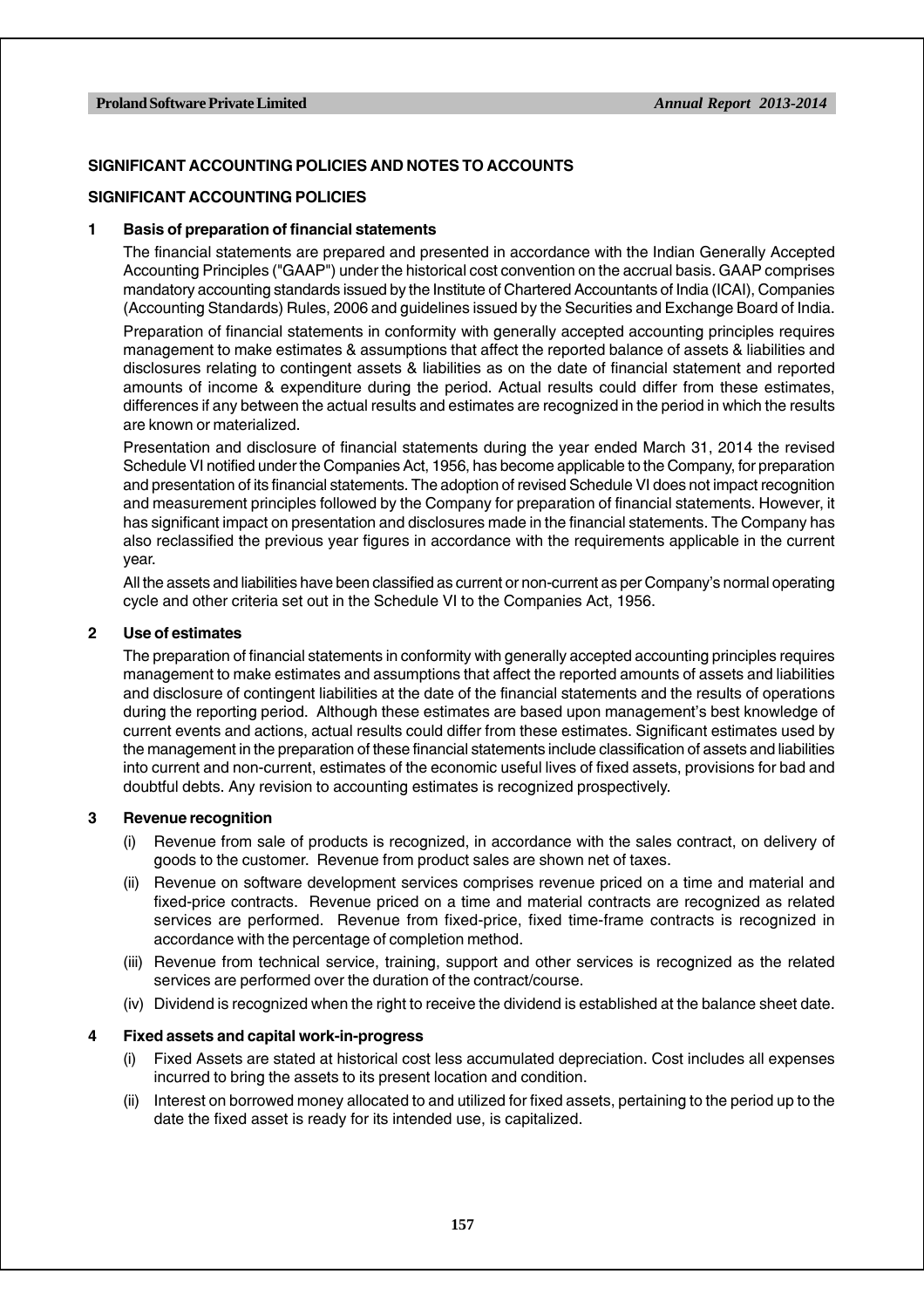### **5 Intangible assets**

- (i) All intangible assets are stated at cost less accumulated amortization.
- (ii) The cost of acquired intangible assets is the consideration paid for acquisition and other incidental costs incurred to bring the intangible asset for its intended use.
- (iii) Internally generated intangible assets are valued at cost which were incurred during the development phase of intangibles which comprises of expenditure on materials and services used or consumed, salaries and other employment related cost of personnel engaged in development of intangible asset, other direct expenditures and overheads that are necessary for the generation of the intangible asset and that can be allocated on a reasonable basis.
- (iv) Interest on borrowed money allocated to and utilized for intangible assets, pertaining to the period up to the date the intangible asset is ready for its intended use, is capitalized in accordance with Accounting Standard-16.
- (v) Amount paid towards the acquisition of intangible assets, which is not put to use as at reporting date and the cost of intangible assets not ready for its intended use before such date is disclosed under capital work-in-progress.

### **6 Depreciation and amortization**

- Depreciation has been provided on straight line method at the rates prescribed under Schedule XIV of the Companies Act, 1956. In respect of assets purchased / sold during the year, depreciation is charged on a pro-rata basis.
- (ii) The management estimates the useful life of customized software/commercial rights procured for specific application as 3 years and accordingly amortizes over their estimated useful life on a straight line basis.
- (iii) Depreciation on individual low cost assets (costing less than Rs. 5,000) is provided for in full in the year of purchase irrespective of date of installation.
- (iv) Other Intangible assets are amortized over their respective individual estimated useful life on a straight-line basis, commencing from the date the asset is available to the Company for its use.
- (v) After recognition of impairment loss, the depreciation charge for the asset is on the revalued amount prospectively over the remaining useful life of the asset.

### **7 Impairment of assets**

The Company assesses at each balance sheet date using internal and external sources, whether there is any indication that an asset (both tangible and intangible) may be impaired more than of a temporary nature. If any such indications exist, the Company estimates the recoverable amount of the asset. If such recoverable amount of the asset or the recoverable amount of the cash generating unit to which the asset belongs to is less than its carrying amount, the carrying amount is reduced to its recoverable amount. The reduction is treated as an impairment loss and is recognized in the statement of profit and loss. If at the balance sheet date there is an indication that a previously assessed impairment loss no longer exists, the recoverable amount is reassessed and the asset is reflected at the recoverable amount subject to a maximum of depreciated historical cost.

### **8 Inventories**

The Companies inventories comprises of raw material, work in progress and finished hardware products which are valued at cost or net realizable value, whichever is lower. The cost formula used is specific identification basis. Net realizable value is the estimated selling price in ordinary course of business, less estimated cost of completion and estimated cost necessary to make the sale. The cost of inventories is net of VAT credit.

### **9 Effect of exchange fluctuation on foreign currency transactions**

- (i) Foreign currency transactions are recorded at the exchange rate prevailing on the date of the transaction.
- (ii) Exchange differences are recorded when the amount actually received on sales or actually paid when the expenditure is incurred, is converted into Indian rupees.
- (iii) Exchange differences arising on foreign currency transactions are recognized as income or expense in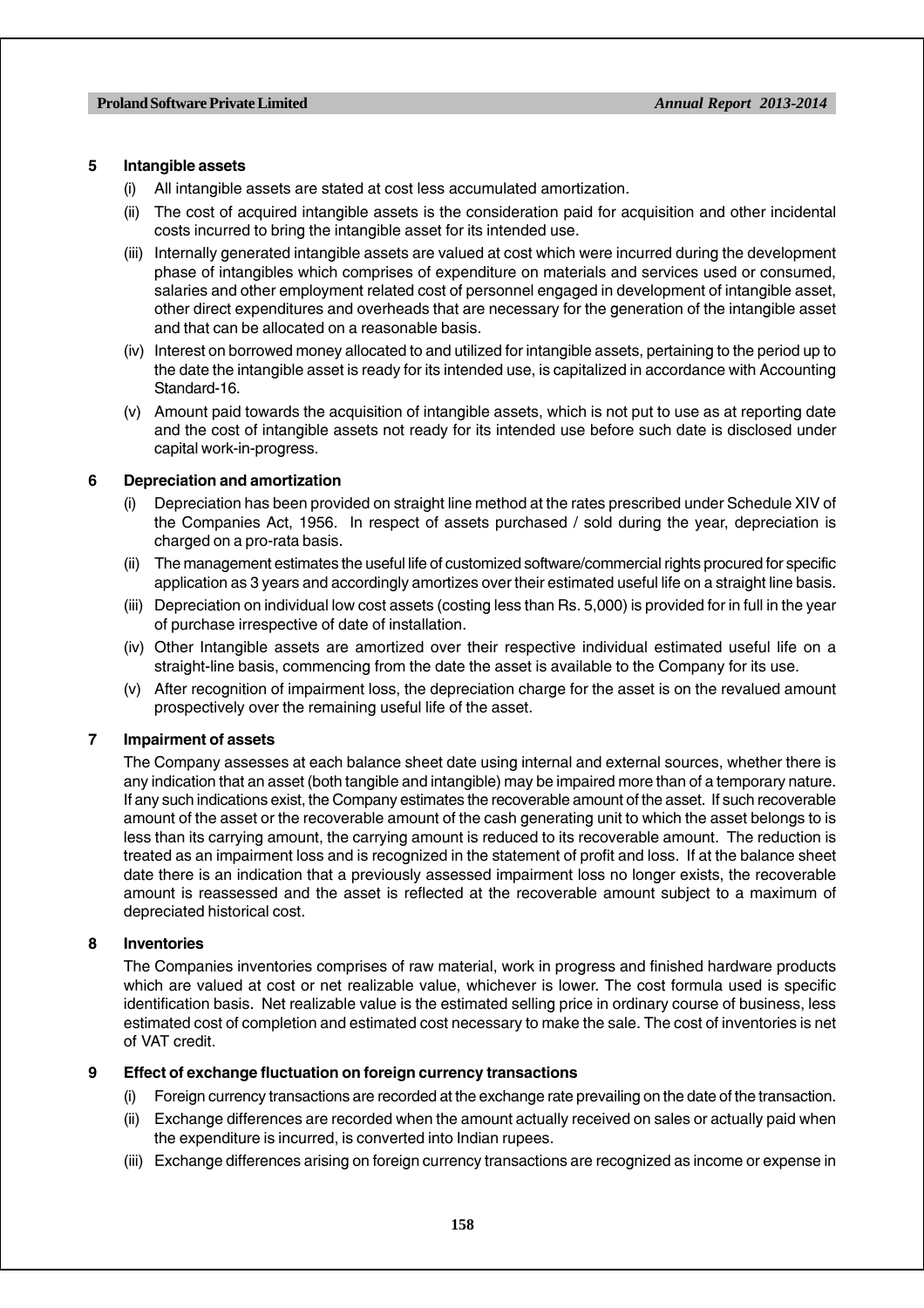the period in which they arise.

- (iv) Period-end balances of monetary foreign currency assets and liabilities are translated at the closing rate. The resulting exchange difference is recognized in the statement of profit and loss.
- (v) Non monetary assets & liabilities are translated at the rate prevailing on the date of transaction.
- (vi) Foreign currency translation differences relating to liabilities incurred for acquiring fixed assets are recognized in statement of profit and loss.

### **10 Employee benefits**

(i) The short-term employee benefits such as salaries and paid leave is debited to expense as and when an employee has rendered services in exchange for these benefits.

### **11 Income tax/ deferred tax**

- (i) Current tax is calculated in accordance with the relevant tax regulations.
- (ii) Deferred tax assets and liabilities are recognized for the future tax consequences attributable to timing differences that result between the profit offered for income taxes and the profit as per the financial statements. Deferred tax in respect of timing difference which originate during the tax holiday period but reverse after the tax holiday period is recognized in the year in which the timing difference originate. For this purpose the timing difference which originates first is considered to reverse first. Deferred tax assets and liabilities are measured using the tax rates and tax laws that have been enacted or substantively enacted by the balance sheet date. The effect on deferred tax assets and liabilities of a change in tax rates is recognized in the statement of profit and loss in the year of charge. Deferred tax assets on timing differences are recognized only if there is a reasonable certainty that sufficient future taxable income will be available against which such deferred tax assets can be realized. Deferred tax assets are reassessed for the appropriateness of their respective carrying values at each balance sheet dates.
- (iii) Minimum Alternative Tax (MAT) paid in accordance to the tax laws, which gives rise to future economic benefits in the form of adjustment of future income tax liability, is considered as an asset if there is convincing evidence that the Company will pay normal income tax after the tax holiday period. Accordingly, MAT is recognized as an asset in the balance sheet when it is probable that the future economic benefit associated with it will flow to the Company and the asset can be measured reliably.
- (iv) Advance taxes and provisions for current income taxes are presented in the balance sheet after off-setting advance taxes paid and income tax provisions arising in the same tax jurisdiction.
- (v) The Company offsets deferred tax assets and deferred tax liabilities relating to taxes on income levied by the same governing taxation laws.

### **12 Provisions and contingent liabilities**

The Company creates a provision when there is a present obligation as a result of an obligating event that probably requires an outflow of resources and a reliable estimate can be made of the amount of the obligation. A disclosure for a contingent liability is made when there is a possible obligation or a present obligation that may, but probably will not, require an outflow of resources. Where there is a possible obligation or a present obligation in respect of which the likelihood of outflow of resources is remote, no provision or disclosure is made.

### **13 Earnings per share**

- (i) Basic earnings per share is calculated by dividing the net earnings available to the equity shareholders by the weighted average number of equity shares outstanding during the year.
- (ii) Diluted earnings per share is calculated by dividing the net earnings available to existing and potential equity shareholders by aggregate of the weighted average number of equity shares considered for deriving basic earnings per share. Dilutive potential equity shares are deemed converted as of the beginning of the period, unless issued at a later date.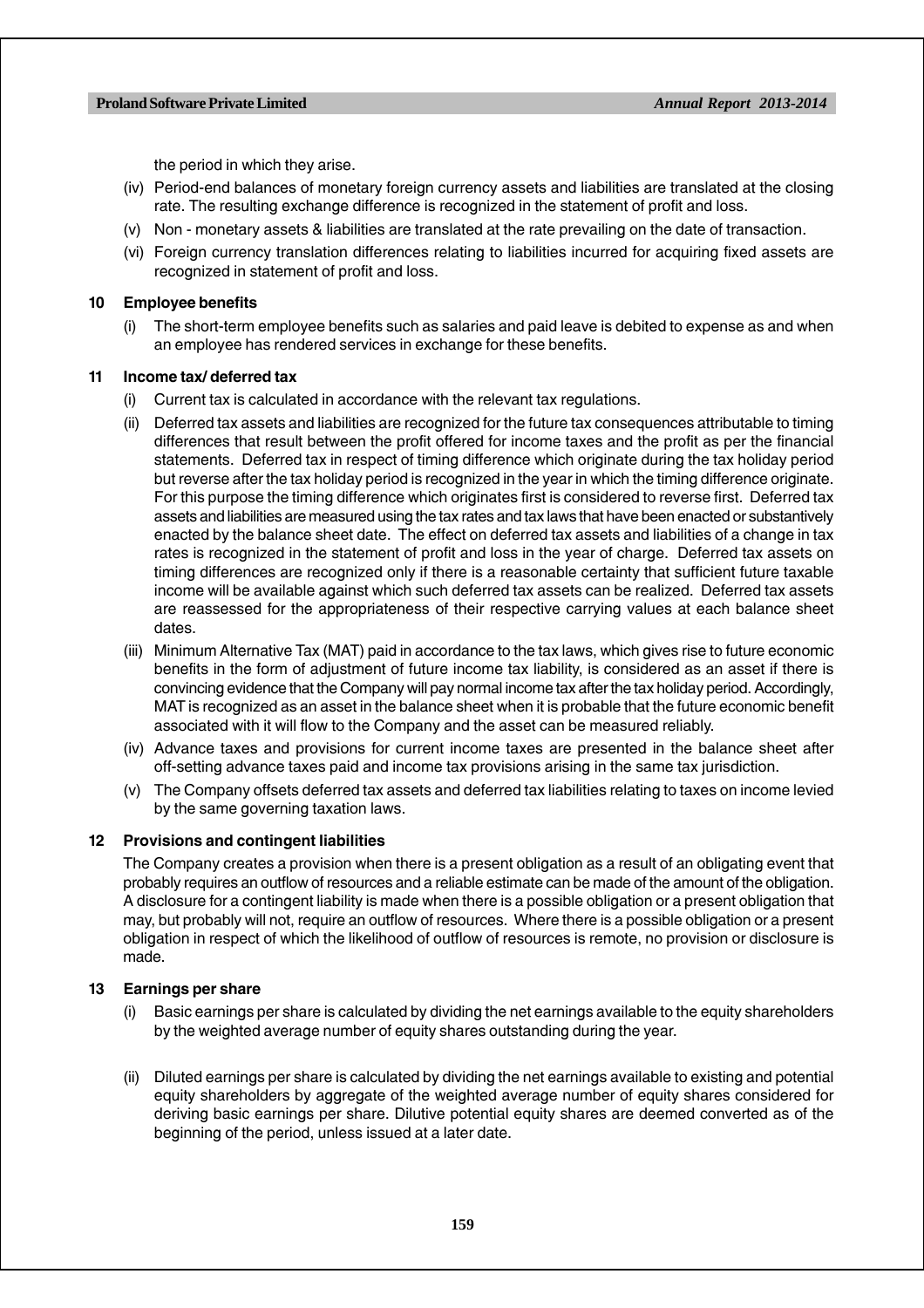### **Proland Software Private Limited**

### **14 Leases**

- (i) Lease arrangements where substantial risk and rewards incidental to ownership vests with the lessor, such leases are recognized as operating leases.
- (ii) Lease payments under operating lease are recognized as an expense in the statement of profit and loss.

### **15 Derivative instruments and hedge accounting**

The Company uses foreign currency forward contracts and currency options to hedge its risks associated with foreign currency fluctuations relating to certain firm commitments and forecasted transactions. The Company designates these hedging instruments as cash flow hedges applying the recognition and measurement principles set out in the Accounting Standard 30 "Financial Instruments: Recognition and Measurement" (AS-30).

The use of hedging instruments is governed by the Company's policies approved by the board of directors, which provide written principles on the use of such financial derivatives consistent with the Company's risk management strategy.

Hedging instruments are initially measured at fair value, and are remeasured at subsequent reporting dates. Changes in the fair value of these derivatives that are designated and effective as hedges of future cash flows are recognized directly in shareholders' funds and the ineffective portion is recognized immediately in the statement of profit and loss.

Changes in the fair value of derivative financial instruments that do not qualify for hedge accounting are recognized in the statement of profit and loss as they arise.

Hedge accounting is discontinued when the hedging instrument expires or is sold, terminated, or exercised, or no longer qualifies for hedge accounting. At that time for forecasted transactions, any cumulative gain or loss on the hedging instrument recognized in shareholders' funds is retained there until the forecasted transaction occurs. If a hedged transaction is no longer expected to occur, the net cumulative gain or loss recognized in shareholders' funds is transferred to the statement of profit and loss for the period.

However, the Company has no outstanding hedged transaction nor entered into any hedging transaction during the year.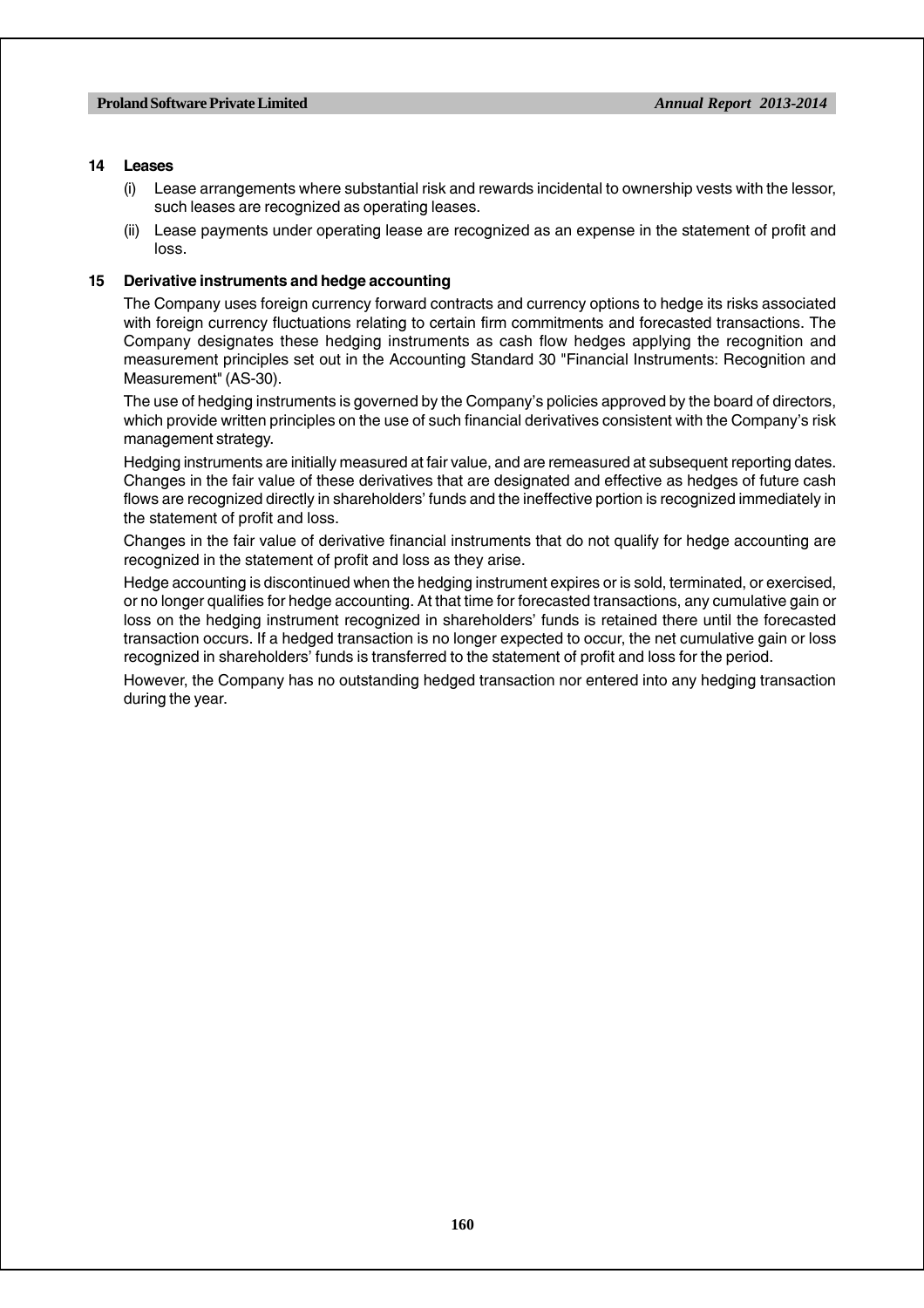# **NOTES ON ACCOUNTS**

FOR THE YEAR ENDED MARCH 31, 2014

The previous year figures have been regrouped / reclassified, wherever necessary to conform to the current year presentation.

### **2.1 SHARE CAPITAL**

### **a) Break-up of shares** (Amount in Rupees)

**PARTICULARS As at At at 31.3.2014 31.3.2013 AUTHORISED** 5,000 Equity Shares of Rs. 100/- each 500,000 500,000 500,000 500,000 500,000 500,000 500,000 500,000 500,000 **ISSUED, SUBSCRIBED AND FULLY PAID-UP** 4.840 Equity Shares of Rs. 100/- each fully paid up 484,000 484,000 484,000 **484,000 484,000**

The Company has only one class of shares referred to as equity shares having a par value of Rs.100/-. Each holder of equity shares is entitled to one vote per share held.

The Company declares and pays dividend in Indian rupees. The Board of Directors have not proposed any dividend during the year. Dividend declared if any, if approved by the Shareholders, is payable to the shareholders in proportion to their shareholding. In the event of liquidation of the Company, the holders of equity shares will be entitled to receive any of the remaining assets of the Company. The distribution will be in proportion to the number of equity shares held by the shareholders.

### **b) Reconciliation of number of Shares**

| <b>Equity Shares</b>                                                                      | As at 31.3.2014            |                    | As at 31.3.2013            |                    |
|-------------------------------------------------------------------------------------------|----------------------------|--------------------|----------------------------|--------------------|
|                                                                                           | Number of<br><b>Shares</b> | Amount<br>(in Rs.) | Number of<br><b>Shares</b> | Amount<br>(in Rs.) |
| Balance as at the beginning of the<br>previous year<br>Add: Shares issued during the year | 4.840                      | 484.000            | 4.840                      | 484,000            |
| Balance as at the end of the year                                                         | 4,840                      | 484,000            | 4,840                      | 484,000            |

Neither shares are reserved for issue under options nor securities have been issued, which are convertible into equity / preference shares in future as on the date of balance sheet.

### **c) Details of Shares held by shareholders, holding more than 5% of the aggregate shares in the Company**

|                                       |                         | As at 31-3-2014       | As at 31-3-2013         |                       |
|---------------------------------------|-------------------------|-----------------------|-------------------------|-----------------------|
| Name of the Share Holder              | No. of<br><b>Shares</b> | % of Share<br>holding | No. of<br><b>Shares</b> | % of Share<br>holding |
| Cranes Software International Limited | 4.840                   | 100%                  | 4.840                   | 100% l                |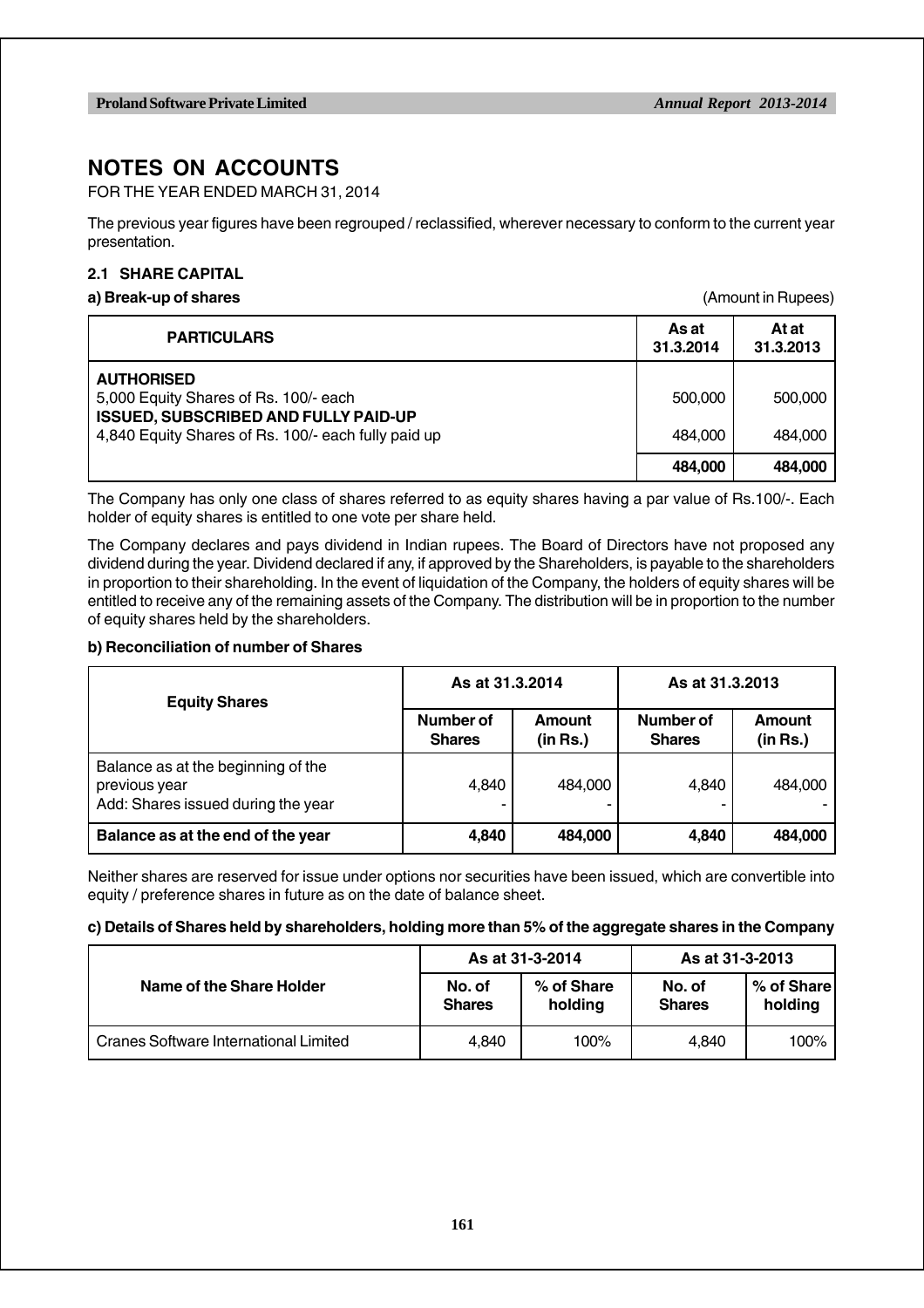### **162**

### *Annual Report 2013-2014*

## **2.2 RESERVES AND SURPLUS** (Amount in Rupees)

**Proland Software Private Limited**

| <b>PARTICULARS</b>                      | As at 31.3.2014 | As at 31.3.2013 |
|-----------------------------------------|-----------------|-----------------|
| Surplus in statement of profit and loss |                 |                 |
| Opening balance                         | (6,693,541)     | (5,746,355)     |
| Loss for the year                       | (3,661,905)     | (947, 186)      |
| Amount available for appropriation      | (10, 355, 446)  | (6,693,541)     |
| Balance as at the end of the year       | (10, 355, 446)  | (6,693,541)     |

### **2.3 DEFERRED TAXES LIABILITY (NET)** (Amount in Rupees)

| <b>PARTICULARS</b>                                                                                                  |       | As at 31.3.2014 | At at 31.3.2013 |
|---------------------------------------------------------------------------------------------------------------------|-------|-----------------|-----------------|
| <b>Deferred tax liability</b><br>Attributable to depreciation                                                       |       | 165.906         | 165,906         |
| <b>Deferred tax asset</b><br>Attributable to carried forward losses<br>Attributable to expenses allowable when paid |       |                 |                 |
|                                                                                                                     | TOTAL | 165,906         | 165,906         |

### **2.4 SHORT TERM BORROWINGS** (Amount in Rupees)

| <b>PARTICULARS</b>        |              | As at 31.3.2014 | At at 31.3.2013 |
|---------------------------|--------------|-----------------|-----------------|
| Loan from related parties |              | 62,449,236      | 4.141.218       |
|                           | <b>TOTAL</b> | 62,449,236      | 4.141.218       |

### **2.5 TRADE PAYABLE** (Amount in Rupees)

| <b>PARTICULARS</b>                                          | As at 31.3.2014      | At at 31.3.2013      |
|-------------------------------------------------------------|----------------------|----------------------|
| <b>Trades payables</b><br>From related party<br>From others | 1,335,052<br>825,474 | 1,273,440<br>632,150 |
| <b>TOTAL</b>                                                | 2,160,526            | 1,905,590            |
| Refer note: (reg. micro, small and medium enterprises)      |                      |                      |

### **2.6 OTHER CURRENT LIABILITIES** (Amount in Rupees)

| <b>PARTICULARS</b>                           | As at 31.3.2014 | At at 31.3.2013 |
|----------------------------------------------|-----------------|-----------------|
| <b>Current maturities of long term debt:</b> |                 |                 |
| Statutory dues (including provident fund,    |                 |                 |
| withholding and other taxes payable)         | 382,636         | 371,378         |
| Advance received from customers              |                 | 6,079           |
| Employee related liabilities                 | 991.631         | 1,041,391       |
| <b>TOTAL</b>                                 | 1,374,267       | 1,418,848       |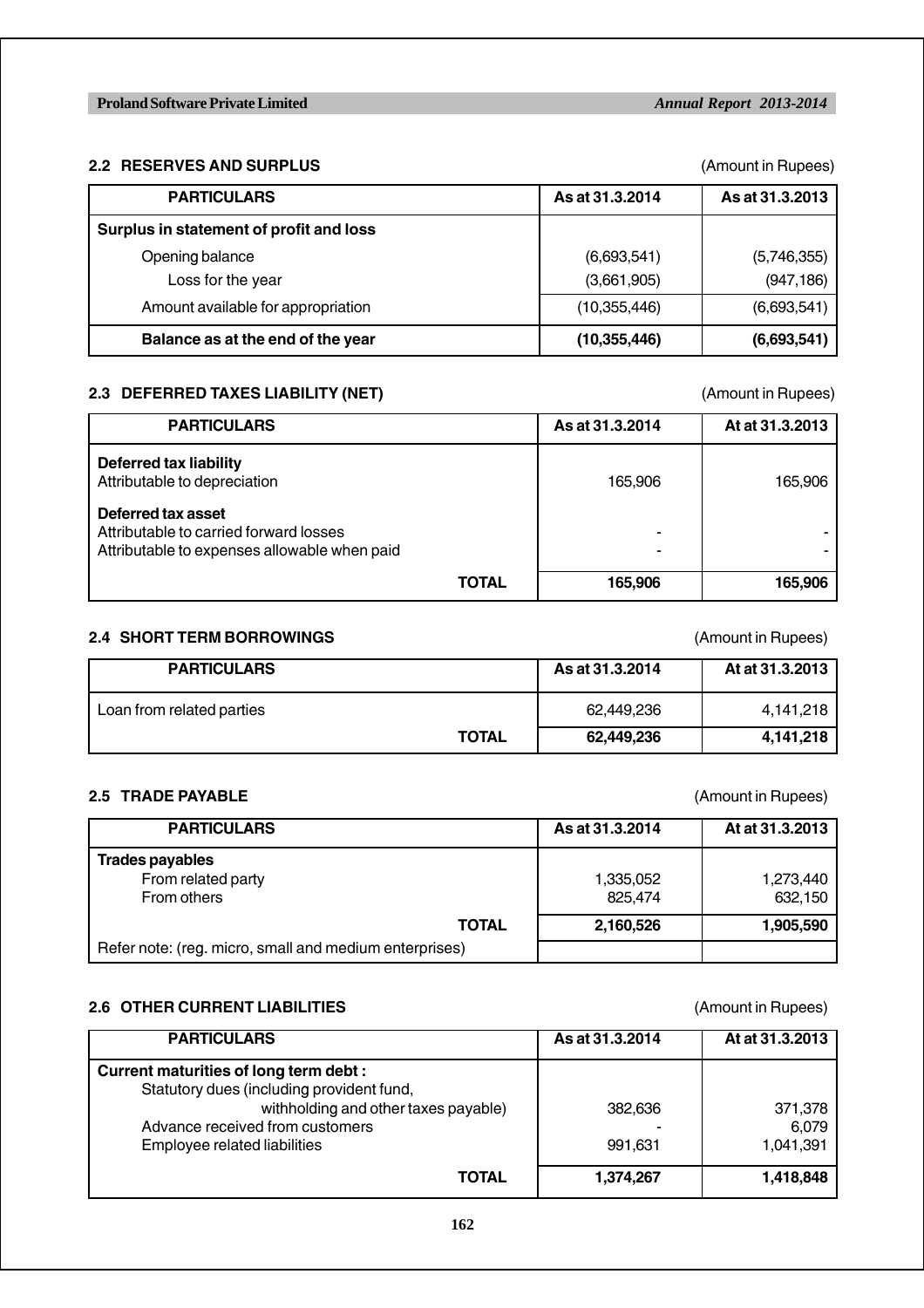### **Proland Software Private Limited**

### *Annual Report 2013-2014*

### **2.8 TRADE RECEIVABLES** (Amount in Rupees)

| <b>PARTICULARS</b>                                                                                                                     | As at 31.3.2014    | At at 31.3.2013 |
|----------------------------------------------------------------------------------------------------------------------------------------|--------------------|-----------------|
| Unsecured, considered good<br>Outstanding for a period exceeding six months from<br>the date they are due for payment<br><b>Others</b> | 130,000<br>107,649 | 130,000         |
| <b>TOTAL</b>                                                                                                                           | 237,649            | 130,000         |

### **2.9 CASH AND BANK BALANCES** (Amount in Rupees)

| <b>PARTICULARS</b>                          |              | As at 31.3.2014 | At at 31.3.2013 |
|---------------------------------------------|--------------|-----------------|-----------------|
| <b>Bank balances:</b><br>In current account |              | 40.091          | 79,737          |
|                                             | <b>TOTAL</b> | 40,091          | 79,737          |

### **2.10 COST OF SOFTWARE LICENCE AND SUBSCRIPTION & PURCHASE** (Amount in Rupees)

| <b>PARTICULARS</b>                                                                   |              | For the year<br>31.3.2014       | For the year<br>31.3.2013       |
|--------------------------------------------------------------------------------------|--------------|---------------------------------|---------------------------------|
| Membership, subscriptions and licenses<br>Purchase of software<br>Webhosting charges |              | 2,468,474<br>184,900<br>481,668 | 368,115<br>1,207,052<br>505,665 |
|                                                                                      | <b>TOTAL</b> | 3,135,042                       | 2,080,832                       |

### **2.11 EMPLOYEE BENEFIT EXPENSES** (Amount in Rupees)

| <b>PARTICULARS</b>                                                                                                                                                      | For the year<br>31.3.2014 | For the year<br>31.3.2013 |
|-------------------------------------------------------------------------------------------------------------------------------------------------------------------------|---------------------------|---------------------------|
| Salaries, wages and bonus<br>Contribution to provident and other funds<br>(Refer Note: on disclosure requirement as per Accounting<br>Standard 15 on employee benefits) | 783,115<br>41,475         | 799,730<br>199,859        |
| <b>TOTAL</b>                                                                                                                                                            | 824,590                   | 999,589                   |

### **2.12 DEPRECIATION AND AMORTISATION EXPENSES** (Amount in Rupees)

| <b>PARTICULARS</b>                                                   |              | For the year<br>31.3.2014 | For the year<br>31.3.2013 |
|----------------------------------------------------------------------|--------------|---------------------------|---------------------------|
| Depreciation on tangible assets<br>Amortisation on Intangible assets |              | 278,648<br>30,305         | 278,648<br>30,305         |
|                                                                      | <b>TOTAL</b> | 308,953                   | 308,953                   |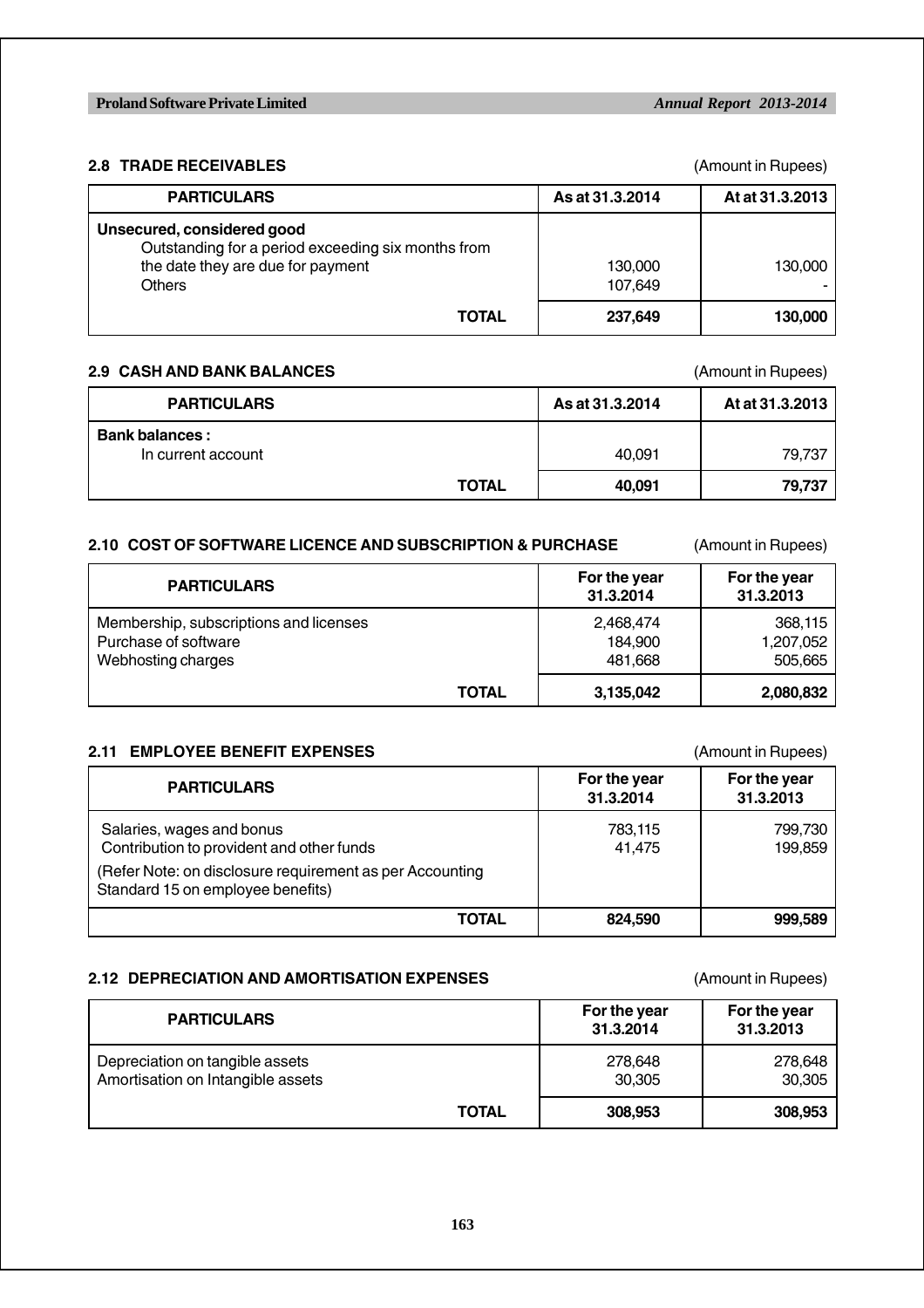### **Proland Software Private Limited**

*Annual Report 2013-2014*

# **2.13 OTHER EXPENSES** (Amount in Rupees)

| <b>PARTICULARS</b>                                      | For the year<br>31.3.2014 | For the year<br>31.3.2013 |
|---------------------------------------------------------|---------------------------|---------------------------|
| Statutory auditors : Audit fees<br>Professional charges | 39,326<br>2,810           | 39,326<br>11,236          |
| Miscellaneous expenses                                  | 137,076                   | 69,758                    |
| <b>TOTAL</b>                                            | 179,212                   | 120,320                   |

### **2.14 EARNINGS IN FOREIGN CURRENCY** (Amount in Rupees)

| <b>PARTICULARS</b>                |              | For the year<br>31.3.2014 | For the year<br>31.3.2013 |
|-----------------------------------|--------------|---------------------------|---------------------------|
| Revenue from exports on FOB basis |              | 1,032,849                 | 1,032,849                 |
|                                   | <b>TOTAL</b> | 1,032,849                 | 1,032,849                 |

### **2.15 EARNINGS PER SHARE**

|                                                                                         |               | For the year 31.3.2014 | For the year 31.3.2013 |               |
|-----------------------------------------------------------------------------------------|---------------|------------------------|------------------------|---------------|
| <b>PARTICULARS</b>                                                                      | <b>Before</b> | After                  | <b>Before</b>          | After         |
|                                                                                         | Extraordinary | Extraordinary          | Extraordinary          | Extraordinary |
|                                                                                         | <b>Item</b>   | <b>Items</b>           | <b>Items</b>           | <b>Items</b>  |
| <b>Basic</b><br>Profit / (loss) after tax (in Rs.)<br>Weighted average number of shares | (3,661,905)   | (3,661,905)            | (947, 186)             | (947,186)     |
| outstanding                                                                             | 4,840         | 4,840                  | 4,840                  | 4,840         |
| <b>Basic EPS</b>                                                                        | (756.59)      | (756.59)               | (195.70)               | (195.70)      |
| Face value per share (in Rs.)                                                           | 100           | 100                    | 100                    | 100           |

## **OTHER DISCLOSURES**

## **2.16 RELATED PARTY TRANSACTIONS** (Amount in Rupees)

|                                                                     | For the year 31.3.2014    |                                           | For the year 31.3.2013    |                                           |
|---------------------------------------------------------------------|---------------------------|-------------------------------------------|---------------------------|-------------------------------------------|
| <b>PARTICULARS</b>                                                  | <b>Holding</b><br>Company | Other<br><b>Related</b><br><b>Parties</b> | <b>Holding</b><br>Company | Other<br><b>Related</b><br><b>Parties</b> |
| Balance as on 31.03.14 Receivable<br>Balance as on 31.03.14 Payable | 62,449,236                |                                           | -<br>5.414.658            |                                           |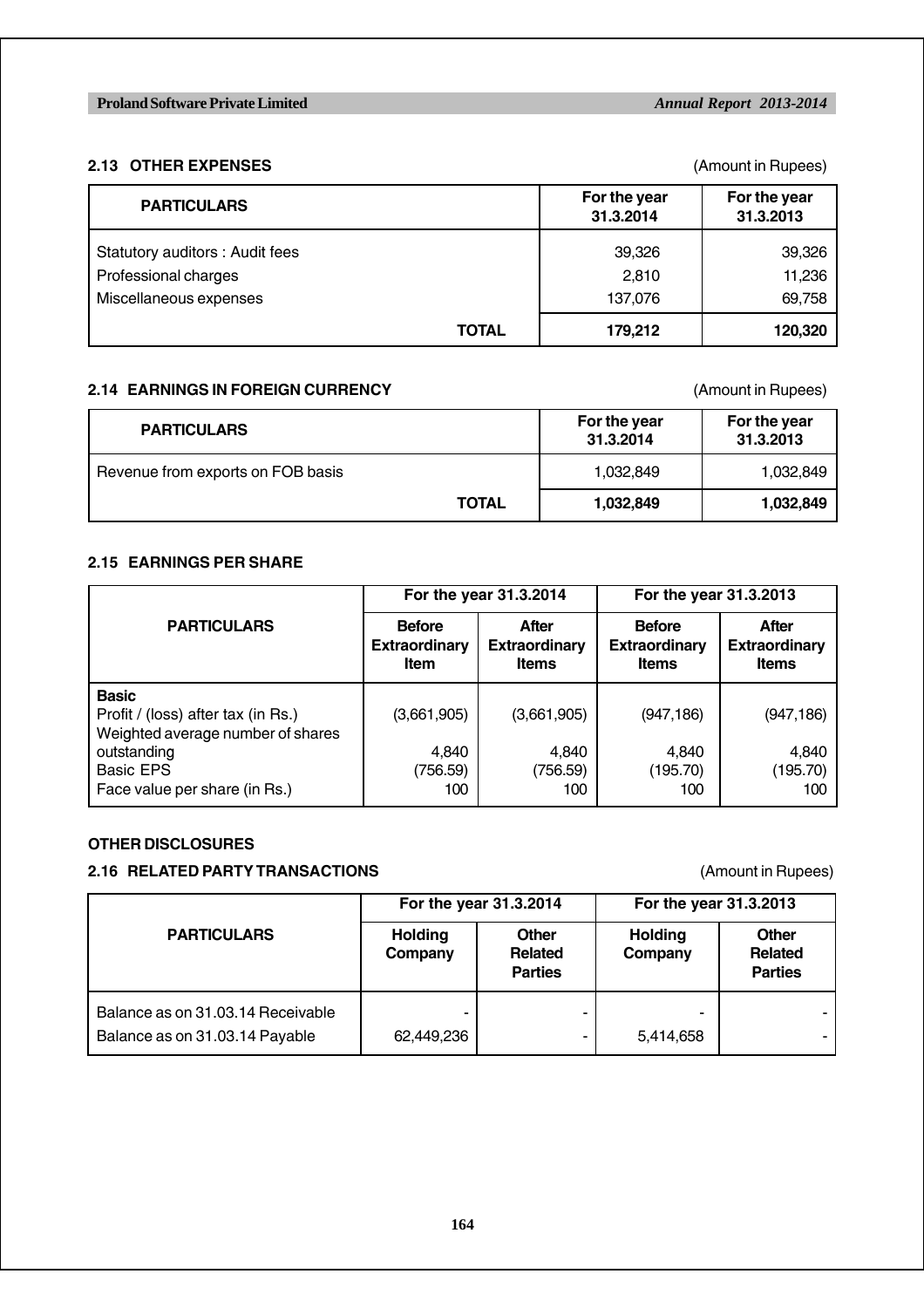### **2.17 DUES TO MICRO AND SMALL ENTERPRISES**

| Principal amount due to suppliers registered under the<br>MSMED Act and remaining unpaid as at year end                                             | Nil | Nil |
|-----------------------------------------------------------------------------------------------------------------------------------------------------|-----|-----|
| Interest due to suppliers registered under the MSMED<br>Act and remaining unpaid as at year end                                                     | Nil | Nil |
| Principal amounts paid to suppliers registered under the<br>MSMED Act, beyond the appointed day during the year                                     | Nil | Nil |
| Interst paid, other than under Section 16 of MSMED Act,<br>to suppliers registered under the MSMED Act, beyond the<br>appointed day during the year | Nil | Nil |
| Interest paid, under Section 16 of MSMED Act,<br>to suppliers registered under the MSMED Act, beyond the<br>appointed day during the year           | Nil | Nil |
| Interest due and payable towards suppliers registered<br>under MSMED Act, for payments already made.                                                | Nil | Nil |
| Further Interest remaining due and payable for<br>earlier years.                                                                                    | Nil | Nil |

As per our report of even date For Sethia Prabhad Hegde & Co **For and on behalf of the Board** Chartered Accountants Firm Registration No. 013367S

Membership No. 226267

Partner Director Director Director Director Director Director Director Director

**Timmayya Hegde Asif Khader Asif Khader Mueed Khader** Partner Asif Changer Asif Changer Asif Khader Partner Asim<br>Partner **Asif Changes** Director Director Director Director

Bangalore Bangalore Bangalore<br>
May 28, 2014 May 28, 201 May 28, 2014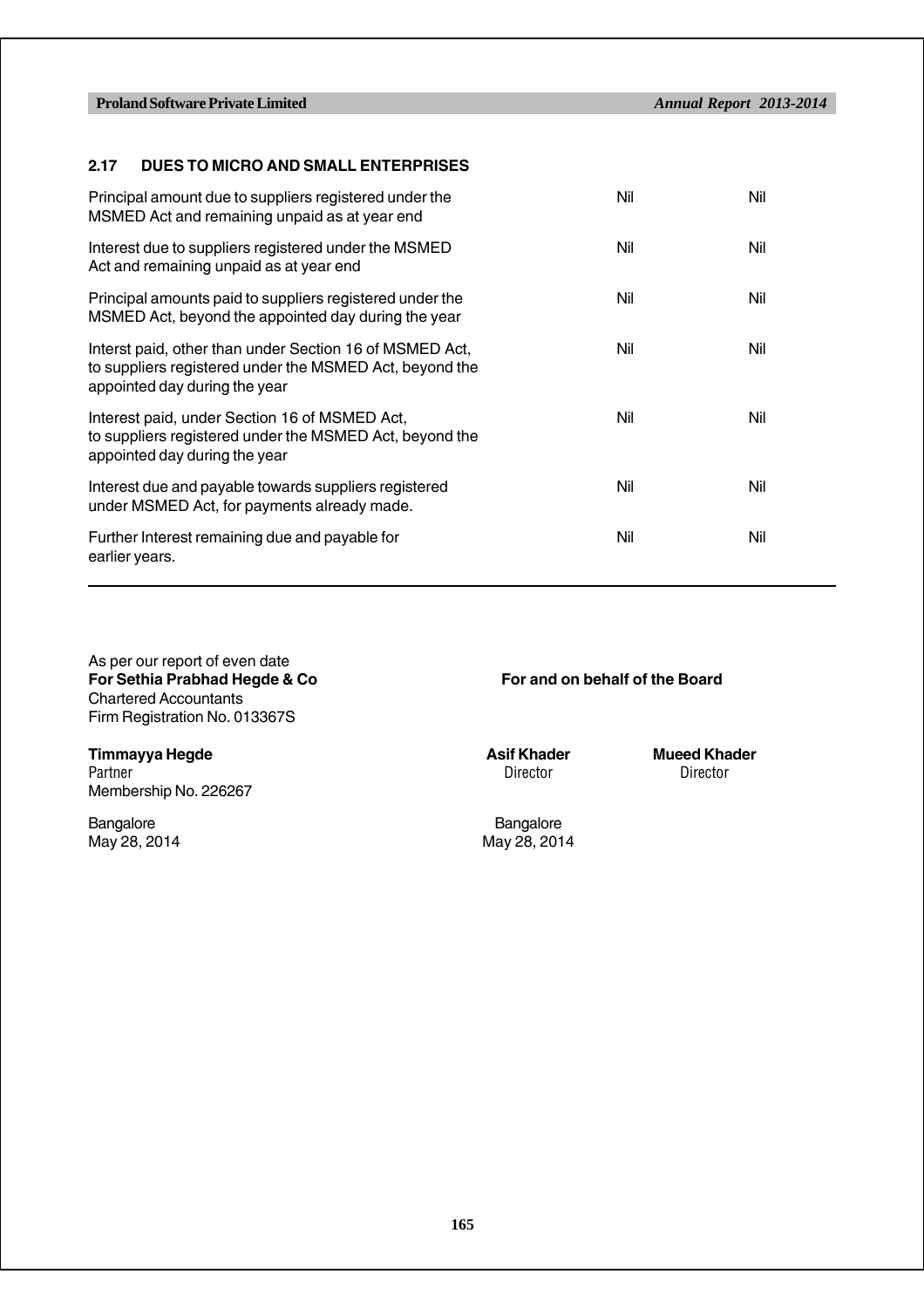# **2.7 FIXED ASSETS** (Amount in Rupees)2.7 FIXED ASSETS

| Š<br>Ξ |  |
|--------|--|
|        |  |
|        |  |
|        |  |

|                         |                                     | <b>ILOCK</b><br><b>GROSS</b>          |                                 |             | DEPRECIATION      |                        |                    |                    | <b>NET BLOCK</b>         |
|-------------------------|-------------------------------------|---------------------------------------|---------------------------------|-------------|-------------------|------------------------|--------------------|--------------------|--------------------------|
| <b>PARTICULARS</b>      | Assets As on<br>1-4-2013<br>Cost of | <b>Additions</b><br>tions)<br>(Deleti | <b>Total As on</b><br>31-3-2014 | Rate<br>್ನೇ | 01-4-2013<br>Upto | For the<br><b>Year</b> | 31-3-2014<br>Total | 31-3-2014<br>As on | $31 - 3 - 2013$<br>As on |
| Computers & Peripherals | 8,124,521                           |                                       | 8,124,521                       | 16.21%      | 8,124,521         |                        | 8,124,521          |                    |                          |
| Furniture & Fixtures    | 1,112,714                           |                                       | 1,112,714                       | 6.33%       | 884,475           | 70,435                 | 954,910            | 157,804            | 228,239                  |
| Office Equipments       | 421,233                             |                                       | 421,233                         | 4.75%       | 257,473           | 20,009                 | 277,481            | 143,752            | 163,760                  |
| Vehicles                | 1,922,149                           |                                       | 1,922,149                       | 9.50%       | ,643,865          | 82,604                 | 826,469            | 95,680             | 278,284                  |
| Electrification         | 117,910                             |                                       | 117,910                         | 4.75%       | 78,412            | 5,601                  | 84,012             | 33,898             | 39,498                   |
| Network/Webhost         | 638,000                             | ı                                     | 638,000                         | 4.75%       | 227,711           | 30,305                 | 258,016            | 379,984            | 410,289                  |
| <b>TOTAL</b>            | 12,336,527                          |                                       | 12,336,527                      |             | 11,216,456        | 308,953                | 11,525,409         | 811,118            | ,120,071                 |
| Previous Year           | 12,336,527                          | ī                                     | 12,336,527                      |             | 10,907,503        | 308,953                | 11,216,456         | 1,120,071          | 1,429,024                |

### **Proland Software Private Limited**

*Annual Report 2013-2014*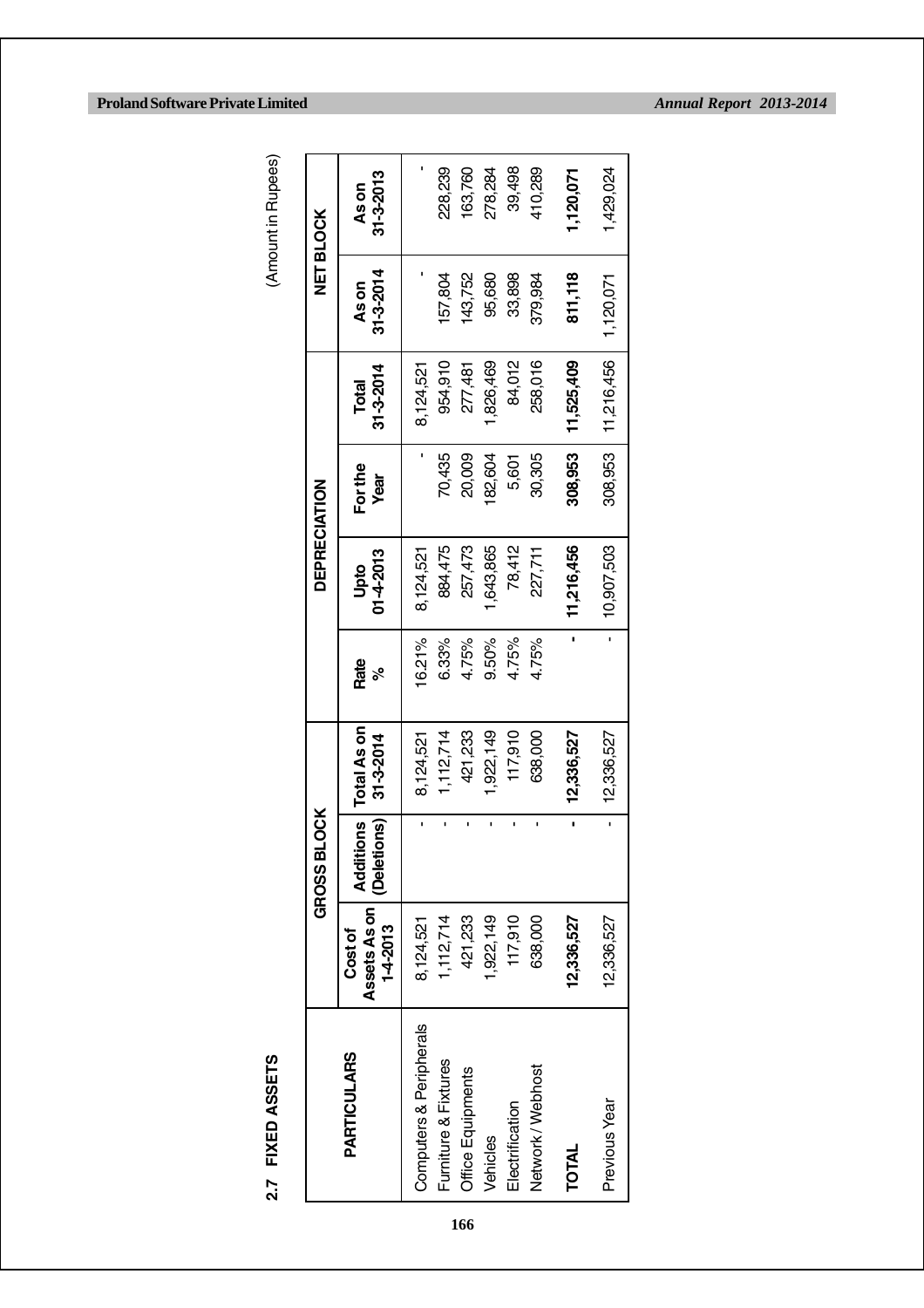*Annual Report 2013-2014*

# SYSTAT SOFTWARE ASIA PACIFIC LIMITED

# FINANCIAL STATEMENTS 2013 - 2014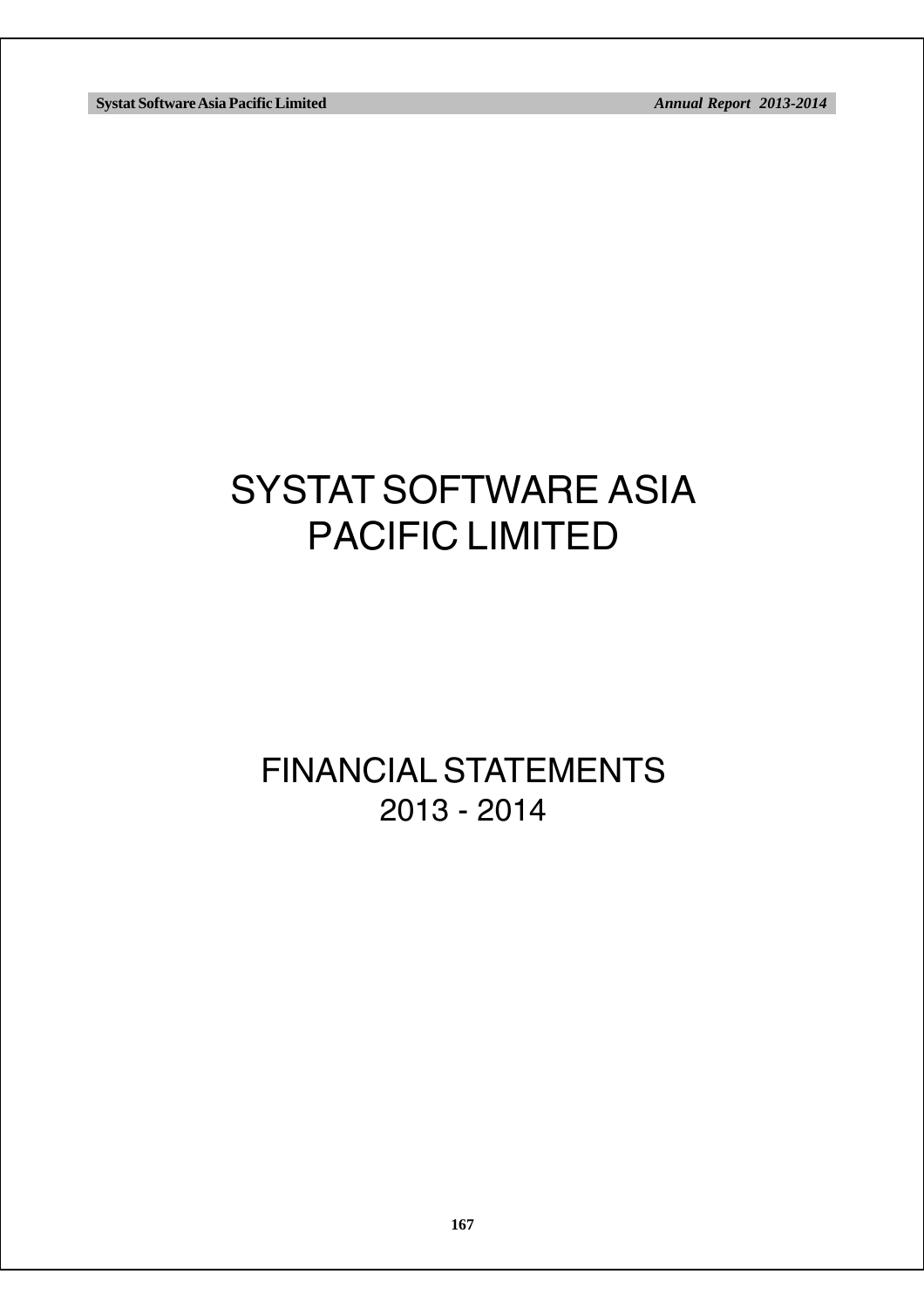# **REPORT OF THE BOARD OF DIRECTORS**

### To, The Members of **Systat Software Asia Pacific Limited,**

Your Directors are pleased to present their 14th Annual Report together with the accounts for the year ended March 31, 2014.

### **Review of Operations**

The Company recorded turnover of Rs. Nil lakhs during the year under review compared to Rs. Nil lakhs during the previous year. The Net loss for the year was Rs. 0.26 lakhs, compared to a loss of Rs. 0.15 lakhs during the previous year.

### **Deposits**

Your Company has not accepted deposits from the public during the current year.

### **Conservation of Energy**

The operations of the Company are not energy intensive.

### **Research & Development Activities**

No technology indigenous or imported has yet been acquired at any point of time by the Company. Hence disclosure of particulars with regard to this does not arise.

### **Foreign Exchange Earnings & Outgo**

There was no foreign exchange earnings or foreign exchange outgo during the year.

### **Employees**

Your Directors wish to register their deep & sincere appreciation for the services rendered by the employees of your Company.

The particulars of employees as per Section 217 (2A) of the Companies Act, 1956, read with the Companies (Particulars of Employees), Rules 1975 are not applicable since none of the employees earn remuneration exceeding the amounts specified therein.

### **Directors' Responsibility Statement**

Pursuant to Section 217(2AA) of the Companies Act, 1956, the directors hereby confirm that they have:

- i. Followed the applicable Accounting Standards in the preparation of the annual accounts;
- ii. Selected such accounting policies and applied them consistently and made judgments and estimates that were reasonable and prudent so as to give a true and fair view of the state of affairs of the Company at the end of the financial year and of the profits of the Company for the year under review;
- iii. Taken proper and sufficient care for the maintenance of adequate accounting records in accordance with the provisions of the Companies Act, 1956, for safeguarding the assets of the Company and detecting fraud and other irregularities;
- iv. Prepared the accounts for the financial year on a 'Going Concern' basis.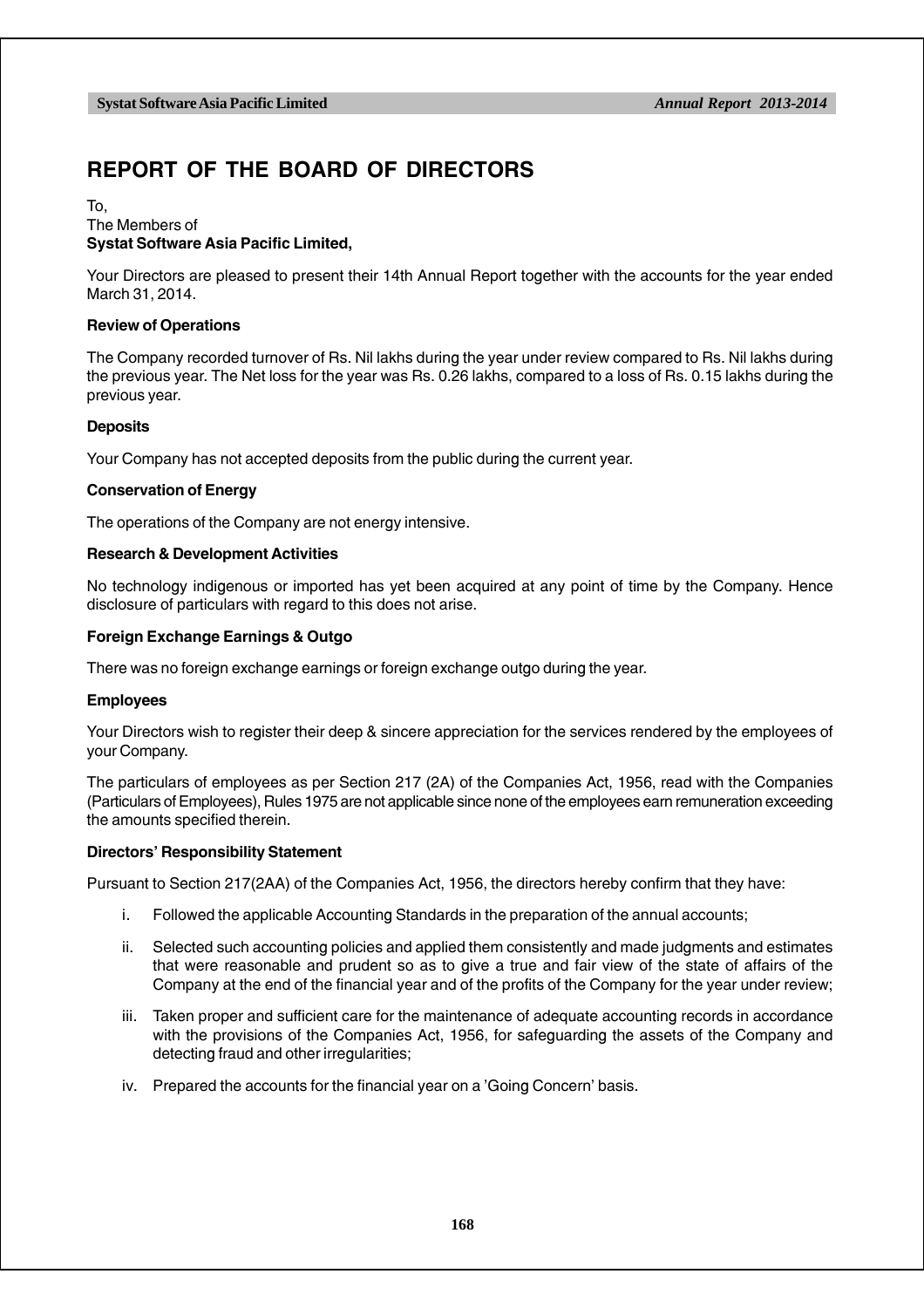### **Systat Software Asia Pacific Limited**

*Annual Report 2013-2014*

### **AUDITORS**

The Company's Auditors, M/s Sethia Prabhad Hegde and Co., Chartered Accountants, retire at the ensuing annual general meeting and are eligible for re-appointment. The declaration under Section 224(1)(B) of the Companies Act, 1956, has been received from them.

### **For and on behalf of the Board**

Bangalore **Assembly Controller Museum Asif Khader** Museum Museum Museum Museum Museum Museum Museum Museum Museum August 29, 2014 **Director** Director **Director** Director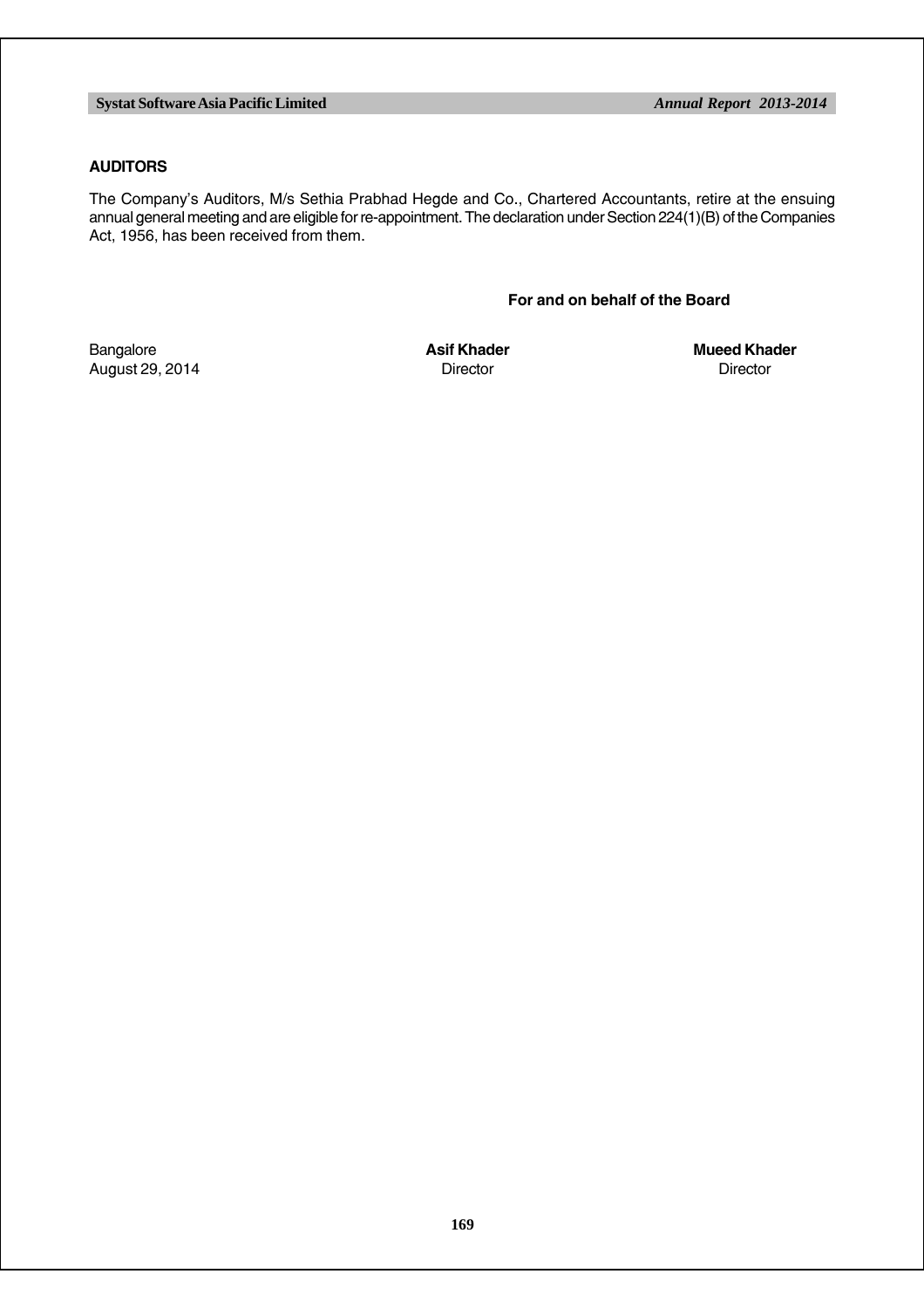# **INDEPENDENT AUDITORS' REPORT**

### To The Members of **Systat Software Asia Pacific Limited,**

We have audited the accompanying financial statements of Systat Software Asia Pacific Limited, which comprise the Balance Sheet as at March 31st, 2014, and the Statement of Profit and Loss for the year then ended, and a summary of significant accounting policies and other explanatory information.

Management is responsible for the preparation of these financial statements that give a true and fair view of the financial position, financial performance of the Company in accordance with the Accounting Standards referred to in sub-section (3C) of section 211 of the Companies Act, 1956, read with the General Circular 15/2013 dated 13th September, 2013 of the Ministry of Corporate Affairs in respect of Section 133 of the Companies Act, 2013, and in accordance with the accounting principles generally accepted in India.This responsibility includes the design, implementation and maintenance of internal control relevant to the preparation and presentation of the financial statements that give a true and fair view and are free from material misstatement, whether due to fraud or error.

Our responsibility is to express an opinion on these financial statements based on our audit. We conducted our audit in accordance with the Standards on Auditing issued by the Institute of Chartered Accountants of India. Those Standards require that we comply with ethical requirements and plan and perform the audit to obtain reasonable assurance about whether the financial statements are free from material misstatement.

An audit involves performing procedures to obtain audit evidence about the amounts and disclosures in the financial statements. The procedures selected depend on the auditor's judgment, including the assessment of the risks of material misstatement of the financial statements, whether due to fraud or error. In making those risk assessments, the auditor considers internal control relevant to the Company's preparation and fair presentation of the financial statements in order to design audit procedures that are appropriate in the circumstances. An audit also includes evaluating the appropriateness of accounting policies used and the reasonableness of the accounting estimates made by management, as well as evaluating the overall presentation of the financial statements.

We believe that the audit evidence we have obtained is sufficient and appropriate to provide a basis for our audit opinion.

In our opinion and to the best of our information and according to the explanations given to us, the financial statements give the information required by the Act in the manner so required and give a true and fair view in conformity with the accounting principles generally accepted in India:

- a) in the case of the Balance Sheet, of the state of affairs of the Company as at March 31, 2014;
- b) in the case of the Statement of Profit and Loss, of the loss for the year ended on that date; and
	- 1. As required by the Companies (Auditor's Report) Order, 2003 issued by the Central Government of India in terms of sub-section (4A) of section 227 of the Act, we give in the Annexure a statement on the matters specified in paragraphs 4 and 5 of the Order.
	- 2. As required by section 227(3) of the Act, we report that:
		- a) we have obtained all the information and explanations which to the best of our knowledge and belief were necessary for the purpose of our audit;
		- b) in our opinion proper books of account as required by law have been kept by the Company so far as appears from our examination of those books
		- c) the Balance Sheet and Statement of Profit and Loss, dealt with by this Report are in agreement with the books of account.
		- d) in our opinion, the Balance Sheet and Statement of Profit and Loss, comply with the Accounting Standards referred to in sub section (3C) of section 211 of the Companies Act, 1956;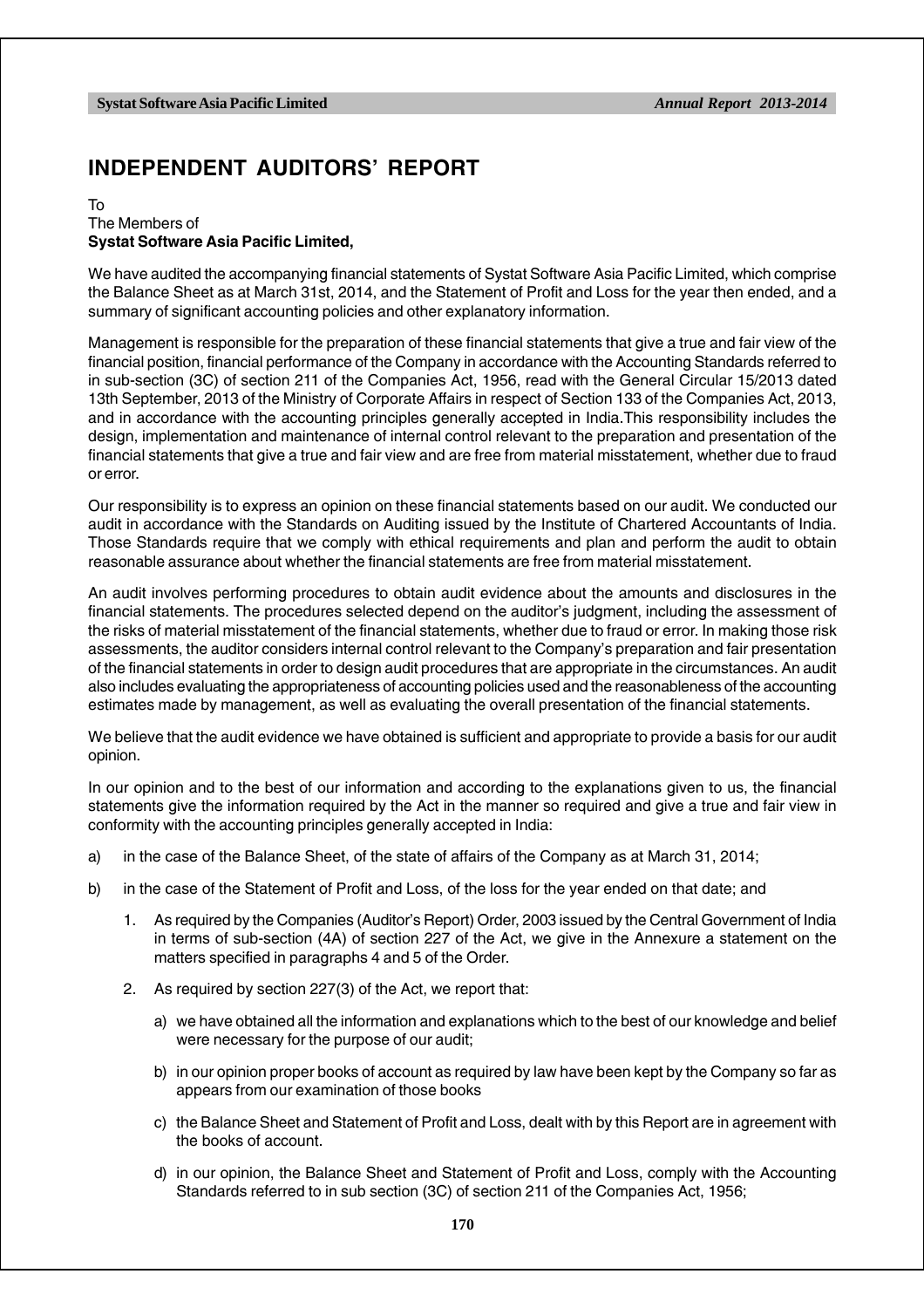### **Systat Software Asia Pacific Limited**

*Annual Report 2013-2014*

e) On the basis of the written representations received from the directors as on 31st March 2014, taken on record by the Board of Directors, none of the directors is disqualified as on March 31, 2014, from being re-appointed as a director in terms of clause (g) of sub section (1) of section 274 of the Companies Act, 1956;

### For **SETHIA PRABHAD HEGDE & CO**

Chartered Accountants Firm Registration No. 013367S

**Timmayya Hegde** Bangalore **Partner** Partner Partner Partner Partner Partner Partner Partner Partner Partner Partner Partner Partner 28<sup>th</sup> May, 2014 Membership No.226267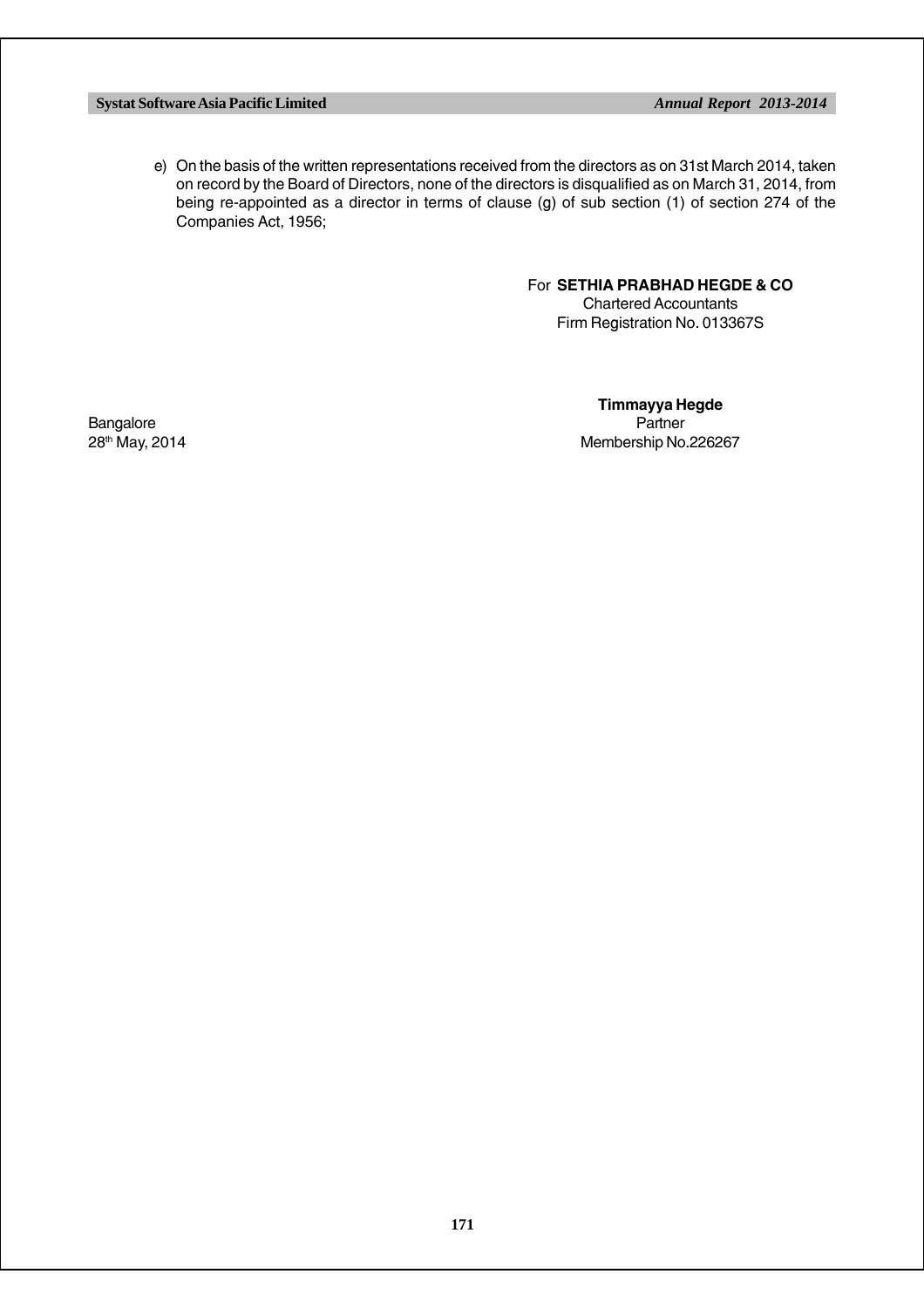### **ANNEXURE TO THE AUDITORS' REPORT**

(Referred to in paragraph 3 of our report of even date)

- (i) (a) The Company has no fixed assets during the year and hence provisions of clause (i) of Para  $(4)$  of Companies (Auditor's Report) Order, 2003(as amended) are not applicable.
- (ii) (a) The Company has no inventory during the year and hence provisions of clause (ii) of Para (4) of Companies (Auditor's Report) Order, 2003(as amended) are not applicable.
- (iii) The Company has not granted/taken any loans, secured or unsecured, to/from Companies, firms or other parties covered in the register maintained under section 301 of the Companies Act, 1956. In view of the above, clause 4 (iii) (b),(c),(d),(e),(f) and (g) are not applicable.
- (iv) In our opinion and according to the information and explanations given to us, there is an adequate internal control system commensurate with the size of the Company and the nature of its business with regard to purchases of inventory, fixed assets and with regard to the sale of goods and services. During the course of our audit, we have not observed any continuing failure to correct major weakness in the internal control system.
- (v) (a) According to the information and explanations given to us, we are of the opinion that the particulars of all contracts and arrangements referred to in section 301 of the Companies Act 1956, have been entered into the register required to be maintained under that section.
	- (b) In our opinion and according to the information and explanations given to us, the contracts and arrangements entered in the register maintained under section 301 of the Companies Act 1956, have been made at prices which are reasonable having regard to the prevailing market prices at the relevant time.
- (vi) The Company has not accepted any deposit from the public and as such the provisions of clause 4(vi) of the said Order are not applicable.
- (vii) In our opinion, the Company has an in house internal audit system commensurate with the size and nature of its business.
- (viii) The Central Government has not prescribed the maintenance of cost records as required under clause (d) of sub-section (1) of section 209 of the Companies Act, 1956.
- $(ix)$  (a) According to the information and explanations given to us, undisputed statutory dues including Provident Fund, Employees' State Insurance, Income-tax, Sales-tax, Service tax, Wealth-tax, Custom duty and Cess have generally been regularly deposited during the year by the Company with the appropriate authorities.
	- (b) According to the information and explanations given to us, no undisputed amounts payable in respect of Provident Fund, Investor Education and Protection Fund, Employees' State Insurance, Income-tax, Sales-tax, Service Tax, Wealth Tax, Customs Duty and Cess were in arrears as at 31st March 2014 for a period of more than six months from the date they became payable.
	- (c) According to the information and explanations given to us, there are no dues of Sales tax, Service tax, Income tax, Customs duty, Wealth-tax and Cess with the appropriate authorities which have not been deposited on account of any dispute.
- (x) The Company does not have any accumulated losses, as at March 31, 2014.The Company has incurred cash losses in the financial year ended on that date and in the immediately preceeding the financial year.
- (xi) The Company has not defaulted in repayment of dues to any financial institution and banks and there are no dues to debenture holders as at the balance sheet date.
- (xii) According to information and explanations given to us, the Company has not granted loans and advances on the basis of security by way of pledge of shares, debentures and other securities.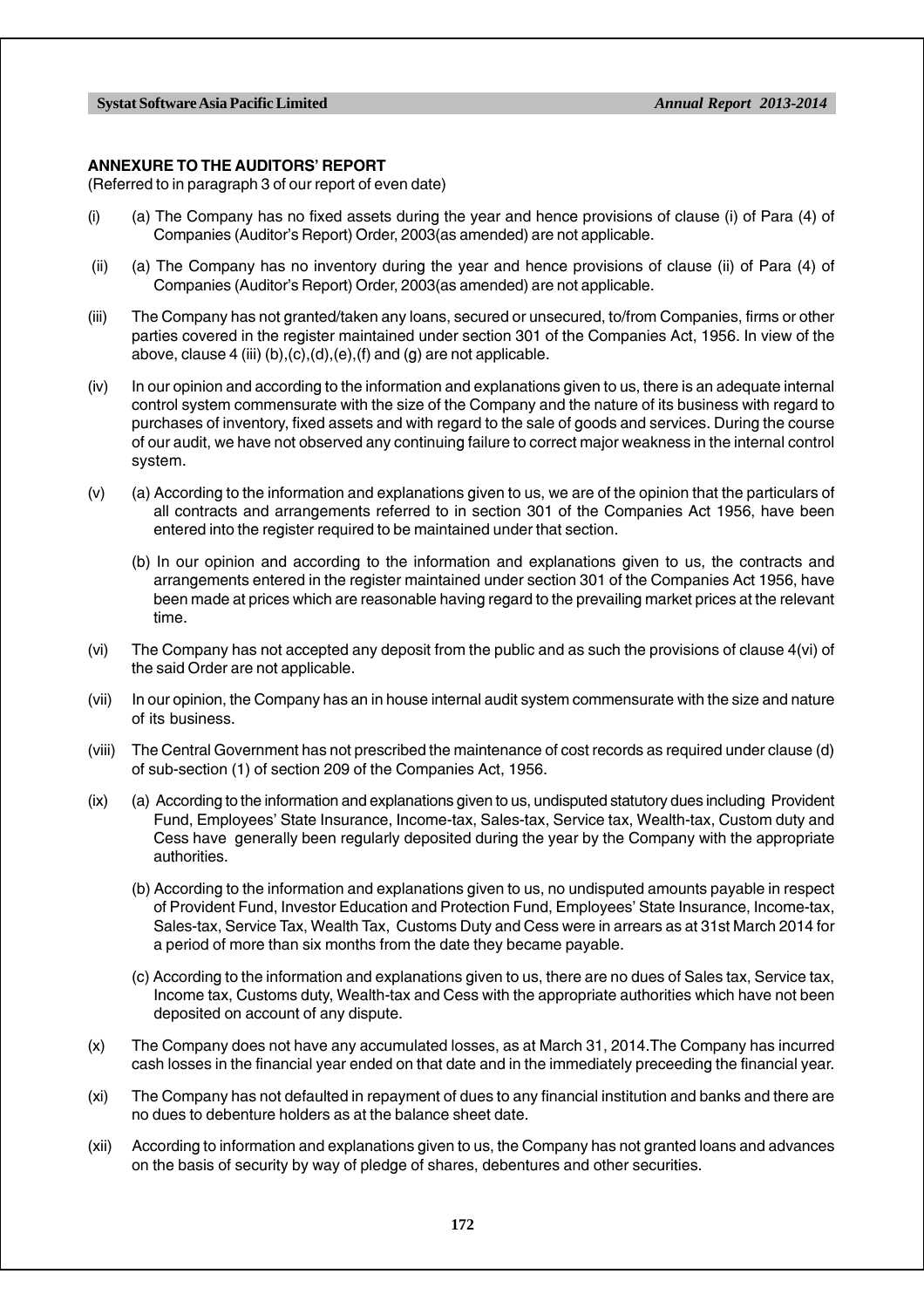### **Systat Software Asia Pacific Limited**

- (xiii) In our opinion, and according to the information and explanations given to us, the Company is not a chit fund or a nidhi /mutual benefit fund/society.
- (xiv) In our opinion, and according to the information and explanations given to us, the Company is not dealing or trading in shares, securities, debentures and other investments.
- (xv) In our opinion and according to information and explanations given to us, and as per our examination of relevant records, the Company has not given any guarantee for loans taken by others from banks or financial institutions.
- (xvi) The Company has not borrowed any term loan during the year and hence the provisions of clause 4 (xvi) of the said Order are not applicable.
- (xvii) According to the information and explanations given to us and on an overall examination of the balance sheet of the Company, we report that no funds raised on short-term basis have been used for long-term investment.
- (xviii) During the year the Company has not made any preferential allotment of shares to a Companies/firms/ parties covered in the register maintained under section 301 of the Companies Act, 1956.
- (xix) During the period, the Company has not raised any funds by issue of debentures during the year.
- (xx) The Company has not raised any monies by way of public issue during the year.
- (xxi) During the course of our examination of the books of accounts carried out in accordance with the generally accepted auditing practices in India and according to the information and explanations given to us, no fraud on or by the Company has been noticed or reported during the course of our audit.

### For **SETHIA PRABHAD HEGDE & CO**

Chartered Accountants Firm Registration No. 013367S

**Timmayya Hegde**<br>Partner Bangalore **Partner** Partner Partner Partner Partner Partner Partner Partner Partner Partner Partner Partner Partner 28th May, 2014 Membership No.226267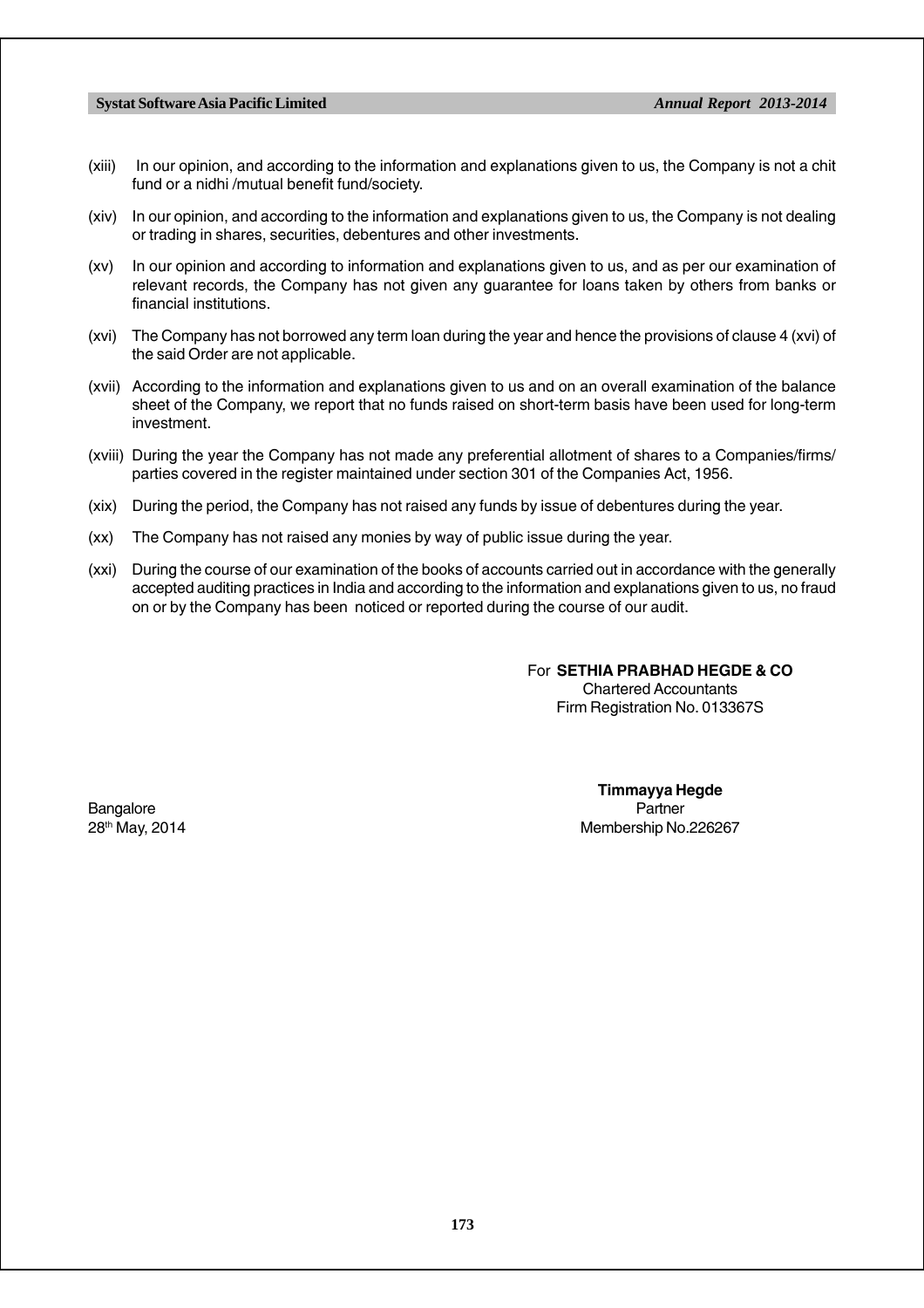*Annual Report 2013-2014*

# **BALANCE SHEET**

AS AT MARCH 31, 2014 **(Amount In Rupees)** 

|              | <b>PARTICULARS</b>                                                                          | Note No.   | March 31, 2014         | March 31, 2013         |
|--------------|---------------------------------------------------------------------------------------------|------------|------------------------|------------------------|
|              | <b>EQUITY AND LIABILITIES</b>                                                               |            |                        |                        |
|              | Shareholders' funds<br>(a) Share capital<br>(b) Reserves and surplus                        | 2.1<br>2.2 | 3,800,000<br>1,521,263 | 3,800,000<br>1,547,422 |
| $\mathbf{2}$ | <b>Non-current liabilities</b><br>(a) Deferred tax liabilities (net)                        | 2.3        | 51,535                 | 51,535                 |
| 3            | <b>Current liabilities</b><br>(a) Trade payables<br>(b) Other current liabilities           | 2.4<br>2.5 | 36,746<br>7,733        | 56,241<br>1,654        |
|              | <b>TOTAL</b>                                                                                |            | 5,417,277              | 5,456,852              |
| Ш.           | <b>ASSETS</b>                                                                               |            |                        |                        |
|              | <b>Non-current assets</b>                                                                   |            |                        |                        |
| $\mathbf{2}$ | <b>Current Assets</b><br>(a) Cash and cash equivalents<br>(b) Short-term loans and advances | 2.6<br>2.7 | 56,062<br>5,361,215    | 65,637<br>5,391,215    |
|              | <b>TOTAL</b>                                                                                |            | 5,417,277              | 5,456,852              |
|              | Notes 2.1 to 2.7 form an integral part of Balance Sheet                                     |            |                        |                        |

### As per our report of even date **For Sethia Prabhad Hegde & Co For and on behalf of the Board** Chartered Accountants Firm Registration No. 013367S

Partner Director Director Director Director Director Director Director Director Membership No. 226267

May 28, 2014

**Timmayya Hegde Asif Khader Asif Khader Asif Khader** Mueed Khader Partner Asif Changer Asif Changer Asif Changer<br>Partner Asif Director Director Director

Bangalore Bangalore Bangalore Bangalore Bangalore Bangalore Bangalore Bangalore Bangalore Bangalore Bangalore Bangalore Bangalore Bangalore Bangalore Bangalore Bangalore Bangalore Bangalore Bangalore Bangalore Bangalore Ba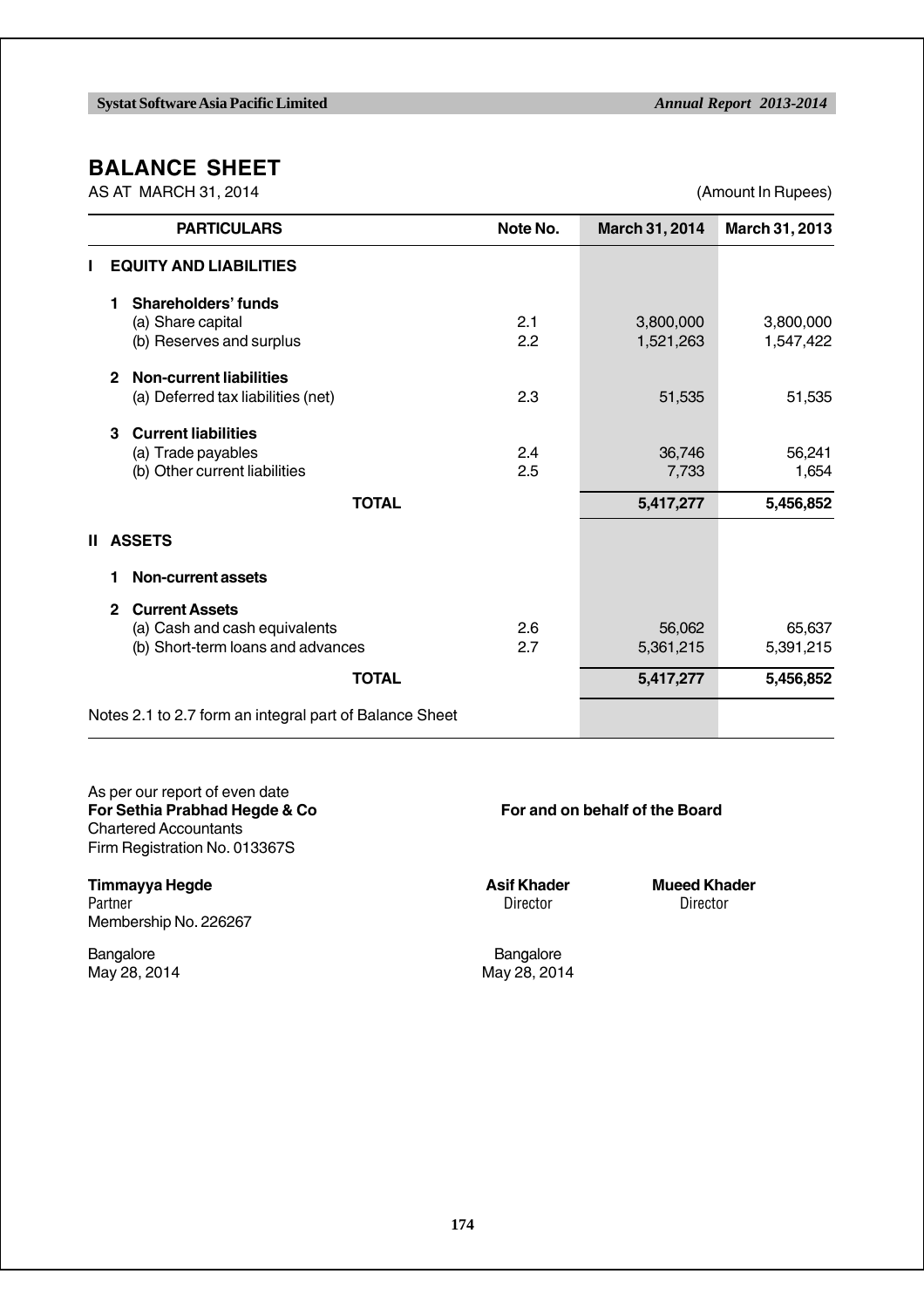*Annual Report 2013-2014*

# **STATEMENT OF PROFIT AND LOSS**

FOR THE YEAR ENDED MARCH 31, 2014 (Amount In Rupees)

| <b>PARTICULARS</b>                                                      | Note No.              | March 31, 2014   | March 31, 2013   |
|-------------------------------------------------------------------------|-----------------------|------------------|------------------|
| Income                                                                  |                       |                  |                  |
|                                                                         | <b>Total Revenue</b>  |                  |                  |
| <b>Expenses:</b>                                                        |                       |                  |                  |
| Finance costs                                                           |                       |                  |                  |
| Other expenses                                                          | 2.8                   | 26,159           | 15,588           |
|                                                                         | <b>Total Expenses</b> | 26,159           | 15,588           |
| Profit/(Loss) before exceptional and extraordinary<br>items and tax     |                       | (26, 159)        | (15, 588)        |
| <b>Exceptional items</b>                                                |                       |                  |                  |
| Profit/(Loss) before extraordinary items and tax<br>Extraordinary items |                       | (26, 159)        | (15, 588)        |
| Profit/(Loss) before Tax                                                |                       | (26, 159)        | (15, 588)        |
| Tax expense:                                                            |                       |                  |                  |
| Profit/(Loss) for the period                                            |                       | (26, 159)        | (15, 588)        |
| Earnings per share:<br>(1) Basic<br>(2) Diluted                         |                       | (0.07)<br>(0.07) | (0.04)<br>(0.04) |
| Notes 2.8 form an integral part of Profit and Loss Account              |                       |                  |                  |

### As per our report of even date **For Sethia Prabhad Hegde & Co** For and on behalf of the Board Chartered Accountants Firm Registration No. 013367S

### **Timmayya Hegde Asif Khader Asif Khader Mueed Khader** Partner Asid Partner Asif Changer Asif Changer Asif Changer<br>Partner **Asif Changes** Director Director Director Partner Director Director Director Director Director Director Director Director Membership No. 226267

Bangalore Bangalore Bangalore<br>
May 28, 2014 May 28, 2014 May 28, 2014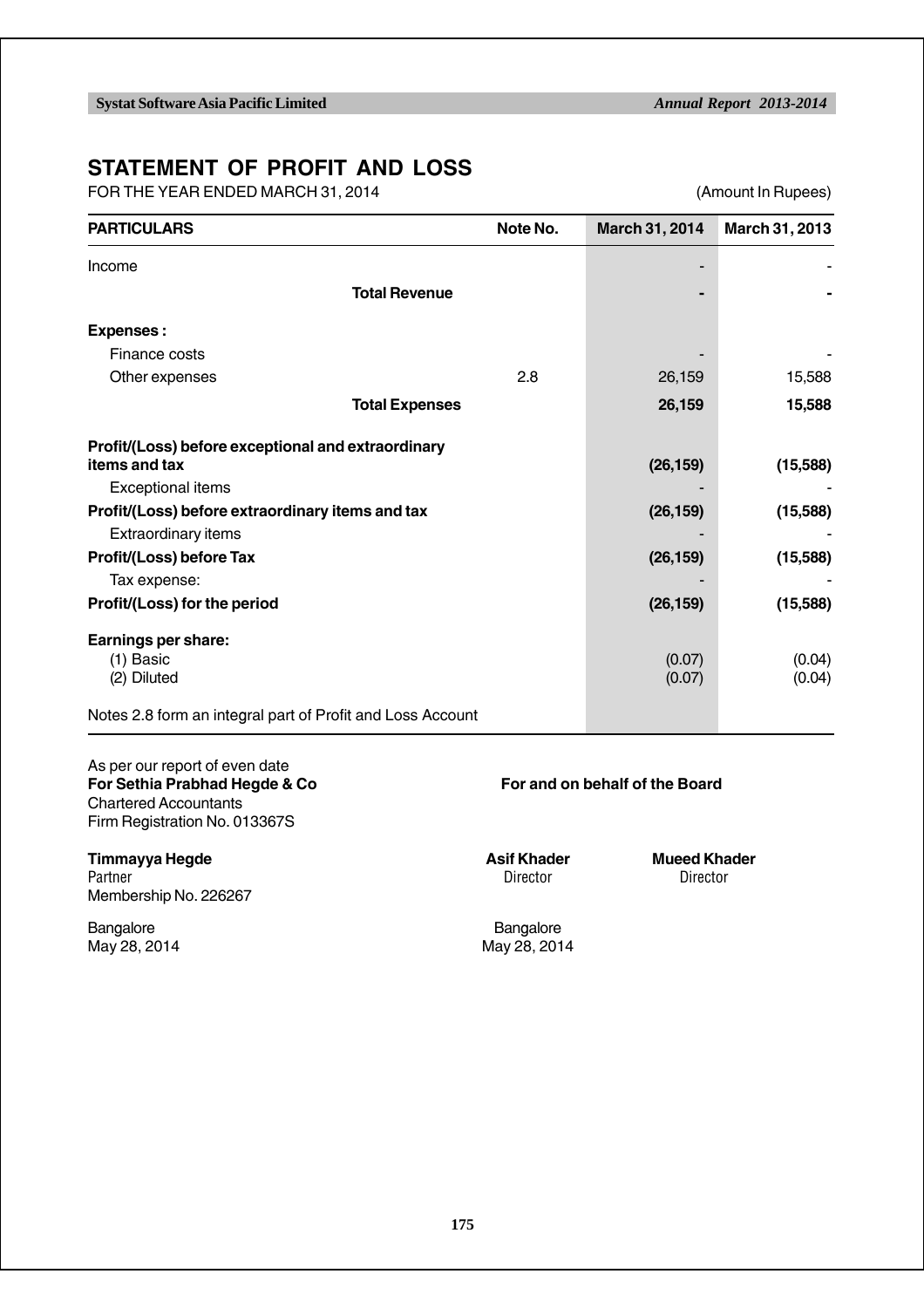### **Systat Software Asia Pacific Limited**

### **SIGNIFICANT ACCOUNTING POLICIES AND NOTES TO ACCOUNTS**

### **SIGNIFICANT ACCOUNTING POLICIES**

### **1 Basis of preparation of financial statements**

The financial statements are prepared and presented in accordance with the Indian Generally Accepted Accounting Principles ("GAAP") under the historical cost convention on the accrual basis. GAAP comprises mandatory accounting standards issued by the Institute of Chartered Accountants of India (ICAI), Companies (Accounting Standards) Rules, 2006 and guidelines issued by the Securities and Exchange Board of India.

Preparation of financial statements in conformity with generally accepted accounting principles requires management to make estimates & assumptions that affect the reported balance of assets & liabilities and disclosures relating to contingent assets & liabilities as on the date of financial statement and reported amounts of income & expenditure during the period. Actual results could differ from these estimates, differences if any between the actual results and estimates are recognized in the period in which the results are known or materialized.

Presentation and disclosure of financial statements during the year ended March 31, 2014 the revised Schedule VI notified under the Companies Act, 1956, has become applicable to the Company, for preparation and presentation of its financial statements. The adoption of revised Schedule VI does not impact recognition and measurement principles followed by the Company for preparation of financial statements. However, it has significant impact on presentation and disclosures made in the financial statements. The Company has also reclassified the previous year figures in accordance with the requirements applicable in the current year.

All the assets and liabilities have been classified as current or non-current as per Company's normal operating cycle and other criteria set out in the Schedule VI to the Companies Act, 1956.

### **2 Use of estimates**

The preparation of financial statements in conformity with generally accepted accounting principles requires management to make estimates and assumptions that affect the reported amounts of assets and liabilities and disclosure of contingent liabilities at the date of the financial statements and the results of operations during the reporting period. Although these estimates are based upon management's best knowledge of current events and actions, actual results could differ from these estimates. Significant estimates used by the management in the preparation of these financial statements include classification of assets and liabilities into current and non-current, estimates of the economic useful lives of fixed assets, provisions for bad and doubtful debts. Any revision to accounting estimates is recognized prospectively.

### **3 Revenue recognition**

- Revenue from sale of products is recognized, in accordance with the sales contract, on delivery of goods to the customer. Revenue from product sales are shown net of taxes.
- (ii) Revenue on software development services comprises revenue priced on a time and material and fixed-price contracts. Revenue priced on a time and material contracts are recognized as related services are performed. Revenue from fixed-price, fixed time-frame contracts is recognized in accordance with the percentage of completion method.
- (iii) Revenue from technical service, training, support and other services is recognized as the related services are performed over the duration of the contract/course.
- (iv) Dividend is recognized when the right to receive the dividend is established at the balance sheet date.

### **4 Fixed assets and capital work-in-progress**

- Fixed Assets are stated at historical cost less accumulated depreciation. Cost includes all expenses incurred to bring the assets to its present location and condition.
- (ii) Interest on borrowed money allocated to and utilized for fixed assets, pertaining to the period up to the date the fixed asset is ready for its intended use, is capitalized.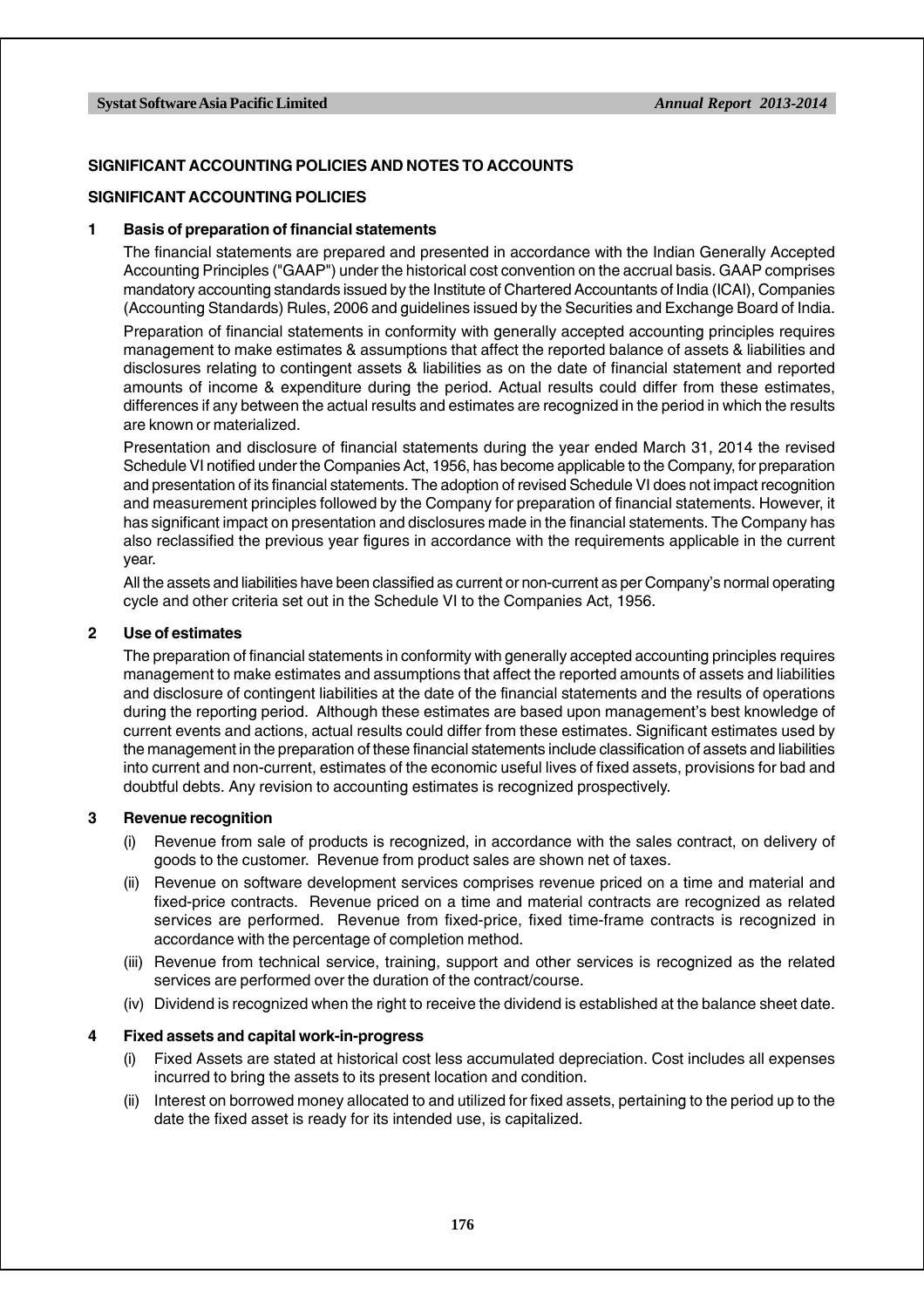### **5 Intangible assets**

- (i) All intangible assets are stated at cost less accumulated amortization.
- (ii) The cost of acquired intangible assets is the consideration paid for acquisition and other incidental costs incurred to bring the intangible asset for its intended use.
- (iii) Internally generated intangible assets are valued at cost which were incurred during the development phase of intangibles which comprises of expenditure on materials and services used or consumed, salaries and other employment related cost of personnel engaged in development of intangible asset, other direct expenditures and overheads that are necessary for the generation of the intangible asset and that can be allocated on a reasonable basis.
- (iv) Interest on borrowed money allocated to and utilized for intangible assets, pertaining to the period up to the date the intangible asset is ready for its intended use, is capitalized in accordance with Accounting Standard-16.
- (v) Amount paid towards the acquisition of intangible assets, which is not put to use as at reporting date and the cost of intangible assets not ready for its intended use before such date is disclosed under capital work-in-progress.

### **6 Depreciation and amortization**

- (i) Depreciation has been provided on straight line method at the rates prescribed under Schedule XIV of the Companies Act, 1956. In respect of assets purchased / sold during the year, depreciation is charged on a pro-rata basis.
- (ii) The management estimates the useful life of customized software/commercial rights procured for specific application as 3 years and accordingly amortizes over their estimated useful life on a straight line basis.
- (iii) Depreciation on individual low cost assets (costing less than Rs. 5,000) is provided for in full in the year of purchase irrespective of date of installation.
- (iv) Other Intangible assets are amortized over their respective individual estimated useful life on a straight-line basis, commencing from the date the asset is available to the Company for its use.
- (v) After recognition of impairment loss, the depreciation charge for the asset is on the revalued amount prospectively over the remaining useful life of the asset.

### **7 Impairment of assets**

The Company assesses at each balance sheet date using internal and external sources, whether there is any indication that an asset (both tangible and intangible) may be impaired more than of a temporary nature. If any such indications exist, the Company estimates the recoverable amount of the asset. If such recoverable amount of the asset or the recoverable amount of the cash generating unit to which the asset belongs to is less than its carrying amount, the carrying amount is reduced to its recoverable amount. The reduction is treated as an impairment loss and is recognized in the statement of profit and loss. If at the balance sheet date there is an indication that a previously assessed impairment loss no longer exists, the recoverable amount is reassessed and the asset is reflected at the recoverable amount subject to a maximum of depreciated historical cost.

### **8 Inventories**

The Companies inventories comprises of raw material, work in progress and finished hardware products which are valued at cost or net realizable value, whichever is lower. The cost formula used is specific identification basis. Net realizable value is the estimated selling price in ordinary course of business, less estimated cost of completion and estimated cost necessary to make the sale. The cost of inventories is net of VAT credit.

### **9 Effect of exchange fluctuation on foreign currency transactions**

- (i) Foreign currency transactions are recorded at the exchange rate prevailing on the date of the transaction.
- (ii) Exchange differences are recorded when the amount actually received on sales or actually paid when the expenditure is incurred, is converted into Indian rupees.
- (iii) Exchange differences arising on foreign currency transactions are recognized as income or expense in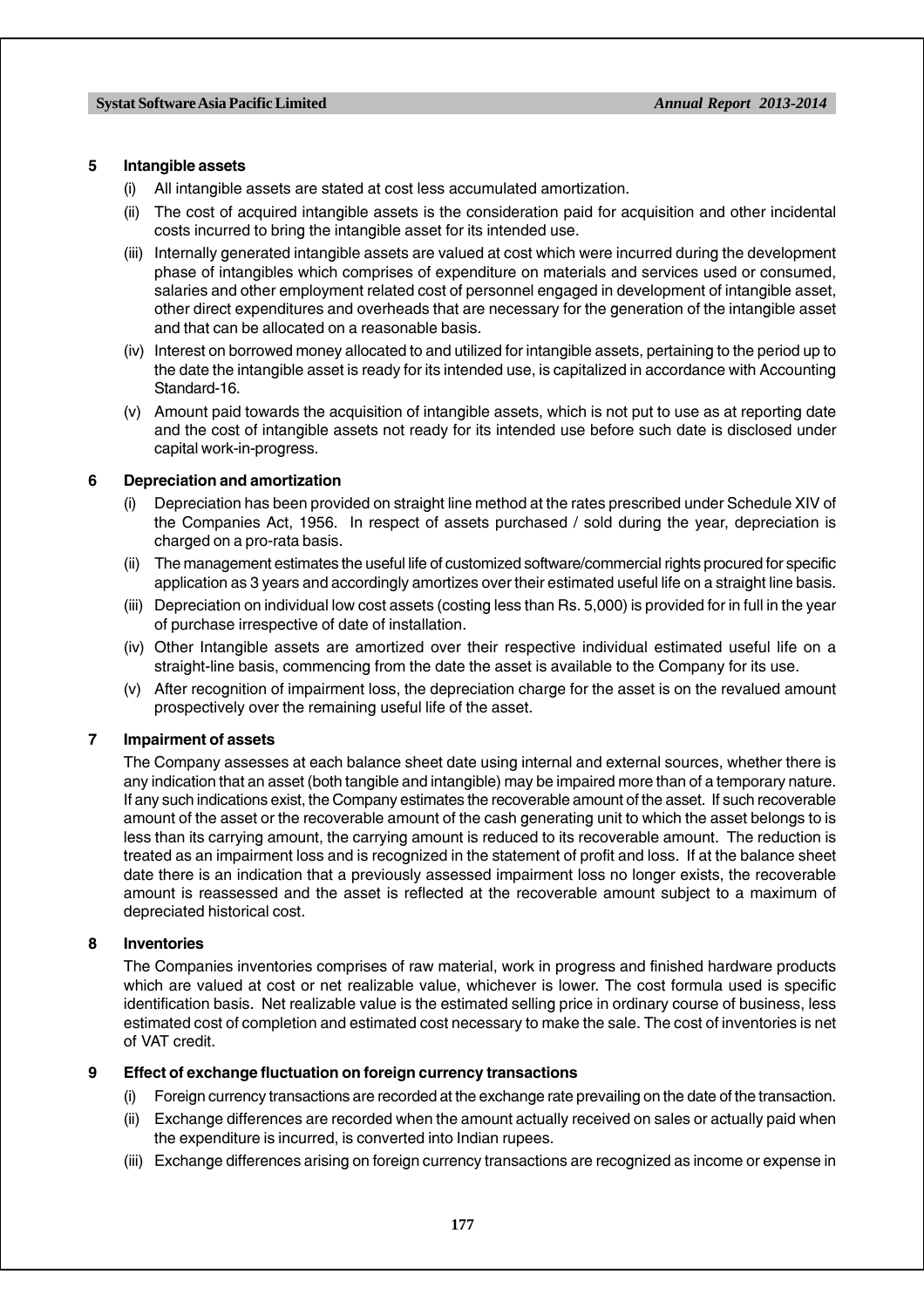the period in which they arise.

- (iv) Period-end balances of monetary foreign currency assets and liabilities are translated at the closing rate. The resulting exchange difference is recognized in the statement of profit and loss.
- (v) Non monetary assets & liabilities are translated at the rate prevailing on the date of transaction.
- (vi) Foreign currency translation differences relating to liabilities incurred for acquiring fixed assets are recognized in statement of profit and loss.

### **10 Employee benefits**

(i) The short-term employee benefits such as salaries and paid leave is debited to expense as and when an employee has rendered services in exchange for these benefits.

### **11 Income tax/ deferred tax**

- (i) Current tax is calculated in accordance with the relevant tax regulations.
- (ii) Deferred tax assets and liabilities are recognized for the future tax consequences attributable to timing differences that result between the profit offered for income taxes and the profit as per the financial statements. Deferred tax in respect of timing difference which originate during the tax holiday period but reverse after the tax holiday period is recognized in the year in which the timing difference originate. For this purpose the timing difference which originates first is considered to reverse first. Deferred tax assets and liabilities are measured using the tax rates and tax laws that have been enacted or substantively enacted by the balance sheet date. The effect on deferred tax assets and liabilities of a change in tax rates is recognized in the statement of profit and loss in the year of charge. Deferred tax assets on timing differences are recognized only if there is a reasonable certainty that sufficient future taxable income will be available against which such deferred tax assets can be realized. Deferred tax assets are reassessed for the appropriateness of their respective carrying values at each balance sheet dates.
- (iii) Minimum Alternative Tax (MAT) paid in accordance to the tax laws, which gives rise to future economic benefits in the form of adjustment of future income tax liability, is considered as an asset if there is convincing evidence that the Company will pay normal income tax after the tax holiday period. Accordingly, MAT is recognized as an asset in the balance sheet when it is probable that the future economic benefit associated with it will flow to the Company and the asset can be measured reliably.
- (iv) Advance taxes and provisions for current income taxes are presented in the balance sheet after off-setting advance taxes paid and income tax provisions arising in the same tax jurisdiction.
- (v) The Company offsets deferred tax assets and deferred tax liabilities relating to taxes on income levied by the same governing taxation laws.

### **12 Provisions and contingent liabilities**

The Company creates a provision when there is a present obligation as a result of an obligating event that probably requires an outflow of resources and a reliable estimate can be made of the amount of the obligation. A disclosure for a contingent liability is made when there is a possible obligation or a present obligation that may, but probably will not, require an outflow of resources. Where there is a possible obligation or a present obligation in respect of which the likelihood of outflow of resources is remote, no provision or disclosure is made.

### **13 Earnings per Share**

- (i) Basic earnings per share is calculated by dividing the net earnings available to the equity shareholders by the weighted average number of equity shares outstanding during the year.
- (ii) Diluted earnings per share is calculated by dividing the net earnings available to existing and potential equity shareholders by aggregate of the weighted average number of equity shares considered for deriving basic earnings per share. Dilutive potential equity shares are deemed converted as of the beginning of the period, unless issued at a later date.

### **14 Leases**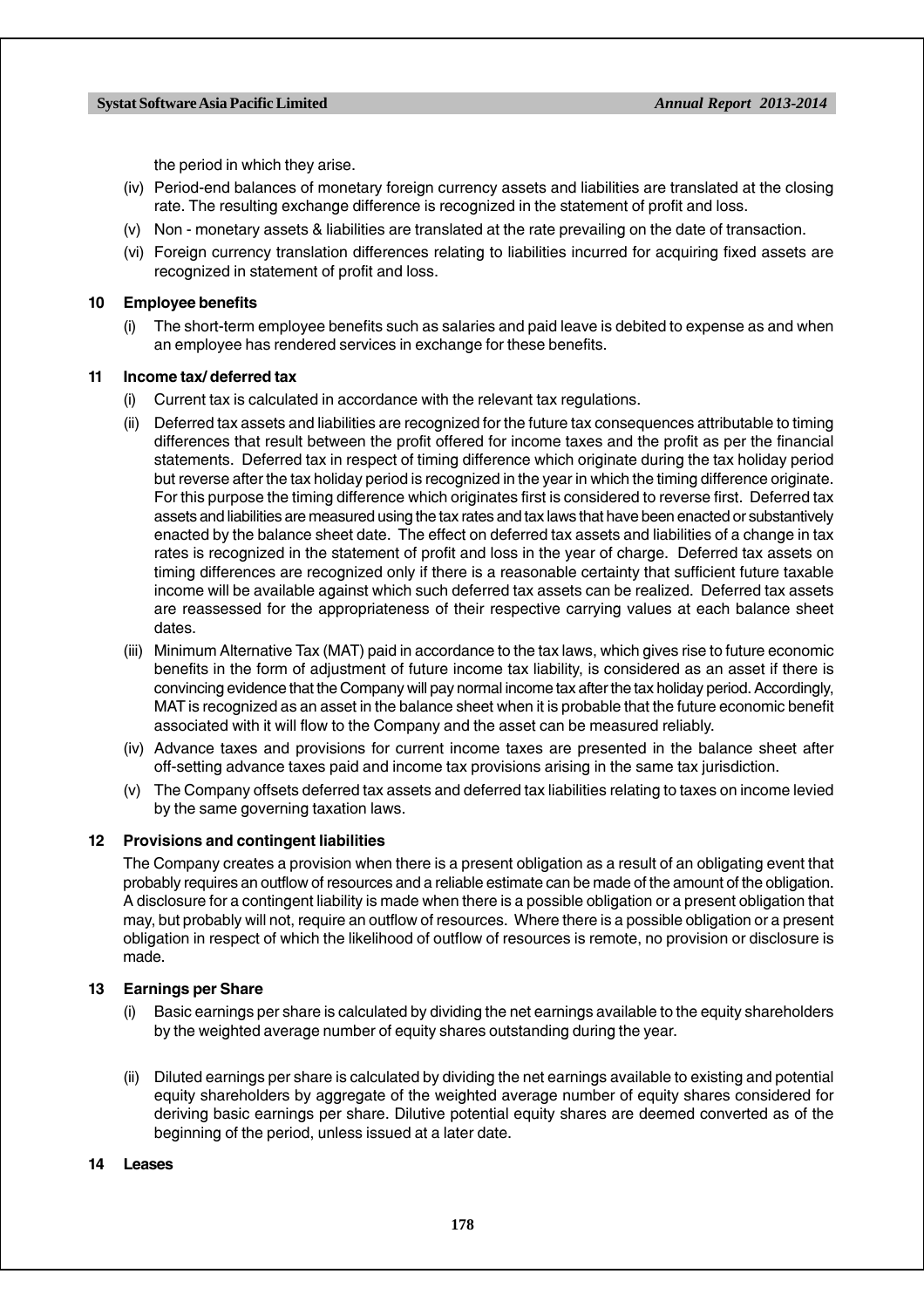### **Systat Software Asia Pacific Limited**

- (i) Lease arrangements where substantial risk and rewards incidental to ownership vests with the lessor, such leases are recognized as operating leases.
- (ii) Lease payments under operating lease are recognized as an expense in the statement of profit and loss.

### **15 Derivative instruments and hedge accounting**

The Company uses foreign currency forward contracts and currency options to hedge its risks associated with foreign currency fluctuations relating to certain firm commitments and forecasted transactions. The Company designates these hedging instruments as cash flow hedges applying the recognition and measurement principles set out in the Accounting Standard 30 "Financial Instruments: Recognition and Measurement" (AS-30).

The use of hedging instruments is governed by the Company's policies approved by the board of directors, which provide written principles on the use of such financial derivatives consistent with the Company's risk management strategy.

Hedging instruments are initially measured at fair value, and are remeasured at subsequent reporting dates. Changes in the fair value of these derivatives that are designated and effective as hedges of future cash flows are recognized directly in shareholders' funds and the ineffective portion is recognized immediately in the statement of profit and loss.

Changes in the fair value of derivative financial instruments that do not qualify for hedge accounting are recognized in the statement of profit and loss as they arise.

Hedge accounting is discontinued when the hedging instrument expires or is sold, terminated, or exercised, or no longer qualifies for hedge accounting. At that time for forecasted transactions, any cumulative gain or loss on the hedging instrument recognized in shareholders' funds is retained there until the forecasted transaction occurs. If a hedged transaction is no longer expected to occur, the net cumulative gain or loss recognized in shareholders' funds is transferred to the statement of profit and loss for the period.

However, the Company has no outstanding hedged transaction nor entered into any hedging transaction during the year.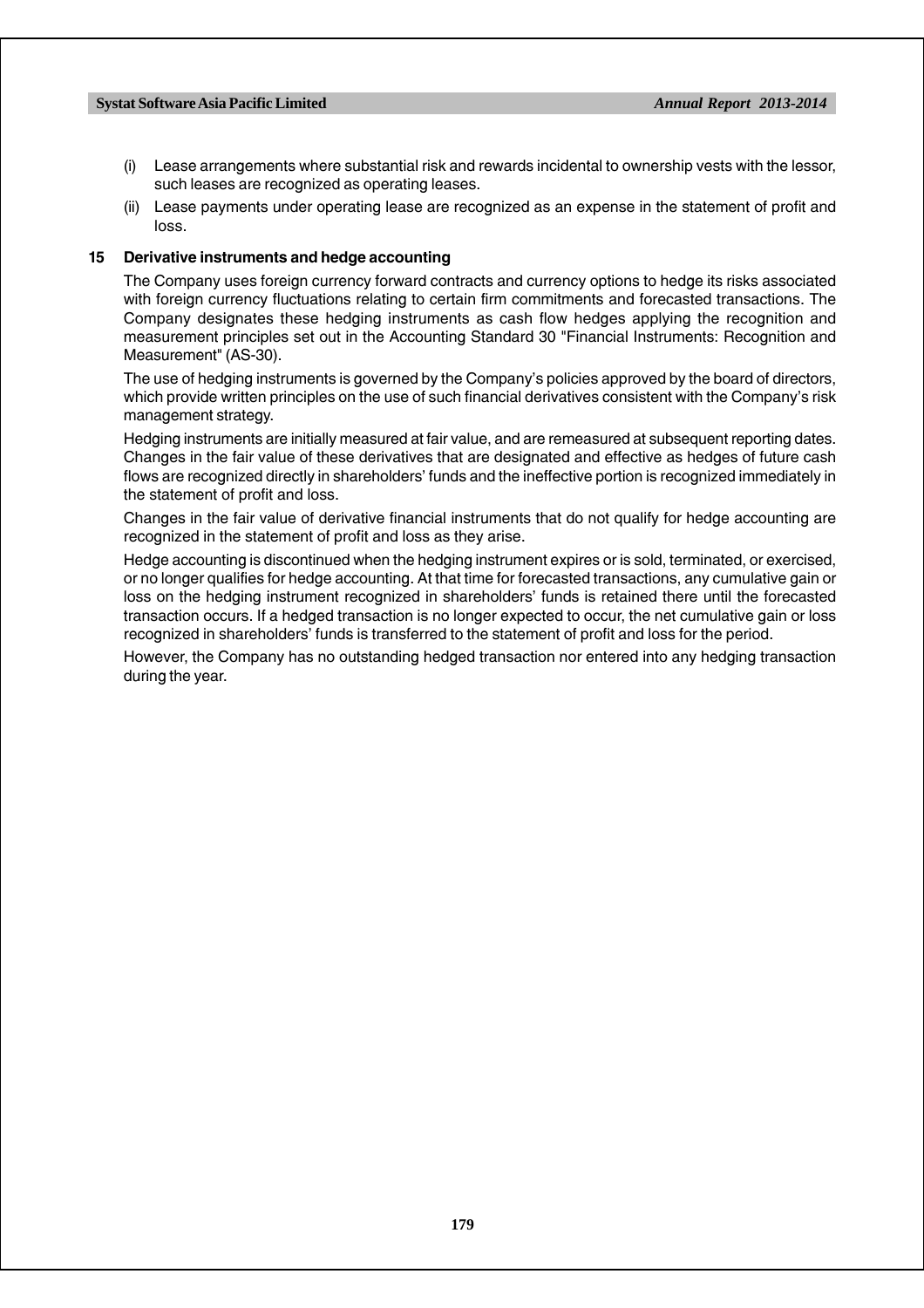## **NOTES ON ACCOUNTS**

FOR THE YEAR ENDED MARCH 31, 2014

The previous year figures have been regrouped / reclassified, wherever necessary to conform to the current year presentation.

### **2.1 SHARE CAPITAL**

#### **a) Break-up of shares** (Amount in Rupees)

**PARTICULARS As at** As at **As at** As at **As at** As at **As at** As at **As at** As at **As at** As at **As at** As at **As at** As at **As at** As at **As at** As at **As at** As at **As at As at As at As at As at As at As at As at As at 31.3.2014 31.3.2013 AUTHORISED** 5,00,000 Equity Shares of Rs. 10/- each 5,000,000 5,000,000 **ISSUED, SUBSCRIBED AND FULLY PAID-UP** 3,80,000 Equity Shares of Rs. 10/- each fully paid up  $\vert$  3,800,000  $\vert$  3,800,000 3,800,000 **3,800,000 3,800,000**

The Company has only one class of shares referred to as equity shares having a par value of Rs.10/-. Each holder of equity shares is entitled to one vote per share held.

The Company declares and pays dividend in Indian rupees. The Board of Directors have not proposed any dividend during the year. Dividend declared if any, if approved by the Shareholders, is payable to the shareholders in proportion to their shareholding. In the event of liquidation of the Company, the holders of equity shares will be entitled to receive any of the remaining assets of the Company. The distribution will be in proportion to the number of equity shares held by the shareholders.

#### **b) Reconciliation of number of Shares**

| <b>Equity Shares</b>                                                                      | As at 31.03.2014           |                    | As at 31.03.2013           |                    |  |
|-------------------------------------------------------------------------------------------|----------------------------|--------------------|----------------------------|--------------------|--|
|                                                                                           | Number of<br><b>Shares</b> | Amount<br>(in Rs.) | Number of<br><b>Shares</b> | Amount<br>(in Rs.) |  |
| Balance as at the beginning of the<br>previous year<br>Add: Shares issued during the year | 380,000                    | 3,800,000          | 380,000                    | 3,800,000          |  |
| Balance as at the end of the year                                                         | 380,000                    | 3,800,000          | 380,000                    | 3,800,000          |  |

Neither shares are reserved for issue under options nor securities have been issued, which are convertible into equity / preference shares in future as on the date of balance sheet.

#### **c) Details of Shares held by shareholders, holding more than 5% of the aggregate shares in the Company.**

|                                       |                         | As at 31-3-2014       | As at 31-3-2013         |                       |
|---------------------------------------|-------------------------|-----------------------|-------------------------|-----------------------|
| Name of the Share Holder              | No. of<br><b>Shares</b> | % of Share<br>holding | No. of<br><b>Shares</b> | % of Share<br>holding |
| Cranes Software International Limited | 380,000                 | 100%                  | 380,000                 | 100% l                |

No shares have been allotted as fully paid up, by way of bonus shares during 5 years immediately preceeding March 31, 2014.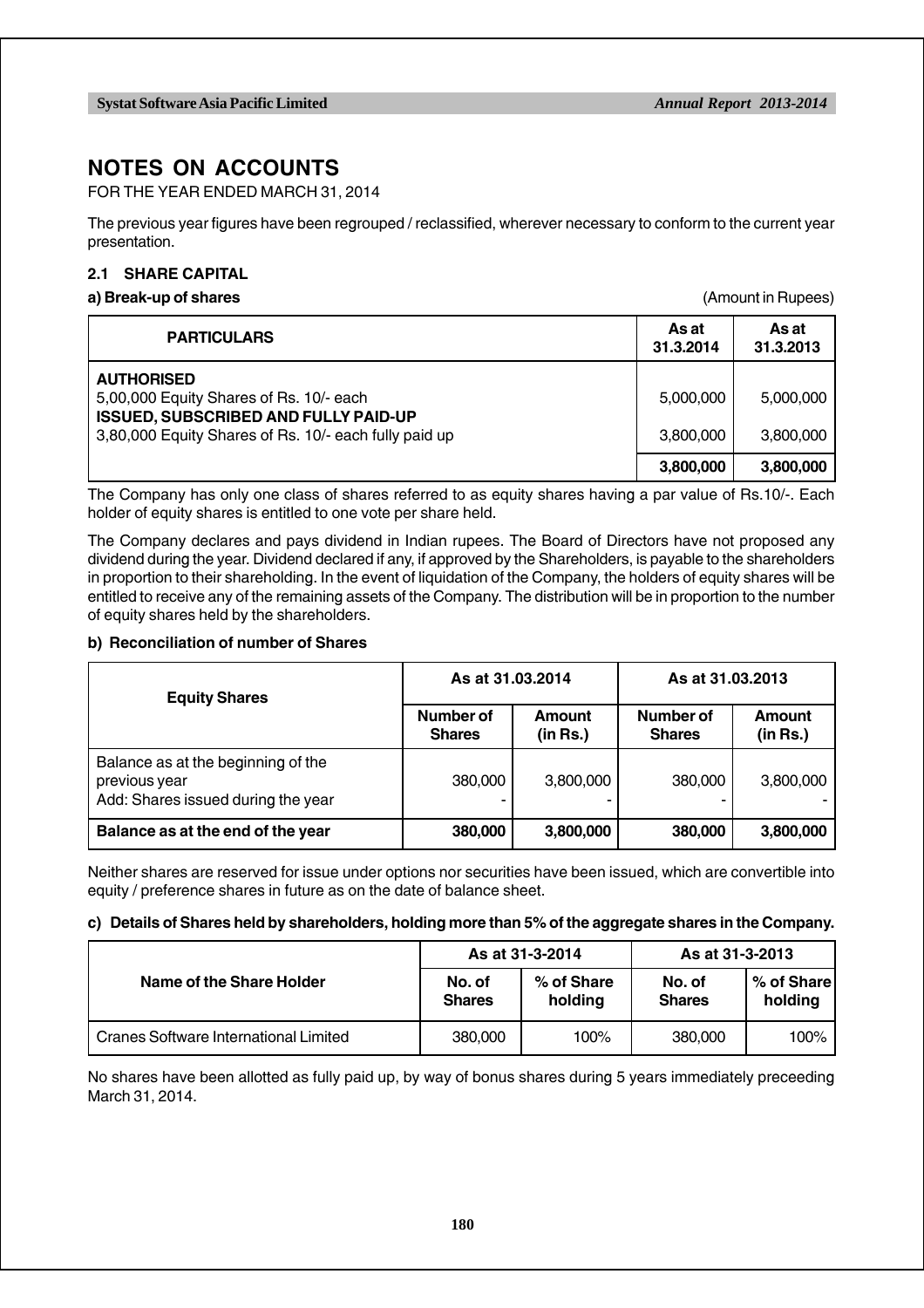#### **181**

*Annual Report 2013-2014*

#### **2.2 RESERVES AND SURPLUS** (Amount in Rupees)

**Systat Software Asia Pacific Limited**

| <b>PARTICULARS</b>                      | As at 31.3.2014 | As at 31.3.2013 |
|-----------------------------------------|-----------------|-----------------|
| Surplus in statement of profit and loss |                 |                 |
| Opening balance                         | 1,547,422       | 1,563,011       |
| Profit for the year                     | (26, 159)       | (15,588)        |
| Amount available for appropriation      | 1,521,263       | 1,547,422       |
| Balance as at the end of the year       | 1,521,263       | 1,547,422       |

#### **2.3 DEFERRED TAXES LIABILITY (NET)** (Amount in Rupees)

| <b>PARTICULARS</b>                                            |              | As at 31.3.2014 | At at 31.3.2013 |
|---------------------------------------------------------------|--------------|-----------------|-----------------|
| <b>Deferred Tax Liability</b><br>Attributable to Depreciation |              | 51.535          | 51,535          |
|                                                               | <b>TOTAL</b> | 51,535          | 51,535          |

#### **2.4 TRADE PAYABLE** (Amount in Rupees)

**PARTICULARS As at 31.3.2014** At at 31.3.2013 **Trades Payables** 36,746 56,241 Refer note: (reg. micro, small and medium enterprises) **TOTAL** 36,746 56,241

#### **2.5 OTHER CURRENT LIABILITIES** (Amount in Rupees)

| <b>PARTICULARS</b>                                                                                                                                                | As at 31.3.2014 | At at 31.3.2013 |
|-------------------------------------------------------------------------------------------------------------------------------------------------------------------|-----------------|-----------------|
| Current maturities of long term debt :<br>Statutory dues (including provident fund,<br>withholding and other taxes payable)<br>Other payables<br>Advance received | 1.654<br>6.079  | 654, ا          |
| <b>TOTAL</b>                                                                                                                                                      | 7.733           | 1,654           |

#### **2.6 CASH AND BANK BALANCES** (Amount in Rupees)

| <b>PARTICULARS</b>                         |              | As at 31.3.2014 | At at 31.3.2013 |
|--------------------------------------------|--------------|-----------------|-----------------|
| <b>Bankbalances:</b><br>In current account |              | 56.062          | 65,637          |
|                                            | <b>TOTAL</b> | 56,062          | 65,637          |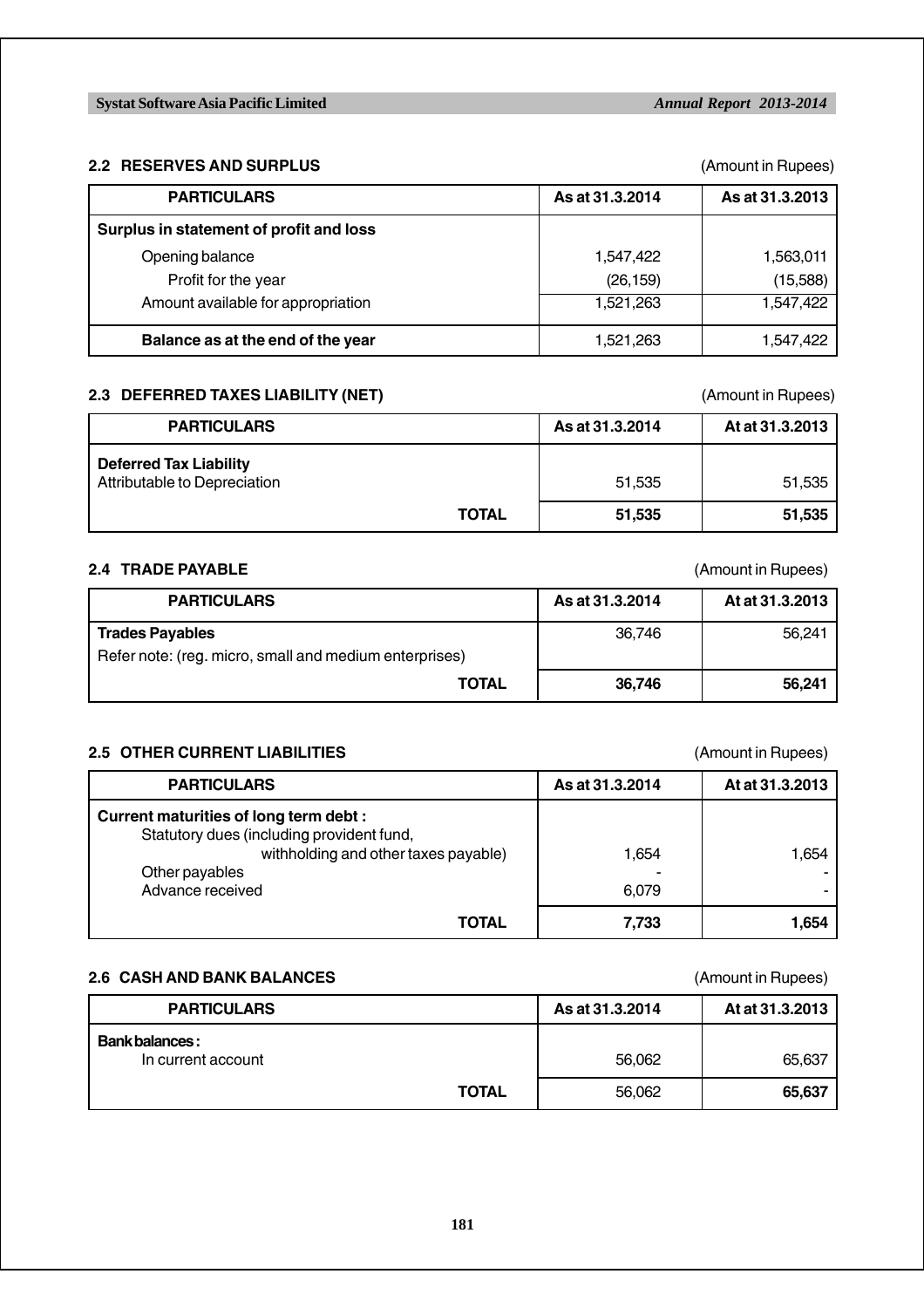#### **Systat Software Asia Pacific Limited**

*Annual Report 2013-2014*

#### **2.7 SHORT TERM LOANS AND ADVANCES** (Amount in Rupees)

| <b>PARTICULARS</b>                                                                   |              | As at 31.3.2014 | At at 31.3.2013 |
|--------------------------------------------------------------------------------------|--------------|-----------------|-----------------|
| Unsecured, considered good<br><b>Balances with group Companies</b><br>Other advances |              | 5,361,215       | 5,391,215       |
|                                                                                      | <b>TOTAL</b> | 5,361,215       | 5,391,215       |

#### **2.8 OTHER EXPENSES** (Amount in Rupees)

| <b>PARTICULARS</b>              | For the year<br>31.3.2014 | For the year<br>31.3.2013 |
|---------------------------------|---------------------------|---------------------------|
| Rates and taxes                 |                           | 500                       |
| Statutory auditors : Audit fees | 16.584                    | 15,000                    |
| Professional charges            |                           |                           |
| Miscellaneous expenses          | 9.575                     | 88                        |
| <b>TOTAL</b>                    | 26,159                    | 15,588                    |

#### **2.9 EARNINGS PER SHARE**

|                                                                                         |                      | For the year 31.3.2014 | For the year 31.3.2013 |               |
|-----------------------------------------------------------------------------------------|----------------------|------------------------|------------------------|---------------|
| <b>PARTICULARS</b>                                                                      | <b>Basic</b>         | After                  | <b>Basic</b>           | After         |
|                                                                                         | <b>Extraordinary</b> | <b>Extraordinary</b>   | Extraordinary          | Extraordinary |
|                                                                                         | <b>Item</b>          | <b>Items</b>           | <b>Items</b>           | <b>Items</b>  |
| <b>Basic</b><br>Profit / (loss) after tax (in Rs.)<br>Weighted average number of shares | (26, 159)            | (26, 159)              | (15,588)               | (15,588)      |
| outstanding                                                                             | 380,000              | 380,000                | 380,000                | 380,000       |
| <b>Basic EPS</b>                                                                        | (0.07)               | (0.07)                 | (0.04)                 | (0.04)        |

#### **OTHER DISCLOSURES**

#### **2.10 RELATED PARTY TRANSACTIONS** (Amount in Rupees)

|                                                                     | For the year 31.3.2014    |                                                  | For the year 31.3.2013    |                                                  |
|---------------------------------------------------------------------|---------------------------|--------------------------------------------------|---------------------------|--------------------------------------------------|
| <b>PARTICULARS</b>                                                  | <b>Holding</b><br>Company | <b>Other</b><br><b>Related</b><br><b>Parties</b> | <b>Holding</b><br>Company | <b>Other</b><br><b>Related</b><br><b>Parties</b> |
| Balance as on 31.03.14 Receivable<br>Balance as on 31.03.14 Payable | 5,361,215                 |                                                  | 5,391,215                 |                                                  |

### **NAME OF THE RELATED PARTIES AND DESCRIPTION OF RELATIONSHIP**

Key Management Personnel

Holding Company Cranes Software International Limited<br>Key Management Personnel Mr. Asif Khader Mr. Mueed Khader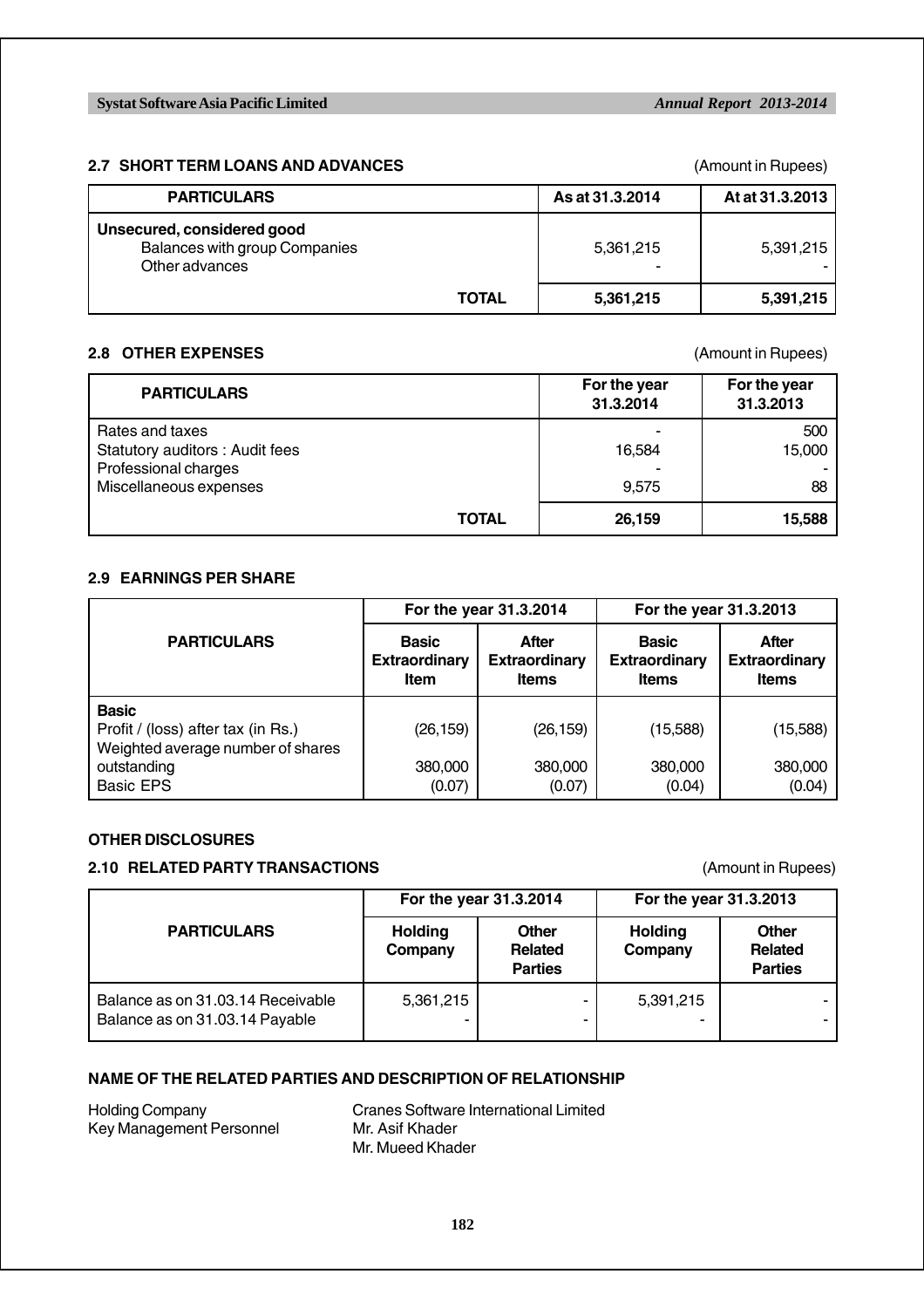### **2.11 DUES TO MICRO AND SMALL ENTERPRISES**

| Principal amount due to suppliers registered under the<br>MSMED Act and remaining unpaid as at year end                                              | Nil | Nil |
|------------------------------------------------------------------------------------------------------------------------------------------------------|-----|-----|
| Interest due to suppliers registered under the MSMED<br>Act and remaining unpaid as at year end                                                      | Nil | Nil |
| Principal amounts paid to suppliers registered under the<br>MSMED Act, beyond the appointed day during the year                                      | Nil | Nil |
| Interest paid, other than under section 16 of MSMED Act,<br>to suppliers registered under the MSMED Act, beyond the<br>appointed day during the year | Nil | Nil |
| Interest paid, under section 16 of MSMED Act,<br>to suppliers registered under the MSMED Act, beyond the<br>appointed day during the year            | Nil | Nil |
| Interest due and payable towards suppliers registered<br>under MSMED Act, for payments already made.                                                 | Nil | Nil |
| Further Interest remaining due and payable for<br>earlier years.                                                                                     | Nil | Nil |

As per our report of even date For Sethia Prabhad Hegde & Co **For and on behalf of the Board** Chartered Accountants Firm Registration No. 013367S

Membership No. 226267

**Timmayya Hegde Asif Khader Asif Khader Asif Khader** Mueed Khader Partner Asid Reported Asif Reported Asif Reported Asif Reported Asif Reported Asif Reported Asif Reported Asif Reported Asif Reported Asif Reported Asif Rep Partner Director Director Director Director Director Director Director Director

Bangalore Bangalore Bangalore<br>
May 28, 2014 May 28, 201 May 28, 2014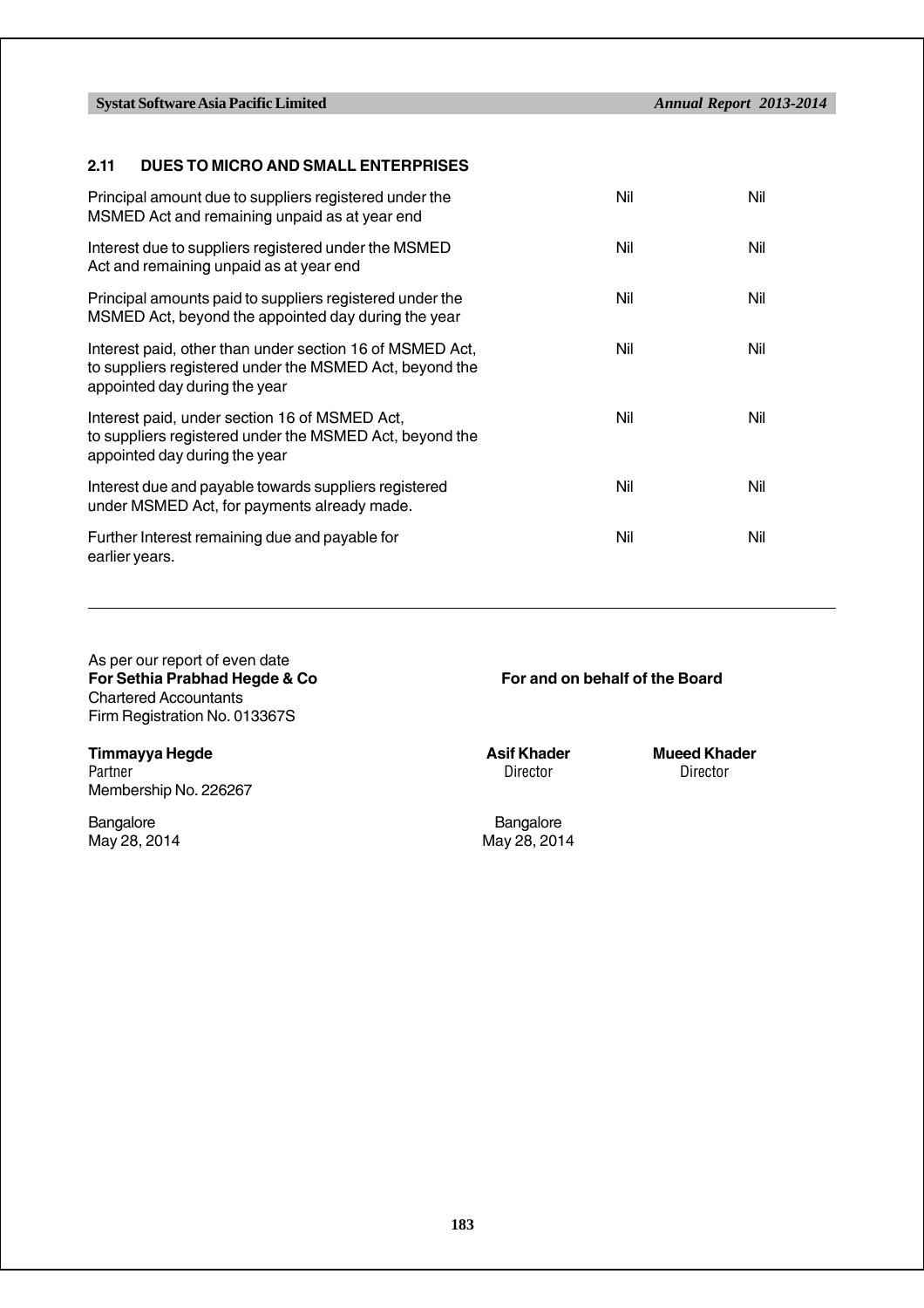*Annual Report 2013-2014*

# TILAK AUTO TECH PRIVATE LIMITED

FINANCIAL STATEMENTS 2013 - 2014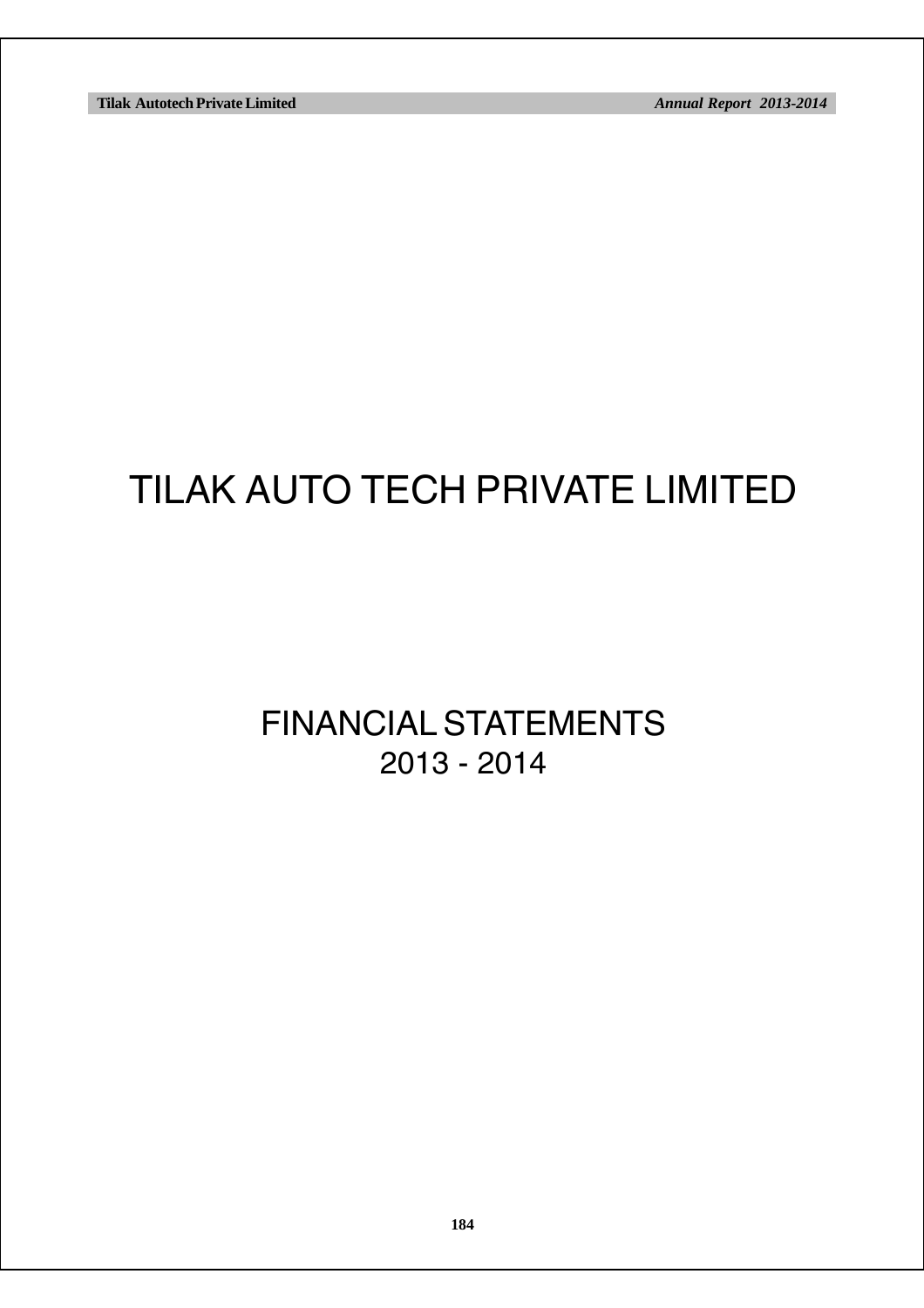## **REPORT OF THE BOARD OF DIRECTORS**

#### To, The Members of **Tilak Autotech Private Limited,**

Your Directors are pleased to present their 20th Annual Report together with the accounts for the year ended March 31, 2014.

#### **Review of Operations**

The Company was able to record a turnover of Rs. Nil during the year under review compared to Rs. Nil during the previous year. The Net loss for the year was Rs. 0.43 lakhs, compared to a loss of Rs. 0.54 lakhs during the previous year.

#### **Deposits**

Your Company has not accepted deposits from the public during the current year.

#### **Conservation of Energy**

The operations of the Company are not energy intensive.

#### **Research & Development Activities**

No technology indigenous or imported has yet been acquired at any point of time by the Company. Hence disclosure of particulars with regard to this does not arise.

#### **Foreign Exchange Earnings & Outgo**

The foreign exchange earnings during the year amounted to Rs. Nil and foreign exchange outgo during the year amounted to Rs. Nil.

#### **Employees**

Your Directors wish to register their deep & sincere appreciation for the services rendered by the employees of your Company.

The particulars of employees as per Section 217 (2A) of the Companies Act, 1956, read with the Companies (Particulars of Employees), Rules 1975 are not applicable since none of the employees earn remuneration exceeding the amounts specified therein.

#### **Directors' Responsibility Statement**

Pursuant to Section 217(2AA) of the Companies Act, 1956, the directors hereby confirm that they have:

- i. Followed the applicable Accounting Standards in the preparation of the annual accounts;
- ii. Selected such accounting policies and applied them consistently and made judgments and estimates that were reasonable and prudent so as to give a true and fair view of the state of affairs of the Company at the end of the financial year and of the profits of the Company for the year under review;
- iii. Taken proper and sufficient care for the maintenance of adequate accounting records in accordance with the provisions of the Companies Act, 1956, for safeguarding the assets of the Company and detecting fraud and other irregularities;
- iv. Prepared the accounts for the financial year on a 'Going Concern' basis.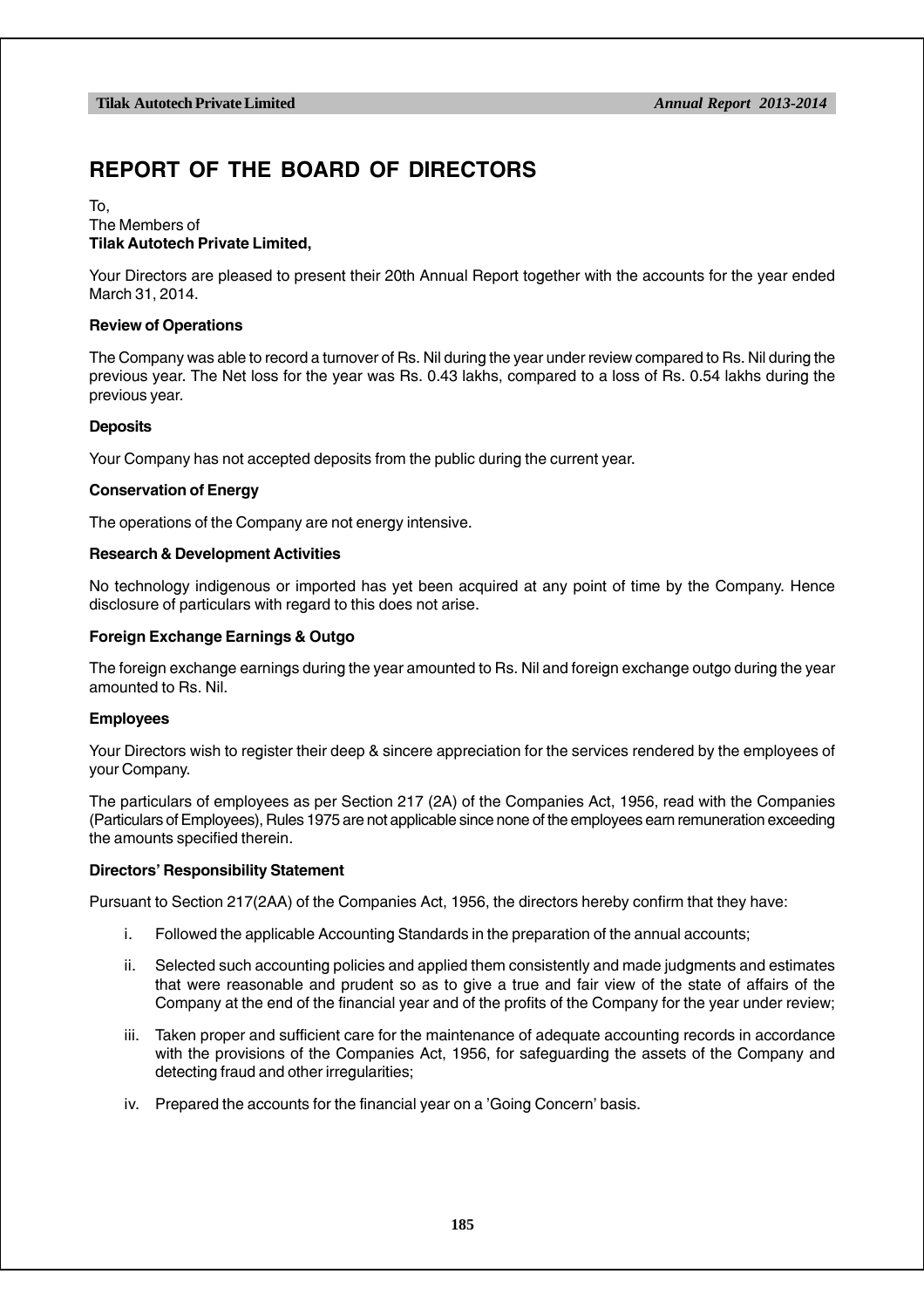*Annual Report 2013-2014*

### **AUDITORS**

The Company's Auditors, M/s Sethia Prabhad Hegde and Co., Chartered Accountants, retire at the ensuing annual general meeting and are eligible for re-appointment. The declaration under Section 224(1)(B) of the Companies Act, 1956, has been received from them.

#### **For and on behalf of the Board**

Bangalore **Asif Khader August 29, 2014 Asif Khader Asif Khader August 29, 2014 August 29, 2014 August 29, 2014** August 29, 2014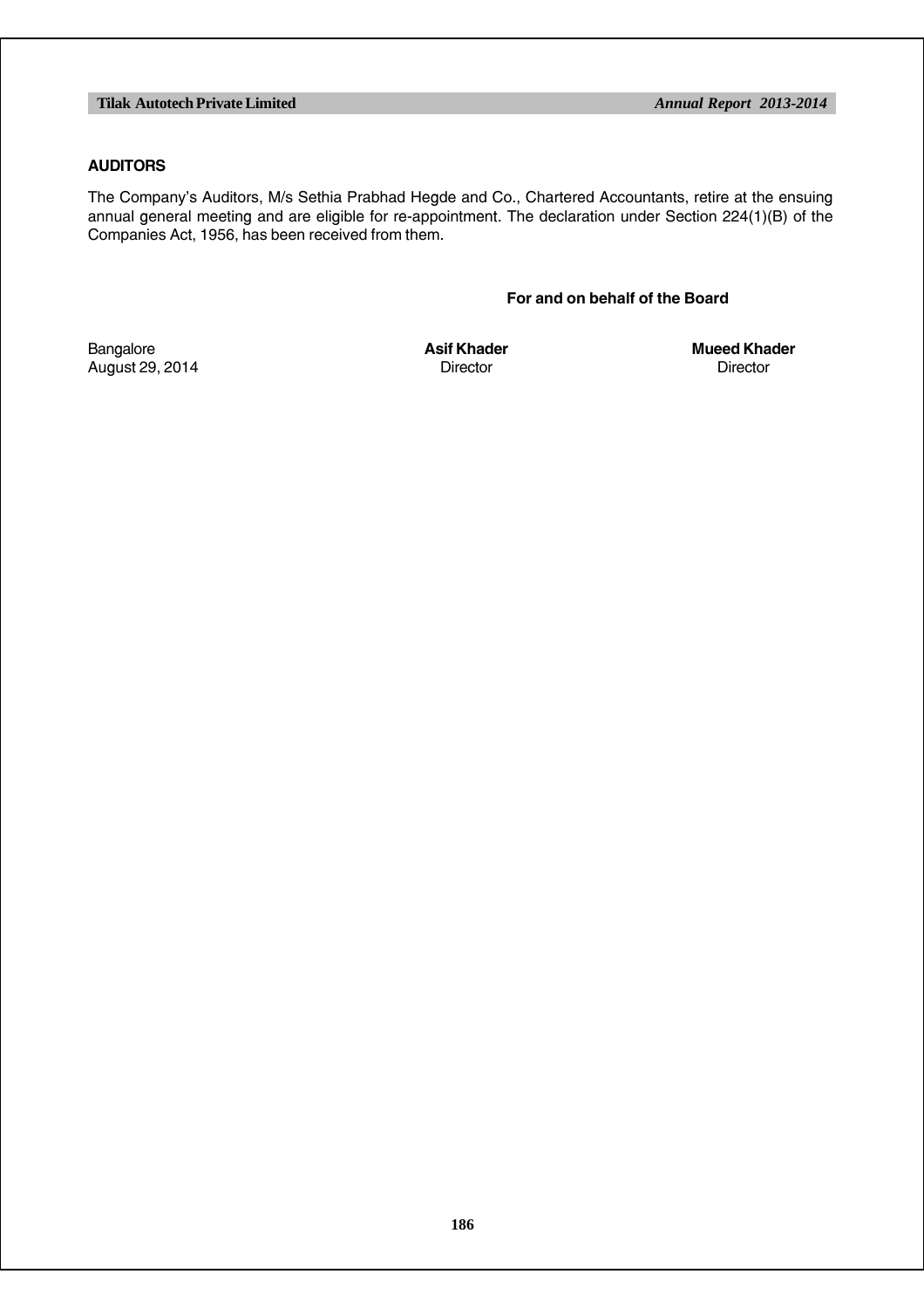## **INDEPENDENT AUDITORS' REPORT**

#### To The Members of **Tilak Auto Tech Private Limited,**

We have audited the accompanying financial statements of **Tilak Auto Tech Private Limited,** which comprise the Balance Sheet as at March 31st, 2014, and the Statement of Profit and Loss for the year then ended, and a summary of significant accounting policies and other explanatory information.

Management is responsible for the preparation of these financial statements that give a true and fair view of the financial position, financial performance of the Company in accordance with the Accounting Standards referred to in sub-section (3C) of section 211 of the Companies Act, 1956, read with the General Circular 15/2013 dated 13th September, 2013 of the Ministry of Corporate Affairs in respect of Section 133 of the Companies Act, 2013 and in accordance with the accounting principles generally accepted in India.This responsibility includes the design, implementation and maintenance of internal control relevant to the preparation and presentation of the financial statements that give a true and fair view and are free from material misstatement, whether due to fraud or error.

Our responsibility is to express an opinion on these financial statements based on our audit. We conducted our audit in accordance with the Standards on Auditing issued by the Institute of Chartered Accountants of India. Those Standards require that we comply with ethical requirements and plan and perform the audit to obtain reasonable assurance about whether the financial statements are free from material misstatement.

An audit involves performing procedures to obtain audit evidence about the amounts and disclosures in the financial statements. The procedures selected depend on the auditor's judgment, including the assessment of the risks of material misstatement of the financial statements, whether due to fraud or error. In making those risk assessments, the auditor considers internal control relevant to the Company's preparation and fair presentation of the financial statements in order to design audit procedures that are appropriate in the circumstances. An audit also includes evaluating the appropriateness of accounting policies used and the reasonableness of the accounting estimates made by management, as well as evaluating the overall presentation of the financial statements.

We believe that the audit evidence we have obtained is sufficient and appropriate to provide a basis for our audit opinion.

In our opinion and to the best of our information and according to the explanations given to us, the financial statements give the information required by the Act in the manner so required and give a true and fair view in conformity with the accounting principles generally accepted in India:

- a) in the case of the Balance Sheet, of the state of affairs of the Company as at March 31, 2014;
- b) in the case of the Statement of Profit and Loss, of the loss for the year ended on that date; and
	- 1. As required by the Companies (Auditor's Report) Order, 2003 issued by the Central Government of India in terms of sub-section (4A) of section 227 of the Act, we give in the Annexure a statement on the matters specified in paragraphs 4 and 5 of the Order.
	- 2. As required by section 227(3) of the Act, we report that:
		- a) we have obtained all the information and explanations which to the best of our knowledge and belief were necessary for the purpose of our audit;
		- b) in our opinion proper books of account as required by law have been kept by the Company so far as appears from our examination of those books.
		- c) the Balance Sheet and Statement of Profit and Loss, dealt with by this Report are in agreement with the books of account.
		- d) in our opinion, the Balance Sheet and Statement of Profit and Loss, comply with the Accounting Standards referred to in sub section (3C) of section 211 of the Companies Act, 1956;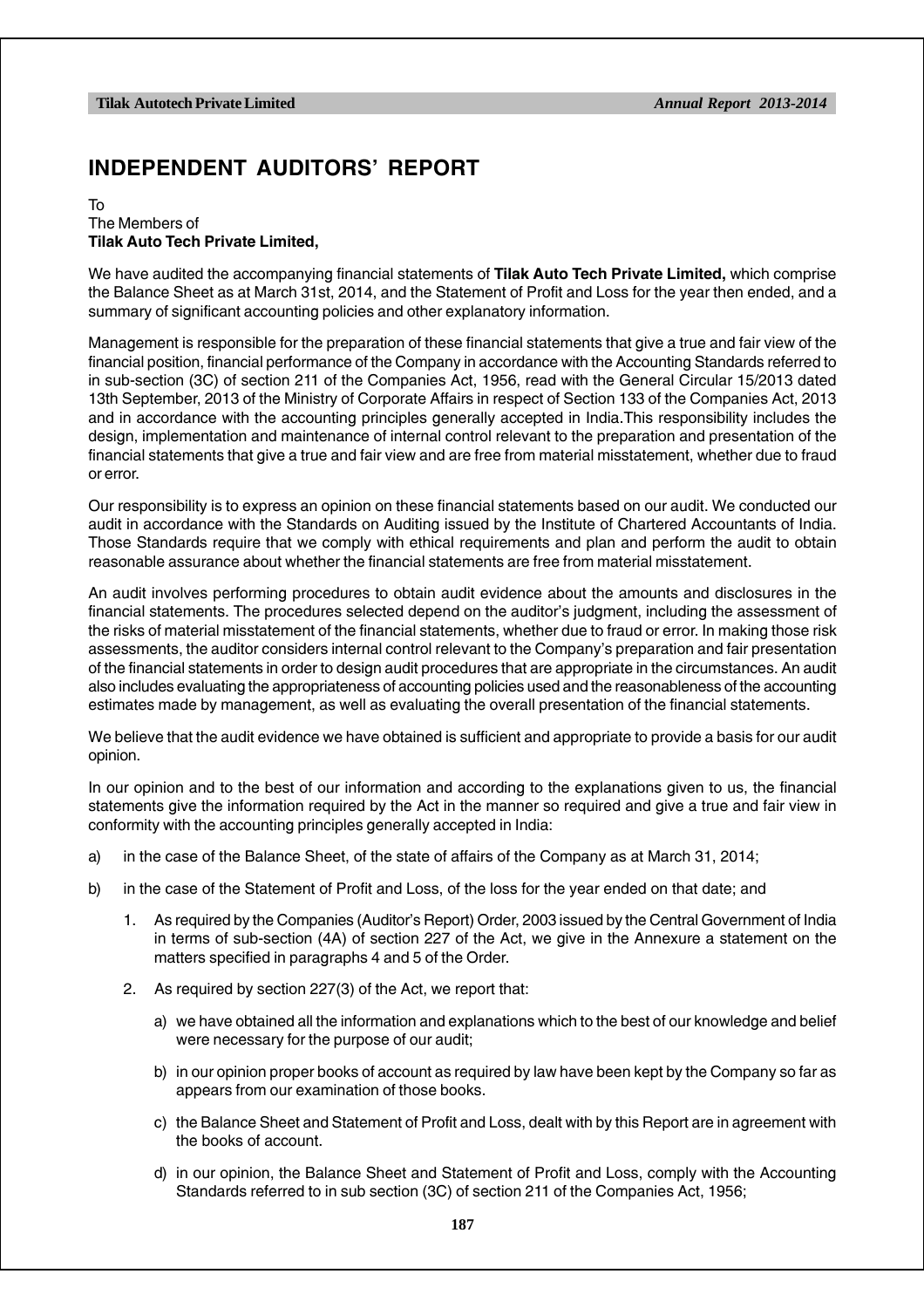e) On the basis of the written representations received from the directors as on 31st March 2014, taken on record by the Board of Directors, none of the directors is disqualified as on March 31, 2014, from being re-appointed as a director in terms of clause (g) of sub section (1) of section 274 of the Companies Act, 1956;

### For **SETHIA PRABHAD HEGDE & CO**

Chartered Accountants Firm Registration No. 013367S

**Timmayya Hegde**<br>Partner Bangalore **Partner** Partner Partner Partner Partner Partner Partner Partner Partner Partner Partner Partner Partner 28<sup>th</sup> May, 2014 Membership No.226267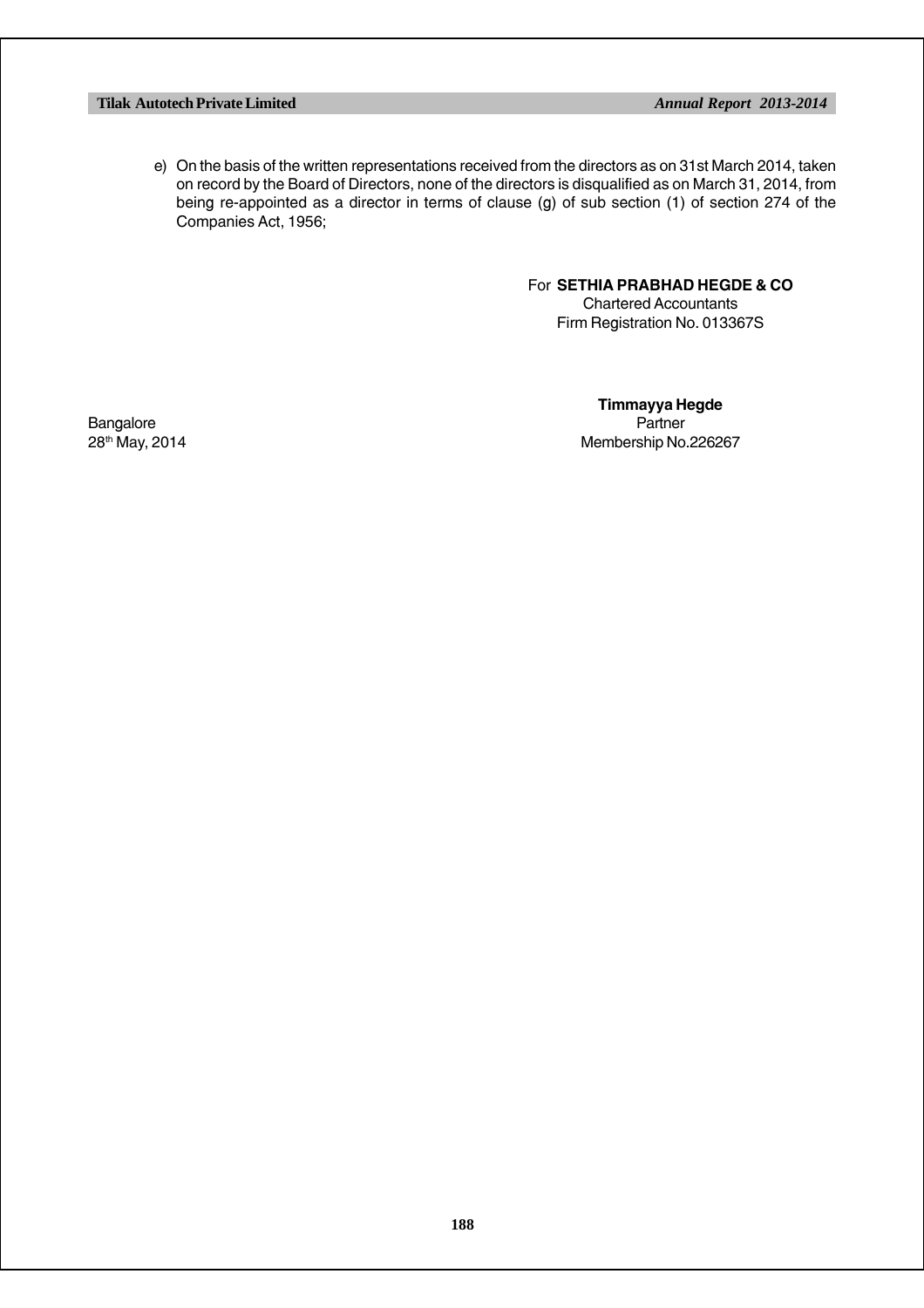#### **ANNEXURE TO THE AUDITORS' REPORT**

(Referred to in paragraph 3 of our report of even date)

- (i) (a) The Company has maintained proper records showing full particulars, including quantitative details and situation of fixed assets.
	- (b) All the Fixed Assets have not been physically verified by the management during the year but there is a regular program of verification which, in our opinion, is reasonable having regard to the size of the Company and the nature of its assets. No Material discrepancies were noticed on such verification.
	- (c) The Company has not disposed off substantial part of fixed assets during the year, and therefore, do not affect the going concern assumption.
- (ii) (a) The Company has no inventory during the year and hence provisions of clause (ii) of Para (4) of Companies (Auditor's Report) Order, 2003(as amended) are not applicable.
- (iii) The Company has not granted/taken any loans, secured or unsecured, to/from companies, firms or other parties covered in the register maintained under section 301 of the Companies Act, 1956. In view of the above, clause 4 (iii)  $(b)$ , $(c)$ , $(d)$ , $(e)$ , $(f)$  and  $(g)$  are not applicable.
- (iv) In our opinion and according to the information and explanations given to us, there is an adequate internal control system commensurate with the size of the Company and the nature of its business with regard to purchases of inventory, fixed assets and with regard to the sale of goods and services. During the course of our audit, we have not observed any continuing failure to correct major weakness in the internal control system.
- (v) (a) According to the information and explanations given to us, we are of the opinion that the particulars of all contracts and arrangements referred to in section 301 of the Companies Act, 1956, have been entered into the register required to be maintained under that section.
	- (b) In our opinion and according to the information and explanations given to us, the contracts and arrangements entered in the register maintained under section 301 of the Companies Act 1956, have been made at prices which are reasonable having regard to the prevailing market prices at the relevant time.
- (vi) The Company has not accepted any deposit from the public and as such the provisions of clause 4(vi) of the said Order are not applicable.
- (vii) In our opinion the Company has an in house internal audit system commensurate with the size and nature of the Business.
- (viii) The Central Government has not prescribed the maintenance of cost records as required under clause (d) of sub-section (1) of section 209 of the Companies Act, 1956.
- (ix) (a) According to the information and explanations given to us, undisputed statutory dues including Provident Fund, Employees' State Insurance, Income-tax, Sales-tax, Service tax, Wealth-tax, Custom duty and Cess have generally been regularly deposited during the year by the Company with the appropriate authorities, except Profession Tax of Rs. 11,825 and TDS of Rs. 8,612, which is still due for payment.
	- (b)According to the information and explanations given to us, no undisputed amounts payable in respect of Provident Fund, Investor Education and Protection Fund, Employees' State Insurance, Income-tax, Sales-tax, Service Tax, Wealth Tax, Customs Duty and Cess were in arrears as at 31st March 2014 for a period of more than six months from the date they became payable, except TDS of Rs. 8,612, which is still due for payment.
	- (c) According to the information and explanations given to us, there are no dues of Sales tax, Service tax, Income tax, Customs duty, Wealth-tax and Cess with the appropriate authorities which have not been deposited on account of any dispute.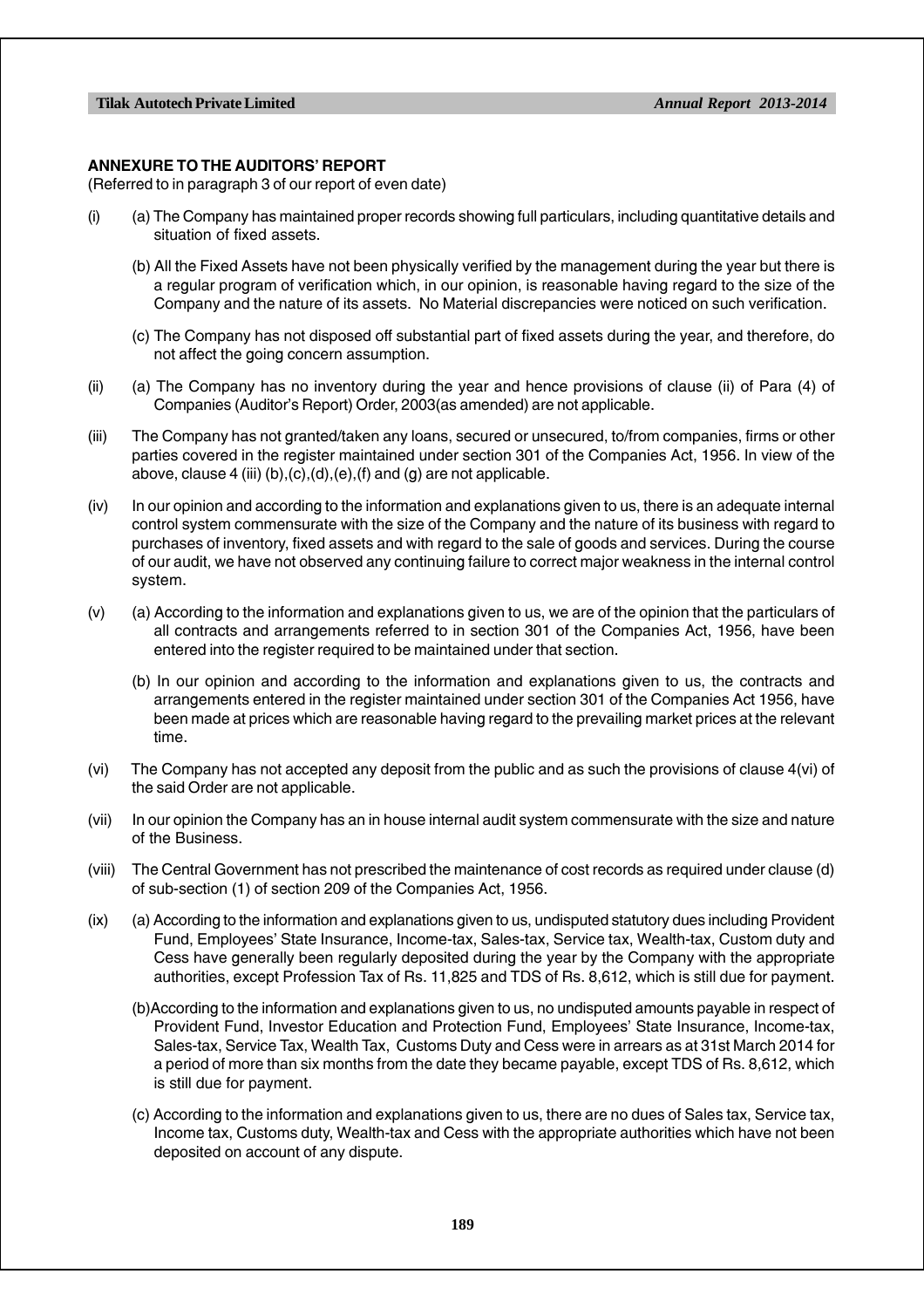- (x) The Company has accumulated losses, as at March 31, 2014. The Company has incurred cash losses in the financial year ended on that date and in the immediately preceeding the financial year.
- (xi) The Company has not defaulted in repayment of dues to any financial institution and banks and there are no dues to debenture holders as at the balance sheet date.
- (xii) According to information and explanations given to us, the Company has not granted loans and advances on the basis of security by way of pledge of shares, debentures and other securities.
- (xiii) In our opinion, and according to the information and explanations given to us, the Company is not a chit fund or a nidhi /mutual benefit fund/society.
- (xiv) In our opinion, and according to the information and explanations given to us, the Company is not dealing or trading in shares, securities, debentures and other investments.
- (xv) In our opinion and according to information and explanations given to us, and as per our examination of relevant records, the Company has not given any guarantee for loans taken by others from banks or financial institutions.
- (xvi) The Company has not borrowed any term loan during the year and hence the provisions of clause4 (xvi) of the said Order are not applicable.
- (xvii) According to the information and explanations given to us and on an overall examination of the balance sheet of the Company, we report that no funds raised on short-term basis have been used for long-term investment.
- (xviii) During the year the Company has not made any preferential allotment of shares to a Companies/firms/ parties covered in the register maintained under section 301 of the Companies Act, 1956.
- (xix) During the period, the Company has not raised any funds by issue of debentures during the year.
- (xx) The Company has not raised any monies by way of public issue during the year.
- (xxi) During the course of our examination of the books of accounts carried out in accordance with the generally accepted auditing practices in India and according to the information and explanations given to us, no fraud on or by the Company has been noticed or reported during the course of our audit.

For **SETHIA PRABHAD HEGDE & CO** Chartered Accountants Firm Registration No. 013367S

**Timmayya Hegde**<br>Partner Bangalore **Partner** Partner Partner Partner Partner Partner Partner Partner Partner 28th May, 2014 Membership No.226267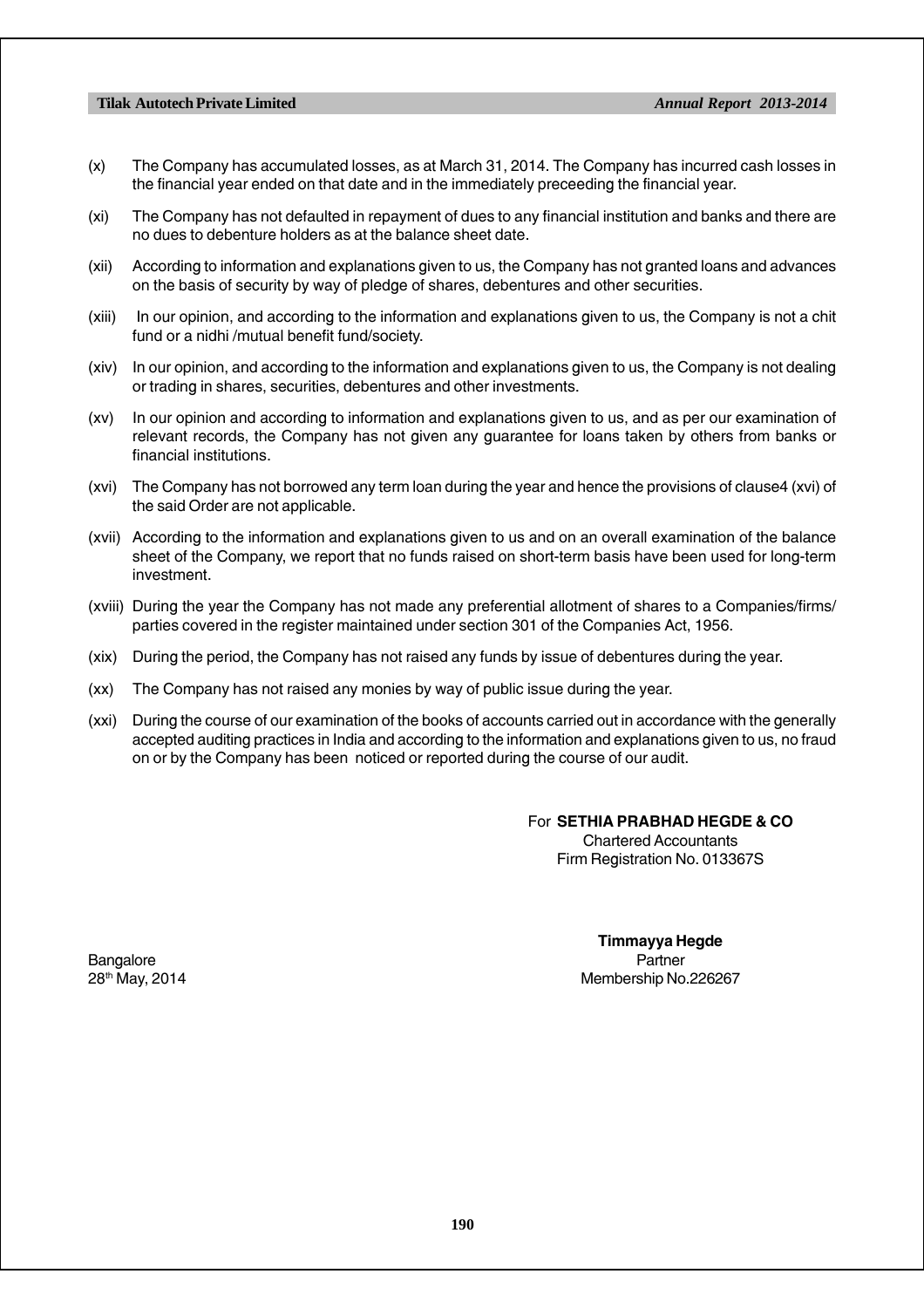*Annual Report 2013-2014*

## **BALANCE SHEET**

AS AT MARCH 31, 2014 **(Amount In Rupees)** 

|              | <b>PARTICULARS</b>                                                | Note No. | March 31, 2014 | March 31, 2013 |
|--------------|-------------------------------------------------------------------|----------|----------------|----------------|
|              | <b>EQUITY AND LIABILITIES</b>                                     |          |                |                |
| 1            | <b>Shareholders' funds</b>                                        |          |                |                |
|              | (a) Share capital                                                 | 2.1      | 100,000        | 100,000        |
|              | (b) Reserves and surplus                                          | 2.2      | (18, 157, 408) | (18, 114, 538) |
| $\mathbf{2}$ | <b>Non-current liabilities</b>                                    |          |                |                |
|              | (a) Deferred tax liabilities (net)                                | 2.3      | 20,181         | 20,181         |
| 3            | <b>Current liabilities</b>                                        |          |                |                |
|              | (a) Short-term borrowings                                         | 2.4      | 20,219,041     | 20,189,041     |
|              | (b) Trade payables                                                | 2.5      | 17,990         | 31,136         |
|              | (c) Other current liabilities                                     | 2.6      | 173,433        | 111,333        |
|              | <b>TOTAL</b>                                                      |          | 2,373,237      | 2,337,153      |
|              | <b>II ASSETS</b>                                                  |          |                |                |
| 1            | Non-current assets                                                |          |                |                |
|              | (a) Fixed Assets                                                  |          |                |                |
|              | (i) Tangible assets                                               | 2.7      | 140,419        | 155,544        |
|              | (ii) Intangible assets                                            | 2.7      |                | 7,291          |
|              | (b) Long-term loans and advances                                  | 2.8      | 620,000        | 620,000        |
| $\mathbf{2}$ | <b>Current assets</b>                                             |          |                |                |
|              | (a) Trade receivables                                             | 2.9      | 181,058        | 181,058        |
|              | (b) Cash and cash equivalents                                     | 2.10     | 72,661         | 14,161         |
|              | (c) Short-term loans and advances<br>(d) Other current assets     | 2.11     | 1,359,099      | 1,359,099      |
|              | <b>TOTAL</b>                                                      |          | 2,373,237      | 2,337,153      |
|              | Notes 2.1 to 2.11 and 2.14 form an integral part of Balance Sheet |          |                |                |

#### As per our report of even date For Sethia Prabhad Hegde & Co **For and on behalf of the Board** Chartered Accountants Firm Registration No. 013367S

**Timmayya Hegde Asif Khader Asif Khader Mueed Khader Partner Asif Khader** Partner Asid Reported Asid Director Director Director Director Partner Director Director Director Director Director Director Director Director Membership No. 226267

Bangalore Bangalore Bangalore Bangalore Bangalore Bangalore Bangalore Bangalore Bangalore Bangalore Bangalore B

May 28, 2014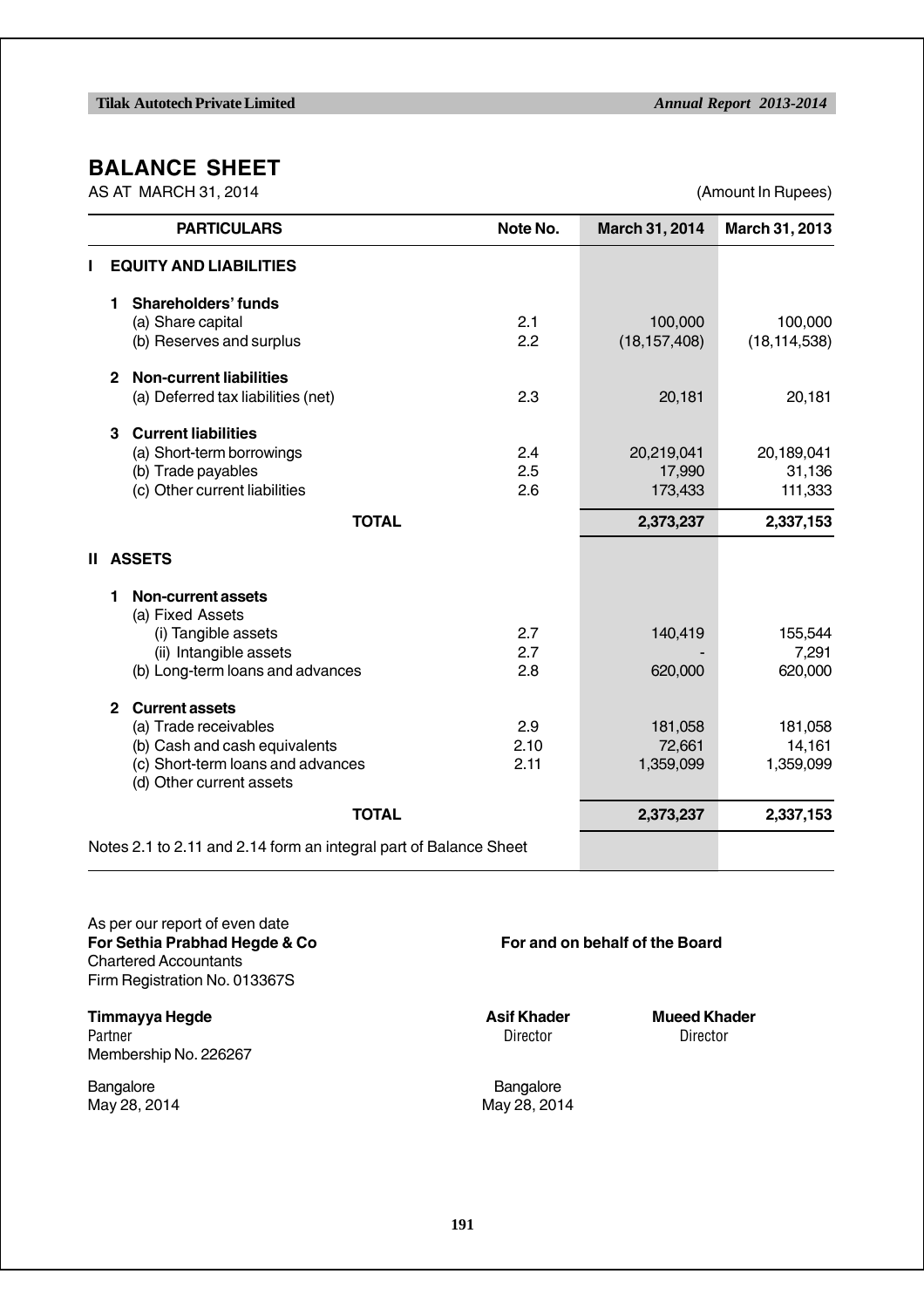*Annual Report 2013-2014*

## **STATEMENT OF PROFIT AND LOSS**

FOR THE YEAR ENDED MARCH 31, 2014 (Amount In Rupees)

| <b>PARTICULARS</b>                                                   | Note No. | March 31, 2014     | March 31, 2013     |
|----------------------------------------------------------------------|----------|--------------------|--------------------|
| Income from operations                                               |          |                    |                    |
| Other income                                                         |          |                    |                    |
| <b>Total Revenue</b>                                                 |          |                    |                    |
| <b>Expenses:</b>                                                     |          |                    |                    |
| Cost of goods sold                                                   |          |                    |                    |
| Employee benefits expense                                            |          |                    |                    |
| Finance costs                                                        |          |                    |                    |
| Depreciation and amortisation expense                                |          | 22,416             | 26,021             |
| Other expenses                                                       | 2.12     | 20,454             | 28,000             |
| <b>Total Expenses</b>                                                |          | 42,870             | 54,021             |
| Profit before exceptional and extraordinary items and tax            |          | (42, 870)          | (54, 021)          |
| <b>Exceptional items</b>                                             |          |                    |                    |
| Profit before extraordinary items and tax                            |          | (42, 870)          | (54,021)           |
| <b>Extraordinary Items</b>                                           |          |                    |                    |
| <b>Profit before Tax</b>                                             |          | (42, 870)          | (54,021)           |
| Tax expense:                                                         |          |                    |                    |
| (1) Deferred tax                                                     |          |                    |                    |
| Profit for the period                                                |          | (42, 870)          | (54,021)           |
| Earnings per share:<br>(1) Basic<br>(2) Diluted                      |          | (42.87)<br>(42.87) | (54.02)<br>(54.02) |
| Notes 2.10 and 2.11 form an integral part of Profit and Loss Account |          |                    |                    |

As per our report of even date For Sethia Prabhad Hegde & Co **For and on behalf of the Board** Chartered Accountants Firm Registration No. 013367S **Timmayya Hegde Asif Khader Asif Khader Mueed Khader** Partner Asid Partner Asid Register Asia Director Asid Director Partner Director Director Director Director Director Director Director Director Membership No. 226267 Bangalore Bangalore Bangalore Bangalore Bangalore Bangalore Bangalore Bangalore Bangalore Bangalore Bangalore Bangalore Bangalore Bangalore Bangalore Bangalore Bangalore Bangalore Bangalore Bangalore Bangalore Bangalore Ba May 28, 2014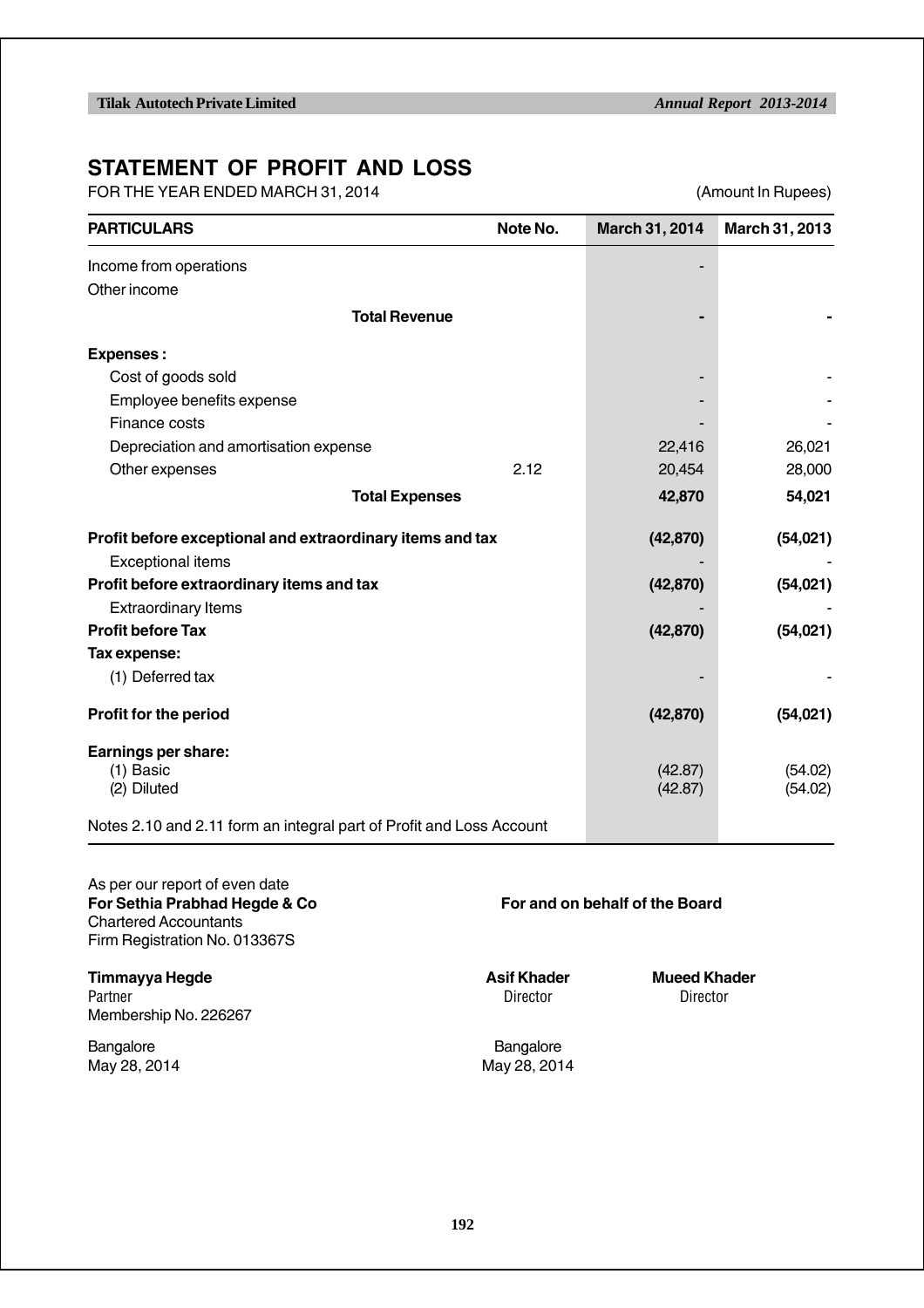#### **SIGNIFICANT ACCOUNTING POLICIES AND NOTES TO ACCOUNTS**

#### **SIGNIFICANT ACCOUNTING POLICIES**

#### **1 Basis of preparation of financial statements**

The financial statements are prepared and presented in accordance with the Indian Generally Accepted Accounting Principles ("GAAP") under the historical cost convention on the accrual basis. GAAP comprises mandatory accounting standards issued by the Institute of Chartered Accountants of India (ICAI), Companies (Accounting Standards) Rules, 2006 and guidelines issued by the Securities and Exchange Board of India.

Preparation of financial statements in conformity with generally accepted accounting principles requires management to make estimates & assumptions that affect the reported balance of assets & liabilities and disclosures relating to contingent assets & liabilities as on the date of financial statement and reported amounts of income & expenditure during the period. Actual results could differ from these estimates, differences if any between the actual results and estimates are recognized in the period in which the results are known or materialized.

Presentation and disclosure of financial statements during the year ended March 31, 2014 the revised Schedule VI notified under the Companies Act, 1956, has become applicable to the Company, for preparation and presentation of its financial statements. The adoption of revised Schedule VI does not impact recognition and measurement principles followed by the Company for preparation of financial statements. However, it has significant impact on presentation and disclosures made in the financial statements. The Company has also reclassified the previous year figures in accordance with the requirements applicable in the current year.

All the assets and liabilities have been classified as current or non-current as per Company's normal operating cycle and other criteria set out in the Schedule VI to the Companies Act, 1956.

#### **2 Use of estimates**

The preparation of financial statements in conformity with generally accepted accounting principles requires management to make estimates and assumptions that affect the reported amounts of assets and liabilities and disclosure of contingent liabilities at the date of the financial statements and the results of operations during the reporting period. Although these estimates are based upon management's best knowledge of current events and actions, actual results could differ from these estimates. Significant estimates used by the management in the preparation of these financial statements include classification of assets and liabilities into current and non-current, estimates of the economic useful lives of fixed assets, provisions for bad and doubtful debts. Any revision to accounting estimates is recognized prospectively.

#### **3 Revenue recognition**

- Revenue from sale of products is recognized, in accordance with the sales contract, on delivery of goods to the customer. Revenue from product sales are shown net of taxes.
- (ii) Revenue on software development services comprises revenue priced on a time and material and fixed-price contracts. Revenue priced on a time and material contracts are recognized as related services are performed. Revenue from fixed-price, fixed time-frame contracts is recognized in accordance with the percentage of completion method.
- (iii) Revenue from technical service, training, support and other services is recognized as the related services are performed over the duration of the contract/course.
- (iv) Dividend is recognized when the right to receive the dividend is established at the balance sheet date.

#### **4 Fixed assets and capital work-in-progress**

- Fixed Assets are stated at historical cost less accumulated depreciation. Cost includes all expenses incurred to bring the assets to its present location and condition.
- (ii) Interest on borrowed money allocated to and utilized for fixed assets, pertaining to the period up to the date the fixed asset is ready for its intended use, is capitalized.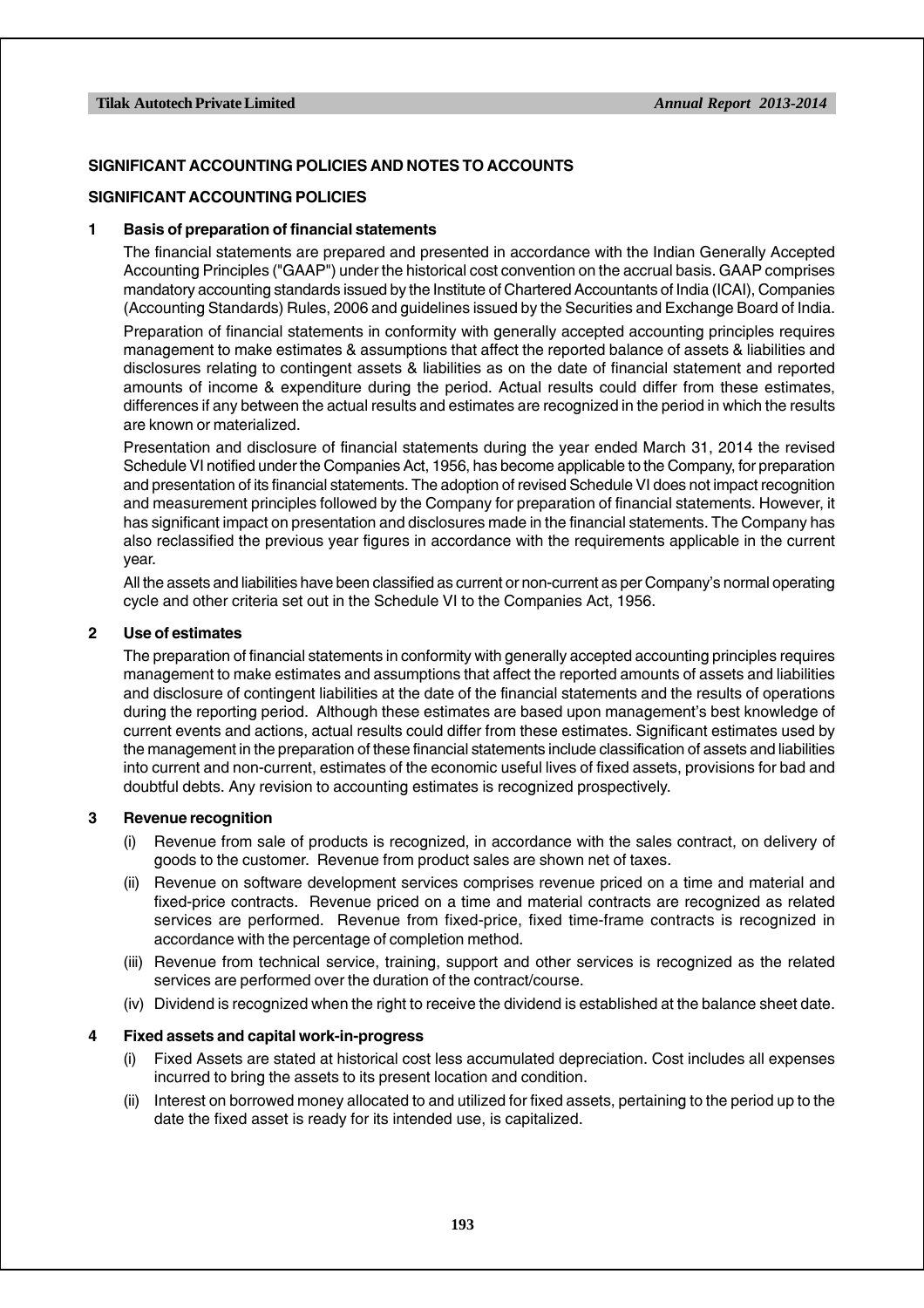#### **5 Intangible assets**

- (i) All intangible assets are stated at cost less accumulated amortization.
- (ii) The cost of acquired intangible assets is the consideration paid for acquisition and other incidental costs incurred to bring the intangible asset for its intended use.
- (iii) Internally generated intangible assets are valued at cost which were incurred during the development phase of intangibles which comprises of expenditure on materials and services used or consumed, salaries and other employment related cost of personnel engaged in development of intangible asset, other direct expenditures and overheads that are necessary for the generation of the intangible asset and that can be allocated on a reasonable basis.
- (iv) Interest on borrowed money allocated to and utilized for intangible assets, pertaining to the period up to the date the intangible asset is ready for its intended use, is capitalized in accordance with Accounting Standard-16.
- (v) Amount paid towards the acquisition of intangible assets, which is not put to use as at reporting date and the cost of intangible assets not ready for its intended use before such date is disclosed under capital work-in-progress.

#### **6 Depreciation and amortization**

- Depreciation has been provided on straight line method at the rates prescribed under Schedule XIV of the Companies Act, 1956. In respect of assets purchased / sold during the year, depreciation is charged on a pro-rata basis.
- (ii) The management estimates the useful life of customized software/commercial rights procured for specific application as three years and accordingly amortizes over their estimated useful life on a straight line basis.
- (iii) Depreciation on individual low cost assets (costing less than Rs. 5,000) is provided for in full in the year of purchase irrespective of date of installation.
- (iv) Other Intangible assets are amortized over their respective individual estimated useful life on a straight-line basis, commencing from the date the asset is available to the Company for its use.
- (v) After recognition of impairment loss, the depreciation charge for the asset is on the revalued amount prospectively over the remaining useful life of the asset.

#### **7 Impairment of assets**

The Company assesses at each balance sheet date using internal and external sources, whether there is any indication that an asset (both tangible and intangible) may be impaired more than of a temporary nature. If any such indications exist, the Company estimates the recoverable amount of the asset. If such recoverable amount of the asset or the recoverable amount of the cash generating unit to which the asset belongs to is less than its carrying amount, the carrying amount is reduced to its recoverable amount. The reduction is treated as an impairment loss and is recognized in the statement of profit and loss. If at the balance sheet date there is an indication that a previously assessed impairment loss no longer exists, the recoverable amount is reassessed and the asset is reflected at the recoverable amount subject to a maximum of depreciated historical cost.

#### **8 Inventories**

The Companies inventories comprises of raw material, work in progress and finished hardware products which are valued at cost or net realizable value, whichever is lower. The cost formula used is specific identification basis. Net realizable value is the estimated selling price in ordinary course of business, less estimated cost of completion and estimated cost necessary to make the sale. The cost of inventories is net of VAT credit.

#### **9 Effect of exchange fluctuation on foreign currency transactions**

- (i) Foreign currency transactions are recorded at the exchange rate prevailing on the date of the transaction.
- (ii) Exchange differences are recorded when the amount actually received on sales or actually paid when the expenditure is incurred, is converted into Indian rupees.
- (iii) Exchange differences arising on foreign currency transactions are recognized as income or expense in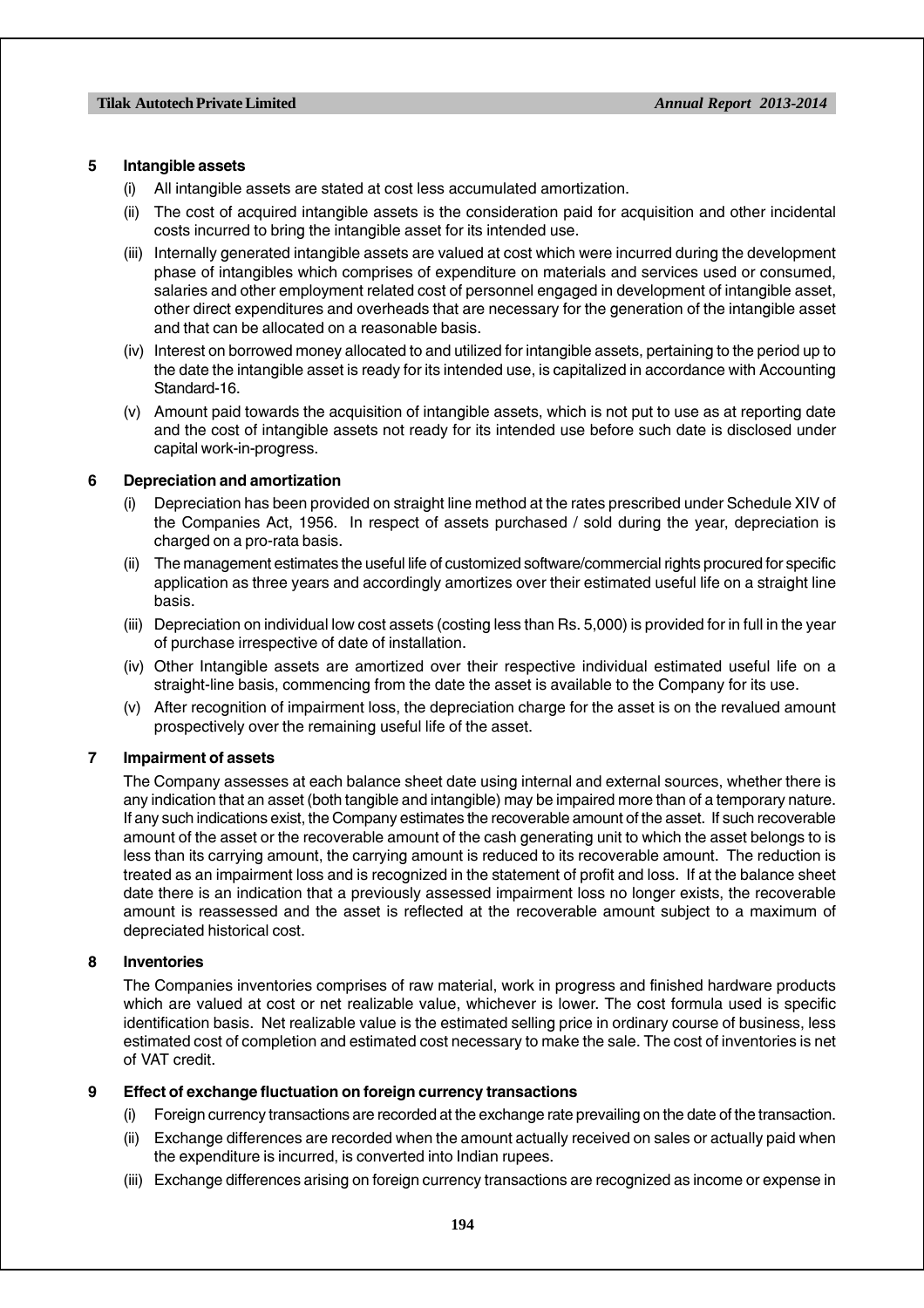the period in which they arise.

- (iv) Period-end balances of monetary foreign currency assets and liabilities are translated at the closing rate. The resulting exchange difference is recognized in the statement of profit and loss.
- (v) Non monetary assets & liabilities are translated at the rate prevailing on the date of transaction.
- (vi) Foreign currency translation differences relating to liabilities incurred for acquiring fixed assets are recognized in statement of profit and loss.

#### **10 Employee benefits**

(i) The short-term employee benefits such as salaries and paid leave is debited to expense as and when an employee has rendered services in exchange for these benefits.

#### **11 Income tax/ deferred tax**

- (i) Current tax is calculated in accordance with the relevant tax regulations.
- (ii) Deferred tax assets and liabilities are recognized for the future tax consequences attributable to timing differences that result between the profit offered for income taxes and the profit as per the financial statements. Deferred tax in respect of timing difference which originate during the tax holiday period but reverse after the tax holiday period is recognized in the year in which the timing difference originate. For this purpose the timing difference which originates first is considered to reverse first. Deferred tax assets and liabilities are measured using the tax rates and tax laws that have been enacted or substantively enacted by the balance sheet date. The effect on deferred tax assets and liabilities of a change in tax rates is recognized in the statement of profit and loss in the year of charge. Deferred tax assets on timing differences are recognized only if there is a reasonable certainty that sufficient future taxable income will be available against which such deferred tax assets can be realized. Deferred tax assets are reassessed for the appropriateness of their respective carrying values at each balance sheet dates.
- (iii) Minimum Alternative Tax (MAT) paid in accordance to the tax laws, which gives rise to future economic benefits in the form of adjustment of future income tax liability, is considered as an asset if there is convincing evidence that the Company will pay normal income tax after the tax holiday period. Accordingly, MAT is recognized as an asset in the balance sheet when it is probable that the future economic benefit associated with it will flow to the Company and the asset can be measured reliably.
- (iv) Advance taxes and provisions for current income taxes are presented in the balance sheet after off-setting advance taxes paid and income tax provisions arising in the same tax jurisdiction.
- (v) The Company offsets deferred tax assets and deferred tax liabilities relating to taxes on income levied by the same governing taxation laws.

#### **12 Provisions and contingent liabilities**

The Company creates a provision when there is a present obligation as a result of an obligating event that probably requires an outflow of resources and a reliable estimate can be made of the amount of the obligation. A disclosure for a contingent liability is made when there is a possible obligation or a present obligation that may, but probably will not, require an outflow of resources. Where there is a possible obligation or a present obligation in respect of which the likelihood of outflow of resources is remote, no provision or disclosure is made.

#### **13 Earnings per Share**

- (i) Basic earnings per share is calculated by dividing the net earnings available to the equity shareholders by the weighted average number of equity shares outstanding during the year.
- (ii) Diluted earnings per share is calculated by dividing the net earnings available to existing and potential equity shareholders by aggregate of the weighted average number of equity shares considered for deriving basic earnings per share. Dilutive potential equity shares are deemed converted as of the beginning of the period, unless issued at a later date.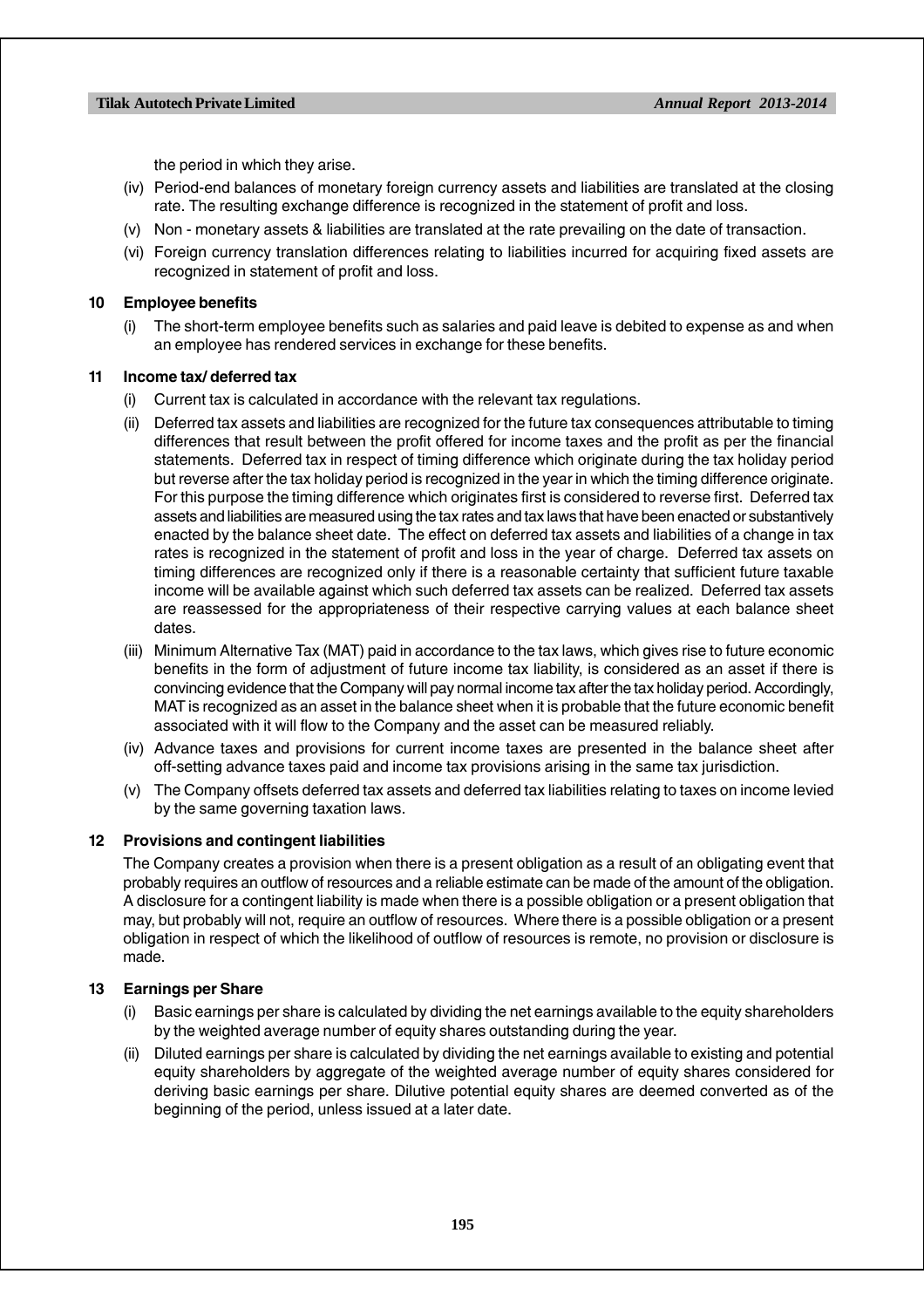#### **14 Leases**

- (i) Lease arrangements where substantial risk and rewards incidental to ownership vests with the lessor, such leases are recognized as operating leases.
- (ii) Lease payments under operating lease are recognized as an expense in the statement of profit and loss.

#### **15 Derivative instruments and hedge accounting**

The Company uses foreign currency forward contracts and currency options to hedge its risks associated with foreign currency fluctuations relating to certain firm commitments and forecasted transactions. The Company designates these hedging instruments as cash flow hedges applying the recognition and measurement principles set out in the Accounting Standard 30 "Financial Instruments: Recognition and Measurement" (AS-30).

The use of hedging instruments is governed by the Company's policies approved by the board of directors, which provide written principles on the use of such financial derivatives consistent with the Company's risk management strategy.

Hedging instruments are initially measured at fair value, and are remeasured at subsequent reporting dates. Changes in the fair value of these derivatives that are designated and effective as hedges of future cash flows are recognized directly in shareholders' funds and the ineffective portion is recognized immediately in the statement of profit and loss.

Changes in the fair value of derivative financial instruments that do not qualify for hedge accounting are recognized in the statement of profit and loss as they arise.

Hedge accounting is discontinued when the hedging instrument expires or is sold, terminated, or exercised, or no longer qualifies for hedge accounting. At that time for forecasted transactions, any cumulative gain or loss on the hedging instrument recognized in shareholders' funds is retained there until the forecasted transaction occurs. If a hedged transaction is no longer expected to occur, the net cumulative gain or loss recognized in shareholders' funds is transferred to the statement of profit and loss for the period.

However, the Company has no outstanding hedged transaction nor entered into any hedging transaction during the year.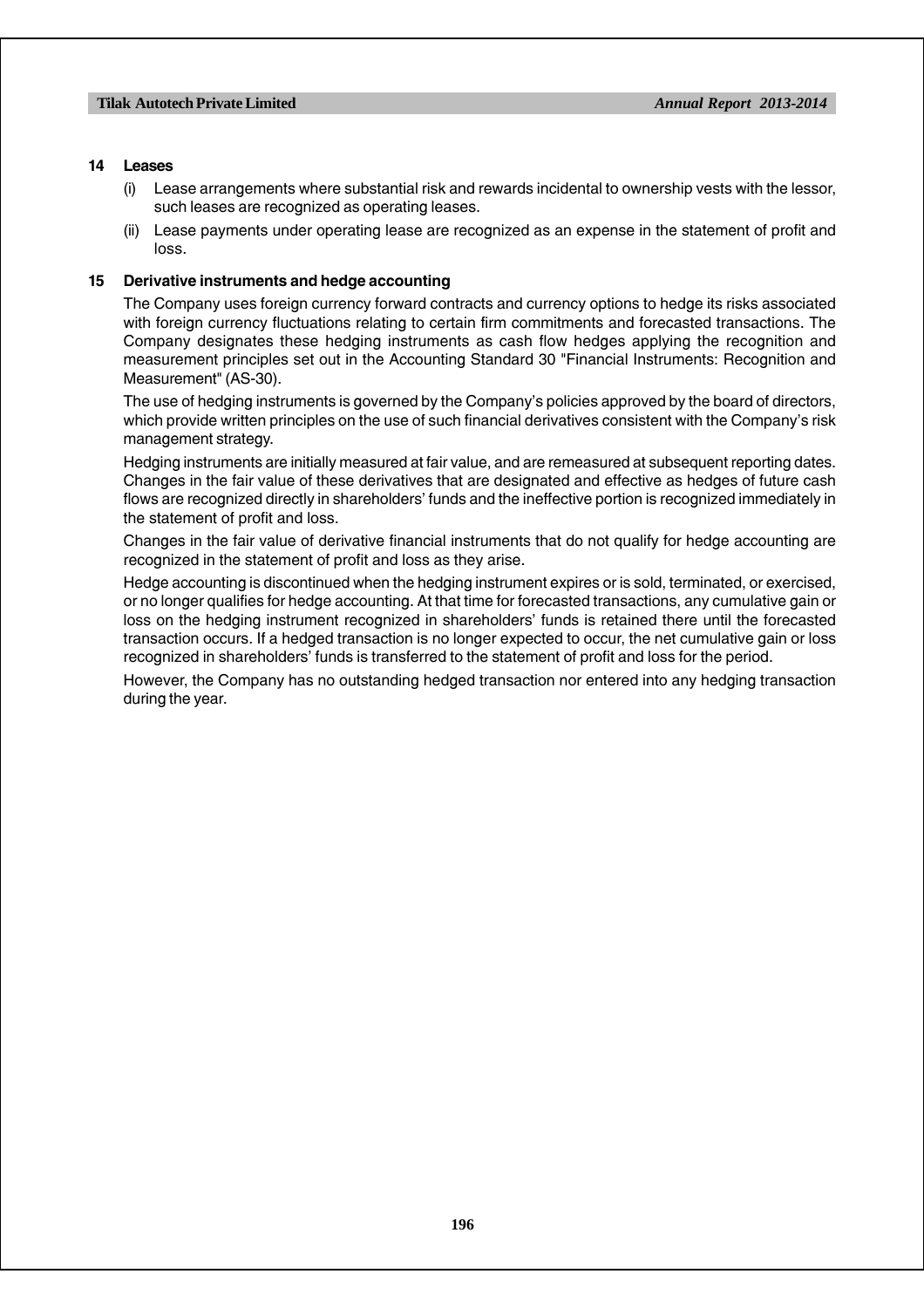## **NOTES ON ACCOUNTS**

FOR THE YEAR ENDED MARCH 31, 2014

The previous year figures have been regrouped / reclassified, wherever necessary to conform to the current year presentation.

#### **2.1 SHARE CAPITAL**

#### **(a) Break-up of shares** (Amount in Rupees)

**PARTICULARS As at At at 31.3.2014 31.3.2013 AUTHORISED** 5,000 Equity Shares of Rs. 100/- each 500,000 500,000 500,000 500,000 500,000 500,000 500,000 500,000 500,000 **ISSUED, SUBSCRIBED AND FULLY PAID-UP** 1,000 Equity Shares of Rs. 100/- each fully paid up 100,000 100,000 100,000 100,000 **100,000 100,000**

The Company has only one class of shares referred to as equity shares having a par value of Rs.100/-. Each holder of equity shares is entitled to one vote per share held.

The Company declares and pays dividend in Indian rupees. The Board of Directors have not proposed any dividend during the year. Dividend declared if any, if approved by the Shareholders, is payable to the shareholders in proportion to their shareholding. In the event of liquidation of the Company, the holders of equity shares will be entitled to receive any of the remaining assets of the Company. The distribution will be in proportion to the number of equity shares held by the shareholders.

#### **(b) Reconciliation of number of shares**

|                                                     | As at 31.03.2014           |                    | As at 31.03.2013           |                    |
|-----------------------------------------------------|----------------------------|--------------------|----------------------------|--------------------|
| <b>EQUITY SHARES</b>                                | Number of<br><b>Shares</b> | Amount<br>(in Rs.) | Number of<br><b>Shares</b> | Amount<br>(in Rs.) |
| Balance as at the beginning of the<br>previous year | 1.000                      | 100,000            | 1.000                      | 100,000            |
| Add: Shares issued during the year                  |                            |                    |                            |                    |
| Balance as at the end of the year                   | 1,000                      | 100,000            | 1,000                      | 100,000            |

Neither shares are reserved for issue under options nor securities have been issued, which are convertible into equity / preference shares in future as on the date of balance sheet.

#### **(c) Details of Shares held by shareholders, holding more than 5% of the aggregate shares in the Company.**

|                                       | As at 31.3.2014         |                       | As at 31.3.2013         |                       |
|---------------------------------------|-------------------------|-----------------------|-------------------------|-----------------------|
| <b>NAME OF THE SHARE HOLDER</b>       | No. of<br><b>Shares</b> | % of Share<br>holding | No. of<br><b>Shares</b> | % of Share<br>holding |
| Cranes Software International Limited | 1,000                   | 100%                  | 1.000                   | 100%                  |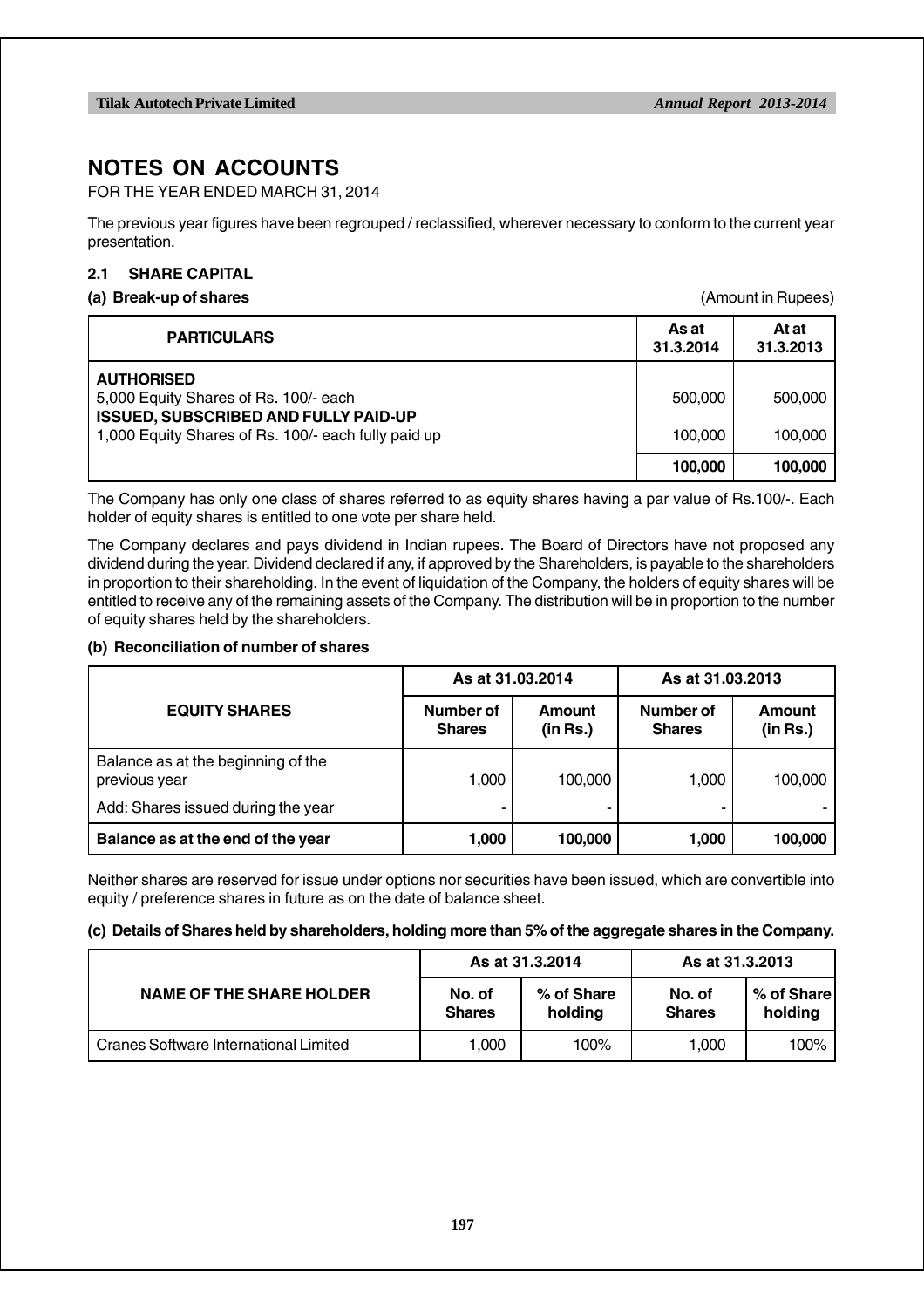### **198**

#### **Tilak Autotech Private Limited**

### **2.2 RESERVES AND SURPLUS** (Amount in Rupees)

| <b>PARTICULARS</b>                      | As at 31.3.2014             | As at 31.3.2013          |
|-----------------------------------------|-----------------------------|--------------------------|
| Surplus in statement of profit and loss |                             |                          |
| Opening balance<br>Loss for the year    | (18, 114, 538)<br>(42, 870) | (18,060,517)<br>(54,021) |
| Balance as at the end of the year       | (18, 157, 408)              | (18, 114, 538)           |

#### **2.3 DEFERRED TAXES LIABILITY (NET)** (Amount in Rupees)

| <b>PARTICULARS</b>                                            |              | As at 31.3.2014 | At at 31.3.2013 |
|---------------------------------------------------------------|--------------|-----------------|-----------------|
| <b>Deferred tax liability</b><br>Attributable to Depreciation |              | 20.181          | 20,181          |
|                                                               | <b>TOTAL</b> | 20,181          | 20,181          |

#### **2.4 SHORT TERM BORROWINGS** (Amount in Rupees)

| <b>PARTICULARS</b>                            |              | As at 31.3.2014 | At at 31.3.2013 |
|-----------------------------------------------|--------------|-----------------|-----------------|
| <b>Unsecured Loan</b><br>From related parties |              | 20.219.041      | 20,189,041      |
|                                               | <b>TOTAL</b> | 20,219,041      | 20,189,041      |

### **2.5 TRADE PAYABLES** (Amount in Rupees)

| <b>PARTICULARS</b>                                     | As at 31.3.2014 | At at 31.3.2013 |
|--------------------------------------------------------|-----------------|-----------------|
| Trade payables                                         | 17,990          | 31,136          |
| Refer note: (reg. micro, small and medium enterprises) |                 |                 |
| <b>TOTAL</b>                                           | 17,990          | 31,136          |

#### **2.6 OTHER CURRENT LIABILITIES** (Amount in Rupees)

| <b>PARTICULARS</b>                                                                                                                                             | As at 31.3.2014   | At at 31.3.2013  |
|----------------------------------------------------------------------------------------------------------------------------------------------------------------|-------------------|------------------|
| Current maturities of long term debt :<br>Statutory dues (including provident fund,<br>withholding and other taxes payable)<br>Advance received from customers | 72,033<br>101,400 | 72,033<br>39,300 |
| <b>TOTAL</b>                                                                                                                                                   | 173.433           | 111,333          |

*Annual Report 2013-2014*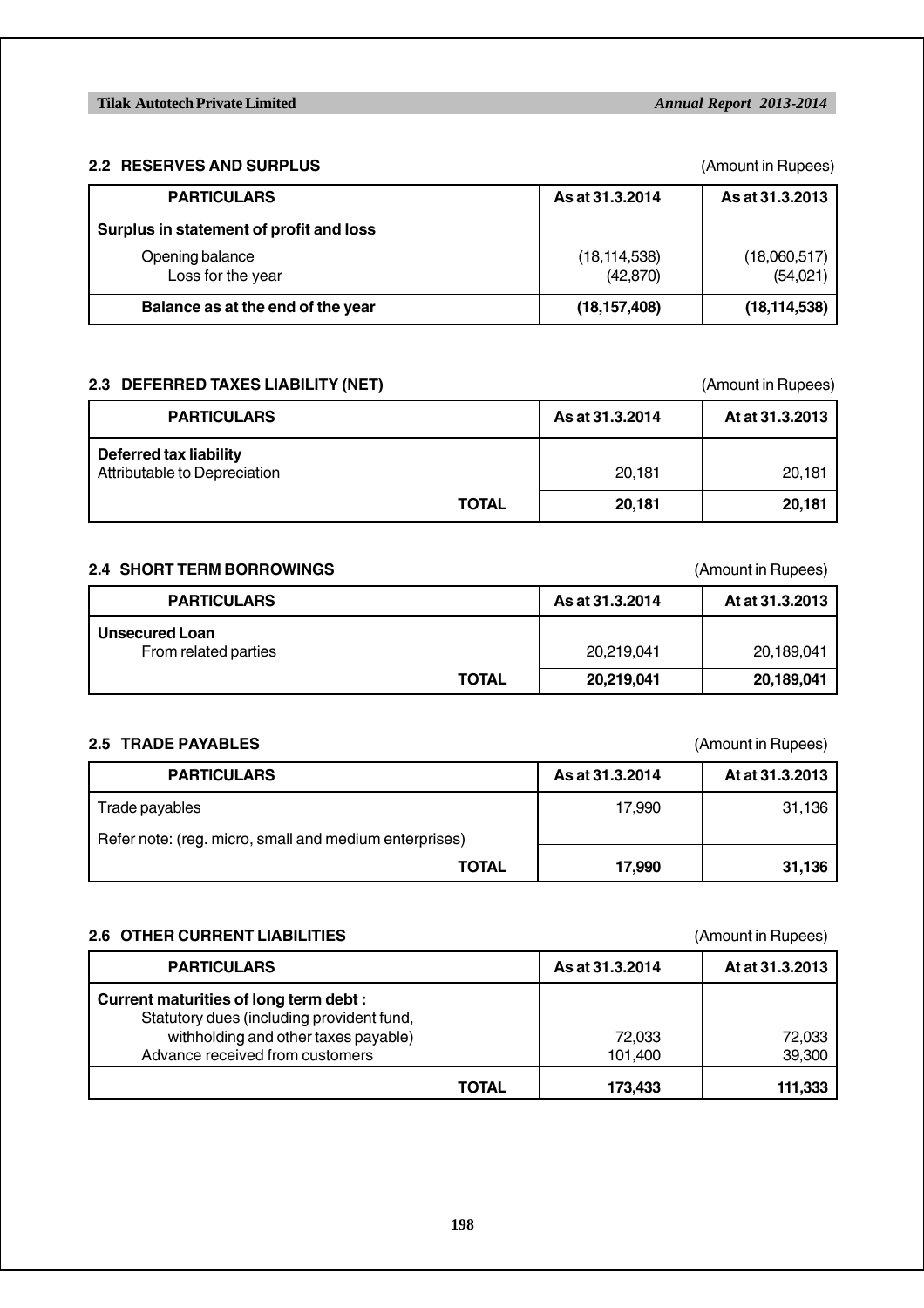## *Annual Report 2013-2014*

#### **Tilak Autotech Private Limited**

### **2.8 LONG TERM LOANS AND ADVANCES** (Amount in Rupees)

| <b>PARTICULARS</b>                                              |              | As at 31.3.2014    | At at 31.3.2013    |
|-----------------------------------------------------------------|--------------|--------------------|--------------------|
| Unsecured, considered good<br><b>EMD</b><br><b>Rent Deposit</b> |              | 440.000<br>180,000 | 440,000<br>180,000 |
|                                                                 | <b>TOTAL</b> | 620,000            | 620,000            |

#### **2.9 TRADE RECEIVABLES** (Amount in Rupees)

| <b>PARTICULARS</b>                                                                                                    | As at 31.3.2014 | At at 31.3.2013 |
|-----------------------------------------------------------------------------------------------------------------------|-----------------|-----------------|
| Unsecured, considered good<br>Outstanding for a period exceeding six months from<br>the date they are due for payment | 181,058         | 181,058         |
| <b>TOTAL</b>                                                                                                          | 181,058         | 181,058         |

#### **2.10 CASH AND BANK BALANCES** (Amount in Rupees)

**PARTICULARS 2014** As at 31.3.2014 At at 31.3.2013 **Cash and cash equivalents** Cash on hand 1,790 1,790 **Bank balances :** In current account 12,371 12,371 **TOTAL 72,661 14,161**

#### **2.11 SHORT TERM LOANS AND ADVANCES** (Amount in Rupees)

| <b>PARTICULARS</b>                              | As at 31.3.2014 | At at 31.3.2013 |
|-------------------------------------------------|-----------------|-----------------|
| Unsecured, considered good                      |                 |                 |
| Balances with customs, central excise, VAT etc. | 215,489         | 215.489         |
| Advance income tax (net of provision)           | 1,143,610       | 1,143,610       |
| <b>TOTAL</b>                                    | 1,359,099       | 1,359,099       |

#### **2.12 OTHER EXPENSES** (Amount in Rupees)

| <b>PARTICULARS</b>                                               |              | For the year<br>31.3.2014 | For the year<br>31.3.2013 |
|------------------------------------------------------------------|--------------|---------------------------|---------------------------|
| Statutory auditors: Audit fees<br>Rent<br>Miscellaneous expenses |              | 16.854<br>3,600           | 15,000<br>13,000          |
|                                                                  | <b>TOTAL</b> | 20,454                    | 28,000                    |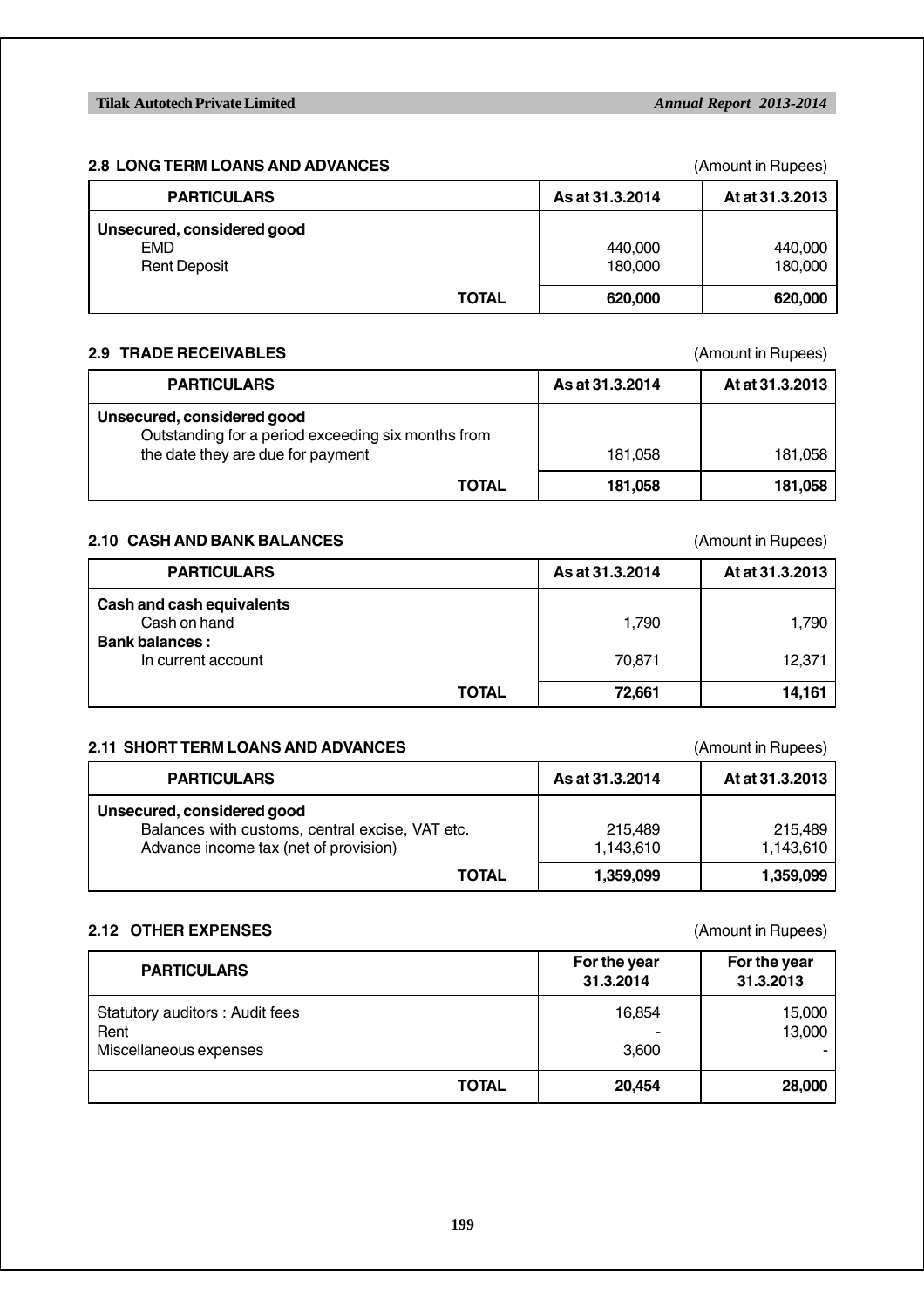*Annual Report 2013-2014*

#### **2.13 EARNINGS PER SHARE**

|                                                                                                                                     |                                                      | For the year 31.3.2014                        | For the year 31.3.2013                                |                                                      |
|-------------------------------------------------------------------------------------------------------------------------------------|------------------------------------------------------|-----------------------------------------------|-------------------------------------------------------|------------------------------------------------------|
| <b>PARTICULARS</b>                                                                                                                  | <b>Before</b><br><b>Extraordinary</b><br><b>Item</b> | After<br><b>Extraordinary</b><br><b>Items</b> | <b>Before</b><br><b>Extraordinary</b><br><b>Items</b> | <b>After</b><br><b>Extraordinary</b><br><b>Items</b> |
| (a) Basic<br>Profit / (loss) after tax (in Rs.)<br>Weighted average number of shares                                                | (42, 870)                                            | (42, 870)                                     | (54,021)                                              | (54,021)                                             |
| outstanding<br>Basic EPS (in Rs.)                                                                                                   | 1,000<br>(43)                                        | 1,000<br>(43)                                 | 1,000<br>(54)                                         | 1,000<br>(54)                                        |
| (b) Diluted<br>Profit / (loss) after tax (in Rs.)<br>Adjusted net profit for the year (in Rs.)<br>Weighted average number of shares | (42, 870)<br>(42, 870)                               | (42, 870)<br>(42, 870)                        | (54,021)<br>(54,021)                                  | (54,021)<br>(54,021)                                 |
| outstanding<br>Add: Weighted average number of<br>potential equity shares                                                           | 1,000                                                | 1,000                                         | 1,000                                                 | 1,000                                                |
| Weighted average number of shares<br>outstanding for diluted EPS<br>Diluted EPS (in Rs.)<br>Face value per share                    | 1,000<br>(43)                                        | 1,000<br>(43)                                 | 1,000<br>(54)                                         | 1,000<br>(54)                                        |

#### **OTHER DISCLOSURES**

#### **2.14 RELATED PARTY TRANSACTIONS** (Amount in Rupees)

|                                   |                           | For the year 31.3.2014                    | For the year 31.3.2013    |                                           |  |
|-----------------------------------|---------------------------|-------------------------------------------|---------------------------|-------------------------------------------|--|
| <b>PARTICULARS</b>                | <b>Holding</b><br>Company | Other<br><b>Related</b><br><b>Parties</b> | <b>Holding</b><br>Company | Other<br><b>Related</b><br><b>Parties</b> |  |
| Balance as on 31.03.14 receivable |                           | -                                         |                           |                                           |  |
| Balance as on 31.03.14 payable    | 20,219,041                |                                           | 20,189,041                |                                           |  |

#### **NAME OF THE RELATED PARTIES AND DESCRIPTION OF RELATIONSHIP**

Key Management Personnel

Holding Company<br>
Key Management Personnel<br>
Cranes Software International Limited<br>
Mr. Asif Khader Mr. Mueed Khader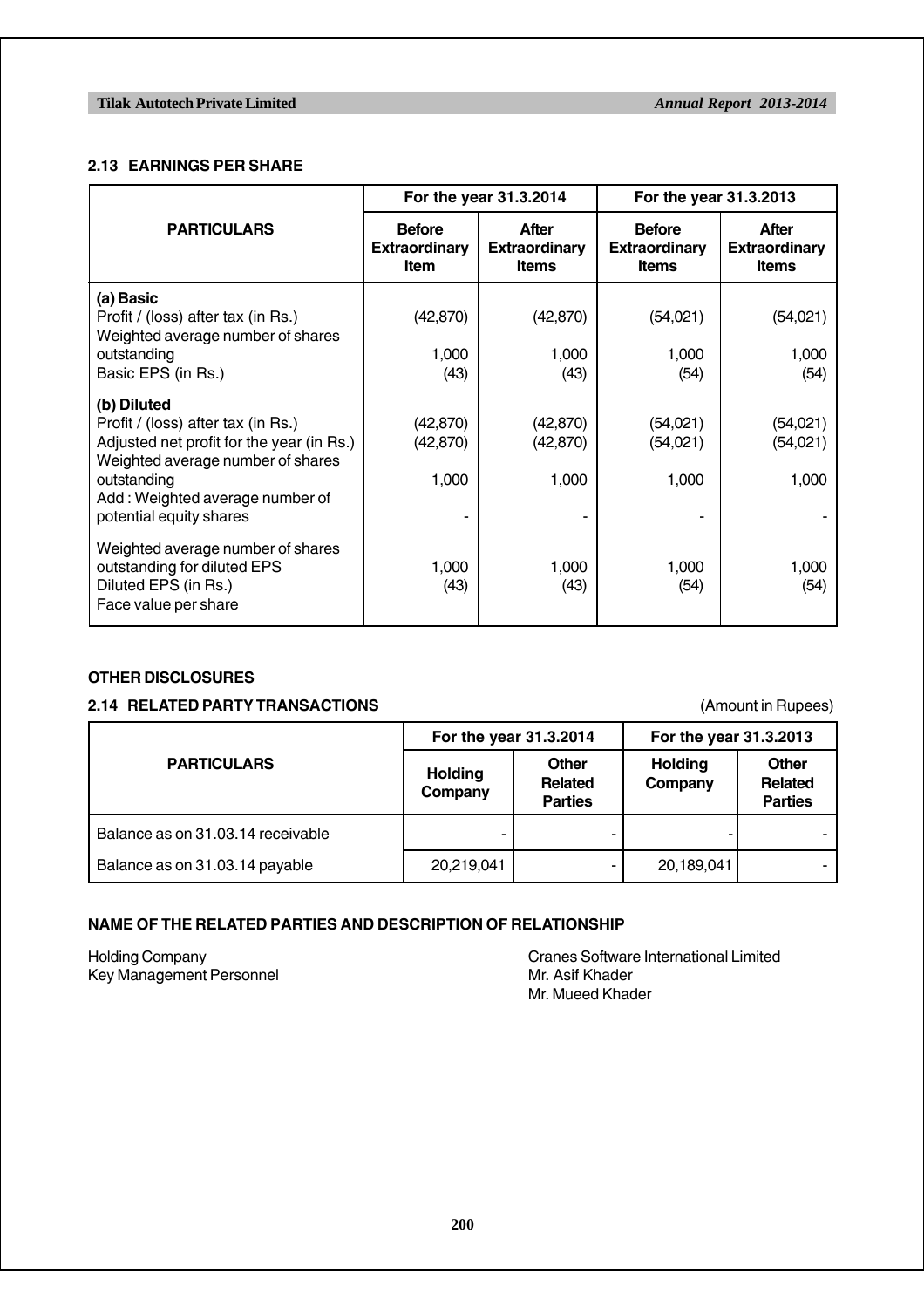#### **2.15 DUES TO MICRO AND SMALL ENTERPRISES**

| Principal amount due to suppliers registered under the<br>MSMED Act and remaining unpaid as at year end                                             | Nil | Nil |
|-----------------------------------------------------------------------------------------------------------------------------------------------------|-----|-----|
| Interest due to suppliers registered under the MSMED<br>Act and remaining unpaid as at year end                                                     | Nil | Nil |
| Principal amounts paid to suppliers registered under the<br>MSMED Act, beyond the appointed day during the year                                     | Nil | Nil |
| Interst paid, other than under Section 16 of MSMED Act,<br>to suppliers registered under the MSMED Act, beyond the<br>appointed day during the year | Nil | Nil |
| Interest paid, under Section 16 of MSMED Act,<br>to suppliers registered under the MSMED Act, beyond the<br>appointed day during the year           | Nil | Nil |
| Interest due and payable towards suppliers registered<br>under MSMED Act, for payments already made.                                                | Nil | Nil |
| Further Interest remaining due and payable for<br>earlier years.                                                                                    | Nil | Nil |

As per our report of even date For Sethia Prabhad Hegde & Co **For and on behalf of the Board** Chartered Accountants Firm Registration No. 013367S

Membership No. 226267

May 28, 2014

Partner Director Director Director Director Director Director Director Director

**Timmayya Hegde Asif Khader Asif Khader Asif Khader** Mueed Khader Partner Asid Reported Asif Reported Asif Reported Asif Partner Asia Director Asia Director Asia Director Asia Director Asia Director Asia Director Asia Dire

Bangalore Bangalore

**201**